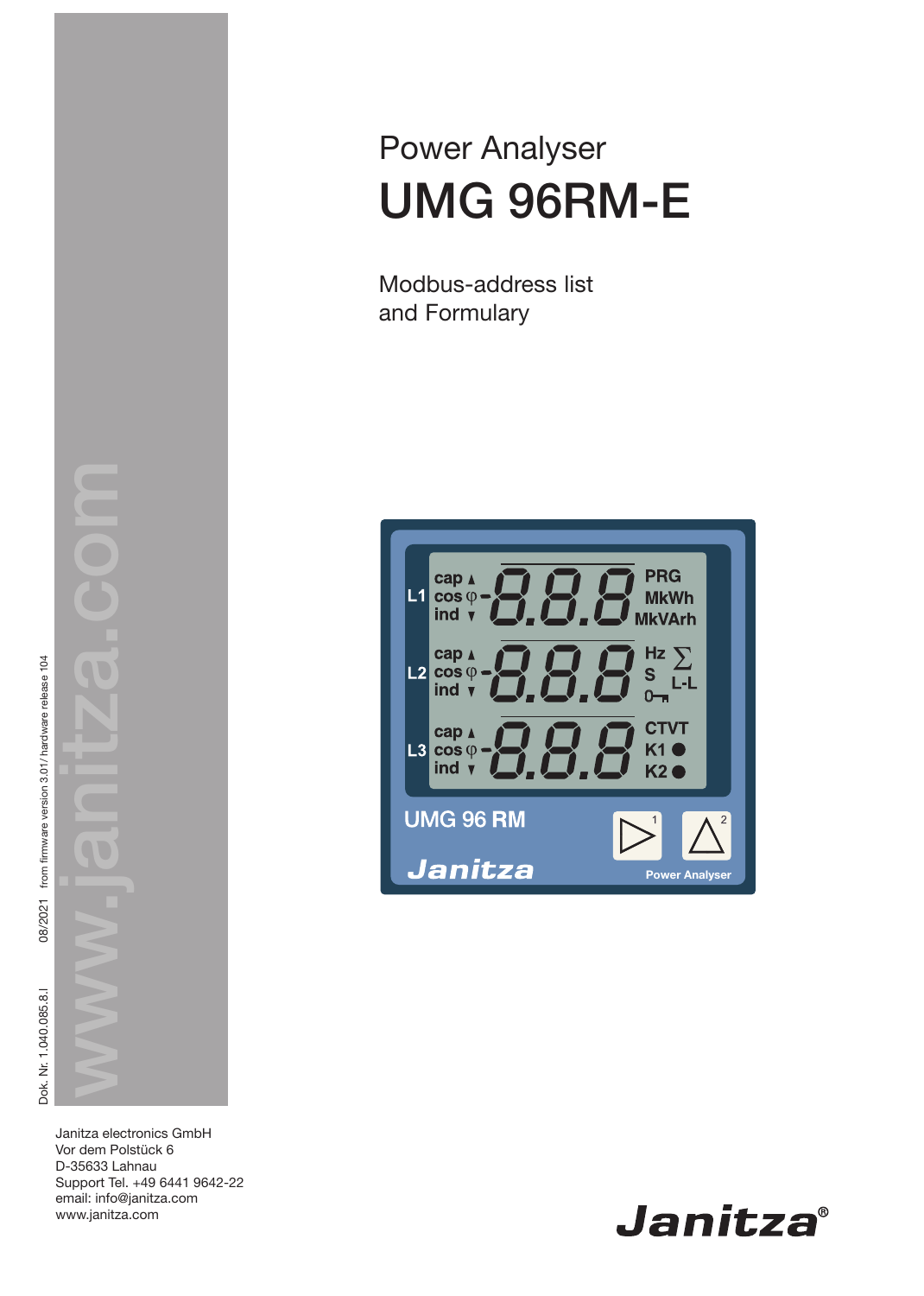# **Contents**

| <b>Modbus</b>                                 | $\overline{\mathbf{4}}$ |
|-----------------------------------------------|-------------------------|
| Modbus functions (master)                     | 4                       |
| Modbus functions (slave)                      | 4                       |
| Transfer parameters                           | 5                       |
| Byte sequence                                 | 5                       |
| Update rate                                   | 5                       |
| Measured values                               | 5                       |
| Number formats                                | 5                       |
| Symbols and definitions                       | 5                       |
| <b>Explanations of the measured values</b>    | 6                       |
| <b>Parameter</b>                              | 14                      |
| <b>Parameter II</b>                           | 16                      |
| <b>Adress list</b>                            | 19                      |
| Frequently required readings                  | 19                      |
| Measured values, type float                   | 20                      |
| Measured values, type short                   | 22                      |
| Mean values, type float                       | 24                      |
| Mean values, type short                       | 26                      |
| Minimum values, type float                    | 28                      |
| Minimum values, type short                    | 29                      |
| Maximum values, type float                    | 30                      |
| Maximum values, type short                    | 32                      |
| Maximum values of mean values, type float     | 34                      |
| Maximum values of mean values, type short     | 35                      |
| Energy, type Integer                          | 36                      |
| Energy, type float                            | 40                      |
| Peak indicator (drag indicator)               | 46                      |
| Other values                                  | 48                      |
| Limit value monitoring                        | 52                      |
| Minimum values, time stamp                    | 58                      |
| Maximum values, time stamp                    | 59                      |
| Fourier analysis                              | 62                      |
| Measured values, type float, fourier analysis | 62                      |
| Measured values, type short, fourier analysis | 70                      |
| Mean values, type float, fourier analysis     | 78                      |
| Mean values, type short, fourier analysis     | 86                      |

[Maximum values, type float, fourier analysis](#page-93-0) 94 [Maximum values, type short, fourier analysis](#page-101-0) 102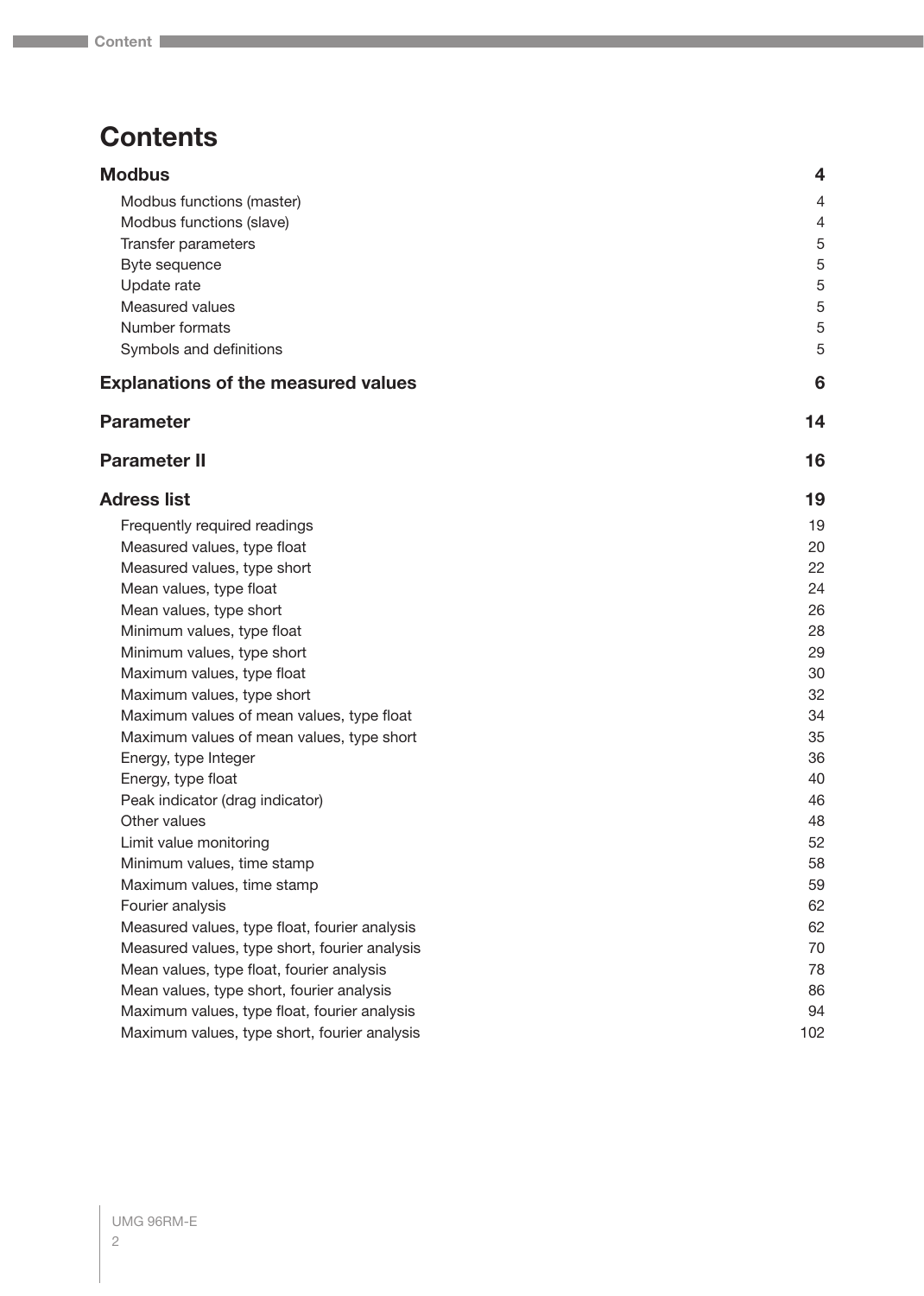# Copyright

This handbook is subject to the legal regulations of the copyright laws and may not be fully or partially photocopied, reprinted or reproduced mechanically or electronically and may not be copied or published in any other way without the legal, written permission of

Janitza electronics GmbH Vor dem Polstück 6 D35633 Lahnau Germany

## Protected trademarks

All trademarks and the resulting rights belong to the respective owners of these rights.

## Disclaimer

Janitza electronics GmbH does not accept any responsibility for errors or faults within this handbook and does not accept any obligation to keep the contents of this handbook updated.

## Comments on the handbook

We welcome your comments. If anything appears to be unclear in this handbook, please let us know and send us an E-MAIL to:

info@janitza.de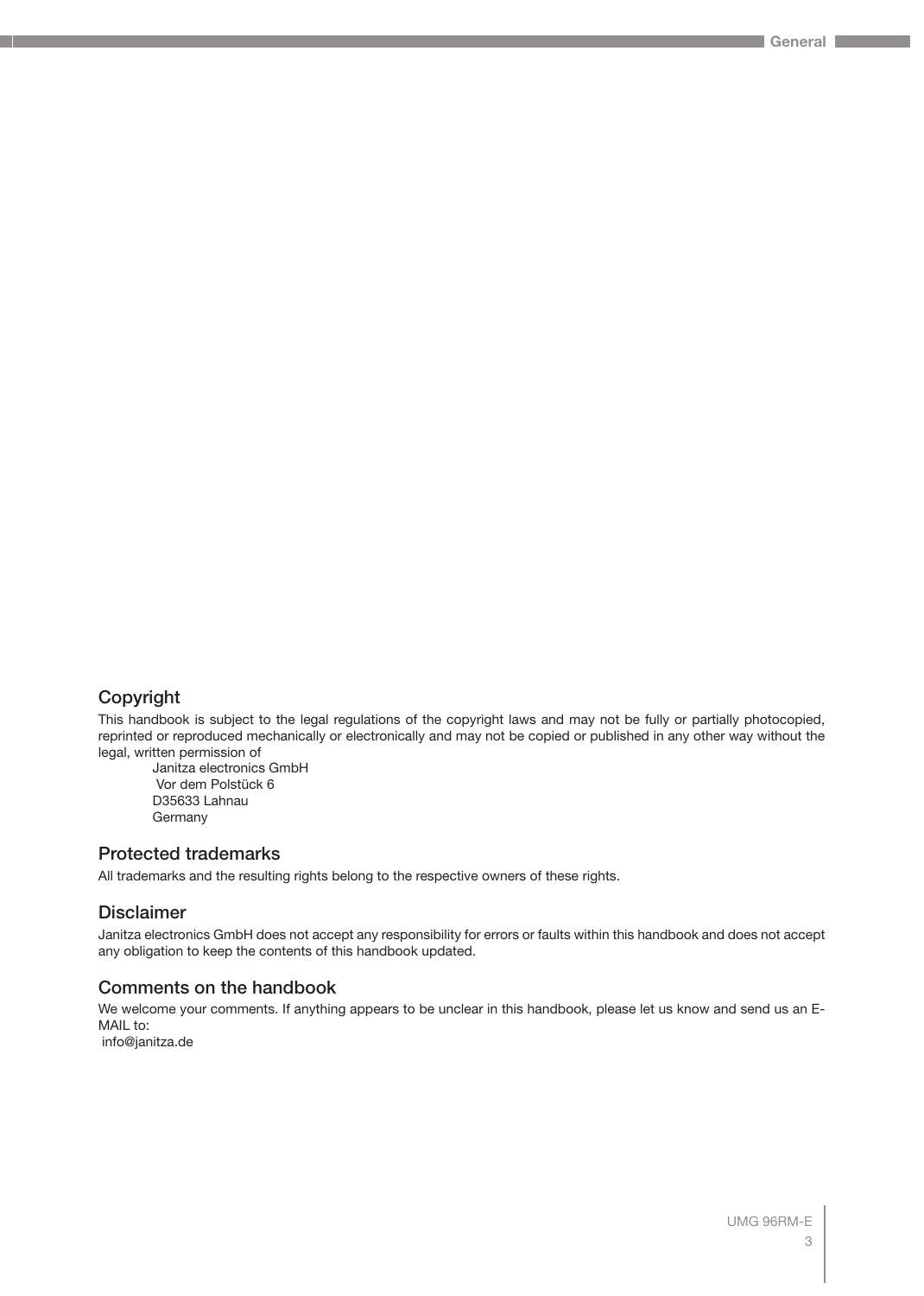# <span id="page-3-0"></span>**Modbus**

# **Modbus functions (master)**

As a master, the UMG 96RM-E supports the following modbus functions;

#### 01 Read Coil Status

Reads the ON/OFF status of discrete outputs (0X references, coils) in the slave. Broadcast is not supported.

#### 02 Read Input Status

Reads the ON/OFF status of discrete inputs (0X references) in the slave. Broadcast is not supported.

#### 03 Read Holding Registers

Reads the binary contents of holding registers (4X references) in the slave.

#### 04 Read Input Registers

Reads the binary contents of input registers (3X references) in the slave.

#### 05 Force Single Coil

Forces a single coil (0X references) to either ON or OFF. When broadcast, the function forces the same coil reference in all attached slaves.

#### 06 Preset Single Register

Presets a value into a single holding register (4X reference). When broadcast, the function presets the same register reference in all attached slaves.

#### 15 (0F Hex) Force Multiple Coils

Forces each coil (0X references) in a sequence of coils to either ON or OFF. When broadcast, the function forces the same coil reference in all attached slaves.

#### 16 (10Hex) Preset Multiple Registers

Presets values into a sequence of holding registers (4X references). When broadcast, the function presets the same register references in all attached slaves.

#### 23 (17Hex) Read/Write 4X Registers

Performs a combination of one read and one write operation in a single Modbus transaction. The function can write new contents to a group of 4XXXX registers, and then return the contents of another group of 4XXXX registers. Broadcast is not supported.

# **Modbus functions (slave)**

As a slave, the UMG 96RM-E supports the following modbus functions:

#### 03 Read Holding Registers

Reads the binary contents of holding registers (4X references) in the slave.

#### 04 Read Input Registers

Reads the binary contents of input registers (3X references) in the slave.

#### 06 Preset Single Register

Presets a value into a single holding register (4X reference). When broadcast, the function presets the same register reference in all attached slaves.

#### 16 (10Hex) Preset Multiple Registers

Presets values into a sequence of holding registers (4X references). When broadcast, the function presets the same register references in all attached slaves.

#### 23 (17Hex) Read/Write 4X Registers

Performs a combination of one read and one write operation in a single Modbus transaction. The function can write new contents to a group of 4XXXX registers, and then return the contents of another group of 4XXXX registers. Broadcast is not supported.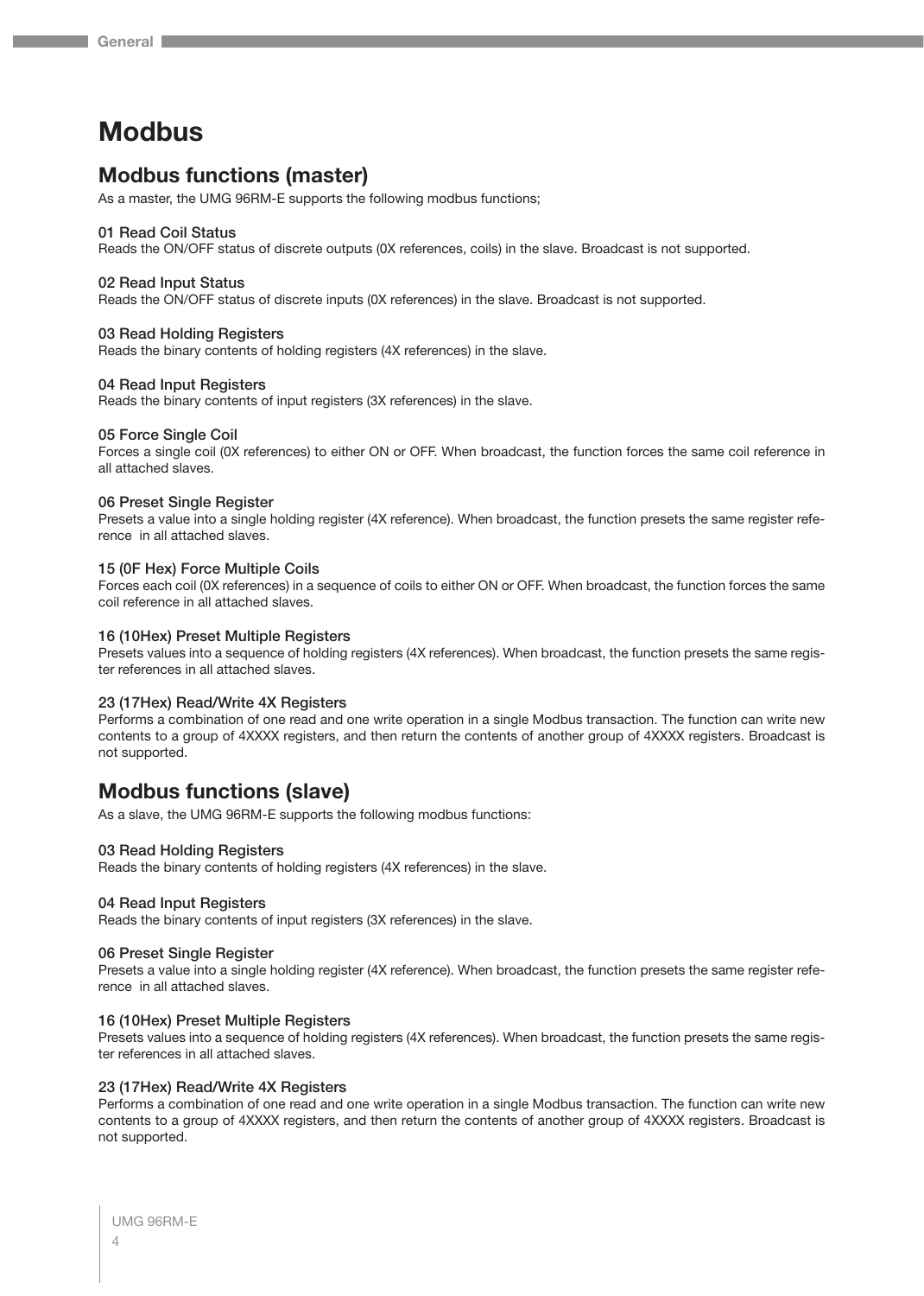# <span id="page-4-0"></span>**Transfer parameters**

The UMG 96RM-E supports the following transfer parameters: Baud rate : 9600, 19200, 38400, 57600 and 11500 Baud Data bits : 8<br>Parity : 10 : none Stop bits (UMG96RM) : 2 Stop bits external : 1 or 2

# **Byte sequence**

The data in the modbus address list can be called up in the

- Big-Endian (high-Byte before low-Byte) and in the
- Little-Endian (low-byte before high-byte)

format.

The addresses described in this address list supply the data in the "Big-Endian" format. If you require the data in the "Little-Endian" format, you must add the value 32768 to the address.

# **Update rate**

The modbus register addresses are updated every 200ms.

# **Measured values**

- Measured values in the **short** format do not take into account the set transformer ratio, i.e. these measured values have to be multiplied by the corresponding transformer factor!
- Measured values in **float or integer format** take into account the corresponding transformer factors!

# **Number formats**

| <b>Type</b>        | <b>Size</b> | Minimum         | Maximum         |
|--------------------|-------------|-----------------|-----------------|
| char               | 8 bit       | 0               | 255             |
| byte               | 8 bit       | $-128$          | 127             |
| short              | 16 bit      | $-2^{15}$       | $2^{15} - 1$    |
| ushort             | 16 bit      | 0               | $2^{16} - 1$    |
| int                | 32 bit      | $-2^{31}$       | $2^{31} - 1$    |
| uint               | 32 bit      | 0               | $2^{32} - 1$    |
| long <sub>64</sub> | 64 bit      | $-2^{63}$       | $2^{63} - 1$    |
| float              | 32 bit      | <b>IEEE 754</b> | <b>IEEE 754</b> |
| double             | 64 bit      | <b>IEEE 754</b> | <b>IEEE 754</b> |

# **Symbols and definitions**

| N           | Total number of sample points per period<br>(For example, in a period of 20 ms) |
|-------------|---------------------------------------------------------------------------------|
| k           | Sample value or number of samples per period<br>$(0 \le k \le N)$               |
| р           | Number or identification of the phase conductor<br>$(p = 1, 2$ oder 3)          |
| ipk         | Sample value k of the current of the phase conductor p                          |
| <b>UpNk</b> | Sample value k of the neutral voltage of the phase<br>conductor p               |
| Pp          | Real power of the phase conductor p                                             |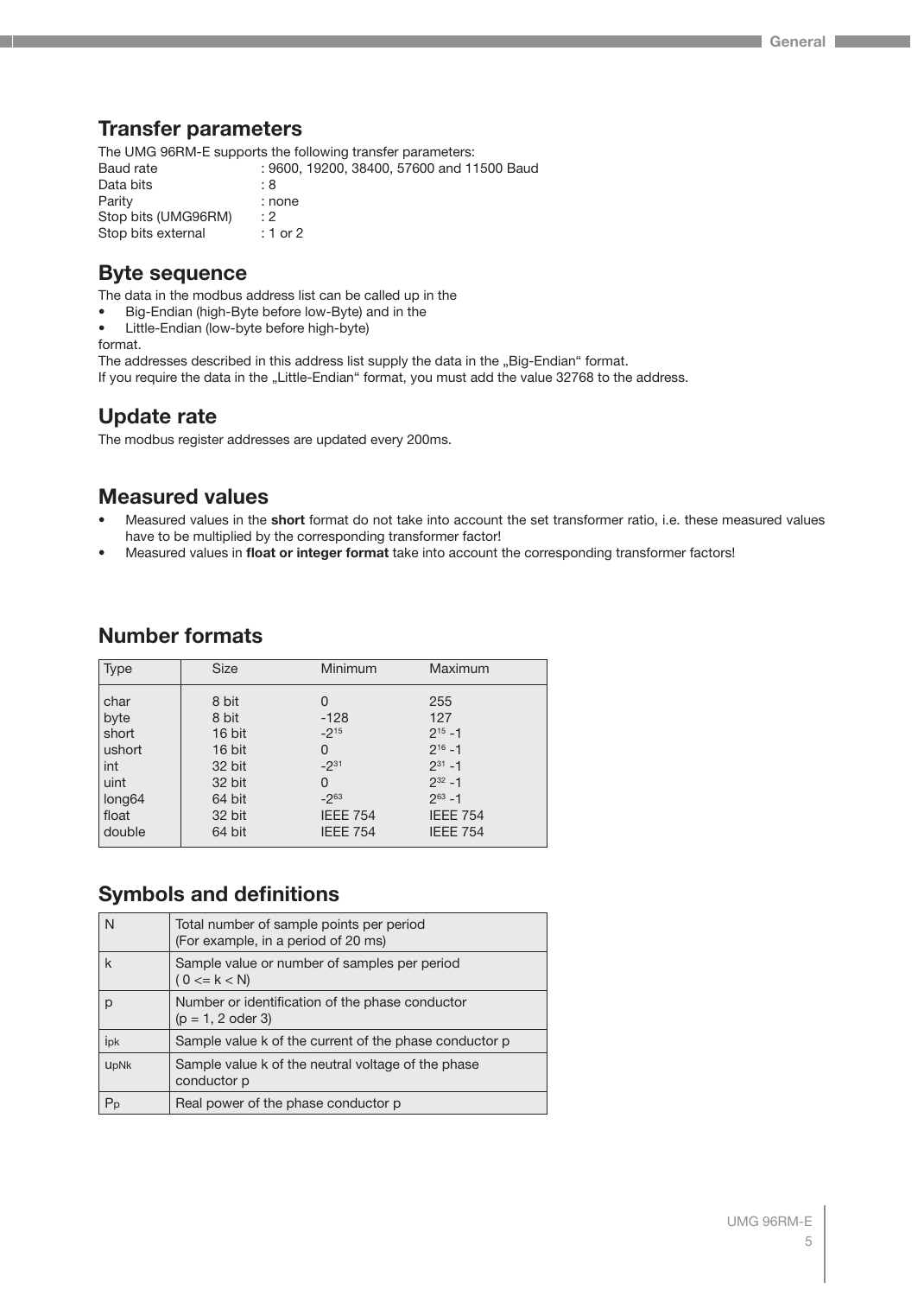# <span id="page-5-0"></span>**Explanations of the measured values**

#### Measured value

- A measured value is a effective value which is formed over a period (measuring window) of 200ms.
- A measuring window is 10 periods in the 50Hz network and 12 periods in the 60Hz network.
- A measuring window has a start time and an end time.
- The resolution between the start time and end time is approximately 2ns.
- The accuracy of the start time and end time depends on the accuracy of the internal clock. (Typically +- 1 minute/month)
- In order to improve the accuracy of the internal clock, it is recommended that the clock in the device is compared with a time service and reset.



The addresses in the range from 0-999 listed in this document can be adjusted directly on the device. The address range over 1,000 can only be edited via Modbus!

# Mean value of measured value

- For each measured value, a sliding mean value is calculated over the selected averaging time.
- The mean value is calculated every 200ms.
- You can take the possible averaging times from the table.

| n              | Mean time / seconds |
|----------------|---------------------|
| 0              | 5                   |
| 1              | 10                  |
| $\overline{c}$ | 15                  |
| $\overline{3}$ | 30                  |
| $\overline{4}$ | 60                  |
| 5              | 300                 |
| 6              | 480                 |
| $\overline{7}$ | 600                 |
| 8              | 900                 |

# Max. value of measured value

• The *max. value of the measured value* is the largest measured value which has occurred since the last deletion.

## Min. value of measured value

• The *min. value of the measured value* is the lowest measured value which has occurred since the last deletion.

## Max. value of mean value

• The *max. value of the mean value* is the largest mean value which has occurred since the last deletion.

## Nominal current, voltage, frequency

• The limit values for events and transients are set by the nominal value in percentage.

# Nominal current I<sub>rated</sub>

• The Irated is the nominal current of the transformers and is required for calculation of the K-factor.

## Peak value negative

• Highest negative sampling value from the last 200ms measuring window..

## Peak value positive

• Highest positive sampling value from the last 200ms measuring window.

# Crest factor

- The crest factor describes the relation between the peak value and effective value of a periodic quantity. It serves as a characteristic value for general description of the curve form of a periodic quantity. The distortion factor is another example of a quantity for characterization of the difference from the pure sinusoidal form.
- Example: *A sinusoidal change voltage with an effective value of 230 V has a peak value of approx. 325 V.* The crest factor is then  $325$  V /  $230$  V = 1.414.

```
UMG 96RM-E
6
```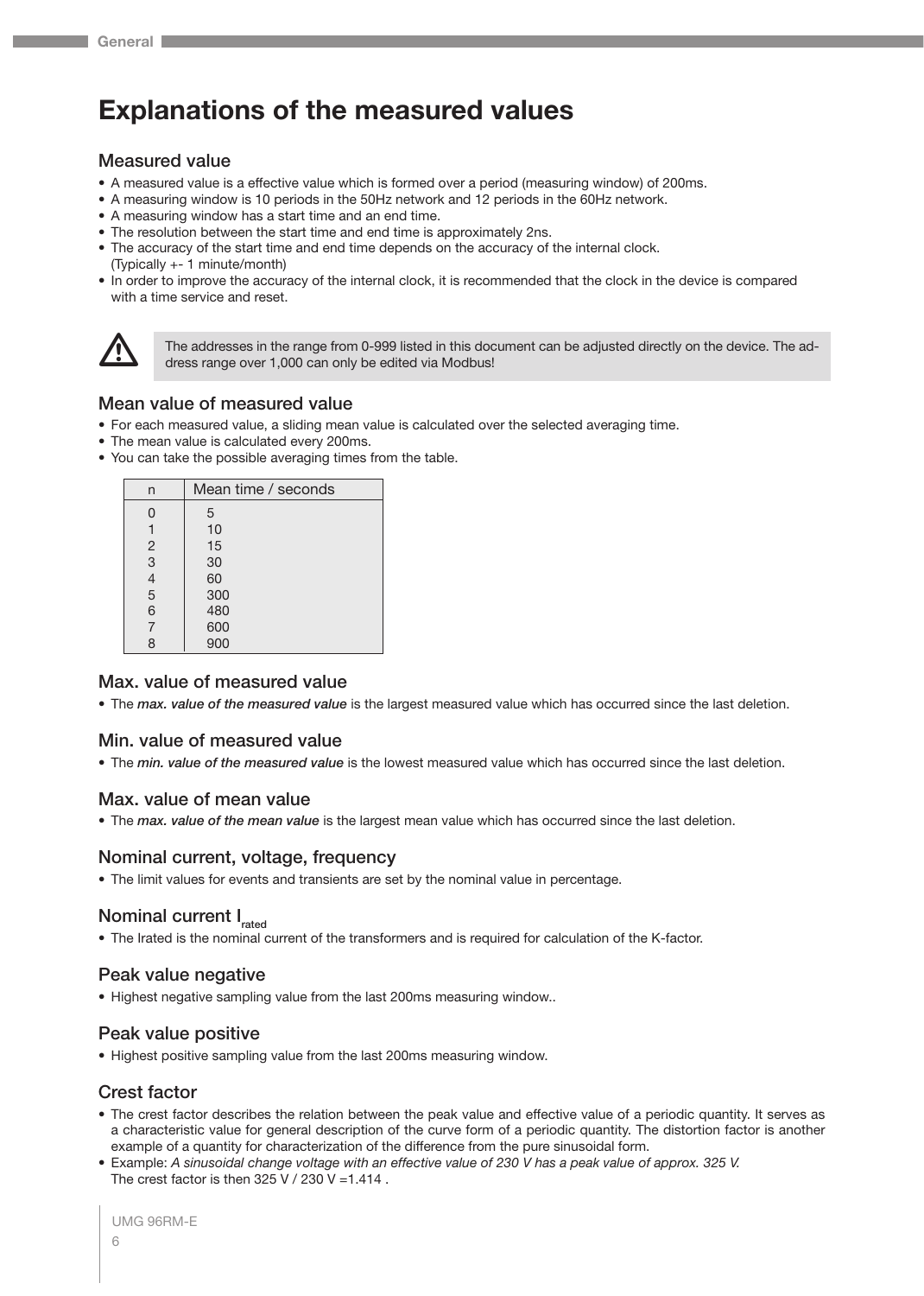Effective value of the current for phase conductor p

Effective value of neutral conductor current

Effective voltage L-N

Effective voltage L-L

$$
I_p=\sqrt{\frac{1}{N}\cdot\sum_{k=0}^{N-1}{i_{p_k}}^2}
$$

$$
I_N = \sqrt{\frac{1}{N} \cdot \sum_{k=0}^{N-1} (i_{1_k} + i_{2_k} + i_{3_k})^2}
$$

$$
U_{\rho N} = \sqrt{\frac{1}{N} \cdot \sum_{k=0}^{N-1} u_{\rho N_k}^2}
$$

$$
U_{pg} = \sqrt{\frac{1}{N} \cdot \sum_{k=0}^{N-1} (u_{gN_k} - u_{pN_k})^2}
$$

Star connection voltage (vectorial)

$$
U_{\text{Sternpunktspannung}} = U_{_{1_{\text{rms}}}} + U_{_{2_{\text{rms}}}} + U_{_{3_{\text{rms}}}}
$$

Real power for phase conductor

$$
P_{p}=\frac{1}{N}\cdot\sum_{k=0}^{N-1}(u_{\rho N_{k}}\times i_{p_{k}})
$$

Apparent power for phase conductor

• Unsigned

# Total apparent power (arithmetic) Sa • Unsigned

$$
\mathcal{L}^{\text{max}}(\mathcal{L}^{\text{max}})
$$

 $S_p = U_{pN} \cdot I_p$ 

$$
S_A = S_1 + S_2 + S_3
$$

# Peak demand Pmax

- $\bullet$  T = Periodic time
- $\bullet$  tn = n-th interval time
- Pn = n-th Power measurement value
- $N =$  Number of measuring intervals in the period T

$$
P_{\max} = \max\left(P_{\max}; \frac{1}{T} \sum_{n=1}^{N} (t_n \cdot P_n)\right)
$$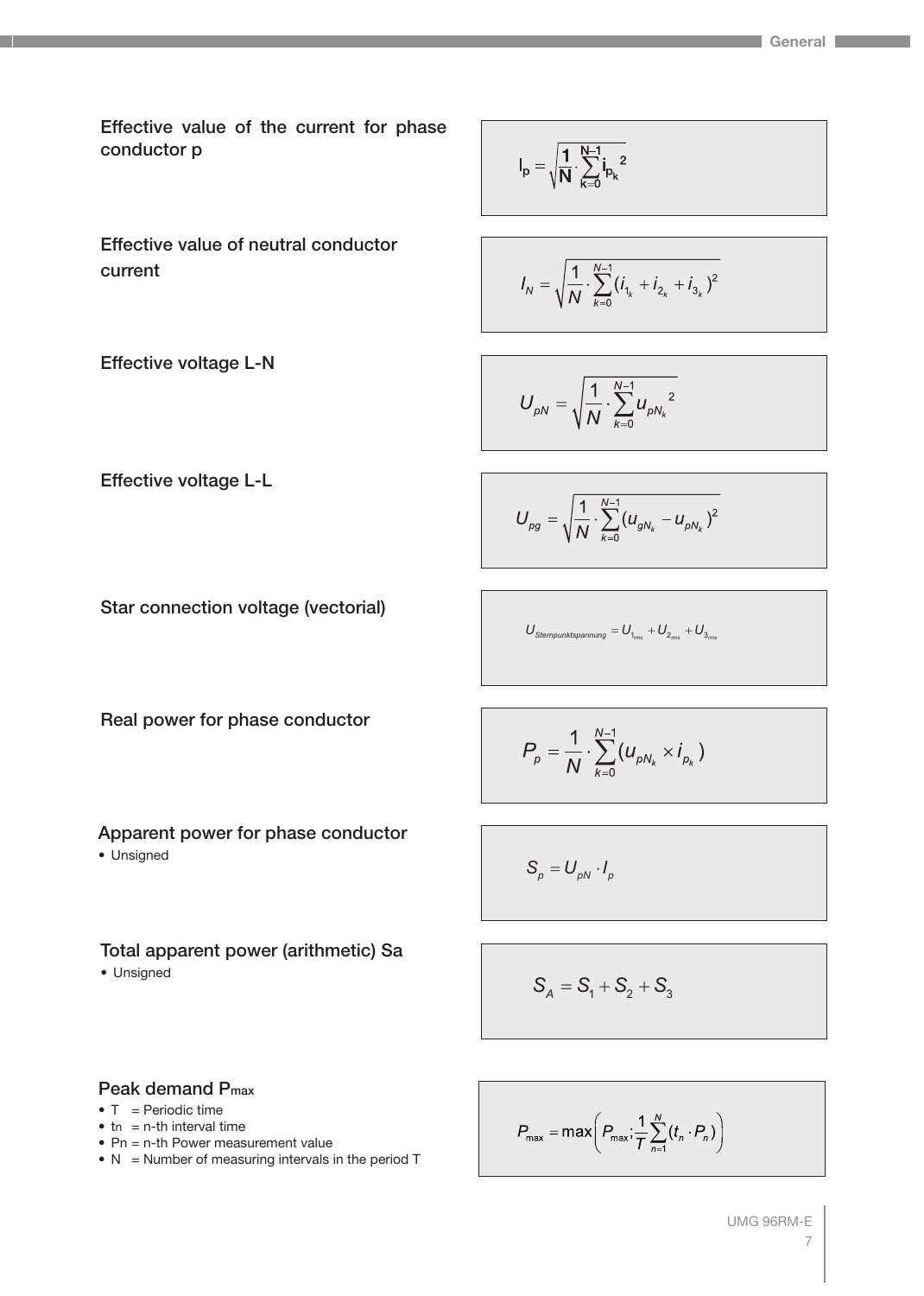# Order number of harmonics

xxx[0] = mains frequency (50Hz/60Hz)  $xxx[1] = 2nd$  harmonic (100Hz/120Hz)  $xxx[2] = 3rd$  harmonic (150Hz/180Hz) etc.

# **THD**

• THD (Total Harmonic Distortion) is the distortion factor and provides the relation of the harmonic parts of an oscillation to the mains frequency.

# Distortion factor THD (U) for the voltage

- M = 40 (UMG604, UMG508, UMG96RM)
- $\bullet$  M = 50 (UMG605, UMG511)
- fund corresponds to n=1

$$
THD_{U} = \frac{1}{|U_{fund}|} \sqrt{\sum_{n=2}^{M} |U_{n.Harm}|^{2}}
$$

 $THD_{1} = \frac{1}{|I_{fund}|} \sqrt{\sum_{n=2}^{M} |I_{n.Harm}|^{2}}$ 

# Distortion factor THD (I) for the current

- M = 40 (UMG604, UMG508, UMG96RM)
- M = 50 (UMG605, UMG511)
- fund corresponds to n=1

# **ZHD**

- THD for the interharmonics.
- Is calculated in the product series and UMG511 UMG605.

## Interharmonics

- Sinusoidal oscillations, which frequencies are not a multiple integer of the mains frequency.
- Is calculated in the product series and UMG511 UMG605.
- Calculation and measurement methods in accordance with the DIN EN 61000-4-30.
- The order number of inter harmonics corresponds to the order number of the next smallest harmonic. For example, between the 3rd and 4th harmonic of the 3rd inter harmonics.

## TDD (I)

- TDD Total demand distortion, harmonic current distortion in % of maximum demand load current
- IL = Maximum demand load current
- M = 40 (UMG604, UMG508, UMG96RM)
- $\bullet$  M = 50 (UMG605, UMG511)

$$
TDD = \frac{1}{I_L} \sqrt{\sum_{n=2}^{M} I_n^2} \times 100\%
$$

# Ripple control signal U (EN61000-4-30)

The ripple control signal U is a voltage (200ms measured value) which is measured at a carrier frequency specified by the user. Only frequencies beneath 3kHz are observed.

## Ripple control signal I

The ripple control signal I is a current (200ms measured value) which is measured at a carrier frequency specified by the user. Only frequencies beneath 3kHz are observed.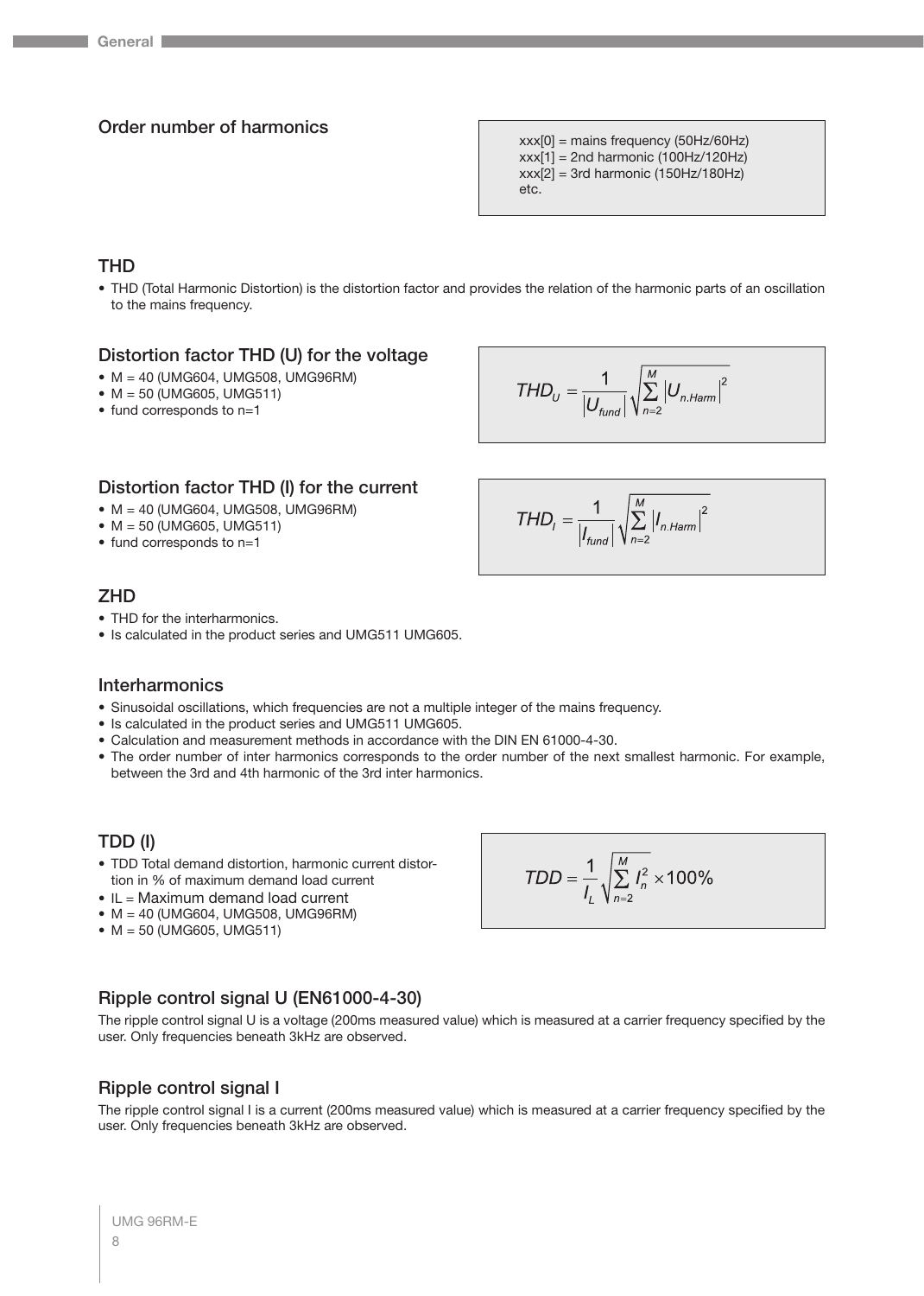# Positive sequence-negative sequence-zero sequence

- The extent of a voltage or current imbalance in a three-phase system is identified using the positive sequence, negative sequence and zero sequence components.
- The balance of the rotation current system strived for in normal operation is disturbed by the unsymmetrical loads, errors and equipment.
- A three-phase system is called symmetric, when the three phase conductor voltages and currents are the same size and are displaced against each other by 120°. If one or both conditions are not fulfilled, the system is described as unsymmetrical. By calculating the symmetrical components consisting of the positive sequence, negative sequence and zero sequence, the simplified analysis of an imbalanced error is possible in a rotary current system..
- Imbalance is a feature of the network quality for the limits specified in international norms (EN 50160 for example).

# Positive sequence

$$
U_{\textit{Mit}} = \frac{1}{3} \left| U_{L1, \textit{fund}} + U_{L2, \textit{fund}} \cdot e^{j\frac{2\pi}{3}} + U_{L3, \textit{fund}} \cdot e^{j\frac{4\pi}{3}} \right|
$$

Negative sequence

$$
U_{Geg} = \frac{1}{3} \left| U_{L1, \text{fund}} + U_{L2, \text{fund}} \cdot e^{-j\frac{2\pi}{3}} + U_{L3, \text{fund}} \cdot e^{-j\frac{4\pi}{3}} \right|
$$

Zero sequence

$$
U_{\text{Nullsystem}} = \frac{1}{3} \Big| U_{\text{L1,fund}} + U_{\text{L2,fund}} + U_{\text{L3,fund}} \Big|
$$

A zero component can only occur if a sum current can flow back through the main conductor.

Voltage imbalance

Unsymmetric = 
$$
\frac{U_{Geg}}{U_{Mit}}
$$

Under difference U (EN61000-4-30)

$$
U_{\text{unter}} = \frac{U_{\text{din}} - \sqrt{\sum_{i=1}^{n} U_{\text{rms-unter},i}^{2}}}{U_{\text{din}}}\left[\% \right]
$$

Under difference I

$$
I_{\text{unter}} = \frac{I_{\text{Nennstrom}} - \sqrt{\frac{\sum_{i=1}^{n} I_{\text{rms-unter},i}^{2}}{n}}}{I_{\text{Nennstrom}}} [ \% ]
$$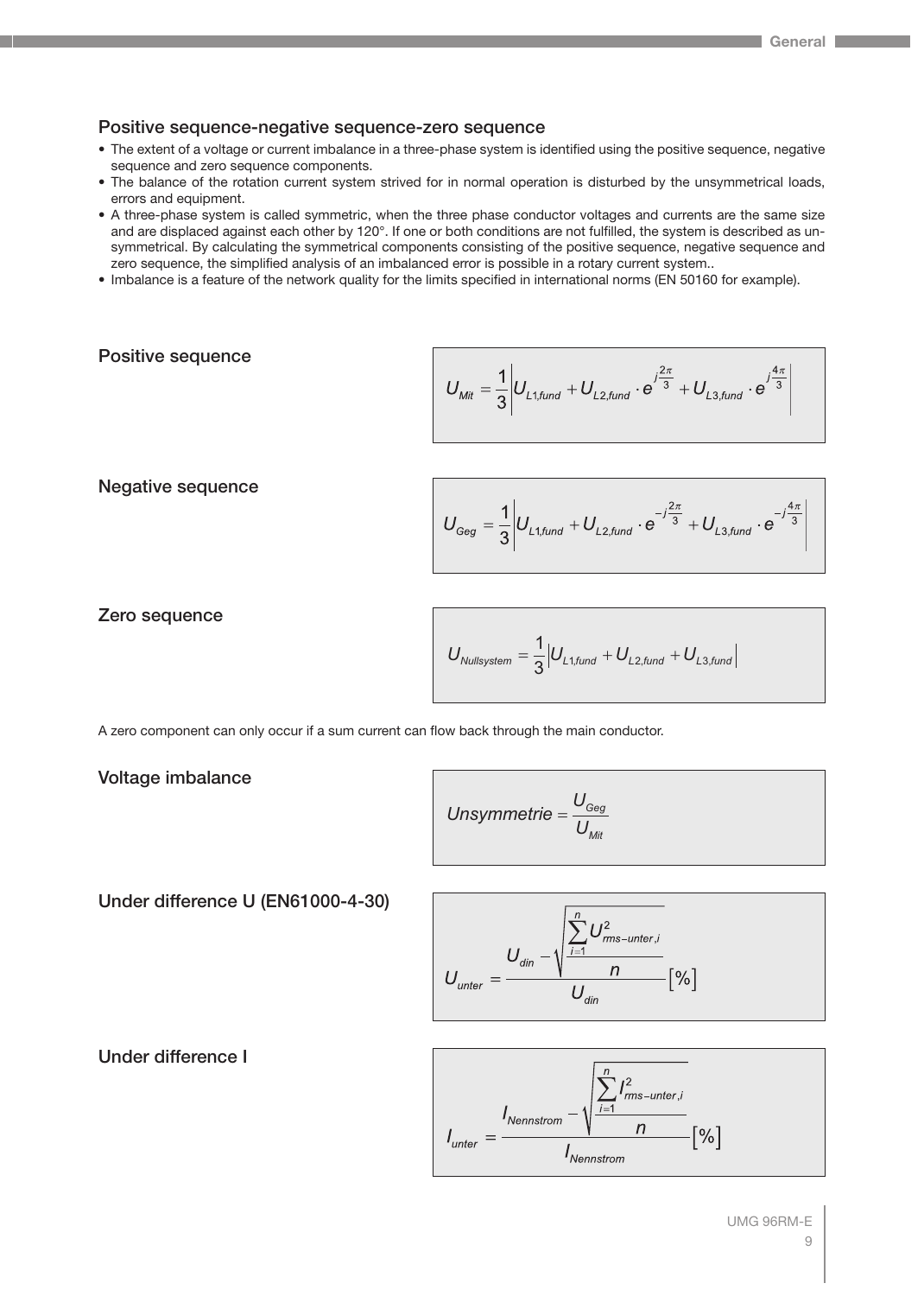# K-factor

• The K-factor describes the increase of the eddy current losses when loaded with harmonics. For a sinusoidal load on the transformer, the K-factor =1. The larger the K-factor, the heavier a transformer can be loaded with harmonics without overheating.

#### Power Factor (vectorial) - Lambda

• The power factor is unsigned.

$$
PF_x = \frac{|P_x|}{S_x}
$$

*x = L1, L2, L3, L4*

# CosPhi - Fundamental Power Factor

- Only the mains frequency part is used for calculation of the cosphi.
- CosPhi sign:
	- = for the supply of real power
	- $+=$  for obtaining real power

# CosPhi total

- CosPhi sign:
	- $-$  = for the supply of real power
	- $+=$  for obtaining real power

$$
PF_1 = \cos(\varphi) = \frac{P_1}{S_1}
$$

$$
\cos(\varphi)_{\text{Sum}_3} = \frac{P_{1_{\text{fund}}} + P_{2_{\text{fund}}} + P_{3_{\text{fund}}}}{\sqrt{(P_{1_{\text{fund}}} + P_{2_{\text{fund}}} + P_{3_{\text{fund}}})^2 + (Q_{1_{\text{fund}}} + Q_{2_{\text{fund}}} + Q_{3_{\text{fund}}})^2}}
$$

$$
\cos(\varphi)_{\text{Sum}_4} = \frac{P_{1_{\text{fund}}} + P_{2_{\text{fund}}} + P_{3_{\text{fund}}} + P_{4_{\text{fund}}}}{\sqrt{(P_{1_{\text{fund}}} + P_{2_{\text{fund}}} + P_{3_{\text{fund}}} + P_{4_{\text{fund}}})^2 + (Q_{1_{\text{fund}}} + Q_{2_{\text{fund}}} + Q_{3_{\text{fund}}} + Q_{4_{\text{fund}}})^2}}
$$

# Phase Angle Phi

- The phase angle between current and voltage of the external conductor p is calculated according to DIN EN 61557-12 and displayed.
- The sign of the phase angle corresponding to the sign of the reactive power.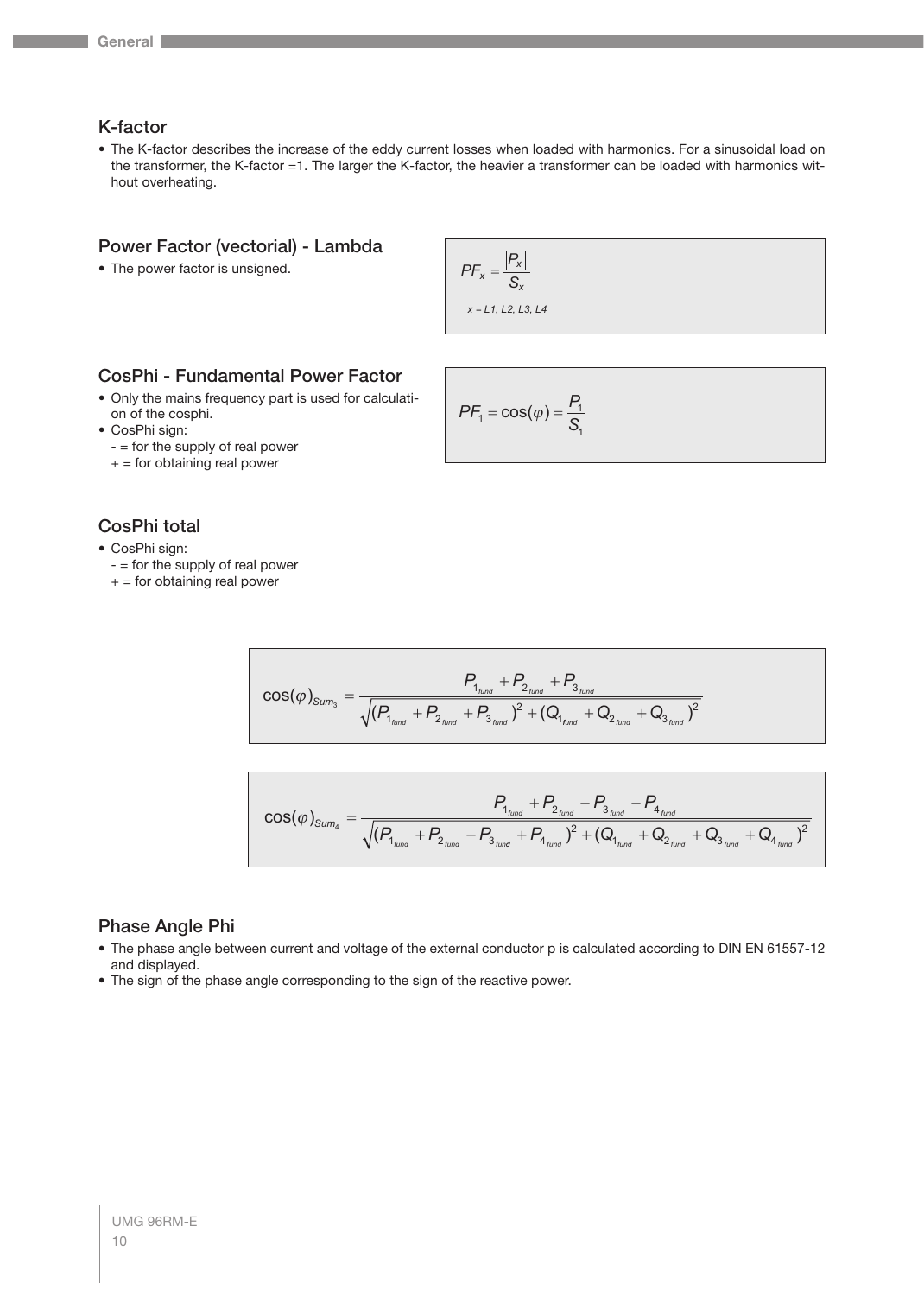# Mains frequency power factor

The mains frequency power factor is the power factor of the mains frequency and is calculated using the fourier analysis (FFT). The voltage and current must not be sinusoidal. All in the device calculated reactive power are resulting of fundamental reactive power.

# Power factor sign

- Sign  $Q = +1$  for phi in the range  $0^\circ$  .. 180° (inductive)
- Sign Q = -1 for phi in the range  $180^\circ$  .. 360° (capacitive)

# Reactive power for phase conductor p

• Reactive power of the mains frequency.

Total reactive power

• Reactive power of the mains frequency.  $Q_V = Q_1 + Q_2 + Q_3$ 

# Distortion power factor

Reactive energy per phase

Reactive energy, sum L1-L3

• The distortion power factor is the power factor of all mains frequencies and is calculated using the fourier analysis (FFT).

Vorzeichen Q
$$
(\varphi_p)
$$
 = + 1 falls  $\varphi_p \in [0^{\circ} - 180^{\circ}]$ 

Vorzeichen Q 
$$
(\varphi_p)
$$
 = -1 falls  $\varphi_p \in [180^\circ - 360^\circ]$ 

$$
\textsf{Q}_{\textit{fund}\,\rho} = \textit{Vorzeichen}\, \textsf{Q}\, (\varphi_{_{\cal{P}}}) \cdot \sqrt{S_{\textit{fund}\,\rho}^{\quad 2} - P_{\textit{fund}\,\rho}^{\quad 2}}
$$

 $D = \sqrt{\mathsf{S}^2-\mathsf{P}^2-\mathsf{Q}_{\textit{funa}}^2}$ 

- The apparent power "S" contains all fundamental harmonics and all harmonic rates up to the M-th harmonic.
- The effective power "P" contains all fundamental harmonics and all harmonic rates up to the M-th harmonic.
- M = 50 (UMG605, UMG605-PRO, UMG511, UMG512-PRO)

Reactive energy per phase, inductive

$$
E_{r_{L1}} = \int Q_{L1}(t) \cdot \Delta t
$$

$$
E_{r(\text{ind})_{L_1}} = \int Q_{L_1}(t) \cdot \Delta t \qquad \text{für } Q_{L_1}(t) > 0
$$

**Reactive energy per phase, capacitive** 
$$
E_{r(cap)_{t_1}} = \int Q_{t_1}(t) \cdot \Delta t
$$

$$
E_{r_{1,1,2,1,3}} = \int (Q_{L1}(t) + Q_{L2}(t) + Q_{L3}(t)) \cdot \Delta t
$$

$$
E_{r(\text{ind})_{L1,L2,L3}} = \int (Q_{L1}(t) + Q_{L2}(t) + Q_{L3}(t)) \cdot \Delta t
$$
  
für  $(Q_{L1}(t) + Q_{L2}(t) + Q_{L3}(t)) > 0$ 

für  $Q_{11}(t) < 0$ 

Reactive energy, sum L1-L3, capazitive

Reactive energy, sum L1-L3, inductive

 $E_{r(cap)_{l+1,2,2,3}} = \int (Q_{L1}(t) + Q_{L2}(t) + Q_{L3}(t)) \cdot \Delta t$ für  $(Q_{L1}(t) + Q_{L2}(t) + Q_{L3}(t)) < 0$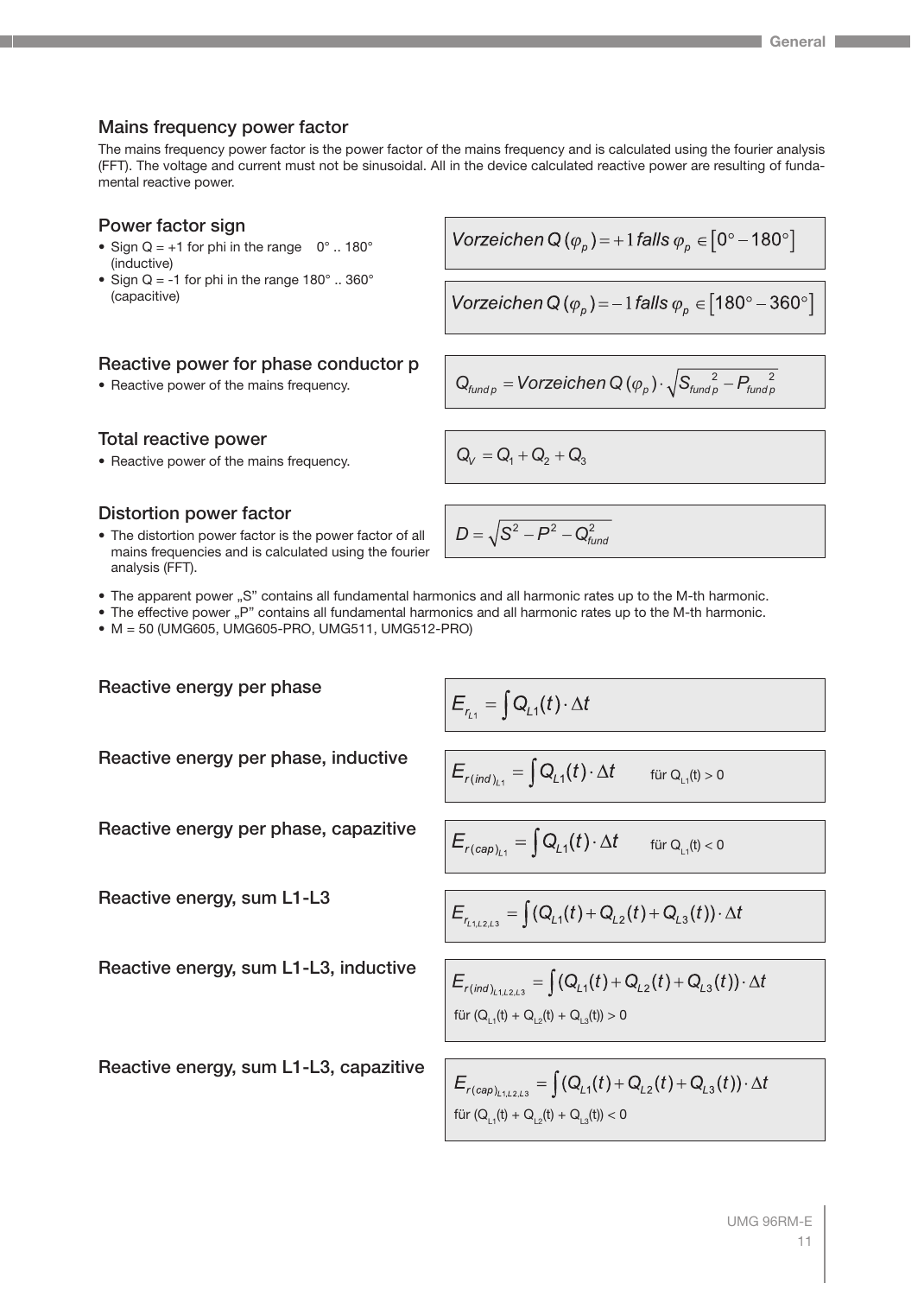# Tariff Conversion

The tariff conversion of the consumption meters is via the addresses 618 and 624.

- Select one of the tariffs 1 to 7 by setting or deleting bits 0 to 6.
- Bits 7 to 15 must never be set and must always be 0.
- Tariff 0 is always active and can never be switched off.
- Only the bit set with the lowest value is evaluated.



Example:

Activate tariff 3 for "Effective energy" and "Effective energy drawn".

- Set bit 2 to address 618. The meters for "Effective energy" are active.
- Set bit 2 to address 619. The meters for "Effective energy drawn" are active.



#### Example:

Setting tariff 3 and tariff 5 to one address at the same time.

- Set bit 2 and bit 4 to address 618. Because only the bit set with the lowest value is evaluated, only tariff 3 is active; bit 4 for tariff 5 is ignored.
- The meters for "Effective energy" (tariff 3) are active.

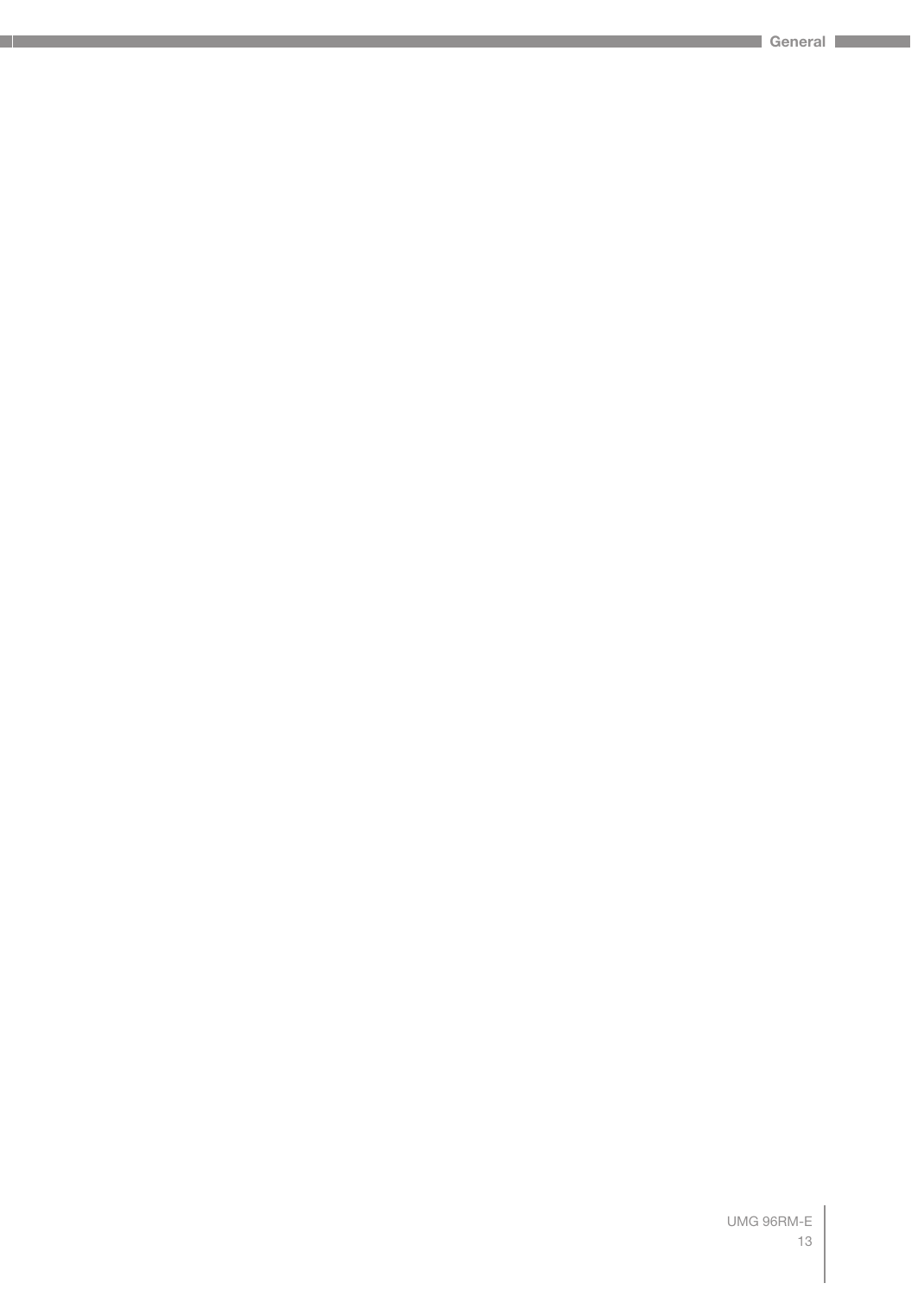# <span id="page-13-0"></span>**Parameter**

These values can be set via the device buttons

| Address Format |              | <b>RD/WR</b> | Unit                         | <b>Note</b>                                | <b>Adjustment Area</b>      | <b>Default</b>  |
|----------------|--------------|--------------|------------------------------|--------------------------------------------|-----------------------------|-----------------|
| 0              | <b>SHORT</b> | RD/WR        |                              | Device adress                              | $0255$ <sup>(*1)</sup>      | 1               |
| 1              | <b>SHORT</b> | RD/WR        |                              |                                            | $0=9.6$ kbps                | 4               |
|                |              |              | kbps                         | <b>Baudrate</b>                            |                             |                 |
|                |              |              |                              |                                            | $1=19.2$ kbps               |                 |
|                |              |              |                              |                                            | $2=38.4kbps$                |                 |
|                |              |              |                              |                                            | $3=57.6$ kbps               |                 |
|                |              |              |                              |                                            | $4=115.2kbps$               |                 |
| 2              | <b>SHORT</b> | RD/WR        |                              | Modbus Master (Slave=0, Master=1)          | 0,1                         | 0               |
| 3              | <b>SHORT</b> | RD/WR        | ÷,                           | Stop bits 0=1 bit, no parity               | 0.3                         | 0               |
|                |              |              |                              | 1=2 bits, no parity                        |                             |                 |
|                |              |              |                              | 2=1 bit, even parity                       |                             |                 |
|                |              |              |                              | 3=1 bit, odd parity                        |                             |                 |
| 10             | <b>FLOAT</b> | RD/WR        | Α                            | Current transformer I1, primary            | $0.1000000$ <sup>(2)</sup>  | $\mathbf 5$     |
| 12             | <b>FLOAT</b> | RD/WR        | Α                            | Current transformer I1, sec.               | 15                          | 5               |
| 14             | <b>FLOAT</b> | RD/WR        | V                            | Voltage transformer V1, primary            | $0.1000000$ <sup>(*2)</sup> | 400             |
| 16             | <b>FLOAT</b> | RD/WR        | V                            | Voltage transformer V1, sec.               | 100, 400                    | 400             |
| 18             | <b>FLOAT</b> | RD/WR        | Α                            | Current transformer I2, primary            | $0.1000000$ <sup>(*2)</sup> | 5               |
| 20             | <b>FLOAT</b> | RD/WR        | Α                            | Current transformer I2, sec.               | 15                          | 5               |
| 22             | <b>FLOAT</b> | RD/WR        | V                            | Voltage transformer V2, primary            | 11000000                    | 400             |
| 24             | <b>FLOAT</b> | RD/WR        | V                            | Voltage transformer V2, sec.               | 100, 400                    | 400             |
| 26             | <b>FLOAT</b> | RD/WR        | Α                            | Current transformer I3, primary            | 11000000                    | 5               |
| 28             | <b>FLOAT</b> | RD/WR        | Α                            | Current transformer I3, sec.               | 15                          | 5               |
| 30             | <b>FLOAT</b> | RD/WR        | V                            | Voltage transformer V3, primary            | 11000000                    | 400             |
| 32             | <b>FLOAT</b> | RD/WR        | V                            | Voltage transformer V3, sec.               | 100, 400                    | 400             |
| 34             | <b>SHORT</b> | RD/WR        | Hz                           | Frequency determination                    | 0, 45.65                    | 0               |
|                |              |              |                              | 0=Auto, 4565=Hz                            |                             |                 |
| 35             | <b>SHORT</b> | RD/WR        | $\overline{a}$               | Display contrast                           | 0.9                         | 5               |
|                |              |              |                              | $0$ (low), $9$ (high)                      |                             |                 |
| 36             | <b>SHORT</b> | RD/WR        | $\overline{a}$               | Background lighting                        | 0.9                         | 6               |
|                |              |              |                              | $0$ (dark), $9$ (bright)                   |                             |                 |
| 37             | <b>SHORT</b> | RD/WR        | ÷,                           | Indication profile                         | 03                          | 0               |
|                |              |              |                              | $0$ $2$ = Fix indication profiles          |                             |                 |
|                |              |              |                              | $3$ = Free selectable indication profile   |                             |                 |
| 38             | <b>SHORT</b> | RD/WR        |                              | Indication rotation profile                | 03                          | 0               |
|                |              |              |                              | $0$ $2$ = Fix indication rotation profiles |                             |                 |
|                |              |              |                              | Indication rotation profile                |                             |                 |
|                |              |              |                              | $3$ = Free selectable indication           |                             |                 |
|                |              |              |                              | rotation profile                           |                             |                 |
|                |              |              |                              |                                            |                             |                 |
| 39             | <b>SHORT</b> | RD/WR        | Sec.                         | <b>Rotation time</b>                       | 0.60                        | 0               |
| 40             | <b>SHORT</b> | RD/WR        | ÷,                           | Averaging time, I                          | $08^{*}$                    | 6               |
| 41             | <b>SHORT</b> | RD/WR        | ÷,                           | Averaging time, P                          | $08^{*}$                    | 6               |
| 42             | <b>SHORT</b> | RD/WR        | $\overline{a}$               | Averaging time, U                          | $08^{*}$                    | 6               |
|                |              |              |                              |                                            |                             |                 |
| 43             | <b>FLOAT</b> | RD/WR        | A                            | Nominal current TDD                        | 0.1000000                   | 150             |
|                |              |              |                              |                                            |                             |                 |
| 45             | INT          | RD/WR        | mA                           | Threshold, current measurement L1L3 0200   |                             | 5               |
|                |              |              |                              |                                            |                             |                 |
| 50             | <b>SHORT</b> | RD/WR        | ÷,                           | Password                                   | 0.999                       | 0 (no password) |
|                |              |              |                              |                                            |                             |                 |
| 100            | <b>SHORT</b> | RD/WR        |                              | Address of measurement value,              | 0.32000                     | 874             |
|                |              |              |                              | digital output 1                           |                             |                 |
| 101            | <b>SHORT</b> | RD/WR        | $\overline{a}$               | Address of measurement value,              | 0.32000                     | 882             |
|                |              |              |                              | digital output 2                           |                             |                 |
| 102            | <b>FLOAT</b> | RD/WR        | $\qquad \qquad \blacksquare$ | Pulse valence, out 1                       | $-1000000+1000000$          | 1000            |
| 104            | <b>FLOAT</b> | RD/WR        | $\overline{a}$               | Pulse valence, out 2                       | $-1000000+1000000$          | 1000            |
| 106            | <b>SHORT</b> | RD/WR        | $\qquad \qquad \blacksquare$ | Min. pulse duration,                       | 11000                       | 5               |
|                |              |              |                              | digital output 1/2                         |                             |                 |
| 145            | <b>SHORT</b> | RD/WR        | $\qquad \qquad \blacksquare$ | "Display blinking"                         | $0 - 31$                    | 0               |
|                |              |              |                              | Bit $1 = 1/0$ : active/inactive for        |                             |                 |
|                |              |              |                              | comparator group output 1                  |                             |                 |
|                |              |              |                              | Bit $2 = 1/0$ : active/inactive for        |                             |                 |
|                |              |              |                              | comparator group output 2                  |                             |                 |
|                |              |              |                              | Bit $3 = 1/0$ : active/inactive for        |                             |                 |
|                |              |              |                              | comparator group output 3                  |                             |                 |
|                |              |              |                              | Bit $4 = 1/0$ : active/inactive for        |                             |                 |
|                |              |              |                              | comparator group output 4                  |                             |                 |
|                |              |              |                              | Bit $5 = 1/0$ : active/inactive for        |                             |                 |
|                |              |              |                              | comparator group output 5                  |                             |                 |
|                |              |              |                              |                                            |                             |                 |

\* 0 = 5Sec.; 1 = 10Sec.; 2 = 15Sec.; 3 = 30Sec.; 4 = 1Min.; 5 = 5Min.; 6 = 8Min.; 7 = 10Min.; 8 = 15Min.

<sup>(\*1)</sup> The values of 0 and 248 to 255 are reserved and should not be used. (\*2) The adjustable value of 0 for the primary power transformer results no useful work values and should not be used.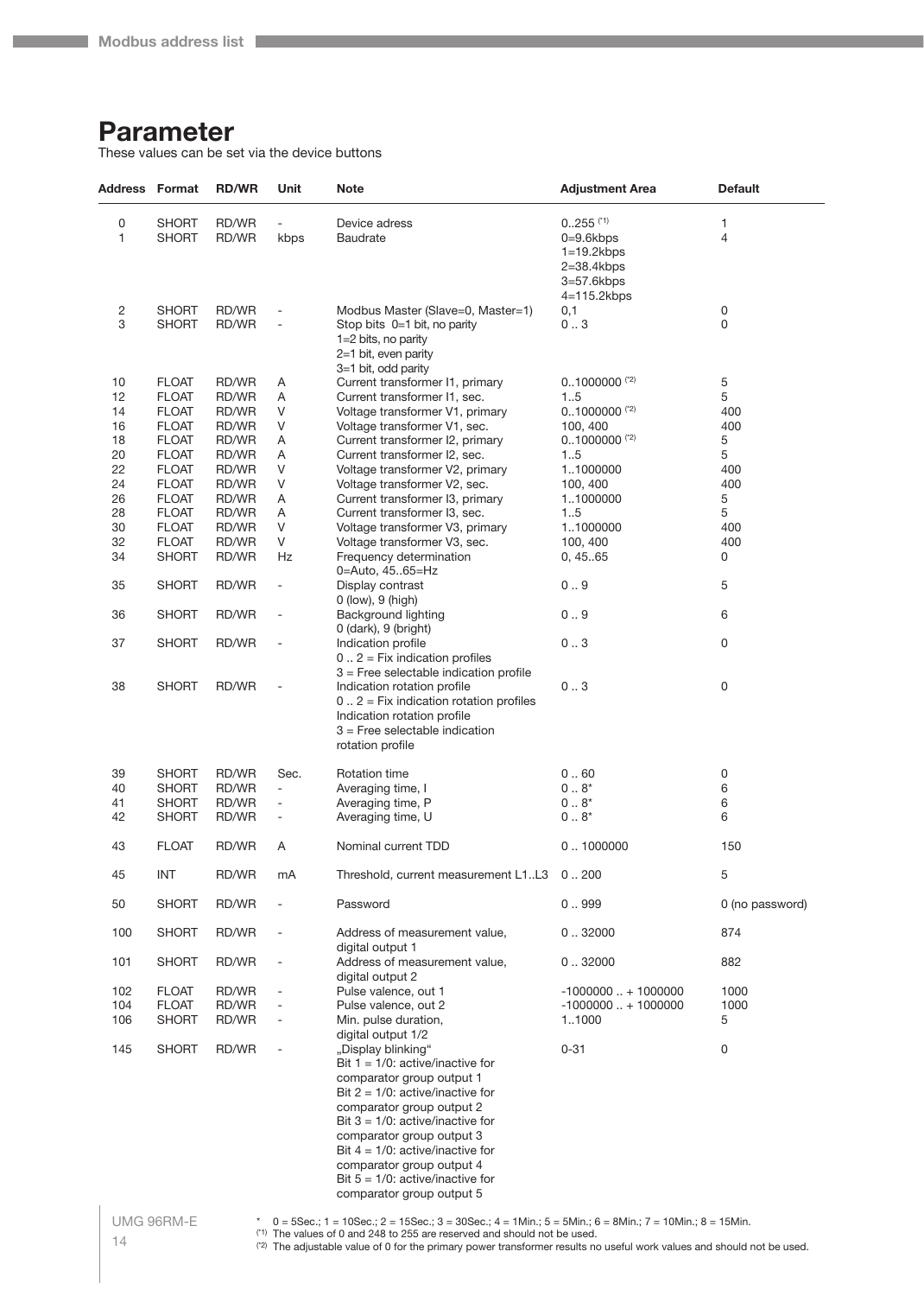| <b>Address Format</b> |                       | <b>RD/WR</b>   | Unit                     | <b>Note</b>                                                    | <b>Adjustment Area</b> | <b>Default</b>          |  |
|-----------------------|-----------------------|----------------|--------------------------|----------------------------------------------------------------|------------------------|-------------------------|--|
| 206                   | <b>SHORT</b>          | RD/WR          | Sek.                     | Periodendauer "Schleppzeiger"                                  | 3003600                | 900                     |  |
| 207                   | <b>SHORT</b>          | RD/WR          | Sek.                     | Fangzeit "Schleppzeiger"                                       | 120                    | 10                      |  |
| 208                   | <b>SHORT</b>          | RD/WR          | ÷.                       | Konfiguration Digitaleingang 1                                 | 0.2                    | $\mathbf{0}$            |  |
|                       |                       |                |                          | 0= interne Synchronisation                                     |                        |                         |  |
|                       |                       |                |                          | 1= externe Synchronisation (Schließer)                         |                        |                         |  |
|                       |                       |                |                          | 2= externe Synchronisation (Offner)                            |                        |                         |  |
| 300                   | String                | RD/WR          | $\overline{a}$           | Indication profile                                             | GridVis                | 0                       |  |
| 400                   | String                | RD/WR          | ÷                        | Indication rotation profile                                    | GridVis                | 0                       |  |
| 500                   | <b>SHORT</b>          | RD/WR          | $\overline{a}$           | Connection configuration, IL1                                  | $-3.0.3$               | 1                       |  |
| 501                   | <b>SHORT</b>          | RD/WR          | $\overline{\phantom{a}}$ | Connection configuration, I L2                                 | $-3.3$                 | $\overline{\mathbf{c}}$ |  |
| 502                   | <b>SHORT</b>          | RD/WR          | $\overline{\phantom{a}}$ | Connection configuration, I L3                                 | $-3.3$                 | 3                       |  |
|                       |                       |                |                          | $-1$ = Measurement in phase L1,                                |                        |                         |  |
|                       |                       |                |                          | Connection (s1-s2) changed                                     |                        |                         |  |
|                       |                       |                |                          | $-2$ = Measurement in phase L2,                                |                        |                         |  |
|                       |                       |                |                          | Connection (s1-s2) changed                                     |                        |                         |  |
|                       |                       |                |                          | $-3$ = Measurement in phase L3,<br>Connection (s1-s2) changed  |                        |                         |  |
|                       |                       |                |                          | $0 =$ Channel switched off                                     |                        |                         |  |
|                       |                       |                |                          | $1 =$ Measurement in phase L1                                  |                        |                         |  |
|                       |                       |                |                          | $2$ = Measurement in phase L2                                  |                        |                         |  |
|                       |                       |                |                          | $3$ = Measurement in phase L3                                  |                        |                         |  |
| 503                   | <b>SHORT</b>          | RD/WR          |                          | Connection configuration, U L1                                 | 03                     | 1                       |  |
| 504                   | <b>SHORT</b>          | RD/WR          |                          | Connection configuration, U L2                                 | 03                     | 2                       |  |
| 505                   | <b>SHORT</b>          | RD/WR          |                          | Connection configuration, U L3                                 | 03                     | 3                       |  |
|                       |                       |                |                          | $0 =$ Channel switched off                                     |                        |                         |  |
|                       |                       |                |                          | $1 =$ Measurement in phase L1                                  |                        |                         |  |
|                       |                       |                |                          | $2$ = Measurement in phase L2<br>$3$ = Measurement in phase L3 |                        |                         |  |
| 506                   | <b>SHORT</b>          | RD/WR          | $\overline{a}$           | Delete min. and maximum values                                 | 01                     | 0                       |  |
| 507                   | <b>SHORT</b>          | RD/WR          | $\overline{\phantom{a}}$ | Delete energy values                                           | 01                     | 0                       |  |
| 508                   | <b>SHORT</b>          | RD/WR          | $\overline{a}$           | Write in EEPROM                                                | 0.1                    | 0                       |  |
| 509                   | <b>SHORT</b>          | RD/WR          | $\overline{\phantom{a}}$ | Connection diagram voltage                                     | $08$ <sup>1)</sup>     | 0                       |  |
| 510                   | <b>SHORT</b>          | RD/WR          | L,                       | Connection diagram current                                     | 08                     | 0                       |  |
| 511                   | <b>SHORT</b>          | RD/WR          | L,                       | Relevant voltage, for THD and FFT                              | 0.1                    | 0                       |  |
|                       |                       |                |                          | display of THD and FFT                                         |                        |                         |  |
|                       |                       |                |                          | 0=THD L-N, FFT L-N<br>1=THD L-L, FFT L-L                       |                        |                         |  |
|                       |                       |                |                          |                                                                |                        |                         |  |
| 512                   | <b>SHORT</b>          | RD/WR          | $\overline{a}$           | For internal use only                                          |                        |                         |  |
| 513                   | <b>SHORT</b>          | RD/WR          |                          | For internal use only                                          |                        |                         |  |
| 514                   | <b>SHORT</b>          | RD/WR          |                          | For internal use only                                          |                        |                         |  |
| 515<br>516            | <b>SHORT</b><br>SHORT | RD/WR<br>RD/WR |                          | For internal use only<br>For internal use only                 |                        |                         |  |
| 517                   | <b>SHORT</b>          | RD/WR          |                          | For internal use only                                          |                        |                         |  |
|                       |                       |                |                          |                                                                |                        |                         |  |
| 600                   | <b>UINT</b>           | <b>RD</b>      |                          | Overrange                                                      | 0, OxFFFFFFFF          |                         |  |
| 618                   | <b>SHORT</b>          | RD/WR          |                          | Rate, real energy*                                             | 0.127                  | 0                       |  |
| 619                   | <b>SHORT</b>          | RD/WR          |                          | Rate, real energy consumed*                                    | 0.127                  | 0                       |  |
| 620                   | <b>SHORT</b>          | RD/WR          |                          | Rate, real energy delivered*                                   | 0.127                  | 0                       |  |
| 621                   | <b>SHORT</b>          | RD/WR          |                          | Rate, reactive energy*                                         | 0.127                  | 0                       |  |
| 622                   | <b>SHORT</b>          | RD/WR          |                          | Rate, reactive energy inductive*                               | 0.127                  | 0                       |  |
| 623                   | <b>SHORT</b>          | RD/WR          |                          | Rate, reactive energy capacitive*                              | 0127                   | 0                       |  |
| 624                   | <b>SHORT</b>          | RD/WR          |                          | Rate, apparent energy*                                         | 0.127                  | 0                       |  |
| 750                   | <b>SHORT</b>          | RD             |                          | Software release                                               |                        |                         |  |
| 754                   | <b>SERNR</b>          | RD             |                          | Serial number                                                  |                        |                         |  |
| 756                   | <b>SERNR</b>          | RD             |                          | Production number                                              |                        |                         |  |
| 761                   | USHORT RD             |                |                          | Module number (0=no module,                                    |                        |                         |  |
|                       |                       |                |                          | 1=Profibus, 2=CBM, 3=Ethernet)                                 |                        |                         |  |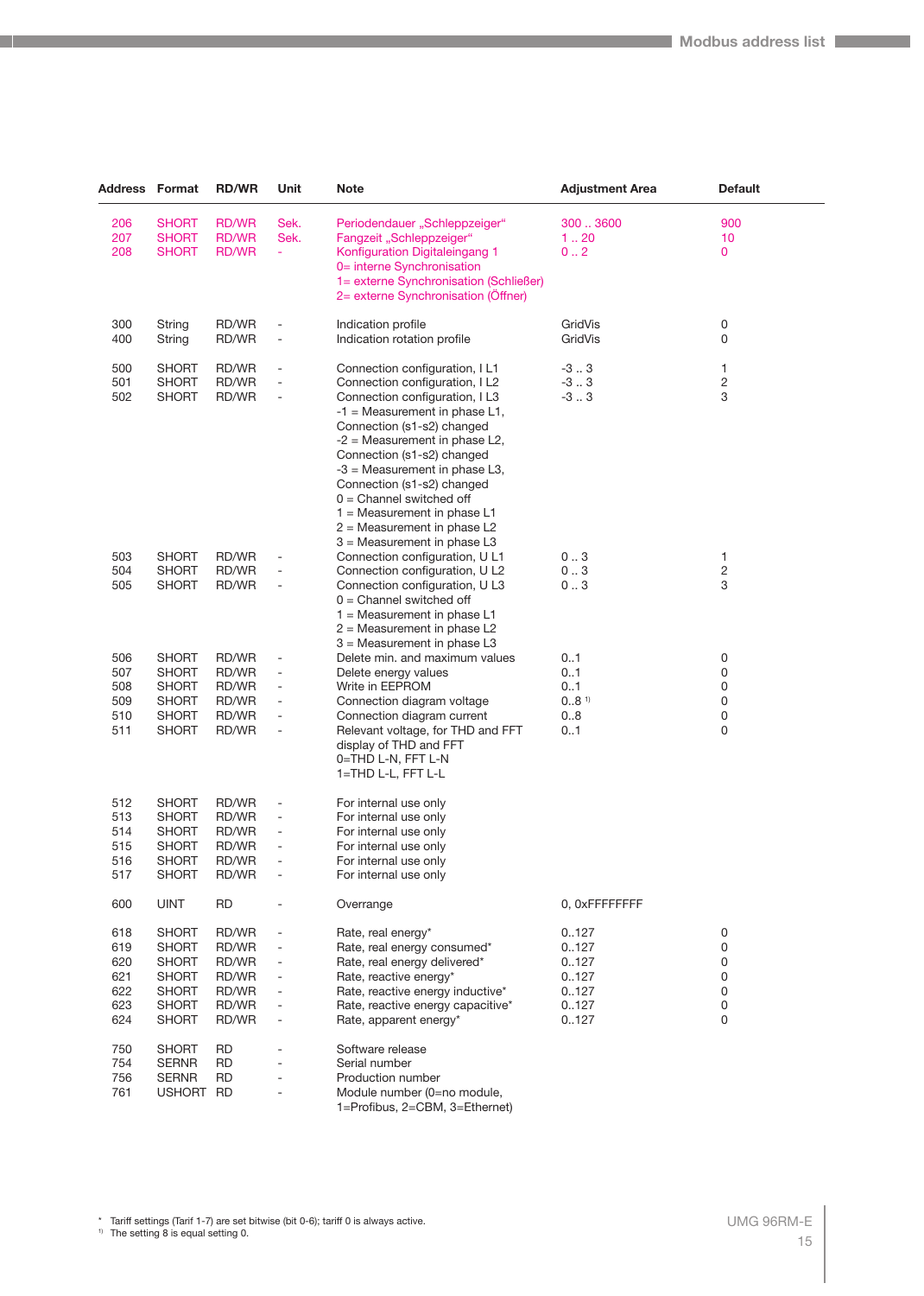# <span id="page-15-0"></span>**Parameter II**

|                                                                                                                   | Address Format                                                                                                                                                                                           | <b>RD/WR</b>                                                                                         | Unit                                                   | Note                                                                                                                                                                                                                                                                                                                                                                                                                                                                               | <b>Adjustment Area</b>                                                                                                                      | <b>Default</b>             |
|-------------------------------------------------------------------------------------------------------------------|----------------------------------------------------------------------------------------------------------------------------------------------------------------------------------------------------------|------------------------------------------------------------------------------------------------------|--------------------------------------------------------|------------------------------------------------------------------------------------------------------------------------------------------------------------------------------------------------------------------------------------------------------------------------------------------------------------------------------------------------------------------------------------------------------------------------------------------------------------------------------------|---------------------------------------------------------------------------------------------------------------------------------------------|----------------------------|
| 3512                                                                                                              | <b>FLOAT</b>                                                                                                                                                                                             | <b>RD</b>                                                                                            | S                                                      | System uptime                                                                                                                                                                                                                                                                                                                                                                                                                                                                      |                                                                                                                                             |                            |
| 10080                                                                                                             | <b>SHORT</b>                                                                                                                                                                                             | RD                                                                                                   |                                                        | Status digital output 1<br>0=not active, 1=active                                                                                                                                                                                                                                                                                                                                                                                                                                  | 0,1                                                                                                                                         |                            |
| 10081                                                                                                             | SHORT                                                                                                                                                                                                    | <b>RD</b>                                                                                            |                                                        | Status digital output 2<br>0=not active, 1=active                                                                                                                                                                                                                                                                                                                                                                                                                                  | 0,1                                                                                                                                         |                            |
| 10082                                                                                                             | <b>SHORT</b>                                                                                                                                                                                             | <b>RD</b>                                                                                            |                                                        | Status digital output 3<br>0=not active, 1=active                                                                                                                                                                                                                                                                                                                                                                                                                                  | 0,1                                                                                                                                         |                            |
| 10083                                                                                                             | <b>SHORT</b>                                                                                                                                                                                             | <b>RD</b>                                                                                            |                                                        | Status digital output 4<br>0=not active, 1=active                                                                                                                                                                                                                                                                                                                                                                                                                                  | 0,1                                                                                                                                         |                            |
| 10084                                                                                                             | <b>SHORT</b>                                                                                                                                                                                             | <b>RD</b>                                                                                            |                                                        | Status digital output 5<br>0=not active, 1=active                                                                                                                                                                                                                                                                                                                                                                                                                                  | 0,1                                                                                                                                         |                            |
| 10109                                                                                                             | <b>SHORT</b>                                                                                                                                                                                             | <b>RD</b>                                                                                            |                                                        | Status digital input<br>0=not active, 1=aktive                                                                                                                                                                                                                                                                                                                                                                                                                                     | 0,1                                                                                                                                         |                            |
| 10110                                                                                                             | <b>SHORT</b>                                                                                                                                                                                             | <b>RD</b>                                                                                            |                                                        | Status digital input<br>0=not active, 1=aktive                                                                                                                                                                                                                                                                                                                                                                                                                                     | 0,1                                                                                                                                         |                            |
| 10111                                                                                                             | <b>SHORT</b>                                                                                                                                                                                             | <b>RD</b>                                                                                            |                                                        | Status digital input<br>0=not active, 1=aktive                                                                                                                                                                                                                                                                                                                                                                                                                                     | 0,1                                                                                                                                         |                            |
| 10112<br>10114                                                                                                    | INT<br><b>SHORT</b>                                                                                                                                                                                      | <b>RD</b><br><b>RD</b>                                                                               |                                                        | Overcurrent flag i4<br>Digital inputs, bit coded                                                                                                                                                                                                                                                                                                                                                                                                                                   |                                                                                                                                             |                            |
| 11619<br>11621                                                                                                    | <b>FLOAT</b><br><b>FLOAT</b>                                                                                                                                                                             | <b>RD</b><br><b>RD</b>                                                                               | Ohm<br>Ohm                                             | Resistance temp input 1<br>Resistance temp input 2                                                                                                                                                                                                                                                                                                                                                                                                                                 |                                                                                                                                             |                            |
| 20002<br>20004                                                                                                    | INT<br><b>INT</b>                                                                                                                                                                                        | RD<br>RD/WR                                                                                          | s<br>S                                                 | Systemtime in sec (ro)<br>Systemtime in sec                                                                                                                                                                                                                                                                                                                                                                                                                                        |                                                                                                                                             |                            |
| 20008<br>20010<br>20012<br>20014<br>20016<br>20018<br>20020<br>20126<br>20232<br>20338<br>20444<br>20446<br>20448 | <b>FLOAT</b><br><b>FLOAT</b><br><b>FLOAT</b><br><b>FLOAT</b><br><b>FLOAT</b><br><b>FLOAT</b><br><b>DATA</b><br><b>DATA</b><br><b>DATA</b><br><b>DATA</b><br><b>FLOAT</b><br><b>FLOAT</b><br><b>FLOAT</b> | RD/WR<br>RD/WR<br>RD/WR<br>RD/WR<br>RD/WR<br>RD/WR<br>RD/WR<br>RD/WR<br>RD/WR]                       | Α<br>Α<br>Α<br>Α<br>Α<br>Α<br>212<br>212<br>212<br>212 | Current transformer I4, primary<br>Current transformer I4, secondary<br>Current transformer I5, primary<br>Current transformer I5, secondary<br>Current transformer I6, primary<br>Current transformer I6, secondary<br>Record 1 configuration<br>Record 2 configuration<br>Record 3 configuration<br>Record 4 configuration<br>Multiplication factor for s0 input 1 frequency<br>Multiplication factor for s0 input 2 frequency<br>Multiplication factor for s0 input 3 frequency | $0.1000000$ <sup>(*2)</sup><br>15<br>$0.1000000$ <sup>(2)</sup><br>15<br>$0.1000000$ <sup>(2)</sup><br>15                                   | 5<br>5<br>5<br>5<br>5<br>5 |
| 20450<br>20466<br>20482<br>20498<br>20514<br>20530<br>20546<br>20596<br>20646<br>20696<br>20697                   | <b>STRING</b><br>STRING<br><b>STRING</b><br><b>STRING</b><br>STRING<br><b>STRING</b><br><b>STRING</b><br>STRING<br><b>STRING</b><br>SHORT<br><b>SHORT</b>                                                | RD/WR<br>RD/WR<br>RD/WR<br>RD/WR<br>RD/WR<br>RD/WR<br>RD/WR<br>RD/WR<br>RD/WR<br>RD<br><b>RD</b>     | 32<br>32<br>32<br>32<br>32<br>32<br>100<br>100<br>100  | Name of S0 input type IN1<br>Name of S0 input type IN2<br>Name of S0 input type IN3<br>Name of S0 input type IN1<br>Name of S0 input type IN2<br>Name of S0 input type IN3<br>Name of S0 input type IN1<br>Name of S0 input type IN2<br>Name of S0 input type IN3<br>Pulse out reference address<br>Pulse out reference address                                                                                                                                                    | 0.32000<br>0.32000                                                                                                                          | 874<br>882                 |
| 20698<br>20699<br>20700<br>20701<br>20703<br>20705<br>20707<br>20709                                              | SHORT<br>SHORT<br><b>SHORT</b><br><b>FLOAT</b><br><b>FLOAT</b><br><b>FLOAT</b><br><b>FLOAT</b><br><b>FLOAT</b>                                                                                           | <b>RD</b><br><b>RD</b><br><b>RD</b><br><b>RD</b><br><b>RD</b><br><b>RD</b><br><b>RD</b><br><b>RD</b> |                                                        | Pulse out reference address<br>Pulse out reference address<br>Pulse out reference address<br>Pulse generation factor (freg=val/fac)<br>Pulse generation factor (freq=val/fac)<br>Pulse generation factor (freq=val/fac)<br>Pulse generation factor (freq=val/fac)<br>Pulse generation factor (freq=val/fac)                                                                                                                                                                        | 0.32000<br>0.32000<br>0.32000<br>$-1000000+1000000$<br>$-1000000+1000000$<br>$-1000000+1000000$<br>$-1000000+1000000$<br>$-1000000+1000000$ | 1000<br>1000               |
| 21147<br>21148<br>21149                                                                                           | <b>BYTE</b><br><b>BYTE</b><br><b>BYTE</b>                                                                                                                                                                | RD/WR<br>RD/WR<br>RD/WR                                                                              |                                                        | Configuration tariff, active energy source [0]<br>Configuration tariff, active energy source [1]<br>Configuration tariff, active energy, source [2]                                                                                                                                                                                                                                                                                                                                |                                                                                                                                             |                            |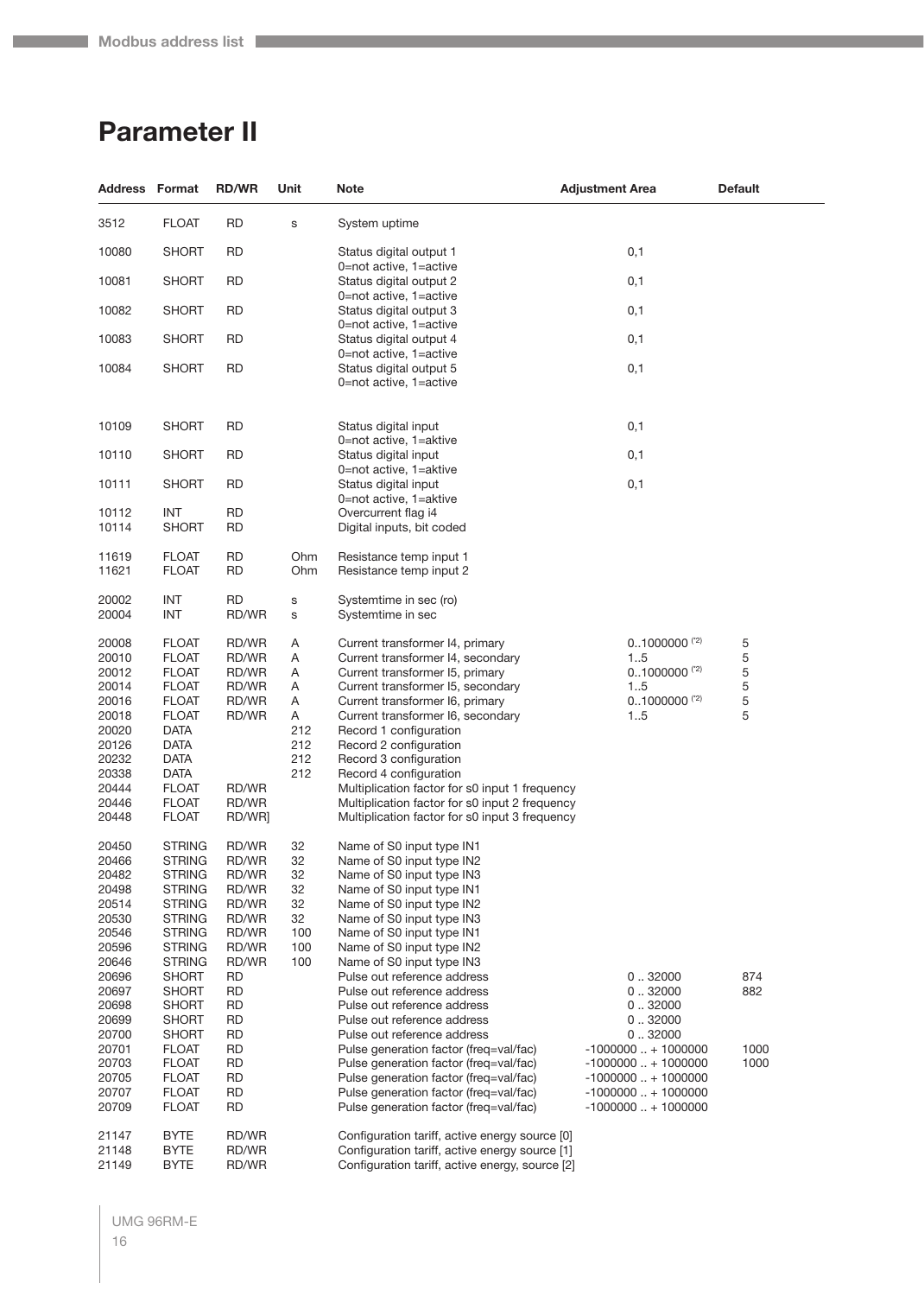| <b>Address Format</b> |                            | <b>RD/WR</b>   | Unit | Note                                                                                                                           | Adjustment Area | <b>Default</b> |
|-----------------------|----------------------------|----------------|------|--------------------------------------------------------------------------------------------------------------------------------|-----------------|----------------|
| 21150                 | <b>BYTE</b>                | RD/WR          |      | Configuration tariff, active energy, source [3]                                                                                |                 |                |
| 21151                 | <b>BYTE</b>                | RD/WR          |      | Configuration tariff, active energy, source [4]                                                                                |                 |                |
| 21152                 | <b>BYTE</b>                | RD/WR          |      | Configuration tariff, active energy, source [5]                                                                                |                 |                |
| 21153                 | <b>BYTE</b>                | RD/WR          |      | Configuration tariff, active energy, source [6]                                                                                |                 |                |
| 21154                 | <b>BYTE</b>                | RD/WR          |      | Configuration tariff, active energy, obtained, source [0]                                                                      |                 |                |
| 21155                 | <b>BYTE</b>                | RD/WR          |      | Configuration tariff, active energy, obtained, source [1]                                                                      |                 |                |
| 21156                 | <b>BYTE</b>                | RD/WR          |      | Configuration tariff, active energy, obtained, source [2]                                                                      |                 |                |
| 21157                 | <b>BYTE</b>                | RD/WR          |      | Configuration tariff, active energy, obtained, source [3]                                                                      |                 |                |
| 21158                 | <b>BYTE</b>                | RD/WR          |      | Configuration tariff, active energy, obtained, source [4]                                                                      |                 |                |
| 21159                 | <b>BYTE</b>                | RD/WR          |      | Configuration tariff, active energy, obtained, source [5]                                                                      |                 |                |
| 21160                 | <b>BYTE</b>                | RD/WR          |      | Configuration tariff, active energy, obtained, source [6]                                                                      |                 |                |
| 21161                 | <b>BYTE</b>                | RD/WR          |      | Configuration tariff, active energy, supplied, source [0]                                                                      |                 |                |
| 21162                 | <b>BYTE</b>                | RD/WR          |      | Configuration tariff, active energy, supplied, source [1]                                                                      |                 |                |
| 21163                 | <b>BYTE</b>                | RD/WR          |      | Configuration tariff, active energy, supplied, source [2]                                                                      |                 |                |
| 21164<br>21165        | <b>BYTE</b><br><b>BYTE</b> | RD/WR<br>RD/WR |      | Configuration tariff, active energy, supplied, source [3]                                                                      |                 |                |
| 21166                 | <b>BYTE</b>                | RD/WR          |      | Configuration tariff, active energy, supplied, source [4]<br>Configuration tariff, active energy, supplied, source [5]         |                 |                |
| 21167                 | <b>BYTE</b>                | RD/WR          |      | Configuration tariff, active energy, supplied, source [6]                                                                      |                 |                |
| 21168                 | <b>BYTE</b>                | RD/WR          |      | Configuration tariff, reactive energy, source [0]                                                                              |                 |                |
| 21169                 | <b>BYTE</b>                | RD/WR          |      | Configuration tariff, reactive energy, source [1]                                                                              |                 |                |
| 21170                 | <b>BYTE</b>                | RD/WR          |      | Configuration tariff, reactive energy, source [2]                                                                              |                 |                |
| 21171                 | <b>BYTE</b>                | RD/WR          |      | Configuration tariff, reactive energy, source [3]                                                                              |                 |                |
| 21172                 | <b>BYTE</b>                | RD/WR          |      | Configuration tariff, reactive energy, source [4]                                                                              |                 |                |
| 21173                 | <b>BYTE</b>                | RD/WR          |      | Configuration tariff, reactive energy, source [5]                                                                              |                 |                |
| 21174                 | <b>BYTE</b>                | RD/WR          |      | Configuration tariff, reactive energy, source [6]                                                                              |                 |                |
| 21175                 | <b>BYTE</b>                | RD/WR          |      | Configuration tariff, reactive energy, inductive, source [0]                                                                   |                 |                |
| 21176                 | <b>BYTE</b>                | RD/WR          |      | Configuration tariff, reactive energy, inductive, source [1]                                                                   |                 |                |
| 21177                 | <b>BYTE</b>                | RD/WR          |      | Configuration tariff, reactive energy, inductive, source [2]                                                                   |                 |                |
| 21178                 | <b>BYTE</b>                | RD/WR          |      | Configuration tariff, reactive energy, inductive, source [3]                                                                   |                 |                |
| 21179                 | <b>BYTE</b>                | RD/WR          |      | Configuration tariff, reactive energy, inductive, source [4]                                                                   |                 |                |
| 21180                 | <b>BYTE</b>                | RD/WR          |      | Configuration tariff, reactive energy, inductive, source [5]                                                                   |                 |                |
| 21181                 | <b>BYTE</b>                | RD/WR          |      | Configuration tariff, reactive energy, inductive, source [6]                                                                   |                 |                |
| 21182<br>21183        | <b>BYTE</b><br><b>BYTE</b> | RD/WR<br>RD/WR |      | Configuration tariff, reactive energy, capacitive, source [0]                                                                  |                 |                |
| 21184                 | <b>BYTE</b>                | RD/WR          |      | Configuration tariff, reactive energy, capacitive, source [1]<br>Configuration tariff, reactive energy, capacitive, source [2] |                 |                |
| 21185                 | <b>BYTE</b>                | RD/WR          |      | Configuration tariff, reactive energy, capacitive, source [3]                                                                  |                 |                |
| 21186                 | <b>BYTE</b>                | RD/WR          |      | Configuration tariff, reactive energy, capacitive, source [4]                                                                  |                 |                |
| 21187                 | <b>BYTE</b>                | RD/WR          |      | Configuration tariff, reactive energy, capacitive, source [5]                                                                  |                 |                |
| 21188                 | <b>BYTE</b>                | RD/WR          |      | Configuration tariff, reactive energy, capacitive, source [6]                                                                  |                 |                |
| 21189                 | <b>BYTE</b>                | RD/WR          |      | Configuration tariff, apparent energy, source [0]                                                                              |                 |                |
| 21190                 | <b>BYTE</b>                | RD/WR          |      | Configuration tariff, apparent energy, source [1]                                                                              |                 |                |
| 21191                 | <b>BYTE</b>                | RD/WR          |      | Configuration tariff, apparent energy, source [2]                                                                              |                 |                |
| 21192                 | <b>BYTE</b>                | RD/WR          |      | Configuration tariff, apparent energy, source [3]                                                                              |                 |                |
| 21193                 | <b>BYTE</b>                | RD/WR          |      | Configuration tariff, apparent energy, source [4]                                                                              |                 |                |
| 21194                 | <b>BYTE</b>                | RD/WR          |      | Configuration tariff, apparent energy, source [5]                                                                              |                 |                |
| 21195                 | <b>BYTE</b>                | RD/WR          |      | Configuration tariff, apparent energy, source [6]                                                                              |                 |                |
| 21132                 | <b>SHORT</b>               | RD/WR          |      | Dig out type, Source selection for digital output 1<br>$0 =$ Comparator 3                                                      | 0.4             | 1              |
|                       |                            |                |      | $1 =$ Pulse output (S0)                                                                                                        |                 |                |
|                       |                            |                |      | $2$ = External source - Modbus                                                                                                 |                 |                |
|                       |                            |                |      | $4$ = External source - Ethernet                                                                                               |                 |                |
| 21133                 | <b>SHORT</b>               | RD/WR          |      | Dig out type, Source selection for digital output 2                                                                            | 0.4             | 1              |
|                       |                            |                |      | $0 =$ Comparator 3                                                                                                             |                 |                |
|                       |                            |                |      | $1 =$ Pulse output (S0)                                                                                                        |                 |                |
|                       |                            |                |      | $2$ = External source - Modbus                                                                                                 |                 |                |
|                       |                            |                |      | $4$ = External source - Ethernet                                                                                               |                 |                |
| 21134                 | <b>SHORT</b>               | RD/WR          |      | Dig out type, Source selection for digital output 3                                                                            | 0.4             | 0              |
|                       |                            |                |      | $0 =$ Comparator 3                                                                                                             |                 |                |
|                       |                            |                |      | $1 =$ Pulse output (S0)                                                                                                        |                 |                |
|                       |                            |                |      | $2$ = External source - Modbus                                                                                                 |                 |                |
|                       |                            |                |      | $4$ = External source - Ethernet                                                                                               |                 |                |
| 21135                 | <b>SHORT</b>               | RD/WR          |      | Dig out type, Source selection for digital output 4                                                                            | 0.4             | 0              |
|                       |                            |                |      | $0 =$ Comparator 3                                                                                                             |                 |                |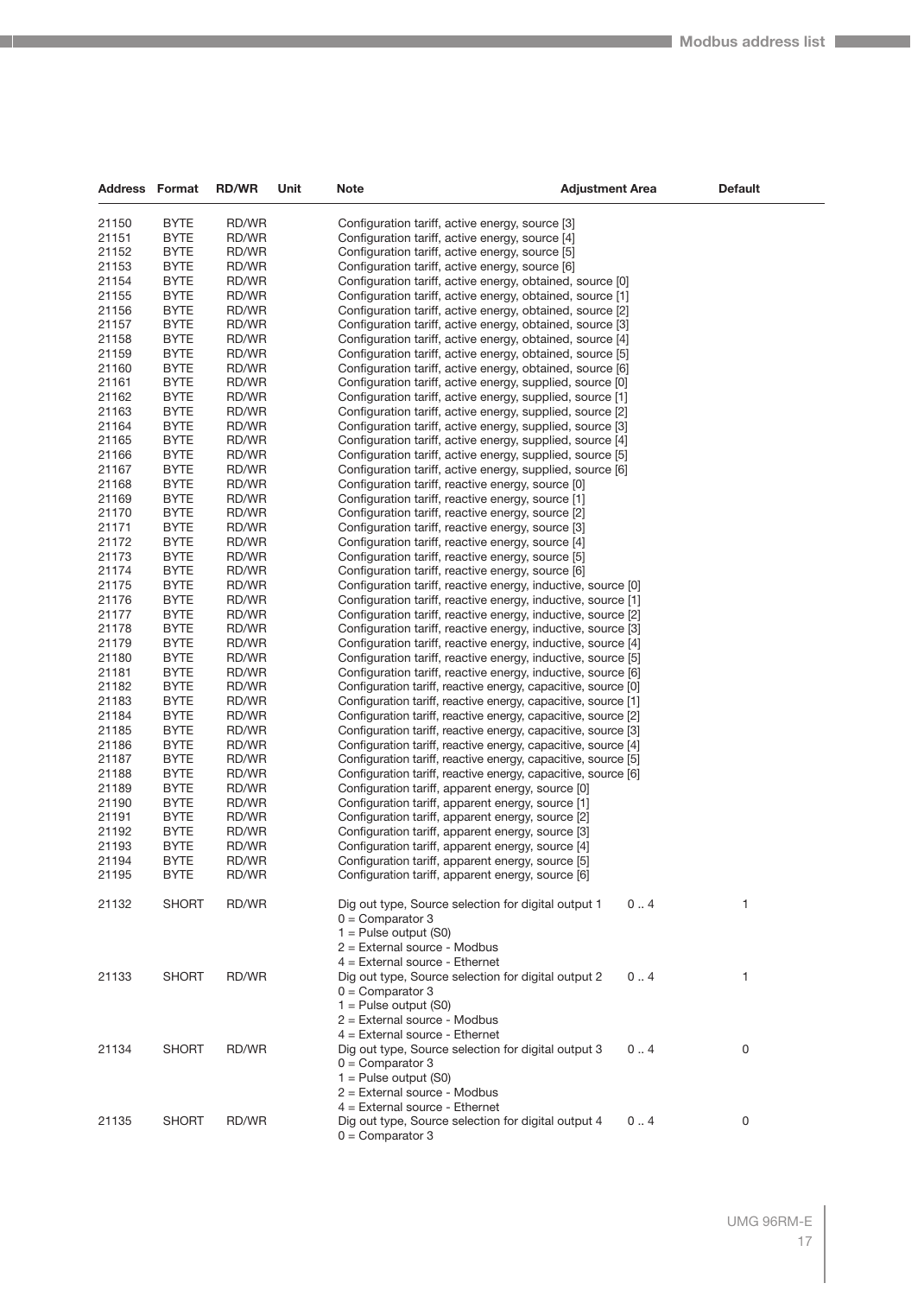**Company** 

| <b>Address Format</b>                                       |                                                                                                              | <b>RD/WR</b>                                                                            | Unit          | <b>Note</b>                                                                                                                                                                | <b>Adjustment Area</b> | <b>Default</b> |
|-------------------------------------------------------------|--------------------------------------------------------------------------------------------------------------|-----------------------------------------------------------------------------------------|---------------|----------------------------------------------------------------------------------------------------------------------------------------------------------------------------|------------------------|----------------|
|                                                             |                                                                                                              |                                                                                         |               | $1 =$ Pulse output (S0)<br>$2$ = External source - Modbus<br>$4$ = External source - Ethernet                                                                              |                        |                |
| 21136                                                       | <b>SHORT</b>                                                                                                 | RD/WR                                                                                   |               | Dig out type, Source selection for digital output 5<br>$0 =$ Comparator 3<br>$1 =$ Pulse output (S0)<br>$2$ = External source - Modbus<br>$4$ = External source - Ethernet | 0.4                    | 0              |
| 21137                                                       | <b>SHORT</b>                                                                                                 | RD/WR                                                                                   |               | Dig. Output 1 inverted                                                                                                                                                     | 0,1                    | 0              |
| 21138                                                       | <b>SHORT</b>                                                                                                 | RD/WR                                                                                   |               | Dig. Output 2 inverted                                                                                                                                                     | 0,1                    | 0              |
| 21139                                                       | <b>SHORT</b>                                                                                                 | RD/WR                                                                                   |               | Dig. Output 3 inverted                                                                                                                                                     | 0,1                    | 0              |
| 21140                                                       | <b>SHORT</b>                                                                                                 | RD/WR                                                                                   |               | Dig. Output 4 inverted                                                                                                                                                     | 0,1                    | 0              |
| 21141                                                       | <b>SHORT</b>                                                                                                 | RD/WR                                                                                   |               | Dig. Output 5 inverted                                                                                                                                                     | 0,1                    | 0              |
| 21142                                                       | <b>SHORT</b>                                                                                                 | RD/WR                                                                                   |               | Output 1, Modbus remote, address                                                                                                                                           | 0,1                    | 0              |
| 21143                                                       | <b>SHORT</b>                                                                                                 | RD/WR                                                                                   |               | Output 2, Modbus remote, address                                                                                                                                           | 0,1                    | 0              |
| 21144                                                       | <b>SHORT</b>                                                                                                 | RD/WR                                                                                   |               | Output 3, Modbus remote, address                                                                                                                                           | 0,1                    | 0              |
| 21145                                                       | <b>SHORT</b>                                                                                                 | RD/WR                                                                                   |               | Output 4, Modbus remote, address                                                                                                                                           | 0,1                    | 0              |
| 21146                                                       | <b>SHORT</b>                                                                                                 | RD/WR                                                                                   |               | Output 5, Modbus remote, address                                                                                                                                           | 0,1                    | $\mathbf 0$    |
| 21206<br>21207<br>21208<br>21209<br>21210<br>21211<br>21212 | <b>SHORT</b><br><b>SHORT</b><br><b>SHORT</b><br><b>SHORT</b><br><b>SHORT</b><br><b>SHORT</b><br><b>SHORT</b> | <b>RD</b><br><b>RD</b><br><b>RD</b><br><b>RD</b><br><b>RD</b><br><b>RD</b><br><b>RD</b> | h<br>min<br>s | Day (131)<br>Month (1=Jan.,12=Dec.)<br>Year (099)<br>Hour (024)<br>Minute (059)<br>Second (059)<br>Weekday (0=Su,6=Sa)                                                     |                        |                |
| 21264                                                       | <b>SHORT</b>                                                                                                 | RD/WR                                                                                   |               | RCM: CT connection monitoring (I5, AC only)<br>0=disable, 1=enable                                                                                                         | 0,1                    | 0              |
| 21265                                                       | <b>SHORT</b>                                                                                                 | RD/WR                                                                                   |               | RCM: CT connection monitoring (16, AC only)<br>0=disable, 1=enable                                                                                                         | 0,1                    | 0              |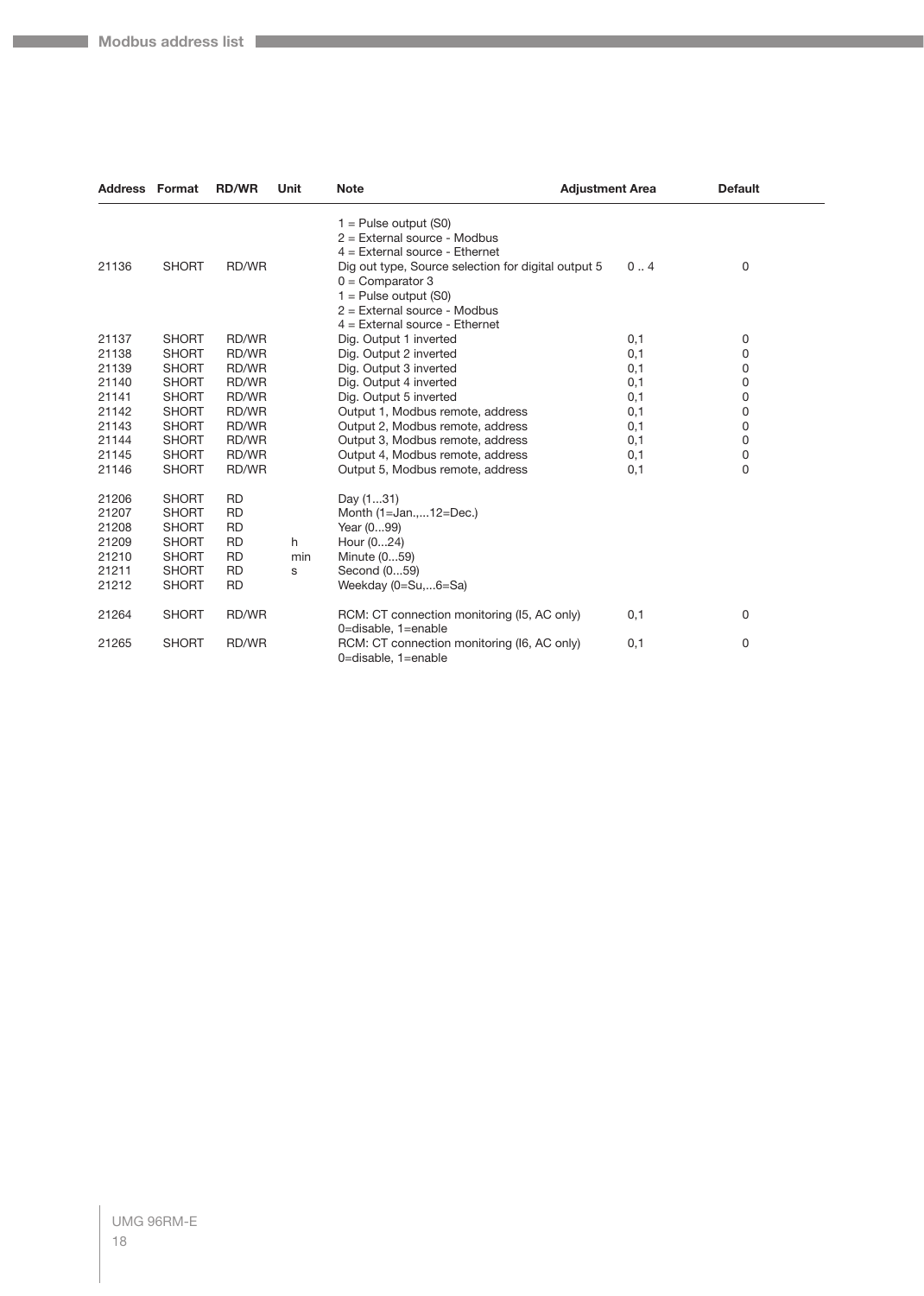# <span id="page-18-0"></span>**Adress list**

# **Frequently required readings**

| <b>Address Format</b> |                              | <b>RD/WR</b>           | Unit                     | <b>Note</b>                                          | Index                                                                                                                                                                                                                                                                                                                                                                                                                                                                                                                                                                                                                                                      |  |
|-----------------------|------------------------------|------------------------|--------------------------|------------------------------------------------------|------------------------------------------------------------------------------------------------------------------------------------------------------------------------------------------------------------------------------------------------------------------------------------------------------------------------------------------------------------------------------------------------------------------------------------------------------------------------------------------------------------------------------------------------------------------------------------------------------------------------------------------------------------|--|
|                       |                              |                        |                          |                                                      |                                                                                                                                                                                                                                                                                                                                                                                                                                                                                                                                                                                                                                                            |  |
| 19000                 | <b>FLOAT</b>                 | <b>RD</b>              | V                        | Voltage L1-N                                         | $[0] % \begin{center} % \includegraphics[width=\linewidth]{imagesSupplemental_3.png} % \end{center} % \caption { % Our method is used for the method. % Note that the \emph{exponent} and \emph{exponent} is used for the \emph{exponent} and \emph{exponent} is used for the \emph{exponent} and \emph{exponent} is used for the \emph{exponent} and \emph{exponent} is used for the \emph{exponent} and \emph{exponent} is used for the \emph{exponent} and \emph{exponent} is used for the \emph{exponent} and \emph{exponent} is used for the \emph{exponent} and \emph{exponent} is used for the \emph{exponent} and \emph{exponent} is used for the$ |  |
| 19002                 | <b>FLOAT</b>                 | <b>RD</b>              | ٧                        | Voltage L2-N                                         | $[1]$                                                                                                                                                                                                                                                                                                                                                                                                                                                                                                                                                                                                                                                      |  |
| 19004                 | <b>FLOAT</b>                 | <b>RD</b>              | ٧                        | Voltage L3-N                                         | $[2]$                                                                                                                                                                                                                                                                                                                                                                                                                                                                                                                                                                                                                                                      |  |
| 19006                 | <b>FLOAT</b>                 | <b>RD</b>              | ٧                        | Voltage L1-L2                                        | [0]                                                                                                                                                                                                                                                                                                                                                                                                                                                                                                                                                                                                                                                        |  |
| 19008                 | <b>FLOAT</b>                 | <b>RD</b>              | V                        | Voltage L2-L3                                        | $[1]$                                                                                                                                                                                                                                                                                                                                                                                                                                                                                                                                                                                                                                                      |  |
| 19010                 | <b>FLOAT</b>                 | <b>RD</b>              | V                        | Voltage L1-L3                                        | $[2]$                                                                                                                                                                                                                                                                                                                                                                                                                                                                                                                                                                                                                                                      |  |
| 19012<br>19014        | <b>FLOAT</b>                 | <b>RD</b><br><b>RD</b> | Α<br>Α                   | Current I L1                                         | [0]                                                                                                                                                                                                                                                                                                                                                                                                                                                                                                                                                                                                                                                        |  |
| 19016                 | <b>FLOAT</b><br><b>FLOAT</b> | <b>RD</b>              |                          | Current I L2<br>Current I L3                         | $[1]$                                                                                                                                                                                                                                                                                                                                                                                                                                                                                                                                                                                                                                                      |  |
| 19018                 | <b>FLOAT</b>                 | <b>RD</b>              | Α<br>Α                   | Vector sum; IN=I1+I2+I3                              | $[2]$<br>$[3]$                                                                                                                                                                                                                                                                                                                                                                                                                                                                                                                                                                                                                                             |  |
| 19020                 | <b>FLOAT</b>                 | <b>RD</b>              | W                        | Real power P1 L1N                                    | [0]                                                                                                                                                                                                                                                                                                                                                                                                                                                                                                                                                                                                                                                        |  |
| 19022                 | <b>FLOAT</b>                 | <b>RD</b>              | W                        | Real power P2 L2N                                    | $[1]$                                                                                                                                                                                                                                                                                                                                                                                                                                                                                                                                                                                                                                                      |  |
| 19024                 | <b>FLOAT</b>                 | <b>RD</b>              | W                        | Real power P3 L3N                                    | $[2]$                                                                                                                                                                                                                                                                                                                                                                                                                                                                                                                                                                                                                                                      |  |
| 19026                 | <b>FLOAT</b>                 | RD                     | W                        | Sum; Psum3=P1+P2+P3                                  | $[3]$                                                                                                                                                                                                                                                                                                                                                                                                                                                                                                                                                                                                                                                      |  |
| 19028                 | <b>FLOAT</b>                 | <b>RD</b>              | VA                       | Apparent power S1 L1N                                | $[0]$                                                                                                                                                                                                                                                                                                                                                                                                                                                                                                                                                                                                                                                      |  |
| 19030                 | <b>FLOAT</b>                 | <b>RD</b>              | VA                       | Apparent power S2 L2N                                | $[1]$                                                                                                                                                                                                                                                                                                                                                                                                                                                                                                                                                                                                                                                      |  |
| 19032                 | <b>FLOAT</b>                 | <b>RD</b>              | VA                       | Apparent power S3 L3N                                | $[2]$                                                                                                                                                                                                                                                                                                                                                                                                                                                                                                                                                                                                                                                      |  |
| 19034                 | <b>FLOAT</b>                 | <b>RD</b>              | VA                       | Sum; Ssum3=S1+S2+S3                                  | $[3]$                                                                                                                                                                                                                                                                                                                                                                                                                                                                                                                                                                                                                                                      |  |
| 19036                 | <b>FLOAT</b>                 | <b>RD</b>              | var                      | Fund. reactive power Q1 L1N                          | [0]                                                                                                                                                                                                                                                                                                                                                                                                                                                                                                                                                                                                                                                        |  |
| 19038                 | <b>FLOAT</b>                 | <b>RD</b>              | var                      | Fund. reactive power Q2 L2N                          | $[1]$                                                                                                                                                                                                                                                                                                                                                                                                                                                                                                                                                                                                                                                      |  |
| 19040                 | <b>FLOAT</b>                 | <b>RD</b>              | var                      | Fund. reactive power Q3 L3N                          | $[2]$                                                                                                                                                                                                                                                                                                                                                                                                                                                                                                                                                                                                                                                      |  |
| 19042                 | <b>FLOAT</b>                 | <b>RD</b>              | var                      | Sum; Qsum3=Q1+Q2+Q3                                  | $[3]$                                                                                                                                                                                                                                                                                                                                                                                                                                                                                                                                                                                                                                                      |  |
| 19044                 | <b>FLOAT</b>                 | <b>RD</b>              | $\overline{\phantom{a}}$ | CosPhi; UL1 IL1 (fundamental comp.)                  | [0]                                                                                                                                                                                                                                                                                                                                                                                                                                                                                                                                                                                                                                                        |  |
| 19046                 | <b>FLOAT</b>                 | <b>RD</b>              | $\overline{\phantom{a}}$ | CosPhi; UL2 IL2 (fundamental comp.)                  | $[1]$                                                                                                                                                                                                                                                                                                                                                                                                                                                                                                                                                                                                                                                      |  |
| 19048                 | <b>FLOAT</b>                 | <b>RD</b>              | $\overline{\phantom{a}}$ | CosPhi; UL3 IL3 (fundamental comp.)                  | $[2]$                                                                                                                                                                                                                                                                                                                                                                                                                                                                                                                                                                                                                                                      |  |
| 19050                 | <b>FLOAT</b>                 | <b>RD</b>              | Hz                       | Measured frequency                                   |                                                                                                                                                                                                                                                                                                                                                                                                                                                                                                                                                                                                                                                            |  |
| 19052                 | <b>FLOAT</b>                 | <b>RD</b>              | $\blacksquare$           | Rotation field; 1=right, 0=none, -1=left             |                                                                                                                                                                                                                                                                                                                                                                                                                                                                                                                                                                                                                                                            |  |
| 19054                 | <b>FLOAT</b>                 | <b>RD</b>              | Wh                       | Real energy L1                                       | [0]                                                                                                                                                                                                                                                                                                                                                                                                                                                                                                                                                                                                                                                        |  |
| 19056                 | <b>FLOAT</b>                 | <b>RD</b>              | Wh                       | Real energy L2                                       | [0]                                                                                                                                                                                                                                                                                                                                                                                                                                                                                                                                                                                                                                                        |  |
| 19058                 | <b>FLOAT</b>                 | <b>RD</b>              | Wh                       | Real energy L3                                       | $[0]$                                                                                                                                                                                                                                                                                                                                                                                                                                                                                                                                                                                                                                                      |  |
| 19060                 | <b>FLOAT</b>                 | <b>RD</b>              | Wh                       | Real energy L1L3                                     | [0]                                                                                                                                                                                                                                                                                                                                                                                                                                                                                                                                                                                                                                                        |  |
| 19062                 | <b>FLOAT</b>                 | <b>RD</b>              | Wh                       | Real energy L1, consumed                             | [0]                                                                                                                                                                                                                                                                                                                                                                                                                                                                                                                                                                                                                                                        |  |
| 19064                 | <b>FLOAT</b>                 | <b>RD</b>              | Wh                       | Real energy L2, consumed                             | [0]                                                                                                                                                                                                                                                                                                                                                                                                                                                                                                                                                                                                                                                        |  |
| 19066                 | <b>FLOAT</b>                 | <b>RD</b>              | Wh                       | Real energy L3, consumed                             | [0]                                                                                                                                                                                                                                                                                                                                                                                                                                                                                                                                                                                                                                                        |  |
| 19068                 | <b>FLOAT</b>                 | <b>RD</b>              | Wh                       | Real energy L1L3, consumed                           | $[0]$                                                                                                                                                                                                                                                                                                                                                                                                                                                                                                                                                                                                                                                      |  |
| 19070                 | <b>FLOAT</b>                 | <b>RD</b>              | Wh                       | Real energy L1, delivered                            | [0]                                                                                                                                                                                                                                                                                                                                                                                                                                                                                                                                                                                                                                                        |  |
| 19072                 | <b>FLOAT</b>                 | <b>RD</b>              | Wh                       | Real energy L2, delivered                            | [0]                                                                                                                                                                                                                                                                                                                                                                                                                                                                                                                                                                                                                                                        |  |
| 19074                 | <b>FLOAT</b>                 | <b>RD</b>              | Wh                       | Real energy L3, delivered                            | [0]                                                                                                                                                                                                                                                                                                                                                                                                                                                                                                                                                                                                                                                        |  |
| 19076                 | <b>FLOAT</b>                 | <b>RD</b>              | Wh                       | Real energy L1L3, delivered                          | [0]                                                                                                                                                                                                                                                                                                                                                                                                                                                                                                                                                                                                                                                        |  |
| 19078                 | <b>FLOAT</b>                 | <b>RD</b>              | VAh                      | Apparent energy L1                                   | $[0]$                                                                                                                                                                                                                                                                                                                                                                                                                                                                                                                                                                                                                                                      |  |
| 19080                 | <b>FLOAT</b>                 | <b>RD</b>              | VAh                      | Apparent energy L2                                   | [0]                                                                                                                                                                                                                                                                                                                                                                                                                                                                                                                                                                                                                                                        |  |
| 19082                 | <b>FLOAT</b>                 | <b>RD</b>              | VAh                      | Apparent energy L3                                   | [0]                                                                                                                                                                                                                                                                                                                                                                                                                                                                                                                                                                                                                                                        |  |
| 19084                 | <b>FLOAT</b>                 | RD                     | VAh                      | Apparent energy L1L3                                 | [0]                                                                                                                                                                                                                                                                                                                                                                                                                                                                                                                                                                                                                                                        |  |
| 19086                 | <b>FLOAT</b>                 | <b>RD</b>              | varh                     | Reactive energy L1                                   | $[0] % \begin{center} % \includegraphics[width=\linewidth]{imagesSupplemental_3.png} % \end{center} % \caption { % Our method can be used for the use of the image. % Note that the \emph{DefNet}~\cite{bib30} as a function of the \emph{DefNet}~\cite{bib30} as a function of the \emph{DefNet}~\cite{bib30} as a function of the \emph{DefNet}~\cite{bib30} as a function of the \emph{DefNet}~\cite{bib30} as a function of the \emph{DefNet}~\cite{bib30} as a function of the \emph{DefNet}~\cite{bib30} as a function of the \emph{DefNet}~\cite{bib30} as a function of the \emph{DefNet}$                                                         |  |
| 19088                 | <b>FLOAT</b>                 | <b>RD</b>              | varh                     | Reactive energy L2                                   | $[0] % \begin{center} % \includegraphics[width=\linewidth]{imagesSupplemental_3.png} % \end{center} % \caption { % Our method can be used for the use of the image. % Note that the \emph{DefNet}~\cite{bib66} as a function of the \emph{DefNet}~\cite{bib66} as a function of the \emph{DefNet}~\cite{bib66} as a function of the \emph{DefNet}~\cite{bib66} as a function of the \emph{DefNet}~\cite{bib66} as a function of the \emph{DefNet}~\cite{bib66} as a function of the \emph{DefNet}~\cite{bib66} as a function of the \emph{DefNet}~\cite{bib66} as a function of the \emph{DefNet}$                                                         |  |
| 19090                 | <b>FLOAT</b>                 | <b>RD</b>              | varh                     | Reactive energy L3                                   | $[0] % \begin{center} % \includegraphics[width=\linewidth]{imagesSupplemental_3.png} % \end{center} % \caption { % Our method can be used for the use of the image. % Note that the \emph{DefNet}~\cite{bib66} as a function of the \emph{DefNet}~\cite{bib66} as a function of the \emph{DefNet}~\cite{bib66} as a function of the \emph{DefNet}~\cite{bib66} as a function of the \emph{DefNet}~\cite{bib66} as a function of the \emph{DefNet}~\cite{bib66} as a function of the \emph{DefNet}~\cite{bib66} as a function of the \emph{DefNet}~\cite{bib66} as a function of the \emph{DefNet}$                                                         |  |
| 19092                 | <b>FLOAT</b>                 | <b>RD</b>              | varh                     | Reactive energy L1L3                                 | $[0]$                                                                                                                                                                                                                                                                                                                                                                                                                                                                                                                                                                                                                                                      |  |
| 19094                 | <b>FLOAT</b>                 | <b>RD</b>              | varh                     | Reactive energy ind. L1                              | $[0] % \begin{center} % \includegraphics[width=\linewidth]{imagesSupplemental_3.png} % \end{center} % \caption { % Our method can be used for the use of the image. % Note that the \emph{DefNet}~\cite{bib66} as a function of the \emph{DefNet}~\cite{bib66} as a function of the \emph{DefNet}~\cite{bib66} as a function of the \emph{DefNet}~\cite{bib66} as a function of the \emph{DefNet}~\cite{bib66} as a function of the \emph{DefNet}~\cite{bib66} as a function of the \emph{DefNet}~\cite{bib66} as a function of the \emph{DefNet}~\cite{bib66} as a function of the \emph{DefNet}$                                                         |  |
| 19096                 | <b>FLOAT</b>                 | <b>RD</b>              | varh                     | Reactive energy ind. L2                              | $[0] % \begin{center} % \includegraphics[width=\linewidth]{imagesSupplemental_3.png} % \end{center} % \caption { % Our method can be used for the use of the image. % Note that the \emph{DefNet}~\cite{bib66} as a function of the \emph{DefNet}~\cite{bib66} as a function of the \emph{DefNet}~\cite{bib66} as a function of the \emph{DefNet}~\cite{bib66} as a function of the \emph{DefNet}~\cite{bib66} as a function of the \emph{DefNet}~\cite{bib66} as a function of the \emph{DefNet}~\cite{bib66} as a function of the \emph{DefNet}~\cite{bib66} as a function of the \emph{DefNet}$                                                         |  |
| 19098                 | <b>FLOAT</b>                 | RD                     | varh                     | Reactive energy ind. L3                              | $[0]$                                                                                                                                                                                                                                                                                                                                                                                                                                                                                                                                                                                                                                                      |  |
| 19100                 | <b>FLOAT</b>                 | <b>RD</b>              | varh                     | Reactive energy ind. L1L3                            | $[0] % \begin{center} % \includegraphics[width=\linewidth]{imagesSupplemental_3.png} % \end{center} % \caption { % Our method can be used for the use of the image. % Note that the \emph{DefNet}~\cite{bib66} as a function of the \emph{DefNet}~\cite{bib66} as a function of the \emph{DefNet}~\cite{bib66} as a function of the \emph{DefNet}~\cite{bib66} as a function of the \emph{DefNet}~\cite{bib66} as a function of the \emph{DefNet}~\cite{bib66} as a function of the \emph{DefNet}~\cite{bib66} as a function of the \emph{DefNet}~\cite{bib66} as a function of the \emph{DefNet}$                                                         |  |
| 19102                 | <b>FLOAT</b>                 | <b>RD</b>              | varh                     | Reactive energy cap. L1                              | $[0]$                                                                                                                                                                                                                                                                                                                                                                                                                                                                                                                                                                                                                                                      |  |
| 19104<br>19106        | <b>FLOAT</b><br><b>FLOAT</b> | <b>RD</b><br><b>RD</b> | varh                     | Reactive energy cap. L2                              | $[0]$                                                                                                                                                                                                                                                                                                                                                                                                                                                                                                                                                                                                                                                      |  |
| 19108                 | <b>FLOAT</b>                 | <b>RD</b>              | varh                     | Reactive energy cap. L3<br>Reactive energy cap. L1L3 | $[0] % \begin{center} % \includegraphics[width=\linewidth]{imagesSupplemental_3.png} % \end{center} % \caption { % Our method can be used for the use of the image. % Note that the \emph{DefNet}~\cite{bib66} as a function of the \emph{DefNet}~\cite{bib66} as a function of the \emph{DefNet}~\cite{bib66} as a function of the \emph{DefNet}~\cite{bib66} as a function of the \emph{DefNet}~\cite{bib66} as a function of the \emph{DefNet}~\cite{bib66} as a function of the \emph{DefNet}~\cite{bib66} as a function of the \emph{DefNet}~\cite{bib66} as a function of the \emph{DefNet}$                                                         |  |
| 19110                 | <b>FLOAT</b>                 | <b>RD</b>              | varh<br>$\%$             | Harmonic, THD U L1-N                                 | $[0]$                                                                                                                                                                                                                                                                                                                                                                                                                                                                                                                                                                                                                                                      |  |
| 19112                 | <b>FLOAT</b>                 | <b>RD</b>              | $\%$                     | Harmonic, THD U L2-N                                 | $[0] % \begin{center} % \includegraphics[width=\linewidth]{imagesSupplemental_3.png} % \end{center} % \caption { % Our method can be used for the use of the image. % Note that the \emph{DefNet}~\cite{bib66} as a function of the \emph{DefNet}~\cite{bib66} as a function of the \emph{DefNet}~\cite{bib66} as a function of the \emph{DefNet}~\cite{bib66} as a function of the \emph{DefNet}~\cite{bib66} as a function of the \emph{DefNet}~\cite{bib66} as a function of the \emph{DefNet}~\cite{bib66} as a function of the \emph{DefNet}~\cite{bib66} as a function of the \emph{DefNet}$<br>$[1]$                                                |  |
| 19114                 | <b>FLOAT</b>                 | <b>RD</b>              | $\%$                     | Harmonic, THD U L3-N                                 | $[2]$                                                                                                                                                                                                                                                                                                                                                                                                                                                                                                                                                                                                                                                      |  |
| 19116                 | <b>FLOAT</b>                 | <b>RD</b>              | $\%$                     | Harmonic, THD I L1                                   | $[0] % \begin{center} % \includegraphics[width=\linewidth]{imagesSupplemental_3.png} % \end{center} % \caption { % Our method is used for the method. % Note that the \emph{exponent} and \emph{exponent} is used for the \emph{exponent} and \emph{exponent} is used for the \emph{exponent} and \emph{exponent} is used for the \emph{exponent} and \emph{exponent} is used for the \emph{exponent} and \emph{exponent} is used for the \emph{exponent} and \emph{exponent} is used for the \emph{exponent} and \emph{exponent} is used for the \emph{exponent} and \emph{exponent} is used for the \emph{exponent} and \emph{exponent} is used for the$ |  |
| 19118                 | <b>FLOAT</b>                 | RD                     | $\%$                     | Harmonic, THD I L2                                   | $[1]$                                                                                                                                                                                                                                                                                                                                                                                                                                                                                                                                                                                                                                                      |  |
| 19120                 | <b>FLOAT</b>                 | <b>RD</b>              | $\%$                     | Harmonic, THD I L3                                   | $[2]$                                                                                                                                                                                                                                                                                                                                                                                                                                                                                                                                                                                                                                                      |  |
|                       |                              |                        |                          |                                                      |                                                                                                                                                                                                                                                                                                                                                                                                                                                                                                                                                                                                                                                            |  |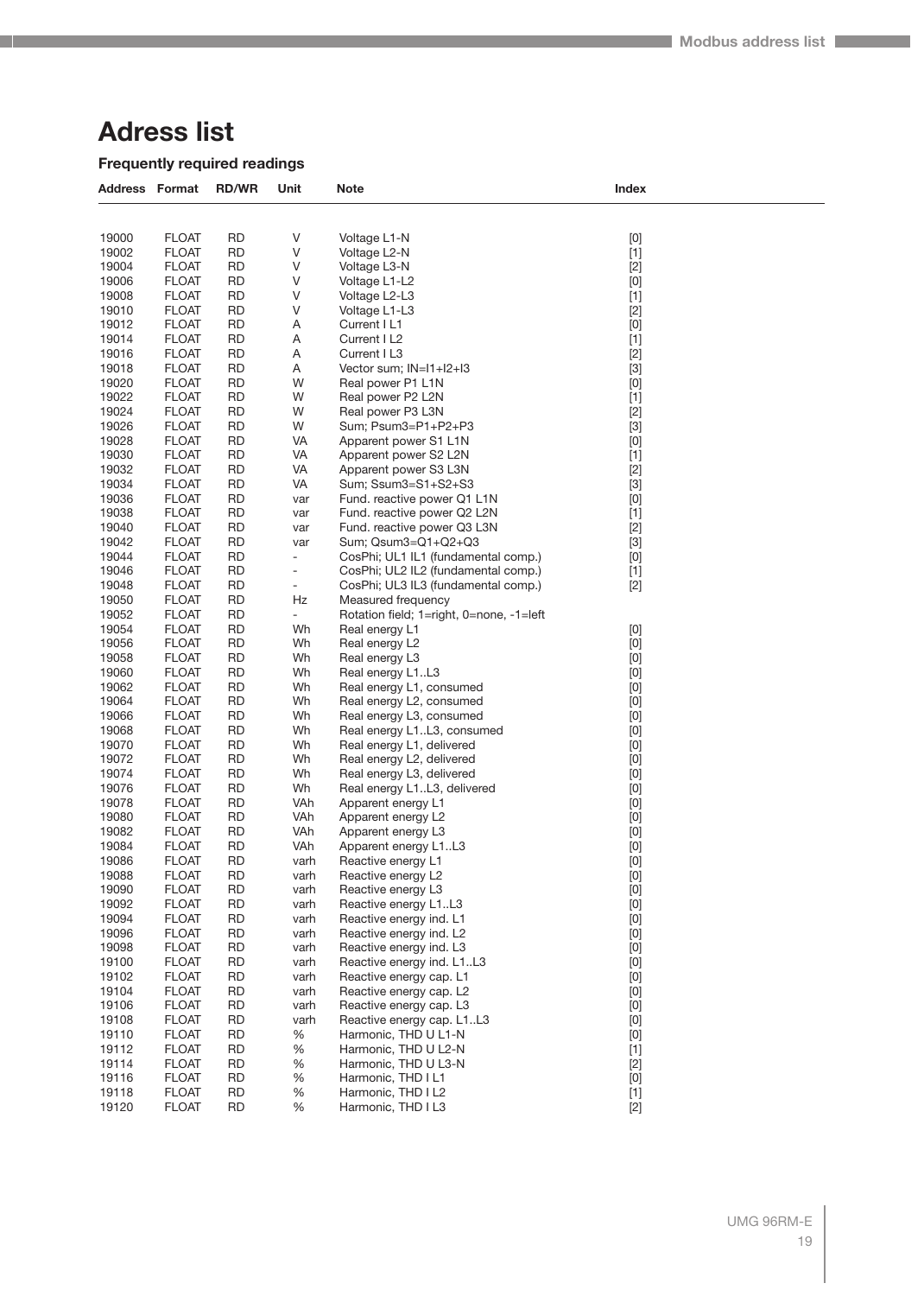## <span id="page-19-0"></span>**Measured values, type float**

| <b>Address Format</b> |                              | <b>RD/WR</b>           | Unit                     | Note                                                  | Index                                                                                                                                                                                                                                                                                                                                                                                                                                                                                                                                                                                                                                                      |  |
|-----------------------|------------------------------|------------------------|--------------------------|-------------------------------------------------------|------------------------------------------------------------------------------------------------------------------------------------------------------------------------------------------------------------------------------------------------------------------------------------------------------------------------------------------------------------------------------------------------------------------------------------------------------------------------------------------------------------------------------------------------------------------------------------------------------------------------------------------------------------|--|
| 800                   | <b>FLOAT</b>                 | <b>RD</b>              | Hz                       | Measured frequency                                    |                                                                                                                                                                                                                                                                                                                                                                                                                                                                                                                                                                                                                                                            |  |
| 802                   | <b>FLOAT</b>                 | <b>RD</b>              | ÷,                       | Voltage, zero sequence                                |                                                                                                                                                                                                                                                                                                                                                                                                                                                                                                                                                                                                                                                            |  |
| 804                   | <b>FLOAT</b>                 | RD                     | ÷,                       | Voltage, negative sequence                            |                                                                                                                                                                                                                                                                                                                                                                                                                                                                                                                                                                                                                                                            |  |
| 806                   | <b>FLOAT</b>                 | <b>RD</b>              | -                        | Voltage, positive sequence                            |                                                                                                                                                                                                                                                                                                                                                                                                                                                                                                                                                                                                                                                            |  |
| 808                   | <b>FLOAT</b>                 | <b>RD</b>              | V                        | Voltage U1 L1-N                                       | $[0] % \begin{center} % \includegraphics[width=\linewidth]{imagesSupplemental_3.png} % \end{center} % \caption { % Our method can be used for the use of the image. % Note that the \emph{DefNet}~\cite{bib66} as a function of the \emph{DefNet}~\cite{bib66} as a function of the \emph{DefNet}~\cite{bib66} as a function of the \emph{DefNet}~\cite{bib66} as a function of the \emph{DefNet}~\cite{bib66} as a function of the \emph{DefNet}~\cite{bib66} as a function of the \emph{DefNet}~\cite{bib66} as a function of the \emph{DefNet}~\cite{bib66} as a function of the \emph{DefNet}$                                                         |  |
| 810                   | <b>FLOAT</b>                 | RD                     | V                        | Voltage U2 L2-N                                       | $[1]$                                                                                                                                                                                                                                                                                                                                                                                                                                                                                                                                                                                                                                                      |  |
| 812                   | <b>FLOAT</b>                 | <b>RD</b>              | V                        | Voltage U3 L3-N                                       | $[2]$                                                                                                                                                                                                                                                                                                                                                                                                                                                                                                                                                                                                                                                      |  |
| 814                   | <b>FLOAT</b>                 | <b>RD</b>              | V                        | Voltage U1 L1-L2                                      | $[0] % \begin{center} % \includegraphics[width=\linewidth]{imagesSupplemental_3.png} % \end{center} % \caption { % Our method can be used for the use of the image. % Note that the \emph{DefNet}~\cite{bib66} as a function of the \emph{DefNet}~\cite{bib66} as a function of the \emph{DefNet}~\cite{bib66} as a function of the \emph{DefNet}~\cite{bib66} as a function of the \emph{DefNet}~\cite{bib66} as a function of the \emph{DefNet}~\cite{bib66} as a function of the \emph{DefNet}~\cite{bib66} as a function of the \emph{DefNet}~\cite{bib66} as a function of the \emph{DefNet}$                                                         |  |
| 816                   | <b>FLOAT</b>                 | <b>RD</b>              | V                        | Voltage U2 L2-L3                                      | $[1]$                                                                                                                                                                                                                                                                                                                                                                                                                                                                                                                                                                                                                                                      |  |
| 818                   | <b>FLOAT</b>                 | <b>RD</b>              | V                        | Voltage U3 L3-L1                                      | $[2]$                                                                                                                                                                                                                                                                                                                                                                                                                                                                                                                                                                                                                                                      |  |
| 820                   | <b>FLOAT</b>                 | RD                     | ÷                        | Fund. power factor, CosPhi; ULN, IL1                  | [0]                                                                                                                                                                                                                                                                                                                                                                                                                                                                                                                                                                                                                                                        |  |
| 822                   | <b>FLOAT</b>                 | <b>RD</b>              | -                        | Fund. power factor, CosPhi; ULN, IL2                  | $[1]$                                                                                                                                                                                                                                                                                                                                                                                                                                                                                                                                                                                                                                                      |  |
| 824                   | <b>FLOAT</b>                 | <b>RD</b>              | $\overline{a}$           | Fund. power factor, CosPhi; ULN, IL3                  | $[2]$                                                                                                                                                                                                                                                                                                                                                                                                                                                                                                                                                                                                                                                      |  |
| 826                   | <b>FLOAT</b>                 | <b>RD</b>              | ÷,                       | Sum; CosPhisum3=P0sum3/Ssum3                          | $[3]$                                                                                                                                                                                                                                                                                                                                                                                                                                                                                                                                                                                                                                                      |  |
| 828                   | <b>FLOAT</b>                 | <b>RD</b><br><b>RD</b> | ÷,                       | Power factor; UL1N, IL1                               | [0]                                                                                                                                                                                                                                                                                                                                                                                                                                                                                                                                                                                                                                                        |  |
| 830<br>832            | <b>FLOAT</b><br><b>FLOAT</b> | <b>RD</b>              | -<br>-                   | Power factor; UL2N, IL2<br>Power factor; UL3N, IL3    | $[1]$<br>$[2]$                                                                                                                                                                                                                                                                                                                                                                                                                                                                                                                                                                                                                                             |  |
| 834                   | <b>FLOAT</b>                 | <b>RD</b>              | -                        | Sum; Power factor sum3=Psum3/Ssum3                    | $[3]$                                                                                                                                                                                                                                                                                                                                                                                                                                                                                                                                                                                                                                                      |  |
| 836                   | <b>FLOAT</b>                 | <b>RD</b>              | %                        | THD, U L1N, bezogen auf U0 L1                         | [0]                                                                                                                                                                                                                                                                                                                                                                                                                                                                                                                                                                                                                                                        |  |
| 838                   | <b>FLOAT</b>                 | <b>RD</b>              | %                        | THD, U L2N, bezogen auf U0 L2                         | $[1]$                                                                                                                                                                                                                                                                                                                                                                                                                                                                                                                                                                                                                                                      |  |
| 840                   | <b>FLOAT</b>                 | <b>RD</b>              | %                        | THD, U L3N, bezogen auf U0 L3                         | $[2]$                                                                                                                                                                                                                                                                                                                                                                                                                                                                                                                                                                                                                                                      |  |
| 842                   | <b>FLOAT</b>                 | <b>RD</b>              | %                        | THD, U L1L2, bezogen auf U0 L1L2                      | $[0] % \begin{center} % \includegraphics[width=\linewidth]{imagesSupplemental_3.png} % \end{center} % \caption { % Our method can be used for the use of the image. % Note that the \emph{DefNet}~\cite{bib66} as a function of the \emph{DefNet}~\cite{bib66} as a function of the \emph{DefNet}~\cite{bib66} as a function of the \emph{DefNet}~\cite{bib66} as a function of the \emph{DefNet}~\cite{bib66} as a function of the \emph{DefNet}~\cite{bib66} as a function of the \emph{DefNet}~\cite{bib66} as a function of the \emph{DefNet}~\cite{bib66} as a function of the \emph{DefNet}$                                                         |  |
| 844                   | <b>FLOAT</b>                 | <b>RD</b>              | %                        | THD, U L2L3, bezogen auf U0 L2L3                      | $[1]$                                                                                                                                                                                                                                                                                                                                                                                                                                                                                                                                                                                                                                                      |  |
| 846                   | <b>FLOAT</b>                 | RD                     | %                        | THD, U L3L1, bezogen auf U0 L3L1                      | $[2]$                                                                                                                                                                                                                                                                                                                                                                                                                                                                                                                                                                                                                                                      |  |
| 848                   | <b>FLOAT</b>                 | <b>RD</b>              | V                        | Voltage, real part U1 L1N                             | [0]                                                                                                                                                                                                                                                                                                                                                                                                                                                                                                                                                                                                                                                        |  |
| 850                   | <b>FLOAT</b>                 | <b>RD</b>              | V                        | Voltage, real part U2 L2N                             | $[1]$                                                                                                                                                                                                                                                                                                                                                                                                                                                                                                                                                                                                                                                      |  |
| 852                   | <b>FLOAT</b>                 | <b>RD</b>              | V                        | Voltage, real part U3 L3N                             | $[2]$                                                                                                                                                                                                                                                                                                                                                                                                                                                                                                                                                                                                                                                      |  |
| 854                   | <b>FLOAT</b>                 | <b>RD</b>              | V                        | Voltage, imaginary part U L1N                         | $[0]$                                                                                                                                                                                                                                                                                                                                                                                                                                                                                                                                                                                                                                                      |  |
| 856                   | <b>FLOAT</b>                 | RD                     | V                        | Voltage, imaginary part U L2N                         | $[1]$                                                                                                                                                                                                                                                                                                                                                                                                                                                                                                                                                                                                                                                      |  |
| 858                   | <b>FLOAT</b>                 | <b>RD</b>              | V                        | Voltage, imaginary part U L3N                         | $[2]$                                                                                                                                                                                                                                                                                                                                                                                                                                                                                                                                                                                                                                                      |  |
| 860                   | <b>FLOAT</b>                 | <b>RD</b>              | Α                        | Current I1 L1                                         | [0]                                                                                                                                                                                                                                                                                                                                                                                                                                                                                                                                                                                                                                                        |  |
| 862                   | <b>FLOAT</b>                 | <b>RD</b>              | Α                        | Current I2 L2                                         | $[1]$                                                                                                                                                                                                                                                                                                                                                                                                                                                                                                                                                                                                                                                      |  |
| 864                   | <b>FLOAT</b>                 | <b>RD</b>              | Α                        | Current I3 L3                                         | $[2]$                                                                                                                                                                                                                                                                                                                                                                                                                                                                                                                                                                                                                                                      |  |
| 866                   | <b>FLOAT</b>                 | RD                     | Α                        | Vector sum; IN=I1+I2+I3                               | $[3]$                                                                                                                                                                                                                                                                                                                                                                                                                                                                                                                                                                                                                                                      |  |
| 868                   | <b>FLOAT</b>                 | <b>RD</b>              | W                        | Real power P1 L1N                                     | [0]                                                                                                                                                                                                                                                                                                                                                                                                                                                                                                                                                                                                                                                        |  |
| 870                   | <b>FLOAT</b>                 | <b>RD</b>              | W                        | Real power P2 L2N                                     | $[1]$                                                                                                                                                                                                                                                                                                                                                                                                                                                                                                                                                                                                                                                      |  |
| 872                   | <b>FLOAT</b>                 | <b>RD</b>              | W                        | Real power P3 L3N                                     | $[2]$                                                                                                                                                                                                                                                                                                                                                                                                                                                                                                                                                                                                                                                      |  |
| 874                   | <b>FLOAT</b>                 | <b>RD</b>              | W                        | Sum; Psum3=P1+P2+P3                                   | $[3]$                                                                                                                                                                                                                                                                                                                                                                                                                                                                                                                                                                                                                                                      |  |
| 876                   | <b>FLOAT</b>                 | RD                     | var                      | Fund. reactive power Q1 L1N                           | [0]                                                                                                                                                                                                                                                                                                                                                                                                                                                                                                                                                                                                                                                        |  |
| 878                   | <b>FLOAT</b>                 | <b>RD</b><br><b>RD</b> | var                      | Fund. reactive power Q2 L2N                           | $[1]$                                                                                                                                                                                                                                                                                                                                                                                                                                                                                                                                                                                                                                                      |  |
| 880<br>882            | <b>FLOAT</b><br><b>FLOAT</b> | <b>RD</b>              | var<br>var               | Fund. reactive power Q3 L3N<br>Sum; Qsum3=Q1+Q2+Q3    | $[2]$<br>$[3]$                                                                                                                                                                                                                                                                                                                                                                                                                                                                                                                                                                                                                                             |  |
| 884                   | <b>FLOAT</b>                 | <b>RD</b>              | VA                       | Apparent power S1 L1N                                 | [0]                                                                                                                                                                                                                                                                                                                                                                                                                                                                                                                                                                                                                                                        |  |
| 886                   | <b>FLOAT</b>                 | <b>RD</b>              | VA                       | Apparent power S2 L2N                                 | $[1]$                                                                                                                                                                                                                                                                                                                                                                                                                                                                                                                                                                                                                                                      |  |
| 888                   | <b>FLOAT</b>                 | <b>RD</b>              | VA                       | Apparent power S3 L3N                                 | $[2]$                                                                                                                                                                                                                                                                                                                                                                                                                                                                                                                                                                                                                                                      |  |
| 890                   | <b>FLOAT</b>                 | <b>RD</b>              | VA                       | Sum; Ssum3=S1+S2+S3                                   | $[3]$                                                                                                                                                                                                                                                                                                                                                                                                                                                                                                                                                                                                                                                      |  |
| 892                   | <b>FLOAT</b>                 | <b>RD</b>              | W                        | Fund. real power P01 L1N                              | $[0] % \begin{center} % \includegraphics[width=\linewidth]{imagesSupplemental_3.png} % \end{center} % \caption { % Our method can be used for the use of the image. % Note that the \emph{DefNet}~\cite{bib66} as a function of the \emph{DefNet}~\cite{bib66} as a function of the \emph{DefNet}~\cite{bib66} as a function of the \emph{DefNet}~\cite{bib66} as a function of the \emph{DefNet}~\cite{bib66} as a function of the \emph{DefNet}~\cite{bib66} as a function of the \emph{DefNet}~\cite{bib66} as a function of the \emph{DefNet}~\cite{bib66} as a function of the \emph{DefNet}$                                                         |  |
| 894                   | <b>FLOAT</b>                 | <b>RD</b>              | W                        | Fund. real power P02 L2N                              | $[1]$                                                                                                                                                                                                                                                                                                                                                                                                                                                                                                                                                                                                                                                      |  |
| 896                   | <b>FLOAT</b>                 | <b>RD</b>              | W                        | Fund. real power P03 L3N                              | $[2]$                                                                                                                                                                                                                                                                                                                                                                                                                                                                                                                                                                                                                                                      |  |
| 898                   | <b>FLOAT</b>                 | <b>RD</b>              | W                        | Sum; P0sum3=P01+P02+P03                               | $[3]$                                                                                                                                                                                                                                                                                                                                                                                                                                                                                                                                                                                                                                                      |  |
| 900                   | <b>FLOAT</b>                 | <b>RD</b>              | var                      | Harmonic distortion power D1 L1N                      | [0]                                                                                                                                                                                                                                                                                                                                                                                                                                                                                                                                                                                                                                                        |  |
| 902                   | <b>FLOAT</b>                 | <b>RD</b>              | var                      | Harmonic distortion power D2 L2N                      | $[1]$                                                                                                                                                                                                                                                                                                                                                                                                                                                                                                                                                                                                                                                      |  |
| 904                   | <b>FLOAT</b>                 | <b>RD</b>              | var                      | Harmonic distortion power D3 L3N                      | $[2]$                                                                                                                                                                                                                                                                                                                                                                                                                                                                                                                                                                                                                                                      |  |
| 906                   | <b>FLOAT</b>                 | <b>RD</b>              | var                      | Sum; Dsum3=D1+D2+D3                                   | $[3]$                                                                                                                                                                                                                                                                                                                                                                                                                                                                                                                                                                                                                                                      |  |
| 908                   | <b>FLOAT</b>                 | <b>RD</b>              | %                        | THDI1 I1, bezogen auf I01                             | $[0] % \begin{center} % \includegraphics[width=\linewidth]{imagesSupplemental_3.png} % \end{center} % \caption { % Our method is used for the method. % Note that the \emph{exponent} and \emph{exponent} is used for the \emph{exponent} and \emph{exponent} is used for the \emph{exponent} and \emph{exponent} is used for the \emph{exponent} and \emph{exponent} is used for the \emph{exponent} and \emph{exponent} is used for the \emph{exponent} and \emph{exponent} is used for the \emph{exponent} and \emph{exponent} is used for the \emph{exponent} and \emph{exponent} is used for the \emph{exponent} and \emph{exponent} is used for the$ |  |
| 910                   | <b>FLOAT</b>                 | <b>RD</b>              | %                        | THDI2 I2, bezogen auf I02                             | $[1]$                                                                                                                                                                                                                                                                                                                                                                                                                                                                                                                                                                                                                                                      |  |
| 912                   | <b>FLOAT</b>                 | <b>RD</b>              | %                        | THDI3 I3, bezogen auf I03                             | $[2]$                                                                                                                                                                                                                                                                                                                                                                                                                                                                                                                                                                                                                                                      |  |
| 914                   | <b>FLOAT</b>                 | <b>RD</b>              | %                        | TDDI1 I1, bezogen auf den Nenn-Laststrom              | $[0] % \begin{center} % \includegraphics[width=\linewidth]{imagesSupplemental_3.png} % \end{center} % \caption { % Our method can be used for the use of the image. % Note that the \emph{DefNet}~\cite{bib66} as a function of the \emph{DefNet}~\cite{bib66} as a function of the \emph{DefNet}~\cite{bib66} as a function of the \emph{DefNet}~\cite{bib66} as a function of the \emph{DefNet}~\cite{bib66} as a function of the \emph{DefNet}~\cite{bib66} as a function of the \emph{DefNet}~\cite{bib66} as a function of the \emph{DefNet}~\cite{bib66} as a function of the \emph{DefNet}$                                                         |  |
| 916                   | <b>FLOAT</b>                 | <b>RD</b>              | %                        | TDDI2 I2, bezogen auf den Nenn-Laststrom              | $[1]$                                                                                                                                                                                                                                                                                                                                                                                                                                                                                                                                                                                                                                                      |  |
| 918                   | <b>FLOAT</b>                 | <b>RD</b>              | %                        | TDDI3 I3, bezogen auf den Nenn-Laststrom              | $[2]$                                                                                                                                                                                                                                                                                                                                                                                                                                                                                                                                                                                                                                                      |  |
| 920                   | <b>FLOAT</b>                 | <b>RD</b>              | ÷                        | Current, zero sequence                                |                                                                                                                                                                                                                                                                                                                                                                                                                                                                                                                                                                                                                                                            |  |
| 922                   | <b>FLOAT</b>                 | <b>RD</b>              | $\overline{\phantom{0}}$ | Current, negative sequence                            |                                                                                                                                                                                                                                                                                                                                                                                                                                                                                                                                                                                                                                                            |  |
| 924<br>926            | <b>FLOAT</b><br><b>FLOAT</b> | <b>RD</b><br><b>RD</b> | $\overline{\phantom{0}}$ | Current, positive sequence<br>Current, real part I L1 |                                                                                                                                                                                                                                                                                                                                                                                                                                                                                                                                                                                                                                                            |  |
| 928                   | <b>FLOAT</b>                 | <b>RD</b>              | Α<br>Α                   | Current, real part I L2                               | $[0] % \begin{center} % \includegraphics[width=\linewidth]{imagesSupplemental_3.png} % \end{center} % \caption { % Our method can be used for the use of the image. % Note that the \emph{Def}(i) and the \emph{Def}(i) are the same and the \emph{Def}(i) and the \emph{Def}(i) are the same. % } % \label{fig:Defin_3} %$<br>$[1]$                                                                                                                                                                                                                                                                                                                       |  |
| 930                   | <b>FLOAT</b>                 | <b>RD</b>              | Α                        | Current, real part I L3                               | $[2]$                                                                                                                                                                                                                                                                                                                                                                                                                                                                                                                                                                                                                                                      |  |
|                       |                              |                        |                          |                                                       |                                                                                                                                                                                                                                                                                                                                                                                                                                                                                                                                                                                                                                                            |  |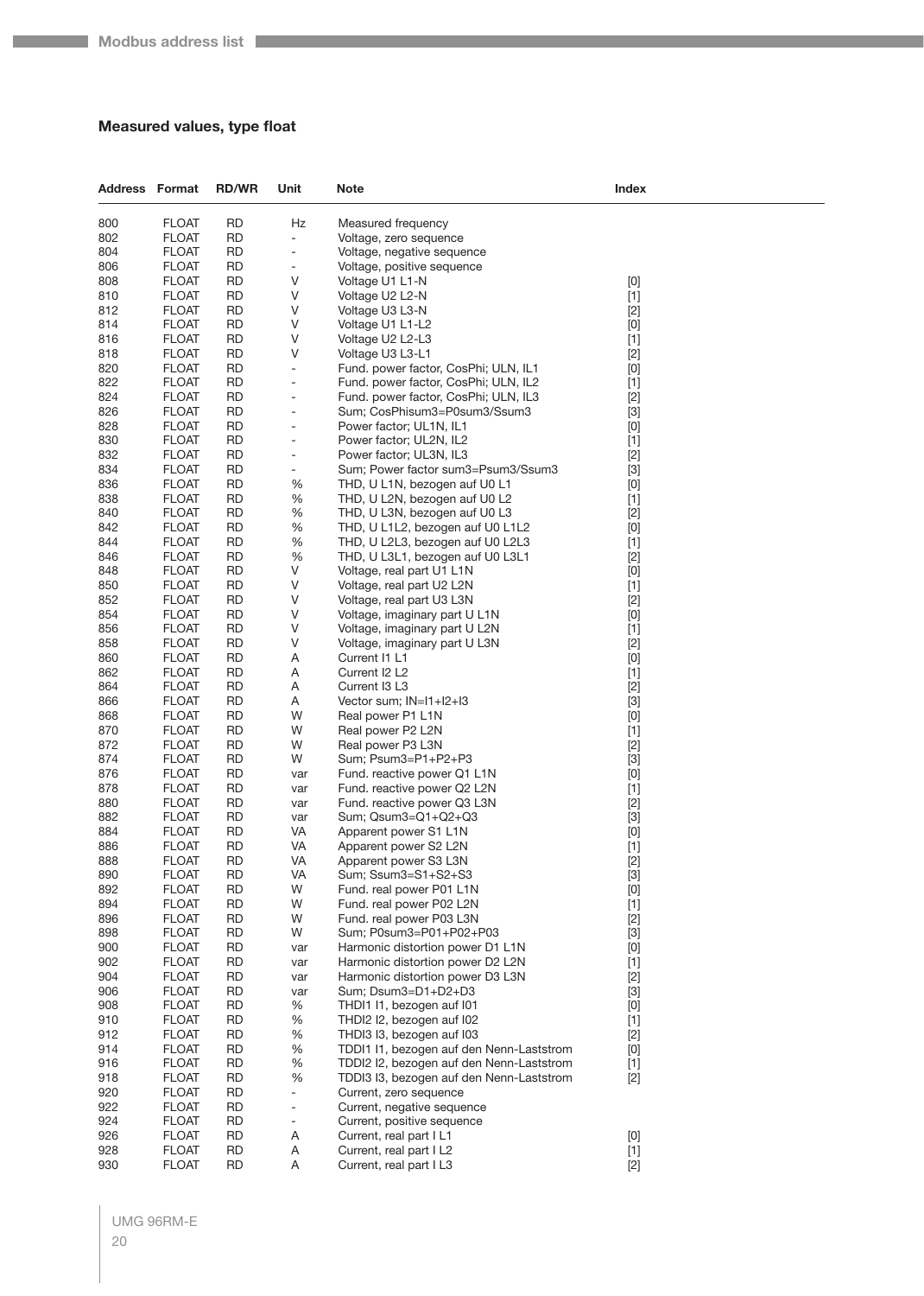| <b>Address Format</b> |              | <b>RD/WR</b> | Unit                     | <b>Note</b>                              | Index                                                                                                                                                                                                                                                                                                                                                                                                                                                                                                                                                                                              |  |
|-----------------------|--------------|--------------|--------------------------|------------------------------------------|----------------------------------------------------------------------------------------------------------------------------------------------------------------------------------------------------------------------------------------------------------------------------------------------------------------------------------------------------------------------------------------------------------------------------------------------------------------------------------------------------------------------------------------------------------------------------------------------------|--|
| 932                   | <b>FLOAT</b> | <b>RD</b>    | Α                        | Current, imaginary part I L              | $[0] % \begin{center} % \includegraphics[width=\linewidth]{imagesSupplemental_3.png} % \end{center} % \caption { % Our method can be used for the use of the image. % Note that the \emph{DefNet}~\cite{bib66} as a function of the \emph{DefNet}~\cite{bib66} as a function of the \emph{DefNet}~\cite{bib66} as a function of the \emph{DefNet}~\cite{bib66} as a function of the \emph{DefNet}~\cite{bib66} as a function of the \emph{DefNet}~\cite{bib66} as a function of the \emph{DefNet}~\cite{bib66} as a function of the \emph{DefNet}~\cite{bib66} as a function of the \emph{DefNet}$ |  |
| 934                   | <b>FLOAT</b> | <b>RD</b>    | A                        | Current, imaginary part I L              | $[1]$                                                                                                                                                                                                                                                                                                                                                                                                                                                                                                                                                                                              |  |
| 936                   | <b>FLOAT</b> | <b>RD</b>    | Α                        | Current, imaginary part I L              | $[2]$                                                                                                                                                                                                                                                                                                                                                                                                                                                                                                                                                                                              |  |
| 938                   | <b>FLOAT</b> | <b>RD</b>    | $\overline{\phantom{a}}$ | Rotation field; 1=right, 0=none, -1=left |                                                                                                                                                                                                                                                                                                                                                                                                                                                                                                                                                                                                    |  |
| 940                   | <b>FLOAT</b> | <b>RD</b>    | Hz                       | Frequency 200 ms                         |                                                                                                                                                                                                                                                                                                                                                                                                                                                                                                                                                                                                    |  |
| 10085                 | <b>FLOAT</b> | <b>RD</b>    | Α                        | Current   L4                             |                                                                                                                                                                                                                                                                                                                                                                                                                                                                                                                                                                                                    |  |
| 10087                 | <b>FLOAT</b> | <b>RD</b>    | %                        | THD I L4                                 |                                                                                                                                                                                                                                                                                                                                                                                                                                                                                                                                                                                                    |  |
| 10089                 | <b>FLOAT</b> | <b>RD</b>    | %                        | TDD I L4                                 |                                                                                                                                                                                                                                                                                                                                                                                                                                                                                                                                                                                                    |  |
| 10091                 | <b>FLOAT</b> | <b>RD</b>    | W                        | Power s0, input 1                        | $[0] % \begin{center} % \includegraphics[width=\linewidth]{imagesSupplemental_3.png} % \end{center} % \caption { % Our method can be used for the use of the image. % Note that the \emph{DefNet}~\cite{bib66} as a function of the \emph{DefNet}~\cite{bib66} as a function of the \emph{DefNet}~\cite{bib66} as a function of the \emph{DefNet}~\cite{bib66} as a function of the \emph{DefNet}~\cite{bib66} as a function of the \emph{DefNet}~\cite{bib66} as a function of the \emph{DefNet}~\cite{bib66} as a function of the \emph{DefNet}~\cite{bib66} as a function of the \emph{DefNet}$ |  |
| 10093                 | <b>FLOAT</b> | <b>RD</b>    | W                        | Power s0, input 2                        | $[1]$                                                                                                                                                                                                                                                                                                                                                                                                                                                                                                                                                                                              |  |
| 10095                 | <b>FLOAT</b> | <b>RD</b>    | W                        | Power s0, input 3                        | $[2]$                                                                                                                                                                                                                                                                                                                                                                                                                                                                                                                                                                                              |  |
| 10865                 | <b>FLOAT</b> | <b>RD</b>    | $^{\circ}C$              | Temperature input 1                      |                                                                                                                                                                                                                                                                                                                                                                                                                                                                                                                                                                                                    |  |
| 10867                 | <b>FLOAT</b> | <b>RD</b>    | $^{\circ}C$              | Temperature input 2                      |                                                                                                                                                                                                                                                                                                                                                                                                                                                                                                                                                                                                    |  |
| 10869                 | <b>FLOAT</b> | <b>RD</b>    | %                        | Diff1 4-20mA                             |                                                                                                                                                                                                                                                                                                                                                                                                                                                                                                                                                                                                    |  |
| 10871                 | <b>FLOAT</b> | <b>RD</b>    | %                        | Diff2 4-20mA                             |                                                                                                                                                                                                                                                                                                                                                                                                                                                                                                                                                                                                    |  |
| 10873                 | <b>FLOAT</b> | <b>RD</b>    | Α                        | <b>Current Diff1</b>                     |                                                                                                                                                                                                                                                                                                                                                                                                                                                                                                                                                                                                    |  |
| 10875                 | <b>FLOAT</b> | <b>RD</b>    | Α                        | <b>Current Diff2</b>                     |                                                                                                                                                                                                                                                                                                                                                                                                                                                                                                                                                                                                    |  |
| 10877                 | <b>FLOAT</b> | <b>RD</b>    | %                        | THD I Diff1                              |                                                                                                                                                                                                                                                                                                                                                                                                                                                                                                                                                                                                    |  |
| 10879                 | <b>FLOAT</b> | <b>RD</b>    | %                        | THD I Diff2                              |                                                                                                                                                                                                                                                                                                                                                                                                                                                                                                                                                                                                    |  |
| 11463                 | <b>FLOAT</b> | <b>RD</b>    | A                        | Arithmetic Sum Current (I1+I2+I3)        |                                                                                                                                                                                                                                                                                                                                                                                                                                                                                                                                                                                                    |  |
| 11631                 | <b>FLOAT</b> | <b>RD</b>    |                          | Crest factor, U L1                       |                                                                                                                                                                                                                                                                                                                                                                                                                                                                                                                                                                                                    |  |
| 11633                 | <b>FLOAT</b> | <b>RD</b>    |                          | Crest factor, U L2                       |                                                                                                                                                                                                                                                                                                                                                                                                                                                                                                                                                                                                    |  |
| 11635                 | <b>FLOAT</b> | <b>RD</b>    |                          | Crest factor, U L3                       |                                                                                                                                                                                                                                                                                                                                                                                                                                                                                                                                                                                                    |  |
| 11637                 | <b>FLOAT</b> | <b>RD</b>    |                          | Crest factor, I L1                       |                                                                                                                                                                                                                                                                                                                                                                                                                                                                                                                                                                                                    |  |
| 11639                 | <b>FLOAT</b> | <b>RD</b>    |                          | Crest factor, I L2                       |                                                                                                                                                                                                                                                                                                                                                                                                                                                                                                                                                                                                    |  |
| 11641                 | <b>FLOAT</b> | <b>RD</b>    |                          | Crest factor, I L3                       |                                                                                                                                                                                                                                                                                                                                                                                                                                                                                                                                                                                                    |  |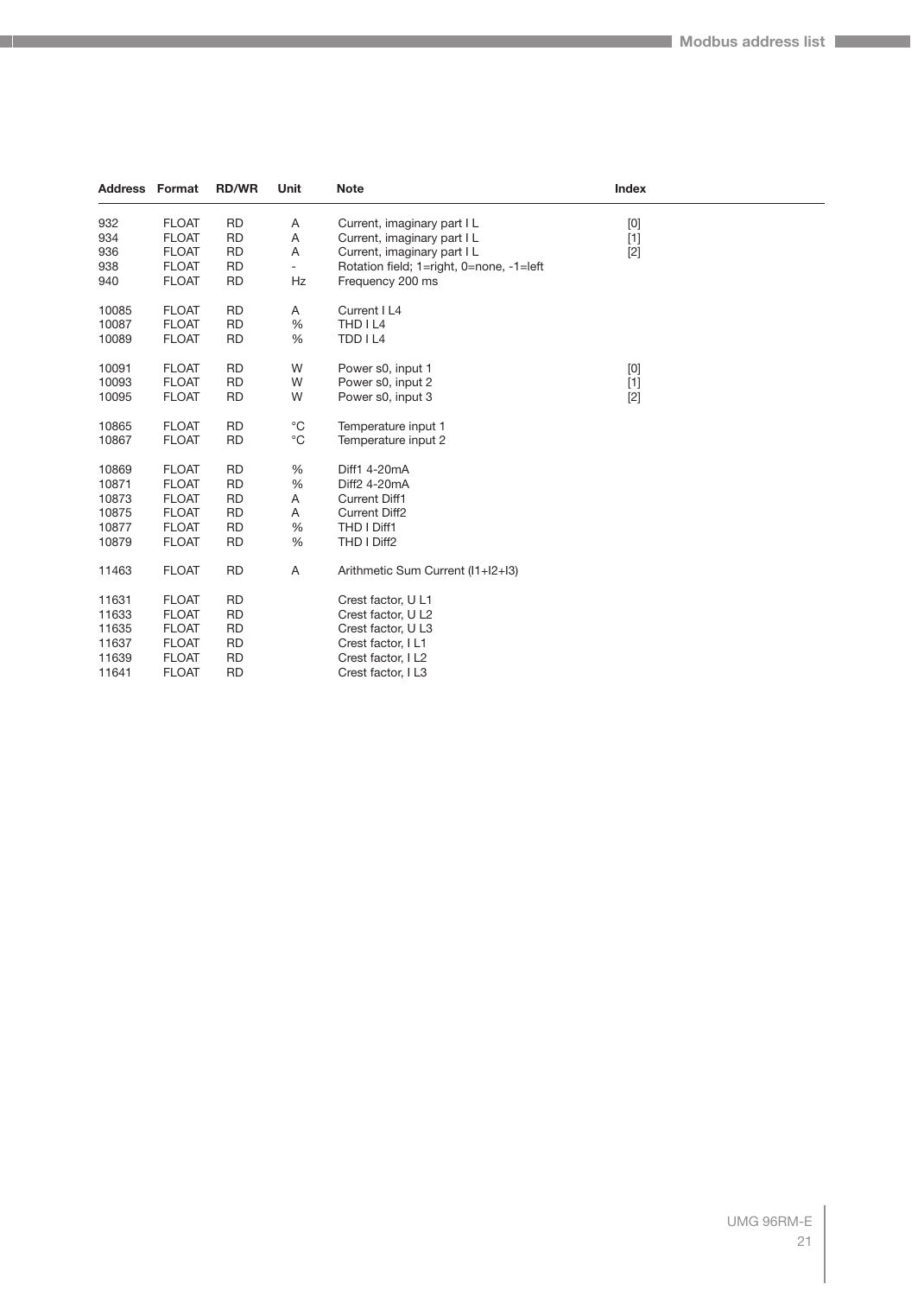## <span id="page-21-0"></span>**Measured values, type short**

| <b>Address Format</b> |              | <b>RD/WR</b> | Unit                         | <b>Note</b>                        | Index                                                                                                                                                                                                                                                                                                                       | <b>Resolution</b> |
|-----------------------|--------------|--------------|------------------------------|------------------------------------|-----------------------------------------------------------------------------------------------------------------------------------------------------------------------------------------------------------------------------------------------------------------------------------------------------------------------------|-------------------|
| 3526                  | <b>SHORT</b> | <b>RD</b>    | Hz                           | measured frequency                 |                                                                                                                                                                                                                                                                                                                             | 0,01              |
| 3527                  | <b>SHORT</b> | <b>RD</b>    | V                            | Voltage, zero sequence             |                                                                                                                                                                                                                                                                                                                             | 0,1               |
| 3528                  | SHORT        | <b>RD</b>    | V                            | Voltage, negative sequence         |                                                                                                                                                                                                                                                                                                                             | 0,1               |
| 3529                  | SHORT        | RD           | V                            | Voltage, positive sequence         |                                                                                                                                                                                                                                                                                                                             | 0,1               |
| 3530                  | SHORT        | RD           | V                            | Voltage U1 L1-N                    | [0]                                                                                                                                                                                                                                                                                                                         | 0,1               |
| 3531                  | SHORT        | <b>RD</b>    | V                            | Voltage U2 L2-N                    | $[1]$                                                                                                                                                                                                                                                                                                                       | 0,1               |
| 3532                  | SHORT        | <b>RD</b>    | V                            | Voltage U3 L3-N                    | $[2]$                                                                                                                                                                                                                                                                                                                       | 0,1               |
| 3533                  | SHORT        | <b>RD</b>    | V                            | Voltage U1 L1-L2                   | [0]                                                                                                                                                                                                                                                                                                                         | 0,1               |
| 3534                  | <b>SHORT</b> | RD           | V                            | Voltage U2 L2-L3                   | $[1]$                                                                                                                                                                                                                                                                                                                       | 0,1               |
| 3535                  | SHORT        | RD           | ٧                            | Voltage U3 L3-L1                   | $[2]$                                                                                                                                                                                                                                                                                                                       | 0,1               |
| 3776                  | <b>SHORT</b> | <b>RD</b>    | $\blacksquare$               | Fund. power factor, CosPhi; ULN IL | [0]                                                                                                                                                                                                                                                                                                                         | 0,01              |
| 3777                  | SHORT        | <b>RD</b>    | $\overline{\phantom{0}}$     | Fund. power factor, CosPhi; ULN IL | $[1]$                                                                                                                                                                                                                                                                                                                       | 0,01              |
| 3778                  | SHORT        | <b>RD</b>    | ÷,                           | Fund. power factor, CosPhi; ULN IL | $[2]$                                                                                                                                                                                                                                                                                                                       | 0,01              |
| 3779                  | SHORT        | RD           | $\qquad \qquad \blacksquare$ | Sum; CosPhisum3=P0sum3/Ssum3       | $[3]$                                                                                                                                                                                                                                                                                                                       | 0,01              |
| 3780                  | SHORT        | <b>RD</b>    | $\overline{a}$               | Power factor; ULN IL               | [0]                                                                                                                                                                                                                                                                                                                         | 0,01              |
| 3781                  | SHORT        | <b>RD</b>    | $\overline{\phantom{m}}$     | Power factor; ULN IL               | $[1]$                                                                                                                                                                                                                                                                                                                       | 0,01              |
| 3782                  | SHORT        | <b>RD</b>    | $\overline{\phantom{0}}$     | Power factor; ULN IL               | $[2]$                                                                                                                                                                                                                                                                                                                       | 0,01              |
| 3783                  | <b>SHORT</b> | <b>RD</b>    | -                            | Sum; Power factor sum3=Psum3/Ssum3 | $[3]$                                                                                                                                                                                                                                                                                                                       |                   |
| 3784                  |              | <b>RD</b>    |                              | THD U LN                           |                                                                                                                                                                                                                                                                                                                             |                   |
|                       | SHORT        |              | %                            |                                    | [0]                                                                                                                                                                                                                                                                                                                         | 0,1               |
| 3785                  | <b>SHORT</b> | <b>RD</b>    | $\%$                         | THD U LN                           | $[1]$                                                                                                                                                                                                                                                                                                                       | 0,1               |
| 3786                  | SHORT        | <b>RD</b>    | $\%$                         | THD U LN                           | $[2]$                                                                                                                                                                                                                                                                                                                       | 0,1               |
| 3787                  | SHORT        | <b>RD</b>    | %                            | THD U LL                           | [0]                                                                                                                                                                                                                                                                                                                         | 0,1               |
| 3788                  | SHORT        | <b>RD</b>    | $\%$                         | THD U LL                           | $[1]$                                                                                                                                                                                                                                                                                                                       | 0,1               |
| 3789                  | SHORT        | RD           | %                            | THD U LL                           | $[2]$                                                                                                                                                                                                                                                                                                                       | 0,1               |
| 3790                  | <b>SHORT</b> | <b>RD</b>    | ٧                            | Voltage, real part U LN            | [0]                                                                                                                                                                                                                                                                                                                         | 0,1               |
| 3791                  | SHORT        | <b>RD</b>    | V                            | Voltage, real part U LN            | $[1]$                                                                                                                                                                                                                                                                                                                       | 0,1               |
| 3792                  | SHORT        | <b>RD</b>    | V                            | Voltage, real part U LN            | $[2]$                                                                                                                                                                                                                                                                                                                       | 0,1               |
| 3793                  | SHORT        | <b>RD</b>    | V                            | Voltage, imaginary part U LN       | [0]                                                                                                                                                                                                                                                                                                                         | 0,1               |
| 3794                  | SHORT        | RD           | V                            | Voltage, imaginary part U LN       | $[1]$                                                                                                                                                                                                                                                                                                                       | 0,1               |
| 3795                  | <b>SHORT</b> | <b>RD</b>    | V                            | Voltage, imaginary part U LN       | $[2]$                                                                                                                                                                                                                                                                                                                       | 0,1               |
| 3916                  | SHORT        | <b>RD</b>    | mA                           | Current I L                        | [0]                                                                                                                                                                                                                                                                                                                         | 1                 |
| 3917                  | SHORT        | <b>RD</b>    | mA                           | Current I L                        | $[1]$                                                                                                                                                                                                                                                                                                                       | 1                 |
| 3918                  | SHORT        | <b>RD</b>    | mA                           | Current I L                        | $[2]$                                                                                                                                                                                                                                                                                                                       | 1                 |
| 3919                  | SHORT        | RD           | mA                           | Vector sum; IN=I1+I2+I3            | $[3]$                                                                                                                                                                                                                                                                                                                       | 1                 |
| 3920                  | <b>SHORT</b> | <b>RD</b>    | W                            | Real power P LN                    | [0]                                                                                                                                                                                                                                                                                                                         | 0,1               |
| 3921                  | SHORT        | <b>RD</b>    | W                            | Real power P LN                    | $[1]$                                                                                                                                                                                                                                                                                                                       | 0,1               |
| 3922                  | SHORT        | <b>RD</b>    | W                            | Real power P LN                    | $[2]$                                                                                                                                                                                                                                                                                                                       | 0,1               |
| 3923                  | SHORT        | <b>RD</b>    | W                            | Sum; Psum3=P1+P2+P3                | $[3]$                                                                                                                                                                                                                                                                                                                       | 0,1               |
| 3924                  | SHORT        | RD           | var                          | Fund. reactive power Q LN          | [0]                                                                                                                                                                                                                                                                                                                         | 0,1               |
| 3925                  | SHORT        | <b>RD</b>    | var                          | Fund. reactive power Q LN          | $[1]$                                                                                                                                                                                                                                                                                                                       | 0,1               |
| 3926                  | SHORT        | <b>RD</b>    | var                          | Fund. reactive power Q LN          | $[2]$                                                                                                                                                                                                                                                                                                                       | 0,1               |
| 3927                  | <b>SHORT</b> | <b>RD</b>    | var                          | Sum; Qsum3=Q1+Q2+Q3                | $[3]$                                                                                                                                                                                                                                                                                                                       | 0,1               |
| 3928                  | SHORT        | <b>RD</b>    | VA                           | Apparent power S LN                | [0]                                                                                                                                                                                                                                                                                                                         | 0,1               |
| 3929                  | <b>SHORT</b> | RD           | VA                           | Apparent power S LN                | $[1]$                                                                                                                                                                                                                                                                                                                       | 0,1               |
| 3930                  | <b>SHORT</b> | <b>RD</b>    | VA                           | Apparent power S LN                | $[2]$                                                                                                                                                                                                                                                                                                                       | 0,1               |
| 3931                  | <b>SHORT</b> | <b>RD</b>    | VA                           | Sum; Ssum3=S1+S2+S3                | $[3]$                                                                                                                                                                                                                                                                                                                       | 0,1               |
| 3932                  | SHORT        | <b>RD</b>    | W                            | Fund. real power P0 LN             | [0]                                                                                                                                                                                                                                                                                                                         | 0,1               |
| 3933                  | <b>SHORT</b> | <b>RD</b>    | W                            | Fund. real power P0 LN             | $[1]$                                                                                                                                                                                                                                                                                                                       | 0,1               |
| 3934                  | <b>SHORT</b> | <b>RD</b>    | W                            | Fund. real power P0 LN             | $[2]$                                                                                                                                                                                                                                                                                                                       | 0,1               |
| 3935                  | <b>SHORT</b> | <b>RD</b>    | W                            | Sum; CosPhisum3=P0sum3/Ssum3       | $[3]$                                                                                                                                                                                                                                                                                                                       | 0,1               |
| 3936                  | SHORT        | <b>RD</b>    | var                          | Harmonic distortion power D LN     | $[0] % \begin{center} % \includegraphics[width=\linewidth]{imagesSupplemental_3.png} % \end{center} % \caption { % Our method can be used for the use of the image. % Note that the \emph{Def}(i) and the \emph{Def}(i) are the same and the \emph{Def}(i) and the \emph{Def}(i) are the same. % } % \label{fig:Defin_3} %$ | 0,1               |
| 3937                  | <b>SHORT</b> | <b>RD</b>    | var                          | Harmonic distortion power D LN     | $[1]$                                                                                                                                                                                                                                                                                                                       | 0,1               |
| 3938                  | <b>SHORT</b> | <b>RD</b>    | var                          | Harmonic distortion power D LN     | $[2]$                                                                                                                                                                                                                                                                                                                       | 0,1               |
| 3939                  | SHORT        | <b>RD</b>    | var                          | Sum; Dsum3=D1+D2+D3                | $[3]$                                                                                                                                                                                                                                                                                                                       | 0,1               |
| 3940                  | <b>SHORT</b> | <b>RD</b>    | %                            | THD I                              | [0]                                                                                                                                                                                                                                                                                                                         | 0,1               |
| 3941                  | <b>SHORT</b> | <b>RD</b>    | $\%$                         | THD I                              | $[1]$                                                                                                                                                                                                                                                                                                                       | 0,1               |
| 3942                  | <b>SHORT</b> | <b>RD</b>    | $\%$                         | THD I                              | $[2]$                                                                                                                                                                                                                                                                                                                       | 0,1               |
| 3943                  | <b>SHORT</b> | <b>RD</b>    | $\%$                         | TDD I                              | [0]                                                                                                                                                                                                                                                                                                                         | 0,1               |
| 3944                  | SHORT        | <b>RD</b>    | $\%$                         | TDD I                              | $[1]$                                                                                                                                                                                                                                                                                                                       | 0,1               |
| 3945                  | <b>SHORT</b> | <b>RD</b>    | %                            | TDD I                              | $[2]$                                                                                                                                                                                                                                                                                                                       | 0,1               |
| 3946                  | <b>SHORT</b> | <b>RD</b>    | mA                           | Current, zero sequence             |                                                                                                                                                                                                                                                                                                                             | 1                 |
| 3947                  | SHORT        | <b>RD</b>    | mA                           | Current, negative sequence         |                                                                                                                                                                                                                                                                                                                             | 1                 |
| 3948                  | <b>SHORT</b> | <b>RD</b>    | mA                           | Current, positive sequence         |                                                                                                                                                                                                                                                                                                                             | 1                 |
| 3949                  | <b>SHORT</b> | <b>RD</b>    | mA                           | Current, real part I L             | $[0] % \begin{center} % \includegraphics[width=\linewidth]{imagesSupplemental_3.png} % \end{center} % \caption { % Our method can be used for the use of the image. % Note that the \emph{Def}(i) and the \emph{Def}(i) are the same and the \emph{Def}(i) and the \emph{Def}(i) are the same. % } % \label{fig:Defin_3} %$ | 1                 |
| 3950                  | <b>SHORT</b> | <b>RD</b>    | mA                           | Current, real part I L             | [1]                                                                                                                                                                                                                                                                                                                         | 1                 |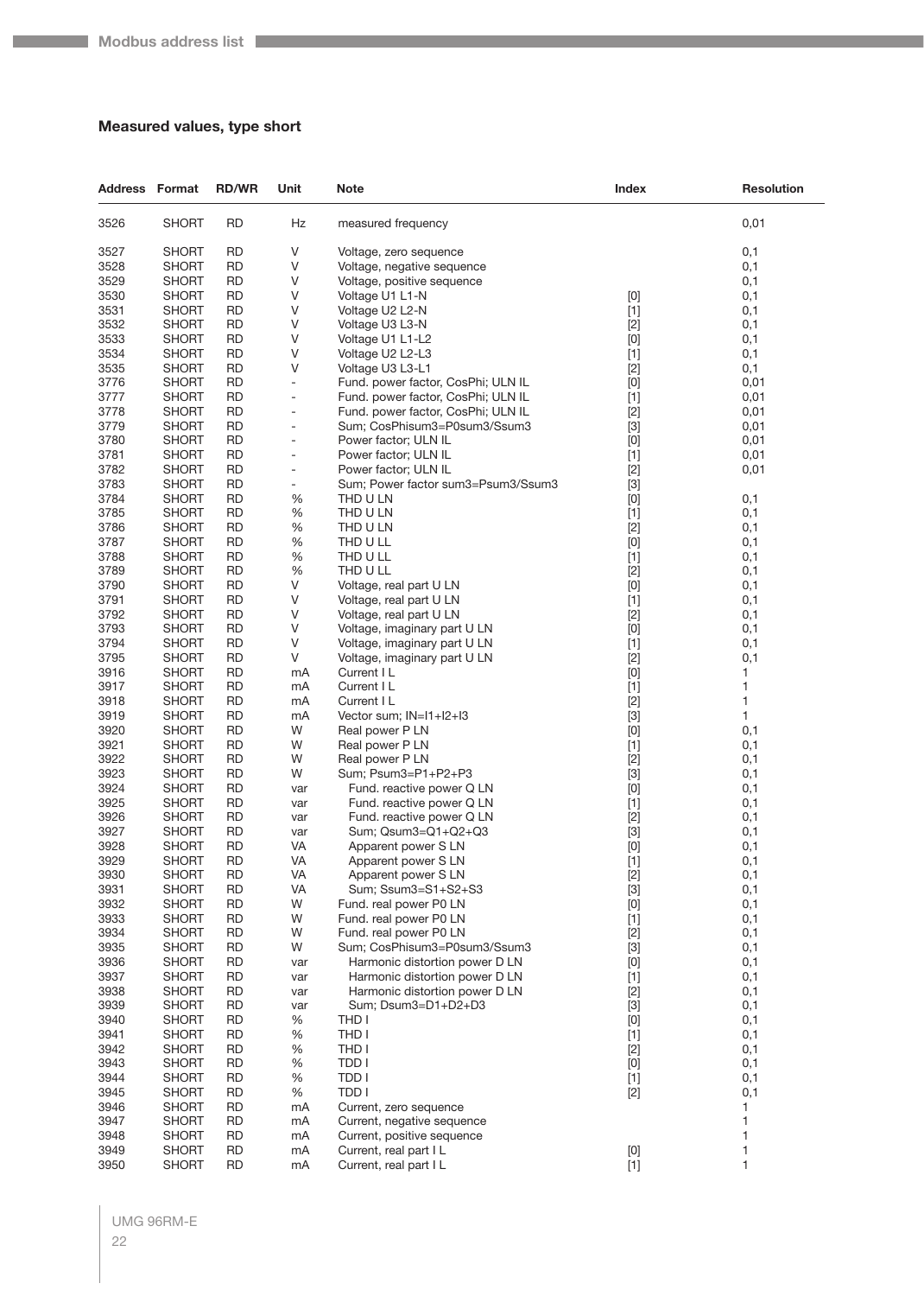| <b>Address Format</b> |              | <b>RD/WR</b> | Unit                     | <b>Note</b>                              | Index | <b>Resolution</b> |
|-----------------------|--------------|--------------|--------------------------|------------------------------------------|-------|-------------------|
| 3951                  | <b>SHORT</b> | <b>RD</b>    | mA                       | Current, real part I L                   | $[2]$ |                   |
| 3952                  | <b>SHORT</b> | <b>RD</b>    | mA                       | Current, imaginary part I L              | [0]   |                   |
| 3953                  | <b>SHORT</b> | <b>RD</b>    | mA                       | Current, imaginary part I L              | $[1]$ |                   |
| 3954                  | <b>SHORT</b> | <b>RD</b>    | mA                       | Current, imaginary part I L              | $[2]$ |                   |
| 3955                  | <b>SHORT</b> | RD           | $\overline{\phantom{a}}$ | Rotation field; 1=right, 0=none, -1=left |       |                   |
| 4858                  | <b>SHORT</b> | <b>RD</b>    | Hz                       | Frequency 200 ms, Integer                |       | 0,01              |
| 10723                 | <b>SHORT</b> | <b>RD</b>    | mA                       | Current I L4                             |       | 1                 |
| 10724                 | <b>SHORT</b> | <b>RD</b>    | %                        | THD I L4                                 |       | 0,1               |
| 10725                 | <b>SHORT</b> | <b>RD</b>    | %                        | TDD I L4                                 |       | 0,1               |
| 10726                 | <b>SHORT</b> | <b>RD</b>    | W                        | Power S0, input 1                        | [0]   | 0,1               |
| 10727                 | <b>SHORT</b> | <b>RD</b>    | W                        | Power S0, input 2                        | $[1]$ | 0,1               |
| 10728                 | <b>SHORT</b> | <b>RD</b>    | W                        | Power S0, input 3                        | $[2]$ | 0,1               |
| 11273                 | <b>SHORT</b> | <b>RD</b>    | $^{\circ}C$              | Temperature input 1                      |       | 0,1               |
| 11274                 | <b>SHORT</b> | <b>RD</b>    | $^{\circ}C$              | Temperature input 2                      |       | 0,1               |
| 11275                 | <b>SHORT</b> | <b>RD</b>    | %                        | Diff1 4-20mA                             |       | 0,1               |
| 11276                 | <b>SHORT</b> | <b>RD</b>    | %                        | Diff1 4-20mA                             |       | 0,1               |
| 11277                 | <b>SHORT</b> | <b>RD</b>    | mA                       | <b>Current Diff1</b>                     |       |                   |
| 11278                 | <b>SHORT</b> | <b>RD</b>    | mA                       | <b>Current Diff2</b>                     |       |                   |
| 11279                 | <b>SHORT</b> | <b>RD</b>    | %                        | THD I Diff1                              |       | 0,1               |
| 11280                 | <b>SHORT</b> | RD           | %                        | THD I Diff2                              |       | 0,1               |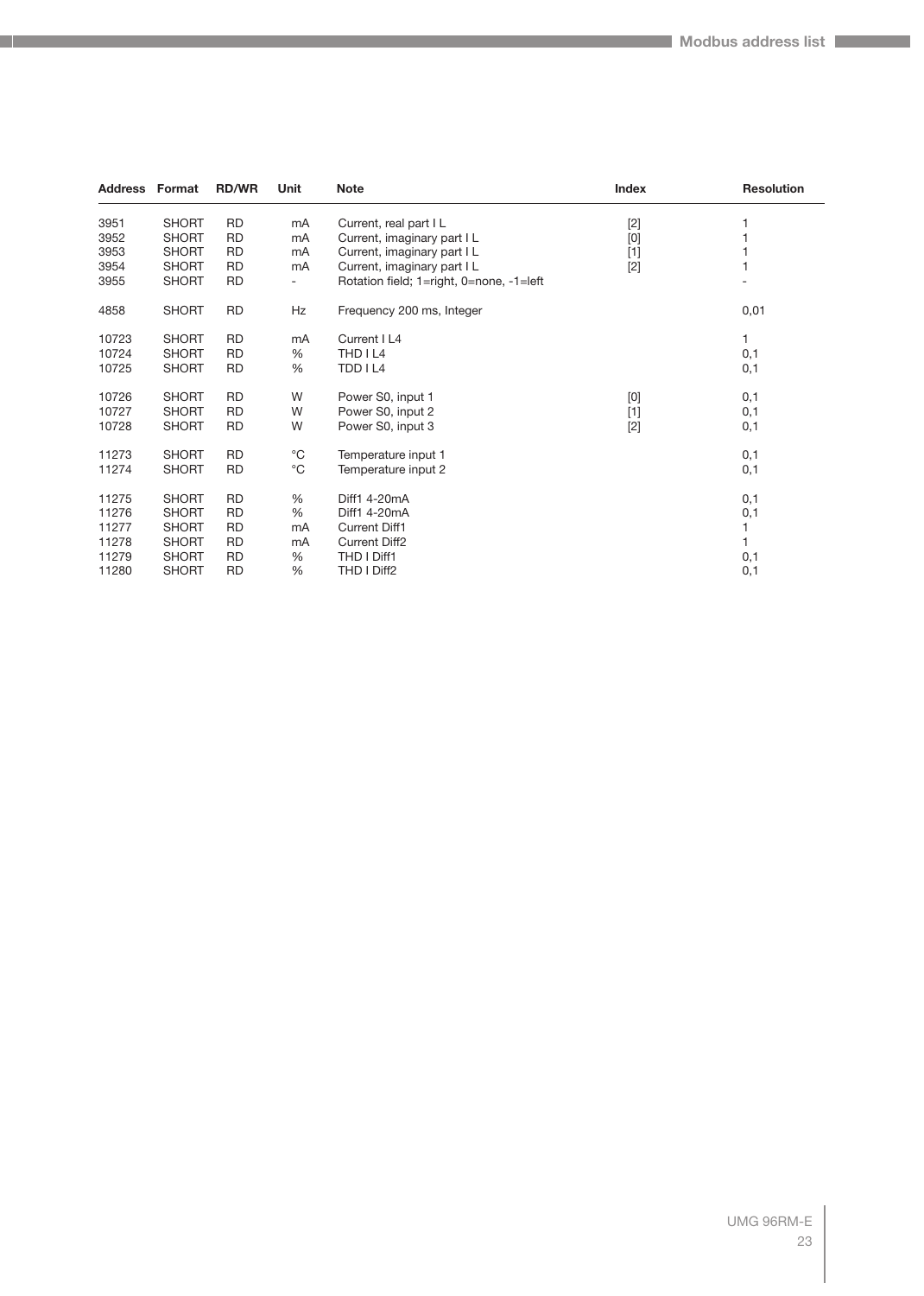## <span id="page-23-0"></span>**Mean values, type float**

| <b>Address Format</b> |                              | <b>RD/WR</b>           | Unit                         | <b>Note</b>                      |                                                                    | Index                                                                                                                                                                                                                                                                                                                                                                                                                                                                                                                                                                                                                                                                                                                                               |
|-----------------------|------------------------------|------------------------|------------------------------|----------------------------------|--------------------------------------------------------------------|-----------------------------------------------------------------------------------------------------------------------------------------------------------------------------------------------------------------------------------------------------------------------------------------------------------------------------------------------------------------------------------------------------------------------------------------------------------------------------------------------------------------------------------------------------------------------------------------------------------------------------------------------------------------------------------------------------------------------------------------------------|
| 1720                  | <b>FLOAT</b>                 | <b>RD</b>              | Hz                           |                                  | Average, measured frequency                                        |                                                                                                                                                                                                                                                                                                                                                                                                                                                                                                                                                                                                                                                                                                                                                     |
| 1722                  | <b>FLOAT</b>                 | RD                     | V                            |                                  | Average, Voltage, zero sequence                                    |                                                                                                                                                                                                                                                                                                                                                                                                                                                                                                                                                                                                                                                                                                                                                     |
| 1724                  | <b>FLOAT</b>                 | RD                     | V                            |                                  | Average, Voltage, negative sequence                                |                                                                                                                                                                                                                                                                                                                                                                                                                                                                                                                                                                                                                                                                                                                                                     |
| 1726                  | <b>FLOAT</b>                 | RD                     | V                            |                                  | Average, Voltage, positive sequence                                |                                                                                                                                                                                                                                                                                                                                                                                                                                                                                                                                                                                                                                                                                                                                                     |
| 1728                  | <b>FLOAT</b>                 | RD                     | V                            |                                  | Average, Voltage LN                                                | [0]                                                                                                                                                                                                                                                                                                                                                                                                                                                                                                                                                                                                                                                                                                                                                 |
| 1730                  | <b>FLOAT</b>                 | <b>RD</b>              | V                            |                                  | Average, Voltage LN                                                | $[1]$                                                                                                                                                                                                                                                                                                                                                                                                                                                                                                                                                                                                                                                                                                                                               |
| 1732                  | <b>FLOAT</b>                 | RD                     | V                            |                                  | Average, Voltage LN                                                | $[2]$                                                                                                                                                                                                                                                                                                                                                                                                                                                                                                                                                                                                                                                                                                                                               |
| 1734                  | <b>FLOAT</b>                 | RD                     | V                            |                                  | Average, Voltage LL                                                | [0]                                                                                                                                                                                                                                                                                                                                                                                                                                                                                                                                                                                                                                                                                                                                                 |
| 1736                  | <b>FLOAT</b>                 | RD                     | V                            |                                  | Average, Voltage LL                                                | $[1]$                                                                                                                                                                                                                                                                                                                                                                                                                                                                                                                                                                                                                                                                                                                                               |
| 1738<br>2220          | <b>FLOAT</b><br><b>FLOAT</b> | RD<br><b>RD</b>        | V<br>$\Box$                  |                                  | Average, Voltage LL<br>Average, Fund. power factor, CosPhi; ULN IL | $[2]$<br>$[0] % \begin{center} % \includegraphics[width=\linewidth]{imagesSupplemental_3.png} % \end{center} % \caption { % Our method can be used for the use of the image. % Note that the \emph{DefNet}~\cite{bib66} as a function of the \emph{DefNet}~\cite{bib66} as a function of the \emph{DefNet}~\cite{bib66} as a function of the \emph{DefNet}~\cite{bib66} as a function of the \emph{DefNet}~\cite{bib66} as a function of the \emph{DefNet}~\cite{bib66} as a function of the \emph{DefNet}~\cite{bib66} as a function of the \emph{DefNet}~\cite{bib66} as a function of the \emph{DefNet}$                                                                                                                                         |
| 2222                  | <b>FLOAT</b>                 | RD                     | $\overline{\phantom{a}}$     |                                  | Average, Fund. power factor, CosPhi; ULN IL                        | $[1]$                                                                                                                                                                                                                                                                                                                                                                                                                                                                                                                                                                                                                                                                                                                                               |
| 2224                  | <b>FLOAT</b>                 | RD                     | $\qquad \qquad \blacksquare$ |                                  | Average, Fund. power factor, CosPhi; ULN IL                        | $[2]$                                                                                                                                                                                                                                                                                                                                                                                                                                                                                                                                                                                                                                                                                                                                               |
| 2226                  | <b>FLOAT</b>                 | RD                     | $\overline{a}$               |                                  | Average, Sum; CosPhisum3=P0sum3/Ssum3                              | $[3]$                                                                                                                                                                                                                                                                                                                                                                                                                                                                                                                                                                                                                                                                                                                                               |
| 2228                  | <b>FLOAT</b>                 | RD                     | ÷,                           |                                  | Average, Power factor; ULN IL                                      | [0]                                                                                                                                                                                                                                                                                                                                                                                                                                                                                                                                                                                                                                                                                                                                                 |
| 2230                  | <b>FLOAT</b>                 | <b>RD</b>              | $\qquad \qquad \blacksquare$ |                                  | Average, Power factor; ULN IL                                      | $[1]$                                                                                                                                                                                                                                                                                                                                                                                                                                                                                                                                                                                                                                                                                                                                               |
| 2232                  | <b>FLOAT</b>                 | RD                     | $\overline{\phantom{a}}$     |                                  | Average, Power factor; ULN IL                                      | $[2]$                                                                                                                                                                                                                                                                                                                                                                                                                                                                                                                                                                                                                                                                                                                                               |
| 2234                  | <b>FLOAT</b>                 | RD                     | $\overline{\phantom{a}}$     |                                  | Average, Sum; Power factor sum3=Psum3/Ssum3                        | $[3]$                                                                                                                                                                                                                                                                                                                                                                                                                                                                                                                                                                                                                                                                                                                                               |
| 2236                  | <b>FLOAT</b>                 | RD                     | V                            |                                  | Average, THD, U LN                                                 | $[0] % \begin{center} % \includegraphics[width=\linewidth]{imagesSupplemental_3.png} % \end{center} % \caption { % Our method can be used for the use of the image. % Note that the \emph{DefNet}~\cite{bib66} as a function of the \emph{DefNet}~\cite{bib66} as a function of the \emph{DefNet}~\cite{bib66} as a function of the \emph{DefNet}~\cite{bib66} as a function of the \emph{DefNet}~\cite{bib66} as a function of the \emph{DefNet}~\cite{bib66} as a function of the \emph{DefNet}~\cite{bib66} as a function of the \emph{DefNet}~\cite{bib66} as a function of the \emph{DefNet}$                                                                                                                                                  |
| 2238                  | <b>FLOAT</b>                 | RD                     | V                            |                                  | Average, THD, U LN                                                 | $[1]$                                                                                                                                                                                                                                                                                                                                                                                                                                                                                                                                                                                                                                                                                                                                               |
| 2240                  | <b>FLOAT</b>                 | RD                     | V                            |                                  | Average, THD, U LN                                                 | $[2]$                                                                                                                                                                                                                                                                                                                                                                                                                                                                                                                                                                                                                                                                                                                                               |
| 2242                  | <b>FLOAT</b>                 | RD                     | V                            |                                  | Average, THD, U LL                                                 | [0]                                                                                                                                                                                                                                                                                                                                                                                                                                                                                                                                                                                                                                                                                                                                                 |
| 2244<br>2246          | <b>FLOAT</b><br><b>FLOAT</b> | RD<br>RD               | V<br>V                       |                                  | Average, THD, U LL<br>Average, THD, U LL                           | $[1]$                                                                                                                                                                                                                                                                                                                                                                                                                                                                                                                                                                                                                                                                                                                                               |
| 2248                  | <b>FLOAT</b>                 | RD                     | V                            |                                  | Average, Voltage, real part U LN                                   | $[2]$<br>[0]                                                                                                                                                                                                                                                                                                                                                                                                                                                                                                                                                                                                                                                                                                                                        |
| 2250                  | <b>FLOAT</b>                 | RD                     | V                            |                                  | Average, Voltage, real part U LN                                   | $[1]$                                                                                                                                                                                                                                                                                                                                                                                                                                                                                                                                                                                                                                                                                                                                               |
| 2252                  | <b>FLOAT</b>                 | RD                     | V                            |                                  | Average, Voltage, real part U LN                                   | $[2]$                                                                                                                                                                                                                                                                                                                                                                                                                                                                                                                                                                                                                                                                                                                                               |
| 2254                  | <b>FLOAT</b>                 | RD                     | V                            |                                  | Average, Voltage, imaginary part U LN                              | [0]                                                                                                                                                                                                                                                                                                                                                                                                                                                                                                                                                                                                                                                                                                                                                 |
| 2256                  | <b>FLOAT</b>                 | RD                     | V                            |                                  | Average, Voltage, imaginary part U LN                              | $[1]$                                                                                                                                                                                                                                                                                                                                                                                                                                                                                                                                                                                                                                                                                                                                               |
| 2258                  | <b>FLOAT</b>                 | RD                     | V                            |                                  | Average, Voltage, imaginary part U LN                              | $[2]$                                                                                                                                                                                                                                                                                                                                                                                                                                                                                                                                                                                                                                                                                                                                               |
| 2500                  | <b>FLOAT</b>                 | RD                     | Α                            |                                  | Average, Current IL                                                | [0]                                                                                                                                                                                                                                                                                                                                                                                                                                                                                                                                                                                                                                                                                                                                                 |
| 2502                  | <b>FLOAT</b>                 | RD                     | Α                            |                                  | Average, Current IL                                                | $[1]$                                                                                                                                                                                                                                                                                                                                                                                                                                                                                                                                                                                                                                                                                                                                               |
| 2504                  | <b>FLOAT</b>                 | RD                     | Α                            |                                  | Average, Current IL                                                | $[2]$                                                                                                                                                                                                                                                                                                                                                                                                                                                                                                                                                                                                                                                                                                                                               |
| 2506                  | <b>FLOAT</b>                 | <b>RD</b>              | Α                            |                                  | Average, Vector sum; IN=I1+I2+I3                                   | $[3]$                                                                                                                                                                                                                                                                                                                                                                                                                                                                                                                                                                                                                                                                                                                                               |
| 2508                  | <b>FLOAT</b>                 | RD                     | W                            |                                  | Average, Real power P LN                                           | [0]                                                                                                                                                                                                                                                                                                                                                                                                                                                                                                                                                                                                                                                                                                                                                 |
| 2510<br>2512          | <b>FLOAT</b><br><b>FLOAT</b> | RD<br>RD               | W<br>W                       |                                  | Average, Real power PLN<br>Average, Real power P LN                | $[1]$                                                                                                                                                                                                                                                                                                                                                                                                                                                                                                                                                                                                                                                                                                                                               |
| 2514                  | <b>FLOAT</b>                 | RD                     | W                            |                                  | Average, Sum; Psum3=P1+P2+P3                                       | $[2]$<br>$[3]$                                                                                                                                                                                                                                                                                                                                                                                                                                                                                                                                                                                                                                                                                                                                      |
| 2516                  | <b>FLOAT</b>                 | <b>RD</b>              | var                          |                                  | Average, Fund. reactive power Q LN                                 | [0]                                                                                                                                                                                                                                                                                                                                                                                                                                                                                                                                                                                                                                                                                                                                                 |
| 2518                  | <b>FLOAT</b>                 | RD                     | var                          |                                  | Average, Fund. reactive power Q LN                                 | $[1]$                                                                                                                                                                                                                                                                                                                                                                                                                                                                                                                                                                                                                                                                                                                                               |
| 2520                  | <b>FLOAT</b>                 | RD                     | var                          |                                  | Average, Fund. reactive power Q LN                                 | $[2]$                                                                                                                                                                                                                                                                                                                                                                                                                                                                                                                                                                                                                                                                                                                                               |
| 2522                  | <b>FLOAT</b>                 | RD                     | var                          |                                  | Average, Sum; Qsum3=Q1+Q2+Q3                                       | $[3]$                                                                                                                                                                                                                                                                                                                                                                                                                                                                                                                                                                                                                                                                                                                                               |
| 2524                  | <b>FLOAT</b>                 | RD                     | VA                           |                                  | Average, Apparent power SLN                                        | [0]                                                                                                                                                                                                                                                                                                                                                                                                                                                                                                                                                                                                                                                                                                                                                 |
| 2526                  | <b>FLOAT</b>                 | <b>RD</b>              | VA                           |                                  | Average, Apparent power SLN                                        | $[1]$                                                                                                                                                                                                                                                                                                                                                                                                                                                                                                                                                                                                                                                                                                                                               |
| 2528                  | <b>FLOAT</b>                 | RD                     | VA                           |                                  | Average, Apparent power S LN                                       | $[2]$                                                                                                                                                                                                                                                                                                                                                                                                                                                                                                                                                                                                                                                                                                                                               |
| 2530                  | <b>FLOAT</b>                 | <b>RD</b>              | VA                           |                                  | Average, Sum; Ssum3=S1+S2+S3                                       | $[3]$                                                                                                                                                                                                                                                                                                                                                                                                                                                                                                                                                                                                                                                                                                                                               |
| 2532<br>2534          | <b>FLOAT</b><br><b>FLOAT</b> | RD<br><b>RD</b>        | W<br>W                       |                                  | Average, Fund. real power P0 LN<br>Average, Fund. real power P0 LN | $[0] % \begin{center} % \includegraphics[width=\linewidth]{imagesSupplemental_3.png} % \end{center} % \caption { % Our method can be used for the proposed method. % Note that the \emph{exponent} is used to be used in the image. % Note that the \emph{exponent} is used in the image. % Note that the \emph{exponent} is used to be used in the image. % Note that the \emph{exponent} is used in the image. % Note that the \emph{exponent} is used in the image. % Note that the \emph{exponent} is used in the image. % Note that the \emph{exportector} is used in the image. % Note that the \emph{exportector} is used in the image. % Note that the \emph{exportector} is used in the image. % Note that the \emph{exportector$<br>$[1]$ |
| 2536                  | <b>FLOAT</b>                 | <b>RD</b>              | W                            |                                  | Average, Fund. real power P0 LN                                    | $[2]$                                                                                                                                                                                                                                                                                                                                                                                                                                                                                                                                                                                                                                                                                                                                               |
| 2538                  | <b>FLOAT</b>                 | <b>RD</b>              | W                            |                                  | Average, Sum; CosPhisum3=P0sum3/Ssum3                              | $[3]$                                                                                                                                                                                                                                                                                                                                                                                                                                                                                                                                                                                                                                                                                                                                               |
| 2540                  | <b>FLOAT</b>                 | <b>RD</b>              | var                          |                                  | Average, Harmonic distortion power D LN                            | [0]                                                                                                                                                                                                                                                                                                                                                                                                                                                                                                                                                                                                                                                                                                                                                 |
| 2542                  | <b>FLOAT</b>                 | RD                     | var                          |                                  | Average, Harmonic distortion power D LN                            | $[1]$                                                                                                                                                                                                                                                                                                                                                                                                                                                                                                                                                                                                                                                                                                                                               |
| 2544                  | <b>FLOAT</b>                 | <b>RD</b>              | var                          |                                  | Average, Harmonic distortion power D LN                            | $[2]$                                                                                                                                                                                                                                                                                                                                                                                                                                                                                                                                                                                                                                                                                                                                               |
| 2546                  | <b>FLOAT</b>                 | <b>RD</b>              | var                          |                                  | Average, Sum; Dsum3=D1+D2+D3                                       | $[3]$                                                                                                                                                                                                                                                                                                                                                                                                                                                                                                                                                                                                                                                                                                                                               |
| 2548                  | <b>FLOAT</b>                 | <b>RD</b>              | $\%$                         | Average, THD I                   |                                                                    | [0]                                                                                                                                                                                                                                                                                                                                                                                                                                                                                                                                                                                                                                                                                                                                                 |
| 2550                  | <b>FLOAT</b>                 | <b>RD</b>              | $\%$                         | Average, THD I                   |                                                                    | $[1]$                                                                                                                                                                                                                                                                                                                                                                                                                                                                                                                                                                                                                                                                                                                                               |
| 2552                  | <b>FLOAT</b>                 | RD                     | %                            | Average, THD I                   |                                                                    | $[2]$                                                                                                                                                                                                                                                                                                                                                                                                                                                                                                                                                                                                                                                                                                                                               |
| 2554                  | <b>FLOAT</b>                 | <b>RD</b>              | $\%$                         | Average, TDD I                   |                                                                    | $[0] % \begin{center} % \includegraphics[width=\linewidth]{imagesSupplemental_3.png} % \end{center} % \caption { % Our method can be used for the use of the image. % Note that the \emph{Def}(i) and the \emph{Def}(i) are the same and the \emph{Def}(i) and the \emph{Def}(i) are the same. % } % \label{fig:Defin_3} %$                                                                                                                                                                                                                                                                                                                                                                                                                         |
| 2556<br>2558          | <b>FLOAT</b><br><b>FLOAT</b> | <b>RD</b><br><b>RD</b> | $\%$<br>$\%$                 | Average, TDD I<br>Average, TDD I |                                                                    | $[1]$<br>$[2]$                                                                                                                                                                                                                                                                                                                                                                                                                                                                                                                                                                                                                                                                                                                                      |
| 2560                  | <b>FLOAT</b>                 | RD                     | $\overline{\phantom{a}}$     |                                  | Average, Current, zero sequence                                    |                                                                                                                                                                                                                                                                                                                                                                                                                                                                                                                                                                                                                                                                                                                                                     |
| 2562                  | <b>FLOAT</b>                 | RD                     | $\Box$                       |                                  | Average, Current, negative sequence                                |                                                                                                                                                                                                                                                                                                                                                                                                                                                                                                                                                                                                                                                                                                                                                     |
| 2564                  | <b>FLOAT</b>                 | <b>RD</b>              | $\overline{\phantom{a}}$     |                                  | Average, Current, positive sequence                                |                                                                                                                                                                                                                                                                                                                                                                                                                                                                                                                                                                                                                                                                                                                                                     |
| 2566                  | <b>FLOAT</b>                 | <b>RD</b>              | Α                            |                                  | Average, Current, real part I L                                    | [0]                                                                                                                                                                                                                                                                                                                                                                                                                                                                                                                                                                                                                                                                                                                                                 |
| 2568                  | <b>FLOAT</b>                 | <b>RD</b>              | Α                            |                                  | Average, Current, real part I L                                    | $[1]$                                                                                                                                                                                                                                                                                                                                                                                                                                                                                                                                                                                                                                                                                                                                               |
| 2570                  | <b>FLOAT</b>                 | <b>RD</b>              | A                            |                                  | Average, Current, real part I L                                    | $[2]$                                                                                                                                                                                                                                                                                                                                                                                                                                                                                                                                                                                                                                                                                                                                               |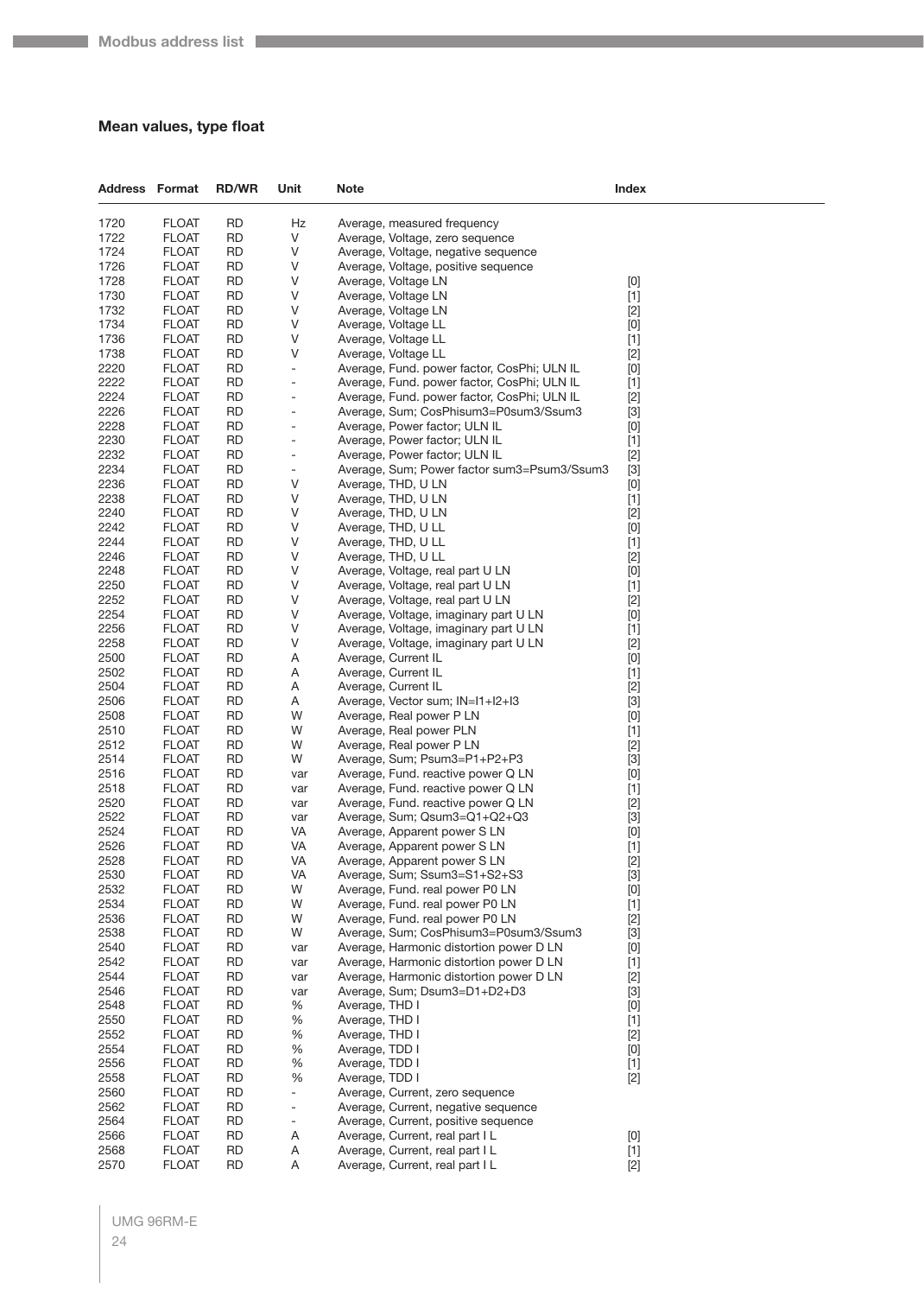| Address | Format       | <b>RD/WR</b> | Unit        | <b>Note</b>                                | Index                                                                                                                                                                                                                                                                                                                       |  |
|---------|--------------|--------------|-------------|--------------------------------------------|-----------------------------------------------------------------------------------------------------------------------------------------------------------------------------------------------------------------------------------------------------------------------------------------------------------------------------|--|
| 2572    | <b>FLOAT</b> | <b>RD</b>    | Α           | Average, Current, imaginary part IL        | $[0] % \begin{center} % \includegraphics[width=\linewidth]{imagesSupplemental_3.png} % \end{center} % \caption { % Our method can be used for the use of the image. % Note that the \emph{Def}(i) and the \emph{Def}(i) are the same and the \emph{Def}(i) and the \emph{Def}(i) are the same. % } % \label{fig:Defin_3} %$ |  |
| 2574    | <b>FLOAT</b> | <b>RD</b>    | Α           | Average, Current, imaginary part IL        | $[1]$                                                                                                                                                                                                                                                                                                                       |  |
| 2576    | <b>FLOAT</b> | <b>RD</b>    | Α           | Average, Current, imaginary part IL        | $[2]$                                                                                                                                                                                                                                                                                                                       |  |
| 4852    | <b>FLOAT</b> | <b>RD</b>    | Hz          | Average, frequency 200 ms                  |                                                                                                                                                                                                                                                                                                                             |  |
| 10097   | <b>FLOAT</b> | <b>RD</b>    | W           | Average, Power s0, input 1                 | $[0] % \begin{center} % \includegraphics[width=\linewidth]{imagesSupplemental_3.png} % \end{center} % \caption { % Our method can be used for the use of the image. % Note that the \emph{Def}(i) and the \emph{Def}(i) are the same and the \emph{Def}(i) and the \emph{Def}(i) are the same. % } % \label{fig:Defin_3} %$ |  |
| 10099   | <b>FLOAT</b> | RD           | W           | Average, Power s0, input 2                 | $[1]$                                                                                                                                                                                                                                                                                                                       |  |
| 10101   | <b>FLOAT</b> | <b>RD</b>    | W           | Average, Power s0, input 3                 | $[2]$                                                                                                                                                                                                                                                                                                                       |  |
| 10115   | <b>FLOAT</b> | <b>RD</b>    | Α           | Average, Current I L4                      |                                                                                                                                                                                                                                                                                                                             |  |
| 10117   | <b>FLOAT</b> | <b>RD</b>    | %           | Average, THD I L4                          |                                                                                                                                                                                                                                                                                                                             |  |
| 10119   | <b>FLOAT</b> | <b>RD</b>    | %           | Average, TDD I L4                          |                                                                                                                                                                                                                                                                                                                             |  |
| 11041   | <b>FLOAT</b> | <b>RD</b>    | $^{\circ}C$ | Average, Temperature input 1               |                                                                                                                                                                                                                                                                                                                             |  |
| 11043   | <b>FLOAT</b> | <b>RD</b>    | $^{\circ}C$ | Average, Temperature input 2               |                                                                                                                                                                                                                                                                                                                             |  |
| 11045   | <b>FLOAT</b> | <b>RD</b>    | %           | Average, Diff1 4-20mA                      |                                                                                                                                                                                                                                                                                                                             |  |
| 11047   | <b>FLOAT</b> | RD           | %           | Average, Diff2 4-20mA                      |                                                                                                                                                                                                                                                                                                                             |  |
| 11049   | <b>FLOAT</b> | RD           | Α           | Average, Current Diff1                     |                                                                                                                                                                                                                                                                                                                             |  |
| 11051   | <b>FLOAT</b> | <b>RD</b>    | Α           | Average, Current Diff2                     |                                                                                                                                                                                                                                                                                                                             |  |
| 11053   | <b>FLOAT</b> | <b>RD</b>    | %           | Average, THD I Diff1                       |                                                                                                                                                                                                                                                                                                                             |  |
| 11055   | <b>FLOAT</b> | RD           | %           | Average, THD I Diff2                       |                                                                                                                                                                                                                                                                                                                             |  |
| 11465   | <b>FLOAT</b> | <b>RD</b>    | Α           | Average, Arithmetic Sum Current (11+12+13) |                                                                                                                                                                                                                                                                                                                             |  |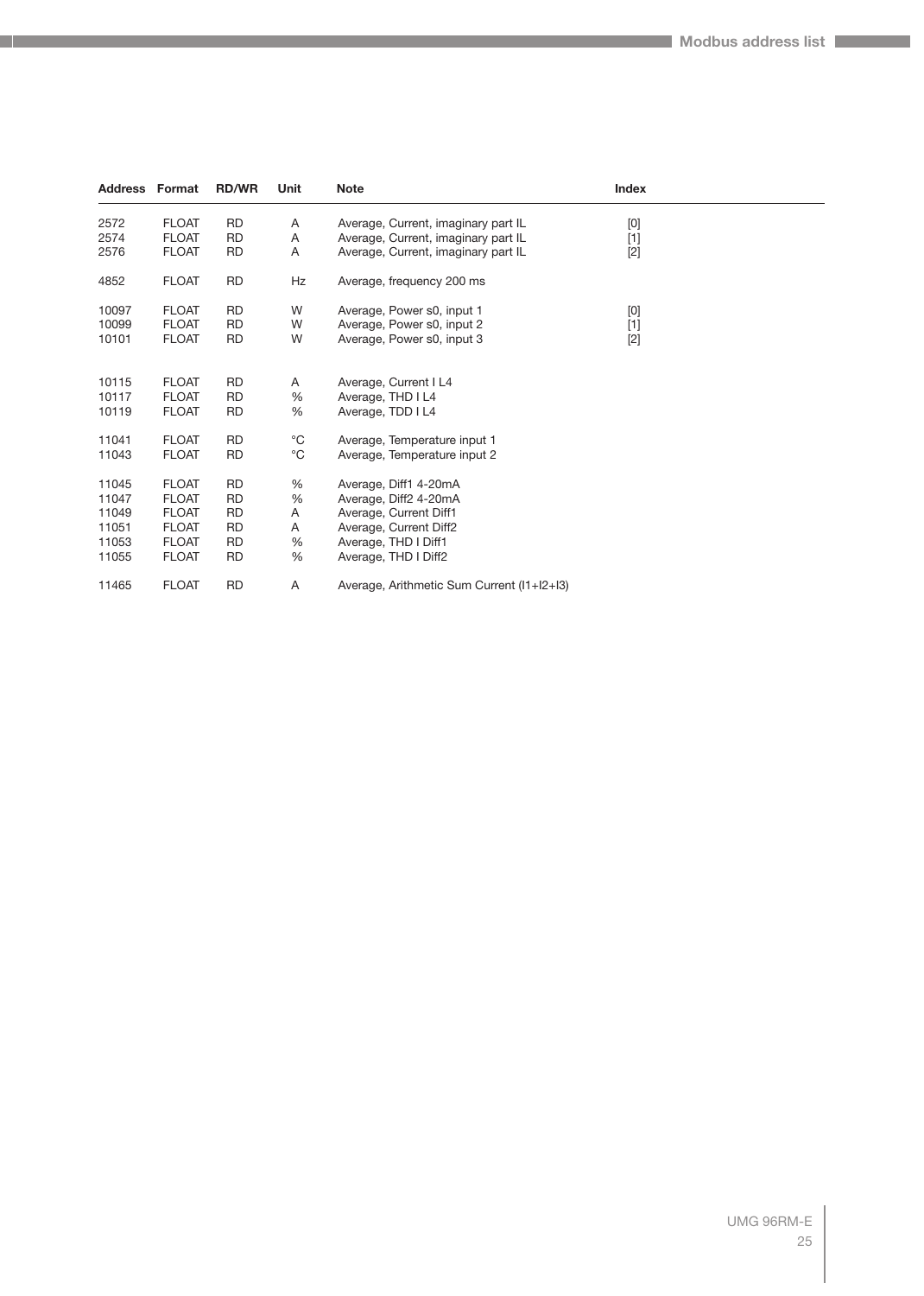## <span id="page-25-0"></span>**Mean values, type short**

| <b>Address Format</b> |                              | <b>RD/WR</b>           | Unit                     | Note                                                                               | <b>Index</b>                                                                                                                                                                                                                                                                                                                                                                                                                                                                                                                                                                                                                                               | <b>Resolution</b> |
|-----------------------|------------------------------|------------------------|--------------------------|------------------------------------------------------------------------------------|------------------------------------------------------------------------------------------------------------------------------------------------------------------------------------------------------------------------------------------------------------------------------------------------------------------------------------------------------------------------------------------------------------------------------------------------------------------------------------------------------------------------------------------------------------------------------------------------------------------------------------------------------------|-------------------|
| 3956                  | <b>SHORT</b>                 | <b>RD</b>              | Hz                       | Average, measured frequency                                                        |                                                                                                                                                                                                                                                                                                                                                                                                                                                                                                                                                                                                                                                            | 0,01              |
| 3957                  | <b>SHORT</b>                 | <b>RD</b>              | V                        | Average, Voltage, zero sequence                                                    |                                                                                                                                                                                                                                                                                                                                                                                                                                                                                                                                                                                                                                                            | 0,1               |
| 3958                  | <b>SHORT</b>                 | <b>RD</b>              | V                        | Average, Voltage, negative sequence                                                |                                                                                                                                                                                                                                                                                                                                                                                                                                                                                                                                                                                                                                                            | 0,1               |
| 3959                  | <b>SHORT</b>                 | <b>RD</b>              | V                        | Average, Voltage, positive sequence                                                |                                                                                                                                                                                                                                                                                                                                                                                                                                                                                                                                                                                                                                                            | 0,1               |
| 3960                  | <b>SHORT</b>                 | RD                     | V                        | Average, Voltage L-N                                                               | [0]                                                                                                                                                                                                                                                                                                                                                                                                                                                                                                                                                                                                                                                        | 0,1               |
| 3961                  | <b>SHORT</b>                 | <b>RD</b>              | V                        | Average, Voltage L-N                                                               | $[1]$                                                                                                                                                                                                                                                                                                                                                                                                                                                                                                                                                                                                                                                      | 0,1               |
| 3962                  | <b>SHORT</b>                 | <b>RD</b>              | V                        | Average, Voltage L-N                                                               | $[2]$                                                                                                                                                                                                                                                                                                                                                                                                                                                                                                                                                                                                                                                      | 0,1               |
| 3963                  | <b>SHORT</b>                 | <b>RD</b>              | V                        | Average, Voltage L-L                                                               | [0]                                                                                                                                                                                                                                                                                                                                                                                                                                                                                                                                                                                                                                                        | 0,1               |
| 3964                  | <b>SHORT</b>                 | <b>RD</b>              | V                        | Average, Voltage L-L                                                               | $[1]$                                                                                                                                                                                                                                                                                                                                                                                                                                                                                                                                                                                                                                                      | 0,1               |
| 3965                  | <b>SHORT</b>                 | RD                     | V                        | Average, Voltage L-L                                                               | $[2]$                                                                                                                                                                                                                                                                                                                                                                                                                                                                                                                                                                                                                                                      | 0,1               |
| 4206                  | <b>SHORT</b>                 | <b>RD</b>              | $\overline{\phantom{a}}$ | Average, Fund. power factor, CosPhi; ULN IL                                        | $[0]$                                                                                                                                                                                                                                                                                                                                                                                                                                                                                                                                                                                                                                                      | 0,01              |
| 4207                  | <b>SHORT</b>                 | <b>RD</b>              | $\overline{a}$           | Average, Fund. power factor, CosPhi; ULN IL                                        | $[1]$                                                                                                                                                                                                                                                                                                                                                                                                                                                                                                                                                                                                                                                      | 0,01              |
| 4208                  | <b>SHORT</b>                 | <b>RD</b>              | $\overline{a}$           | Average, Fund. power factor, CosPhi; ULN IL                                        | $[2]$                                                                                                                                                                                                                                                                                                                                                                                                                                                                                                                                                                                                                                                      | 0,01              |
| 4209                  | <b>SHORT</b>                 | <b>RD</b>              | $\overline{a}$           | Average, Sum; CosPhisum3=P0sum3/Ssum3                                              | $[3]$                                                                                                                                                                                                                                                                                                                                                                                                                                                                                                                                                                                                                                                      | 0,01              |
| 4210                  | <b>SHORT</b>                 | RD                     | ٠                        | Average, Power factor; ULN IL                                                      | $[0]$                                                                                                                                                                                                                                                                                                                                                                                                                                                                                                                                                                                                                                                      | 0,01              |
| 4211                  | <b>SHORT</b>                 | <b>RD</b>              | $\overline{a}$           | Average, Power factor; ULN IL                                                      | $[1]$                                                                                                                                                                                                                                                                                                                                                                                                                                                                                                                                                                                                                                                      | 0,01              |
| 4212                  | <b>SHORT</b>                 | <b>RD</b>              | $\overline{a}$           | Average, Power factor; ULN IL                                                      | $[2]$                                                                                                                                                                                                                                                                                                                                                                                                                                                                                                                                                                                                                                                      | 0,01              |
| 4213                  | <b>SHORT</b>                 | <b>RD</b>              | $\overline{a}$           | Average, Sum; Power factor sum3=Psum3/Ssum3                                        | $[3]$                                                                                                                                                                                                                                                                                                                                                                                                                                                                                                                                                                                                                                                      |                   |
| 4214                  | <b>SHORT</b>                 | <b>RD</b>              | %                        | Average, THD U LN                                                                  | $[0]$                                                                                                                                                                                                                                                                                                                                                                                                                                                                                                                                                                                                                                                      | 0,1               |
| 4215                  | <b>SHORT</b>                 | <b>RD</b>              | %                        | Average, THD U LN                                                                  | $[1]$                                                                                                                                                                                                                                                                                                                                                                                                                                                                                                                                                                                                                                                      | 0,1               |
| 4216                  | <b>SHORT</b>                 | <b>RD</b>              | %                        | Average, THD U LN                                                                  | $[2]$                                                                                                                                                                                                                                                                                                                                                                                                                                                                                                                                                                                                                                                      | 0,1               |
| 4217                  | <b>SHORT</b>                 | <b>RD</b>              | %                        | Average, THD U LL                                                                  | $[0]$                                                                                                                                                                                                                                                                                                                                                                                                                                                                                                                                                                                                                                                      | 0,1               |
| 4218                  | <b>SHORT</b>                 | RD                     | %                        | Average, THD U LL                                                                  | $[1]$                                                                                                                                                                                                                                                                                                                                                                                                                                                                                                                                                                                                                                                      | 0,1               |
| 4219                  | <b>SHORT</b>                 | <b>RD</b>              | %                        | Average, THD U LL                                                                  | $[2]$                                                                                                                                                                                                                                                                                                                                                                                                                                                                                                                                                                                                                                                      | 0,1               |
| 4220                  | <b>SHORT</b>                 | <b>RD</b>              | V                        | Average, real part U LN                                                            | $[0]$                                                                                                                                                                                                                                                                                                                                                                                                                                                                                                                                                                                                                                                      | 0,1               |
| 4221                  | <b>SHORT</b>                 | <b>RD</b>              | V                        | Average, real part U LN                                                            | $[1]$                                                                                                                                                                                                                                                                                                                                                                                                                                                                                                                                                                                                                                                      | 0,1               |
| 4222                  | <b>SHORT</b>                 | <b>RD</b>              | V                        | Average, real part U LN                                                            | $[2]$                                                                                                                                                                                                                                                                                                                                                                                                                                                                                                                                                                                                                                                      | 0,1               |
| 4223                  | <b>SHORT</b>                 | RD                     | V                        | Average, imaginary part U LN                                                       | [0]                                                                                                                                                                                                                                                                                                                                                                                                                                                                                                                                                                                                                                                        | 0,1               |
| 4224                  | <b>SHORT</b>                 | <b>RD</b>              | V                        | Average, imaginary part U LN                                                       | $[1]$                                                                                                                                                                                                                                                                                                                                                                                                                                                                                                                                                                                                                                                      | 0,1               |
| 4225                  | <b>SHORT</b>                 | <b>RD</b>              | V                        | Average, imaginary part U LN                                                       | $[2]$                                                                                                                                                                                                                                                                                                                                                                                                                                                                                                                                                                                                                                                      | 0,1               |
| 4346                  | <b>SHORT</b>                 | <b>RD</b>              | mA                       | Average, Current I L                                                               | $[0]$                                                                                                                                                                                                                                                                                                                                                                                                                                                                                                                                                                                                                                                      | 1                 |
| 4347                  | <b>SHORT</b>                 | RD                     | mA                       | Average, Current I L                                                               | $[1]$                                                                                                                                                                                                                                                                                                                                                                                                                                                                                                                                                                                                                                                      | 1                 |
| 4348                  | <b>SHORT</b>                 | RD                     | mA                       | Average, Current I L                                                               | $[2]$                                                                                                                                                                                                                                                                                                                                                                                                                                                                                                                                                                                                                                                      | 1                 |
| 4349                  | <b>SHORT</b>                 | <b>RD</b>              | mA                       | Average, Vector sum; IN=I1+I2+I3                                                   | $[3]$                                                                                                                                                                                                                                                                                                                                                                                                                                                                                                                                                                                                                                                      | 1                 |
| 4350                  | <b>SHORT</b>                 | <b>RD</b>              | W                        | Average, Real power P LN                                                           | $[0]$                                                                                                                                                                                                                                                                                                                                                                                                                                                                                                                                                                                                                                                      | 0,1               |
| 4351                  | <b>SHORT</b>                 | <b>RD</b>              | W                        | Average, Real power P LN                                                           | $[1]$                                                                                                                                                                                                                                                                                                                                                                                                                                                                                                                                                                                                                                                      | 0,1               |
| 4352                  | <b>SHORT</b>                 | <b>RD</b>              | W                        | Average, Real power P LN                                                           | $[2]$                                                                                                                                                                                                                                                                                                                                                                                                                                                                                                                                                                                                                                                      | 0,1               |
| 4353                  | <b>SHORT</b>                 | RD                     | W                        | Average, Sum; Psum3=P1+P2+P3                                                       | $[3]$                                                                                                                                                                                                                                                                                                                                                                                                                                                                                                                                                                                                                                                      | 0,1               |
| 4354                  | <b>SHORT</b>                 | <b>RD</b>              | var                      | Average, Fund. reactive power Q LN                                                 | [0]                                                                                                                                                                                                                                                                                                                                                                                                                                                                                                                                                                                                                                                        | 0,1               |
| 4355                  | <b>SHORT</b>                 | <b>RD</b>              | var                      | Average, Fund. reactive power Q LN                                                 | $[1]$                                                                                                                                                                                                                                                                                                                                                                                                                                                                                                                                                                                                                                                      | 0,1               |
| 4356                  | <b>SHORT</b>                 | <b>RD</b>              | var                      | Average, Fund. reactive power Q LN                                                 | $[2]$                                                                                                                                                                                                                                                                                                                                                                                                                                                                                                                                                                                                                                                      | 0,1               |
| 4357                  | <b>SHORT</b>                 | <b>RD</b>              | var                      | Average, Sum; Qsum3=Q1+Q2+Q3                                                       | $[3]$                                                                                                                                                                                                                                                                                                                                                                                                                                                                                                                                                                                                                                                      | 0,1               |
| 4358                  | <b>SHORT</b>                 | <b>RD</b>              | VA                       | Average, Apparent power SLN                                                        | [0]                                                                                                                                                                                                                                                                                                                                                                                                                                                                                                                                                                                                                                                        | 0,1               |
| 4359                  | <b>SHORT</b>                 | <b>RD</b>              | VA                       | Average, Apparent power S LN                                                       | $[1]$                                                                                                                                                                                                                                                                                                                                                                                                                                                                                                                                                                                                                                                      | 0,1               |
| 4360                  | <b>SHORT</b>                 | <b>RD</b>              | VA                       | Average, Apparent power S LN                                                       | $[2]$                                                                                                                                                                                                                                                                                                                                                                                                                                                                                                                                                                                                                                                      | 0,1               |
| 4361                  | <b>SHORT</b>                 | <b>RD</b>              | VA                       | Average, Sum; Ssum3=S1+S2+S3                                                       | $[3]$                                                                                                                                                                                                                                                                                                                                                                                                                                                                                                                                                                                                                                                      | 0,1               |
| 4362                  | <b>SHORT</b>                 | <b>RD</b>              | W                        | Average, Fund. real power P0 LN                                                    | $[0]$                                                                                                                                                                                                                                                                                                                                                                                                                                                                                                                                                                                                                                                      | 0,1               |
| 4363                  | <b>SHORT</b>                 | <b>RD</b>              | W                        | Average, Fund. real power P0 LN                                                    | $[1]$                                                                                                                                                                                                                                                                                                                                                                                                                                                                                                                                                                                                                                                      | 0,1               |
| 4364                  | <b>SHORT</b>                 | <b>RD</b>              | W                        | Average, Fund. real power P0 LN                                                    | $[2]$                                                                                                                                                                                                                                                                                                                                                                                                                                                                                                                                                                                                                                                      | 0,1               |
| 4365                  | <b>SHORT</b><br><b>SHORT</b> | <b>RD</b>              | W                        | Average, Sum; CosPhisum3=P0sum3/Ssum3                                              | $[3]$                                                                                                                                                                                                                                                                                                                                                                                                                                                                                                                                                                                                                                                      | 0,1               |
| 4366                  |                              | <b>RD</b>              | var                      | Average, Harmonic distortion power D LN                                            | $[0]$                                                                                                                                                                                                                                                                                                                                                                                                                                                                                                                                                                                                                                                      | 0,1               |
| 4367<br>4368          | <b>SHORT</b><br><b>SHORT</b> | <b>RD</b><br><b>RD</b> | var                      | Average, Harmonic distortion power D LN<br>Average, Harmonic distortion power D LN | $[1]$                                                                                                                                                                                                                                                                                                                                                                                                                                                                                                                                                                                                                                                      | 0,1               |
| 4369                  | <b>SHORT</b>                 | <b>RD</b>              | var                      | Average, Sum; Dsum3=D1+D2+D3                                                       | $[2]$                                                                                                                                                                                                                                                                                                                                                                                                                                                                                                                                                                                                                                                      | 0,1               |
| 4370                  |                              | <b>RD</b>              | var<br>%                 | Average, THD I                                                                     | $[3]$                                                                                                                                                                                                                                                                                                                                                                                                                                                                                                                                                                                                                                                      | 0,1               |
| 4371                  | <b>SHORT</b><br><b>SHORT</b> | <b>RD</b>              | %                        | Average, THD I                                                                     | [0]<br>$[1]$                                                                                                                                                                                                                                                                                                                                                                                                                                                                                                                                                                                                                                               | 0,1<br>0,1        |
|                       |                              | <b>RD</b>              | %                        | Average, THD I                                                                     |                                                                                                                                                                                                                                                                                                                                                                                                                                                                                                                                                                                                                                                            |                   |
| 4372                  | <b>SHORT</b>                 |                        |                          |                                                                                    | $[2]$                                                                                                                                                                                                                                                                                                                                                                                                                                                                                                                                                                                                                                                      | 0,1               |
| 4373<br>4374          | <b>SHORT</b><br><b>SHORT</b> | <b>RD</b><br><b>RD</b> | $\%$<br>$\%$             | Average, TDD I<br>Average, TDD I                                                   | [0]                                                                                                                                                                                                                                                                                                                                                                                                                                                                                                                                                                                                                                                        | 0,1<br>0,1        |
| 4375                  |                              | <b>RD</b>              | %                        | Average, TDD I                                                                     | $[1]$                                                                                                                                                                                                                                                                                                                                                                                                                                                                                                                                                                                                                                                      |                   |
| 4376                  | <b>SHORT</b><br><b>SHORT</b> | <b>RD</b>              | mA                       | Average, Current, zero sequence                                                    | $[2]$                                                                                                                                                                                                                                                                                                                                                                                                                                                                                                                                                                                                                                                      | 0,1<br>1          |
| 4377                  | <b>SHORT</b>                 | <b>RD</b>              | mA                       | Average, Current, negative sequence                                                |                                                                                                                                                                                                                                                                                                                                                                                                                                                                                                                                                                                                                                                            | 1                 |
| 4378                  | <b>SHORT</b>                 | <b>RD</b>              | mA                       | Average, Current, positive sequence                                                |                                                                                                                                                                                                                                                                                                                                                                                                                                                                                                                                                                                                                                                            | 1                 |
| 4379                  | <b>SHORT</b>                 | <b>RD</b>              | mA                       | Average, Current, real part I L                                                    | $[0] % \begin{center} % \includegraphics[width=\linewidth]{imagesSupplemental_3.png} % \end{center} % \caption { % Our method is used for the method. % Note that the \emph{exponent} and \emph{exponent} is used for the \emph{exponent} and \emph{exponent} is used for the \emph{exponent} and \emph{exponent} is used for the \emph{exponent} and \emph{exponent} is used for the \emph{exponent} and \emph{exponent} is used for the \emph{exponent} and \emph{exponent} is used for the \emph{exponent} and \emph{exponent} is used for the \emph{exponent} and \emph{exponent} is used for the \emph{exponent} and \emph{exponent} is used for the$ | 1                 |
| 4380                  | <b>SHORT</b>                 | <b>RD</b>              | mA                       | Average, Current, real part I L                                                    | [1]                                                                                                                                                                                                                                                                                                                                                                                                                                                                                                                                                                                                                                                        | $\mathbf{1}$      |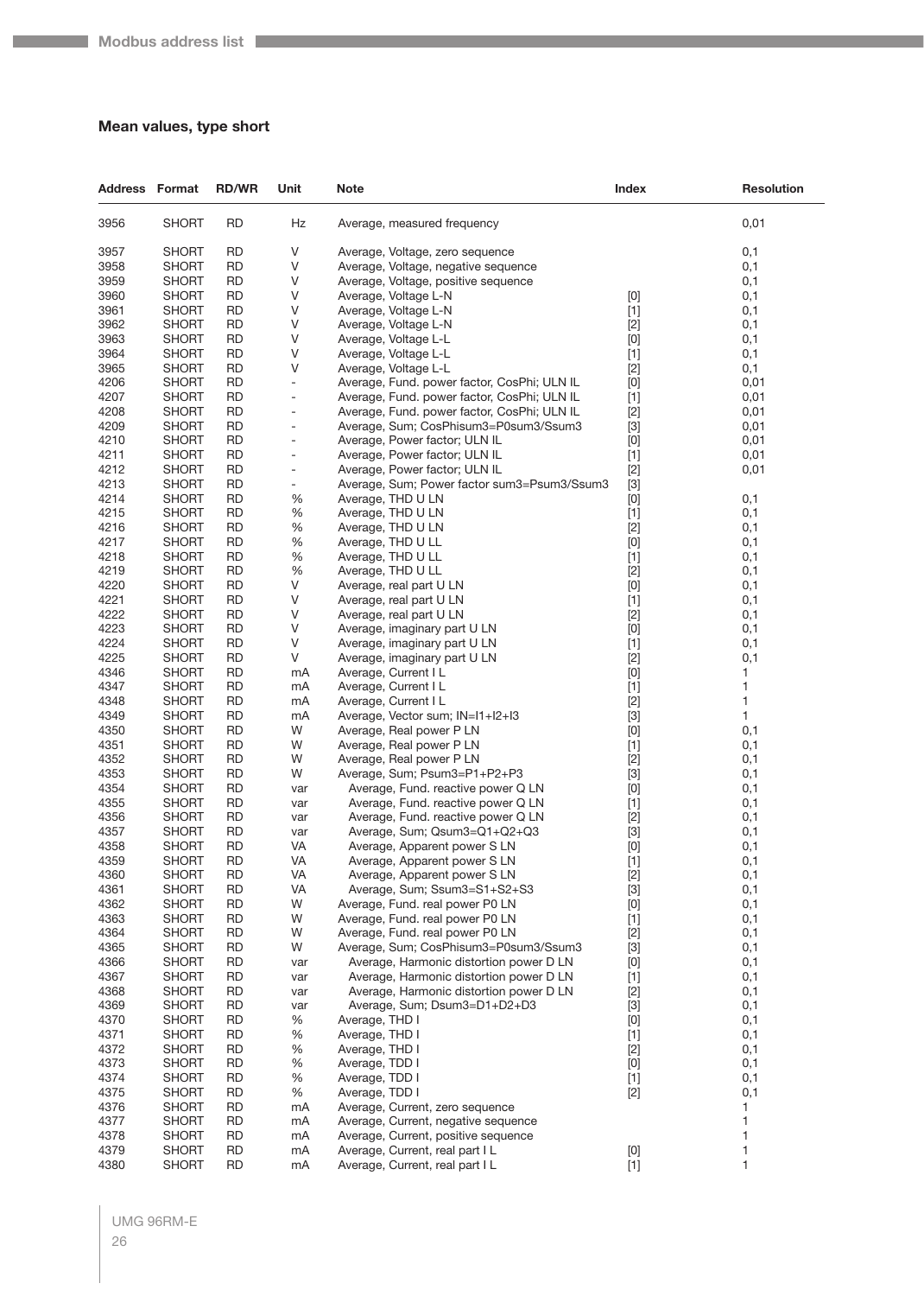| <b>Address Format</b> |              | <b>RD/WR</b> | Unit        | <b>Note</b>                          | Index | <b>Resolution</b> |
|-----------------------|--------------|--------------|-------------|--------------------------------------|-------|-------------------|
| 4381                  | <b>SHORT</b> | <b>RD</b>    | mA          | Average, Current, real part I L      | $[2]$ |                   |
| 4382                  | <b>SHORT</b> | RD           | mA          | Average, Current, imaginary part I L | [0]   |                   |
| 4383                  | <b>SHORT</b> | RD           | mA          | Average, Current, imaginary part I L | $[1]$ |                   |
| 4384                  | <b>SHORT</b> | RD           | mA          | Average, Current, imaginary part I L | $[2]$ |                   |
| 4859                  | <b>SHORT</b> | <b>RD</b>    | Hz          | Average, frequency 200 ms, Integer   |       | 0,01              |
| 10770                 | <b>SHORT</b> | <b>RD</b>    | mA          | Average, Current I L4                |       |                   |
| 10771                 | <b>SHORT</b> | <b>RD</b>    | %           | Average, THD I L4                    |       | 0,1               |
| 10772                 | <b>SHORT</b> | <b>RD</b>    | %           | Average, TDD I L4                    |       | 0,1               |
| 10773                 | <b>SHORT</b> | <b>RD</b>    | W           | Average, Power S0, input 1           | [0]   | 0,1               |
| 10774                 | <b>SHORT</b> | <b>RD</b>    | W           | Average, Power S0, input 2           | $[1]$ | 0,1               |
| 10775                 | <b>SHORT</b> | <b>RD</b>    | W           | Average, Power S0, input 3           | $[2]$ | 0,1               |
| 11361                 | <b>SHORT</b> | <b>RD</b>    | °C          | Average, Temperature input 1         |       | 0,1               |
| 11362                 | <b>SHORT</b> | <b>RD</b>    | $^{\circ}C$ | Average, Temperature input 2         |       | 0,1               |
| 11363                 | <b>SHORT</b> | <b>RD</b>    | %           | Average, Diff1 4-20mA                |       | 0,1               |
| 11364                 | <b>SHORT</b> | RD           | %           | Average, Diff2 4-20mA                |       | 0,1               |
| 11365                 | <b>SHORT</b> | RD           | mA          | Average, Current Diff1               |       |                   |
| 11366                 | <b>SHORT</b> | RD           | mA          | Average, Current Diff2               |       |                   |
| 11367                 | <b>SHORT</b> | <b>RD</b>    | %           | Average, THD I Diff1                 |       | 0,1               |
| 11368                 | <b>SHORT</b> | <b>RD</b>    | %           | Average, THD I Diff2                 |       | 0,1               |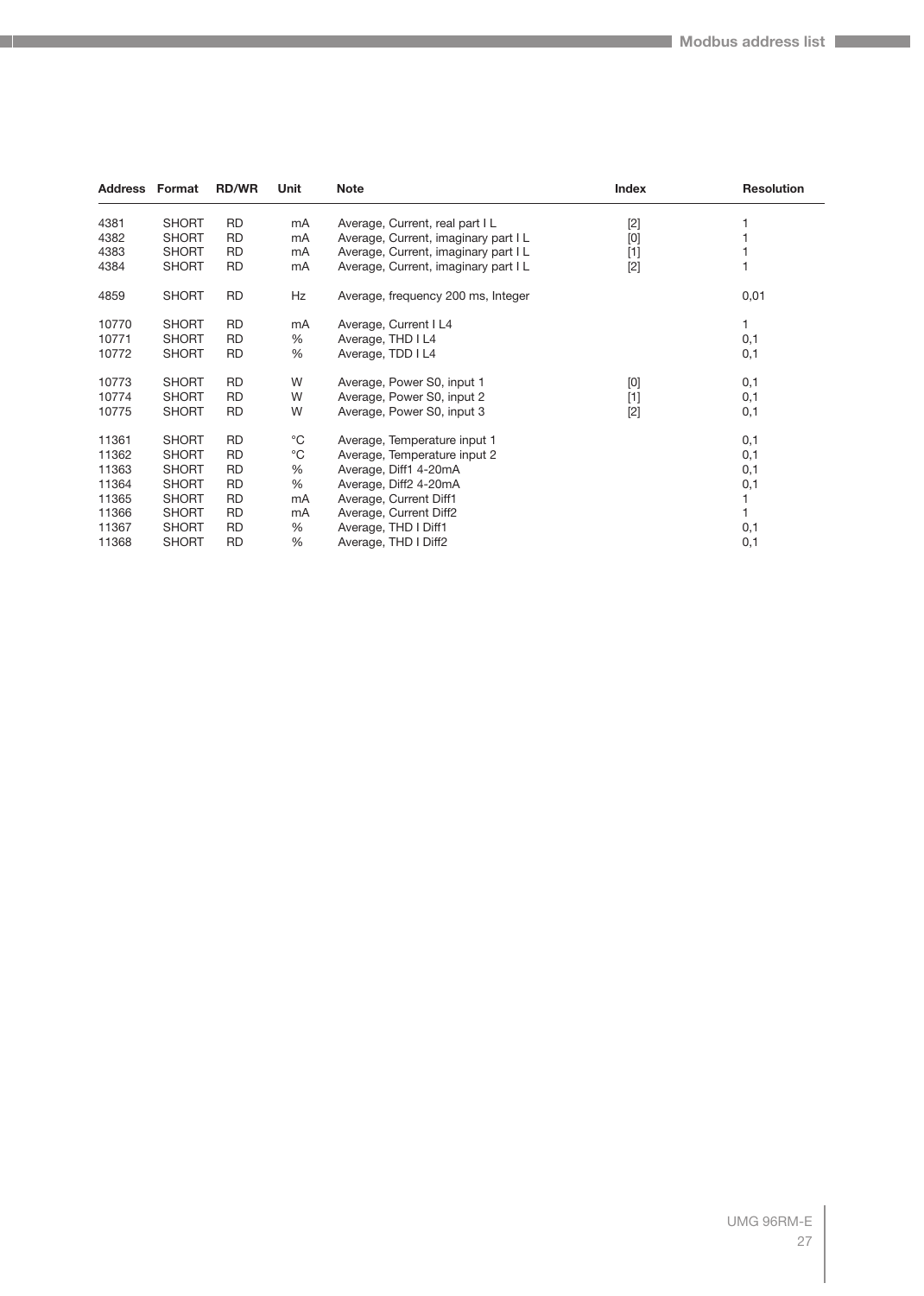## <span id="page-27-0"></span>**Minimum values, type float**

| <b>Address Format</b> |              | <b>RD/WR</b> | Unit                     | <b>Note</b>                                 | Index |  |
|-----------------------|--------------|--------------|--------------------------|---------------------------------------------|-------|--|
| 3436                  | <b>FLOAT</b> | <b>RD</b>    | Hz                       | Minimum, measured frequency                 |       |  |
| 3438                  | <b>FLOAT</b> | <b>RD</b>    | ÷,                       | Minimum, Voltage, zero sequence             |       |  |
| 3440                  | <b>FLOAT</b> | <b>RD</b>    | $\overline{\phantom{a}}$ | Minimum, Voltage, negative sequence         |       |  |
| 3442                  | <b>FLOAT</b> | <b>RD</b>    | ۰                        | Minimum, Voltage, positive sequence         |       |  |
| 3444                  | <b>FLOAT</b> | <b>RD</b>    | $\vee$                   | Minimum, Voltage L-N                        | [0]   |  |
| 3446                  | <b>FLOAT</b> | <b>RD</b>    | $\vee$                   | Minimum, Voltage L-N                        | $[1]$ |  |
| 3448                  | <b>FLOAT</b> | <b>RD</b>    | V                        | Minimum, Voltage L-N                        | $[2]$ |  |
| 3450                  | <b>FLOAT</b> | <b>RD</b>    | V                        | Minimum, Voltage L-L                        | [0]   |  |
| 3452                  | <b>FLOAT</b> | <b>RD</b>    | V                        | Minimum, Voltage L-L                        | $[1]$ |  |
| 3454                  | <b>FLOAT</b> | <b>RD</b>    | $\vee$                   | Minimum, Voltage L-L                        | $[2]$ |  |
| 3456                  | <b>FLOAT</b> | <b>RD</b>    | $\overline{\phantom{a}}$ | Minimum, Fund. power factor, CosPhi; ULN IL | [0]   |  |
| 3458                  | <b>FLOAT</b> | <b>RD</b>    | $\overline{\phantom{a}}$ | Minimum, Fund. power factor, CosPhi; ULN IL | $[1]$ |  |
| 3460                  | <b>FLOAT</b> | <b>RD</b>    | $\overline{\phantom{a}}$ | Minimum, Fund. power factor, CosPhi; ULN IL | $[2]$ |  |
| 3462                  | <b>FLOAT</b> | <b>RD</b>    | ÷                        | Minimum, Sum; CosPhisum3=P0sum3/Ssum3       | $[3]$ |  |
| 3464                  | <b>FLOAT</b> | <b>RD</b>    | ÷                        | Minimum, Power factor; ULN I L              | [0]   |  |
| 3466                  | <b>FLOAT</b> | <b>RD</b>    | ۰                        | Minimum, Power factor; ULN I L              | $[1]$ |  |
| 3468                  | <b>FLOAT</b> | <b>RD</b>    | $\overline{\phantom{a}}$ | Minimum, Power factor; ULN I L              | $[2]$ |  |
| 3470                  | <b>FLOAT</b> | <b>RD</b>    | $\overline{\phantom{a}}$ | Minimum, Sum; Power factor sum3=Psum3/Ssum3 | $[3]$ |  |
| 3472                  | <b>FLOAT</b> | <b>RD</b>    | %                        | Minimum, THD U LN                           | [0]   |  |
| 3474                  | <b>FLOAT</b> | <b>RD</b>    | %                        | Minimum, THD U LN                           | $[1]$ |  |
| 3476                  | <b>FLOAT</b> | <b>RD</b>    | %                        | Minimum, THD U LN                           | $[2]$ |  |
| 3478                  | <b>FLOAT</b> | <b>RD</b>    | %                        | Minimum, THD U LL                           | [0]   |  |
| 3480                  | <b>FLOAT</b> | <b>RD</b>    | %                        | Minimum, THD U LL                           | $[1]$ |  |
| 3482                  | <b>FLOAT</b> | <b>RD</b>    | %                        | Minimum, THD U LL                           | $[2]$ |  |
| 3484                  | <b>FLOAT</b> | <b>RD</b>    | $\vee$                   | Minimum, Voltage, real part U LN            | [0]   |  |
| 3486                  | <b>FLOAT</b> | <b>RD</b>    | V                        | Minimum, Voltage, real part U LN            | $[1]$ |  |
| 3488                  | <b>FLOAT</b> | <b>RD</b>    | $\vee$                   | Minimum, Voltage, real part U LN            | $[2]$ |  |
| 3490                  | <b>FLOAT</b> | <b>RD</b>    | $\vee$                   | Minimum, Voltage, imaginary part U LN       | [0]   |  |
| 3492                  | <b>FLOAT</b> | <b>RD</b>    | V                        | Minimum, Voltage, imaginary part U LN       | $[1]$ |  |
| 3494                  | <b>FLOAT</b> | <b>RD</b>    | V                        | Minimum, Voltage, imaginary part U LN       | $[2]$ |  |
| 4856                  | <b>FLOAT</b> | <b>RD</b>    | Hz                       | Minimum, frequency 200 ms                   |       |  |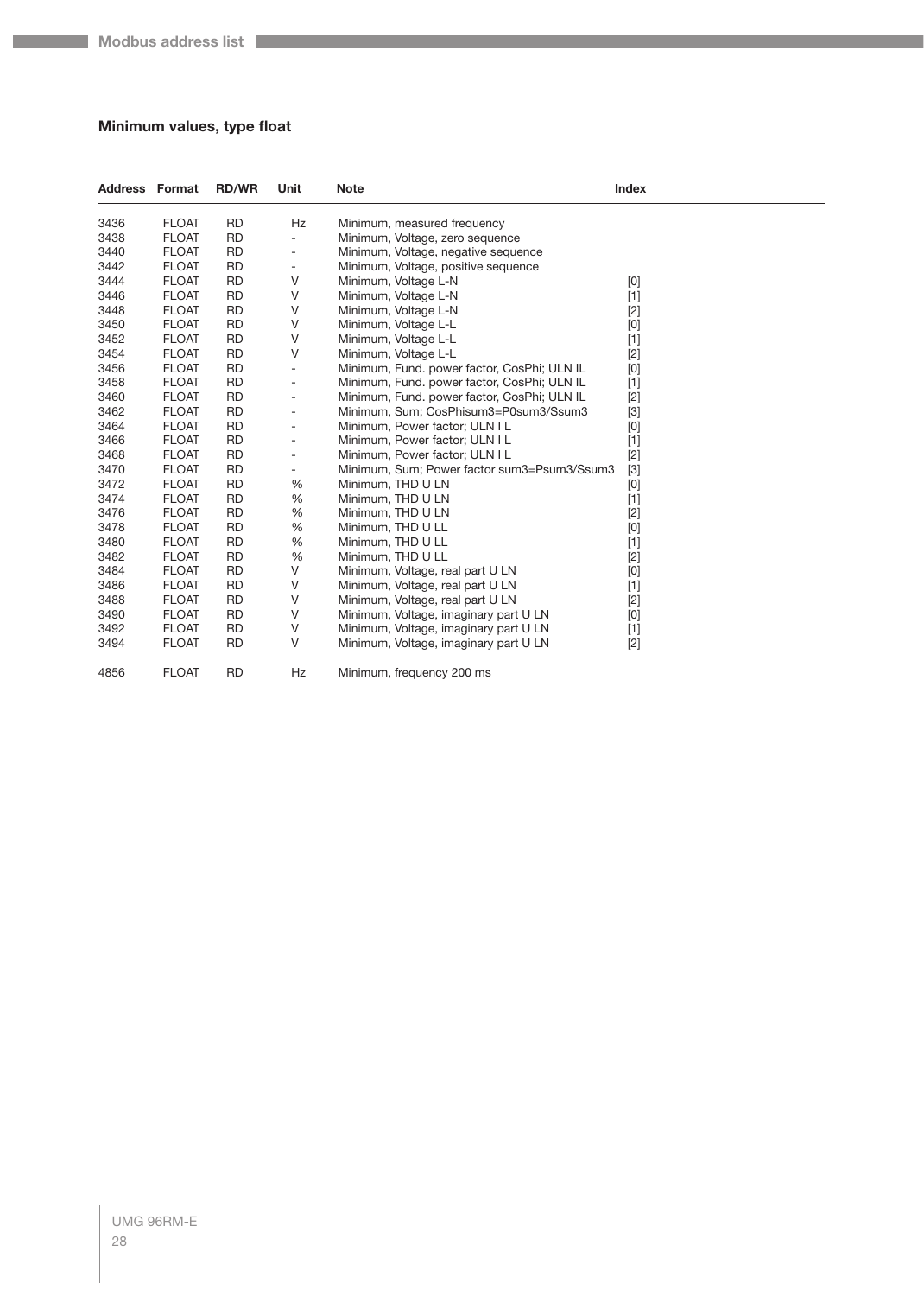## <span id="page-28-0"></span>**Minimum values, type short**

| <b>Address Format</b> |              | <b>RD/WR</b> | Unit                     | <b>Note</b>                        | <b>Index</b>                                                                                                                                                                                                                                                                                                                                                                                                                                                                                                                                                                                       | <b>Resolution</b> |
|-----------------------|--------------|--------------|--------------------------|------------------------------------|----------------------------------------------------------------------------------------------------------------------------------------------------------------------------------------------------------------------------------------------------------------------------------------------------------------------------------------------------------------------------------------------------------------------------------------------------------------------------------------------------------------------------------------------------------------------------------------------------|-------------------|
| 4814                  | <b>SHORT</b> | <b>RD</b>    | Hz                       | measured frequency                 |                                                                                                                                                                                                                                                                                                                                                                                                                                                                                                                                                                                                    | 0,01              |
| 4815                  | <b>SHORT</b> | <b>RD</b>    | V                        | Voltage, zero sequence             |                                                                                                                                                                                                                                                                                                                                                                                                                                                                                                                                                                                                    | 0,1               |
| 4816                  | <b>SHORT</b> | <b>RD</b>    | V                        | Voltage, negative sequence         |                                                                                                                                                                                                                                                                                                                                                                                                                                                                                                                                                                                                    | 0,1               |
| 4817                  | <b>SHORT</b> | <b>RD</b>    | V                        | Voltage, positive sequence         |                                                                                                                                                                                                                                                                                                                                                                                                                                                                                                                                                                                                    | 0,1               |
| 4818                  | <b>SHORT</b> | <b>RD</b>    | V                        | Voltage L-N                        | $[0] % \begin{center} % \includegraphics[width=\linewidth]{imagesSupplemental_3.png} % \end{center} % \caption { % Our method can be used for the use of the image. % Note that the \emph{DefNet}~\cite{bib66} as a function of the \emph{DefNet}~\cite{bib66} as a function of the \emph{DefNet}~\cite{bib66} as a function of the \emph{DefNet}~\cite{bib66} as a function of the \emph{DefNet}~\cite{bib66} as a function of the \emph{DefNet}~\cite{bib66} as a function of the \emph{DefNet}~\cite{bib66} as a function of the \emph{DefNet}~\cite{bib66} as a function of the \emph{DefNet}$ | 0,1               |
| 4819                  | <b>SHORT</b> | <b>RD</b>    | V                        | Voltage L-N                        | $[1]$                                                                                                                                                                                                                                                                                                                                                                                                                                                                                                                                                                                              | 0,1               |
| 4820                  | <b>SHORT</b> | <b>RD</b>    | V                        | Voltage L-N                        | $[2]$                                                                                                                                                                                                                                                                                                                                                                                                                                                                                                                                                                                              | 0,1               |
| 4821                  | <b>SHORT</b> | <b>RD</b>    | V                        | Voltage L-L                        | [0]                                                                                                                                                                                                                                                                                                                                                                                                                                                                                                                                                                                                | 0,1               |
| 4822                  | <b>SHORT</b> | <b>RD</b>    | V                        | Voltage L-L                        | $[1]$                                                                                                                                                                                                                                                                                                                                                                                                                                                                                                                                                                                              | 0,1               |
| 4823                  | <b>SHORT</b> | <b>RD</b>    | V                        | Voltage L-L                        | $[2]$                                                                                                                                                                                                                                                                                                                                                                                                                                                                                                                                                                                              | 0,1               |
| 4824                  | <b>SHORT</b> | <b>RD</b>    | $\overline{\phantom{a}}$ | Fund. power factor, CosPhi; ULN IL | [0]                                                                                                                                                                                                                                                                                                                                                                                                                                                                                                                                                                                                | 0,01              |
| 4825                  | <b>SHORT</b> | <b>RD</b>    | $\overline{\phantom{a}}$ | Fund. power factor, CosPhi; ULN IL | $[1]$                                                                                                                                                                                                                                                                                                                                                                                                                                                                                                                                                                                              | 0,01              |
| 4826                  | <b>SHORT</b> | <b>RD</b>    | $\overline{\phantom{a}}$ | Fund. power factor, CosPhi; ULN IL | $[2]$                                                                                                                                                                                                                                                                                                                                                                                                                                                                                                                                                                                              | 0,01              |
| 4827                  | <b>SHORT</b> | <b>RD</b>    | $\overline{\phantom{a}}$ | Sum; CosPhisum3=P0sum3/Ssum3       | $[3]$                                                                                                                                                                                                                                                                                                                                                                                                                                                                                                                                                                                              | 0,01              |
| 4828                  | <b>SHORT</b> | <b>RD</b>    | $\overline{\phantom{a}}$ | Power factor; ULN IL               | $[0] % \begin{center} % \includegraphics[width=\linewidth]{imagesSupplemental_3.png} % \end{center} % \caption { % Our method can be used for the use of the image. % Note that the \emph{DefNet}~\cite{bib66} as a function of the \emph{DefNet}~\cite{bib66} as a function of the \emph{DefNet}~\cite{bib66} as a function of the \emph{DefNet}~\cite{bib66} as a function of the \emph{DefNet}~\cite{bib66} as a function of the \emph{DefNet}~\cite{bib66} as a function of the \emph{DefNet}~\cite{bib66} as a function of the \emph{DefNet}~\cite{bib66} as a function of the \emph{DefNet}$ | 0,01              |
| 4829                  | <b>SHORT</b> | <b>RD</b>    | $\overline{\phantom{a}}$ | Power factor; ULN IL               | $[1]$                                                                                                                                                                                                                                                                                                                                                                                                                                                                                                                                                                                              | 0,01              |
| 4830                  | <b>SHORT</b> | <b>RD</b>    | $\overline{\phantom{a}}$ | Power factor; ULN IL               | $[2]$                                                                                                                                                                                                                                                                                                                                                                                                                                                                                                                                                                                              | 0,01              |
| 4831                  | <b>SHORT</b> | <b>RD</b>    | $\overline{\phantom{0}}$ | Sum; Power factor sum3=Psum3/Ssum3 | $[3]$                                                                                                                                                                                                                                                                                                                                                                                                                                                                                                                                                                                              |                   |
| 4832                  | <b>SHORT</b> | <b>RD</b>    | %                        | THD U LN                           | [0]                                                                                                                                                                                                                                                                                                                                                                                                                                                                                                                                                                                                | 0,1               |
| 4833                  | <b>SHORT</b> | <b>RD</b>    | %                        | THD U LN                           | $[1]$                                                                                                                                                                                                                                                                                                                                                                                                                                                                                                                                                                                              | 0,1               |
| 4834                  | <b>SHORT</b> | <b>RD</b>    | %                        | THD U LN                           | $[2]$                                                                                                                                                                                                                                                                                                                                                                                                                                                                                                                                                                                              | 0,1               |
| 4835                  | <b>SHORT</b> | <b>RD</b>    | %                        | THD U LL                           | [0]                                                                                                                                                                                                                                                                                                                                                                                                                                                                                                                                                                                                | 0,1               |
| 4836                  | <b>SHORT</b> | <b>RD</b>    | %                        | THD U LL                           | $[1]$                                                                                                                                                                                                                                                                                                                                                                                                                                                                                                                                                                                              | 0,1               |
| 4837                  | <b>SHORT</b> | <b>RD</b>    | $\%$                     | THD U LL                           | $[2]$                                                                                                                                                                                                                                                                                                                                                                                                                                                                                                                                                                                              | 0,1               |
| 4838                  | <b>SHORT</b> | <b>RD</b>    | V                        | Voltage, real part U LN            | [0]                                                                                                                                                                                                                                                                                                                                                                                                                                                                                                                                                                                                | 0,1               |
| 4839                  | <b>SHORT</b> | <b>RD</b>    | $\vee$                   | Voltage, real part U LN            | $[1]$                                                                                                                                                                                                                                                                                                                                                                                                                                                                                                                                                                                              | 0,1               |
| 4840                  | <b>SHORT</b> | <b>RD</b>    | V                        | Voltage, real part U LN            | $[2]$                                                                                                                                                                                                                                                                                                                                                                                                                                                                                                                                                                                              | 0,1               |
| 4841                  | <b>SHORT</b> | <b>RD</b>    | V                        | Voltage, imaginary part U LN       | [0]                                                                                                                                                                                                                                                                                                                                                                                                                                                                                                                                                                                                | 0,1               |
| 4842                  | <b>SHORT</b> | <b>RD</b>    | V                        | Voltage, imaginary part U LN       | $[1]$                                                                                                                                                                                                                                                                                                                                                                                                                                                                                                                                                                                              | 0,1               |
| 4843                  | <b>SHORT</b> | <b>RD</b>    | $\vee$                   | Voltage, imaginary part U LN       | $[2]$                                                                                                                                                                                                                                                                                                                                                                                                                                                                                                                                                                                              | 0,1               |
| 4861                  | <b>SHORT</b> | <b>RD</b>    | Hz                       | Minimum, frequency 200 ms, Integer |                                                                                                                                                                                                                                                                                                                                                                                                                                                                                                                                                                                                    | 0,01              |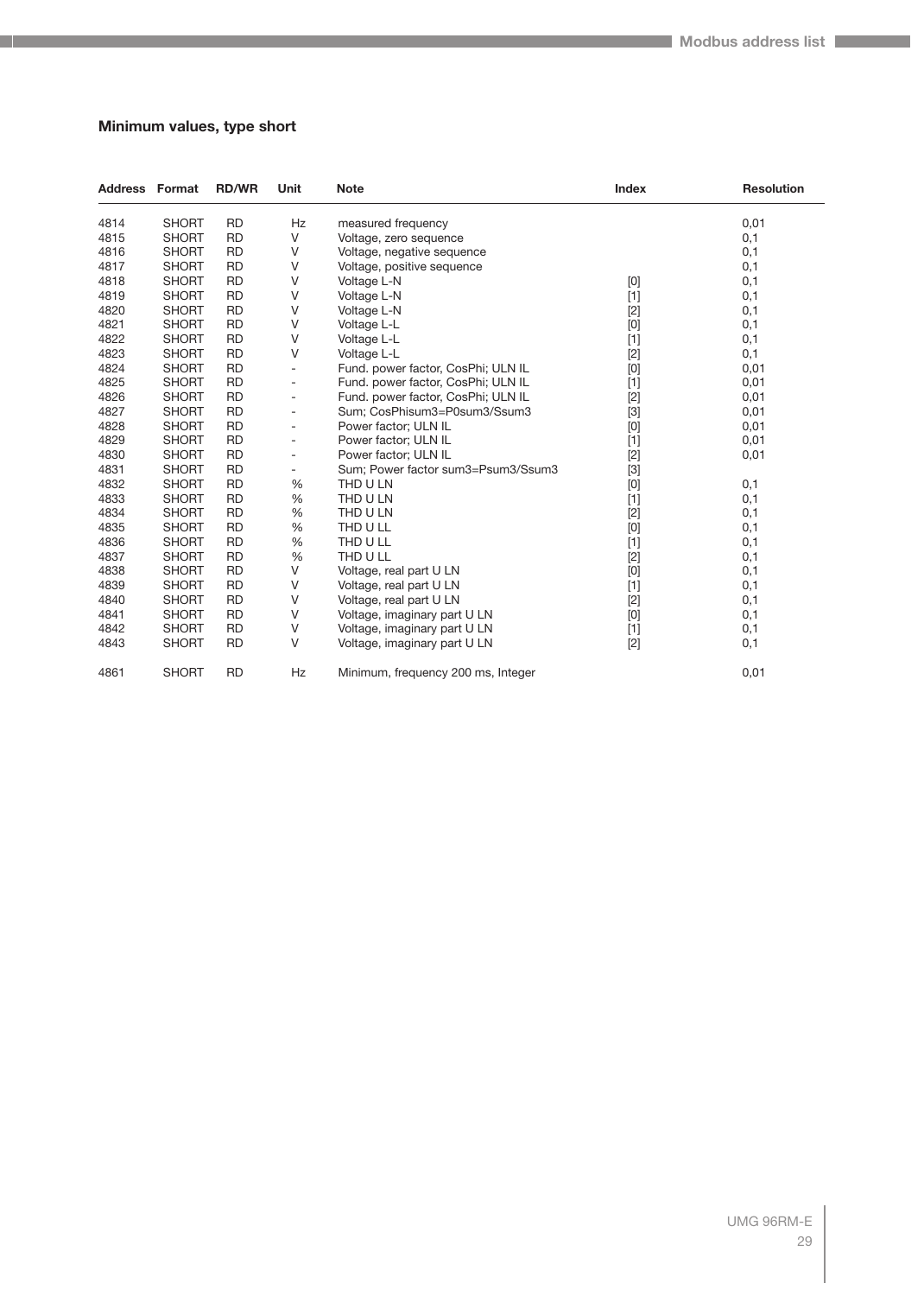## <span id="page-29-0"></span>**Maximum values, type float**

| <b>Address Format</b> |                              | <b>RD/WR</b>           | Unit                           | Note                                                                                       | Index                                                                                                                                                                                                                                                                                                                                                                                                                                                                                                                                                                                              |
|-----------------------|------------------------------|------------------------|--------------------------------|--------------------------------------------------------------------------------------------|----------------------------------------------------------------------------------------------------------------------------------------------------------------------------------------------------------------------------------------------------------------------------------------------------------------------------------------------------------------------------------------------------------------------------------------------------------------------------------------------------------------------------------------------------------------------------------------------------|
| 2578                  | <b>FLOAT</b>                 | <b>RD</b>              | Hz                             | Maximum, measured frequency                                                                |                                                                                                                                                                                                                                                                                                                                                                                                                                                                                                                                                                                                    |
| 2580                  | <b>FLOAT</b>                 | <b>RD</b>              | $\blacksquare$                 | Maximum, Voltage, zero sequence                                                            |                                                                                                                                                                                                                                                                                                                                                                                                                                                                                                                                                                                                    |
| 2582                  | <b>FLOAT</b>                 | <b>RD</b>              | $\overline{\phantom{a}}$       | Maximum, Voltage, negative sequence                                                        |                                                                                                                                                                                                                                                                                                                                                                                                                                                                                                                                                                                                    |
| 2584                  | <b>FLOAT</b>                 | <b>RD</b>              | $\overline{\phantom{a}}$       | Maximum, Voltage, positive sequence                                                        |                                                                                                                                                                                                                                                                                                                                                                                                                                                                                                                                                                                                    |
| 2586                  | <b>FLOAT</b>                 | <b>RD</b>              | V                              | Maximum, Voltage L-N                                                                       | [0]                                                                                                                                                                                                                                                                                                                                                                                                                                                                                                                                                                                                |
| 2588                  | <b>FLOAT</b>                 | <b>RD</b>              | V                              | Maximum, Voltage L-N                                                                       | $[1]$                                                                                                                                                                                                                                                                                                                                                                                                                                                                                                                                                                                              |
| 2590                  | <b>FLOAT</b>                 | <b>RD</b>              | V                              | Maximum, Voltage L-N                                                                       | $[2]$                                                                                                                                                                                                                                                                                                                                                                                                                                                                                                                                                                                              |
| 2592                  | <b>FLOAT</b>                 | <b>RD</b>              | V                              | Maximum, Voltage L-L                                                                       | $[0]$                                                                                                                                                                                                                                                                                                                                                                                                                                                                                                                                                                                              |
| 2594                  | <b>FLOAT</b>                 | <b>RD</b>              | V                              | Maximum, Voltage L-L                                                                       | $[1]$                                                                                                                                                                                                                                                                                                                                                                                                                                                                                                                                                                                              |
| 2596                  | <b>FLOAT</b>                 | <b>RD</b>              | V                              | Maximum, Voltage L-L                                                                       | $[2]$                                                                                                                                                                                                                                                                                                                                                                                                                                                                                                                                                                                              |
| 3078                  | <b>FLOAT</b>                 | <b>RD</b>              | $\blacksquare$                 | Maximum, Fund. power factor, CosPhi; ULN IL                                                | $[0]$                                                                                                                                                                                                                                                                                                                                                                                                                                                                                                                                                                                              |
| 3080<br>3082          | <b>FLOAT</b><br><b>FLOAT</b> | <b>RD</b><br><b>RD</b> | $\overline{\phantom{a}}$<br>÷, | Maximum, Fund. power factor, CosPhi; ULN IL<br>Maximum, Fund. power factor, CosPhi; ULN IL | $[1]$<br>$[2]$                                                                                                                                                                                                                                                                                                                                                                                                                                                                                                                                                                                     |
| 3084                  | <b>FLOAT</b>                 | <b>RD</b>              | $\overline{\phantom{a}}$       | Maximum, Sum; CosPhisum3=P0sum3/Ssum3                                                      | $[3]$                                                                                                                                                                                                                                                                                                                                                                                                                                                                                                                                                                                              |
| 3086                  | <b>FLOAT</b>                 | <b>RD</b>              | $\blacksquare$                 | Maximum, Power factor; ULN IL                                                              | [0]                                                                                                                                                                                                                                                                                                                                                                                                                                                                                                                                                                                                |
| 3088                  | <b>FLOAT</b>                 | <b>RD</b>              | $\overline{\phantom{a}}$       | Maximum, Power factor; ULN IL                                                              | $[1]$                                                                                                                                                                                                                                                                                                                                                                                                                                                                                                                                                                                              |
| 3090                  | <b>FLOAT</b>                 | <b>RD</b>              | $\blacksquare$                 | Maximum, Power factor; ULN IL                                                              | $[2]$                                                                                                                                                                                                                                                                                                                                                                                                                                                                                                                                                                                              |
| 3092                  | <b>FLOAT</b>                 | <b>RD</b>              | $\overline{\phantom{a}}$       | Maximum, Sum; Power factor sum3=Psum3/Ssum                                                 | $[3]$                                                                                                                                                                                                                                                                                                                                                                                                                                                                                                                                                                                              |
| 3094                  | <b>FLOAT</b>                 | <b>RD</b>              | $\%$                           | Maximum, THD, U LN                                                                         | $[0]$                                                                                                                                                                                                                                                                                                                                                                                                                                                                                                                                                                                              |
| 3096                  | <b>FLOAT</b>                 | <b>RD</b>              | %                              | Maximum, THD, U LN                                                                         | $[1]$                                                                                                                                                                                                                                                                                                                                                                                                                                                                                                                                                                                              |
| 3098                  | <b>FLOAT</b>                 | <b>RD</b>              | %                              | Maximum, THD, U LN                                                                         | $[2]$                                                                                                                                                                                                                                                                                                                                                                                                                                                                                                                                                                                              |
| 3100                  | <b>FLOAT</b>                 | <b>RD</b>              | %                              | Maximum, THD, U LL                                                                         | $[0]$                                                                                                                                                                                                                                                                                                                                                                                                                                                                                                                                                                                              |
| 3102                  | <b>FLOAT</b>                 | <b>RD</b>              | $\%$                           | Maximum, THD, U LL                                                                         | $[1]$                                                                                                                                                                                                                                                                                                                                                                                                                                                                                                                                                                                              |
| 3104                  | <b>FLOAT</b>                 | <b>RD</b>              | $\%$                           | Maximum, THD, U LL                                                                         | $[2]$                                                                                                                                                                                                                                                                                                                                                                                                                                                                                                                                                                                              |
| 3106                  | <b>FLOAT</b>                 | <b>RD</b>              | V<br>V                         | Maximum, Voltage, real part U LN                                                           | $[0]$                                                                                                                                                                                                                                                                                                                                                                                                                                                                                                                                                                                              |
| 3108<br>3110          | <b>FLOAT</b><br><b>FLOAT</b> | <b>RD</b><br><b>RD</b> | V                              | Maximum, Voltage, real part U LN<br>Maximum, Voltage, real part U LN                       | $[1]$<br>$[2]$                                                                                                                                                                                                                                                                                                                                                                                                                                                                                                                                                                                     |
| 3112                  | <b>FLOAT</b>                 | <b>RD</b>              | V                              | Maximum, Voltage, imaginary part U LN                                                      | [0]                                                                                                                                                                                                                                                                                                                                                                                                                                                                                                                                                                                                |
| 3114                  | <b>FLOAT</b>                 | <b>RD</b>              | V                              | Maximum, Voltage, imaginary part U LN                                                      | $[1]$                                                                                                                                                                                                                                                                                                                                                                                                                                                                                                                                                                                              |
| 3116                  | <b>FLOAT</b>                 | <b>RD</b>              | V                              | Maximum, Voltage, imaginary part U LN                                                      | $[2]$                                                                                                                                                                                                                                                                                                                                                                                                                                                                                                                                                                                              |
| 3358                  | <b>FLOAT</b>                 | <b>RD</b>              | Α                              | Maximum, Current I L                                                                       | [0]                                                                                                                                                                                                                                                                                                                                                                                                                                                                                                                                                                                                |
| 3360                  | <b>FLOAT</b>                 | <b>RD</b>              | Α                              | Maximum, Current I L                                                                       | $[1]$                                                                                                                                                                                                                                                                                                                                                                                                                                                                                                                                                                                              |
| 3362                  | <b>FLOAT</b>                 | <b>RD</b>              | A                              | Maximum, Current I L                                                                       | $[2]$                                                                                                                                                                                                                                                                                                                                                                                                                                                                                                                                                                                              |
| 3364                  | <b>FLOAT</b>                 | <b>RD</b>              | Α                              | Maximum, Vector sum; IN=I1+I2+I3                                                           | $[3]$                                                                                                                                                                                                                                                                                                                                                                                                                                                                                                                                                                                              |
| 3366                  | <b>FLOAT</b>                 | <b>RD</b>              | W                              | Maximum, Real power P LN                                                                   | $[0]$                                                                                                                                                                                                                                                                                                                                                                                                                                                                                                                                                                                              |
| 3368                  | <b>FLOAT</b>                 | <b>RD</b>              | W                              | Maximum, Real power P LN                                                                   | $[1]$                                                                                                                                                                                                                                                                                                                                                                                                                                                                                                                                                                                              |
| 3370                  | <b>FLOAT</b>                 | <b>RD</b>              | W                              | Maximum, Real power P LN                                                                   | $[2]$                                                                                                                                                                                                                                                                                                                                                                                                                                                                                                                                                                                              |
| 3372                  | <b>FLOAT</b>                 | <b>RD</b>              | W                              | Maximum, Sum; Psum3=P1+P2+P3                                                               | $[3]$                                                                                                                                                                                                                                                                                                                                                                                                                                                                                                                                                                                              |
| 3374<br>3376          | <b>FLOAT</b><br><b>FLOAT</b> | <b>RD</b><br><b>RD</b> | var                            | Maximum, Fund. reactive power Q LN<br>Maximum, Fund. reactive power Q LN                   | $[0]$                                                                                                                                                                                                                                                                                                                                                                                                                                                                                                                                                                                              |
| 3378                  | <b>FLOAT</b>                 | <b>RD</b>              | var<br>var                     | Maximum, Fund. reactive power Q LN                                                         | $[1]$<br>$[2]$                                                                                                                                                                                                                                                                                                                                                                                                                                                                                                                                                                                     |
| 3380                  | <b>FLOAT</b>                 | <b>RD</b>              | var                            | Maximum, Sum; Qsum3=Q1+Q2+Q3                                                               | $[3]$                                                                                                                                                                                                                                                                                                                                                                                                                                                                                                                                                                                              |
| 3382                  | <b>FLOAT</b>                 | <b>RD</b>              | VA                             | Maximum, Average, Apparent power S LN                                                      | [0]                                                                                                                                                                                                                                                                                                                                                                                                                                                                                                                                                                                                |
| 3384                  | <b>FLOAT</b>                 | <b>RD</b>              | VA                             | Maximum, Average, Apparent power SLN                                                       | $[1]$                                                                                                                                                                                                                                                                                                                                                                                                                                                                                                                                                                                              |
| 3386                  | <b>FLOAT</b>                 | RD.                    | VA                             | Maximum, Average, Apparent power S LN                                                      | $[2]$                                                                                                                                                                                                                                                                                                                                                                                                                                                                                                                                                                                              |
| 3388                  | <b>FLOAT</b>                 | <b>RD</b>              | VA                             | Maximum, Average, Sum; Ssum3=S1+S2+S3                                                      | $[3]$                                                                                                                                                                                                                                                                                                                                                                                                                                                                                                                                                                                              |
| 3390                  | <b>FLOAT</b>                 | <b>RD</b>              | W                              | Maximum, Fund. real power P0 LN                                                            | [0]                                                                                                                                                                                                                                                                                                                                                                                                                                                                                                                                                                                                |
| 3392                  | <b>FLOAT</b>                 | <b>RD</b>              | W                              | Maximum, Fund. real power P0 LN                                                            | $[1]$                                                                                                                                                                                                                                                                                                                                                                                                                                                                                                                                                                                              |
| 3394                  | <b>FLOAT</b>                 | <b>RD</b>              | W                              | Maximum, Fund. real power P0 LN                                                            | $[2]$                                                                                                                                                                                                                                                                                                                                                                                                                                                                                                                                                                                              |
| 3396                  | <b>FLOAT</b>                 | RD                     | W                              | Maximum, Sum; P0sum3=P01+P02+P03                                                           | $[3]$                                                                                                                                                                                                                                                                                                                                                                                                                                                                                                                                                                                              |
| 3398                  | <b>FLOAT</b>                 | <b>RD</b>              | var                            | Maximum, Harmonic distortion power D LN                                                    | [0]                                                                                                                                                                                                                                                                                                                                                                                                                                                                                                                                                                                                |
| 3400<br>3402          | <b>FLOAT</b><br><b>FLOAT</b> | <b>RD</b><br><b>RD</b> | var                            | Maximum, Harmonic distortion power D LN<br>Maximum, Harmonic distortion power D LN         | $[1]$                                                                                                                                                                                                                                                                                                                                                                                                                                                                                                                                                                                              |
| 3404                  | <b>FLOAT</b>                 | <b>RD</b>              | var<br>var                     | Maximum, Sum; Dsum3=D1+D2+D3                                                               | $[2]$<br>$[3]$                                                                                                                                                                                                                                                                                                                                                                                                                                                                                                                                                                                     |
| 3406                  | <b>FLOAT</b>                 | RD                     | Α                              | Maximum, THD I                                                                             | [0]                                                                                                                                                                                                                                                                                                                                                                                                                                                                                                                                                                                                |
| 3408                  | <b>FLOAT</b>                 | <b>RD</b>              | A                              | Maximum, THD I                                                                             | $[1]$                                                                                                                                                                                                                                                                                                                                                                                                                                                                                                                                                                                              |
| 3410                  | <b>FLOAT</b>                 | RD                     | Α                              | Maximum, THD I                                                                             | $[2]$                                                                                                                                                                                                                                                                                                                                                                                                                                                                                                                                                                                              |
| 3412                  | <b>FLOAT</b>                 | <b>RD</b>              | A                              | Maximum, TDD I                                                                             | $[0] % \begin{center} % \includegraphics[width=\linewidth]{imagesSupplemental_3.png} % \end{center} % \caption { % Our method can be used for the use of the image. % Note that the \emph{DefNet}~\cite{bib66} as a function of the \emph{DefNet}~\cite{bib66} as a function of the \emph{DefNet}~\cite{bib66} as a function of the \emph{DefNet}~\cite{bib66} as a function of the \emph{DefNet}~\cite{bib66} as a function of the \emph{DefNet}~\cite{bib66} as a function of the \emph{DefNet}~\cite{bib66} as a function of the \emph{DefNet}~\cite{bib66} as a function of the \emph{DefNet}$ |
| 3414                  | <b>FLOAT</b>                 | <b>RD</b>              | A                              | Maximum, TDD I                                                                             | $[1]$                                                                                                                                                                                                                                                                                                                                                                                                                                                                                                                                                                                              |
| 3416                  | <b>FLOAT</b>                 | <b>RD</b>              | A                              | Maximum, TDD I                                                                             | $[2]$                                                                                                                                                                                                                                                                                                                                                                                                                                                                                                                                                                                              |
| 3418                  | <b>FLOAT</b>                 | <b>RD</b>              | $\blacksquare$                 | Maximum, Current, zero sequence                                                            |                                                                                                                                                                                                                                                                                                                                                                                                                                                                                                                                                                                                    |
| 3420                  | <b>FLOAT</b>                 | <b>RD</b>              | $\overline{\phantom{a}}$       | Maximum, Current, negative sequence                                                        |                                                                                                                                                                                                                                                                                                                                                                                                                                                                                                                                                                                                    |
| 3422                  | <b>FLOAT</b>                 | <b>RD</b>              | $\overline{\phantom{a}}$       | Maximum, positive sequence                                                                 |                                                                                                                                                                                                                                                                                                                                                                                                                                                                                                                                                                                                    |
| 3424                  | <b>FLOAT</b>                 | <b>RD</b>              | A                              | Maximum, real part I L                                                                     | $[0]$                                                                                                                                                                                                                                                                                                                                                                                                                                                                                                                                                                                              |
| 3426                  | <b>FLOAT</b>                 | <b>RD</b>              | Α                              | Maximum, real part I L                                                                     | $[1]$                                                                                                                                                                                                                                                                                                                                                                                                                                                                                                                                                                                              |
| 3428                  | <b>FLOAT</b>                 | <b>RD</b>              | Α                              | Maximum, real part I L                                                                     | $[2]$                                                                                                                                                                                                                                                                                                                                                                                                                                                                                                                                                                                              |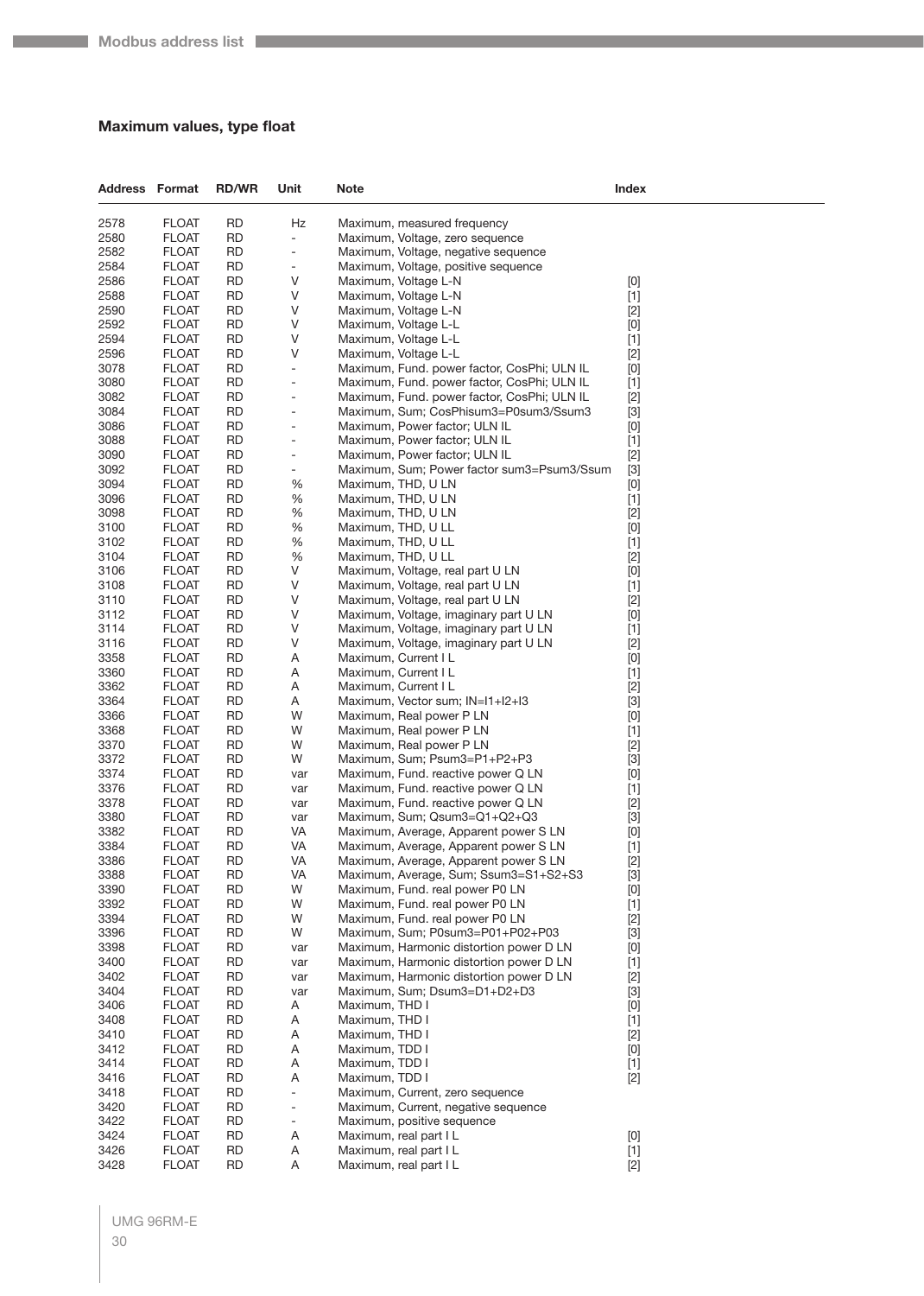| <b>Address Format</b> |              | <b>RD/WR</b> | Unit         | <b>Note</b>                                | Index                                                                                                                                                                                                                                                                                                                                                                                                                                                                                                                                                                                              |  |
|-----------------------|--------------|--------------|--------------|--------------------------------------------|----------------------------------------------------------------------------------------------------------------------------------------------------------------------------------------------------------------------------------------------------------------------------------------------------------------------------------------------------------------------------------------------------------------------------------------------------------------------------------------------------------------------------------------------------------------------------------------------------|--|
| 3430                  | <b>FLOAT</b> | <b>RD</b>    | Α            | Maximum, imaginary part I L                | $[0]$                                                                                                                                                                                                                                                                                                                                                                                                                                                                                                                                                                                              |  |
| 3432                  | <b>FLOAT</b> | <b>RD</b>    | Α            | Maximum, imaginary part I L                | $[1]$                                                                                                                                                                                                                                                                                                                                                                                                                                                                                                                                                                                              |  |
| 3434                  | <b>FLOAT</b> | <b>RD</b>    | Α            | Maximum, imaginary part I L                | $[2]$                                                                                                                                                                                                                                                                                                                                                                                                                                                                                                                                                                                              |  |
| 4854                  | <b>FLOAT</b> | <b>RD</b>    | Hz           | Maximum, frequency 200 ms                  |                                                                                                                                                                                                                                                                                                                                                                                                                                                                                                                                                                                                    |  |
| 10103                 | <b>FLOAT</b> | <b>RD</b>    | W            | Maximum, Power s0, input 1                 | $[0] % \begin{center} % \includegraphics[width=\linewidth]{imagesSupplemental_3.png} % \end{center} % \caption { % Our method can be used for the use of the image. % Note that the \emph{DefNet}~\cite{bib66} as a function of the \emph{DefNet}~\cite{bib66} as a function of the \emph{DefNet}~\cite{bib66} as a function of the \emph{DefNet}~\cite{bib66} as a function of the \emph{DefNet}~\cite{bib66} as a function of the \emph{DefNet}~\cite{bib66} as a function of the \emph{DefNet}~\cite{bib66} as a function of the \emph{DefNet}~\cite{bib66} as a function of the \emph{DefNet}$ |  |
| 10105                 | <b>FLOAT</b> | <b>RD</b>    | W            | Maximum, Power s0, input 2                 | $[1]$                                                                                                                                                                                                                                                                                                                                                                                                                                                                                                                                                                                              |  |
| 10107                 | <b>FLOAT</b> | <b>RD</b>    | W            | Maximum, Power s0, input 3                 | $[2]$                                                                                                                                                                                                                                                                                                                                                                                                                                                                                                                                                                                              |  |
| 10121                 | <b>FLOAT</b> | <b>RD</b>    | A            | Maximum, Current I L4                      |                                                                                                                                                                                                                                                                                                                                                                                                                                                                                                                                                                                                    |  |
| 10123                 | <b>FLOAT</b> | <b>RD</b>    | %            | Maximum, THD I L4                          |                                                                                                                                                                                                                                                                                                                                                                                                                                                                                                                                                                                                    |  |
| 10125                 | <b>FLOAT</b> | <b>RD</b>    | %            | Maximum, TDD I L4                          |                                                                                                                                                                                                                                                                                                                                                                                                                                                                                                                                                                                                    |  |
| 11217                 | <b>FLOAT</b> | <b>RD</b>    | $^{\circ}$ C | Maximum, Temperature input 1               |                                                                                                                                                                                                                                                                                                                                                                                                                                                                                                                                                                                                    |  |
| 11219                 | <b>FLOAT</b> | <b>RD</b>    | $^{\circ}$ C | Maximum, Temperature input 2               |                                                                                                                                                                                                                                                                                                                                                                                                                                                                                                                                                                                                    |  |
| 11221                 | <b>FLOAT</b> | <b>RD</b>    | %            | Maximum, Diff1 4-20mA                      |                                                                                                                                                                                                                                                                                                                                                                                                                                                                                                                                                                                                    |  |
| 11223                 | <b>FLOAT</b> | <b>RD</b>    | %            | Maximum, Diff2 4-20mA                      |                                                                                                                                                                                                                                                                                                                                                                                                                                                                                                                                                                                                    |  |
| 11225                 | <b>FLOAT</b> | <b>RD</b>    | Α            | Maximum, Current Diff1                     |                                                                                                                                                                                                                                                                                                                                                                                                                                                                                                                                                                                                    |  |
| 11227                 | <b>FLOAT</b> | <b>RD</b>    | Α            | Maximum, Current Diff2                     |                                                                                                                                                                                                                                                                                                                                                                                                                                                                                                                                                                                                    |  |
| 11229                 | <b>FLOAT</b> | <b>RD</b>    | %            | Maximum, THD I Diff1                       |                                                                                                                                                                                                                                                                                                                                                                                                                                                                                                                                                                                                    |  |
| 11231                 | <b>FLOAT</b> | <b>RD</b>    | %            | Maximum, THD I Diff2                       |                                                                                                                                                                                                                                                                                                                                                                                                                                                                                                                                                                                                    |  |
| 11467                 | <b>FLOAT</b> | <b>RD</b>    | Α            | Maximum, Arithmetic Sum Current (I1+I2+I3) |                                                                                                                                                                                                                                                                                                                                                                                                                                                                                                                                                                                                    |  |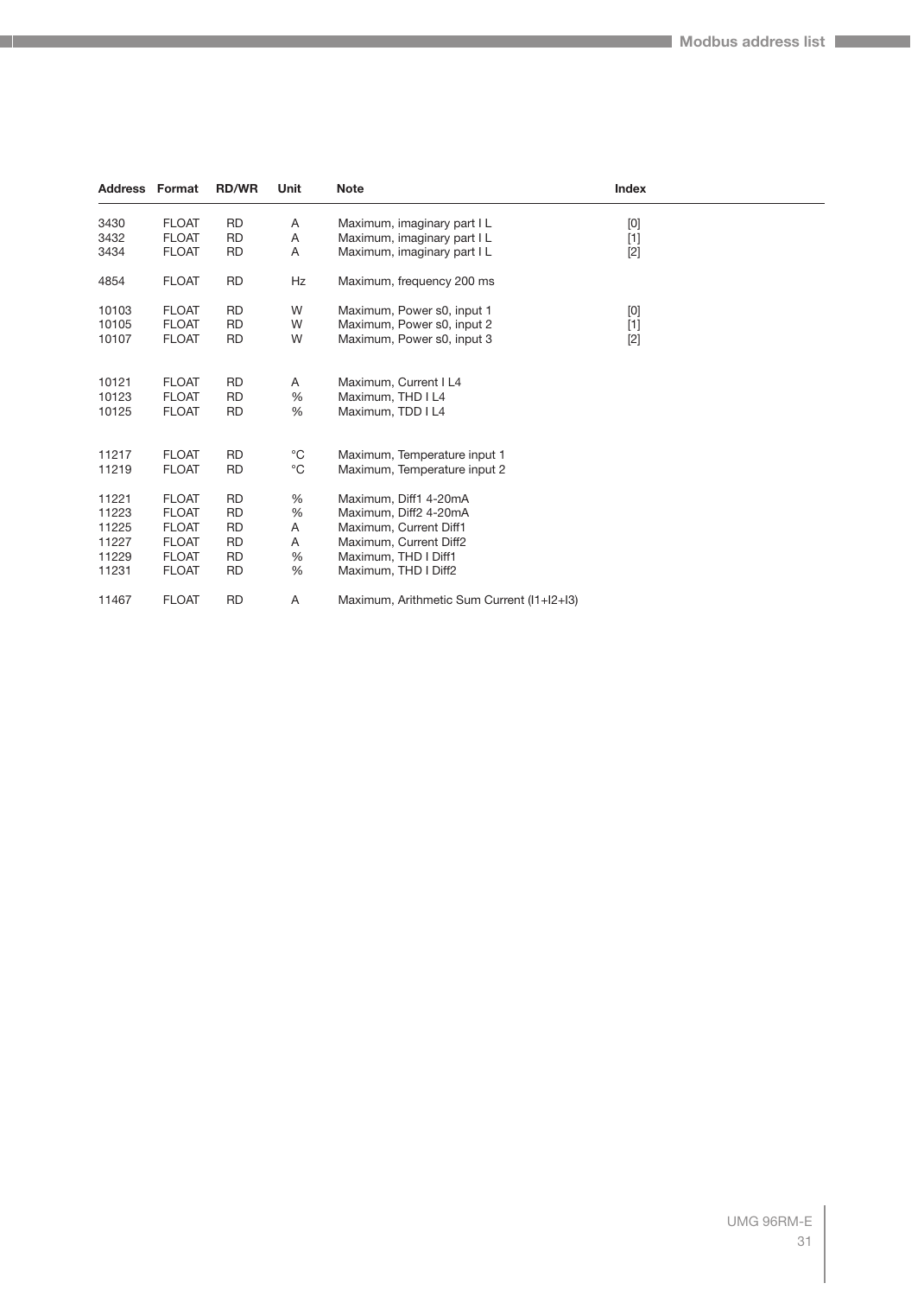## <span id="page-31-0"></span>**Maximum values, type short**

| <b>Address Format</b> |                              | <b>RD/WR</b>           | Unit                                                 | <b>Note</b>                                                                                | <b>Index</b>   | <b>Resolution</b> |
|-----------------------|------------------------------|------------------------|------------------------------------------------------|--------------------------------------------------------------------------------------------|----------------|-------------------|
| 4385                  | <b>SHORT</b>                 | <b>RD</b>              | Hz                                                   | Maximum, measured frequency                                                                |                | 0,01              |
| 4386                  | <b>SHORT</b>                 | <b>RD</b>              | $\vee$                                               | Maximum, Voltage, zero sequence                                                            |                | 0,1               |
| 4387                  | SHORT                        | <b>RD</b>              | V                                                    | Maximum, Voltage, negative sequence                                                        |                | 0,1               |
| 4388                  | SHORT                        | <b>RD</b>              | V                                                    | Maximum, Voltage, positive sequence                                                        |                | 0,1               |
| 4389                  | SHORT                        | <b>RD</b>              | V                                                    | Maximum, Voltage L-N                                                                       | [0]            | 0,1               |
| 4390                  | SHORT                        | <b>RD</b>              | V                                                    | Maximum, Voltage L-N                                                                       | $[1]$          | 0,1               |
| 4391                  | <b>SHORT</b>                 | <b>RD</b>              | V                                                    | Maximum, Voltage L-N                                                                       | $[2]$          | 0,1               |
| 4392                  | SHORT                        | <b>RD</b>              | V                                                    | Maximum, Voltage L-L                                                                       | $[0]$          | 0,1               |
| 4393                  | SHORT                        | <b>RD</b>              | V                                                    | Maximum, Voltage L-L                                                                       | $[1]$          | 0,1               |
| 4394                  | SHORT                        | <b>RD</b>              | V                                                    | Maximum, Voltage L-L                                                                       | $[2]$          | 0,1               |
| 4635<br>4636          | SHORT<br><b>SHORT</b>        | <b>RD</b><br><b>RD</b> | $\overline{\phantom{0}}$<br>$\overline{\phantom{a}}$ | Maximum, Fund. power factor, CosPhi; ULN IL<br>Maximum, Fund. power factor, CosPhi; ULN IL | [0]<br>$[1]$   | 0,01<br>0,01      |
| 4637                  | SHORT                        | <b>RD</b>              | -                                                    | Maximum, Fund. power factor, CosPhi; ULN IL                                                | $[2]$          | 0,01              |
| 4638                  | SHORT                        | <b>RD</b>              | $\overline{\phantom{m}}$                             | Maximum, Sum; CosPhisum3=P0sum3/Ssum3                                                      | $[3]$          | 0,01              |
| 4639                  | SHORT                        | <b>RD</b>              | $\overline{\phantom{a}}$                             | Maximum, Power factor; ULN IL                                                              | $[0]$          | 0,01              |
| 4640                  | SHORT                        | <b>RD</b>              | ۰                                                    | Maximum, Power factor; ULN IL                                                              | $[1]$          | 0,01              |
| 4641                  | <b>SHORT</b>                 | <b>RD</b>              | $\overline{\phantom{a}}$                             | Maximum, Power factor; ULN IL                                                              | $[2]$          | 0,01              |
| 4642                  | SHORT                        | <b>RD</b>              | $\overline{\phantom{0}}$                             | Maximum, Sum; Power factor sum3=Psum3/Ssum3                                                | $[3]$          |                   |
| 4643                  | SHORT                        | <b>RD</b>              | %                                                    | Maximum, THD U LN                                                                          | [0]            | 0,1               |
| 4644                  | SHORT                        | <b>RD</b>              | $\%$                                                 | Maximum, THD U LN                                                                          | $[1]$          | 0,1               |
| 4645                  | <b>SHORT</b>                 | <b>RD</b>              | %                                                    | Maximum, THD U LN                                                                          | $[2]$          | 0,1               |
| 4646                  | <b>SHORT</b>                 | <b>RD</b>              | $\%$                                                 | Maximum, THD U LL                                                                          | $[0]$          | 0,1               |
| 4647                  | SHORT                        | <b>RD</b>              | $\%$                                                 | Maximum, THD U LL                                                                          | $[1]$          | 0,1               |
| 4648                  | SHORT                        | <b>RD</b>              | %                                                    | Maximum, THD U LL                                                                          | $[2]$          | 0,1               |
| 4649                  | SHORT                        | <b>RD</b>              | V                                                    | Maximum, real part U LN                                                                    | [0]            | 0,1               |
| 4650<br>4651          | <b>SHORT</b><br><b>SHORT</b> | <b>RD</b><br><b>RD</b> | V<br>V                                               | Maximum, real part U LN                                                                    | $[1]$          | 0,1               |
| 4652                  | <b>SHORT</b>                 | <b>RD</b>              | V                                                    | Maximum, real part U LN<br>Maximum, imaginary part U LN                                    | $[2]$<br>[0]   | 0,1<br>0,1        |
| 4653                  | SHORT                        | <b>RD</b>              | V                                                    | Maximum, imaginary part U LN                                                               | $[1]$          | 0,1               |
| 4654                  | SHORT                        | <b>RD</b>              | V                                                    | Maximum, imaginary part U LN                                                               | $[2]$          | 0,1               |
| 4775                  | <b>SHORT</b>                 | <b>RD</b>              | mA                                                   | Maximum, Current I L                                                                       | [0]            | 1                 |
| 4776                  | <b>SHORT</b>                 | <b>RD</b>              | mA                                                   | Maximum, Current I L                                                                       | $[1]$          | 1                 |
| 4777                  | SHORT                        | <b>RD</b>              | mA                                                   | Maximum, Current I L                                                                       | $[2]$          | 1                 |
| 4778                  | SHORT                        | <b>RD</b>              | mA                                                   | Maximum, Vector sum; IN=I1+I2+I3                                                           | $[3]$          | 1                 |
| 4779                  | SHORT                        | <b>RD</b>              | W                                                    | Maximum, Real power P LN                                                                   | $[0]$          | 0,1               |
| 4780                  | <b>SHORT</b>                 | <b>RD</b>              | W                                                    | Maximum, Real power P LN                                                                   | $[1]$          | 0,1               |
| 4781                  | <b>SHORT</b>                 | <b>RD</b>              | W                                                    | Maximum, Real power P LN                                                                   | $[2]$          | 0,1               |
| 4782<br>4783          | SHORT                        | <b>RD</b><br><b>RD</b> | W                                                    | Maximum, Sum; Psum3=P1+P2+P3                                                               | $[3]$          | 0,1               |
| 4784                  | SHORT<br>SHORT               | <b>RD</b>              | var<br>var                                           | Maximum, Fund. reactive power Q LN<br>Maximum, Fund. reactive power Q LN                   | $[0]$<br>$[1]$ | 0,1<br>0,1        |
| 4785                  | <b>SHORT</b>                 | <b>RD</b>              | var                                                  | Maximum, Fund. reactive power Q LN                                                         | $[2]$          | 0,1               |
| 4786                  | <b>SHORT</b>                 | <b>RD</b>              | var                                                  | Maximum, Sum; Qsum3=Q1+Q2+Q3                                                               | $[3]$          | 0,1               |
| 4787                  | SHORT                        | RD                     | VA                                                   | Maximum, Apparent power SLN                                                                | $[0]$          | 0,1               |
| 4788                  | SHORT                        | <b>RD</b>              | VA                                                   | Maximum, Apparent power S LN                                                               | $[1]$          | 0,1               |
| 4789                  | <b>SHORT</b>                 | <b>RD</b>              | VA                                                   | Maximum, Apparent power S LN                                                               | $[2]$          | 0,1               |
| 4790                  | <b>SHORT</b>                 | <b>RD</b>              | VA                                                   | Maximum, Sum; Ssum3=S1+S2+S3                                                               | $[3]$          | 0,1               |
| 4791                  | <b>SHORT</b>                 | <b>RD</b>              | W                                                    | Maximum, Fund. real power P0 LN                                                            | $[0]$          | 0,1               |
| 4792                  | <b>SHORT</b>                 | <b>RD</b>              | W                                                    | Maximum, Fund. real power P0 LN                                                            | $[1]$          | 0,1               |
| 4793                  | <b>SHORT</b>                 | <b>RD</b>              | W                                                    | Maximum, Fund. real power P0 LN                                                            | $[2]$          | 0,1               |
| 4794                  | SHORT                        | <b>RD</b>              | W                                                    | Maximum, Sum; P0sum3=P01+P02+P03                                                           | $[3]$          | 0,1               |
| 4795<br>4796          | <b>SHORT</b><br><b>SHORT</b> | <b>RD</b><br><b>RD</b> | var                                                  | Maximum, Harmonic distortion power D LN                                                    | $[0]$          | 0,1               |
| 4797                  | <b>SHORT</b>                 | <b>RD</b>              | var<br>var                                           | Maximum, Harmonic distortion power D LN<br>Maximum, Harmonic distortion power D LN         | $[1]$<br>$[2]$ | 0,1<br>0,1        |
| 4798                  | <b>SHORT</b>                 | <b>RD</b>              | var                                                  | Maximum, Sum; Dsum3=D1+D2+D3                                                               | $[3]$          | 0,1               |
| 4799                  | SHORT                        | <b>RD</b>              | %                                                    | Maximum, THD I                                                                             | $[0]$          | 0,1               |
| 4800                  | <b>SHORT</b>                 | <b>RD</b>              | %                                                    | Maximum, THD I                                                                             | $[1]$          | 0,1               |
| 4801                  | <b>SHORT</b>                 | <b>RD</b>              | %                                                    | Maximum, THD I                                                                             | $[2]$          | 0,1               |
| 4802                  | SHORT                        | <b>RD</b>              | %                                                    | Maximum, TDD I                                                                             | $[0]$          | 0,1               |
| 4803                  | <b>SHORT</b>                 | <b>RD</b>              | %                                                    | Maximum, TDD I                                                                             | $[1]$          | 0,1               |
| 4804                  | SHORT                        | <b>RD</b>              | %                                                    | Maximum, TDD I                                                                             | $[2]$          | 0,1               |
| 4805                  | <b>SHORT</b>                 | <b>RD</b>              | mA                                                   | Maximum, Current, zero sequence                                                            |                | 1                 |
| 4806                  | <b>SHORT</b>                 | <b>RD</b>              | mA                                                   | Maximum, Current, negative sequence                                                        |                | 1                 |
| 4807                  | <b>SHORT</b>                 | <b>RD</b>              | mA                                                   | Maximum, Current, positive sequence                                                        |                | 1                 |
| 4808                  | <b>SHORT</b>                 | <b>RD</b>              | mA                                                   | Maximum, Current, real part IL                                                             | $[0]$          | 1                 |
| 4809                  | <b>SHORT</b>                 | <b>RD</b>              | mA                                                   | Maximum, Current, real part IL                                                             | $[1]$          | 1                 |
| 4810                  | <b>SHORT</b>                 | <b>RD</b>              | mA                                                   | Maximum, Current, real part IL                                                             | $[2]$          | $\mathbf{1}$      |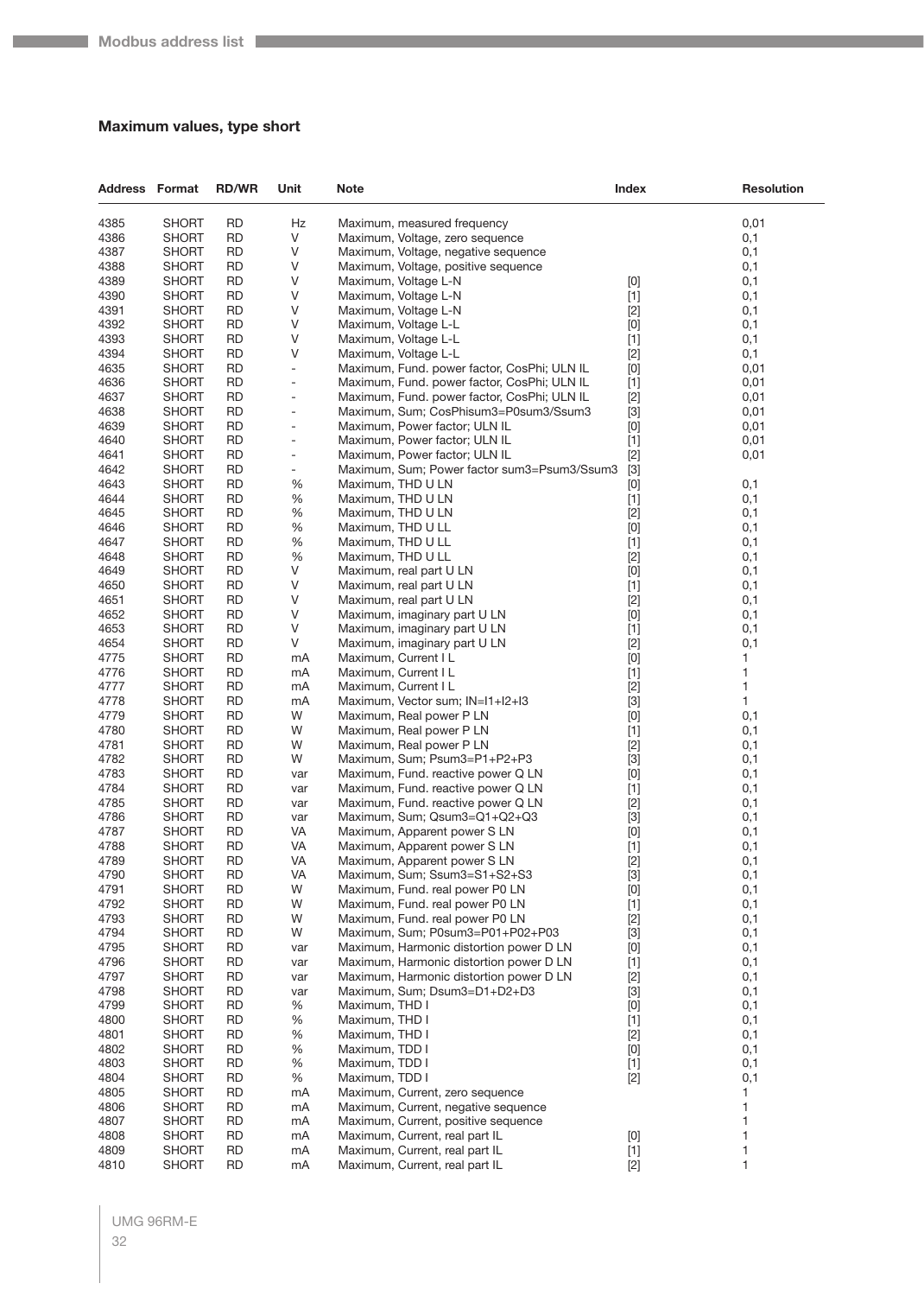| <b>Address Format</b> |              | <b>RD/WR</b> | Unit         | <b>Note</b>                          | Index | <b>Resolution</b> |
|-----------------------|--------------|--------------|--------------|--------------------------------------|-------|-------------------|
| 4811                  | <b>SHORT</b> | <b>RD</b>    | mA           | Maximum, Current, imaginary part I L | [0]   |                   |
| 4812                  | <b>SHORT</b> | <b>RD</b>    | mA           | Maximum, Current, imaginary part IL  | $[1]$ |                   |
| 4813                  | <b>SHORT</b> | <b>RD</b>    | mA           | Maximum, Current, imaginary part IL  | $[2]$ |                   |
| 4860                  | <b>SHORT</b> | <b>RD</b>    | Hz           | Maximum, frequency 200 ms, Integer   |       | 0,01              |
| 10817                 | <b>SHORT</b> | <b>RD</b>    | mA           | Maximum, Current I L4                |       |                   |
| 10818                 | <b>SHORT</b> | <b>RD</b>    | %            | Maximum, THD I L4                    |       | 0,1               |
| 10819                 | <b>SHORT</b> | <b>RD</b>    | %            | Maximum, TDD I L4                    |       | 0,1               |
| 10820                 | <b>SHORT</b> | <b>RD</b>    | W            | Maximum, Power S0, input 1           |       | 0,1               |
| 10821                 | <b>SHORT</b> | <b>RD</b>    | W            | Maximum, Power S0, input 2           |       | 0,1               |
| 10822                 | <b>SHORT</b> | <b>RD</b>    | W            | Maximum, Power S0, input 3           |       | 0,1               |
| 11449                 | <b>SHORT</b> | <b>RD</b>    | $^{\circ}C$  | Maximum, Temperature input 1         |       | 0,1               |
| 11450                 | <b>SHORT</b> | <b>RD</b>    | $^{\circ}$ C | Maximum, Temperature input 2         |       | 0,1               |
| 11451                 | <b>SHORT</b> | <b>RD</b>    | %            | Maximum, Diff1 4-20mA                |       | 0,1               |
| 11452                 | <b>SHORT</b> | RD           | %            | Maximum, Diff2 4-20mA                |       | 0,1               |
| 11453                 | <b>SHORT</b> | RD           | mA           | Maximum, Current Diff1               |       |                   |
| 11454                 | <b>SHORT</b> | RD           | mA           | Maximum, Current Diff2               |       |                   |
| 11455                 | <b>SHORT</b> | <b>RD</b>    | %            | Maximum, THD I Diff1                 |       | 0,1               |
| 11456                 | <b>SHORT</b> | <b>RD</b>    | %            | Maximum, THD I Diff2                 |       | 0,1               |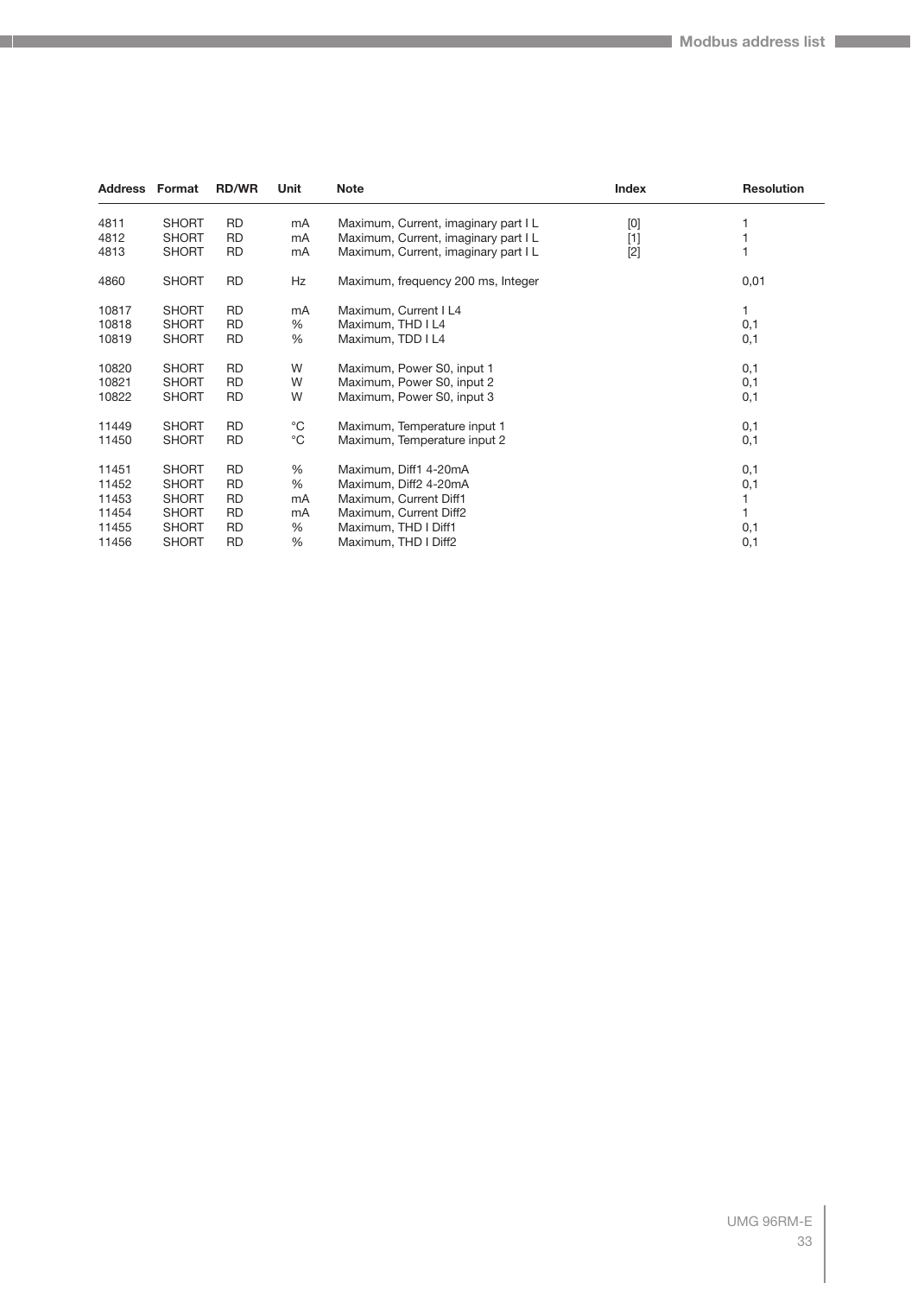## <span id="page-33-0"></span>**Maximum values of mean values, type float**

| <b>Address Format</b> |              | <b>RD/WR</b> | Unit         | <b>Note</b>                                          | Index |
|-----------------------|--------------|--------------|--------------|------------------------------------------------------|-------|
| 3496                  | <b>FLOAT</b> | <b>RD</b>    | Α            | Max. values of average val., Current I L1            | [0]   |
| 3498                  | <b>FLOAT</b> | <b>RD</b>    | A            | Max. values of average val., Current I L2            | $[1]$ |
| 3500                  | <b>FLOAT</b> | <b>RD</b>    | A            | Max. values of average val., Current I L3            | $[2]$ |
| 3502                  | <b>FLOAT</b> | <b>RD</b>    | Α            | Max. values of average val., Vector sum; IN=I1+I2+I3 | $[3]$ |
| 3504                  | <b>FLOAT</b> | <b>RD</b>    | W            | Max. values of average val., Real power P L1-N       | [0]   |
| 3506                  | <b>FLOAT</b> | <b>RD</b>    | W            | Max. values of average val., Real power P L2-N       | [1]   |
| 3508                  | <b>FLOAT</b> | RD           | W            | Max. values of average val., Real power P L3-N       | $[2]$ |
| 3510                  | <b>FLOAT</b> | <b>RD</b>    | W            | Max. values of average val., Sum; Psum3=P1+P2+P3 [3] |       |
| 10127                 | <b>FLOAT</b> | <b>RD</b>    | A            | Max. values of average val., Current I L4            |       |
| 11233                 | <b>FLOAT</b> | RD           | °C           | Max. values of average val., Temperature input 1     |       |
| 11235                 | <b>FLOAT</b> | <b>RD</b>    | $^{\circ}$ C | Max. values of average val., Temperature input 2     |       |
| 11237                 | <b>FLOAT</b> | RD           | $\%$         | Max. values of average val., Diff1 4-20mA            |       |
| 11239                 | <b>FLOAT</b> | RD           | %            | Max. values of average val., Diff2 4-20mA            |       |
| 11241                 | <b>FLOAT</b> | RD           | Α            | Max. values of average val., Current Diff1           |       |
| 11243                 | <b>FLOAT</b> | RD           | A            | Max. values of average val., Current Diff2           |       |
| 11469                 | <b>FLOAT</b> | RD           | Α            | Arithmetic Sum Current (I1+I2+I3), maximum average   |       |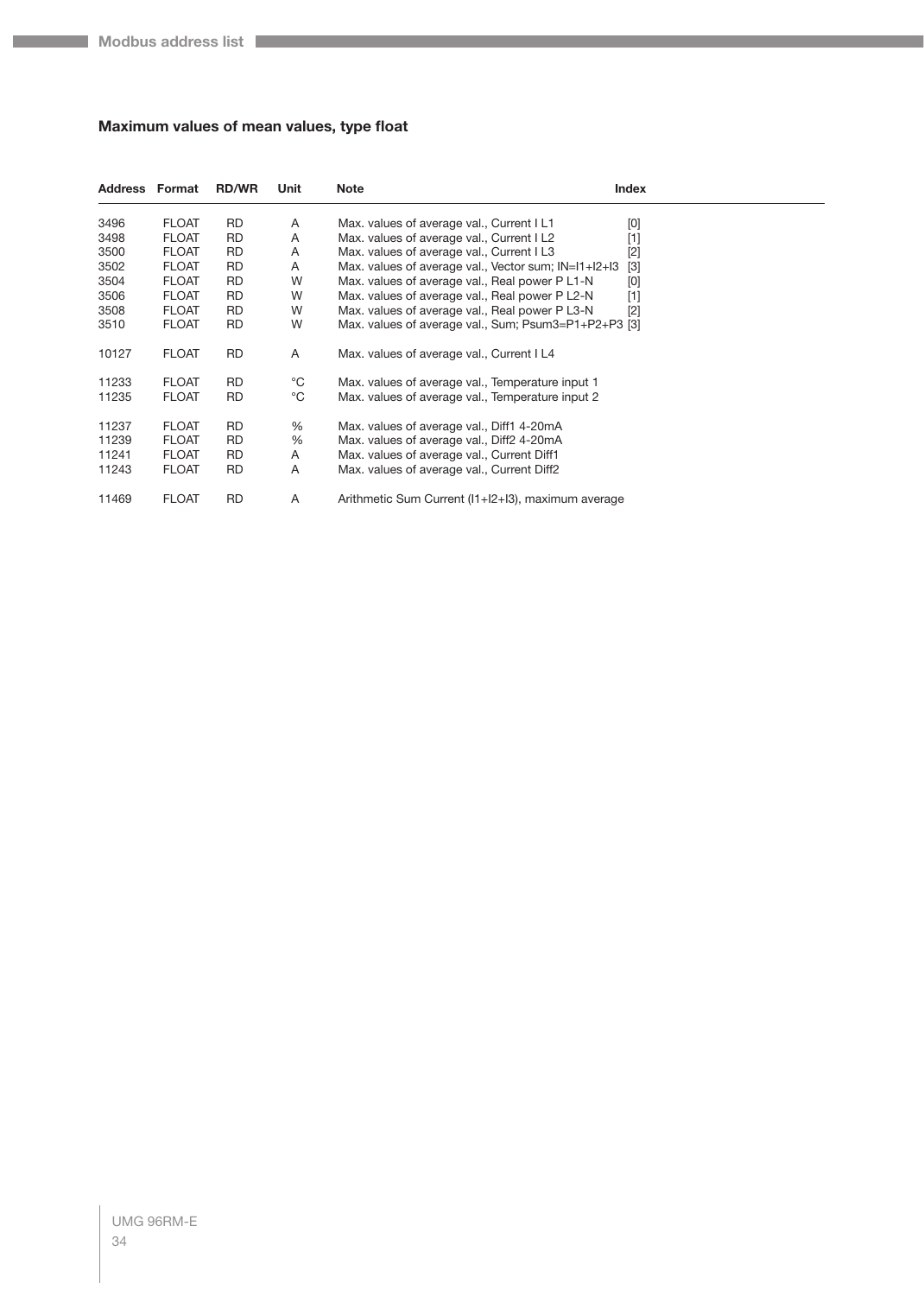## <span id="page-34-0"></span>**Maximum values of mean values, type short**

| Address | Format       | <b>RD/WR</b> | Unit         | <b>Note</b>                                         | <b>Index</b>      | <b>Resolution</b> |
|---------|--------------|--------------|--------------|-----------------------------------------------------|-------------------|-------------------|
| 4844    | <b>SHORT</b> | <b>RD</b>    | mA           | Max. value of average val., Current I L             | [0]               |                   |
| 4845    | <b>SHORT</b> | <b>RD</b>    | mA           | Max. value of average val., Current I L             | [1]               |                   |
| 4846    | <b>SHORT</b> | RD           | mA           | Max. value of average val., Current I L             | $[2]$             |                   |
| 4847    | <b>SHORT</b> | RD           | mA           | Max. value of average val., Vector sum; IN=11+12+13 | $[3]$             |                   |
| 4848    | <b>SHORT</b> | <b>RD</b>    | W            | Max. value of average val., Real power P LN         | [0]               | 0,1               |
| 4849    | <b>SHORT</b> | RD           | W            | Max. value of average val., Real power P LN         | [1]               | 0,1               |
| 4850    | <b>SHORT</b> | RD           | W            | Max. value of average val., Real power P LN         | $[2]$             | 0,1               |
| 4851    | <b>SHORT</b> | <b>RD</b>    | W            | Max. value of average val., Sum; Psum3=P1+P2+P3     | $\lceil 3 \rceil$ | 0,1               |
| 10864   | <b>SHORT</b> | <b>RD</b>    | mA           | Max. value of average val., current I L4            |                   |                   |
| 11457   | <b>SHORT</b> | <b>RD</b>    | °C           | Max. value of average val., Temperature input 1     |                   | 0,1               |
| 11458   | <b>SHORT</b> | <b>RD</b>    | $^{\circ}$ C | Max. value of average val., Temperature input 2     |                   | 0,1               |
| 11459   | <b>SHORT</b> | <b>RD</b>    | %            | Max. value of average val., Diff1 4-20mA            |                   | 0,1               |
| 11460   | <b>SHORT</b> | <b>RD</b>    | %            | Max. value of average val., Diff2 4-20mA            |                   | 0,1               |
| 11461   | <b>SHORT</b> | RD           | mA           | Max. value of average val., Current Diff1           |                   |                   |
| 11462   | <b>SHORT</b> | <b>RD</b>    | mA           | Max. value of average val., Current Diff2           |                   |                   |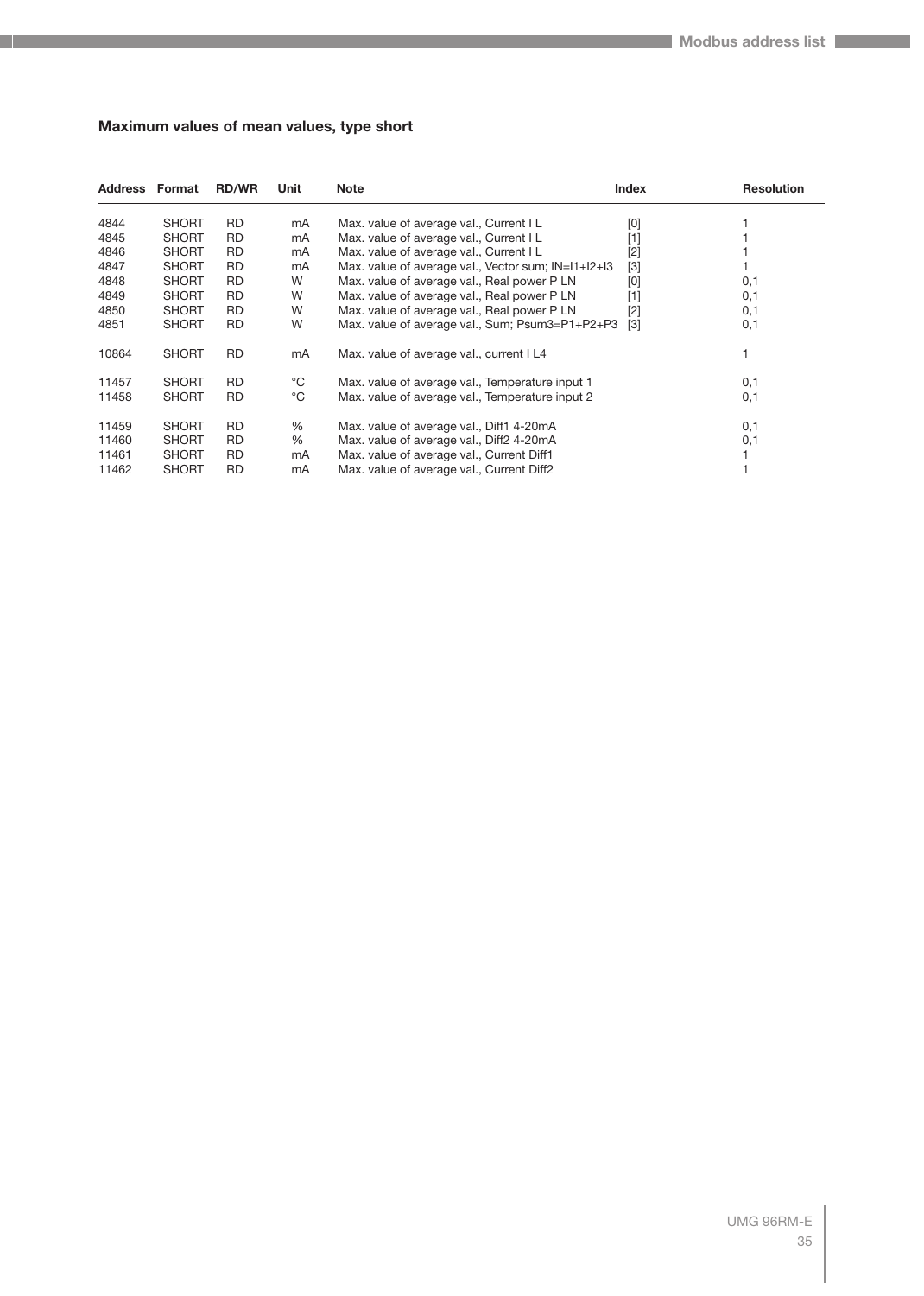## <span id="page-35-0"></span>**Energy, type Integer**

The energy values in integer format do not provide any current- and voltage transformer ratios

| <b>Address Format</b> |                          | <b>RD/WR</b>           | Unit         | Note                                                               | Index                                                                                                                                                                                                                                                                                                                                                                                                                                                                                                                                                                                                                                                                                                                                    |
|-----------------------|--------------------------|------------------------|--------------|--------------------------------------------------------------------|------------------------------------------------------------------------------------------------------------------------------------------------------------------------------------------------------------------------------------------------------------------------------------------------------------------------------------------------------------------------------------------------------------------------------------------------------------------------------------------------------------------------------------------------------------------------------------------------------------------------------------------------------------------------------------------------------------------------------------------|
| 5448                  | <b>INT</b>               | <b>RD</b>              | Wh           | Real energy, L1, rate                                              | [0]                                                                                                                                                                                                                                                                                                                                                                                                                                                                                                                                                                                                                                                                                                                                      |
| 5450                  | <b>INT</b>               | <b>RD</b>              | Wh           | Real energy, L1, rate                                              | $[1]$                                                                                                                                                                                                                                                                                                                                                                                                                                                                                                                                                                                                                                                                                                                                    |
| 5452                  | <b>INT</b>               | RD                     | Wh           | Real energy, L1, rate                                              | $[2]$                                                                                                                                                                                                                                                                                                                                                                                                                                                                                                                                                                                                                                                                                                                                    |
| 5454                  | <b>INT</b>               | <b>RD</b>              | Wh           | Real energy, L1, rate                                              | $[3]$                                                                                                                                                                                                                                                                                                                                                                                                                                                                                                                                                                                                                                                                                                                                    |
| 5456                  | <b>INT</b>               | RD                     | Wh           | Real energy, L1, rate                                              | $[4]$                                                                                                                                                                                                                                                                                                                                                                                                                                                                                                                                                                                                                                                                                                                                    |
| 5458                  | <b>INT</b>               | RD                     | Wh           | Real energy, L1, rate                                              | $[5]$                                                                                                                                                                                                                                                                                                                                                                                                                                                                                                                                                                                                                                                                                                                                    |
| 5460                  | <b>INT</b>               | <b>RD</b>              | Wh           | Real energy, L1, rate                                              | [6]                                                                                                                                                                                                                                                                                                                                                                                                                                                                                                                                                                                                                                                                                                                                      |
| 5462                  | <b>INT</b>               | <b>RD</b>              | Wh           | Real energy, L1, rate                                              | $[7]$                                                                                                                                                                                                                                                                                                                                                                                                                                                                                                                                                                                                                                                                                                                                    |
| 5464                  | <b>INT</b>               | <b>RD</b>              | Wh           | Real energy, L1, obtained, rate                                    | $[0] % \begin{center} % \includegraphics[width=\linewidth]{imagesSupplemental_3.png} % \end{center} % \caption { % Our method can be used for the proposed method. % Note that the \emph{exponent} is used to be used for the \emph{exponent} and the \emph{exponent} is used for the \emph{exponent} and the \emph{exponent} is used for the \emph{exponent} and the \emph{exponent} is used for the \emph{exponent} and the \emph{exponent} is used for the \emph{exponent} and the \emph{exponent} is used for the \emph{exponent} and the \emph{exponent} is used for the \emph{exponent} and the \emph{exponent} is used for the \emph{exponent} and the \emph{exponent$                                                            |
| 5466<br>5468          | <b>INT</b><br><b>INT</b> | RD<br>RD               | Wh<br>Wh     | Real energy, L1, obtained, rate<br>Real energy, L1, obtained, rate | $[1]$<br>$[2]$                                                                                                                                                                                                                                                                                                                                                                                                                                                                                                                                                                                                                                                                                                                           |
| 5470                  | <b>INT</b>               | <b>RD</b>              | Wh           | Real energy, L1, obtained, rate                                    | $[3]$                                                                                                                                                                                                                                                                                                                                                                                                                                                                                                                                                                                                                                                                                                                                    |
| 5472                  | <b>INT</b>               | <b>RD</b>              | Wh           | Real energy, L1, obtained, rate                                    | $[4]$                                                                                                                                                                                                                                                                                                                                                                                                                                                                                                                                                                                                                                                                                                                                    |
| 5474                  | <b>INT</b>               | <b>RD</b>              | Wh           | Real energy, L1, obtained, rate                                    | $[5]$                                                                                                                                                                                                                                                                                                                                                                                                                                                                                                                                                                                                                                                                                                                                    |
| 5476                  | <b>INT</b>               | <b>RD</b>              | Wh           | Real energy, L1, obtained, rate                                    | [6]                                                                                                                                                                                                                                                                                                                                                                                                                                                                                                                                                                                                                                                                                                                                      |
| 5478                  | <b>INT</b>               | RD                     | Wh           | Real energy, L1, obtained, rate                                    | $[7] \centering% \includegraphics[width=1\textwidth]{images/TransY.pdf} \caption{The first two different values of $d=3$ and $d=4$ (left) and $d=5$ (right) and $d=6$ (right). The first two different values of $d=2$ (right) and $d=6$ (right).} \label{fig:class}$                                                                                                                                                                                                                                                                                                                                                                                                                                                                    |
| 5480                  | INT                      | <b>RD</b>              | Wh           | Real energy, L1, supplied, rate                                    | $[0] % \begin{center} % \includegraphics[width=\linewidth]{imagesSupplemental_3.png} % \end{center} % \caption { % Our method can be used for the proposed method. % Note that the \emph{exponent} is used to be used for the \emph{exponent} and the \emph{exponent} is used for the \emph{exponent} and the \emph{exponent} is used for the \emph{exponent} and the \emph{exponent} is used for the \emph{exponent} and the \emph{exponent} is used for the \emph{exponent} and the \emph{exponent} is used for the \emph{exponent} and the \emph{exponent} is used for the \emph{exponent} and the \emph{exponent} is used for the \emph{exponent} and the \emph{exponent$                                                            |
| 5482                  | <b>INT</b>               | <b>RD</b>              | Wh           | Real energy, L1, supplied, rate                                    | $[1]$                                                                                                                                                                                                                                                                                                                                                                                                                                                                                                                                                                                                                                                                                                                                    |
| 5484                  | <b>INT</b>               | <b>RD</b>              | Wh           | Real energy, L1, supplied, rate                                    | $[2]$                                                                                                                                                                                                                                                                                                                                                                                                                                                                                                                                                                                                                                                                                                                                    |
| 5486                  | <b>INT</b>               | <b>RD</b>              | Wh           | Real energy, L1, supplied, rate                                    | $[3]$                                                                                                                                                                                                                                                                                                                                                                                                                                                                                                                                                                                                                                                                                                                                    |
| 5488                  | <b>INT</b>               | <b>RD</b>              | Wh           | Real energy, L1, supplied, rate                                    | $[4] % \begin{center} \includegraphics[width=\linewidth]{imagesSupplemental/Imetad-Architecture.png} \end{center} \caption{The image shows the image shows a single number of times, and the image shows a single number of times, and the image shows a single number of times.} \label{fig:limal}$                                                                                                                                                                                                                                                                                                                                                                                                                                     |
| 5490                  | <b>INT</b>               | <b>RD</b>              | Wh           | Real energy, L1, supplied, rate                                    | $[5]$                                                                                                                                                                                                                                                                                                                                                                                                                                                                                                                                                                                                                                                                                                                                    |
| 5492                  | <b>INT</b>               | <b>RD</b>              | Wh           | Real energy, L1, supplied, rate                                    | [6]                                                                                                                                                                                                                                                                                                                                                                                                                                                                                                                                                                                                                                                                                                                                      |
| 5494                  | <b>INT</b>               | <b>RD</b>              | Wh           | Real energy, L1, supplied, rate                                    | $[7]$                                                                                                                                                                                                                                                                                                                                                                                                                                                                                                                                                                                                                                                                                                                                    |
| 5496                  | <b>INT</b>               | RD                     | varh         | Reactive energy, L1, rate                                          | [0]                                                                                                                                                                                                                                                                                                                                                                                                                                                                                                                                                                                                                                                                                                                                      |
| 5498<br>5500          | <b>INT</b><br><b>INT</b> | <b>RD</b><br><b>RD</b> | varh<br>varh | Reactive energy, L1, rate<br>Reactive energy, L1, rate             | $[1]$<br>$[2]$                                                                                                                                                                                                                                                                                                                                                                                                                                                                                                                                                                                                                                                                                                                           |
| 5502                  | <b>INT</b>               | <b>RD</b>              | varh         | Reactive energy, L1, rate                                          | $[3]$                                                                                                                                                                                                                                                                                                                                                                                                                                                                                                                                                                                                                                                                                                                                    |
| 5504                  | <b>INT</b>               | <b>RD</b>              | varh         | Reactive energy, L1, rate                                          | $[4]$                                                                                                                                                                                                                                                                                                                                                                                                                                                                                                                                                                                                                                                                                                                                    |
| 5506                  | <b>INT</b>               | <b>RD</b>              | varh         | Reactive energy, L1, rate                                          | $[5]$                                                                                                                                                                                                                                                                                                                                                                                                                                                                                                                                                                                                                                                                                                                                    |
| 5508                  | <b>INT</b>               | <b>RD</b>              | varh         | Reactive energy, L1, rate                                          | [6]                                                                                                                                                                                                                                                                                                                                                                                                                                                                                                                                                                                                                                                                                                                                      |
| 5510                  | <b>INT</b>               | <b>RD</b>              | varh         | Reactive energy, L1, rate                                          | $[7]$                                                                                                                                                                                                                                                                                                                                                                                                                                                                                                                                                                                                                                                                                                                                    |
| 5512                  | <b>INT</b>               | <b>RD</b>              | varh         | Reactive energy, L1, ind., rate                                    | $[0] % \begin{center} % \includegraphics[width=\linewidth]{imagesSupplemental_3.png} % \end{center} % \caption { % Our method can be used for the proposed method. % Note that the \emph{Def}(i) and the \emph{Def}(i) are the same as a function of the \emph{Def}(i) and the \emph{Def}(i) are the same as a function of the \emph{Def}(i) and the \emph{Def}(i) are the same as a function of the \emph{Def}(i) and the \emph{Def}(i) are the same as a function of the \emph{Def}(i) and the \emph{Def}(i) are the same as a function of the \emph{Def}(i) and the \emph{Def}(i) are the same as a function of the \emph{Def}(i) and the \emph$                                                                                      |
| 5514                  | <b>INT</b>               | <b>RD</b>              | varh         | Reactive energy, L1, ind., rate                                    | $[1]$                                                                                                                                                                                                                                                                                                                                                                                                                                                                                                                                                                                                                                                                                                                                    |
| 5516                  | <b>INT</b>               | RD                     | varh         | Reactive energy, L1, ind., rate                                    | $[2]$                                                                                                                                                                                                                                                                                                                                                                                                                                                                                                                                                                                                                                                                                                                                    |
| 5518                  | <b>INT</b>               | <b>RD</b>              | varh         | Reactive energy, L1, ind., rate                                    | $[3]$                                                                                                                                                                                                                                                                                                                                                                                                                                                                                                                                                                                                                                                                                                                                    |
| 5520                  | <b>INT</b>               | <b>RD</b>              | varh         | Reactive energy, L1, ind., rate                                    | $[4]$                                                                                                                                                                                                                                                                                                                                                                                                                                                                                                                                                                                                                                                                                                                                    |
| 5522                  | <b>INT</b>               | <b>RD</b>              | varh         | Reactive energy, L1, ind., rate                                    | $[5]$                                                                                                                                                                                                                                                                                                                                                                                                                                                                                                                                                                                                                                                                                                                                    |
| 5524                  | <b>INT</b>               | <b>RD</b>              | varh         | Reactive energy, L1, ind., rate                                    | [6]                                                                                                                                                                                                                                                                                                                                                                                                                                                                                                                                                                                                                                                                                                                                      |
| 5526<br>5528          | <b>INT</b><br><b>INT</b> | RD<br><b>RD</b>        | varh         | Reactive energy, L1, ind., rate<br>Reactive energy, L1, cap., rate | $[7]$                                                                                                                                                                                                                                                                                                                                                                                                                                                                                                                                                                                                                                                                                                                                    |
| 5530                  | <b>INT</b>               | <b>RD</b>              | varh<br>varh | Reactive energy, L1, cap., rate                                    | [0]<br>$[1]$                                                                                                                                                                                                                                                                                                                                                                                                                                                                                                                                                                                                                                                                                                                             |
| 5532                  | INT                      | RD                     | varh         | Reactive energy, L1, cap., rate                                    | $[2]$                                                                                                                                                                                                                                                                                                                                                                                                                                                                                                                                                                                                                                                                                                                                    |
| 5534                  | INT                      | RD                     | varh         | Reactive energy, L1, cap., rate                                    | $[3]$                                                                                                                                                                                                                                                                                                                                                                                                                                                                                                                                                                                                                                                                                                                                    |
| 5536                  | <b>INT</b>               | <b>RD</b>              | varh         | Reactive energy, L1, cap., rate                                    | $[4]$                                                                                                                                                                                                                                                                                                                                                                                                                                                                                                                                                                                                                                                                                                                                    |
| 5538                  | <b>INT</b>               | <b>RD</b>              | varh         | Reactive energy, L1, cap., rate                                    | $[5]$                                                                                                                                                                                                                                                                                                                                                                                                                                                                                                                                                                                                                                                                                                                                    |
| 5540                  | <b>INT</b>               | <b>RD</b>              | varh         | Reactive energy, L1, cap., rate                                    | [6]                                                                                                                                                                                                                                                                                                                                                                                                                                                                                                                                                                                                                                                                                                                                      |
| 5542                  | <b>INT</b>               | <b>RD</b>              | varh         | Reactive energy, L1, cap., rate                                    | $[7]$                                                                                                                                                                                                                                                                                                                                                                                                                                                                                                                                                                                                                                                                                                                                    |
| 5544                  | <b>INT</b>               | <b>RD</b>              | VAh          | Apparent energy, L1, rate                                          | $[0] % \begin{center} % \includegraphics[width=\linewidth]{imagesSupplemental_3.png} % \end{center} % \caption { % Our method can be used for the proposed method. % Note that the \emph{Def}(i) and the \emph{Def}(i) are the same as a function of the \emph{Def}(i) and the \emph{Def}(i) are the same as a function of the \emph{Def}(i) and the \emph{Def}(i) are the same as a function of the \emph{Def}(i) and the \emph{Def}(i) are the same as a function of the \emph{Def}(i) and the \emph{Def}(i) are the same as a function of the \emph{Def}(i) and the \emph{Def}(i) are the same as a function of the \emph{Def}(i) and the \emph$                                                                                      |
| 5546                  | <b>INT</b>               | <b>RD</b>              | VAh          | Apparent energy, L1, rate                                          | $[1]$                                                                                                                                                                                                                                                                                                                                                                                                                                                                                                                                                                                                                                                                                                                                    |
| 5548                  | <b>INT</b>               | <b>RD</b>              | VAh          | Apparent energy, L1, rate                                          | $[2]$                                                                                                                                                                                                                                                                                                                                                                                                                                                                                                                                                                                                                                                                                                                                    |
| 5550                  | <b>INT</b>               | <b>RD</b>              | VAh          | Apparent energy, L1, rate                                          | $[3]$                                                                                                                                                                                                                                                                                                                                                                                                                                                                                                                                                                                                                                                                                                                                    |
| 5552                  | <b>INT</b>               | <b>RD</b>              | VAh          | Apparent energy, L1, rate                                          | $[4]$                                                                                                                                                                                                                                                                                                                                                                                                                                                                                                                                                                                                                                                                                                                                    |
| 5554<br>5556          | <b>INT</b><br><b>INT</b> | <b>RD</b><br><b>RD</b> | VAh<br>VAh   | Apparent energy, L1, rate<br>Apparent energy, L1, rate             | $[5]$<br>[6]                                                                                                                                                                                                                                                                                                                                                                                                                                                                                                                                                                                                                                                                                                                             |
| 5558                  | <b>INT</b>               | <b>RD</b>              | VAh          | Apparent energy, L1, rate                                          | $[7]$                                                                                                                                                                                                                                                                                                                                                                                                                                                                                                                                                                                                                                                                                                                                    |
| 5560                  | <b>INT</b>               | <b>RD</b>              | Wh           | Real energy, L2, rate                                              | $[0] % \begin{center} % \includegraphics[width=\linewidth]{imagesSupplemental_3.png} % \end{center} % \caption { % Our method can be used for the use of the image. % Note that the \emph{Def}(i) and the \emph{Def}(i) are the same and the \emph{Def}(i) and the \emph{Def}(i) are the same. % } % \label{fig:Defin_3} %$                                                                                                                                                                                                                                                                                                                                                                                                              |
| 5562                  | <b>INT</b>               | <b>RD</b>              | Wh           | Real energy, L2, rate                                              | $[1]$                                                                                                                                                                                                                                                                                                                                                                                                                                                                                                                                                                                                                                                                                                                                    |
| 5564                  | <b>INT</b>               | <b>RD</b>              | Wh           | Real energy, L2, rate                                              | $[2]$                                                                                                                                                                                                                                                                                                                                                                                                                                                                                                                                                                                                                                                                                                                                    |
| 5566                  | <b>INT</b>               | <b>RD</b>              | Wh           | Real energy, L2, rate                                              | $[3]$                                                                                                                                                                                                                                                                                                                                                                                                                                                                                                                                                                                                                                                                                                                                    |
| 5568                  | <b>INT</b>               | <b>RD</b>              | Wh           | Real energy, L2, rate                                              | $[4]$                                                                                                                                                                                                                                                                                                                                                                                                                                                                                                                                                                                                                                                                                                                                    |
| 5570                  | INT                      | <b>RD</b>              | Wh           | Real energy, L2, rate                                              | $[5]$                                                                                                                                                                                                                                                                                                                                                                                                                                                                                                                                                                                                                                                                                                                                    |
| 5572                  | <b>INT</b>               | <b>RD</b>              | Wh           | Real energy, L2, rate                                              | [6]                                                                                                                                                                                                                                                                                                                                                                                                                                                                                                                                                                                                                                                                                                                                      |
| 5574                  | INT                      | <b>RD</b>              | Wh           | Real energy, L2, rate                                              | $[7]$                                                                                                                                                                                                                                                                                                                                                                                                                                                                                                                                                                                                                                                                                                                                    |
| 5576                  | <b>INT</b>               | <b>RD</b>              | Wh           | Real energy, L2, obtained, rate                                    | $[0] % \begin{center} % \includegraphics[width=\linewidth]{imagesSupplemental_3.png} % \end{center} % \caption { % Our method can be used for the proposed method. % Note that the \emph{exponent} is used to be used in the image. % Note that the \emph{exponent} is used in the image. % Note that the \emph{exponent} is used to be used in the image. % Note that the \emph{exponent} is used in the image. % Note that the \emph{exponent} is used in the image. % Note that the \emph{exportector} is used in the image. % Note that the \emph{exportector} is used in the image. % Note that the \emph{exportector} is used in the image. % Note that the \emph{exportector} is used in the image. % Note that the \emph{export$ |
| 5578                  | <b>INT</b>               | <b>RD</b>              | Wh           | Real energy, L2, obtained, rate                                    | $[1]$                                                                                                                                                                                                                                                                                                                                                                                                                                                                                                                                                                                                                                                                                                                                    |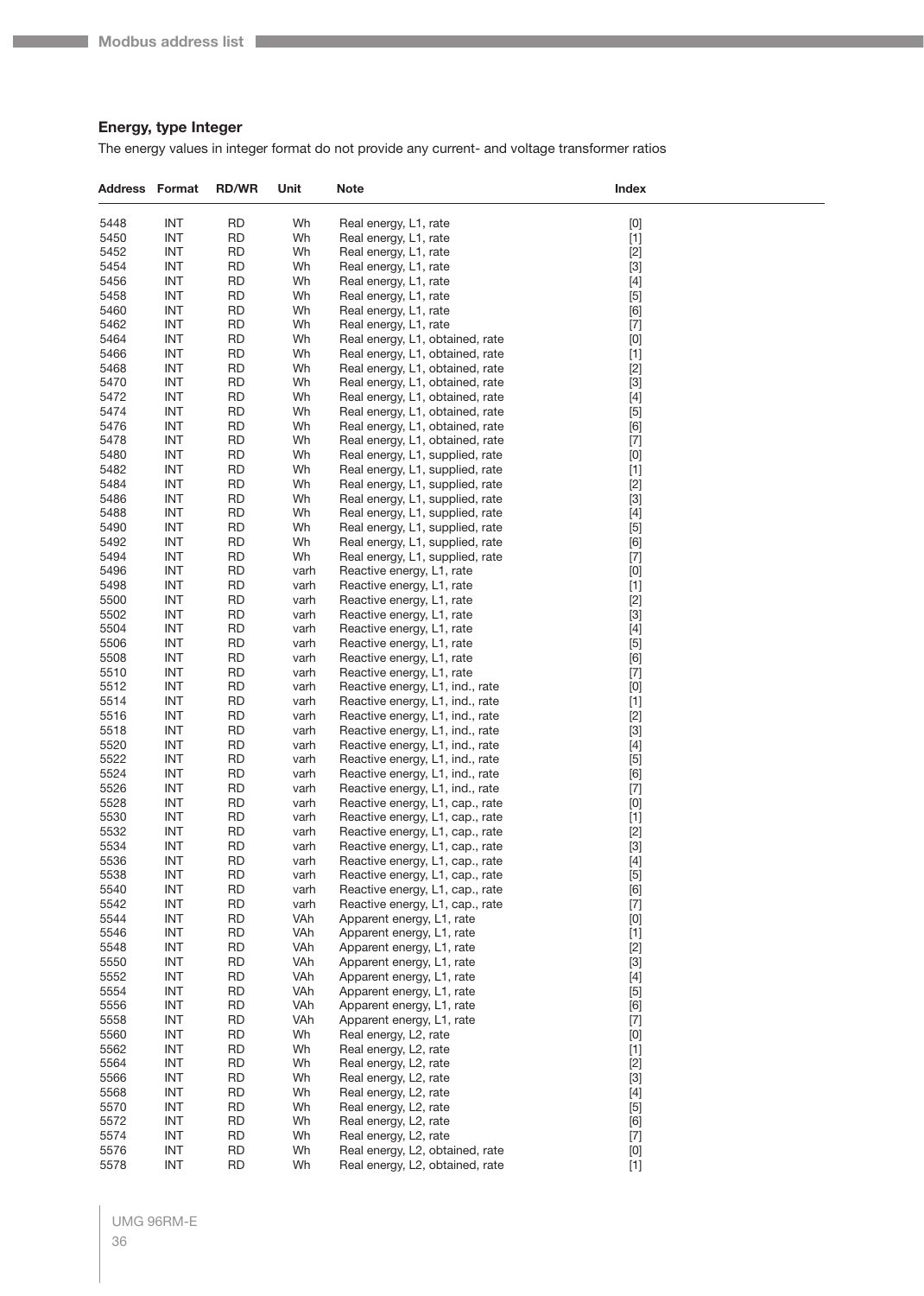| <b>Address Format</b> |                          | <b>RD/WR</b>           | Unit         | <b>Note</b>                                                        | Index                                                                                                                                                                                                                                                                                                                                                                                                                                                                                                                                                                                                                                                                                                                                                                                                                                                                                                                                                                                                                                                                                                                                                                                             |
|-----------------------|--------------------------|------------------------|--------------|--------------------------------------------------------------------|---------------------------------------------------------------------------------------------------------------------------------------------------------------------------------------------------------------------------------------------------------------------------------------------------------------------------------------------------------------------------------------------------------------------------------------------------------------------------------------------------------------------------------------------------------------------------------------------------------------------------------------------------------------------------------------------------------------------------------------------------------------------------------------------------------------------------------------------------------------------------------------------------------------------------------------------------------------------------------------------------------------------------------------------------------------------------------------------------------------------------------------------------------------------------------------------------|
|                       |                          |                        |              |                                                                    |                                                                                                                                                                                                                                                                                                                                                                                                                                                                                                                                                                                                                                                                                                                                                                                                                                                                                                                                                                                                                                                                                                                                                                                                   |
| 5580<br>5582          | <b>INT</b><br><b>INT</b> | <b>RD</b><br><b>RD</b> | Wh<br>Wh     | Real energy, L2, obtained, rate<br>Real energy, L2, obtained, rate | $[2]$<br>$[3]$                                                                                                                                                                                                                                                                                                                                                                                                                                                                                                                                                                                                                                                                                                                                                                                                                                                                                                                                                                                                                                                                                                                                                                                    |
| 5584                  | <b>INT</b>               | <b>RD</b>              | Wh           | Real energy, L2, obtained, rate                                    | $[4]$                                                                                                                                                                                                                                                                                                                                                                                                                                                                                                                                                                                                                                                                                                                                                                                                                                                                                                                                                                                                                                                                                                                                                                                             |
| 5586                  | <b>INT</b>               | <b>RD</b>              | Wh           | Real energy, L2, obtained, rate                                    | $[5]$                                                                                                                                                                                                                                                                                                                                                                                                                                                                                                                                                                                                                                                                                                                                                                                                                                                                                                                                                                                                                                                                                                                                                                                             |
| 5588                  | <b>INT</b>               | <b>RD</b>              | Wh           | Real energy, L2, obtained, rate                                    | [6]                                                                                                                                                                                                                                                                                                                                                                                                                                                                                                                                                                                                                                                                                                                                                                                                                                                                                                                                                                                                                                                                                                                                                                                               |
| 5590                  | INT                      | <b>RD</b>              | Wh           | Real energy, L2, obtained, rate                                    | $[7]$                                                                                                                                                                                                                                                                                                                                                                                                                                                                                                                                                                                                                                                                                                                                                                                                                                                                                                                                                                                                                                                                                                                                                                                             |
| 5592                  | <b>INT</b>               | <b>RD</b>              | Wh           | Real energy, L2, supplied, rate                                    | $[0] % \begin{center} % \includegraphics[width=\linewidth]{imagesSupplemental_3.png} % \end{center} % \caption { % Our method can be used for the use of the image. % Note that the \emph{DefNet}~\cite{bib66} as a function of the \emph{DefNet}~\cite{bib66} as a function of the \emph{DefNet}~\cite{bib66} as a function of the \emph{DefNet}~\cite{bib66} as a function of the \emph{DefNet}~\cite{bib66} as a function of the \emph{DefNet}~\cite{bib66} as a function of the \emph{DefNet}~\cite{bib66} as a function of the \emph{DefNet}~\cite{bib66} as a function of the \emph{DefNet}$                                                                                                                                                                                                                                                                                                                                                                                                                                                                                                                                                                                                |
| 5594                  | <b>INT</b>               | <b>RD</b>              | Wh           | Real energy, L2, supplied, rate                                    | $[1]$                                                                                                                                                                                                                                                                                                                                                                                                                                                                                                                                                                                                                                                                                                                                                                                                                                                                                                                                                                                                                                                                                                                                                                                             |
| 5596                  | <b>INT</b>               | <b>RD</b>              | Wh           | Real energy, L2, supplied, rate                                    | $[2]$                                                                                                                                                                                                                                                                                                                                                                                                                                                                                                                                                                                                                                                                                                                                                                                                                                                                                                                                                                                                                                                                                                                                                                                             |
| 5598                  | <b>INT</b>               | <b>RD</b>              | Wh           | Real energy, L2, supplied, rate                                    | $[3]$                                                                                                                                                                                                                                                                                                                                                                                                                                                                                                                                                                                                                                                                                                                                                                                                                                                                                                                                                                                                                                                                                                                                                                                             |
| 5600                  | INT                      | <b>RD</b>              | Wh           | Real energy, L2, supplied, rate                                    | $[4]$                                                                                                                                                                                                                                                                                                                                                                                                                                                                                                                                                                                                                                                                                                                                                                                                                                                                                                                                                                                                                                                                                                                                                                                             |
| 5602                  | <b>INT</b>               | <b>RD</b>              | Wh           | Real energy, L2, supplied, rate                                    | $[5]$                                                                                                                                                                                                                                                                                                                                                                                                                                                                                                                                                                                                                                                                                                                                                                                                                                                                                                                                                                                                                                                                                                                                                                                             |
| 5604                  | <b>INT</b>               | <b>RD</b>              | Wh           | Real energy, L2, supplied, rate                                    | [6]                                                                                                                                                                                                                                                                                                                                                                                                                                                                                                                                                                                                                                                                                                                                                                                                                                                                                                                                                                                                                                                                                                                                                                                               |
| 5606                  | <b>INT</b>               | <b>RD</b>              | Wh           | Real energy, L2, supplied, rate                                    | $[7]$                                                                                                                                                                                                                                                                                                                                                                                                                                                                                                                                                                                                                                                                                                                                                                                                                                                                                                                                                                                                                                                                                                                                                                                             |
| 5608                  | <b>INT</b>               | <b>RD</b>              | varh         | Reactive energy, L2, rate                                          | $[0] % \begin{center} % \includegraphics[width=\linewidth]{imagesSupplemental_3.png} % \end{center} % \caption { % Our method can be used for the proposed method. % Note that the \emph{exponent} is used to be used in the image. % Note that the \emph{exponent} is used in the image. % Note that the \emph{exponent} is used to be used in the image. % Note that the \emph{exponent} is used in the image. % Note that the \emph{exponent} is used in the image. % Note that the \emph{exponent} is used in the image. % Note that the \emph{exportector} is used in the image. % Note that the \emph{exportector} is used in the image. % Note that the \emph{exportector} is used in the image. % Note that the \emph{exportector$                                                                                                                                                                                                                                                                                                                                                                                                                                                        |
| 5610                  | INT                      | <b>RD</b>              | varh         | Reactive energy, L2, rate                                          | $[1]$                                                                                                                                                                                                                                                                                                                                                                                                                                                                                                                                                                                                                                                                                                                                                                                                                                                                                                                                                                                                                                                                                                                                                                                             |
| 5612                  | <b>INT</b>               | <b>RD</b>              | varh         | Reactive energy, L2, rate                                          | $[2]$                                                                                                                                                                                                                                                                                                                                                                                                                                                                                                                                                                                                                                                                                                                                                                                                                                                                                                                                                                                                                                                                                                                                                                                             |
| 5614                  | <b>INT</b>               | RD                     | varh         | Reactive energy, L2, rate                                          | $[3]$                                                                                                                                                                                                                                                                                                                                                                                                                                                                                                                                                                                                                                                                                                                                                                                                                                                                                                                                                                                                                                                                                                                                                                                             |
| 5616                  | <b>INT</b>               | <b>RD</b>              | varh         | Reactive energy, L2, rate                                          | $[4]$                                                                                                                                                                                                                                                                                                                                                                                                                                                                                                                                                                                                                                                                                                                                                                                                                                                                                                                                                                                                                                                                                                                                                                                             |
| 5618<br>5620          | <b>INT</b><br>INT        | <b>RD</b><br><b>RD</b> | varh         | Reactive energy, L2, rate                                          | $[5]$<br>[6]                                                                                                                                                                                                                                                                                                                                                                                                                                                                                                                                                                                                                                                                                                                                                                                                                                                                                                                                                                                                                                                                                                                                                                                      |
| 5622                  | <b>INT</b>               | <b>RD</b>              | varh<br>varh | Reactive energy, L2, rate<br>Reactive energy, L2, rate             | $[7]$                                                                                                                                                                                                                                                                                                                                                                                                                                                                                                                                                                                                                                                                                                                                                                                                                                                                                                                                                                                                                                                                                                                                                                                             |
| 5624                  | <b>INT</b>               | RD                     | varh         | Reactive energy, L2, ind., rate                                    | [0]                                                                                                                                                                                                                                                                                                                                                                                                                                                                                                                                                                                                                                                                                                                                                                                                                                                                                                                                                                                                                                                                                                                                                                                               |
| 5626                  | <b>INT</b>               | <b>RD</b>              | varh         | Reactive energy, L2, ind., rate                                    | $[1]$                                                                                                                                                                                                                                                                                                                                                                                                                                                                                                                                                                                                                                                                                                                                                                                                                                                                                                                                                                                                                                                                                                                                                                                             |
| 5628                  | <b>INT</b>               | <b>RD</b>              | varh         | Reactive energy, L2, ind., rate                                    | $[2]$                                                                                                                                                                                                                                                                                                                                                                                                                                                                                                                                                                                                                                                                                                                                                                                                                                                                                                                                                                                                                                                                                                                                                                                             |
| 5630                  | INT                      | <b>RD</b>              | varh         | Reactive energy, L2, ind., rate                                    | $[3]$                                                                                                                                                                                                                                                                                                                                                                                                                                                                                                                                                                                                                                                                                                                                                                                                                                                                                                                                                                                                                                                                                                                                                                                             |
| 5632                  | <b>INT</b>               | <b>RD</b>              | varh         | Reactive energy, L2, ind., rate                                    | $[4]$                                                                                                                                                                                                                                                                                                                                                                                                                                                                                                                                                                                                                                                                                                                                                                                                                                                                                                                                                                                                                                                                                                                                                                                             |
| 5634                  | <b>INT</b>               | <b>RD</b>              | varh         | Reactive energy, L2, ind., rate                                    | [5]                                                                                                                                                                                                                                                                                                                                                                                                                                                                                                                                                                                                                                                                                                                                                                                                                                                                                                                                                                                                                                                                                                                                                                                               |
| 5636                  | <b>INT</b>               | <b>RD</b>              | varh         | Reactive energy, L2, ind., rate                                    | [6]                                                                                                                                                                                                                                                                                                                                                                                                                                                                                                                                                                                                                                                                                                                                                                                                                                                                                                                                                                                                                                                                                                                                                                                               |
| 5638                  | <b>INT</b>               | <b>RD</b>              | varh         | Reactive energy, L2, ind., rate                                    | $[7]$                                                                                                                                                                                                                                                                                                                                                                                                                                                                                                                                                                                                                                                                                                                                                                                                                                                                                                                                                                                                                                                                                                                                                                                             |
| 5640                  | <b>INT</b>               | <b>RD</b>              | varh         | Reactive energy, L2, cap., rate                                    | [0]                                                                                                                                                                                                                                                                                                                                                                                                                                                                                                                                                                                                                                                                                                                                                                                                                                                                                                                                                                                                                                                                                                                                                                                               |
| 5642                  | <b>INT</b>               | <b>RD</b>              | varh         | Reactive energy, L2, cap., rate                                    | $[1]$                                                                                                                                                                                                                                                                                                                                                                                                                                                                                                                                                                                                                                                                                                                                                                                                                                                                                                                                                                                                                                                                                                                                                                                             |
| 5644                  | <b>INT</b>               | <b>RD</b>              | varh         | Reactive energy, L2, cap., rate                                    | $[2]$                                                                                                                                                                                                                                                                                                                                                                                                                                                                                                                                                                                                                                                                                                                                                                                                                                                                                                                                                                                                                                                                                                                                                                                             |
| 5646                  | <b>INT</b>               | <b>RD</b>              | varh         | Reactive energy, L2, cap., rate                                    | $[3]$                                                                                                                                                                                                                                                                                                                                                                                                                                                                                                                                                                                                                                                                                                                                                                                                                                                                                                                                                                                                                                                                                                                                                                                             |
| 5648                  | <b>INT</b>               | <b>RD</b>              | varh         | Reactive energy, L2, cap., rate                                    | $[4]$                                                                                                                                                                                                                                                                                                                                                                                                                                                                                                                                                                                                                                                                                                                                                                                                                                                                                                                                                                                                                                                                                                                                                                                             |
| 5650<br>5652          | <b>INT</b><br><b>INT</b> | <b>RD</b><br><b>RD</b> | varh<br>varh | Reactive energy, L2, cap., rate<br>Reactive energy, L2, cap., rate | $[5]$<br>[6]                                                                                                                                                                                                                                                                                                                                                                                                                                                                                                                                                                                                                                                                                                                                                                                                                                                                                                                                                                                                                                                                                                                                                                                      |
| 5654                  | <b>INT</b>               | <b>RD</b>              | varh         | Reactive energy, L2, cap., rate                                    | $[7]$                                                                                                                                                                                                                                                                                                                                                                                                                                                                                                                                                                                                                                                                                                                                                                                                                                                                                                                                                                                                                                                                                                                                                                                             |
| 5656                  | <b>INT</b>               | <b>RD</b>              | VAh          | Apparent energy, L2, rate                                          | [0]                                                                                                                                                                                                                                                                                                                                                                                                                                                                                                                                                                                                                                                                                                                                                                                                                                                                                                                                                                                                                                                                                                                                                                                               |
| 5658                  | <b>INT</b>               | <b>RD</b>              | VAh          | Apparent energy, L2, rate                                          | $[1]$                                                                                                                                                                                                                                                                                                                                                                                                                                                                                                                                                                                                                                                                                                                                                                                                                                                                                                                                                                                                                                                                                                                                                                                             |
| 5660                  | <b>INT</b>               | <b>RD</b>              | VAh          | Apparent energy, L2, rate                                          | $[2]$                                                                                                                                                                                                                                                                                                                                                                                                                                                                                                                                                                                                                                                                                                                                                                                                                                                                                                                                                                                                                                                                                                                                                                                             |
| 5662                  | <b>INT</b>               | <b>RD</b>              | VAh          | Apparent energy, L2, rate                                          | $[3]$                                                                                                                                                                                                                                                                                                                                                                                                                                                                                                                                                                                                                                                                                                                                                                                                                                                                                                                                                                                                                                                                                                                                                                                             |
| 5664                  | <b>INT</b>               | <b>RD</b>              | VAh          | Apparent energy, L2, rate                                          | $[4]$                                                                                                                                                                                                                                                                                                                                                                                                                                                                                                                                                                                                                                                                                                                                                                                                                                                                                                                                                                                                                                                                                                                                                                                             |
| 5666                  | INT                      | <b>RD</b>              | VAh          | Apparent energy, L2, rate                                          | [5]                                                                                                                                                                                                                                                                                                                                                                                                                                                                                                                                                                                                                                                                                                                                                                                                                                                                                                                                                                                                                                                                                                                                                                                               |
| 5668                  | INT                      | RD                     | VAh          | Apparent energy, L2, rate                                          | $[6] \centering% \includegraphics[width=1.0\textwidth]{figs/fig_03.pdf} \includegraphics[width=1.0\textwidth]{figs/fig_03.pdf} \includegraphics[width=1.0\textwidth]{figs/fig_03.pdf} \includegraphics[width=1.0\textwidth]{figs/fig_03.pdf} \includegraphics[width=1.0\textwidth]{figs/fig_03.pdf} \includegraphics[width=1.0\textwidth]{figs/fig_03.pdf} \includegraphics[width=1.0\textwidth]{figs/fig_03.pdf} \includegraphics[width=1.0\textwidth]{figs/fig_03.pdf} \includegraphics[width=1.0\textwidth]{figs/fig_03.pdf} \includegraphics[width=1.0\textwidth]{figs$                                                                                                                                                                                                                                                                                                                                                                                                                                                                                                                                                                                                                       |
| 5670                  | <b>INT</b>               | <b>RD</b>              | VAh          | Apparent energy, L2, rate                                          | $[7]$                                                                                                                                                                                                                                                                                                                                                                                                                                                                                                                                                                                                                                                                                                                                                                                                                                                                                                                                                                                                                                                                                                                                                                                             |
| 5672                  | <b>INT</b>               | <b>RD</b>              | Wh           | Real energy, L3, rate                                              | $[0] % \begin{center} % \includegraphics[width=\linewidth]{imagesSupplemental_3.png} % \end{center} % \caption { % Our method shows the proposed method. % We have a single number of the first two different values of the first two different values of the first two different values of the second two different values of the second two different values of the second two different values of the second two different values of the second two different values of the second two different values of the second two different values of the second two different values of the second two different values of the second two different values of the second two different values of the second two different values of the second two different values of the second two different values of the second two different values of the third two different values of the third two different values of the third two different values of the third two different values of the third two different values of the third two different values of the third two different values of the third two different values of the third two different values of the third two different values of the$ |
| 5674                  | INT                      | <b>RD</b>              | Wh           | Real energy, L3, rate                                              | $[1]$                                                                                                                                                                                                                                                                                                                                                                                                                                                                                                                                                                                                                                                                                                                                                                                                                                                                                                                                                                                                                                                                                                                                                                                             |
| 5676                  | <b>INT</b>               | <b>RD</b>              | Wh           | Real energy, L3, rate                                              | $[2]$                                                                                                                                                                                                                                                                                                                                                                                                                                                                                                                                                                                                                                                                                                                                                                                                                                                                                                                                                                                                                                                                                                                                                                                             |
| 5678                  | <b>INT</b>               | <b>RD</b>              | Wh           | Real energy, L3, rate                                              | $[3]$                                                                                                                                                                                                                                                                                                                                                                                                                                                                                                                                                                                                                                                                                                                                                                                                                                                                                                                                                                                                                                                                                                                                                                                             |
| 5680<br>5682          | <b>INT</b><br><b>INT</b> | <b>RD</b><br><b>RD</b> | Wh<br>Wh     | Real energy, L3, rate                                              | $[4]$                                                                                                                                                                                                                                                                                                                                                                                                                                                                                                                                                                                                                                                                                                                                                                                                                                                                                                                                                                                                                                                                                                                                                                                             |
| 5684                  | INT                      | RD                     | Wh           | Real energy, L3, rate<br>Real energy, L3, rate                     | $[5]$<br>[6]                                                                                                                                                                                                                                                                                                                                                                                                                                                                                                                                                                                                                                                                                                                                                                                                                                                                                                                                                                                                                                                                                                                                                                                      |
| 5686                  | <b>INT</b>               | <b>RD</b>              | Wh           | Real energy, L3, rate                                              | $[7]$                                                                                                                                                                                                                                                                                                                                                                                                                                                                                                                                                                                                                                                                                                                                                                                                                                                                                                                                                                                                                                                                                                                                                                                             |
| 5688                  | <b>INT</b>               | <b>RD</b>              | Wh           | Real energy, L3, obtained, rate                                    | [0]                                                                                                                                                                                                                                                                                                                                                                                                                                                                                                                                                                                                                                                                                                                                                                                                                                                                                                                                                                                                                                                                                                                                                                                               |
| 5690                  | <b>INT</b>               | <b>RD</b>              | Wh           | Real energy, L3, obtained, rate                                    | $[1]$                                                                                                                                                                                                                                                                                                                                                                                                                                                                                                                                                                                                                                                                                                                                                                                                                                                                                                                                                                                                                                                                                                                                                                                             |
| 5692                  | <b>INT</b>               | <b>RD</b>              | Wh           | Real energy, L3, obtained, rate                                    | $[2]$                                                                                                                                                                                                                                                                                                                                                                                                                                                                                                                                                                                                                                                                                                                                                                                                                                                                                                                                                                                                                                                                                                                                                                                             |
| 5694                  | INT                      | RD                     | Wh           | Real energy, L3, obtained, rate                                    | $[3]$                                                                                                                                                                                                                                                                                                                                                                                                                                                                                                                                                                                                                                                                                                                                                                                                                                                                                                                                                                                                                                                                                                                                                                                             |
| 5696                  | <b>INT</b>               | <b>RD</b>              | Wh           | Real energy, L3, obtained, rate                                    | $[4]$                                                                                                                                                                                                                                                                                                                                                                                                                                                                                                                                                                                                                                                                                                                                                                                                                                                                                                                                                                                                                                                                                                                                                                                             |
| 5698                  | <b>INT</b>               | <b>RD</b>              | Wh           | Real energy, L3, obtained, rate                                    | $[5]$                                                                                                                                                                                                                                                                                                                                                                                                                                                                                                                                                                                                                                                                                                                                                                                                                                                                                                                                                                                                                                                                                                                                                                                             |
| 5700                  | <b>INT</b>               | <b>RD</b>              | Wh           | Real energy, L3, obtained, rate                                    | [6]                                                                                                                                                                                                                                                                                                                                                                                                                                                                                                                                                                                                                                                                                                                                                                                                                                                                                                                                                                                                                                                                                                                                                                                               |
| 5702                  | <b>INT</b>               | <b>RD</b>              | Wh           | Real energy, L3, obtained, rate                                    | $[7]$                                                                                                                                                                                                                                                                                                                                                                                                                                                                                                                                                                                                                                                                                                                                                                                                                                                                                                                                                                                                                                                                                                                                                                                             |
| 5704                  | INT                      | RD                     | Wh           | Real energy, L3, supplied, rate                                    | [0]                                                                                                                                                                                                                                                                                                                                                                                                                                                                                                                                                                                                                                                                                                                                                                                                                                                                                                                                                                                                                                                                                                                                                                                               |
| 5706                  | <b>INT</b>               | <b>RD</b>              | Wh           | Real energy, L3, supplied, rate                                    | $[1]$                                                                                                                                                                                                                                                                                                                                                                                                                                                                                                                                                                                                                                                                                                                                                                                                                                                                                                                                                                                                                                                                                                                                                                                             |
| 5708                  | INT                      | <b>RD</b>              | Wh           | Real energy, L3, supplied, rate                                    | $[2]$                                                                                                                                                                                                                                                                                                                                                                                                                                                                                                                                                                                                                                                                                                                                                                                                                                                                                                                                                                                                                                                                                                                                                                                             |
| 5710                  | <b>INT</b>               | <b>RD</b>              | Wh           | Real energy, L3, supplied, rate                                    | $[3]$                                                                                                                                                                                                                                                                                                                                                                                                                                                                                                                                                                                                                                                                                                                                                                                                                                                                                                                                                                                                                                                                                                                                                                                             |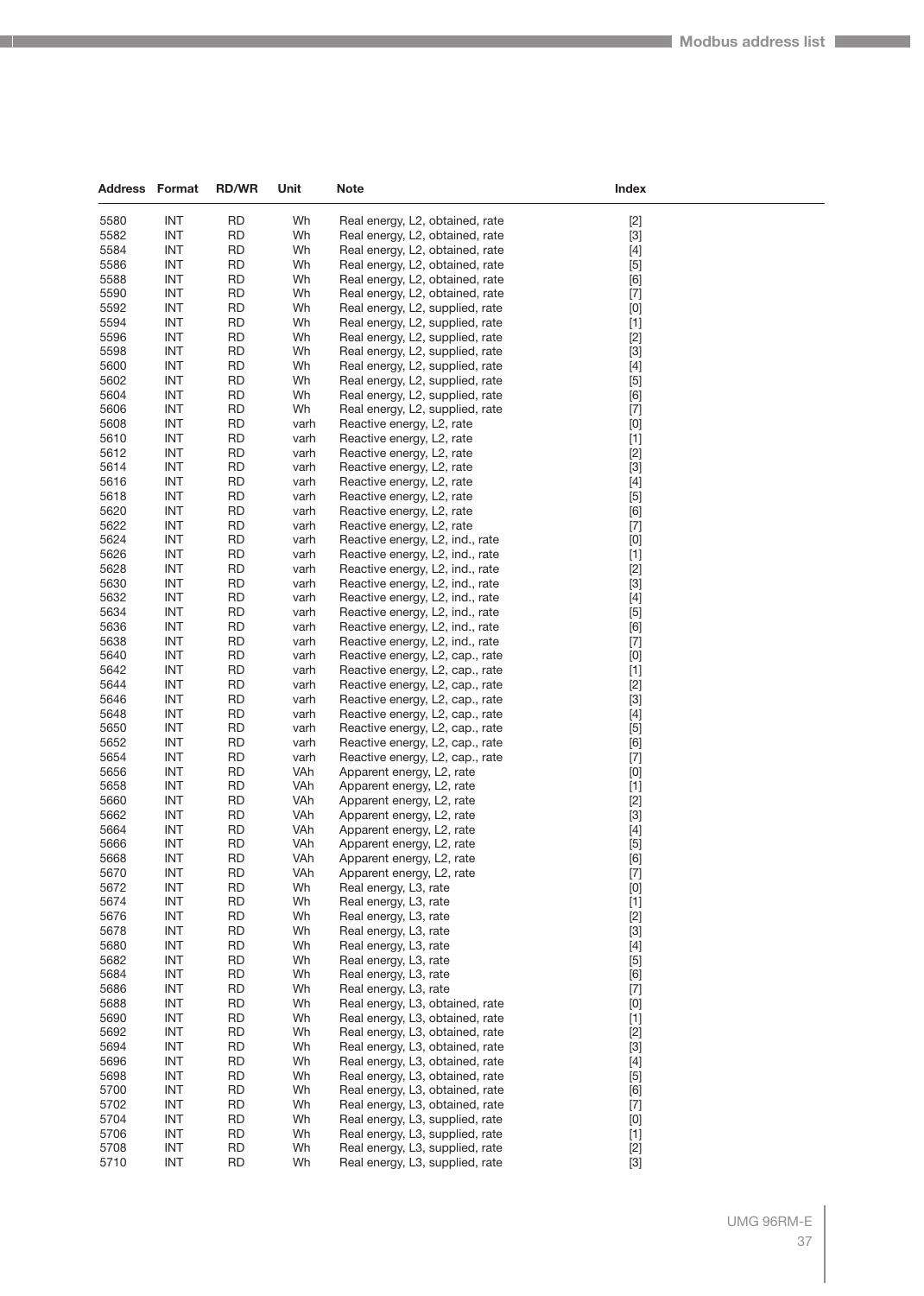$\sim$ 

| <b>Address Format</b> |            | <b>RD/WR</b> | Unit         | <b>Note</b>                                                  | Index                                                                                                                                                                                                                                                                                                                                                                                                                                                                                                                                                                                                                                                                    |  |
|-----------------------|------------|--------------|--------------|--------------------------------------------------------------|--------------------------------------------------------------------------------------------------------------------------------------------------------------------------------------------------------------------------------------------------------------------------------------------------------------------------------------------------------------------------------------------------------------------------------------------------------------------------------------------------------------------------------------------------------------------------------------------------------------------------------------------------------------------------|--|
| 5712                  | <b>INT</b> | <b>RD</b>    | Wh           | Real energy, L3, supplied, rate                              | $[4]$                                                                                                                                                                                                                                                                                                                                                                                                                                                                                                                                                                                                                                                                    |  |
| 5714                  | <b>INT</b> | <b>RD</b>    | Wh           | Real energy, L3, supplied, rate                              | $[5]$                                                                                                                                                                                                                                                                                                                                                                                                                                                                                                                                                                                                                                                                    |  |
| 5716                  | <b>INT</b> | <b>RD</b>    | Wh           | Real energy, L3, supplied, rate                              | [6]                                                                                                                                                                                                                                                                                                                                                                                                                                                                                                                                                                                                                                                                      |  |
| 5718                  | <b>INT</b> | <b>RD</b>    | Wh           | Real energy, L3, supplied, rate                              | $[7]$                                                                                                                                                                                                                                                                                                                                                                                                                                                                                                                                                                                                                                                                    |  |
| 5720                  | <b>INT</b> | <b>RD</b>    | varh         | Reactive energy, L3, rate                                    | [0]                                                                                                                                                                                                                                                                                                                                                                                                                                                                                                                                                                                                                                                                      |  |
| 5722                  | <b>INT</b> | <b>RD</b>    | varh         | Reactive energy, L3, rate                                    | $[1]$                                                                                                                                                                                                                                                                                                                                                                                                                                                                                                                                                                                                                                                                    |  |
| 5724                  | <b>INT</b> | <b>RD</b>    | varh         | Reactive energy, L3, rate                                    | $[2]$                                                                                                                                                                                                                                                                                                                                                                                                                                                                                                                                                                                                                                                                    |  |
| 5726                  | <b>INT</b> | <b>RD</b>    | varh         | Reactive energy, L3, rate                                    | $[3]$                                                                                                                                                                                                                                                                                                                                                                                                                                                                                                                                                                                                                                                                    |  |
| 5728                  | <b>INT</b> | <b>RD</b>    | varh         | Reactive energy, L3, rate                                    | $[4] % \begin{center} \includegraphics[width=\linewidth]{imagesSupplemental/Imetad-Architecture.png} \end{center} \caption{The image shows the image shows a single number of times, and the image shows a single number of times.} \label{fig:limal}$                                                                                                                                                                                                                                                                                                                                                                                                                   |  |
| 5730                  | INT        | <b>RD</b>    | varh         | Reactive energy, L3, rate                                    | $[5]$                                                                                                                                                                                                                                                                                                                                                                                                                                                                                                                                                                                                                                                                    |  |
| 5732                  | <b>INT</b> | <b>RD</b>    | varh         | Reactive energy, L3, rate                                    | [6]                                                                                                                                                                                                                                                                                                                                                                                                                                                                                                                                                                                                                                                                      |  |
| 5734                  | <b>INT</b> | <b>RD</b>    | varh         | Reactive energy, L3, rate                                    | $[7] \centering% \includegraphics[width=1\textwidth]{images/TransY.pdf} \caption{The first two different values of $d=3$ and $d=4$ (left) and $d=5$ (right) and $d=6$ (right). The first two different values of $d=2$ (right).} \label{fig:class}$                                                                                                                                                                                                                                                                                                                                                                                                                      |  |
| 5736                  | INT        | <b>RD</b>    | varh         | Reactive energy, L3, ind., rate                              | [0]                                                                                                                                                                                                                                                                                                                                                                                                                                                                                                                                                                                                                                                                      |  |
| 5738                  | <b>INT</b> | <b>RD</b>    | varh         | Reactive energy, L3, ind., rate                              | $[1]$                                                                                                                                                                                                                                                                                                                                                                                                                                                                                                                                                                                                                                                                    |  |
| 5740                  | <b>INT</b> | <b>RD</b>    | varh         | Reactive energy, L3, ind., rate                              | $[2]$                                                                                                                                                                                                                                                                                                                                                                                                                                                                                                                                                                                                                                                                    |  |
| 5742                  | <b>INT</b> | <b>RD</b>    | varh         | Reactive energy, L3, ind., rate                              | $[3]$                                                                                                                                                                                                                                                                                                                                                                                                                                                                                                                                                                                                                                                                    |  |
| 5744                  | <b>INT</b> | <b>RD</b>    | varh         | Reactive energy, L3, ind., rate                              | $[4]$                                                                                                                                                                                                                                                                                                                                                                                                                                                                                                                                                                                                                                                                    |  |
| 5746                  | <b>INT</b> | <b>RD</b>    | varh         | Reactive energy, L3, ind., rate                              | $[5]$                                                                                                                                                                                                                                                                                                                                                                                                                                                                                                                                                                                                                                                                    |  |
| 5748                  | <b>INT</b> | <b>RD</b>    | varh         | Reactive energy, L3, ind., rate                              | [6]                                                                                                                                                                                                                                                                                                                                                                                                                                                                                                                                                                                                                                                                      |  |
| 5750                  | <b>INT</b> | <b>RD</b>    | varh         | Reactive energy, L3, ind., rate                              | $[7]$                                                                                                                                                                                                                                                                                                                                                                                                                                                                                                                                                                                                                                                                    |  |
| 5752                  | <b>INT</b> | <b>RD</b>    | varh         | Reactive energy, L3, cap., rate                              | [0]                                                                                                                                                                                                                                                                                                                                                                                                                                                                                                                                                                                                                                                                      |  |
| 5754                  | <b>INT</b> | <b>RD</b>    | varh         | Reactive energy, L3, cap., rate                              | $[1]$                                                                                                                                                                                                                                                                                                                                                                                                                                                                                                                                                                                                                                                                    |  |
| 5756                  | <b>INT</b> | <b>RD</b>    | varh         | Reactive energy, L3, cap., rate                              | $[2]$                                                                                                                                                                                                                                                                                                                                                                                                                                                                                                                                                                                                                                                                    |  |
| 5758                  | <b>INT</b> | <b>RD</b>    | varh         | Reactive energy, L3, cap., rate                              | $[3]$                                                                                                                                                                                                                                                                                                                                                                                                                                                                                                                                                                                                                                                                    |  |
| 5760                  | <b>INT</b> | <b>RD</b>    | varh         | Reactive energy, L3, cap., rate                              | $[4]$                                                                                                                                                                                                                                                                                                                                                                                                                                                                                                                                                                                                                                                                    |  |
| 5762                  | <b>INT</b> | <b>RD</b>    |              | Reactive energy, L3, cap., rate                              |                                                                                                                                                                                                                                                                                                                                                                                                                                                                                                                                                                                                                                                                          |  |
| 5764                  | <b>INT</b> | <b>RD</b>    | varh<br>varh | Reactive energy, L3, cap., rate                              | $[5]$<br>[6]                                                                                                                                                                                                                                                                                                                                                                                                                                                                                                                                                                                                                                                             |  |
| 5766                  | <b>INT</b> | <b>RD</b>    | varh         | Reactive energy, L3, cap., rate                              |                                                                                                                                                                                                                                                                                                                                                                                                                                                                                                                                                                                                                                                                          |  |
| 5768                  | <b>INT</b> | <b>RD</b>    | VAh          | Apparent energy, L3, rate                                    | $[7] \centering% \includegraphics[width=1\textwidth]{images/TransY.pdf} \caption{The first two different values of $d=3$ and $d=4$ (left) and $d=5$ (right) and $d=6$ (right). The first two different values of $d=2$ (right).} \label{fig:class}$<br>[0]                                                                                                                                                                                                                                                                                                                                                                                                               |  |
| 5770                  | <b>INT</b> | <b>RD</b>    | VAh          | Apparent energy, L3, rate                                    | $[1]$                                                                                                                                                                                                                                                                                                                                                                                                                                                                                                                                                                                                                                                                    |  |
| 5772                  | <b>INT</b> | <b>RD</b>    | VAh          |                                                              |                                                                                                                                                                                                                                                                                                                                                                                                                                                                                                                                                                                                                                                                          |  |
| 5774                  | <b>INT</b> | <b>RD</b>    | VAh          | Apparent energy, L3, rate<br>Apparent energy, L3, rate       | $[2]$<br>$[3]$                                                                                                                                                                                                                                                                                                                                                                                                                                                                                                                                                                                                                                                           |  |
| 5776                  | <b>INT</b> | <b>RD</b>    | VAh          |                                                              |                                                                                                                                                                                                                                                                                                                                                                                                                                                                                                                                                                                                                                                                          |  |
| 5778                  | <b>INT</b> | <b>RD</b>    | VAh          | Apparent energy, L3, rate                                    | $[4]$                                                                                                                                                                                                                                                                                                                                                                                                                                                                                                                                                                                                                                                                    |  |
| 5780                  | <b>INT</b> | <b>RD</b>    | VAh          | Apparent energy, L3, rate                                    | $[5]$                                                                                                                                                                                                                                                                                                                                                                                                                                                                                                                                                                                                                                                                    |  |
| 5782                  | <b>INT</b> | <b>RD</b>    | VAh          | Apparent energy, L3, rate                                    | [6]                                                                                                                                                                                                                                                                                                                                                                                                                                                                                                                                                                                                                                                                      |  |
| 5784                  | <b>INT</b> | <b>RD</b>    | Wh           | Apparent energy, L3, rate                                    | $[7] \centering% \includegraphics[width=1\textwidth]{images/TransY.pdf} \caption{The first two different values of $d=3$ and $d=4$ (left) and $d=5$ (right) and $d=6$ (right). The first two different values of $d=2$ (right).} \label{fig:class}$<br>[0]                                                                                                                                                                                                                                                                                                                                                                                                               |  |
| 5786                  | <b>INT</b> | <b>RD</b>    | Wh           | Real energy, sum. L1L3, rate                                 |                                                                                                                                                                                                                                                                                                                                                                                                                                                                                                                                                                                                                                                                          |  |
| 5788                  | <b>INT</b> | <b>RD</b>    | Wh           | Real energy, sum. L1L3, rate                                 | $[1]$                                                                                                                                                                                                                                                                                                                                                                                                                                                                                                                                                                                                                                                                    |  |
| 5790                  | <b>INT</b> | <b>RD</b>    | Wh           | Real energy, sum. L1L3, rate<br>Real energy, sum. L1L3, rate | $[2]$<br>$[3]$                                                                                                                                                                                                                                                                                                                                                                                                                                                                                                                                                                                                                                                           |  |
| 5792                  | <b>INT</b> | <b>RD</b>    | Wh           | Real energy, sum. L1L3, rate                                 |                                                                                                                                                                                                                                                                                                                                                                                                                                                                                                                                                                                                                                                                          |  |
| 5794                  | <b>INT</b> | <b>RD</b>    | Wh           |                                                              | $[4]$                                                                                                                                                                                                                                                                                                                                                                                                                                                                                                                                                                                                                                                                    |  |
| 5796                  | <b>INT</b> | <b>RD</b>    | Wh           | Real energy, sum. L1L3, rate<br>Real energy, sum. L1L3, rate | $[5]$                                                                                                                                                                                                                                                                                                                                                                                                                                                                                                                                                                                                                                                                    |  |
| 5798                  | <b>INT</b> | <b>RD</b>    | Wh           | Real energy, sum. L1L3, rate                                 | [6]<br>$[7]$                                                                                                                                                                                                                                                                                                                                                                                                                                                                                                                                                                                                                                                             |  |
| 5800                  | <b>INT</b> | ${\sf RD}$   | Wh           | Real energy, sum. L1L3, obtained, rate                       | $[0] % \begin{center} % \includegraphics[width=\linewidth]{imagesSupplemental_3.png} % \end{center} % \caption { % Our method can be used for the use of the image. % Note that the \emph{Def}(i) and the \emph{Def}(i) are the same as a function of the image. % Note that the \emph{Def}(i) and the \emph{Def}(i) are the same as a function of the image. % Note that the \emph{Def}(i) and the \emph{Def}(i) are the same as a function of the image. % } % \label{fig:Def}(i) and the \emph{Def}(i) are the same as a function of the image. % Note that the \emph{Def}(i) and the \emph{Def}(i) are the same as a function of the image. % } % \label{fig:Def}(i$ |  |
| 5802                  | <b>INT</b> | <b>RD</b>    | Wh           | Real energy, sum. L1L3, obtained, rate                       | $[1]$                                                                                                                                                                                                                                                                                                                                                                                                                                                                                                                                                                                                                                                                    |  |
| 5804                  | <b>INT</b> | <b>RD</b>    | Wh           | Real energy, sum. L1L3, obtained, rate                       | $[2]$                                                                                                                                                                                                                                                                                                                                                                                                                                                                                                                                                                                                                                                                    |  |
| 5806                  | <b>INT</b> | <b>RD</b>    | Wh           | Real energy, sum. L1L3, obtained, rate                       | $[3]$                                                                                                                                                                                                                                                                                                                                                                                                                                                                                                                                                                                                                                                                    |  |
| 5808                  | <b>INT</b> | <b>RD</b>    | Wh           | Real energy, sum. L1L3, obtained, rate                       | [4]                                                                                                                                                                                                                                                                                                                                                                                                                                                                                                                                                                                                                                                                      |  |
| 5810                  | <b>INT</b> | <b>RD</b>    | Wh           | Real energy, sum. L1L3, obtained, rate                       | $[5]$                                                                                                                                                                                                                                                                                                                                                                                                                                                                                                                                                                                                                                                                    |  |
| 5812                  | <b>INT</b> | <b>RD</b>    | Wh           | Real energy, sum. L1L3, obtained, rate                       | [6]                                                                                                                                                                                                                                                                                                                                                                                                                                                                                                                                                                                                                                                                      |  |
| 5814                  | INT        | <b>RD</b>    | Wh           | Real energy, sum. L1L3, obtained, rate                       | $[7]$                                                                                                                                                                                                                                                                                                                                                                                                                                                                                                                                                                                                                                                                    |  |
| 5816                  | <b>INT</b> | <b>RD</b>    | Wh           | Real energy, sum. L1L3, supplied, rate                       | [0]                                                                                                                                                                                                                                                                                                                                                                                                                                                                                                                                                                                                                                                                      |  |
| 5818                  | <b>INT</b> | <b>RD</b>    | Wh           | Real energy, sum. L1L3, supplied, rate                       | $[1]$                                                                                                                                                                                                                                                                                                                                                                                                                                                                                                                                                                                                                                                                    |  |
| 5820                  | <b>INT</b> | <b>RD</b>    | Wh           | Real energy, sum. L1L3, supplied, rate                       | $[2]$                                                                                                                                                                                                                                                                                                                                                                                                                                                                                                                                                                                                                                                                    |  |
| 5822                  | <b>INT</b> | <b>RD</b>    | Wh           | Real energy, sum. L1L3, supplied, rate                       | $[3]$                                                                                                                                                                                                                                                                                                                                                                                                                                                                                                                                                                                                                                                                    |  |
| 5824                  | INT        | <b>RD</b>    | Wh           | Real energy, sum. L1L3, supplied, rate                       | $[4] % \begin{center} \includegraphics[width=\linewidth]{imagesSupplemental/Imetad-Architecture.png} \end{center} \caption{The image shows the image shows a single number of times, and the image shows a single number of times.} \label{fig:limal}$                                                                                                                                                                                                                                                                                                                                                                                                                   |  |
| 5826                  | <b>INT</b> | <b>RD</b>    | Wh           | Real energy, sum. L1L3, supplied, rate                       |                                                                                                                                                                                                                                                                                                                                                                                                                                                                                                                                                                                                                                                                          |  |
| 5828                  | <b>INT</b> | <b>RD</b>    | Wh           | Real energy, sum. L1L3, supplied, rate                       | $[5]$                                                                                                                                                                                                                                                                                                                                                                                                                                                                                                                                                                                                                                                                    |  |
| 5830                  | <b>INT</b> | <b>RD</b>    | Wh           | Real energy, sum. L1L3, supplied, rate                       | [6]<br>$[7] % \begin{minipage}[b]{0.4\linewidth} \centering \includegraphics[width=\textwidth]{figs/fig_4.pdf} \caption{The figure shows the number of times on the right.} \label{fig:fig_4} \end{minipage} \vspace{0.05in} \begin{minipage}[b]{0.45\linewidth} \centering \includegraphics[width=\textwidth]{figs/fig_4.pdf} \caption{The figure shows the number of times on the right.} \label{fig:fig_4} \end{minipage} \vspace{0.05in} \begin{minipage}[b]{0.45in} \centering \includegraphics[width=\textwidth]{figs/fig_4.pdf} \caption{The figure shows the number of times on the right.} \label{fig:fig_4} \end{min$                                          |  |
| 5832                  | <b>INT</b> | <b>RD</b>    | varh         | Reactive energy, sum. L1L3, rate                             | [0]                                                                                                                                                                                                                                                                                                                                                                                                                                                                                                                                                                                                                                                                      |  |
| 5834                  | <b>INT</b> | <b>RD</b>    | varh         | Reactive energy, sum. L1L3, rate                             | $[1]$                                                                                                                                                                                                                                                                                                                                                                                                                                                                                                                                                                                                                                                                    |  |
| 5836                  | <b>INT</b> | <b>RD</b>    | varh         | Reactive energy, sum. L1L3, rate                             |                                                                                                                                                                                                                                                                                                                                                                                                                                                                                                                                                                                                                                                                          |  |
| 5838                  | <b>INT</b> | <b>RD</b>    | varh         | Reactive energy, sum. L1L3, rate                             | $[2]$<br>$[3]$                                                                                                                                                                                                                                                                                                                                                                                                                                                                                                                                                                                                                                                           |  |
| 5840                  | <b>INT</b> | <b>RD</b>    | varh         | Reactive energy, sum. L1L3, rate                             |                                                                                                                                                                                                                                                                                                                                                                                                                                                                                                                                                                                                                                                                          |  |
|                       |            |              |              |                                                              | $[4]$                                                                                                                                                                                                                                                                                                                                                                                                                                                                                                                                                                                                                                                                    |  |
| 5842                  | <b>INT</b> | <b>RD</b>    | varh         | Reactive energy, sum. L1L3, rate                             | $[5]$                                                                                                                                                                                                                                                                                                                                                                                                                                                                                                                                                                                                                                                                    |  |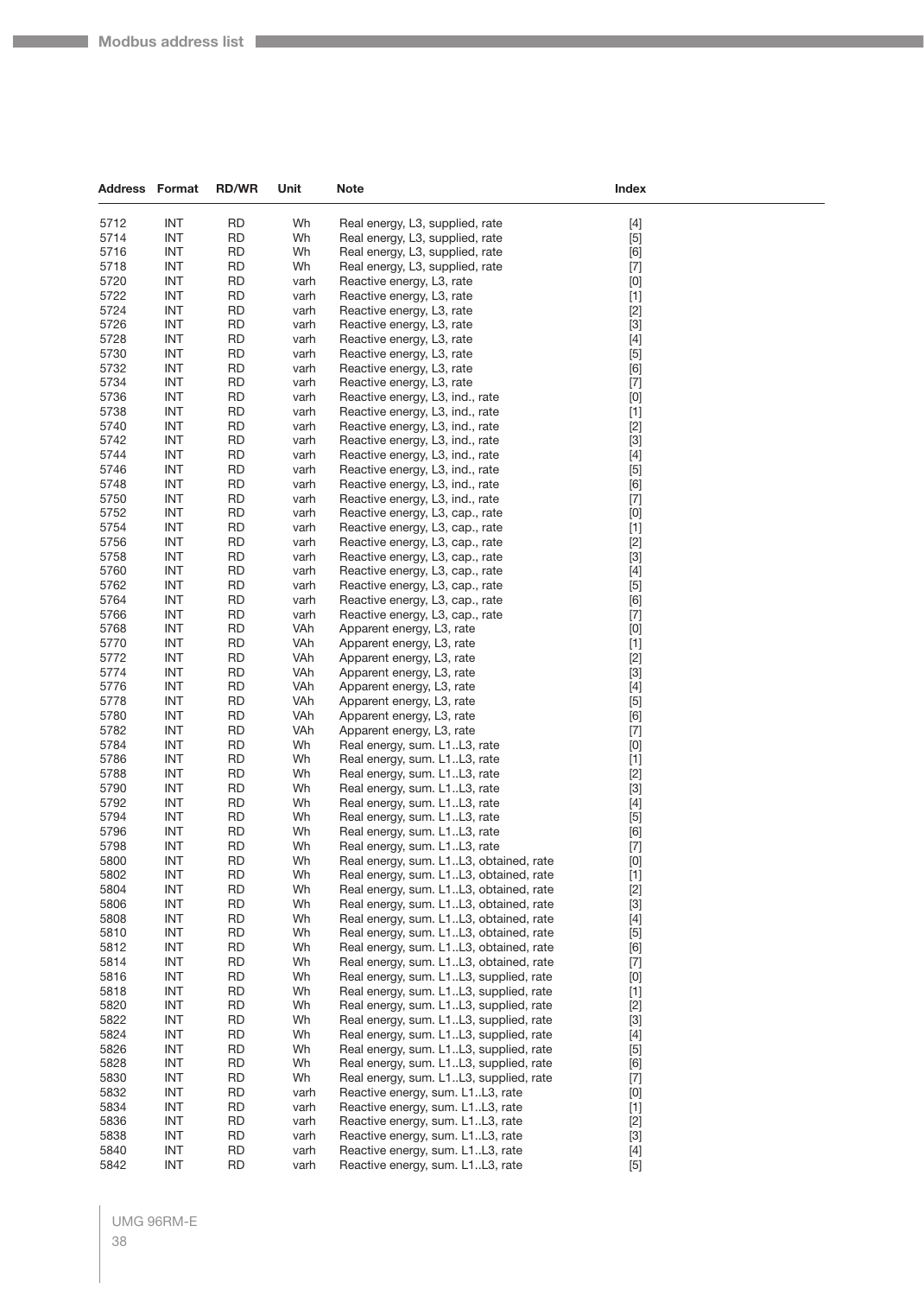| <b>Address Format</b> |             | <b>RD/WR</b> | Unit       | <b>Note</b>                                         | Index |  |
|-----------------------|-------------|--------------|------------|-----------------------------------------------------|-------|--|
| 5844                  | <b>INT</b>  | <b>RD</b>    | varh       | Reactive energy, sum. L1L3, rate                    | [6]   |  |
| 5846                  | <b>INT</b>  | <b>RD</b>    | varh       | Reactive energy, sum. L1L3, rate                    | $[7]$ |  |
| 5848                  | <b>INT</b>  | <b>RD</b>    | varh       | Reactive energy, sum. L1L3, ind., rate              | [0]   |  |
| 5850                  | <b>INT</b>  | <b>RD</b>    | varh       | Reactive energy, sum. L1L3, ind., rate              | $[1]$ |  |
| 5852                  | <b>INT</b>  | <b>RD</b>    | varh       | Reactive energy, sum. L1L3, ind., rate              | $[2]$ |  |
| 5854                  | <b>INT</b>  | <b>RD</b>    | varh       | Reactive energy, sum. L1L3, ind., rate              | $[3]$ |  |
| 5856                  | <b>INT</b>  | <b>RD</b>    | varh       | Reactive energy, sum. L1L3, ind., rate              | $[4]$ |  |
| 5858                  | <b>INT</b>  | <b>RD</b>    | varh       | Reactive energy, sum. L1L3, ind., rate              | $[5]$ |  |
| 5860                  | <b>INT</b>  | <b>RD</b>    | varh       | Reactive energy, sum. L1L3, ind., rate              | [6]   |  |
| 5862                  | <b>INT</b>  | <b>RD</b>    | varh       | Reactive energy, sum. L1L3, ind., rate              | $[7]$ |  |
| 5864                  | <b>INT</b>  | <b>RD</b>    | varh       | Reactive energy, sum. L1L3, cap., rate              | [0]   |  |
| 5866                  | <b>INT</b>  | <b>RD</b>    | varh       | Reactive energy, sum. L1L3, cap., rate              | $[1]$ |  |
| 5868                  | <b>INT</b>  | <b>RD</b>    | varh       | Reactive energy, sum. L1L3, cap., rate              | $[2]$ |  |
| 5870                  | <b>INT</b>  | <b>RD</b>    | varh       | Reactive energy, sum. L1L3, cap., rate              | $[3]$ |  |
| 5872                  | <b>INT</b>  | <b>RD</b>    | varh       | Reactive energy, sum. L1L3, cap., rate              | $[4]$ |  |
| 5874                  | <b>INT</b>  | <b>RD</b>    | varh       | Reactive energy, sum. L1L3, cap., rate              | [5]   |  |
| 5876                  | <b>INT</b>  | <b>RD</b>    | varh       | Reactive energy, sum. L1L3, cap., rate              | [6]   |  |
| 5878                  | <b>INT</b>  | <b>RD</b>    | varh       | Reactive energy, sum. L1L3, cap., rate              | $[7]$ |  |
| 5880                  | <b>INT</b>  | <b>RD</b>    | VAh        | Apparent energy, sum. L1L3, rate                    | [0]   |  |
| 5882                  | <b>INT</b>  | <b>RD</b>    | <b>VAh</b> | Apparent energy, sum. L1L3, rate                    | $[1]$ |  |
| 5884                  | <b>INT</b>  | <b>RD</b>    | VAh        | Apparent energy, sum. L1L3, rate                    | $[2]$ |  |
| 5886                  | <b>INT</b>  | <b>RD</b>    | VAh        | Apparent energy, sum. L1L3, rate                    | $[3]$ |  |
| 5888                  | <b>INT</b>  | <b>RD</b>    | <b>VAh</b> | Apparent energy, sum. L1L3, rate                    | $[4]$ |  |
| 5890                  | <b>INT</b>  | <b>RD</b>    | VAh        | Apparent energy, sum. L1L3, rate                    | $[5]$ |  |
| 5892                  | <b>INT</b>  | <b>RD</b>    | <b>VAh</b> | Apparent energy, sum. L1L3, rate                    | [6]   |  |
| 5894                  | <b>INT</b>  | <b>RD</b>    | VAh        | Apparent energy, sum. L1L3, rate                    | $[7]$ |  |
| 5896                  | <b>INT</b>  | <b>RD</b>    | sec        | Operation hours meter                               |       |  |
| 10329                 | <b>UINT</b> | RD/WR        | n          | Energy meter (counter, not scaled), impulse input 1 |       |  |
| 10331                 | <b>UINT</b> | RD/WR        | n          | Energy meter (counter, not scaled), impulse input 2 |       |  |
| 10333                 | <b>UINT</b> | RD/WR        | n          | Energy meter (counter, not scaled), impulse input 3 |       |  |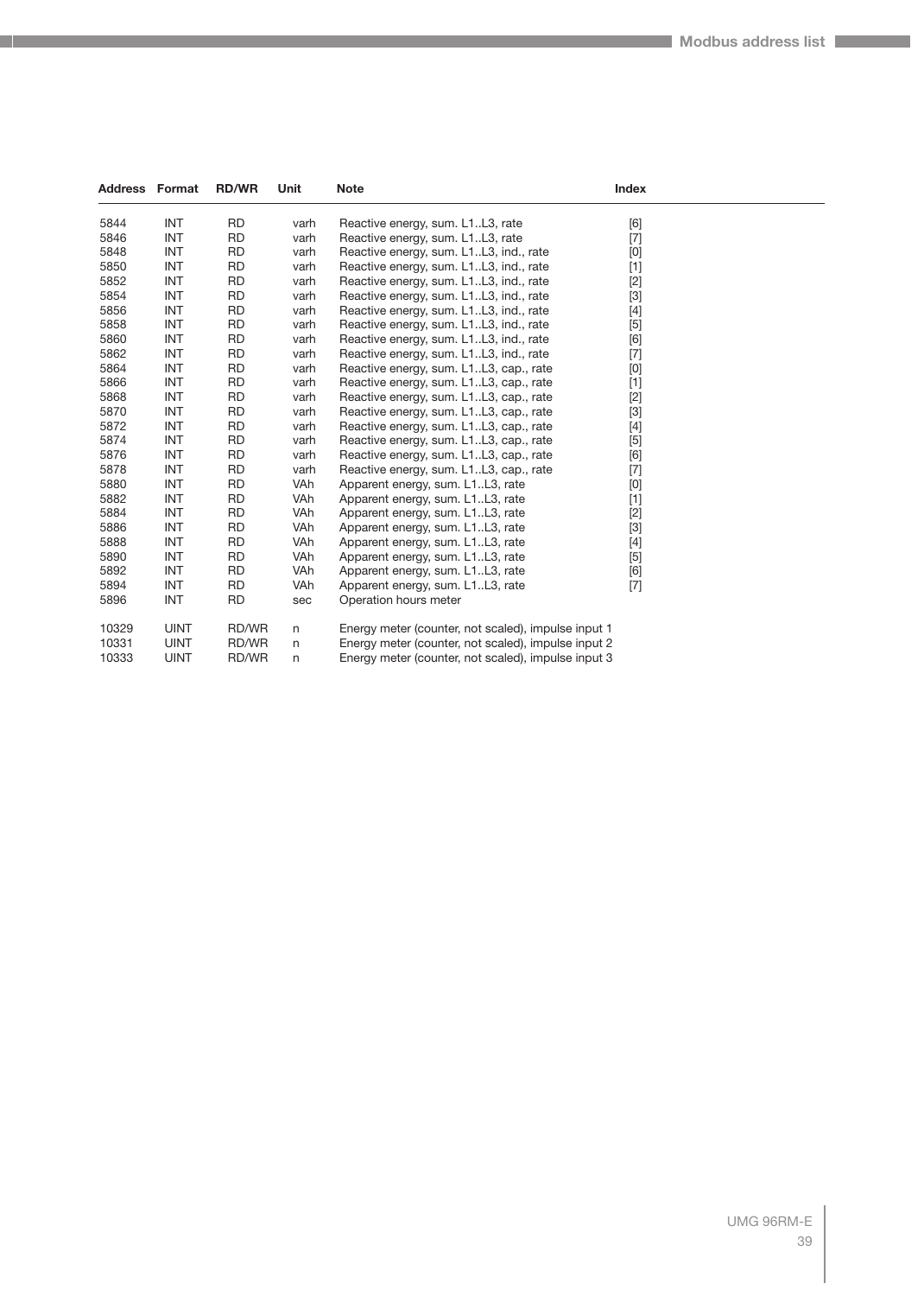#### **Energy, type float**

| Address Format |                              | <b>RD/WR</b>           | Unit         | Note                                                               | Index                                                                                                                                                                                                                                                                                                                                                                                                                                                                                                                                                                                                                                                                    |
|----------------|------------------------------|------------------------|--------------|--------------------------------------------------------------------|--------------------------------------------------------------------------------------------------------------------------------------------------------------------------------------------------------------------------------------------------------------------------------------------------------------------------------------------------------------------------------------------------------------------------------------------------------------------------------------------------------------------------------------------------------------------------------------------------------------------------------------------------------------------------|
| 5000           | <b>FLOAT</b>                 | <b>RD</b>              | Wh           | Real energy, L1, rate                                              | $[0] % \begin{center} % \includegraphics[width=\linewidth]{imagesSupplemental_3.png} % \end{center} % \caption { % Our method can be used for the use of the image. % Note that the \emph{DefNet}~\cite{bib66} as a function of the \emph{DefNet}~\cite{bib66} as a function of the \emph{DefNet}~\cite{bib66} as a function of the \emph{DefNet}~\cite{bib66} as a function of the \emph{DefNet}~\cite{bib66} as a function of the \emph{DefNet}~\cite{bib66} as a function of the \emph{DefNet}~\cite{bib66} as a function of the \emph{DefNet}~\cite{bib66} as a function of the \emph{DefNet}$                                                                       |
| 5002           | <b>FLOAT</b>                 | <b>RD</b>              | Wh           | Real energy, L1, rate                                              | $[1]$                                                                                                                                                                                                                                                                                                                                                                                                                                                                                                                                                                                                                                                                    |
| 5004           | <b>FLOAT</b>                 | <b>RD</b>              | Wh           | Real energy, L1, rate                                              | $[2]$                                                                                                                                                                                                                                                                                                                                                                                                                                                                                                                                                                                                                                                                    |
| 5006           | <b>FLOAT</b>                 | <b>RD</b>              | Wh           | Real energy, L1, rate                                              | $[3]$                                                                                                                                                                                                                                                                                                                                                                                                                                                                                                                                                                                                                                                                    |
| 5008           | <b>FLOAT</b>                 | <b>RD</b>              | Wh           | Real energy, L1, rate                                              | $[4]$                                                                                                                                                                                                                                                                                                                                                                                                                                                                                                                                                                                                                                                                    |
| 5010           | <b>FLOAT</b>                 | <b>RD</b>              | Wh           | Real energy, L1, rate                                              | $[5]$                                                                                                                                                                                                                                                                                                                                                                                                                                                                                                                                                                                                                                                                    |
| 5012<br>5014   | <b>FLOAT</b><br><b>FLOAT</b> | <b>RD</b><br><b>RD</b> | Wh<br>Wh     | Real energy, L1, rate<br>Real energy, L1, rate                     | [6]                                                                                                                                                                                                                                                                                                                                                                                                                                                                                                                                                                                                                                                                      |
| 5016           | <b>FLOAT</b>                 | <b>RD</b>              | Wh           | Real energy, L1, obtained, rate                                    | $[7]$<br>$[0] % \begin{center} % \includegraphics[width=\linewidth]{imagesSupplemental_3.png} % \end{center} % \caption { % Our method can be used for the use of the image. % Note that the \emph{Def}(i) and the \emph{Def}(i) are the same and the \emph{Def}(i) and the \emph{Def}(i) are the same. % } % \label{fig:Defin_3} %$                                                                                                                                                                                                                                                                                                                                     |
| 5018           | <b>FLOAT</b>                 | <b>RD</b>              | Wh           | Real energy, L1, obtained, rate                                    | $[1]$                                                                                                                                                                                                                                                                                                                                                                                                                                                                                                                                                                                                                                                                    |
| 5020           | <b>FLOAT</b>                 | <b>RD</b>              | Wh           | Real energy, L1, obtained, rate                                    | $[2]$                                                                                                                                                                                                                                                                                                                                                                                                                                                                                                                                                                                                                                                                    |
| 5022           | <b>FLOAT</b>                 | <b>RD</b>              | Wh           | Real energy, L1, obtained, rate                                    | $[3]$                                                                                                                                                                                                                                                                                                                                                                                                                                                                                                                                                                                                                                                                    |
| 5024           | <b>FLOAT</b>                 | <b>RD</b>              | Wh           | Real energy, L1, obtained, rate                                    | $[4]$                                                                                                                                                                                                                                                                                                                                                                                                                                                                                                                                                                                                                                                                    |
| 5026           | <b>FLOAT</b>                 | <b>RD</b>              | Wh           | Real energy, L1, obtained, rate                                    | $[5]$                                                                                                                                                                                                                                                                                                                                                                                                                                                                                                                                                                                                                                                                    |
| 5028           | <b>FLOAT</b>                 | <b>RD</b>              | Wh           | Real energy, L1, obtained, rate                                    | [6]                                                                                                                                                                                                                                                                                                                                                                                                                                                                                                                                                                                                                                                                      |
| 5030           | <b>FLOAT</b>                 | <b>RD</b>              | Wh           | Real energy, L1, obtained, rate                                    | $[7]$                                                                                                                                                                                                                                                                                                                                                                                                                                                                                                                                                                                                                                                                    |
| 5032<br>5034   | <b>FLOAT</b><br><b>FLOAT</b> | <b>RD</b><br><b>RD</b> | Wh<br>Wh     | Real energy, L1, supplied, rate<br>Real energy, L1, supplied, rate | $[0] % \begin{center} % \includegraphics[width=\linewidth]{imagesSupplemental_3.png} % \end{center} % \caption { % Our method can be used for the use of the image. % Note that the \emph{DefNet}~\cite{bib66} as a function of the \emph{DefNet}~\cite{bib66} as a function of the \emph{DefNet}~\cite{bib66} as a function of the \emph{DefNet}~\cite{bib66} as a function of the \emph{DefNet}~\cite{bib66} as a function of the \emph{DefNet}~\cite{bib66} as a function of the \emph{DefNet}~\cite{bib66} as a function of the \emph{DefNet}~\cite{bib66} as a function of the \emph{DefNet}$                                                                       |
| 5036           | <b>FLOAT</b>                 | <b>RD</b>              | Wh           | Real energy, L1, supplied, rate                                    | $[1]$<br>$[2]$                                                                                                                                                                                                                                                                                                                                                                                                                                                                                                                                                                                                                                                           |
| 5038           | <b>FLOAT</b>                 | <b>RD</b>              | Wh           | Real energy, L1, supplied, rate                                    | $[3]$                                                                                                                                                                                                                                                                                                                                                                                                                                                                                                                                                                                                                                                                    |
| 5040           | <b>FLOAT</b>                 | <b>RD</b>              | Wh           | Real energy, L1, supplied, rate                                    | $[4]$                                                                                                                                                                                                                                                                                                                                                                                                                                                                                                                                                                                                                                                                    |
| 5042           | <b>FLOAT</b>                 | <b>RD</b>              | Wh           | Real energy, L1, supplied, rate                                    | $[5]$                                                                                                                                                                                                                                                                                                                                                                                                                                                                                                                                                                                                                                                                    |
| 5044           | <b>FLOAT</b>                 | <b>RD</b>              | Wh           | Real energy, L1, supplied, rate                                    | [6]                                                                                                                                                                                                                                                                                                                                                                                                                                                                                                                                                                                                                                                                      |
| 5046           | <b>FLOAT</b>                 | <b>RD</b>              | Wh           | Real energy, L1, supplied, rate                                    | $[7] \centering% \includegraphics[width=1.0\textwidth]{images/TrDiC-Architecture.png} \caption{The 3D (top) and the 4D (bottom) of the 3D (bottom) and the 4D (bottom) of the 3D (bottom) and the 4D (bottom) of the 3D (bottom) and the 4D (bottom) of the 3D (bottom).} \label{TrDiC-Architecture}$                                                                                                                                                                                                                                                                                                                                                                    |
| 5048           | <b>FLOAT</b>                 | <b>RD</b>              | varh         | Reactive energy, L1, rate                                          | $[0] % \begin{center} % \includegraphics[width=\linewidth]{imagesSupplemental_3.png} % \end{center} % \caption { % Our method can be used for the use of the image. % Note that the \emph{DefNet}~\cite{bib66} as a function of the \emph{DefNet}~\cite{bib66} as a function of the \emph{DefNet}~\cite{bib66} as a function of the \emph{DefNet}~\cite{bib66} as a function of the \emph{DefNet}~\cite{bib66} as a function of the \emph{DefNet}~\cite{bib66} as a function of the \emph{DefNet}~\cite{bib66} as a function of the \emph{DefNet}~\cite{bib66} as a function of the \emph{DefNet}$                                                                       |
| 5050           | <b>FLOAT</b>                 | <b>RD</b>              | varh         | Reactive energy, L1, rate                                          | $[1]$                                                                                                                                                                                                                                                                                                                                                                                                                                                                                                                                                                                                                                                                    |
| 5052<br>5054   | <b>FLOAT</b>                 | <b>RD</b><br><b>RD</b> | varh         | Reactive energy, L1, rate<br>Reactive energy, L1, rate             | $[2]$                                                                                                                                                                                                                                                                                                                                                                                                                                                                                                                                                                                                                                                                    |
| 5056           | <b>FLOAT</b><br><b>FLOAT</b> | <b>RD</b>              | varh<br>varh | Reactive energy, L1, rate                                          | $[3]$<br>$[4]$                                                                                                                                                                                                                                                                                                                                                                                                                                                                                                                                                                                                                                                           |
| 5058           | <b>FLOAT</b>                 | <b>RD</b>              | varh         | Reactive energy, L1, rate                                          | $[5]$                                                                                                                                                                                                                                                                                                                                                                                                                                                                                                                                                                                                                                                                    |
| 5060           | <b>FLOAT</b>                 | <b>RD</b>              | varh         | Reactive energy, L1, rate                                          | [6]                                                                                                                                                                                                                                                                                                                                                                                                                                                                                                                                                                                                                                                                      |
| 5062           | <b>FLOAT</b>                 | <b>RD</b>              | varh         | Reactive energy, L1, rate                                          | $[7] \centering% \includegraphics[width=1.0\textwidth]{images/TrDiC-Architecture.png} \caption{The 3D (top) and the 4D (bottom) of the 3D (bottom) and the 4D (bottom) of the 3D (bottom) and the 4D (bottom) of the 3D (bottom) and the 4D (bottom) of the 3D (bottom).} \label{TrDiC-Architecture}$                                                                                                                                                                                                                                                                                                                                                                    |
| 5064           | <b>FLOAT</b>                 | <b>RD</b>              | varh         | Reactive energy, L1, ind., rate                                    | [0]                                                                                                                                                                                                                                                                                                                                                                                                                                                                                                                                                                                                                                                                      |
| 5066           | <b>FLOAT</b>                 | <b>RD</b>              | varh         | Reactive energy, L1, ind., rate                                    | $[1]$                                                                                                                                                                                                                                                                                                                                                                                                                                                                                                                                                                                                                                                                    |
| 5068           | <b>FLOAT</b>                 | <b>RD</b>              | varh         | Reactive energy, L1, ind., rate                                    | $[2]$                                                                                                                                                                                                                                                                                                                                                                                                                                                                                                                                                                                                                                                                    |
| 5070           | <b>FLOAT</b>                 | <b>RD</b>              | varh         | Reactive energy, L1, ind., rate                                    | $[3]$                                                                                                                                                                                                                                                                                                                                                                                                                                                                                                                                                                                                                                                                    |
| 5072<br>5074   | <b>FLOAT</b><br><b>FLOAT</b> | <b>RD</b><br><b>RD</b> | varh<br>varh | Reactive energy, L1, ind., rate<br>Reactive energy, L1, ind., rate | $[4]$                                                                                                                                                                                                                                                                                                                                                                                                                                                                                                                                                                                                                                                                    |
| 5076           | <b>FLOAT</b>                 | RD                     | varh         | Reactive energy, L1, ind., rate                                    | $[5]$<br>[6]                                                                                                                                                                                                                                                                                                                                                                                                                                                                                                                                                                                                                                                             |
| 5078           | <b>FLOAT</b>                 | <b>RD</b>              | varh         | Reactive energy, L1, ind., rate                                    | $[7]$                                                                                                                                                                                                                                                                                                                                                                                                                                                                                                                                                                                                                                                                    |
| 5080           | <b>FLOAT</b>                 | <b>RD</b>              | varh         | Reactive energy, L1, cap., rate                                    | [0]                                                                                                                                                                                                                                                                                                                                                                                                                                                                                                                                                                                                                                                                      |
| 5082           | <b>FLOAT</b>                 | <b>RD</b>              | varh         | Reactive energy, L1, cap., rate                                    | $[1]$                                                                                                                                                                                                                                                                                                                                                                                                                                                                                                                                                                                                                                                                    |
| 5084           | <b>FLOAT</b>                 | <b>RD</b>              | varh         | Reactive energy, L1, cap., rate                                    | $[2]$                                                                                                                                                                                                                                                                                                                                                                                                                                                                                                                                                                                                                                                                    |
| 5086           | <b>FLOAT</b>                 | RD                     | varh         | Reactive energy, L1, cap., rate                                    | $[3]$                                                                                                                                                                                                                                                                                                                                                                                                                                                                                                                                                                                                                                                                    |
| 5088           | <b>FLOAT</b>                 | <b>RD</b>              | varh         | Reactive energy, L1, cap., rate                                    | $[4]$                                                                                                                                                                                                                                                                                                                                                                                                                                                                                                                                                                                                                                                                    |
| 5090<br>5092   | <b>FLOAT</b><br><b>FLOAT</b> | <b>RD</b><br><b>RD</b> | varh<br>varh | Reactive energy, L1, cap., rate<br>Reactive energy, L1, cap., rate | $[5]$<br>[6]                                                                                                                                                                                                                                                                                                                                                                                                                                                                                                                                                                                                                                                             |
| 5094           | <b>FLOAT</b>                 | <b>RD</b>              | varh         | Reactive energy, L1, cap., rate                                    | $[7] % \begin{minipage}[b]{0.5\linewidth} \centering \includegraphics[width=\textwidth]{figs/fig_4.pdf} \caption{The figure shows the number of times on the right.} \label{fig:fig_4} \end{minipage} \vspace{0.05in} \begin{minipage}[b]{0.45\linewidth} \centering \includegraphics[width=\textwidth]{figs/fig_4.pdf} \caption{The figure shows the number of times on the right.} \label{fig:fig_4} \end{minipage} \vspace{0.05in} \begin{minipage}[b]{0.45in} \centering \includegraphics[width=\textwidth]{figs/fig_4.pdf} \caption{The figure shows the number of times on the right.} \label{fig:fig_4} \end{min$                                                 |
| 5096           | <b>FLOAT</b>                 | <b>RD</b>              | VAh          | Apparent energy, L1, rate                                          | $[0] % \begin{center} % \includegraphics[width=\linewidth]{imagesSupplemental_3.png} % \end{center} % \caption { % Our method can be used for the use of the image. % Note that the \emph{Def}(i) and the \emph{Def}(i) are the same as a function of the image. % Note that the \emph{Def}(i) and the \emph{Def}(i) are the same as a function of the image. % Note that the \emph{Def}(i) and the \emph{Def}(i) are the same as a function of the image. % } % \label{fig:Def}(i) and the \emph{Def}(i) are the same as a function of the image. % Note that the \emph{Def}(i) and the \emph{Def}(i) are the same as a function of the image. % } % \label{fig:Def}(i$ |
| 5098           | <b>FLOAT</b>                 | <b>RD</b>              | VAh          | Apparent energy, L1, rate                                          | $[1]$                                                                                                                                                                                                                                                                                                                                                                                                                                                                                                                                                                                                                                                                    |
| 5100           | <b>FLOAT</b>                 | <b>RD</b>              | VAh          | Apparent energy, L1, rate                                          | $[2]$                                                                                                                                                                                                                                                                                                                                                                                                                                                                                                                                                                                                                                                                    |
| 5102           | <b>FLOAT</b>                 | <b>RD</b>              | VAh          | Apparent energy, L1, rate                                          | $[3]$                                                                                                                                                                                                                                                                                                                                                                                                                                                                                                                                                                                                                                                                    |
| 5104           | <b>FLOAT</b>                 | <b>RD</b>              | VAh          | Apparent energy, L1, rate                                          | $[4]$                                                                                                                                                                                                                                                                                                                                                                                                                                                                                                                                                                                                                                                                    |
| 5106           | <b>FLOAT</b>                 | <b>RD</b>              | VAh          | Apparent energy, L1, rate                                          | $[5]$                                                                                                                                                                                                                                                                                                                                                                                                                                                                                                                                                                                                                                                                    |
| 5108           | <b>FLOAT</b>                 | <b>RD</b>              | VAh          | Apparent energy, L1, rate                                          | [6]                                                                                                                                                                                                                                                                                                                                                                                                                                                                                                                                                                                                                                                                      |
| 5110           | <b>FLOAT</b><br><b>FLOAT</b> | <b>RD</b><br><b>RD</b> | VAh<br>Wh    | Apparent energy, L1, rate                                          | $[7]$                                                                                                                                                                                                                                                                                                                                                                                                                                                                                                                                                                                                                                                                    |
| 5112<br>5114   | <b>FLOAT</b>                 | <b>RD</b>              | Wh           | Real energy, L2, rate<br>Real energy, L2, rate                     | $[0] % \begin{center} % \includegraphics[width=\linewidth]{imagesSupplemental_3.png} % \end{center} % \caption { % Our method can be used for the use of the image. % Note that the \emph{Def}(i) and the \emph{Def}(i) are the same and the \emph{Def}(i) and the \emph{Def}(i) are the same. % } % \label{fig:Defin_3} %$<br>$[1]$                                                                                                                                                                                                                                                                                                                                     |
| 5116           | <b>FLOAT</b>                 | <b>RD</b>              | Wh           | Real energy, L2, rate                                              | $[2]$                                                                                                                                                                                                                                                                                                                                                                                                                                                                                                                                                                                                                                                                    |
| 5118           | <b>FLOAT</b>                 | <b>RD</b>              | Wh           | Real energy, L2, rate                                              | $[3]$                                                                                                                                                                                                                                                                                                                                                                                                                                                                                                                                                                                                                                                                    |
| 5120           | <b>FLOAT</b>                 | <b>RD</b>              | Wh           | Real energy, L2, rate                                              | $[4]$                                                                                                                                                                                                                                                                                                                                                                                                                                                                                                                                                                                                                                                                    |
| 5122           | <b>FLOAT</b>                 | <b>RD</b>              | Wh           | Real energy, L2, rate                                              | $[5]$                                                                                                                                                                                                                                                                                                                                                                                                                                                                                                                                                                                                                                                                    |
| 5124           | <b>FLOAT</b>                 | <b>RD</b>              | Wh           | Real energy, L2, rate                                              | [6]                                                                                                                                                                                                                                                                                                                                                                                                                                                                                                                                                                                                                                                                      |
| 5126           | <b>FLOAT</b>                 | <b>RD</b>              | Wh           | Real energy, L2, rate                                              | $[7]$                                                                                                                                                                                                                                                                                                                                                                                                                                                                                                                                                                                                                                                                    |
| 5128           | <b>FLOAT</b>                 | <b>RD</b>              | Wh           | Real energy, L2, obtained, rate                                    | $[0] % \begin{center} % \includegraphics[width=\linewidth]{imagesSupplemental_3.png} % \end{center} % \caption { % Our method can be used for the use of the image. % Note that the \emph{Def}(i) and the \emph{Def}(i) are the same and the \emph{Def}(i) and the \emph{Def}(i) are the same. % } % \label{fig:Defin_3} %$                                                                                                                                                                                                                                                                                                                                              |
| 5130           | <b>FLOAT</b>                 | <b>RD</b>              | Wh           | Real energy, L2, obtained, rate                                    | $[1]$                                                                                                                                                                                                                                                                                                                                                                                                                                                                                                                                                                                                                                                                    |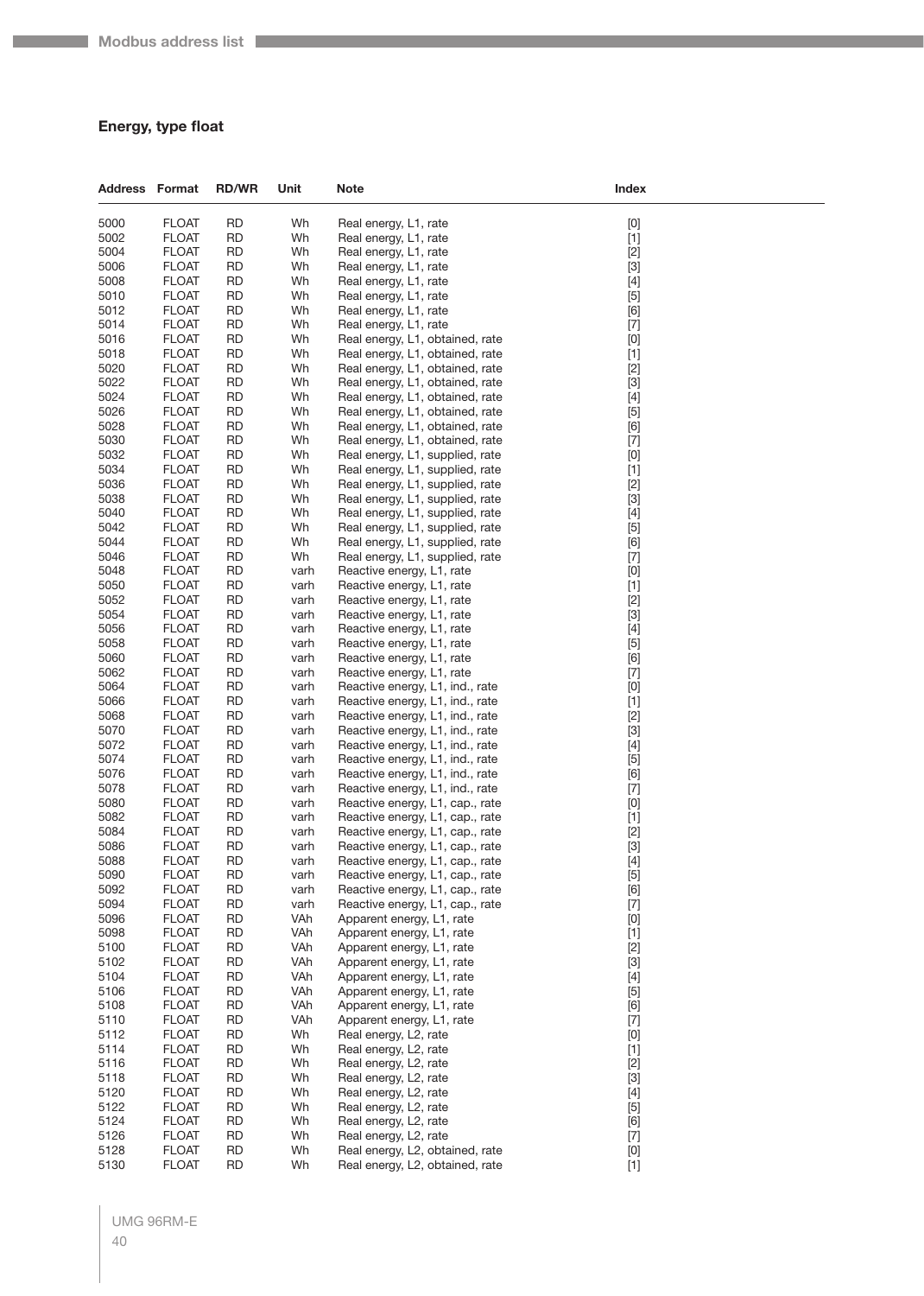| 5132<br><b>FLOAT</b><br><b>RD</b><br>Wh<br>$[2]$<br>Real energy, L2, obtained, rate<br>5134<br><b>FLOAT</b><br><b>RD</b><br>Wh<br>$[3]$<br>Real energy, L2, obtained, rate<br>5136<br><b>FLOAT</b><br><b>RD</b><br>Wh<br>$[4]$<br>Real energy, L2, obtained, rate<br>5138<br><b>FLOAT</b><br>RD<br>Wh<br>Real energy, L2, obtained, rate<br>$[5]$<br><b>FLOAT</b><br><b>RD</b><br>Wh<br>5140<br>Real energy, L2, obtained, rate<br>[6]<br>5142<br><b>FLOAT</b><br><b>RD</b><br>Wh<br>$[7]$<br>Real energy, L2, obtained, rate<br>5144<br><b>FLOAT</b><br><b>RD</b><br>Wh<br>$[0]$<br>Real energy, L2, supplied, rate<br>5146<br><b>FLOAT</b><br><b>RD</b><br>Wh<br>$[1]$<br>Real energy, L2, supplied, rate<br>5148<br><b>FLOAT</b><br>RD<br>Wh<br>Real energy, L2, supplied, rate<br>$[2]$<br>5150<br><b>FLOAT</b><br><b>RD</b><br>Wh<br>$[3]$<br>Real energy, L2, supplied, rate<br>5152<br><b>RD</b><br>Wh<br>$[4]$<br><b>FLOAT</b><br>Real energy, L2, supplied, rate<br>5154<br><b>FLOAT</b><br><b>RD</b><br>Wh<br>$[5]$<br>Real energy, L2, supplied, rate<br>5156<br><b>FLOAT</b><br><b>RD</b><br>[6]<br>Wh<br>Real energy, L2, supplied, rate<br>5158<br><b>FLOAT</b><br>RD<br>Wh<br>Real energy, L2, supplied, rate<br>$[7]$<br>5160<br><b>FLOAT</b><br><b>RD</b><br>$[0]$<br>Reactive energy, L2, rate<br>varh<br>5162<br><b>FLOAT</b><br><b>RD</b><br>$[1]$<br>varh<br>Reactive energy, L2, rate<br>5164<br><b>FLOAT</b><br><b>RD</b><br>$[2]$<br>varh<br>Reactive energy, L2, rate<br>5166<br><b>RD</b><br>$[3]$<br><b>FLOAT</b><br>Reactive energy, L2, rate<br>varh<br>5168<br><b>FLOAT</b><br>RD<br>varh<br>$[4]$<br>Reactive energy, L2, rate<br>5170<br><b>FLOAT</b><br><b>RD</b><br>$[5]$<br>Reactive energy, L2, rate<br>varh<br>5172<br><b>FLOAT</b><br><b>RD</b><br>[6]<br>varh<br>Reactive energy, L2, rate<br>5174<br><b>FLOAT</b><br><b>RD</b><br>$[7]$<br>varh<br>Reactive energy, L2, rate<br>5176<br><b>FLOAT</b><br><b>RD</b><br>$[0]$<br>Reactive energy, L2, ind., rate<br>varh<br>5178<br><b>FLOAT</b><br>RD<br>varh<br>$[1]$<br>Reactive energy, L2, ind., rate<br>5180<br><b>FLOAT</b><br><b>RD</b><br>$[2]$<br>varh<br>Reactive energy, L2, ind., rate<br>$[3]$<br>5182<br><b>FLOAT</b><br><b>RD</b><br>varh<br>Reactive energy, L2, ind., rate<br>5184<br><b>FLOAT</b><br><b>RD</b><br>$[4]$<br>varh<br>Reactive energy, L2, ind., rate<br>5186<br><b>RD</b><br><b>FLOAT</b><br>$[5]$<br>varh<br>Reactive energy, L2, ind., rate<br>5188<br><b>FLOAT</b><br>RD<br>varh<br>[6]<br>Reactive energy, L2, ind., rate<br>5190<br><b>FLOAT</b><br><b>RD</b><br>Reactive energy, L2, ind., rate<br>$[7]$<br>varh<br>5192<br><b>FLOAT</b><br><b>RD</b><br>$[0]$<br>varh<br>Reactive energy, L2, cap., rate<br>5194<br><b>FLOAT</b><br><b>RD</b><br>$[1]$<br>varh<br>Reactive energy, L2, cap., rate<br>5196<br><b>RD</b><br>$[2]$<br><b>FLOAT</b><br>varh<br>Reactive energy, L2, cap., rate<br>5198<br><b>FLOAT</b><br>RD<br>varh<br>$[3]$<br>Reactive energy, L2, cap., rate<br>5200<br><b>FLOAT</b><br><b>RD</b><br>varh<br>Reactive energy, L2, cap., rate<br>$[4]$<br>5202<br><b>FLOAT</b><br><b>RD</b><br>$[5]$<br>varh<br>Reactive energy, L2, cap., rate<br>5204<br><b>FLOAT</b><br><b>RD</b><br>varh<br>[6]<br>Reactive energy, L2, cap., rate<br>5206<br><b>RD</b><br><b>FLOAT</b><br>$[7]$<br>varh<br>Reactive energy, L2, cap., rate<br>5208<br><b>FLOAT</b><br>RD<br>VAh<br>$[0]$<br>Apparent energy, L2, rate<br>5210<br><b>FLOAT</b><br><b>RD</b><br>VAh<br>$[1]$<br>Apparent energy, L2, rate<br>$[2]$<br>5212<br><b>FLOAT</b><br><b>RD</b><br>VAh<br>Apparent energy, L2, rate<br>5214<br><b>FLOAT</b><br><b>RD</b><br>VAh<br>$[3]$<br>Apparent energy, L2, rate<br><b>FLOAT</b><br><b>RD</b><br>VAh<br>$[4]$<br>5216<br>Apparent energy, L2, rate<br>VAh<br>5218<br><b>FLOAT</b><br>RD<br>$[5]$<br>Apparent energy, L2, rate<br>5220<br><b>FLOAT</b><br><b>RD</b><br>VAh<br>Apparent energy, L2, rate<br>$[6] % \begin{center} \includegraphics[width=\linewidth]{imagesSupplemental/Imit} \caption{The image shows the image shows a single number of times.} \label{fig:limal} \end{center}$<br>$[7]$<br>5222<br><b>FLOAT</b><br><b>RD</b><br>VAh<br>Apparent energy, L2, rate<br>5224<br><b>FLOAT</b><br><b>RD</b><br>Wh<br>$[0] % \begin{center} % \includegraphics[width=\linewidth]{imagesSupplemental_3.png} % \end{center} % \caption { % Our method can be used for the use of the image. % Note that the \emph{DefNet}~\cite{bib66} as a function of the \emph{DefNet}~\cite{bib66} as a function of the \emph{DefNet}~\cite{bib66} as a function of the \emph{DefNet}~\cite{bib66} as a function of the \emph{DefNet}~\cite{bib66} as a function of the \emph{DefNet}~\cite{bib66} as a function of the \emph{DefNet}~\cite{bib66} as a function of the \emph{DefNet}~\cite{bib66} as a function of the \emph{DefNet}$<br>Real energy, L3, rate<br>$[1]$<br>5226<br><b>FLOAT</b><br><b>RD</b><br>Wh<br>Real energy, L3, rate<br>5228<br><b>FLOAT</b><br><b>RD</b><br>Wh<br>Real energy, L3, rate<br>$[2]$<br>5230<br><b>FLOAT</b><br><b>RD</b><br>Wh<br>$[3]$<br>Real energy, L3, rate<br>$[4]$<br>5232<br><b>FLOAT</b><br><b>RD</b><br>Wh<br>Real energy, L3, rate<br>5234<br><b>FLOAT</b><br><b>RD</b><br>Wh<br>$[5]$<br>Real energy, L3, rate<br>5236<br><b>FLOAT</b><br><b>RD</b><br>Wh<br>[6]<br>Real energy, L3, rate<br>5238<br><b>FLOAT</b><br><b>RD</b><br>Wh<br>Real energy, L3, rate<br>$[7]$<br>5240<br><b>FLOAT</b><br><b>RD</b><br>Wh<br>$[0]$<br>Real energy, L3, obtained, rate<br>5242<br><b>FLOAT</b><br><b>RD</b><br>Wh<br>Real energy, L3, obtained, rate<br>$[1]$<br>5244<br><b>FLOAT</b><br><b>RD</b><br>Wh<br>$[2]$<br>Real energy, L3, obtained, rate<br>5246<br><b>FLOAT</b><br><b>RD</b><br>Wh<br>$[3]$<br>Real energy, L3, obtained, rate<br>5248<br><b>FLOAT</b><br><b>RD</b><br>Wh<br>Real energy, L3, obtained, rate<br>$[4]$<br>5250<br><b>FLOAT</b><br><b>RD</b><br>Wh<br>$[5]$<br>Real energy, L3, obtained, rate<br>5252<br><b>RD</b><br>Wh<br>[6]<br><b>FLOAT</b><br>Real energy, L3, obtained, rate<br>5254<br><b>FLOAT</b><br><b>RD</b><br>Wh<br>$[7]$<br>Real energy, L3, obtained, rate<br>5256<br><b>FLOAT</b><br><b>RD</b><br>Wh<br>$[0]$<br>Real energy, L3, supplied, rate<br>5258<br><b>FLOAT</b><br><b>RD</b><br>Wh<br>Real energy, L3, supplied, rate<br>$[1]$<br>5260<br><b>FLOAT</b><br><b>RD</b><br>Wh<br>Real energy, L3, supplied, rate<br>$[2]$<br>$[3]$<br>5262<br><b>FLOAT</b><br><b>RD</b><br>Wh<br>Real energy, L3, supplied, rate | <b>Address Format</b> | <b>RD/WR</b> | Unit | <b>Note</b> | Index |
|----------------------------------------------------------------------------------------------------------------------------------------------------------------------------------------------------------------------------------------------------------------------------------------------------------------------------------------------------------------------------------------------------------------------------------------------------------------------------------------------------------------------------------------------------------------------------------------------------------------------------------------------------------------------------------------------------------------------------------------------------------------------------------------------------------------------------------------------------------------------------------------------------------------------------------------------------------------------------------------------------------------------------------------------------------------------------------------------------------------------------------------------------------------------------------------------------------------------------------------------------------------------------------------------------------------------------------------------------------------------------------------------------------------------------------------------------------------------------------------------------------------------------------------------------------------------------------------------------------------------------------------------------------------------------------------------------------------------------------------------------------------------------------------------------------------------------------------------------------------------------------------------------------------------------------------------------------------------------------------------------------------------------------------------------------------------------------------------------------------------------------------------------------------------------------------------------------------------------------------------------------------------------------------------------------------------------------------------------------------------------------------------------------------------------------------------------------------------------------------------------------------------------------------------------------------------------------------------------------------------------------------------------------------------------------------------------------------------------------------------------------------------------------------------------------------------------------------------------------------------------------------------------------------------------------------------------------------------------------------------------------------------------------------------------------------------------------------------------------------------------------------------------------------------------------------------------------------------------------------------------------------------------------------------------------------------------------------------------------------------------------------------------------------------------------------------------------------------------------------------------------------------------------------------------------------------------------------------------------------------------------------------------------------------------------------------------------------------------------------------------------------------------------------------------------------------------------------------------------------------------------------------------------------------------------------------------------------------------------------------------------------------------------------------------------------------------------------------------------------------------------------------------------------------------------------------------------------------------------------------------------------------------------------------------------------------------------------------------------------------------------------------------------------------------------------------------------------------------------------------------------------------------------------------------------------------------------------------------------------------------------------------------------------------------------------------------------------------------------------------------------------------------------------------------------------------------------------------------------------------------------------------------------------------------------------------------------------------------------------------------------------------------------------------------------------------------------------------------------------------------------------------------------------------------------------------------------------------------------------------------------------------------------------------------------------------------------------------------------------------------------------------------------------------------------------------------------------------------------------------------------------------------------------------------------------------------------------------------------------------------------------------------------------------------------------------------------------------------------------------------------------------------------------------------------------------------------------------------------------------------------------------------------------------------------------------------------------------------------------------------------------------------------------------------------------------------------------------------------------------------------------------------------------------------------------------------------------------------------------------------------------------------------------------------------------------------------------------------------------------------------------------------------------------------------------------------------------------------------------------------------------------------------------------------|-----------------------|--------------|------|-------------|-------|
|                                                                                                                                                                                                                                                                                                                                                                                                                                                                                                                                                                                                                                                                                                                                                                                                                                                                                                                                                                                                                                                                                                                                                                                                                                                                                                                                                                                                                                                                                                                                                                                                                                                                                                                                                                                                                                                                                                                                                                                                                                                                                                                                                                                                                                                                                                                                                                                                                                                                                                                                                                                                                                                                                                                                                                                                                                                                                                                                                                                                                                                                                                                                                                                                                                                                                                                                                                                                                                                                                                                                                                                                                                                                                                                                                                                                                                                                                                                                                                                                                                                                                                                                                                                                                                                                                                                                                                                                                                                                                                                                                                                                                                                                                                                                                                                                                                                                                                                                                                                                                                                                                                                                                                                                                                                                                                                                                                                                                                                                                                                                                                                                                                                                                                                                                                                                                                                                                                                                                                                                                                                                                                                                                                                                                                                                                                                                                                                                                                                                                                                                                    |                       |              |      |             |       |
|                                                                                                                                                                                                                                                                                                                                                                                                                                                                                                                                                                                                                                                                                                                                                                                                                                                                                                                                                                                                                                                                                                                                                                                                                                                                                                                                                                                                                                                                                                                                                                                                                                                                                                                                                                                                                                                                                                                                                                                                                                                                                                                                                                                                                                                                                                                                                                                                                                                                                                                                                                                                                                                                                                                                                                                                                                                                                                                                                                                                                                                                                                                                                                                                                                                                                                                                                                                                                                                                                                                                                                                                                                                                                                                                                                                                                                                                                                                                                                                                                                                                                                                                                                                                                                                                                                                                                                                                                                                                                                                                                                                                                                                                                                                                                                                                                                                                                                                                                                                                                                                                                                                                                                                                                                                                                                                                                                                                                                                                                                                                                                                                                                                                                                                                                                                                                                                                                                                                                                                                                                                                                                                                                                                                                                                                                                                                                                                                                                                                                                                                                    |                       |              |      |             |       |
|                                                                                                                                                                                                                                                                                                                                                                                                                                                                                                                                                                                                                                                                                                                                                                                                                                                                                                                                                                                                                                                                                                                                                                                                                                                                                                                                                                                                                                                                                                                                                                                                                                                                                                                                                                                                                                                                                                                                                                                                                                                                                                                                                                                                                                                                                                                                                                                                                                                                                                                                                                                                                                                                                                                                                                                                                                                                                                                                                                                                                                                                                                                                                                                                                                                                                                                                                                                                                                                                                                                                                                                                                                                                                                                                                                                                                                                                                                                                                                                                                                                                                                                                                                                                                                                                                                                                                                                                                                                                                                                                                                                                                                                                                                                                                                                                                                                                                                                                                                                                                                                                                                                                                                                                                                                                                                                                                                                                                                                                                                                                                                                                                                                                                                                                                                                                                                                                                                                                                                                                                                                                                                                                                                                                                                                                                                                                                                                                                                                                                                                                                    |                       |              |      |             |       |
|                                                                                                                                                                                                                                                                                                                                                                                                                                                                                                                                                                                                                                                                                                                                                                                                                                                                                                                                                                                                                                                                                                                                                                                                                                                                                                                                                                                                                                                                                                                                                                                                                                                                                                                                                                                                                                                                                                                                                                                                                                                                                                                                                                                                                                                                                                                                                                                                                                                                                                                                                                                                                                                                                                                                                                                                                                                                                                                                                                                                                                                                                                                                                                                                                                                                                                                                                                                                                                                                                                                                                                                                                                                                                                                                                                                                                                                                                                                                                                                                                                                                                                                                                                                                                                                                                                                                                                                                                                                                                                                                                                                                                                                                                                                                                                                                                                                                                                                                                                                                                                                                                                                                                                                                                                                                                                                                                                                                                                                                                                                                                                                                                                                                                                                                                                                                                                                                                                                                                                                                                                                                                                                                                                                                                                                                                                                                                                                                                                                                                                                                                    |                       |              |      |             |       |
|                                                                                                                                                                                                                                                                                                                                                                                                                                                                                                                                                                                                                                                                                                                                                                                                                                                                                                                                                                                                                                                                                                                                                                                                                                                                                                                                                                                                                                                                                                                                                                                                                                                                                                                                                                                                                                                                                                                                                                                                                                                                                                                                                                                                                                                                                                                                                                                                                                                                                                                                                                                                                                                                                                                                                                                                                                                                                                                                                                                                                                                                                                                                                                                                                                                                                                                                                                                                                                                                                                                                                                                                                                                                                                                                                                                                                                                                                                                                                                                                                                                                                                                                                                                                                                                                                                                                                                                                                                                                                                                                                                                                                                                                                                                                                                                                                                                                                                                                                                                                                                                                                                                                                                                                                                                                                                                                                                                                                                                                                                                                                                                                                                                                                                                                                                                                                                                                                                                                                                                                                                                                                                                                                                                                                                                                                                                                                                                                                                                                                                                                                    |                       |              |      |             |       |
|                                                                                                                                                                                                                                                                                                                                                                                                                                                                                                                                                                                                                                                                                                                                                                                                                                                                                                                                                                                                                                                                                                                                                                                                                                                                                                                                                                                                                                                                                                                                                                                                                                                                                                                                                                                                                                                                                                                                                                                                                                                                                                                                                                                                                                                                                                                                                                                                                                                                                                                                                                                                                                                                                                                                                                                                                                                                                                                                                                                                                                                                                                                                                                                                                                                                                                                                                                                                                                                                                                                                                                                                                                                                                                                                                                                                                                                                                                                                                                                                                                                                                                                                                                                                                                                                                                                                                                                                                                                                                                                                                                                                                                                                                                                                                                                                                                                                                                                                                                                                                                                                                                                                                                                                                                                                                                                                                                                                                                                                                                                                                                                                                                                                                                                                                                                                                                                                                                                                                                                                                                                                                                                                                                                                                                                                                                                                                                                                                                                                                                                                                    |                       |              |      |             |       |
|                                                                                                                                                                                                                                                                                                                                                                                                                                                                                                                                                                                                                                                                                                                                                                                                                                                                                                                                                                                                                                                                                                                                                                                                                                                                                                                                                                                                                                                                                                                                                                                                                                                                                                                                                                                                                                                                                                                                                                                                                                                                                                                                                                                                                                                                                                                                                                                                                                                                                                                                                                                                                                                                                                                                                                                                                                                                                                                                                                                                                                                                                                                                                                                                                                                                                                                                                                                                                                                                                                                                                                                                                                                                                                                                                                                                                                                                                                                                                                                                                                                                                                                                                                                                                                                                                                                                                                                                                                                                                                                                                                                                                                                                                                                                                                                                                                                                                                                                                                                                                                                                                                                                                                                                                                                                                                                                                                                                                                                                                                                                                                                                                                                                                                                                                                                                                                                                                                                                                                                                                                                                                                                                                                                                                                                                                                                                                                                                                                                                                                                                                    |                       |              |      |             |       |
|                                                                                                                                                                                                                                                                                                                                                                                                                                                                                                                                                                                                                                                                                                                                                                                                                                                                                                                                                                                                                                                                                                                                                                                                                                                                                                                                                                                                                                                                                                                                                                                                                                                                                                                                                                                                                                                                                                                                                                                                                                                                                                                                                                                                                                                                                                                                                                                                                                                                                                                                                                                                                                                                                                                                                                                                                                                                                                                                                                                                                                                                                                                                                                                                                                                                                                                                                                                                                                                                                                                                                                                                                                                                                                                                                                                                                                                                                                                                                                                                                                                                                                                                                                                                                                                                                                                                                                                                                                                                                                                                                                                                                                                                                                                                                                                                                                                                                                                                                                                                                                                                                                                                                                                                                                                                                                                                                                                                                                                                                                                                                                                                                                                                                                                                                                                                                                                                                                                                                                                                                                                                                                                                                                                                                                                                                                                                                                                                                                                                                                                                                    |                       |              |      |             |       |
|                                                                                                                                                                                                                                                                                                                                                                                                                                                                                                                                                                                                                                                                                                                                                                                                                                                                                                                                                                                                                                                                                                                                                                                                                                                                                                                                                                                                                                                                                                                                                                                                                                                                                                                                                                                                                                                                                                                                                                                                                                                                                                                                                                                                                                                                                                                                                                                                                                                                                                                                                                                                                                                                                                                                                                                                                                                                                                                                                                                                                                                                                                                                                                                                                                                                                                                                                                                                                                                                                                                                                                                                                                                                                                                                                                                                                                                                                                                                                                                                                                                                                                                                                                                                                                                                                                                                                                                                                                                                                                                                                                                                                                                                                                                                                                                                                                                                                                                                                                                                                                                                                                                                                                                                                                                                                                                                                                                                                                                                                                                                                                                                                                                                                                                                                                                                                                                                                                                                                                                                                                                                                                                                                                                                                                                                                                                                                                                                                                                                                                                                                    |                       |              |      |             |       |
|                                                                                                                                                                                                                                                                                                                                                                                                                                                                                                                                                                                                                                                                                                                                                                                                                                                                                                                                                                                                                                                                                                                                                                                                                                                                                                                                                                                                                                                                                                                                                                                                                                                                                                                                                                                                                                                                                                                                                                                                                                                                                                                                                                                                                                                                                                                                                                                                                                                                                                                                                                                                                                                                                                                                                                                                                                                                                                                                                                                                                                                                                                                                                                                                                                                                                                                                                                                                                                                                                                                                                                                                                                                                                                                                                                                                                                                                                                                                                                                                                                                                                                                                                                                                                                                                                                                                                                                                                                                                                                                                                                                                                                                                                                                                                                                                                                                                                                                                                                                                                                                                                                                                                                                                                                                                                                                                                                                                                                                                                                                                                                                                                                                                                                                                                                                                                                                                                                                                                                                                                                                                                                                                                                                                                                                                                                                                                                                                                                                                                                                                                    |                       |              |      |             |       |
|                                                                                                                                                                                                                                                                                                                                                                                                                                                                                                                                                                                                                                                                                                                                                                                                                                                                                                                                                                                                                                                                                                                                                                                                                                                                                                                                                                                                                                                                                                                                                                                                                                                                                                                                                                                                                                                                                                                                                                                                                                                                                                                                                                                                                                                                                                                                                                                                                                                                                                                                                                                                                                                                                                                                                                                                                                                                                                                                                                                                                                                                                                                                                                                                                                                                                                                                                                                                                                                                                                                                                                                                                                                                                                                                                                                                                                                                                                                                                                                                                                                                                                                                                                                                                                                                                                                                                                                                                                                                                                                                                                                                                                                                                                                                                                                                                                                                                                                                                                                                                                                                                                                                                                                                                                                                                                                                                                                                                                                                                                                                                                                                                                                                                                                                                                                                                                                                                                                                                                                                                                                                                                                                                                                                                                                                                                                                                                                                                                                                                                                                                    |                       |              |      |             |       |
|                                                                                                                                                                                                                                                                                                                                                                                                                                                                                                                                                                                                                                                                                                                                                                                                                                                                                                                                                                                                                                                                                                                                                                                                                                                                                                                                                                                                                                                                                                                                                                                                                                                                                                                                                                                                                                                                                                                                                                                                                                                                                                                                                                                                                                                                                                                                                                                                                                                                                                                                                                                                                                                                                                                                                                                                                                                                                                                                                                                                                                                                                                                                                                                                                                                                                                                                                                                                                                                                                                                                                                                                                                                                                                                                                                                                                                                                                                                                                                                                                                                                                                                                                                                                                                                                                                                                                                                                                                                                                                                                                                                                                                                                                                                                                                                                                                                                                                                                                                                                                                                                                                                                                                                                                                                                                                                                                                                                                                                                                                                                                                                                                                                                                                                                                                                                                                                                                                                                                                                                                                                                                                                                                                                                                                                                                                                                                                                                                                                                                                                                                    |                       |              |      |             |       |
|                                                                                                                                                                                                                                                                                                                                                                                                                                                                                                                                                                                                                                                                                                                                                                                                                                                                                                                                                                                                                                                                                                                                                                                                                                                                                                                                                                                                                                                                                                                                                                                                                                                                                                                                                                                                                                                                                                                                                                                                                                                                                                                                                                                                                                                                                                                                                                                                                                                                                                                                                                                                                                                                                                                                                                                                                                                                                                                                                                                                                                                                                                                                                                                                                                                                                                                                                                                                                                                                                                                                                                                                                                                                                                                                                                                                                                                                                                                                                                                                                                                                                                                                                                                                                                                                                                                                                                                                                                                                                                                                                                                                                                                                                                                                                                                                                                                                                                                                                                                                                                                                                                                                                                                                                                                                                                                                                                                                                                                                                                                                                                                                                                                                                                                                                                                                                                                                                                                                                                                                                                                                                                                                                                                                                                                                                                                                                                                                                                                                                                                                                    |                       |              |      |             |       |
|                                                                                                                                                                                                                                                                                                                                                                                                                                                                                                                                                                                                                                                                                                                                                                                                                                                                                                                                                                                                                                                                                                                                                                                                                                                                                                                                                                                                                                                                                                                                                                                                                                                                                                                                                                                                                                                                                                                                                                                                                                                                                                                                                                                                                                                                                                                                                                                                                                                                                                                                                                                                                                                                                                                                                                                                                                                                                                                                                                                                                                                                                                                                                                                                                                                                                                                                                                                                                                                                                                                                                                                                                                                                                                                                                                                                                                                                                                                                                                                                                                                                                                                                                                                                                                                                                                                                                                                                                                                                                                                                                                                                                                                                                                                                                                                                                                                                                                                                                                                                                                                                                                                                                                                                                                                                                                                                                                                                                                                                                                                                                                                                                                                                                                                                                                                                                                                                                                                                                                                                                                                                                                                                                                                                                                                                                                                                                                                                                                                                                                                                                    |                       |              |      |             |       |
|                                                                                                                                                                                                                                                                                                                                                                                                                                                                                                                                                                                                                                                                                                                                                                                                                                                                                                                                                                                                                                                                                                                                                                                                                                                                                                                                                                                                                                                                                                                                                                                                                                                                                                                                                                                                                                                                                                                                                                                                                                                                                                                                                                                                                                                                                                                                                                                                                                                                                                                                                                                                                                                                                                                                                                                                                                                                                                                                                                                                                                                                                                                                                                                                                                                                                                                                                                                                                                                                                                                                                                                                                                                                                                                                                                                                                                                                                                                                                                                                                                                                                                                                                                                                                                                                                                                                                                                                                                                                                                                                                                                                                                                                                                                                                                                                                                                                                                                                                                                                                                                                                                                                                                                                                                                                                                                                                                                                                                                                                                                                                                                                                                                                                                                                                                                                                                                                                                                                                                                                                                                                                                                                                                                                                                                                                                                                                                                                                                                                                                                                                    |                       |              |      |             |       |
|                                                                                                                                                                                                                                                                                                                                                                                                                                                                                                                                                                                                                                                                                                                                                                                                                                                                                                                                                                                                                                                                                                                                                                                                                                                                                                                                                                                                                                                                                                                                                                                                                                                                                                                                                                                                                                                                                                                                                                                                                                                                                                                                                                                                                                                                                                                                                                                                                                                                                                                                                                                                                                                                                                                                                                                                                                                                                                                                                                                                                                                                                                                                                                                                                                                                                                                                                                                                                                                                                                                                                                                                                                                                                                                                                                                                                                                                                                                                                                                                                                                                                                                                                                                                                                                                                                                                                                                                                                                                                                                                                                                                                                                                                                                                                                                                                                                                                                                                                                                                                                                                                                                                                                                                                                                                                                                                                                                                                                                                                                                                                                                                                                                                                                                                                                                                                                                                                                                                                                                                                                                                                                                                                                                                                                                                                                                                                                                                                                                                                                                                                    |                       |              |      |             |       |
|                                                                                                                                                                                                                                                                                                                                                                                                                                                                                                                                                                                                                                                                                                                                                                                                                                                                                                                                                                                                                                                                                                                                                                                                                                                                                                                                                                                                                                                                                                                                                                                                                                                                                                                                                                                                                                                                                                                                                                                                                                                                                                                                                                                                                                                                                                                                                                                                                                                                                                                                                                                                                                                                                                                                                                                                                                                                                                                                                                                                                                                                                                                                                                                                                                                                                                                                                                                                                                                                                                                                                                                                                                                                                                                                                                                                                                                                                                                                                                                                                                                                                                                                                                                                                                                                                                                                                                                                                                                                                                                                                                                                                                                                                                                                                                                                                                                                                                                                                                                                                                                                                                                                                                                                                                                                                                                                                                                                                                                                                                                                                                                                                                                                                                                                                                                                                                                                                                                                                                                                                                                                                                                                                                                                                                                                                                                                                                                                                                                                                                                                                    |                       |              |      |             |       |
|                                                                                                                                                                                                                                                                                                                                                                                                                                                                                                                                                                                                                                                                                                                                                                                                                                                                                                                                                                                                                                                                                                                                                                                                                                                                                                                                                                                                                                                                                                                                                                                                                                                                                                                                                                                                                                                                                                                                                                                                                                                                                                                                                                                                                                                                                                                                                                                                                                                                                                                                                                                                                                                                                                                                                                                                                                                                                                                                                                                                                                                                                                                                                                                                                                                                                                                                                                                                                                                                                                                                                                                                                                                                                                                                                                                                                                                                                                                                                                                                                                                                                                                                                                                                                                                                                                                                                                                                                                                                                                                                                                                                                                                                                                                                                                                                                                                                                                                                                                                                                                                                                                                                                                                                                                                                                                                                                                                                                                                                                                                                                                                                                                                                                                                                                                                                                                                                                                                                                                                                                                                                                                                                                                                                                                                                                                                                                                                                                                                                                                                                                    |                       |              |      |             |       |
|                                                                                                                                                                                                                                                                                                                                                                                                                                                                                                                                                                                                                                                                                                                                                                                                                                                                                                                                                                                                                                                                                                                                                                                                                                                                                                                                                                                                                                                                                                                                                                                                                                                                                                                                                                                                                                                                                                                                                                                                                                                                                                                                                                                                                                                                                                                                                                                                                                                                                                                                                                                                                                                                                                                                                                                                                                                                                                                                                                                                                                                                                                                                                                                                                                                                                                                                                                                                                                                                                                                                                                                                                                                                                                                                                                                                                                                                                                                                                                                                                                                                                                                                                                                                                                                                                                                                                                                                                                                                                                                                                                                                                                                                                                                                                                                                                                                                                                                                                                                                                                                                                                                                                                                                                                                                                                                                                                                                                                                                                                                                                                                                                                                                                                                                                                                                                                                                                                                                                                                                                                                                                                                                                                                                                                                                                                                                                                                                                                                                                                                                                    |                       |              |      |             |       |
|                                                                                                                                                                                                                                                                                                                                                                                                                                                                                                                                                                                                                                                                                                                                                                                                                                                                                                                                                                                                                                                                                                                                                                                                                                                                                                                                                                                                                                                                                                                                                                                                                                                                                                                                                                                                                                                                                                                                                                                                                                                                                                                                                                                                                                                                                                                                                                                                                                                                                                                                                                                                                                                                                                                                                                                                                                                                                                                                                                                                                                                                                                                                                                                                                                                                                                                                                                                                                                                                                                                                                                                                                                                                                                                                                                                                                                                                                                                                                                                                                                                                                                                                                                                                                                                                                                                                                                                                                                                                                                                                                                                                                                                                                                                                                                                                                                                                                                                                                                                                                                                                                                                                                                                                                                                                                                                                                                                                                                                                                                                                                                                                                                                                                                                                                                                                                                                                                                                                                                                                                                                                                                                                                                                                                                                                                                                                                                                                                                                                                                                                                    |                       |              |      |             |       |
|                                                                                                                                                                                                                                                                                                                                                                                                                                                                                                                                                                                                                                                                                                                                                                                                                                                                                                                                                                                                                                                                                                                                                                                                                                                                                                                                                                                                                                                                                                                                                                                                                                                                                                                                                                                                                                                                                                                                                                                                                                                                                                                                                                                                                                                                                                                                                                                                                                                                                                                                                                                                                                                                                                                                                                                                                                                                                                                                                                                                                                                                                                                                                                                                                                                                                                                                                                                                                                                                                                                                                                                                                                                                                                                                                                                                                                                                                                                                                                                                                                                                                                                                                                                                                                                                                                                                                                                                                                                                                                                                                                                                                                                                                                                                                                                                                                                                                                                                                                                                                                                                                                                                                                                                                                                                                                                                                                                                                                                                                                                                                                                                                                                                                                                                                                                                                                                                                                                                                                                                                                                                                                                                                                                                                                                                                                                                                                                                                                                                                                                                                    |                       |              |      |             |       |
|                                                                                                                                                                                                                                                                                                                                                                                                                                                                                                                                                                                                                                                                                                                                                                                                                                                                                                                                                                                                                                                                                                                                                                                                                                                                                                                                                                                                                                                                                                                                                                                                                                                                                                                                                                                                                                                                                                                                                                                                                                                                                                                                                                                                                                                                                                                                                                                                                                                                                                                                                                                                                                                                                                                                                                                                                                                                                                                                                                                                                                                                                                                                                                                                                                                                                                                                                                                                                                                                                                                                                                                                                                                                                                                                                                                                                                                                                                                                                                                                                                                                                                                                                                                                                                                                                                                                                                                                                                                                                                                                                                                                                                                                                                                                                                                                                                                                                                                                                                                                                                                                                                                                                                                                                                                                                                                                                                                                                                                                                                                                                                                                                                                                                                                                                                                                                                                                                                                                                                                                                                                                                                                                                                                                                                                                                                                                                                                                                                                                                                                                                    |                       |              |      |             |       |
|                                                                                                                                                                                                                                                                                                                                                                                                                                                                                                                                                                                                                                                                                                                                                                                                                                                                                                                                                                                                                                                                                                                                                                                                                                                                                                                                                                                                                                                                                                                                                                                                                                                                                                                                                                                                                                                                                                                                                                                                                                                                                                                                                                                                                                                                                                                                                                                                                                                                                                                                                                                                                                                                                                                                                                                                                                                                                                                                                                                                                                                                                                                                                                                                                                                                                                                                                                                                                                                                                                                                                                                                                                                                                                                                                                                                                                                                                                                                                                                                                                                                                                                                                                                                                                                                                                                                                                                                                                                                                                                                                                                                                                                                                                                                                                                                                                                                                                                                                                                                                                                                                                                                                                                                                                                                                                                                                                                                                                                                                                                                                                                                                                                                                                                                                                                                                                                                                                                                                                                                                                                                                                                                                                                                                                                                                                                                                                                                                                                                                                                                                    |                       |              |      |             |       |
|                                                                                                                                                                                                                                                                                                                                                                                                                                                                                                                                                                                                                                                                                                                                                                                                                                                                                                                                                                                                                                                                                                                                                                                                                                                                                                                                                                                                                                                                                                                                                                                                                                                                                                                                                                                                                                                                                                                                                                                                                                                                                                                                                                                                                                                                                                                                                                                                                                                                                                                                                                                                                                                                                                                                                                                                                                                                                                                                                                                                                                                                                                                                                                                                                                                                                                                                                                                                                                                                                                                                                                                                                                                                                                                                                                                                                                                                                                                                                                                                                                                                                                                                                                                                                                                                                                                                                                                                                                                                                                                                                                                                                                                                                                                                                                                                                                                                                                                                                                                                                                                                                                                                                                                                                                                                                                                                                                                                                                                                                                                                                                                                                                                                                                                                                                                                                                                                                                                                                                                                                                                                                                                                                                                                                                                                                                                                                                                                                                                                                                                                                    |                       |              |      |             |       |
|                                                                                                                                                                                                                                                                                                                                                                                                                                                                                                                                                                                                                                                                                                                                                                                                                                                                                                                                                                                                                                                                                                                                                                                                                                                                                                                                                                                                                                                                                                                                                                                                                                                                                                                                                                                                                                                                                                                                                                                                                                                                                                                                                                                                                                                                                                                                                                                                                                                                                                                                                                                                                                                                                                                                                                                                                                                                                                                                                                                                                                                                                                                                                                                                                                                                                                                                                                                                                                                                                                                                                                                                                                                                                                                                                                                                                                                                                                                                                                                                                                                                                                                                                                                                                                                                                                                                                                                                                                                                                                                                                                                                                                                                                                                                                                                                                                                                                                                                                                                                                                                                                                                                                                                                                                                                                                                                                                                                                                                                                                                                                                                                                                                                                                                                                                                                                                                                                                                                                                                                                                                                                                                                                                                                                                                                                                                                                                                                                                                                                                                                                    |                       |              |      |             |       |
|                                                                                                                                                                                                                                                                                                                                                                                                                                                                                                                                                                                                                                                                                                                                                                                                                                                                                                                                                                                                                                                                                                                                                                                                                                                                                                                                                                                                                                                                                                                                                                                                                                                                                                                                                                                                                                                                                                                                                                                                                                                                                                                                                                                                                                                                                                                                                                                                                                                                                                                                                                                                                                                                                                                                                                                                                                                                                                                                                                                                                                                                                                                                                                                                                                                                                                                                                                                                                                                                                                                                                                                                                                                                                                                                                                                                                                                                                                                                                                                                                                                                                                                                                                                                                                                                                                                                                                                                                                                                                                                                                                                                                                                                                                                                                                                                                                                                                                                                                                                                                                                                                                                                                                                                                                                                                                                                                                                                                                                                                                                                                                                                                                                                                                                                                                                                                                                                                                                                                                                                                                                                                                                                                                                                                                                                                                                                                                                                                                                                                                                                                    |                       |              |      |             |       |
|                                                                                                                                                                                                                                                                                                                                                                                                                                                                                                                                                                                                                                                                                                                                                                                                                                                                                                                                                                                                                                                                                                                                                                                                                                                                                                                                                                                                                                                                                                                                                                                                                                                                                                                                                                                                                                                                                                                                                                                                                                                                                                                                                                                                                                                                                                                                                                                                                                                                                                                                                                                                                                                                                                                                                                                                                                                                                                                                                                                                                                                                                                                                                                                                                                                                                                                                                                                                                                                                                                                                                                                                                                                                                                                                                                                                                                                                                                                                                                                                                                                                                                                                                                                                                                                                                                                                                                                                                                                                                                                                                                                                                                                                                                                                                                                                                                                                                                                                                                                                                                                                                                                                                                                                                                                                                                                                                                                                                                                                                                                                                                                                                                                                                                                                                                                                                                                                                                                                                                                                                                                                                                                                                                                                                                                                                                                                                                                                                                                                                                                                                    |                       |              |      |             |       |
|                                                                                                                                                                                                                                                                                                                                                                                                                                                                                                                                                                                                                                                                                                                                                                                                                                                                                                                                                                                                                                                                                                                                                                                                                                                                                                                                                                                                                                                                                                                                                                                                                                                                                                                                                                                                                                                                                                                                                                                                                                                                                                                                                                                                                                                                                                                                                                                                                                                                                                                                                                                                                                                                                                                                                                                                                                                                                                                                                                                                                                                                                                                                                                                                                                                                                                                                                                                                                                                                                                                                                                                                                                                                                                                                                                                                                                                                                                                                                                                                                                                                                                                                                                                                                                                                                                                                                                                                                                                                                                                                                                                                                                                                                                                                                                                                                                                                                                                                                                                                                                                                                                                                                                                                                                                                                                                                                                                                                                                                                                                                                                                                                                                                                                                                                                                                                                                                                                                                                                                                                                                                                                                                                                                                                                                                                                                                                                                                                                                                                                                                                    |                       |              |      |             |       |
|                                                                                                                                                                                                                                                                                                                                                                                                                                                                                                                                                                                                                                                                                                                                                                                                                                                                                                                                                                                                                                                                                                                                                                                                                                                                                                                                                                                                                                                                                                                                                                                                                                                                                                                                                                                                                                                                                                                                                                                                                                                                                                                                                                                                                                                                                                                                                                                                                                                                                                                                                                                                                                                                                                                                                                                                                                                                                                                                                                                                                                                                                                                                                                                                                                                                                                                                                                                                                                                                                                                                                                                                                                                                                                                                                                                                                                                                                                                                                                                                                                                                                                                                                                                                                                                                                                                                                                                                                                                                                                                                                                                                                                                                                                                                                                                                                                                                                                                                                                                                                                                                                                                                                                                                                                                                                                                                                                                                                                                                                                                                                                                                                                                                                                                                                                                                                                                                                                                                                                                                                                                                                                                                                                                                                                                                                                                                                                                                                                                                                                                                                    |                       |              |      |             |       |
|                                                                                                                                                                                                                                                                                                                                                                                                                                                                                                                                                                                                                                                                                                                                                                                                                                                                                                                                                                                                                                                                                                                                                                                                                                                                                                                                                                                                                                                                                                                                                                                                                                                                                                                                                                                                                                                                                                                                                                                                                                                                                                                                                                                                                                                                                                                                                                                                                                                                                                                                                                                                                                                                                                                                                                                                                                                                                                                                                                                                                                                                                                                                                                                                                                                                                                                                                                                                                                                                                                                                                                                                                                                                                                                                                                                                                                                                                                                                                                                                                                                                                                                                                                                                                                                                                                                                                                                                                                                                                                                                                                                                                                                                                                                                                                                                                                                                                                                                                                                                                                                                                                                                                                                                                                                                                                                                                                                                                                                                                                                                                                                                                                                                                                                                                                                                                                                                                                                                                                                                                                                                                                                                                                                                                                                                                                                                                                                                                                                                                                                                                    |                       |              |      |             |       |
|                                                                                                                                                                                                                                                                                                                                                                                                                                                                                                                                                                                                                                                                                                                                                                                                                                                                                                                                                                                                                                                                                                                                                                                                                                                                                                                                                                                                                                                                                                                                                                                                                                                                                                                                                                                                                                                                                                                                                                                                                                                                                                                                                                                                                                                                                                                                                                                                                                                                                                                                                                                                                                                                                                                                                                                                                                                                                                                                                                                                                                                                                                                                                                                                                                                                                                                                                                                                                                                                                                                                                                                                                                                                                                                                                                                                                                                                                                                                                                                                                                                                                                                                                                                                                                                                                                                                                                                                                                                                                                                                                                                                                                                                                                                                                                                                                                                                                                                                                                                                                                                                                                                                                                                                                                                                                                                                                                                                                                                                                                                                                                                                                                                                                                                                                                                                                                                                                                                                                                                                                                                                                                                                                                                                                                                                                                                                                                                                                                                                                                                                                    |                       |              |      |             |       |
|                                                                                                                                                                                                                                                                                                                                                                                                                                                                                                                                                                                                                                                                                                                                                                                                                                                                                                                                                                                                                                                                                                                                                                                                                                                                                                                                                                                                                                                                                                                                                                                                                                                                                                                                                                                                                                                                                                                                                                                                                                                                                                                                                                                                                                                                                                                                                                                                                                                                                                                                                                                                                                                                                                                                                                                                                                                                                                                                                                                                                                                                                                                                                                                                                                                                                                                                                                                                                                                                                                                                                                                                                                                                                                                                                                                                                                                                                                                                                                                                                                                                                                                                                                                                                                                                                                                                                                                                                                                                                                                                                                                                                                                                                                                                                                                                                                                                                                                                                                                                                                                                                                                                                                                                                                                                                                                                                                                                                                                                                                                                                                                                                                                                                                                                                                                                                                                                                                                                                                                                                                                                                                                                                                                                                                                                                                                                                                                                                                                                                                                                                    |                       |              |      |             |       |
|                                                                                                                                                                                                                                                                                                                                                                                                                                                                                                                                                                                                                                                                                                                                                                                                                                                                                                                                                                                                                                                                                                                                                                                                                                                                                                                                                                                                                                                                                                                                                                                                                                                                                                                                                                                                                                                                                                                                                                                                                                                                                                                                                                                                                                                                                                                                                                                                                                                                                                                                                                                                                                                                                                                                                                                                                                                                                                                                                                                                                                                                                                                                                                                                                                                                                                                                                                                                                                                                                                                                                                                                                                                                                                                                                                                                                                                                                                                                                                                                                                                                                                                                                                                                                                                                                                                                                                                                                                                                                                                                                                                                                                                                                                                                                                                                                                                                                                                                                                                                                                                                                                                                                                                                                                                                                                                                                                                                                                                                                                                                                                                                                                                                                                                                                                                                                                                                                                                                                                                                                                                                                                                                                                                                                                                                                                                                                                                                                                                                                                                                                    |                       |              |      |             |       |
|                                                                                                                                                                                                                                                                                                                                                                                                                                                                                                                                                                                                                                                                                                                                                                                                                                                                                                                                                                                                                                                                                                                                                                                                                                                                                                                                                                                                                                                                                                                                                                                                                                                                                                                                                                                                                                                                                                                                                                                                                                                                                                                                                                                                                                                                                                                                                                                                                                                                                                                                                                                                                                                                                                                                                                                                                                                                                                                                                                                                                                                                                                                                                                                                                                                                                                                                                                                                                                                                                                                                                                                                                                                                                                                                                                                                                                                                                                                                                                                                                                                                                                                                                                                                                                                                                                                                                                                                                                                                                                                                                                                                                                                                                                                                                                                                                                                                                                                                                                                                                                                                                                                                                                                                                                                                                                                                                                                                                                                                                                                                                                                                                                                                                                                                                                                                                                                                                                                                                                                                                                                                                                                                                                                                                                                                                                                                                                                                                                                                                                                                                    |                       |              |      |             |       |
|                                                                                                                                                                                                                                                                                                                                                                                                                                                                                                                                                                                                                                                                                                                                                                                                                                                                                                                                                                                                                                                                                                                                                                                                                                                                                                                                                                                                                                                                                                                                                                                                                                                                                                                                                                                                                                                                                                                                                                                                                                                                                                                                                                                                                                                                                                                                                                                                                                                                                                                                                                                                                                                                                                                                                                                                                                                                                                                                                                                                                                                                                                                                                                                                                                                                                                                                                                                                                                                                                                                                                                                                                                                                                                                                                                                                                                                                                                                                                                                                                                                                                                                                                                                                                                                                                                                                                                                                                                                                                                                                                                                                                                                                                                                                                                                                                                                                                                                                                                                                                                                                                                                                                                                                                                                                                                                                                                                                                                                                                                                                                                                                                                                                                                                                                                                                                                                                                                                                                                                                                                                                                                                                                                                                                                                                                                                                                                                                                                                                                                                                                    |                       |              |      |             |       |
|                                                                                                                                                                                                                                                                                                                                                                                                                                                                                                                                                                                                                                                                                                                                                                                                                                                                                                                                                                                                                                                                                                                                                                                                                                                                                                                                                                                                                                                                                                                                                                                                                                                                                                                                                                                                                                                                                                                                                                                                                                                                                                                                                                                                                                                                                                                                                                                                                                                                                                                                                                                                                                                                                                                                                                                                                                                                                                                                                                                                                                                                                                                                                                                                                                                                                                                                                                                                                                                                                                                                                                                                                                                                                                                                                                                                                                                                                                                                                                                                                                                                                                                                                                                                                                                                                                                                                                                                                                                                                                                                                                                                                                                                                                                                                                                                                                                                                                                                                                                                                                                                                                                                                                                                                                                                                                                                                                                                                                                                                                                                                                                                                                                                                                                                                                                                                                                                                                                                                                                                                                                                                                                                                                                                                                                                                                                                                                                                                                                                                                                                                    |                       |              |      |             |       |
|                                                                                                                                                                                                                                                                                                                                                                                                                                                                                                                                                                                                                                                                                                                                                                                                                                                                                                                                                                                                                                                                                                                                                                                                                                                                                                                                                                                                                                                                                                                                                                                                                                                                                                                                                                                                                                                                                                                                                                                                                                                                                                                                                                                                                                                                                                                                                                                                                                                                                                                                                                                                                                                                                                                                                                                                                                                                                                                                                                                                                                                                                                                                                                                                                                                                                                                                                                                                                                                                                                                                                                                                                                                                                                                                                                                                                                                                                                                                                                                                                                                                                                                                                                                                                                                                                                                                                                                                                                                                                                                                                                                                                                                                                                                                                                                                                                                                                                                                                                                                                                                                                                                                                                                                                                                                                                                                                                                                                                                                                                                                                                                                                                                                                                                                                                                                                                                                                                                                                                                                                                                                                                                                                                                                                                                                                                                                                                                                                                                                                                                                                    |                       |              |      |             |       |
|                                                                                                                                                                                                                                                                                                                                                                                                                                                                                                                                                                                                                                                                                                                                                                                                                                                                                                                                                                                                                                                                                                                                                                                                                                                                                                                                                                                                                                                                                                                                                                                                                                                                                                                                                                                                                                                                                                                                                                                                                                                                                                                                                                                                                                                                                                                                                                                                                                                                                                                                                                                                                                                                                                                                                                                                                                                                                                                                                                                                                                                                                                                                                                                                                                                                                                                                                                                                                                                                                                                                                                                                                                                                                                                                                                                                                                                                                                                                                                                                                                                                                                                                                                                                                                                                                                                                                                                                                                                                                                                                                                                                                                                                                                                                                                                                                                                                                                                                                                                                                                                                                                                                                                                                                                                                                                                                                                                                                                                                                                                                                                                                                                                                                                                                                                                                                                                                                                                                                                                                                                                                                                                                                                                                                                                                                                                                                                                                                                                                                                                                                    |                       |              |      |             |       |
|                                                                                                                                                                                                                                                                                                                                                                                                                                                                                                                                                                                                                                                                                                                                                                                                                                                                                                                                                                                                                                                                                                                                                                                                                                                                                                                                                                                                                                                                                                                                                                                                                                                                                                                                                                                                                                                                                                                                                                                                                                                                                                                                                                                                                                                                                                                                                                                                                                                                                                                                                                                                                                                                                                                                                                                                                                                                                                                                                                                                                                                                                                                                                                                                                                                                                                                                                                                                                                                                                                                                                                                                                                                                                                                                                                                                                                                                                                                                                                                                                                                                                                                                                                                                                                                                                                                                                                                                                                                                                                                                                                                                                                                                                                                                                                                                                                                                                                                                                                                                                                                                                                                                                                                                                                                                                                                                                                                                                                                                                                                                                                                                                                                                                                                                                                                                                                                                                                                                                                                                                                                                                                                                                                                                                                                                                                                                                                                                                                                                                                                                                    |                       |              |      |             |       |
|                                                                                                                                                                                                                                                                                                                                                                                                                                                                                                                                                                                                                                                                                                                                                                                                                                                                                                                                                                                                                                                                                                                                                                                                                                                                                                                                                                                                                                                                                                                                                                                                                                                                                                                                                                                                                                                                                                                                                                                                                                                                                                                                                                                                                                                                                                                                                                                                                                                                                                                                                                                                                                                                                                                                                                                                                                                                                                                                                                                                                                                                                                                                                                                                                                                                                                                                                                                                                                                                                                                                                                                                                                                                                                                                                                                                                                                                                                                                                                                                                                                                                                                                                                                                                                                                                                                                                                                                                                                                                                                                                                                                                                                                                                                                                                                                                                                                                                                                                                                                                                                                                                                                                                                                                                                                                                                                                                                                                                                                                                                                                                                                                                                                                                                                                                                                                                                                                                                                                                                                                                                                                                                                                                                                                                                                                                                                                                                                                                                                                                                                                    |                       |              |      |             |       |
|                                                                                                                                                                                                                                                                                                                                                                                                                                                                                                                                                                                                                                                                                                                                                                                                                                                                                                                                                                                                                                                                                                                                                                                                                                                                                                                                                                                                                                                                                                                                                                                                                                                                                                                                                                                                                                                                                                                                                                                                                                                                                                                                                                                                                                                                                                                                                                                                                                                                                                                                                                                                                                                                                                                                                                                                                                                                                                                                                                                                                                                                                                                                                                                                                                                                                                                                                                                                                                                                                                                                                                                                                                                                                                                                                                                                                                                                                                                                                                                                                                                                                                                                                                                                                                                                                                                                                                                                                                                                                                                                                                                                                                                                                                                                                                                                                                                                                                                                                                                                                                                                                                                                                                                                                                                                                                                                                                                                                                                                                                                                                                                                                                                                                                                                                                                                                                                                                                                                                                                                                                                                                                                                                                                                                                                                                                                                                                                                                                                                                                                                                    |                       |              |      |             |       |
|                                                                                                                                                                                                                                                                                                                                                                                                                                                                                                                                                                                                                                                                                                                                                                                                                                                                                                                                                                                                                                                                                                                                                                                                                                                                                                                                                                                                                                                                                                                                                                                                                                                                                                                                                                                                                                                                                                                                                                                                                                                                                                                                                                                                                                                                                                                                                                                                                                                                                                                                                                                                                                                                                                                                                                                                                                                                                                                                                                                                                                                                                                                                                                                                                                                                                                                                                                                                                                                                                                                                                                                                                                                                                                                                                                                                                                                                                                                                                                                                                                                                                                                                                                                                                                                                                                                                                                                                                                                                                                                                                                                                                                                                                                                                                                                                                                                                                                                                                                                                                                                                                                                                                                                                                                                                                                                                                                                                                                                                                                                                                                                                                                                                                                                                                                                                                                                                                                                                                                                                                                                                                                                                                                                                                                                                                                                                                                                                                                                                                                                                                    |                       |              |      |             |       |
|                                                                                                                                                                                                                                                                                                                                                                                                                                                                                                                                                                                                                                                                                                                                                                                                                                                                                                                                                                                                                                                                                                                                                                                                                                                                                                                                                                                                                                                                                                                                                                                                                                                                                                                                                                                                                                                                                                                                                                                                                                                                                                                                                                                                                                                                                                                                                                                                                                                                                                                                                                                                                                                                                                                                                                                                                                                                                                                                                                                                                                                                                                                                                                                                                                                                                                                                                                                                                                                                                                                                                                                                                                                                                                                                                                                                                                                                                                                                                                                                                                                                                                                                                                                                                                                                                                                                                                                                                                                                                                                                                                                                                                                                                                                                                                                                                                                                                                                                                                                                                                                                                                                                                                                                                                                                                                                                                                                                                                                                                                                                                                                                                                                                                                                                                                                                                                                                                                                                                                                                                                                                                                                                                                                                                                                                                                                                                                                                                                                                                                                                                    |                       |              |      |             |       |
|                                                                                                                                                                                                                                                                                                                                                                                                                                                                                                                                                                                                                                                                                                                                                                                                                                                                                                                                                                                                                                                                                                                                                                                                                                                                                                                                                                                                                                                                                                                                                                                                                                                                                                                                                                                                                                                                                                                                                                                                                                                                                                                                                                                                                                                                                                                                                                                                                                                                                                                                                                                                                                                                                                                                                                                                                                                                                                                                                                                                                                                                                                                                                                                                                                                                                                                                                                                                                                                                                                                                                                                                                                                                                                                                                                                                                                                                                                                                                                                                                                                                                                                                                                                                                                                                                                                                                                                                                                                                                                                                                                                                                                                                                                                                                                                                                                                                                                                                                                                                                                                                                                                                                                                                                                                                                                                                                                                                                                                                                                                                                                                                                                                                                                                                                                                                                                                                                                                                                                                                                                                                                                                                                                                                                                                                                                                                                                                                                                                                                                                                                    |                       |              |      |             |       |
|                                                                                                                                                                                                                                                                                                                                                                                                                                                                                                                                                                                                                                                                                                                                                                                                                                                                                                                                                                                                                                                                                                                                                                                                                                                                                                                                                                                                                                                                                                                                                                                                                                                                                                                                                                                                                                                                                                                                                                                                                                                                                                                                                                                                                                                                                                                                                                                                                                                                                                                                                                                                                                                                                                                                                                                                                                                                                                                                                                                                                                                                                                                                                                                                                                                                                                                                                                                                                                                                                                                                                                                                                                                                                                                                                                                                                                                                                                                                                                                                                                                                                                                                                                                                                                                                                                                                                                                                                                                                                                                                                                                                                                                                                                                                                                                                                                                                                                                                                                                                                                                                                                                                                                                                                                                                                                                                                                                                                                                                                                                                                                                                                                                                                                                                                                                                                                                                                                                                                                                                                                                                                                                                                                                                                                                                                                                                                                                                                                                                                                                                                    |                       |              |      |             |       |
|                                                                                                                                                                                                                                                                                                                                                                                                                                                                                                                                                                                                                                                                                                                                                                                                                                                                                                                                                                                                                                                                                                                                                                                                                                                                                                                                                                                                                                                                                                                                                                                                                                                                                                                                                                                                                                                                                                                                                                                                                                                                                                                                                                                                                                                                                                                                                                                                                                                                                                                                                                                                                                                                                                                                                                                                                                                                                                                                                                                                                                                                                                                                                                                                                                                                                                                                                                                                                                                                                                                                                                                                                                                                                                                                                                                                                                                                                                                                                                                                                                                                                                                                                                                                                                                                                                                                                                                                                                                                                                                                                                                                                                                                                                                                                                                                                                                                                                                                                                                                                                                                                                                                                                                                                                                                                                                                                                                                                                                                                                                                                                                                                                                                                                                                                                                                                                                                                                                                                                                                                                                                                                                                                                                                                                                                                                                                                                                                                                                                                                                                                    |                       |              |      |             |       |
|                                                                                                                                                                                                                                                                                                                                                                                                                                                                                                                                                                                                                                                                                                                                                                                                                                                                                                                                                                                                                                                                                                                                                                                                                                                                                                                                                                                                                                                                                                                                                                                                                                                                                                                                                                                                                                                                                                                                                                                                                                                                                                                                                                                                                                                                                                                                                                                                                                                                                                                                                                                                                                                                                                                                                                                                                                                                                                                                                                                                                                                                                                                                                                                                                                                                                                                                                                                                                                                                                                                                                                                                                                                                                                                                                                                                                                                                                                                                                                                                                                                                                                                                                                                                                                                                                                                                                                                                                                                                                                                                                                                                                                                                                                                                                                                                                                                                                                                                                                                                                                                                                                                                                                                                                                                                                                                                                                                                                                                                                                                                                                                                                                                                                                                                                                                                                                                                                                                                                                                                                                                                                                                                                                                                                                                                                                                                                                                                                                                                                                                                                    |                       |              |      |             |       |
|                                                                                                                                                                                                                                                                                                                                                                                                                                                                                                                                                                                                                                                                                                                                                                                                                                                                                                                                                                                                                                                                                                                                                                                                                                                                                                                                                                                                                                                                                                                                                                                                                                                                                                                                                                                                                                                                                                                                                                                                                                                                                                                                                                                                                                                                                                                                                                                                                                                                                                                                                                                                                                                                                                                                                                                                                                                                                                                                                                                                                                                                                                                                                                                                                                                                                                                                                                                                                                                                                                                                                                                                                                                                                                                                                                                                                                                                                                                                                                                                                                                                                                                                                                                                                                                                                                                                                                                                                                                                                                                                                                                                                                                                                                                                                                                                                                                                                                                                                                                                                                                                                                                                                                                                                                                                                                                                                                                                                                                                                                                                                                                                                                                                                                                                                                                                                                                                                                                                                                                                                                                                                                                                                                                                                                                                                                                                                                                                                                                                                                                                                    |                       |              |      |             |       |
|                                                                                                                                                                                                                                                                                                                                                                                                                                                                                                                                                                                                                                                                                                                                                                                                                                                                                                                                                                                                                                                                                                                                                                                                                                                                                                                                                                                                                                                                                                                                                                                                                                                                                                                                                                                                                                                                                                                                                                                                                                                                                                                                                                                                                                                                                                                                                                                                                                                                                                                                                                                                                                                                                                                                                                                                                                                                                                                                                                                                                                                                                                                                                                                                                                                                                                                                                                                                                                                                                                                                                                                                                                                                                                                                                                                                                                                                                                                                                                                                                                                                                                                                                                                                                                                                                                                                                                                                                                                                                                                                                                                                                                                                                                                                                                                                                                                                                                                                                                                                                                                                                                                                                                                                                                                                                                                                                                                                                                                                                                                                                                                                                                                                                                                                                                                                                                                                                                                                                                                                                                                                                                                                                                                                                                                                                                                                                                                                                                                                                                                                                    |                       |              |      |             |       |
|                                                                                                                                                                                                                                                                                                                                                                                                                                                                                                                                                                                                                                                                                                                                                                                                                                                                                                                                                                                                                                                                                                                                                                                                                                                                                                                                                                                                                                                                                                                                                                                                                                                                                                                                                                                                                                                                                                                                                                                                                                                                                                                                                                                                                                                                                                                                                                                                                                                                                                                                                                                                                                                                                                                                                                                                                                                                                                                                                                                                                                                                                                                                                                                                                                                                                                                                                                                                                                                                                                                                                                                                                                                                                                                                                                                                                                                                                                                                                                                                                                                                                                                                                                                                                                                                                                                                                                                                                                                                                                                                                                                                                                                                                                                                                                                                                                                                                                                                                                                                                                                                                                                                                                                                                                                                                                                                                                                                                                                                                                                                                                                                                                                                                                                                                                                                                                                                                                                                                                                                                                                                                                                                                                                                                                                                                                                                                                                                                                                                                                                                                    |                       |              |      |             |       |
|                                                                                                                                                                                                                                                                                                                                                                                                                                                                                                                                                                                                                                                                                                                                                                                                                                                                                                                                                                                                                                                                                                                                                                                                                                                                                                                                                                                                                                                                                                                                                                                                                                                                                                                                                                                                                                                                                                                                                                                                                                                                                                                                                                                                                                                                                                                                                                                                                                                                                                                                                                                                                                                                                                                                                                                                                                                                                                                                                                                                                                                                                                                                                                                                                                                                                                                                                                                                                                                                                                                                                                                                                                                                                                                                                                                                                                                                                                                                                                                                                                                                                                                                                                                                                                                                                                                                                                                                                                                                                                                                                                                                                                                                                                                                                                                                                                                                                                                                                                                                                                                                                                                                                                                                                                                                                                                                                                                                                                                                                                                                                                                                                                                                                                                                                                                                                                                                                                                                                                                                                                                                                                                                                                                                                                                                                                                                                                                                                                                                                                                                                    |                       |              |      |             |       |
|                                                                                                                                                                                                                                                                                                                                                                                                                                                                                                                                                                                                                                                                                                                                                                                                                                                                                                                                                                                                                                                                                                                                                                                                                                                                                                                                                                                                                                                                                                                                                                                                                                                                                                                                                                                                                                                                                                                                                                                                                                                                                                                                                                                                                                                                                                                                                                                                                                                                                                                                                                                                                                                                                                                                                                                                                                                                                                                                                                                                                                                                                                                                                                                                                                                                                                                                                                                                                                                                                                                                                                                                                                                                                                                                                                                                                                                                                                                                                                                                                                                                                                                                                                                                                                                                                                                                                                                                                                                                                                                                                                                                                                                                                                                                                                                                                                                                                                                                                                                                                                                                                                                                                                                                                                                                                                                                                                                                                                                                                                                                                                                                                                                                                                                                                                                                                                                                                                                                                                                                                                                                                                                                                                                                                                                                                                                                                                                                                                                                                                                                                    |                       |              |      |             |       |
|                                                                                                                                                                                                                                                                                                                                                                                                                                                                                                                                                                                                                                                                                                                                                                                                                                                                                                                                                                                                                                                                                                                                                                                                                                                                                                                                                                                                                                                                                                                                                                                                                                                                                                                                                                                                                                                                                                                                                                                                                                                                                                                                                                                                                                                                                                                                                                                                                                                                                                                                                                                                                                                                                                                                                                                                                                                                                                                                                                                                                                                                                                                                                                                                                                                                                                                                                                                                                                                                                                                                                                                                                                                                                                                                                                                                                                                                                                                                                                                                                                                                                                                                                                                                                                                                                                                                                                                                                                                                                                                                                                                                                                                                                                                                                                                                                                                                                                                                                                                                                                                                                                                                                                                                                                                                                                                                                                                                                                                                                                                                                                                                                                                                                                                                                                                                                                                                                                                                                                                                                                                                                                                                                                                                                                                                                                                                                                                                                                                                                                                                                    |                       |              |      |             |       |
|                                                                                                                                                                                                                                                                                                                                                                                                                                                                                                                                                                                                                                                                                                                                                                                                                                                                                                                                                                                                                                                                                                                                                                                                                                                                                                                                                                                                                                                                                                                                                                                                                                                                                                                                                                                                                                                                                                                                                                                                                                                                                                                                                                                                                                                                                                                                                                                                                                                                                                                                                                                                                                                                                                                                                                                                                                                                                                                                                                                                                                                                                                                                                                                                                                                                                                                                                                                                                                                                                                                                                                                                                                                                                                                                                                                                                                                                                                                                                                                                                                                                                                                                                                                                                                                                                                                                                                                                                                                                                                                                                                                                                                                                                                                                                                                                                                                                                                                                                                                                                                                                                                                                                                                                                                                                                                                                                                                                                                                                                                                                                                                                                                                                                                                                                                                                                                                                                                                                                                                                                                                                                                                                                                                                                                                                                                                                                                                                                                                                                                                                                    |                       |              |      |             |       |
|                                                                                                                                                                                                                                                                                                                                                                                                                                                                                                                                                                                                                                                                                                                                                                                                                                                                                                                                                                                                                                                                                                                                                                                                                                                                                                                                                                                                                                                                                                                                                                                                                                                                                                                                                                                                                                                                                                                                                                                                                                                                                                                                                                                                                                                                                                                                                                                                                                                                                                                                                                                                                                                                                                                                                                                                                                                                                                                                                                                                                                                                                                                                                                                                                                                                                                                                                                                                                                                                                                                                                                                                                                                                                                                                                                                                                                                                                                                                                                                                                                                                                                                                                                                                                                                                                                                                                                                                                                                                                                                                                                                                                                                                                                                                                                                                                                                                                                                                                                                                                                                                                                                                                                                                                                                                                                                                                                                                                                                                                                                                                                                                                                                                                                                                                                                                                                                                                                                                                                                                                                                                                                                                                                                                                                                                                                                                                                                                                                                                                                                                                    |                       |              |      |             |       |
|                                                                                                                                                                                                                                                                                                                                                                                                                                                                                                                                                                                                                                                                                                                                                                                                                                                                                                                                                                                                                                                                                                                                                                                                                                                                                                                                                                                                                                                                                                                                                                                                                                                                                                                                                                                                                                                                                                                                                                                                                                                                                                                                                                                                                                                                                                                                                                                                                                                                                                                                                                                                                                                                                                                                                                                                                                                                                                                                                                                                                                                                                                                                                                                                                                                                                                                                                                                                                                                                                                                                                                                                                                                                                                                                                                                                                                                                                                                                                                                                                                                                                                                                                                                                                                                                                                                                                                                                                                                                                                                                                                                                                                                                                                                                                                                                                                                                                                                                                                                                                                                                                                                                                                                                                                                                                                                                                                                                                                                                                                                                                                                                                                                                                                                                                                                                                                                                                                                                                                                                                                                                                                                                                                                                                                                                                                                                                                                                                                                                                                                                                    |                       |              |      |             |       |
|                                                                                                                                                                                                                                                                                                                                                                                                                                                                                                                                                                                                                                                                                                                                                                                                                                                                                                                                                                                                                                                                                                                                                                                                                                                                                                                                                                                                                                                                                                                                                                                                                                                                                                                                                                                                                                                                                                                                                                                                                                                                                                                                                                                                                                                                                                                                                                                                                                                                                                                                                                                                                                                                                                                                                                                                                                                                                                                                                                                                                                                                                                                                                                                                                                                                                                                                                                                                                                                                                                                                                                                                                                                                                                                                                                                                                                                                                                                                                                                                                                                                                                                                                                                                                                                                                                                                                                                                                                                                                                                                                                                                                                                                                                                                                                                                                                                                                                                                                                                                                                                                                                                                                                                                                                                                                                                                                                                                                                                                                                                                                                                                                                                                                                                                                                                                                                                                                                                                                                                                                                                                                                                                                                                                                                                                                                                                                                                                                                                                                                                                                    |                       |              |      |             |       |
|                                                                                                                                                                                                                                                                                                                                                                                                                                                                                                                                                                                                                                                                                                                                                                                                                                                                                                                                                                                                                                                                                                                                                                                                                                                                                                                                                                                                                                                                                                                                                                                                                                                                                                                                                                                                                                                                                                                                                                                                                                                                                                                                                                                                                                                                                                                                                                                                                                                                                                                                                                                                                                                                                                                                                                                                                                                                                                                                                                                                                                                                                                                                                                                                                                                                                                                                                                                                                                                                                                                                                                                                                                                                                                                                                                                                                                                                                                                                                                                                                                                                                                                                                                                                                                                                                                                                                                                                                                                                                                                                                                                                                                                                                                                                                                                                                                                                                                                                                                                                                                                                                                                                                                                                                                                                                                                                                                                                                                                                                                                                                                                                                                                                                                                                                                                                                                                                                                                                                                                                                                                                                                                                                                                                                                                                                                                                                                                                                                                                                                                                                    |                       |              |      |             |       |
|                                                                                                                                                                                                                                                                                                                                                                                                                                                                                                                                                                                                                                                                                                                                                                                                                                                                                                                                                                                                                                                                                                                                                                                                                                                                                                                                                                                                                                                                                                                                                                                                                                                                                                                                                                                                                                                                                                                                                                                                                                                                                                                                                                                                                                                                                                                                                                                                                                                                                                                                                                                                                                                                                                                                                                                                                                                                                                                                                                                                                                                                                                                                                                                                                                                                                                                                                                                                                                                                                                                                                                                                                                                                                                                                                                                                                                                                                                                                                                                                                                                                                                                                                                                                                                                                                                                                                                                                                                                                                                                                                                                                                                                                                                                                                                                                                                                                                                                                                                                                                                                                                                                                                                                                                                                                                                                                                                                                                                                                                                                                                                                                                                                                                                                                                                                                                                                                                                                                                                                                                                                                                                                                                                                                                                                                                                                                                                                                                                                                                                                                                    |                       |              |      |             |       |
|                                                                                                                                                                                                                                                                                                                                                                                                                                                                                                                                                                                                                                                                                                                                                                                                                                                                                                                                                                                                                                                                                                                                                                                                                                                                                                                                                                                                                                                                                                                                                                                                                                                                                                                                                                                                                                                                                                                                                                                                                                                                                                                                                                                                                                                                                                                                                                                                                                                                                                                                                                                                                                                                                                                                                                                                                                                                                                                                                                                                                                                                                                                                                                                                                                                                                                                                                                                                                                                                                                                                                                                                                                                                                                                                                                                                                                                                                                                                                                                                                                                                                                                                                                                                                                                                                                                                                                                                                                                                                                                                                                                                                                                                                                                                                                                                                                                                                                                                                                                                                                                                                                                                                                                                                                                                                                                                                                                                                                                                                                                                                                                                                                                                                                                                                                                                                                                                                                                                                                                                                                                                                                                                                                                                                                                                                                                                                                                                                                                                                                                                                    |                       |              |      |             |       |
|                                                                                                                                                                                                                                                                                                                                                                                                                                                                                                                                                                                                                                                                                                                                                                                                                                                                                                                                                                                                                                                                                                                                                                                                                                                                                                                                                                                                                                                                                                                                                                                                                                                                                                                                                                                                                                                                                                                                                                                                                                                                                                                                                                                                                                                                                                                                                                                                                                                                                                                                                                                                                                                                                                                                                                                                                                                                                                                                                                                                                                                                                                                                                                                                                                                                                                                                                                                                                                                                                                                                                                                                                                                                                                                                                                                                                                                                                                                                                                                                                                                                                                                                                                                                                                                                                                                                                                                                                                                                                                                                                                                                                                                                                                                                                                                                                                                                                                                                                                                                                                                                                                                                                                                                                                                                                                                                                                                                                                                                                                                                                                                                                                                                                                                                                                                                                                                                                                                                                                                                                                                                                                                                                                                                                                                                                                                                                                                                                                                                                                                                                    |                       |              |      |             |       |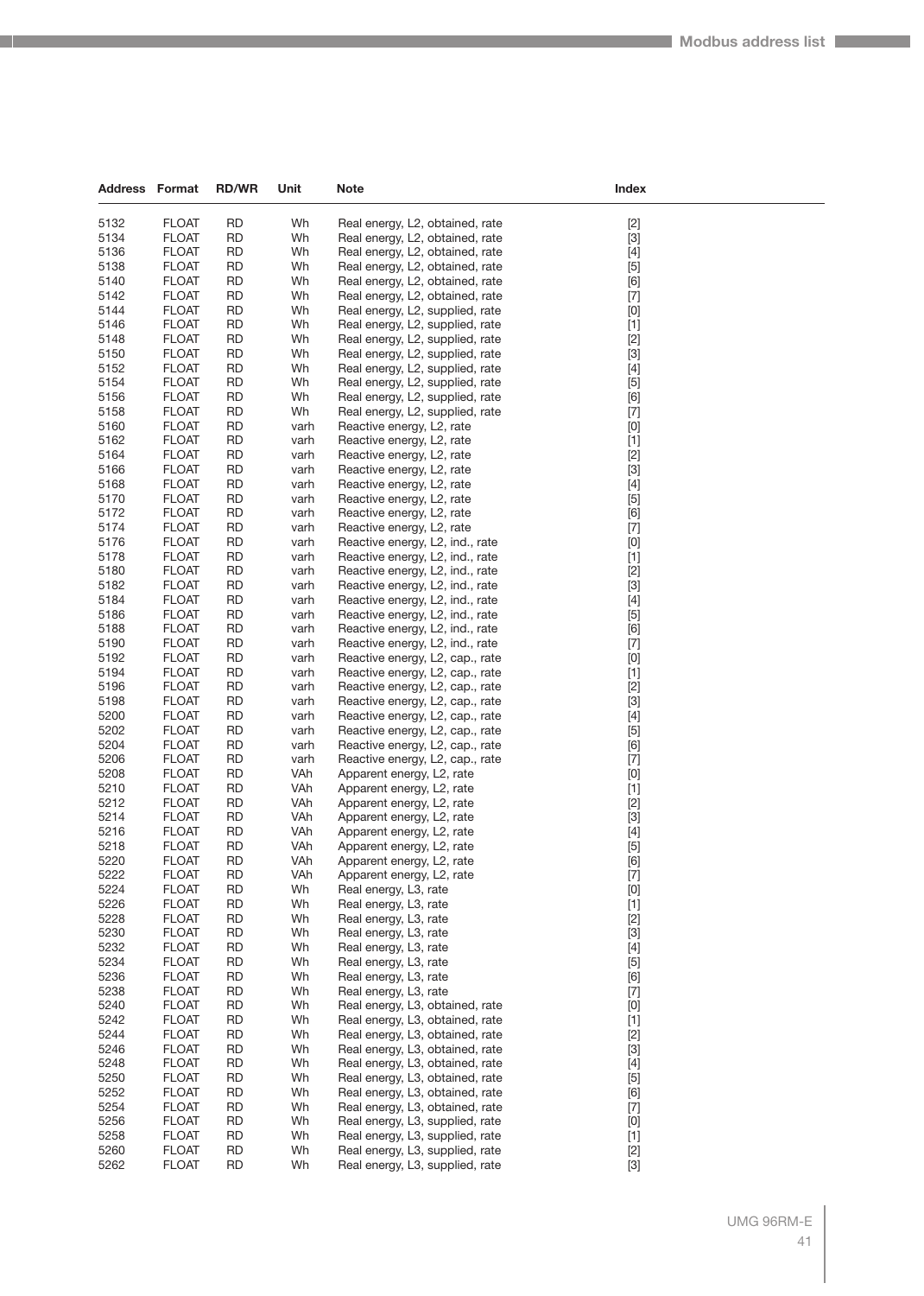$\sim$ 

| <b>Address Format</b> |                              | <b>RD/WR</b>           | Unit         | <b>Note</b>                                                                      | Index                                                                                                                                                                                                                                                                                                                       |  |
|-----------------------|------------------------------|------------------------|--------------|----------------------------------------------------------------------------------|-----------------------------------------------------------------------------------------------------------------------------------------------------------------------------------------------------------------------------------------------------------------------------------------------------------------------------|--|
| 5264                  | <b>FLOAT</b>                 | <b>RD</b>              | Wh           | Real energy, L3, supplied, rate                                                  | $[4]$                                                                                                                                                                                                                                                                                                                       |  |
| 5266                  | <b>FLOAT</b>                 | <b>RD</b>              | Wh           | Real energy, L3, supplied, rate                                                  | $[5]$                                                                                                                                                                                                                                                                                                                       |  |
| 5268                  | <b>FLOAT</b>                 | <b>RD</b>              | Wh           | Real energy, L3, supplied, rate                                                  | [6]                                                                                                                                                                                                                                                                                                                         |  |
| 5270                  | <b>FLOAT</b>                 | RD                     | Wh           | Real energy, L3, supplied, rate                                                  | $[7]$                                                                                                                                                                                                                                                                                                                       |  |
| 5272                  | <b>FLOAT</b>                 | <b>RD</b>              | varh         | Reactive energy, L3, rate                                                        | [0]                                                                                                                                                                                                                                                                                                                         |  |
| 5274                  | <b>FLOAT</b>                 | <b>RD</b>              | varh         | Reactive energy, L3, rate                                                        | $[1]$                                                                                                                                                                                                                                                                                                                       |  |
| 5276                  | <b>FLOAT</b>                 | <b>RD</b>              | varh         | Reactive energy, L3, rate                                                        | $[2]$                                                                                                                                                                                                                                                                                                                       |  |
| 5278                  | <b>FLOAT</b>                 | <b>RD</b>              | varh         | Reactive energy, L3, rate                                                        | $[3]$                                                                                                                                                                                                                                                                                                                       |  |
| 5280                  | <b>FLOAT</b>                 | RD                     | varh         | Reactive energy, L3, rate                                                        | $[4]$                                                                                                                                                                                                                                                                                                                       |  |
| 5282                  | <b>FLOAT</b>                 | <b>RD</b>              | varh         | Reactive energy, L3, rate                                                        | $[5]$                                                                                                                                                                                                                                                                                                                       |  |
| 5284                  | <b>FLOAT</b>                 | RD                     | varh         | Reactive energy, L3, rate                                                        | [6]                                                                                                                                                                                                                                                                                                                         |  |
| 5286                  | <b>FLOAT</b>                 | <b>RD</b>              | varh         | Reactive energy, L3, rate                                                        | $[7]$                                                                                                                                                                                                                                                                                                                       |  |
| 5288                  | <b>FLOAT</b>                 | <b>RD</b>              | varh         | Reactive energy, L3, ind., rate                                                  | [0]                                                                                                                                                                                                                                                                                                                         |  |
| 5290                  | <b>FLOAT</b>                 | RD                     | varh         | Reactive energy, L3, ind., rate                                                  | $[1]$                                                                                                                                                                                                                                                                                                                       |  |
| 5292                  | <b>FLOAT</b>                 | <b>RD</b>              | varh         | Reactive energy, L3, ind., rate                                                  | $[2]$                                                                                                                                                                                                                                                                                                                       |  |
| 5294                  | <b>FLOAT</b>                 | <b>RD</b>              | varh         | Reactive energy, L3, ind., rate                                                  | $[3]$                                                                                                                                                                                                                                                                                                                       |  |
| 5296                  | <b>FLOAT</b>                 | <b>RD</b>              | varh         | Reactive energy, L3, ind., rate                                                  | $[4]$                                                                                                                                                                                                                                                                                                                       |  |
| 5298<br>5300          | <b>FLOAT</b><br><b>FLOAT</b> | <b>RD</b><br>RD        | varh         | Reactive energy, L3, ind., rate                                                  | $[5]$                                                                                                                                                                                                                                                                                                                       |  |
| 5302                  | <b>FLOAT</b>                 | <b>RD</b>              | varh<br>varh | Reactive energy, L3, ind., rate<br>Reactive energy, L3, ind., rate               | [6]                                                                                                                                                                                                                                                                                                                         |  |
| 5304                  | <b>FLOAT</b>                 | RD                     | varh         | Reactive energy, L3, cap., rate                                                  | $[7]$<br>[0]                                                                                                                                                                                                                                                                                                                |  |
| 5306                  | <b>FLOAT</b>                 | <b>RD</b>              | varh         | Reactive energy, L3, cap., rate                                                  | $[1]$                                                                                                                                                                                                                                                                                                                       |  |
| 5308                  | <b>FLOAT</b>                 | <b>RD</b>              | varh         | Reactive energy, L3, cap., rate                                                  | $[2]$                                                                                                                                                                                                                                                                                                                       |  |
| 5310                  | <b>FLOAT</b>                 | RD                     | varh         | Reactive energy, L3, cap., rate                                                  | $[3]$                                                                                                                                                                                                                                                                                                                       |  |
| 5312                  | <b>FLOAT</b>                 | <b>RD</b>              | varh         | Reactive energy, L3, cap., rate                                                  | $[4]$                                                                                                                                                                                                                                                                                                                       |  |
| 5314                  | <b>FLOAT</b>                 | <b>RD</b>              | varh         | Reactive energy, L3, cap., rate                                                  | $[5]$                                                                                                                                                                                                                                                                                                                       |  |
| 5316                  | <b>FLOAT</b>                 | <b>RD</b>              | varh         | Reactive energy, L3, cap., rate                                                  | [6]                                                                                                                                                                                                                                                                                                                         |  |
| 5318                  | <b>FLOAT</b>                 | <b>RD</b>              | varh         | Reactive energy, L3, cap., rate                                                  | $[7]$                                                                                                                                                                                                                                                                                                                       |  |
| 5320                  | <b>FLOAT</b>                 | RD                     | VAh          | Apparent energy, L3, rate                                                        | [0]                                                                                                                                                                                                                                                                                                                         |  |
| 5322                  | <b>FLOAT</b>                 | <b>RD</b>              | VAh          | Apparent energy, L3, rate                                                        | $[1]$                                                                                                                                                                                                                                                                                                                       |  |
| 5324                  | <b>FLOAT</b>                 | RD                     | VAh          | Apparent energy, L3, rate                                                        | $[2]$                                                                                                                                                                                                                                                                                                                       |  |
| 5326                  | <b>FLOAT</b>                 | <b>RD</b>              | VAh          | Apparent energy, L3, rate                                                        | $[3]$                                                                                                                                                                                                                                                                                                                       |  |
| 5328                  | <b>FLOAT</b>                 | <b>RD</b>              | VAh          | Apparent energy, L3, rate                                                        | $[4]$                                                                                                                                                                                                                                                                                                                       |  |
| 5330                  | <b>FLOAT</b>                 | RD                     | VAh          | Apparent energy, L3, rate                                                        | $[5]$                                                                                                                                                                                                                                                                                                                       |  |
| 5332                  | <b>FLOAT</b>                 | <b>RD</b>              | VAh          | Apparent energy, L3, rate                                                        | [6]                                                                                                                                                                                                                                                                                                                         |  |
| 5334                  | <b>FLOAT</b>                 | <b>RD</b>              | VAh          | Apparent energy, L3, rate                                                        | $[7]$                                                                                                                                                                                                                                                                                                                       |  |
| 5336                  | <b>FLOAT</b>                 | <b>RD</b>              | Wh           | Real energy, sum. L1L3, rate                                                     | [0]                                                                                                                                                                                                                                                                                                                         |  |
| 5338<br>5340          | <b>FLOAT</b><br><b>FLOAT</b> | <b>RD</b><br>RD        | Wh<br>Wh     | Real energy, sum. L1L3, rate                                                     | $[1]$                                                                                                                                                                                                                                                                                                                       |  |
| 5342                  | <b>FLOAT</b>                 | <b>RD</b>              | Wh           | Real energy, sum. L1L3, rate<br>Real energy, sum. L1L3, rate                     | $[2]$<br>$[3]$                                                                                                                                                                                                                                                                                                              |  |
| 5344                  | <b>FLOAT</b>                 | RD                     | Wh           | Real energy, sum. L1L3, rate                                                     | $[4]$                                                                                                                                                                                                                                                                                                                       |  |
| 5346                  | <b>FLOAT</b>                 | <b>RD</b>              | Wh           | Real energy, sum. L1L3, rate                                                     | $[5]$                                                                                                                                                                                                                                                                                                                       |  |
| 5348                  | <b>FLOAT</b>                 | <b>RD</b>              | Wh           | Real energy, sum. L1L3, rate                                                     | [6]                                                                                                                                                                                                                                                                                                                         |  |
| 5350                  | <b>FLOAT</b>                 | RD                     | Wh           | Real energy, sum. L1L3, rate                                                     | $[7]$                                                                                                                                                                                                                                                                                                                       |  |
| 5352                  | <b>FLOAT</b>                 | <b>RD</b>              | Wh           | Real energy, sum. L1L3, obtained, rate                                           | $[0] % \begin{center} % \includegraphics[width=\linewidth]{imagesSupplemental_3.png} % \end{center} % \caption { % Our method can be used for the use of the image. % Note that the \emph{Def}(i) and the \emph{Def}(i) are the same and the \emph{Def}(i) and the \emph{Def}(i) are the same. % } % \label{fig:Defin_3} %$ |  |
| 5354                  | FLOAT                        | RD                     | Wh           | Real energy, sum. L1L3, obtained, rate                                           | $[1]$                                                                                                                                                                                                                                                                                                                       |  |
| 5356                  | <b>FLOAT</b>                 | <b>RD</b>              | Wh           | Real energy, sum. L1L3, obtained, rate                                           | $[2]$                                                                                                                                                                                                                                                                                                                       |  |
| 5358                  | <b>FLOAT</b>                 | <b>RD</b>              | Wh           | Real energy, sum. L1L3, obtained, rate                                           | $[3]$                                                                                                                                                                                                                                                                                                                       |  |
| 5360                  | <b>FLOAT</b>                 | <b>RD</b>              | Wh           | Real energy, sum. L1L3, obtained, rate                                           | $[4]$                                                                                                                                                                                                                                                                                                                       |  |
| 5362                  | <b>FLOAT</b>                 | <b>RD</b>              | Wh           | Real energy, sum. L1L3, obtained, rate                                           | $[5]$                                                                                                                                                                                                                                                                                                                       |  |
| 5364                  | <b>FLOAT</b>                 | RD                     | Wh           | Real energy, sum. L1L3, obtained, rate                                           | [6]                                                                                                                                                                                                                                                                                                                         |  |
| 5366                  | <b>FLOAT</b>                 | <b>RD</b>              | Wh           | Real energy, sum. L1L3, obtained, rate                                           | $[7]$                                                                                                                                                                                                                                                                                                                       |  |
| 5368                  | <b>FLOAT</b>                 | <b>RD</b>              | Wh           | Real energy, sum. L1L3, supplied, rate                                           | [0]                                                                                                                                                                                                                                                                                                                         |  |
| 5370                  | <b>FLOAT</b>                 | RD                     | Wh           | Real energy, sum. L1L3, supplied, rate                                           | $[1]$                                                                                                                                                                                                                                                                                                                       |  |
| 5372                  | <b>FLOAT</b>                 | <b>RD</b>              | Wh           | Real energy, sum. L1L3, supplied, rate                                           | $[2]$                                                                                                                                                                                                                                                                                                                       |  |
| 5374                  | <b>FLOAT</b>                 | RD                     | Wh           | Real energy, sum. L1L3, supplied, rate                                           | $[3]$                                                                                                                                                                                                                                                                                                                       |  |
| 5376<br>5378          | <b>FLOAT</b><br><b>FLOAT</b> | <b>RD</b><br><b>RD</b> | Wh<br>Wh     | Real energy, sum. L1L3, supplied, rate<br>Real energy, sum. L1L3, supplied, rate | $[4]$                                                                                                                                                                                                                                                                                                                       |  |
| 5380                  | <b>FLOAT</b>                 | <b>RD</b>              | Wh           | Real energy, sum. L1L3, supplied, rate                                           | $[5]$<br>[6]                                                                                                                                                                                                                                                                                                                |  |
| 5382                  | <b>FLOAT</b>                 | <b>RD</b>              | Wh           | Real energy, sum. L1L3, supplied, rate                                           | $[7]$                                                                                                                                                                                                                                                                                                                       |  |
| 5384                  | <b>FLOAT</b>                 | RD                     | varh         | Reactive energy, sum. L1L3, rate                                                 | [0]                                                                                                                                                                                                                                                                                                                         |  |
| 5386                  | <b>FLOAT</b>                 | <b>RD</b>              | varh         | Reactive energy, sum. L1L3, rate                                                 | $[1]$                                                                                                                                                                                                                                                                                                                       |  |
| 5388                  | <b>FLOAT</b>                 | <b>RD</b>              | varh         | Reactive energy, sum. L1L3, rate                                                 | $[2]$                                                                                                                                                                                                                                                                                                                       |  |
| 5390                  | <b>FLOAT</b>                 | RD                     | varh         | Reactive energy, sum. L1L3, rate                                                 | $[3]$                                                                                                                                                                                                                                                                                                                       |  |
| 5392                  | <b>FLOAT</b>                 | <b>RD</b>              | varh         | Reactive energy, sum. L1L3, rate                                                 | $[4] % \begin{center} \includegraphics[width=\linewidth]{imagesSupplemental/Imetad-Architecture.png} \end{center} \caption{The image shows the method of the method of the method. The left-hand side is the right side (in the left) of the method.} \label{fig:limal}$                                                    |  |
| 5394                  | <b>FLOAT</b>                 | RD                     | varh         | Reactive energy, sum. L1L3, rate                                                 | $[5]$                                                                                                                                                                                                                                                                                                                       |  |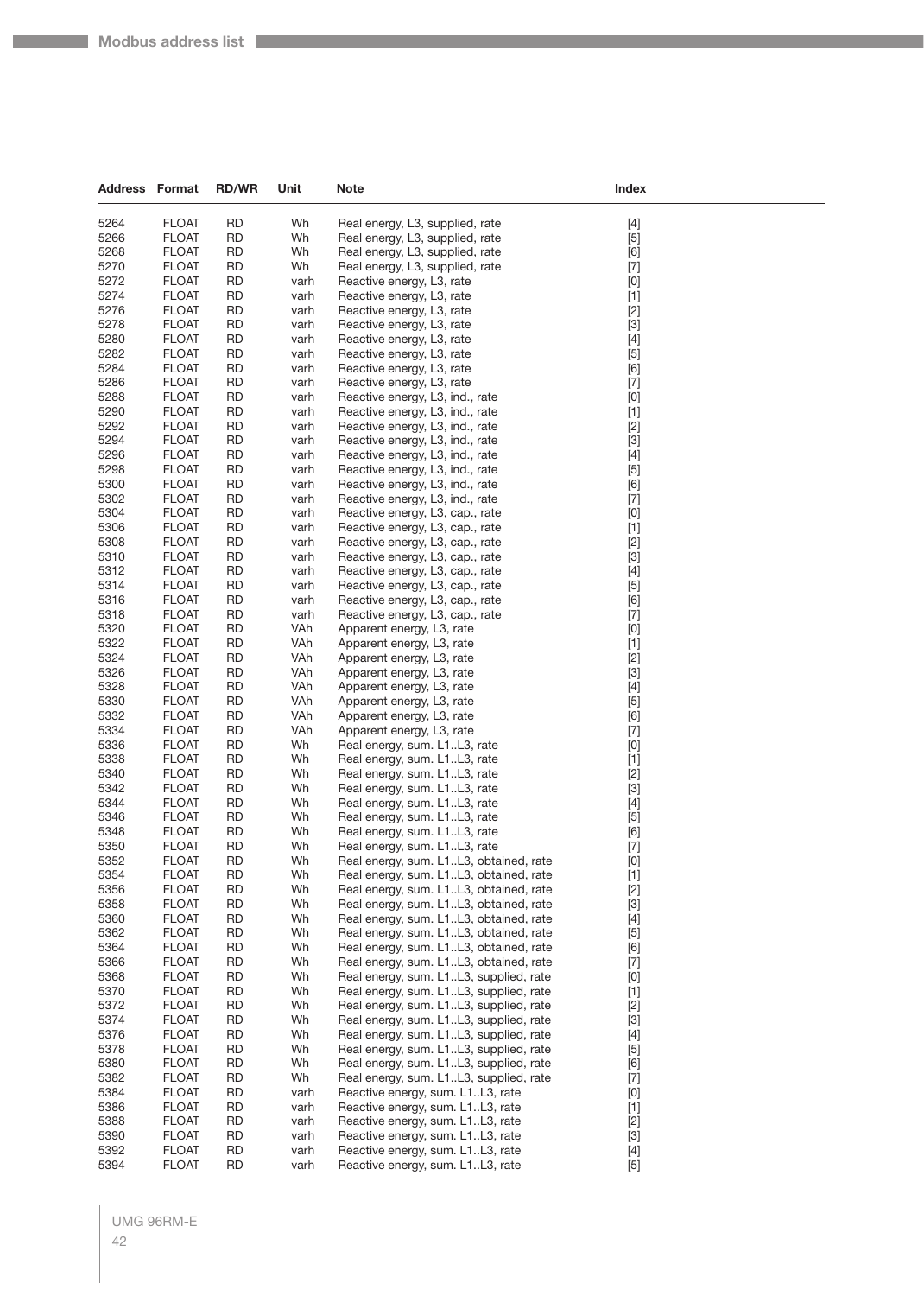| <b>Address Format</b> |                              | <b>RD/WR</b>    | Unit         | Note                                                                                            | Index                                                                                                                                                                                                                                               |
|-----------------------|------------------------------|-----------------|--------------|-------------------------------------------------------------------------------------------------|-----------------------------------------------------------------------------------------------------------------------------------------------------------------------------------------------------------------------------------------------------|
| 5396                  | <b>FLOAT</b>                 | <b>RD</b>       |              |                                                                                                 |                                                                                                                                                                                                                                                     |
| 5398                  | <b>FLOAT</b>                 | <b>RD</b>       | varh<br>varh | Reactive energy, sum. L1L3, rate<br>Reactive energy, sum. L1L3, rate                            | [6]<br>$[7]$                                                                                                                                                                                                                                        |
| 5400                  | <b>FLOAT</b>                 | RD              | varh         | Reactive energy, sum. L1L3, ind., rate                                                          | [0]                                                                                                                                                                                                                                                 |
| 5402                  | <b>FLOAT</b>                 | RD              | varh         | Reactive energy, sum. L1L3, ind., rate                                                          | $[1] % \centering \includegraphics[width=0.9\columnwidth]{figures/fig_10.pdf} \caption{The figure shows the number of times on the right.} \label{fig:time} %$                                                                                      |
| 5404                  | <b>FLOAT</b>                 | <b>RD</b>       | varh         | Reactive energy, sum. L1L3, ind., rate                                                          | $[2]$                                                                                                                                                                                                                                               |
| 5406                  | <b>FLOAT</b>                 | <b>RD</b>       | varh         | Reactive energy, sum. L1L3, ind., rate                                                          | $[3]$                                                                                                                                                                                                                                               |
| 5408                  | <b>FLOAT</b>                 | <b>RD</b>       | varh         | Reactive energy, sum. L1L3, ind., rate                                                          | $[4]$                                                                                                                                                                                                                                               |
| 5410                  | <b>FLOAT</b>                 | <b>RD</b>       | varh         | Reactive energy, sum. L1L3, ind., rate                                                          | $[5]$                                                                                                                                                                                                                                               |
| 5412                  | <b>FLOAT</b>                 | RD              | varh         | Reactive energy, sum. L1L3, ind., rate                                                          | [6]                                                                                                                                                                                                                                                 |
| 5414                  | <b>FLOAT</b>                 | <b>RD</b>       | varh         | Reactive energy, sum. L1L3, ind., rate                                                          | $[7] \centering% \includegraphics[width=1\textwidth]{images/TransY.pdf} \caption{The first two different values of $d=3$ and $d=4$ (left) and $d=5$ (right) and $d=6$ (right). The first two different values of $d=2$ (right).} \label{fig:class}$ |
| 5416                  | <b>FLOAT</b>                 | <b>RD</b>       | varh         | Reactive energy, sum. L1L3, cap., rate                                                          | [0]                                                                                                                                                                                                                                                 |
| 5418                  | <b>FLOAT</b>                 | <b>RD</b>       | varh         | Reactive energy, sum. L1L3, cap., rate                                                          | $[1]$                                                                                                                                                                                                                                               |
| 5420                  | <b>FLOAT</b>                 | <b>RD</b>       | varh         | Reactive energy, sum. L1L3, cap., rate                                                          | $[2]$                                                                                                                                                                                                                                               |
| 5422<br>5424          | <b>FLOAT</b>                 | RD<br><b>RD</b> | varh         | Reactive energy, sum. L1L3, cap., rate                                                          | $[3]$                                                                                                                                                                                                                                               |
| 5426                  | <b>FLOAT</b><br><b>FLOAT</b> | <b>RD</b>       | varh<br>varh | Reactive energy, sum. L1L3, cap., rate<br>Reactive energy, sum. L1L3, cap., rate                | $[4]$<br>$[5]$                                                                                                                                                                                                                                      |
| 5428                  | <b>FLOAT</b>                 | <b>RD</b>       | varh         | Reactive energy, sum. L1L3, cap., rate                                                          | [6]                                                                                                                                                                                                                                                 |
| 5430                  | <b>FLOAT</b>                 | <b>RD</b>       | varh         | Reactive energy, sum. L1L3, cap., rate                                                          | $[7] \centering% \includegraphics[width=1\textwidth]{images/TransY.pdf} \caption{The first two different values of $d=3$ and $d=4$ (left) and $d=5$ (right) and $d=6$ (right). The first two different values of $d=2$ (right).} \label{fig:class}$ |
| 5432                  | <b>FLOAT</b>                 | RD              | VAh          | Apparent energy, sum. L1L3, rate                                                                | [0]                                                                                                                                                                                                                                                 |
| 5434                  | <b>FLOAT</b>                 | RD              | VAh          | Apparent energy, sum. L1L3, rate                                                                | $[1]$                                                                                                                                                                                                                                               |
| 5436                  | <b>FLOAT</b>                 | RD              | VAh          | Apparent energy, sum. L1L3, rate                                                                | $[2]$                                                                                                                                                                                                                                               |
| 5438                  | <b>FLOAT</b>                 | <b>RD</b>       | VAh          | Apparent energy, sum. L1L3, rate                                                                | $[3]$                                                                                                                                                                                                                                               |
| 5440                  | <b>FLOAT</b>                 | RD              | VAh          | Apparent energy, sum. L1L3, rate                                                                | $[4]$                                                                                                                                                                                                                                               |
| 5442                  | <b>FLOAT</b>                 | RD              | VAh          | Apparent energy, sum. L1L3, rate                                                                | $[5]$                                                                                                                                                                                                                                               |
| 5444                  | <b>FLOAT</b>                 | <b>RD</b>       | VAh          | Apparent energy, sum. L1L3, rate                                                                | [6]                                                                                                                                                                                                                                                 |
| 5446                  | <b>FLOAT</b>                 | <b>RD</b>       | VAh          | Apparent energy, sum. L1L3, rate                                                                | $[7]$                                                                                                                                                                                                                                               |
| 11475                 | <b>FLOAT</b>                 | RD/WR           | VAh          | Apparent energy, month high, jan., even year                                                    |                                                                                                                                                                                                                                                     |
| 11477                 | <b>FLOAT</b>                 | RD/WR           | VAh          | Apparent energy, month high, feb., even year                                                    |                                                                                                                                                                                                                                                     |
| 11479                 | <b>FLOAT</b>                 | RD/WR           | VAh          | Apparent energy, month high, march, even year                                                   |                                                                                                                                                                                                                                                     |
| 11481                 | <b>FLOAT</b>                 | RD/WR           | VAh          | Apparent energy, month high, april, even year                                                   |                                                                                                                                                                                                                                                     |
| 11483                 | <b>FLOAT</b><br><b>FLOAT</b> | RD/WR           | VAh<br>VAh   | Apparent energy, month high, may, even year                                                     |                                                                                                                                                                                                                                                     |
| 11485<br>11487        | <b>FLOAT</b>                 | RD/WR<br>RD/WR  | VAh          | Apparent energy, month high, june, even year<br>Apparent energy, month high, july, even year    |                                                                                                                                                                                                                                                     |
| 11489                 | <b>FLOAT</b>                 | RD/WR           | VAh          | Apparent energy, month high, aug., even year                                                    |                                                                                                                                                                                                                                                     |
| 11491                 | <b>FLOAT</b>                 | RD/WR           | VAh          | Apparent energy, month high, sep., even year                                                    |                                                                                                                                                                                                                                                     |
| 11493                 | <b>FLOAT</b>                 | RD/WR           | VAh          | Apparent energy, month high, oct., even year                                                    |                                                                                                                                                                                                                                                     |
| 11495                 | <b>FLOAT</b>                 | RD/WR           | VAh          | Apparent energy, month high, nov., even year                                                    |                                                                                                                                                                                                                                                     |
| 11497                 | <b>FLOAT</b>                 | RD/WR           | VAh          | Apparent energy, month high, dec., even year                                                    |                                                                                                                                                                                                                                                     |
| 11499                 | <b>FLOAT</b>                 | RD/WR           | VAh          | Apparent energy, month high, jan., uneven year                                                  |                                                                                                                                                                                                                                                     |
| 11501                 | <b>FLOAT</b>                 | RD/WR           | VAh          | Apparent energy, month high, feb., uneven year                                                  |                                                                                                                                                                                                                                                     |
| 11503                 | <b>FLOAT</b>                 | RD/WR           | VAh          | Apparent energy, month high, march, uneven year                                                 |                                                                                                                                                                                                                                                     |
| 11505                 | <b>FLOAT</b>                 | RD/WR           | VAh          | Apparent energy, month high, april, uneven year                                                 |                                                                                                                                                                                                                                                     |
| 11507<br>11509        | <b>FLOAT</b><br><b>FLOAT</b> | RD/WR<br>RD/WR  | VAh<br>VAh   | Apparent energy, month high, may, uneven year<br>Apparent energy, month high, june, uneven year |                                                                                                                                                                                                                                                     |
| 11511                 | <b>FLOAT</b>                 | RD/WR           | VAh          | Apparent energy, month high, july, uneven year                                                  |                                                                                                                                                                                                                                                     |
| 11513                 | <b>FLOAT</b>                 | RD/WR           | VAh          | Apparent energy, month high, aug., uneven year                                                  |                                                                                                                                                                                                                                                     |
| 11515                 | <b>FLOAT</b>                 | RD/WR           | VAh          | Apparent energy, month high, sep., uneven year                                                  |                                                                                                                                                                                                                                                     |
| 11517                 | <b>FLOAT</b>                 | RD/WR           | VAh          | Apparent energy, month high, oct., uneven year                                                  |                                                                                                                                                                                                                                                     |
| 11519                 | <b>FLOAT</b>                 | RD/WR           | VAh          | Apparent energy, month high, nov., uneven year                                                  |                                                                                                                                                                                                                                                     |
| 11521                 | <b>FLOAT</b>                 | RD/WR           | VAh          | Apparent energy, month high, dec., uneven year                                                  |                                                                                                                                                                                                                                                     |
| 11523                 | <b>FLOAT</b>                 | RD/WR           | Wh           | Real energy, month high, jan., even year                                                        |                                                                                                                                                                                                                                                     |
| 11525                 | <b>FLOAT</b>                 | RD/WR           | Wh           | Real energy, month high, feb., even year                                                        |                                                                                                                                                                                                                                                     |
| 11527                 | <b>FLOAT</b>                 | RD/WR           | Wh           | Real energy, month high, march, even year                                                       |                                                                                                                                                                                                                                                     |
| 11529                 | <b>FLOAT</b>                 | RD/WR           | Wh           | Real energy, month high, april, even year                                                       |                                                                                                                                                                                                                                                     |
| 11531<br>11533        | <b>FLOAT</b><br><b>FLOAT</b> | RD/WR           | Wh           | Real energy, month high, may, even year                                                         |                                                                                                                                                                                                                                                     |
| 11535                 | <b>FLOAT</b>                 | RD/WR<br>RD/WR  | Wh<br>Wh     | Real energy, month high, june, even year<br>Real energy, month high, july, even year            |                                                                                                                                                                                                                                                     |
| 11537                 | <b>FLOAT</b>                 | RD/WR           | Wh           | Real energy, month high, aug., even year                                                        |                                                                                                                                                                                                                                                     |
| 11539                 | <b>FLOAT</b>                 | RD/WR           | Wh           | Real energy, month high, sep., even year                                                        |                                                                                                                                                                                                                                                     |
| 11541                 | <b>FLOAT</b>                 | RD/WR           | Wh           | Real energy, month high, oct., even year                                                        |                                                                                                                                                                                                                                                     |
| 11543                 | <b>FLOAT</b>                 | RD/WR           | Wh           | Real energy, month high, nov., even year                                                        |                                                                                                                                                                                                                                                     |
| 11545                 | <b>FLOAT</b>                 | RD/WR           | Wh           | Real energy, month high, dec., even year                                                        |                                                                                                                                                                                                                                                     |
| 11547                 | <b>FLOAT</b>                 | RD/WR           | Wh           | Real energy, month high, jan., uneven year                                                      |                                                                                                                                                                                                                                                     |
| 11549                 | <b>FLOAT</b>                 | RD/WR           | Wh           | Real energy, month high, feb., uneven year                                                      |                                                                                                                                                                                                                                                     |
| 11551                 | <b>FLOAT</b>                 | RD/WR           | Wh           | Real energy, month high, march, uneven year                                                     |                                                                                                                                                                                                                                                     |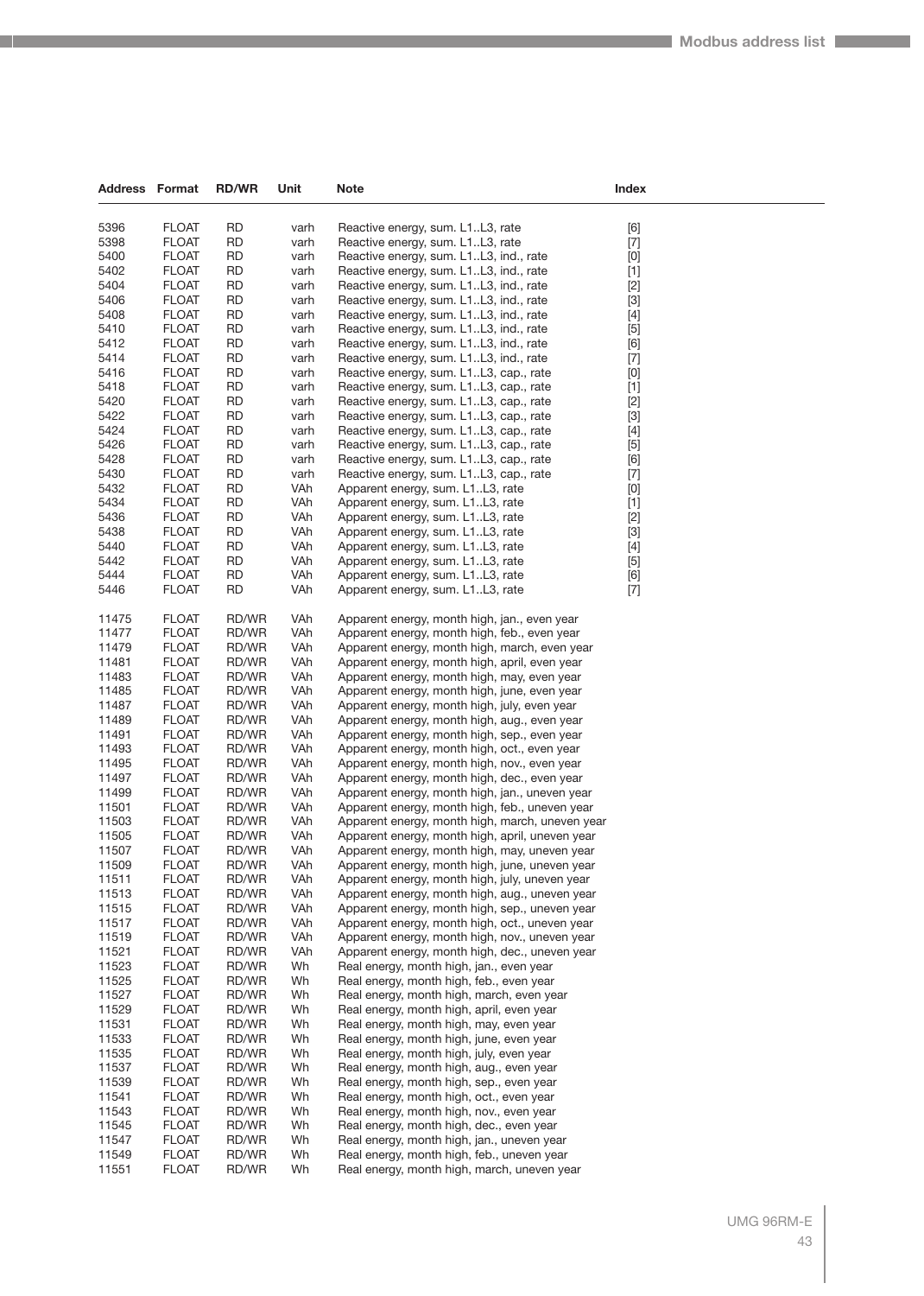| Address | Format       | <b>RD/WR</b> | Unit | <b>Note</b>                                    | Index |
|---------|--------------|--------------|------|------------------------------------------------|-------|
| 11553   | <b>FLOAT</b> | RD/WR        | Wh   | Real energy, month high, april, uneven year    |       |
| 11555   | <b>FLOAT</b> | RD/WR        | Wh   | Real energy, month high, may, uneven year      |       |
| 11557   | <b>FLOAT</b> | RD/WR        | Wh   | Real energy, month high, june, uneven year     |       |
| 11559   | <b>FLOAT</b> | RD/WR        | Wh   | Real energy, month high, july, uneven year     |       |
| 11561   | <b>FLOAT</b> | RD/WR        | Wh   | Real energy, month high, aug., uneven year     |       |
| 11563   | <b>FLOAT</b> | RD/WR        | Wh   | Real energy, month high, sep., uneven year     |       |
| 11565   | <b>FLOAT</b> | RD/WR        | Wh   | Real energy, month high, oct., uneven year     |       |
| 11567   | <b>FLOAT</b> | RD/WR        | Wh   | Real energy, month high, nov., uneven year     |       |
| 11569   | <b>FLOAT</b> | RD/WR        | Wh   | Real energy, month high, dec., uneven year     |       |
| 11571   | <b>FLOAT</b> | RD/WR        | varh | Reactive energy, month high, jan., even year   |       |
| 11573   | <b>FLOAT</b> | RD/WR        | varh | Reactive energy, month high, feb., even year   |       |
| 11575   | <b>FLOAT</b> | RD/WR        | varh | Reactive energy, month high, march, even year  |       |
| 11577   | <b>FLOAT</b> | RD/WR        | varh | Reactive energy, month high, april, even year  |       |
| 11579   | <b>FLOAT</b> | RD/WR        | varh | Reactive energy, month high, may, even year    |       |
| 11581   | <b>FLOAT</b> | RD/WR        | varh | Reactive energy, month high, june, even year   |       |
| 11583   | <b>FLOAT</b> | RD/WR        | varh | Reactive energy, month high, july, even year   |       |
| 11585   | <b>FLOAT</b> | RD/WR        | varh | Reactive energy, month high, aug., even year   |       |
| 11587   | <b>FLOAT</b> | RD/WR        | varh | Reactive energy, month high, sep., even year   |       |
| 11589   | <b>FLOAT</b> | RD/WR        | varh | Reactive energy, month high, oct., even year   |       |
| 11591   | <b>FLOAT</b> | RD/WR        | varh | Reactive energy, month high, nov., even year   |       |
| 11593   | <b>FLOAT</b> | RD/WR        | varh | Reactive energy, month high, dec., even year   |       |
| 11595   | <b>FLOAT</b> | RD/WR        | varh | Reactive energy, month high, jan., uneven year |       |
| 11597   | <b>FLOAT</b> | RD/WR        | varh | Reactive energy, month high, feb., even year   |       |
| 11599   | <b>FLOAT</b> | RD/WR        | varh | Reactive energy, month high, march, even year  |       |
| 11601   | <b>FLOAT</b> | RD/WR        | varh | Reactive energy, month high, april, even year  |       |
| 11603   | <b>FLOAT</b> | RD/WR        | varh | Reactive energy, month high, may, even year    |       |
| 11605   | <b>FLOAT</b> | RD/WR        | varh | Reactive energy, month high, june, even year   |       |
| 11607   | <b>FLOAT</b> | RD/WR        | varh | Reactive energy, month high, july, even year   |       |
| 11609   | <b>FLOAT</b> | RD/WR        | varh | Reactive energy, month high, aug, even year    |       |
| 11611   | <b>FLOAT</b> | RD/WR        | varh | Reactive energy, month high, sep., even year   |       |
| 11613   | <b>FLOAT</b> | RD/WR        | varh | Reactive energy, month high, oct., even year   |       |
| 11615   | <b>FLOAT</b> | RD/WR        | varh | Reactive energy, month high, nov., even year   |       |
| 11617   | <b>FLOAT</b> | RD/WR        | varh | Reactive energy, month high, dec., even year   |       |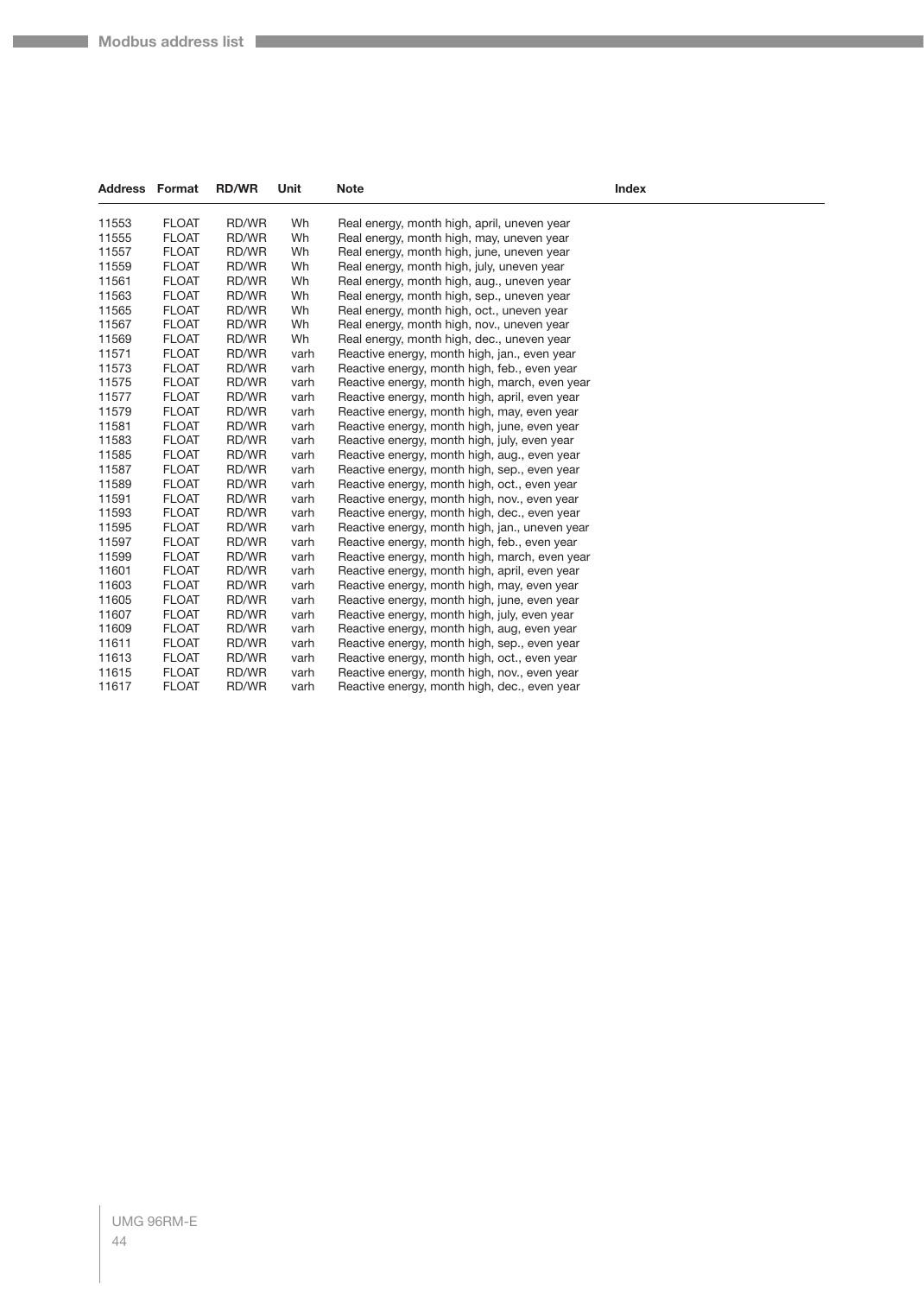#### **Address Format RD/WR Unit Note Index**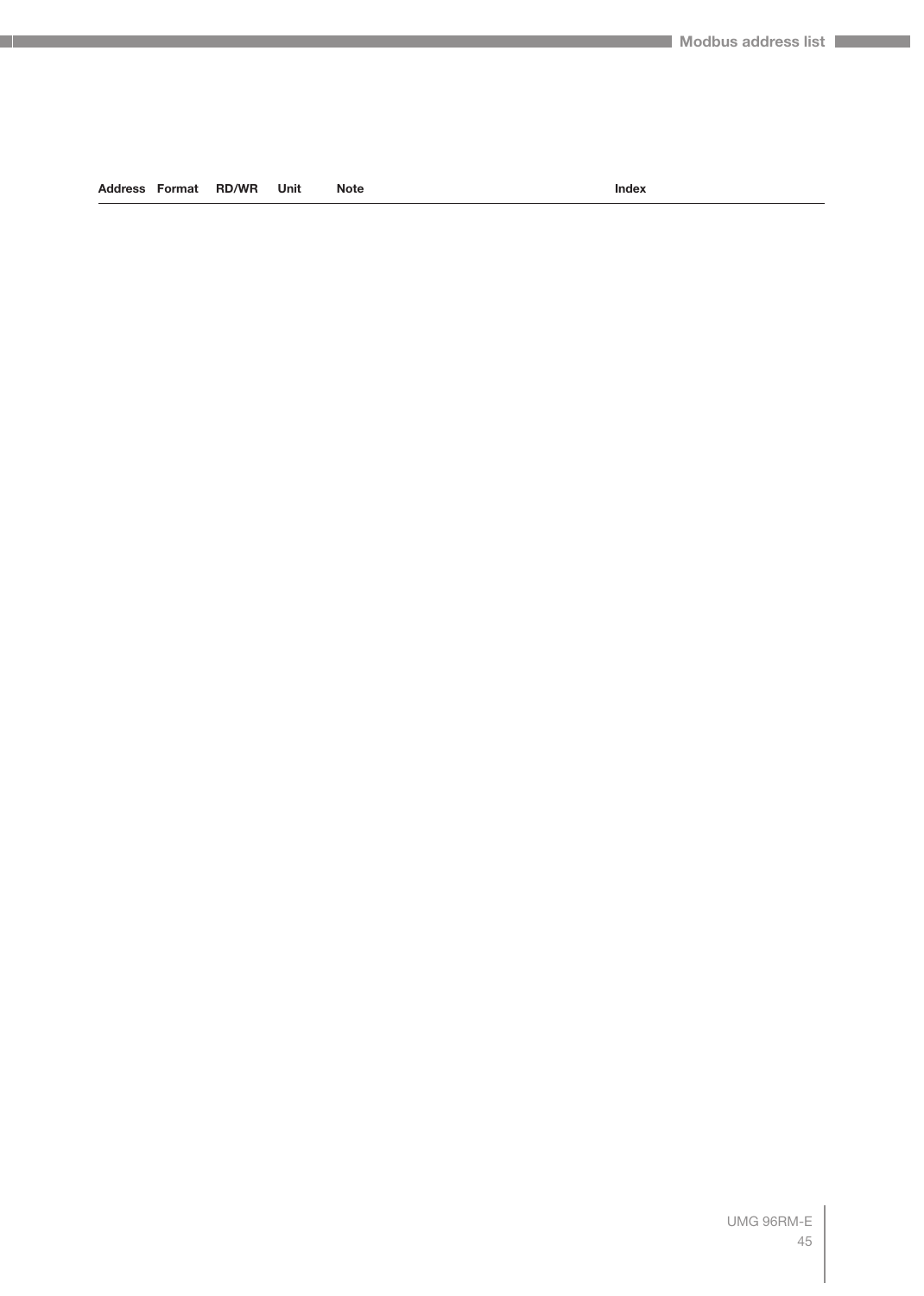#### **Peak indicator (drag indicator)**

| <b>Address Format</b> |                              | <b>RD/WR</b> | Unit | <b>Note</b>                         | Index                                                                                                  |
|-----------------------|------------------------------|--------------|------|-------------------------------------|--------------------------------------------------------------------------------------------------------|
| 5974                  | <b>FLOAT</b>                 | RD           |      | Current I L1; highest value         |                                                                                                        |
| 5976                  | <b>FLOAT</b>                 | <b>RD</b>    |      | Current I L2; highest value         |                                                                                                        |
| 5978                  | <b>FLOAT</b>                 | RD           |      | Current I L3; highest value         |                                                                                                        |
| 5986                  | FLOAT                        | RD           |      |                                     | Apparent power S1 L1N; highest value                                                                   |
| 5988                  | FLOAT                        | RD           |      |                                     | Apparent power S2 L2N; highest value                                                                   |
| 5990                  | <b>FLOAT</b>                 | RD           |      |                                     | Apparent power S3 L3N; highest value                                                                   |
| 5992                  |                              | <b>RD</b>    |      |                                     |                                                                                                        |
|                       | <b>FLOAT</b>                 |              |      |                                     | Apparent power; Sum; Ssum3=S1+S2+S3; highest value                                                     |
| 6002                  | <b>FLOAT</b>                 | RD           |      |                                     | Real power P1 L1N (positiv); highest value                                                             |
| 6004                  | FLOAT                        | RD           |      |                                     | Real power P2 L2N (positiv); highest value                                                             |
| 6006                  | FLOAT                        | <b>RD</b>    |      |                                     | Real power P3 L3N (positiv); highest value<br>Real power (positiv); Sum; Psum3=P1+P2+P3; highest value |
| 6008                  | <b>FLOAT</b>                 | RD           |      |                                     |                                                                                                        |
| 6018                  | <b>FLOAT</b><br><b>FLOAT</b> | <b>RD</b>    |      |                                     | Real power P1 L1N (negative); highest value                                                            |
| 6020                  |                              | RD           |      |                                     | Real power P2 L2N (negative); highest value                                                            |
| 6022                  | FLOAT                        | RD           |      |                                     | Real power P3 L3N (negative); highest value                                                            |
| 6024                  | FLOAT                        | RD           |      |                                     | Real power (negative) Sum; Psum3=P1+P2+P3; highest value                                               |
| 6034                  | <b>FLOAT</b>                 | RD           |      | Current I L1; second highest value  |                                                                                                        |
| 6036                  | <b>FLOAT</b>                 | RD           |      | Current I L2; second highest value  |                                                                                                        |
| 6038                  | <b>FLOAT</b>                 | RD           |      | Current I L3; second highest value  |                                                                                                        |
| 6046                  | FLOAT                        | <b>RD</b>    |      |                                     | Apparent power S1 L1N; second highest value                                                            |
| 6048                  | <b>FLOAT</b>                 | RD           |      |                                     | Apparent power S2 L2N; second highest value                                                            |
| 6050                  | <b>FLOAT</b>                 | RD           |      |                                     | Apparent power S3 L3N; second highest value                                                            |
| 6052                  | FLOAT                        | RD           |      |                                     | Apparent power; Sum; Ssum3=S1+S2+S3; second highest value                                              |
| 6062                  | <b>FLOAT</b>                 | RD           |      |                                     | Real power P1 L1N (positiv); second highest value                                                      |
| 6064                  | FLOAT                        | <b>RD</b>    |      |                                     | Real power P2 L2N (positiv); second highest value                                                      |
| 6066                  | <b>FLOAT</b>                 | RD           |      |                                     | Real power P3 L3N (positiv); second highest value                                                      |
| 6068                  | <b>FLOAT</b>                 | <b>RD</b>    |      |                                     | Real power (positiv); Sum; Psum3=P1+P2+P3; second highest value                                        |
| 6078                  | <b>FLOAT</b>                 | RD           |      |                                     | Real power P1 L1N (negative); second highest value                                                     |
| 6080                  | FLOAT                        | RD           |      |                                     | Real power P2 L2N (negative); second highest value                                                     |
| 6082                  | FLOAT                        | RD           |      |                                     | Real power P3 L3N (negative); second highest value                                                     |
| 6084                  | FLOAT                        | RD           |      |                                     | Real power (negative) Sum; Psum3=P1+P2+P3; second highest value                                        |
| 6094                  | FLOAT                        | RD           |      | Current I L1; third highest value   |                                                                                                        |
| 6096                  | FLOAT                        | RD           |      | Current I L2; third highest value   |                                                                                                        |
| 6098                  | FLOAT                        | <b>RD</b>    |      | Current I L3; third highest value   |                                                                                                        |
| 6106                  | <b>FLOAT</b>                 | RD           |      |                                     | Apparent power S1 L1N; third highest value                                                             |
| 6108                  | <b>FLOAT</b>                 | RD           |      |                                     | Apparent power S2 L2N; third highest value                                                             |
| 6110                  | FLOAT                        | RD           |      |                                     | Apparent power S3 L3N; third highest value                                                             |
| 6112                  | <b>FLOAT</b>                 | RD           |      |                                     | Apparent power; Sum; Ssum3=S1+S2+S3; third highest value                                               |
| 6122                  | <b>FLOAT</b>                 | <b>RD</b>    |      |                                     | Real power P1 L1N (positiv); third highest value                                                       |
| 6124                  | <b>FLOAT</b>                 | RD           |      |                                     | Real power P2 L2N (positiv); third highest value                                                       |
| 6126                  | <b>FLOAT</b>                 | RD           |      |                                     | Real power P3 L3N (positiv); third highest value                                                       |
| 6128                  | FLOAT                        | RD           |      |                                     | Real power (positiv); Sum; Psum3=P1+P2+P3; third highest value                                         |
| 6138                  | <b>FLOAT</b>                 | RD           |      |                                     | Real power P1 L1N (negative); third highest value                                                      |
| 6140                  | <b>FLOAT</b>                 | RD           |      |                                     | Real power P2 L2N (negative); third highest value                                                      |
| 6142                  | FLOAT                        | RD           |      |                                     | Real power P3 L3N (negative); third highest value                                                      |
| 6144                  | <b>FLOAT</b>                 | <b>RD</b>    |      |                                     | Real power (negative) Sum; Psum3=P1+P2+P3; third highest value                                         |
| 5980                  | <b>UINT</b>                  | <b>RD</b>    |      | Time of Current I L1; highest value |                                                                                                        |
| 5982                  | <b>UINT</b>                  | <b>RD</b>    |      | Time of Current I L2; highest value |                                                                                                        |
| 5984                  | UINT                         | <b>RD</b>    |      | Time of Current I L3; highest value |                                                                                                        |
| 5994                  | UINT                         | <b>RD</b>    |      |                                     | Time of Apparent power S1 L1N; highest value                                                           |
| 5996                  | UINT                         | <b>RD</b>    |      |                                     | Time of Apparent power S2 L2N; highest value                                                           |
| 5998                  | UINT                         | <b>RD</b>    |      |                                     | Time of Apparent power S3 L3N; highest value                                                           |
| 6000                  | UINT                         | <b>RD</b>    |      |                                     | Time of Apparent power; Sum; Ssum3=S1+S2+S3; highest value                                             |
| 6010                  | UINT                         | RD           |      |                                     | Time of Real power P1 L1N (positiv); highest value                                                     |
| 6012                  | UINT                         | <b>RD</b>    |      |                                     | Time of Real power P2 L2N (positiv); highest value                                                     |
| 6014                  | UINT                         | <b>RD</b>    |      |                                     | Time of Real power P3 L3N (positiv); highest value                                                     |
| 6016                  | UINT                         | <b>RD</b>    |      |                                     | Time of Real power (positiv); Sum; Psum3=P1+P2+P3; highest value                                       |
| 6026                  | UINT                         | <b>RD</b>    |      |                                     | Time of Real power P1 L1N (negative); highest value                                                    |
| 6028                  | UINT                         | RD           |      |                                     | Time of Real power P2 L2N (negative); highest value                                                    |
| 6030                  | UINT                         | <b>RD</b>    |      |                                     | Time of Real power P3 L3N (negative); highest value                                                    |
| 6032                  | UINT                         | <b>RD</b>    |      |                                     | Time of Real power (negative) Sum; Psum3=P1+P2+P3; highest value                                       |
| 6040                  | UINT                         | RD           |      |                                     | Time of Current I L1; second highest value                                                             |
| 6042                  | UINT                         | <b>RD</b>    |      |                                     | Time of Current I L2; second highest value                                                             |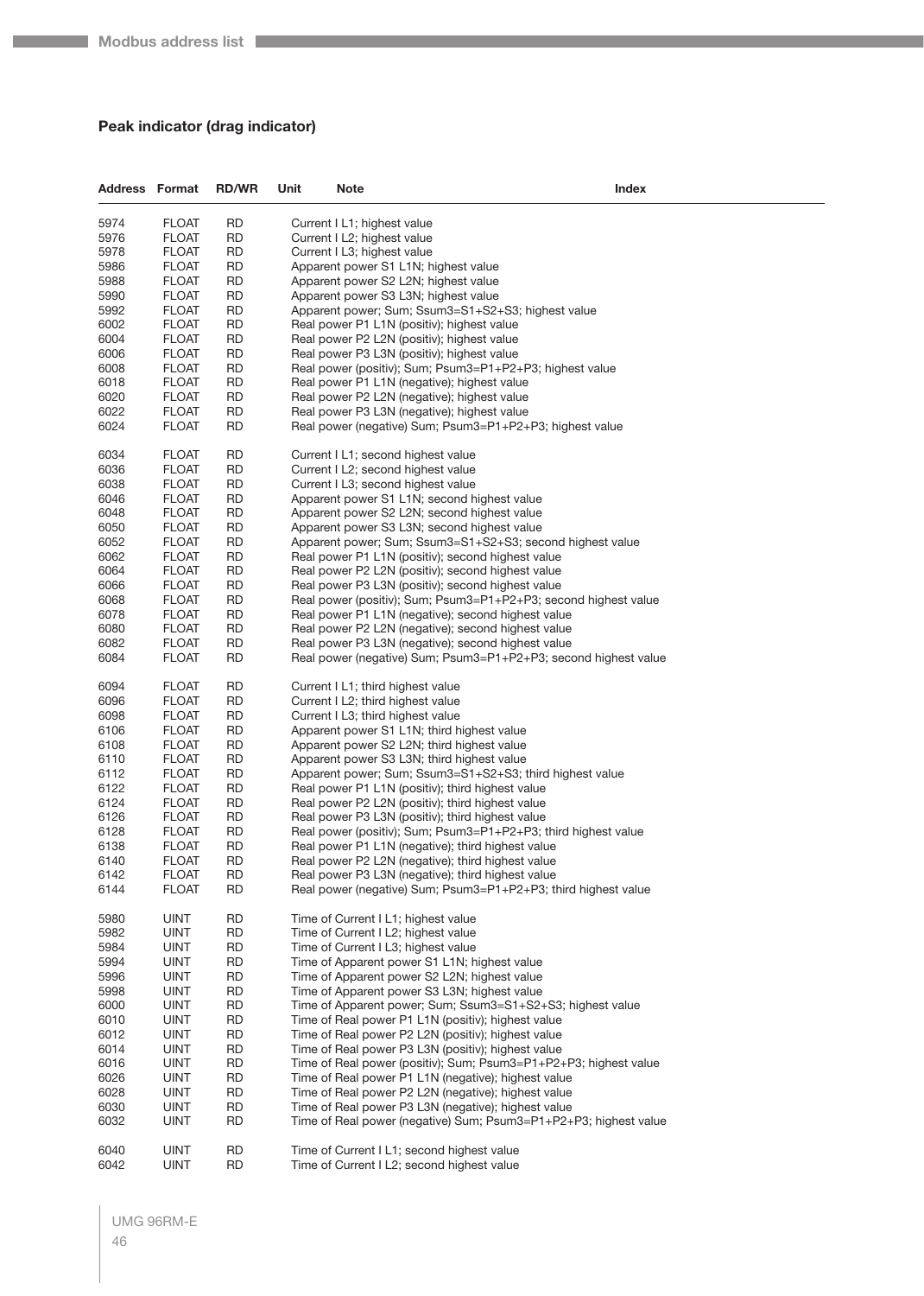| <b>Address Format</b> |             | <b>RD/WR</b> | Unit | <b>Note</b> | Index                                                                   |
|-----------------------|-------------|--------------|------|-------------|-------------------------------------------------------------------------|
| 6044                  | <b>UINT</b> | <b>RD</b>    |      |             | Time of Current I L3; second highest value                              |
| 6054                  | <b>UINT</b> | <b>RD</b>    |      |             | Time of Apparent power S1 L1N; second highest value                     |
| 6056                  | <b>UINT</b> | <b>RD</b>    |      |             | Time of Apparent power S2 L2N; second highest value                     |
| 6058                  | <b>UINT</b> | <b>RD</b>    |      |             | Time of Apparent power S3 L3N; second highest value                     |
| 6060                  | <b>UINT</b> | <b>RD</b>    |      |             | Time of Apparent power; Sum; Ssum3=S1+S2+S3; second highest value       |
| 6070                  | <b>UINT</b> | <b>RD</b>    |      |             | Time of Real power P1 L1N (positiv); second highest value               |
| 6072                  | <b>UINT</b> | <b>RD</b>    |      |             | Time of Real power P2 L2N (positiv); second highest value               |
| 6074                  | <b>UINT</b> | <b>RD</b>    |      |             | Time of Real power P3 L3N (positiv); second highest value               |
| 6076                  | <b>UINT</b> | <b>RD</b>    |      |             | Time of Real power (positiv); Sum; Psum3=P1+P2+P3; second highest value |
| 6086                  | <b>UINT</b> | <b>RD</b>    |      |             | Time of Real power P1 L1N (negative); second highest value              |
| 6088                  | <b>UINT</b> | <b>RD</b>    |      |             | Time of Real power P2 L2N (negative); second highest value              |
| 6090                  | <b>UINT</b> | <b>RD</b>    |      |             | Time of Real power P3 L3N (negative); second highest value              |
| 6092                  | <b>UINT</b> | <b>RD</b>    |      |             | Time of Real power (negative) Sum; Psum3=P1+P2+P3; second highest value |
| 6100                  | <b>UINT</b> | <b>RD</b>    |      |             | Time of Current I L1; third highest value                               |
| 6102                  | <b>UINT</b> | <b>RD</b>    |      |             | Time of Current I L2; third highest value                               |
| 6104                  | <b>UINT</b> | <b>RD</b>    |      |             | Time of Current I L3; third highest value                               |
| 6114                  | <b>UINT</b> | <b>RD</b>    |      |             | Time of Apparent power S1 L1N; third highest value                      |
| 6116                  | <b>UINT</b> | <b>RD</b>    |      |             | Time of Apparent power S2 L2N; third highest value                      |
| 6118                  | <b>UINT</b> | <b>RD</b>    |      |             | Time of Apparent power S3 L3N; third highest value                      |
| 6120                  | <b>UINT</b> | <b>RD</b>    |      |             | Time of Apparent power; Sum; Ssum3=S1+S2+S3; third highest value        |
| 6130                  | <b>UINT</b> | <b>RD</b>    |      |             | Time of Real power P1 L1N (positiv); third highest value                |
| 6132                  | <b>UINT</b> | <b>RD</b>    |      |             | Time of Real power P2 L2N (positiv); third highest value                |
| 6134                  | <b>UINT</b> | <b>RD</b>    |      |             | Time of Real power P3 L3N (positiv); third highest value                |
| 6136                  | <b>UINT</b> | <b>RD</b>    |      |             | Time of Real power (positiv); Sum; Psum3=P1+P2+P3; third highest value  |
| 6146                  | <b>UINT</b> | <b>RD</b>    |      |             | Time of Real power P1 L1N (negative); third highest value               |
| 6148                  | <b>UINT</b> | <b>RD</b>    |      |             | Time of Real power P2 L2N (negative); third highest value               |
| 6150                  | <b>UINT</b> | <b>RD</b>    |      |             | Time of Real power P3 L3N (negative); third highest value               |
| 6152                  | <b>UINT</b> | <b>RD</b>    |      |             | Time of Real power (negative) Sum; Psum3=P1+P2+P3; third highest value  |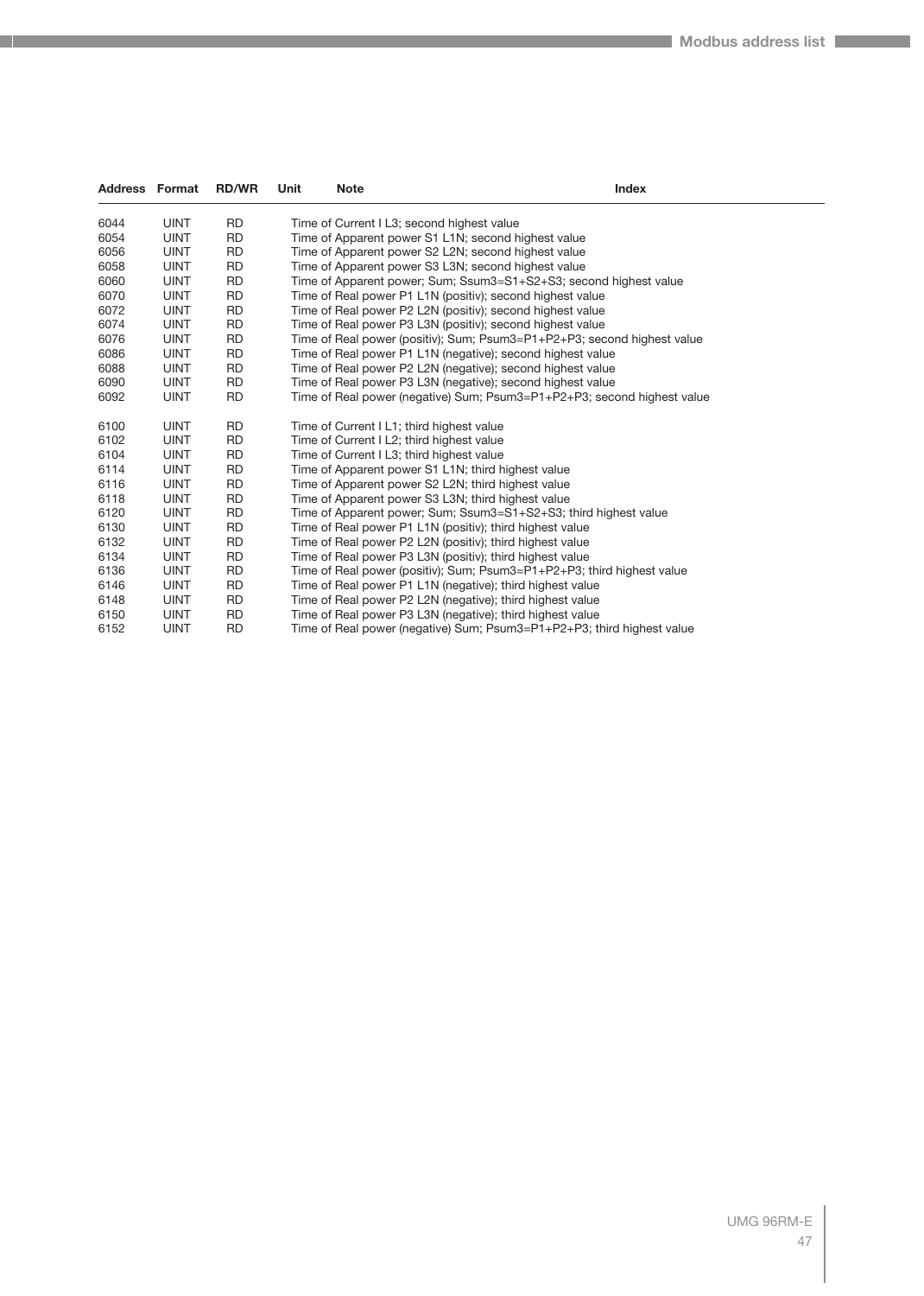## **Other values**

| <b>Address Format</b> |                              | <b>RD/WR</b> | Unit   | Note                                                                                            | Index                                                                                                                                                                                                                                                                                                                                                                                                                                                                                                                                                                                                                                                                    |
|-----------------------|------------------------------|--------------|--------|-------------------------------------------------------------------------------------------------|--------------------------------------------------------------------------------------------------------------------------------------------------------------------------------------------------------------------------------------------------------------------------------------------------------------------------------------------------------------------------------------------------------------------------------------------------------------------------------------------------------------------------------------------------------------------------------------------------------------------------------------------------------------------------|
| 11623                 | <b>SHORT</b>                 |              |        | 15: residual current transformer connection (AC only)<br>$0 = no$ error, $1 =$ connection error |                                                                                                                                                                                                                                                                                                                                                                                                                                                                                                                                                                                                                                                                          |
| 11624                 | SHORT                        |              |        | I6: residual current transformer connection (AC only)<br>$0 = no$ error, $1 =$ connection error |                                                                                                                                                                                                                                                                                                                                                                                                                                                                                                                                                                                                                                                                          |
| 20000                 | SHORT                        |              |        | Calib key                                                                                       |                                                                                                                                                                                                                                                                                                                                                                                                                                                                                                                                                                                                                                                                          |
| 20006                 | <b>FLOAT</b>                 |              | Α      | TDD full load current L4                                                                        |                                                                                                                                                                                                                                                                                                                                                                                                                                                                                                                                                                                                                                                                          |
| 20981                 | <b>SHORT</b>                 |              | S      | _COMP_DIFF_TYPE0                                                                                |                                                                                                                                                                                                                                                                                                                                                                                                                                                                                                                                                                                                                                                                          |
| 20982                 | SHORT                        |              | S      | _COMP_DIFF_REF_ADDR0                                                                            |                                                                                                                                                                                                                                                                                                                                                                                                                                                                                                                                                                                                                                                                          |
| 20983                 | <b>FLOAT</b>                 |              | s      | _COMP_DIFF_PER_DEV0                                                                             |                                                                                                                                                                                                                                                                                                                                                                                                                                                                                                                                                                                                                                                                          |
| 20985<br>20986        | SHORT<br><b>FLOAT</b>        |              | S<br>S | _COMP_DIFF_DEV_CNT0<br>_COMP_DIFF_CUR_PER0                                                      |                                                                                                                                                                                                                                                                                                                                                                                                                                                                                                                                                                                                                                                                          |
| 20988                 | <b>FLOAT</b>                 |              | s      | _COMP_DIFF_CUR_OFFSET0                                                                          |                                                                                                                                                                                                                                                                                                                                                                                                                                                                                                                                                                                                                                                                          |
| 20990                 | <b>FLOAT</b>                 |              | S      | _COMP_DIFF_TOLERANCE0                                                                           |                                                                                                                                                                                                                                                                                                                                                                                                                                                                                                                                                                                                                                                                          |
| 20992                 | <b>FLOAT</b>                 |              | S      | _COMP_DIFF_WARNLEVEL0                                                                           |                                                                                                                                                                                                                                                                                                                                                                                                                                                                                                                                                                                                                                                                          |
| 20994                 | <b>FLOAT</b>                 |              | S      | _COMP_DIFF_CUR_THRESHOLD0                                                                       | [0]                                                                                                                                                                                                                                                                                                                                                                                                                                                                                                                                                                                                                                                                      |
| 20996                 | <b>FLOAT</b>                 |              | S      | _COMP_DIFF_CUR_THRESHOLD0                                                                       | $[1]$                                                                                                                                                                                                                                                                                                                                                                                                                                                                                                                                                                                                                                                                    |
| 20998                 | <b>FLOAT</b>                 |              | s      | _COMP_DIFF_CUR_THRESHOLD0                                                                       | $[2]$                                                                                                                                                                                                                                                                                                                                                                                                                                                                                                                                                                                                                                                                    |
| 21000<br>21002        | <b>FLOAT</b><br><b>FLOAT</b> |              | S      | _COMP_DIFF_CUR_THRESHOLD0<br>_COMP_DIFF_CUR_THRESHOLD0                                          | $[3]$<br>$[4]$                                                                                                                                                                                                                                                                                                                                                                                                                                                                                                                                                                                                                                                           |
| 21004                 | <b>FLOAT</b>                 |              | S<br>S | COMP DIFF CUR THRESHOLD0                                                                        | $[5]$                                                                                                                                                                                                                                                                                                                                                                                                                                                                                                                                                                                                                                                                    |
| 21006                 | <b>FLOAT</b>                 |              | S      | _COMP_DIFF_CUR_THRESHOLD0                                                                       | [6]                                                                                                                                                                                                                                                                                                                                                                                                                                                                                                                                                                                                                                                                      |
| 21008                 | <b>FLOAT</b>                 |              | S      | _COMP_DIFF_CUR_THRESHOLD0                                                                       | $[7]$                                                                                                                                                                                                                                                                                                                                                                                                                                                                                                                                                                                                                                                                    |
| 21010                 | <b>FLOAT</b>                 |              | S      | _COMP_DIFF_CUR_THRESHOLD0                                                                       | [8]                                                                                                                                                                                                                                                                                                                                                                                                                                                                                                                                                                                                                                                                      |
| 21012                 | <b>FLOAT</b>                 |              | s      | _COMP_DIFF_CUR_THRESHOLD0                                                                       | $[9]$                                                                                                                                                                                                                                                                                                                                                                                                                                                                                                                                                                                                                                                                    |
| 21014                 | <b>FLOAT</b>                 |              | S      | COMP_DIFF_STEPS0                                                                                | [0]                                                                                                                                                                                                                                                                                                                                                                                                                                                                                                                                                                                                                                                                      |
| 21016<br>21018        | <b>FLOAT</b><br><b>FLOAT</b> |              | S<br>S | _COMP_DIFF_STEPS0<br>_COMP_DIFF_STEPS0                                                          | $[1]$<br>$[2]$                                                                                                                                                                                                                                                                                                                                                                                                                                                                                                                                                                                                                                                           |
| 21020                 | <b>FLOAT</b>                 |              | S      | _COMP_DIFF_STEPS0                                                                               | $[3]$                                                                                                                                                                                                                                                                                                                                                                                                                                                                                                                                                                                                                                                                    |
| 21022                 | <b>FLOAT</b>                 |              | s      | _COMP_DIFF_STEPS0                                                                               | $[4]$                                                                                                                                                                                                                                                                                                                                                                                                                                                                                                                                                                                                                                                                    |
| 21024                 | <b>FLOAT</b>                 |              | S      | COMP_DIFF_STEPS0                                                                                | $[5]$                                                                                                                                                                                                                                                                                                                                                                                                                                                                                                                                                                                                                                                                    |
| 21026                 | <b>FLOAT</b>                 |              | S      | _COMP_DIFF_STEPS0                                                                               | [6]                                                                                                                                                                                                                                                                                                                                                                                                                                                                                                                                                                                                                                                                      |
| 21028                 | <b>FLOAT</b>                 |              | S      | _COMP_DIFF_STEPS0                                                                               | $[7]$                                                                                                                                                                                                                                                                                                                                                                                                                                                                                                                                                                                                                                                                    |
| 21030<br>21032        | <b>FLOAT</b>                 |              | S      | COMP_DIFF_STEPS0<br>_COMP_DIFF_STEPS0                                                           | [8]                                                                                                                                                                                                                                                                                                                                                                                                                                                                                                                                                                                                                                                                      |
| 21034                 | <b>FLOAT</b><br><b>FLOAT</b> |              | s<br>S | _COMP_DIFF_CUR_THRESHOLD0                                                                       | $[9]$                                                                                                                                                                                                                                                                                                                                                                                                                                                                                                                                                                                                                                                                    |
| 21036                 | <b>FLOAT</b>                 |              | S      | _COMP_DIFF_MIN_TIME0                                                                            |                                                                                                                                                                                                                                                                                                                                                                                                                                                                                                                                                                                                                                                                          |
| 21038                 | <b>SHORT</b>                 |              | S      | _COMP_DIFF_TYPE1                                                                                |                                                                                                                                                                                                                                                                                                                                                                                                                                                                                                                                                                                                                                                                          |
| 21039                 | SHORT                        |              | S      | COMP_DIFF_REF_ADDR1                                                                             |                                                                                                                                                                                                                                                                                                                                                                                                                                                                                                                                                                                                                                                                          |
| 21040                 | <b>FLOAT</b>                 |              | s      | _COMP_DIFF_PER_DEV1                                                                             |                                                                                                                                                                                                                                                                                                                                                                                                                                                                                                                                                                                                                                                                          |
| 21042<br>21043        | SHORT<br><b>FLOAT</b>        |              | S      | COMP_DIFF_DEV_CNT1<br>COMP DIFF CUR PER1                                                        |                                                                                                                                                                                                                                                                                                                                                                                                                                                                                                                                                                                                                                                                          |
| 21045                 | <b>FLOAT</b>                 |              | S<br>s | _COMP_DIFF_CUR_OFFSET1                                                                          |                                                                                                                                                                                                                                                                                                                                                                                                                                                                                                                                                                                                                                                                          |
| 21047                 | <b>FLOAT</b>                 |              | S      | _COMP_DIFF_TOLERANCE1                                                                           |                                                                                                                                                                                                                                                                                                                                                                                                                                                                                                                                                                                                                                                                          |
| 21049                 | <b>FLOAT</b>                 |              | S      | _COMP_DIFF_WARNLEVEL1                                                                           |                                                                                                                                                                                                                                                                                                                                                                                                                                                                                                                                                                                                                                                                          |
| 21051                 | <b>FLOAT</b>                 |              | S      | COMP DIFF CUR THRESHOLD1                                                                        | $[0] % \begin{center} % \includegraphics[width=\linewidth]{imagesSupplemental_3.png} % \end{center} % \caption { % Our method can be used for the use of the image. % Note that the \emph{Def}(i) and the \emph{Def}(i) are the same and the \emph{Def}(i) and the \emph{Def}(i) are the same. % } % \label{fig:Defin_3} %$                                                                                                                                                                                                                                                                                                                                              |
| 21053                 | <b>FLOAT</b>                 |              | S      | COMP DIFF CUR THRESHOLD1                                                                        | $[1]$                                                                                                                                                                                                                                                                                                                                                                                                                                                                                                                                                                                                                                                                    |
| 21055                 | <b>FLOAT</b>                 |              | S      | _COMP_DIFF_CUR_THRESHOLD1                                                                       | $[2]$                                                                                                                                                                                                                                                                                                                                                                                                                                                                                                                                                                                                                                                                    |
| 21057<br>21059        | <b>FLOAT</b><br><b>FLOAT</b> |              | S<br>S | _COMP_DIFF_CUR_THRESHOLD1<br>_COMP_DIFF_CUR_THRESHOLD1                                          | $[3]$<br>$[4]$                                                                                                                                                                                                                                                                                                                                                                                                                                                                                                                                                                                                                                                           |
| 21061                 | <b>FLOAT</b>                 |              | S      | COMP DIFF CUR THRESHOLD1                                                                        | $[5]$                                                                                                                                                                                                                                                                                                                                                                                                                                                                                                                                                                                                                                                                    |
| 21063                 | <b>FLOAT</b>                 |              | S      | _COMP_DIFF_CUR_THRESHOLD1                                                                       | [6]                                                                                                                                                                                                                                                                                                                                                                                                                                                                                                                                                                                                                                                                      |
| 21065                 | <b>FLOAT</b>                 |              | S      | _COMP_DIFF_CUR_THRESHOLD1                                                                       | $[7]$                                                                                                                                                                                                                                                                                                                                                                                                                                                                                                                                                                                                                                                                    |
| 21067                 | <b>FLOAT</b>                 |              | S      | COMP_DIFF_CUR_THRESHOLD1                                                                        | $[8] % \begin{center} \includegraphics[width=\linewidth]{imagesSupplemental/Imetad2D.pdf} \end{center} % \vspace{-1em} \caption{The image shows the number of parameters in the left and right.} \label{fig:limsub}$                                                                                                                                                                                                                                                                                                                                                                                                                                                     |
| 21069                 | <b>FLOAT</b>                 |              | S      | _COMP_DIFF_CUR_THRESHOLD1                                                                       | $[9] % \begin{center} \includegraphics[width=\linewidth]{imagesSupplemental/Imers.png} \end{center} % \vspace{-1em} \caption{The image shows the number of parameters of the estimators in the left and right.} \label{fig:limall}$                                                                                                                                                                                                                                                                                                                                                                                                                                      |
| 21071<br>21073        | <b>FLOAT</b><br><b>FLOAT</b> |              | S      | COMP_DIFF_STEPS1<br>_COMP_DIFF_STEPS1                                                           | $[0] % \begin{center} % \includegraphics[width=\linewidth]{imagesSupplemental_3.png} % \end{center} % \caption { % Our method can be used for the use of the image. % Note that the \emph{Def}(i) and the \emph{Def}(i) are the same as a function of the image. % Note that the \emph{Def}(i) and the \emph{Def}(i) are the same as a function of the image. % Note that the \emph{Def}(i) and the \emph{Def}(i) are the same as a function of the image. % } % \label{fig:Def}(i) and the \emph{Def}(i) are the same as a function of the image. % Note that the \emph{Def}(i) and the \emph{Def}(i) are the same as a function of the image. % } % \label{fig:Def}(i$ |
| 21075                 | <b>FLOAT</b>                 |              | S<br>S | _COMP_DIFF_STEPS1                                                                               | $[1]$<br>$[2]$                                                                                                                                                                                                                                                                                                                                                                                                                                                                                                                                                                                                                                                           |
| 21077                 | <b>FLOAT</b>                 |              | S      | _COMP_DIFF_STEPS1                                                                               | $[3]$                                                                                                                                                                                                                                                                                                                                                                                                                                                                                                                                                                                                                                                                    |
| 21079                 | <b>FLOAT</b>                 |              | S      | _COMP_DIFF_STEPS1                                                                               | $[4]$                                                                                                                                                                                                                                                                                                                                                                                                                                                                                                                                                                                                                                                                    |
| 21081                 | <b>FLOAT</b>                 |              | S      | COMP_DIFF_STEPS1                                                                                | $[5]$                                                                                                                                                                                                                                                                                                                                                                                                                                                                                                                                                                                                                                                                    |
| 21083                 | <b>FLOAT</b>                 |              | S      | _COMP_DIFF_STEPS1                                                                               | [6]                                                                                                                                                                                                                                                                                                                                                                                                                                                                                                                                                                                                                                                                      |
| 21085                 | <b>FLOAT</b>                 |              | S      | _COMP_DIFF_STEPS1                                                                               | $[7]$                                                                                                                                                                                                                                                                                                                                                                                                                                                                                                                                                                                                                                                                    |
| 21087                 | <b>FLOAT</b>                 |              | S      | COMP_DIFF_STEPS1                                                                                | [8]                                                                                                                                                                                                                                                                                                                                                                                                                                                                                                                                                                                                                                                                      |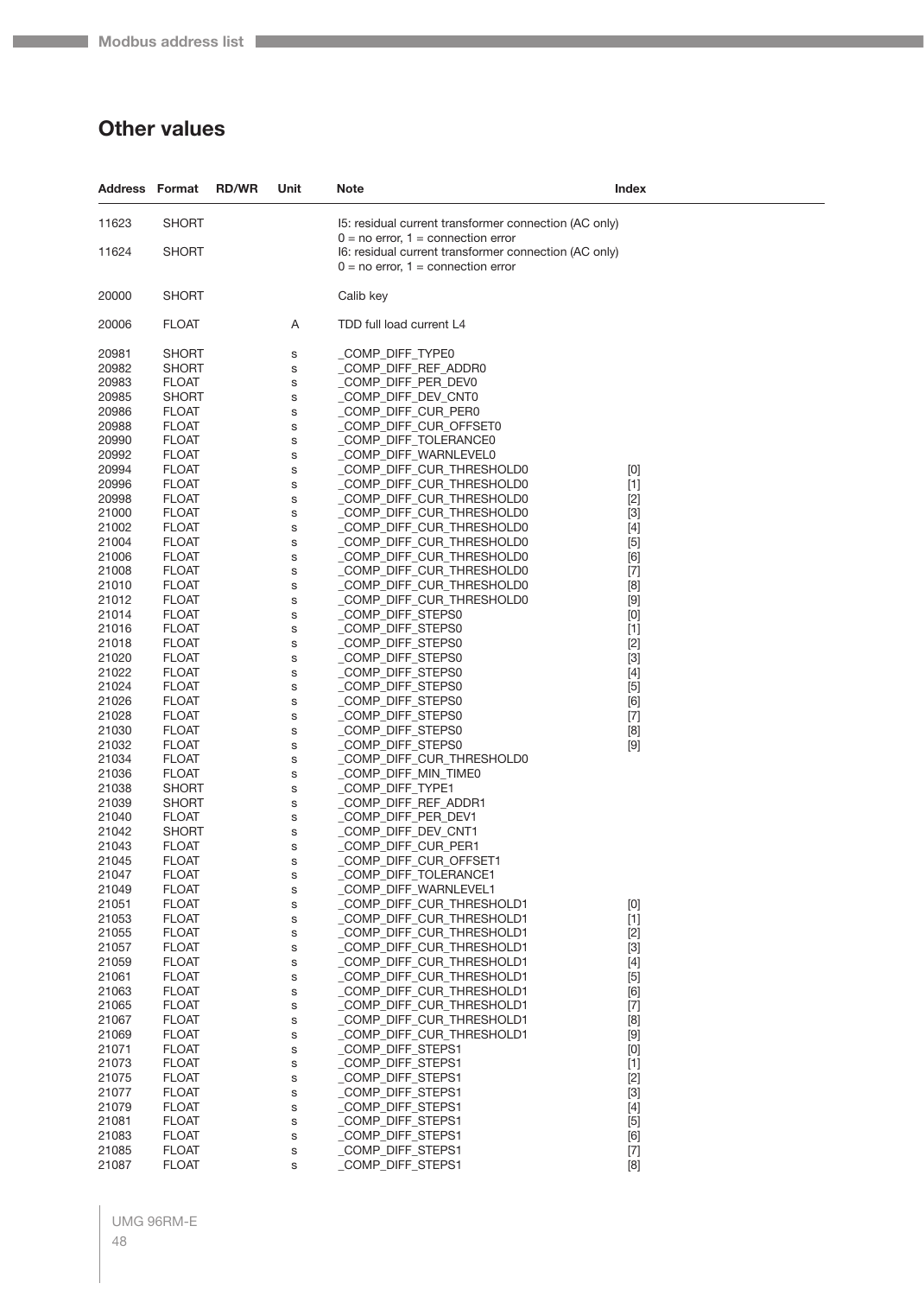| <b>Address Format</b>                                                                                                                                          |                                                                                                                                                                                                                                                                                     | <b>RD/WR</b> | Unit                  | <b>Note</b>                                                                                                                                                                                                                                                                                                                                                                                                                                                                                                                                                                                                                                                                                                                                                                                                                                                                                                                                                                                        | <b>Index</b>                                                                                   |
|----------------------------------------------------------------------------------------------------------------------------------------------------------------|-------------------------------------------------------------------------------------------------------------------------------------------------------------------------------------------------------------------------------------------------------------------------------------|--------------|-----------------------|----------------------------------------------------------------------------------------------------------------------------------------------------------------------------------------------------------------------------------------------------------------------------------------------------------------------------------------------------------------------------------------------------------------------------------------------------------------------------------------------------------------------------------------------------------------------------------------------------------------------------------------------------------------------------------------------------------------------------------------------------------------------------------------------------------------------------------------------------------------------------------------------------------------------------------------------------------------------------------------------------|------------------------------------------------------------------------------------------------|
| 21089<br>21091<br>21093<br>21095                                                                                                                               | <b>FLOAT</b><br><b>FLOAT</b><br><b>FLOAT</b><br><b>SHORT</b>                                                                                                                                                                                                                        |              | S<br>s<br>S           | _COMP_DIFF_STEPS1<br>COMP_DIFF_CUR_THRESHOLD1<br>COMP_DIFF_MIN_TIME1<br>COMP DIFF STATUS0<br>Alarm status for 15 with:<br>Bit $0 = 1$ : Warning<br>Bit $1 = 1$ : Overcurrent                                                                                                                                                                                                                                                                                                                                                                                                                                                                                                                                                                                                                                                                                                                                                                                                                       | $[9]$                                                                                          |
| 21096                                                                                                                                                          | <b>SHORT</b>                                                                                                                                                                                                                                                                        |              |                       | Bit $2 = 1$ : Alarm<br>Bit $3 = 1$ : CT not connected<br>COMP DIFF STATUS1<br>Alarm status for 16 with:<br>Bit $0 = 1$ : Warning<br>Bit $1 = 1$ : Overcurrent<br>Bit $2 = 1$ : Alarm                                                                                                                                                                                                                                                                                                                                                                                                                                                                                                                                                                                                                                                                                                                                                                                                               |                                                                                                |
| 21097<br>21099<br>21101<br>21103<br>21105<br>21106<br>21108<br>21110<br>21112<br>21114<br>21116<br>21118<br>21120<br>21122<br>21124<br>21126<br>21128<br>21130 | <b>FLOAT</b><br><b>FLOAT</b><br><b>FLOAT</b><br><b>FLOAT</b><br><b>SHORT</b><br><b>FLOAT</b><br><b>FLOAT</b><br><b>FLOAT</b><br><b>FLOAT</b><br><b>FLOAT</b><br><b>FLOAT</b><br><b>FLOAT</b><br><b>FLOAT</b><br><b>FLOAT</b><br><b>FLOAT</b><br><b>FLOAT</b><br><b>FLOAT</b><br>INT |              | s<br>s<br>s<br>S<br>S | Bit $3 = 1$ : CT not connected<br>_COMP_DIFF_RUN_TIME0 (overcurrent duration diff0)<br>_COMP_DIFF_RUN_TIME1 (overcurrent duration diff0)<br>_COMP_DIFF_LIMIT0 (Real Threshold Diff 0)<br>_COMP_DIFF_LIMIT1 (Real Threshold Diff 1)<br>_EVENT_COMP_EXCEED_TIME (Minimal event time before signaling)<br>Upper limit event comparators (U1-U3, I1-I4, Diff1/2)<br>Upper limit event comparators (U1-U3, I1-I4, Diff1/2)<br>Upper limit event comparators (U1-U3, I1-I4, Diff1/2)<br>Upper limit event comparators (U1-U3, I1-I4, Diff1/2)<br>Upper limit event comparators (U1-U3, 11-14, Diff1/2)<br>Upper limit event comparators (U1-U3, I1-I4, Diff1/2)<br>Upper limit event comparators (U1-U3, I1-I4, Diff1/2)<br>Upper limit event comparators (U1-U3, I1-I4, Diff1/2)<br>Upper limit event comparators (U1-U3, I1-I4, Diff1/2)<br>Lower limit event comparators (U1-U3)<br>Lower limit event comparators (U1-U3)<br>Lower limit event comparators (U1-U3)<br>Bitwise event comparator output | [0]<br>$[1]$<br>$[2]$<br>$[3]$<br>$[4]$<br>[5]<br>[6]<br>$[7]$<br>[8]<br>[0]<br>$[1]$<br>$[2]$ |
| 21196<br>21198<br>21200<br>21202                                                                                                                               | INT<br>custom<br>INT<br>custom                                                                                                                                                                                                                                                      |              |                       | $1 =$ Delete all recordings<br>Read recordings (func 23)<br>$1 =$ Delete all event recordings<br>Read events (func 23)                                                                                                                                                                                                                                                                                                                                                                                                                                                                                                                                                                                                                                                                                                                                                                                                                                                                             |                                                                                                |
| 21204<br>21205                                                                                                                                                 | <b>SHORT</b><br><b>SHORT</b>                                                                                                                                                                                                                                                        |              |                       | _RTC_STATUS<br>Release                                                                                                                                                                                                                                                                                                                                                                                                                                                                                                                                                                                                                                                                                                                                                                                                                                                                                                                                                                             |                                                                                                |
| 21213<br>21217                                                                                                                                                 | <b>DOUBLE</b><br><b>DOUBLE</b>                                                                                                                                                                                                                                                      |              | ms<br>ms              | _DATA_STIME<br>_DATA_ETIME                                                                                                                                                                                                                                                                                                                                                                                                                                                                                                                                                                                                                                                                                                                                                                                                                                                                                                                                                                         |                                                                                                |
| 21245<br>21246<br>21247<br>21248                                                                                                                               | <b>SHORT</b><br><b>SHORT</b><br><b>SHORT</b><br><b>SHORT</b>                                                                                                                                                                                                                        |              | V<br>$\mathsf{V}$     | Select type of differential input measurement<br>Select type of differential input measurement<br>Differential input gain: 0(5), 1(22), 2(52), 3(64)<br>Differential input gain: 0(5), 1(22), 2(52), 3(64)                                                                                                                                                                                                                                                                                                                                                                                                                                                                                                                                                                                                                                                                                                                                                                                         | [0]<br>$[1]$<br>[0]<br>$[1]$                                                                   |
| 21249<br>21250                                                                                                                                                 | <b>SHORT</b><br><b>SHORT</b>                                                                                                                                                                                                                                                        |              |                       | Thermoelement configuration<br>Thermoelement configuration                                                                                                                                                                                                                                                                                                                                                                                                                                                                                                                                                                                                                                                                                                                                                                                                                                                                                                                                         |                                                                                                |
| 21251<br>21252<br>21253<br>21257<br>21258<br>21260<br>21262<br>25418<br>25500<br>25532<br>25596<br>25598<br>25600                                              | <b>SHORT</b><br><b>SHORT</b><br>LONG64<br><b>SHORT</b><br><b>FLOAT</b><br><b>FLOAT</b><br><b>USHORT</b><br><b>SHORT</b><br><b>STRING</b><br><b>STRING</b><br><b>INT</b><br><b>FLOAT</b><br><b>FLOAT</b>                                                                             |              |                       | Key1<br>Key2<br>Realtime (2ns)<br>Boot release<br>Offset for thermoelement measurements 1<br>Offset for thermoelement measurements 2<br>_BASE_RELEASE<br>_RESET<br>_DEV_NAME<br>_DEV_DESC<br><b>System Uptime</b><br><b>SNMP User Variables 0</b><br><b>SNMP User Variables 1</b>                                                                                                                                                                                                                                                                                                                                                                                                                                                                                                                                                                                                                                                                                                                  | Firmware release of the basic board                                                            |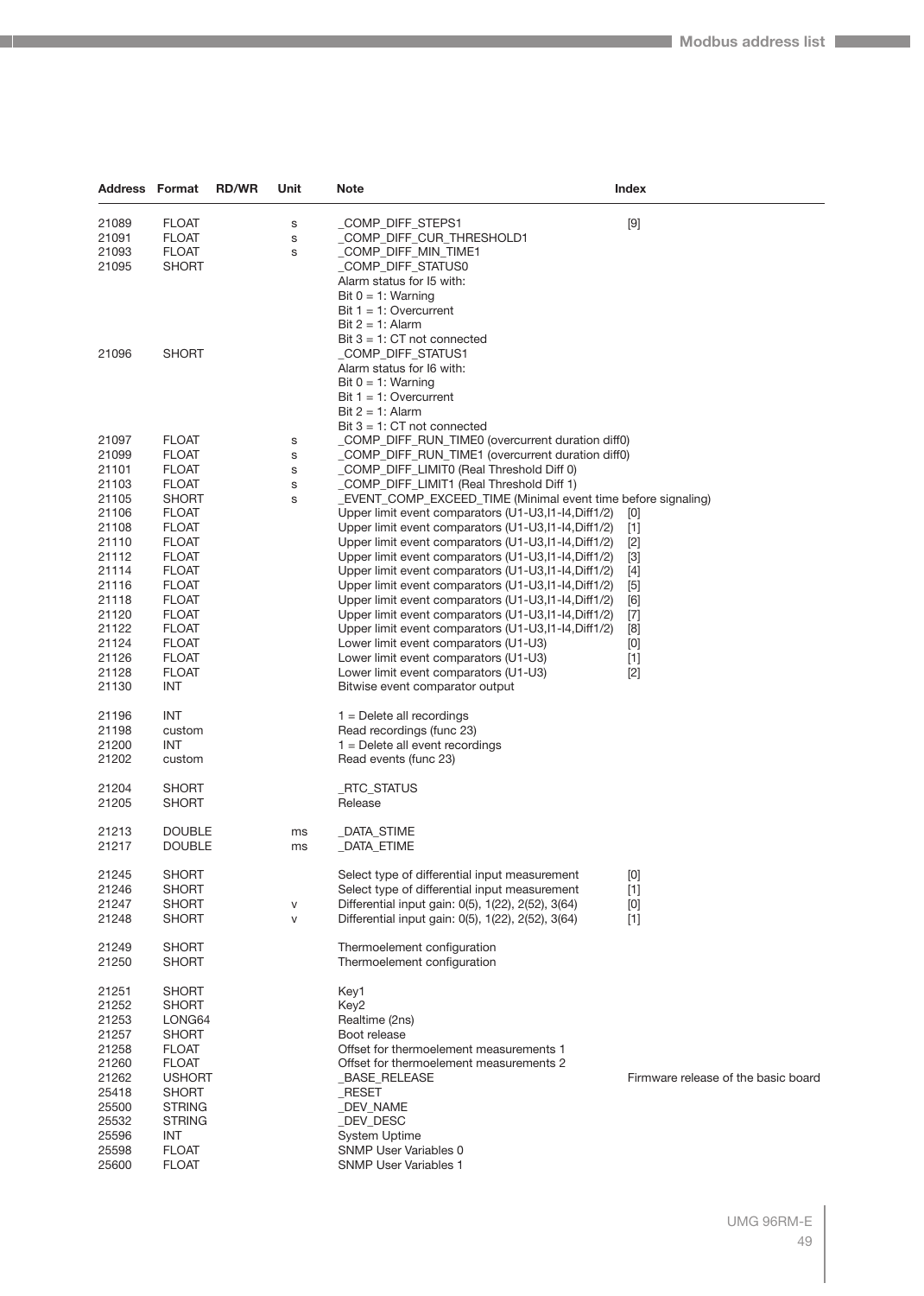**The State** 

| <b>Address Format</b> |                                | <b>RD/WR</b> | Unit      | <b>Note</b>                                                    | Index                                                                    |
|-----------------------|--------------------------------|--------------|-----------|----------------------------------------------------------------|--------------------------------------------------------------------------|
| 25602                 | <b>FLOAT</b>                   |              |           | <b>SNMP User Variables 2</b>                                   |                                                                          |
| 25604                 | <b>FLOAT</b>                   |              |           | SNMP User Variables 3                                          |                                                                          |
| 25606                 | <b>FLOAT</b>                   |              |           | <b>SNMP User Variables 4</b>                                   |                                                                          |
| 25608                 | <b>FLOAT</b>                   |              |           | <b>SNMP User Variables 5</b>                                   |                                                                          |
| 25610                 | <b>FLOAT</b>                   |              |           | <b>SNMP User Variables 6</b>                                   |                                                                          |
| 25612                 | <b>FLOAT</b>                   |              |           | <b>SNMP User Variables 7</b>                                   |                                                                          |
| 25614                 | <b>FLOAT</b>                   |              |           | <b>SNMP User Variables 8</b>                                   |                                                                          |
| 25616                 | <b>FLOAT</b>                   |              |           | <b>SNMP User Variables 9</b>                                   |                                                                          |
| 25618                 | <b>FLOAT</b>                   |              |           | <b>SNMP User Variables 10</b>                                  |                                                                          |
| 25620                 | <b>FLOAT</b>                   |              |           | <b>SNMP User Variables 11</b>                                  |                                                                          |
| 25622                 | <b>FLOAT</b>                   |              |           | SNMP User Variables 12                                         |                                                                          |
| 25624                 | <b>FLOAT</b><br><b>FLOAT</b>   |              |           | <b>SNMP User Variables 13</b><br><b>SNMP User Variables 14</b> |                                                                          |
| 25626<br>25628        | <b>FLOAT</b>                   |              |           | <b>SNMP User Variables 15</b>                                  |                                                                          |
| 25630                 | <b>STRING</b>                  |              | 32        | <b>UMG Hostname</b>                                            |                                                                          |
| 25646                 | <b>STRING</b>                  |              | 32        |                                                                | Device ip address (change restarts system)                               |
| 25662                 | <b>STRING</b>                  |              | 32        |                                                                | Device netmask (change restarts system)                                  |
| 25678                 | <b>STRING</b>                  |              | 32        |                                                                | Device gateway ip address (change restarts system)                       |
| 25694                 | <b>STRING</b>                  |              | 32        | Update address for boodloader                                  |                                                                          |
| 25710                 | <b>STRING</b>                  |              | 18        | Update ethernet address                                        |                                                                          |
| 25719                 | <b>INT</b>                     |              |           |                                                                | Set device to dhcp network config (change restarts system) (0,1)         |
| 25721                 | <b>STRING</b>                  |              | 16        | Device DNS server IP                                           |                                                                          |
| 25729                 | BYTE                           |              |           | Listen to NTP broadcast (1/0)                                  |                                                                          |
| 25730                 | <b>STRING</b>                  |              | 32        | NTP Server 1                                                   |                                                                          |
| 25746                 | <b>STRING</b>                  |              | 32        | NTP Server 2                                                   |                                                                          |
| 25762                 | <b>STRING</b>                  |              | 32        | NTP Server 3                                                   |                                                                          |
| 25778                 | <b>STRING</b>                  |              | 32        | NTP Server 4                                                   |                                                                          |
| 25794<br>25810        | <b>STRING</b><br><b>STRING</b> |              | 32<br>32  | NTP Server 5<br>NTP Server 6                                   |                                                                          |
| 25826                 | <b>STRING</b>                  |              | 32        | NTP Server 7                                                   |                                                                          |
| 25842                 | <b>STRING</b>                  |              | 32        | NTP Server 8                                                   |                                                                          |
| 25860                 | INT                            |              |           | SNMP Trap server ip                                            |                                                                          |
| 25862                 | INT                            |              |           | <b>BACNet instance</b>                                         |                                                                          |
| 25864                 | INT                            |              | s         | BACNet send i am time                                          |                                                                          |
| 25866                 | <b>STRING</b>                  |              | 16        | Language                                                       |                                                                          |
| 25874                 | <b>INT</b>                     |              |           | Serial-Nr.                                                     |                                                                          |
| 25876                 | <b>STRING</b>                  |              | 128       | <b>SMTP Mailserver address</b>                                 |                                                                          |
| 25940                 | SHORT                          |              |           | SMTP Mailserver port                                           |                                                                          |
| 25941                 | INT                            |              |           |                                                                | SMTP Mailserver authorization mode: 0=none, 1=plain, 2=login, 3=cram-md5 |
| 25943                 | <b>STRING</b>                  |              | 128       | <b>SMTP Mailserver user</b>                                    |                                                                          |
| 26007                 | <b>STRING</b>                  |              | 128<br>48 | <b>SMTP Mailserver pass</b>                                    |                                                                          |
| 26071<br>26095        | <b>STRING</b><br><b>STRING</b> |              | 256       | Mail_from Adress<br>Mail to Adress(es)                         |                                                                          |
| 26223                 | <b>STRING</b>                  |              | 256       | Mail error STRING                                              |                                                                          |
| 26351                 | <b>SHORT</b>                   |              |           | Enable Mail for event                                          |                                                                          |
|                       |                                |              |           |                                                                | (0-4=Comparator1-5, 5=Undervoltage, 6=Overvoltage, 7=Overcurrent)        |
| 26352                 | <b>SHORT</b>                   |              |           | Enable Mail for event                                          |                                                                          |
|                       |                                |              |           |                                                                | (0-4=Comparator1-5, 5=Undervoltage, 6=Overvoltage, 7=Overcurrent)        |
| 26353                 | <b>SHORT</b>                   |              |           | Enable Mail for event                                          |                                                                          |
|                       |                                |              |           |                                                                | (0-4=Comparator1-5, 5=Undervoltage, 6=Overvoltage, 7=Overcurrent)        |
| 26354                 | <b>SHORT</b>                   |              |           | Enable Mail for event                                          |                                                                          |
|                       |                                |              |           |                                                                | (0-4=Comparator1-5, 5=Undervoltage, 6=Overvoltage, 7=Overcurrent)        |
| 26355                 | <b>SHORT</b>                   |              |           | Enable Mail for event                                          |                                                                          |
| 26356                 | <b>SHORT</b>                   |              |           | Enable Mail for event                                          | (0-4=Comparator1-5, 5=Undervoltage, 6=Overvoltage, 7=Overcurrent)        |
|                       |                                |              |           |                                                                | (0-4=Comparator1-5, 5=Undervoltage, 6=Overvoltage, 7=Overcurrent)        |
| 26357                 | <b>SHORT</b>                   |              |           | Enable Mail for event                                          |                                                                          |
|                       |                                |              |           |                                                                | (0-4=Comparator1-5, 5=Undervoltage, 6=Overvoltage, 7=Overcurrent)        |
| 26358                 | <b>SHORT</b>                   |              |           | Enable Mail for event                                          |                                                                          |
|                       |                                |              |           |                                                                | (0-4=Comparator1-5, 5=Undervoltage, 6=Overvoltage, 7=Overcurrent)        |
| 26359                 | <b>STRING</b>                  |              | 128       | Mail subject for Comparator 1 output                           |                                                                          |
| 26423                 | <b>STRING</b>                  |              | 128       | Mail subject for Comparator 2 output                           |                                                                          |
| 26487                 | <b>STRING</b>                  |              | 128       | Mail subject for Comparator 3 output                           |                                                                          |
| 26551                 | <b>STRING</b>                  |              | 128       | Mail subject for Comparator 4 output                           |                                                                          |
| 26615                 | <b>STRING</b>                  |              | 128       | Mail subject for Comparator 5 output                           |                                                                          |
| 26679                 | <b>STRING</b>                  |              | 128       | Mail subject for undervoltage event                            |                                                                          |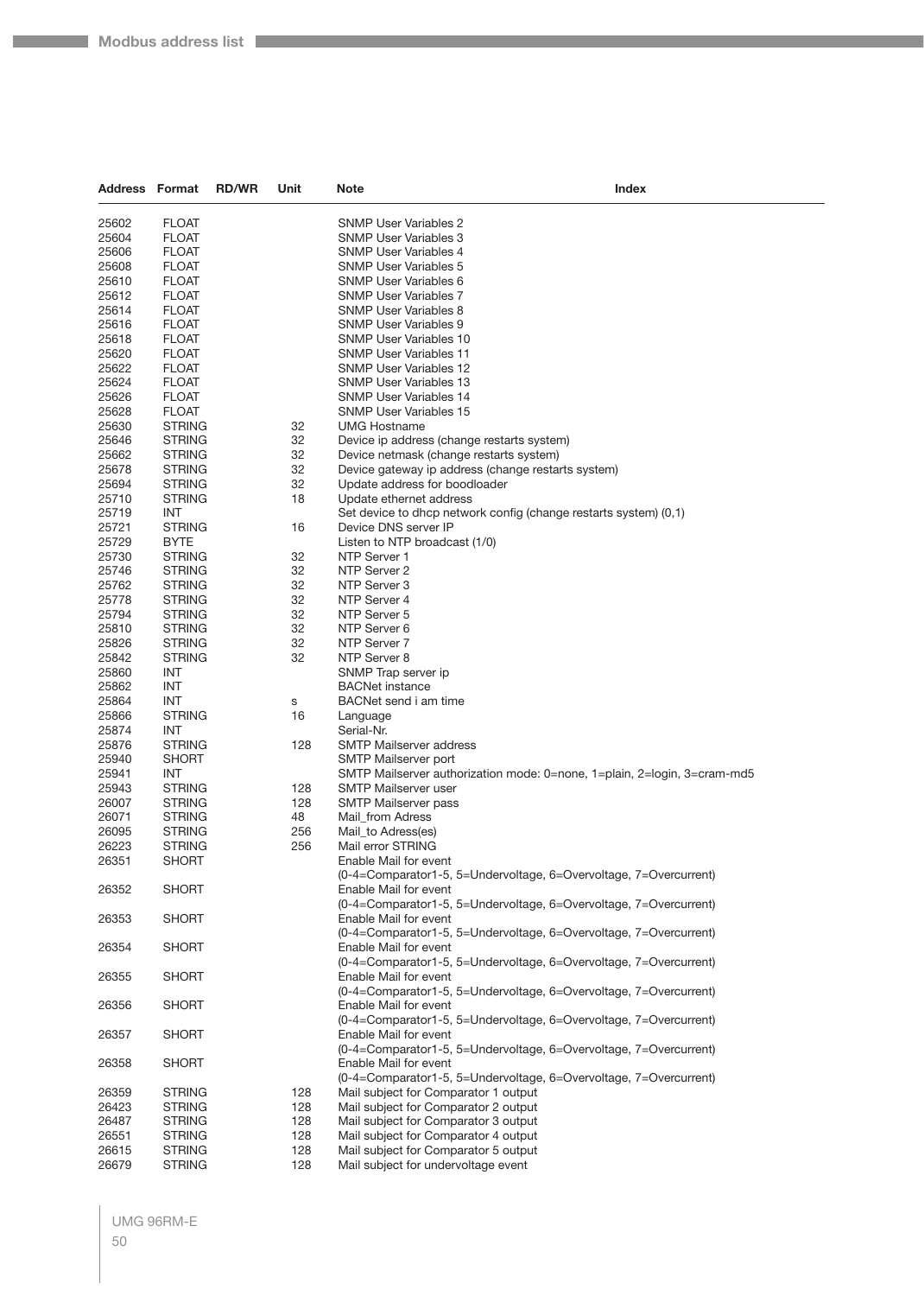| Address Format |               | <b>RD/WR</b> | Unit | <b>Note</b><br><b>Index</b>                                                       |
|----------------|---------------|--------------|------|-----------------------------------------------------------------------------------|
| 26743          | <b>STRING</b> |              | 128  | Mail subject for overvoltage event                                                |
| 26807          | <b>STRING</b> |              | 128  | Mail subject for overcurrent event                                                |
| 26871          | <b>STRING</b> |              | 400  | Mail text for Comparator 1 output                                                 |
| 27071          | <b>STRING</b> |              | 400  | Mail text for Comparator 2 output                                                 |
| 27271          | <b>STRING</b> |              | 400  | Mail text for Comparator 3 output                                                 |
| 27471          | <b>STRING</b> |              | 400  | Mail text for Comparator 4 output                                                 |
| 27671          | <b>STRING</b> |              | 400  | Mail text for Comparator 5 output                                                 |
| 27871          | <b>STRING</b> |              | 400  | Mail text for undervoltage event                                                  |
| 28071          | <b>STRING</b> |              | 400  | Mail text for overvoltage event                                                   |
| 28271          | <b>STRING</b> |              | 400  | Mail text for overcurrent event                                                   |
| 28471          | <b>INT</b>    |              |      | IP of Bacnet Broadcast Management device (BBMD) for foreign device registration   |
| 28473          | <b>SHORT</b>  |              |      | Port of Bacnet Broadcast Management device (BBMD) for foreign device registration |
| 28474          | LONG64        |              |      | Ethernet address (uLONG)                                                          |
| 28478          | <b>SHORT</b>  |              |      | BACnet network number for vnet. Set to 0 to reset to unique value.                |
| 28479          | <b>SHORT</b>  |              |      | BACnet network number for vnet. Set to 0 to reset to unique value.                |
| 29000          | <b>CUSTOM</b> |              |      | Update for device module                                                          |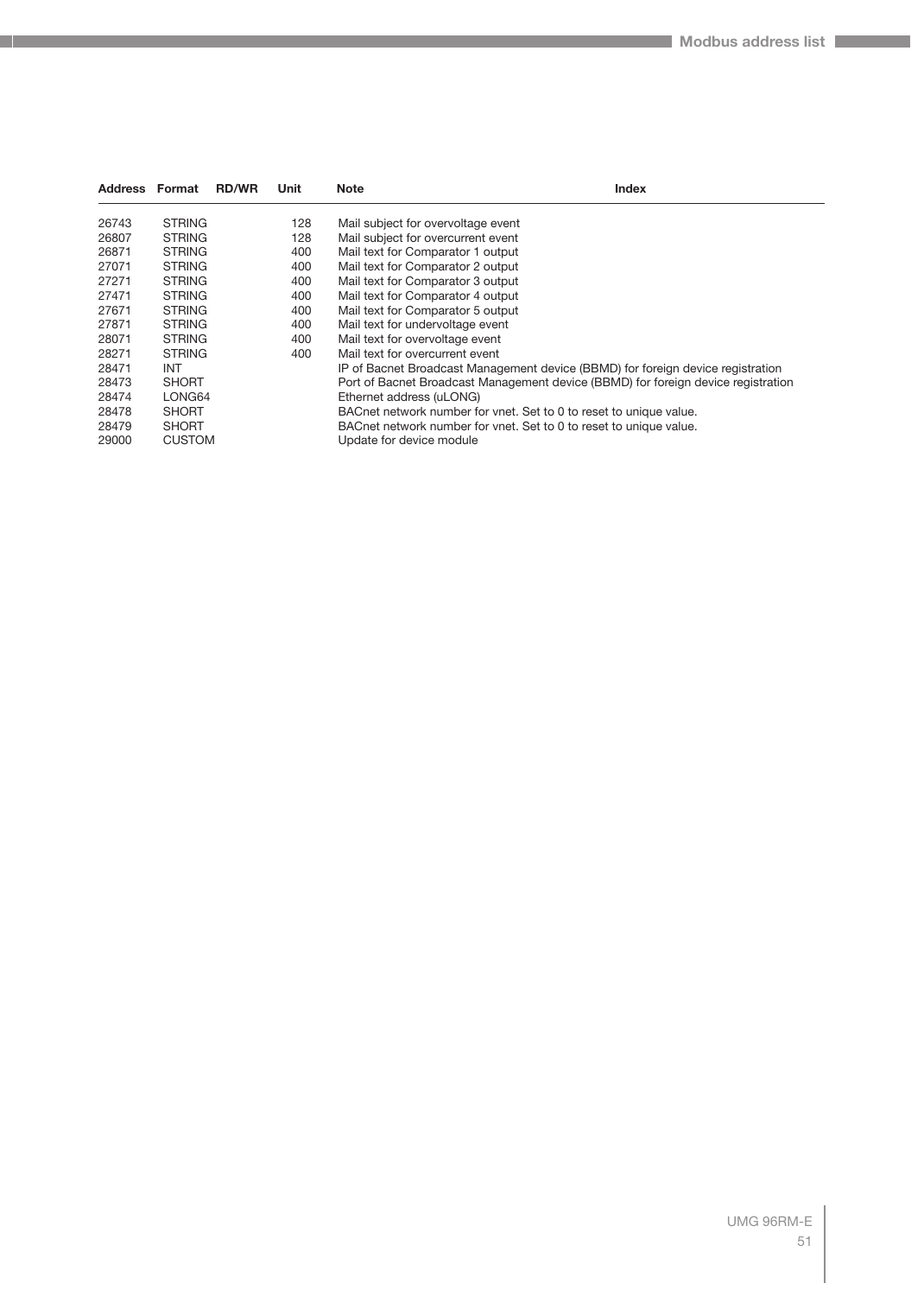#### **Limit value monitoring**

| 10129<br><b>DFLOAT</b><br>RD/WR<br>$\mathbf S$<br>Total running time, comparator A, comparator group 1<br>10131<br><b>DFLOAT</b><br>RD/WR<br>Total running time, comparator B, comparator group 1<br>S<br>10133<br><b>DFLOAT</b><br>RD/WR<br>Total running time, comparator C, comparator group 1<br>S<br>10135<br><b>DFLOAT</b><br>RD/WR<br>Total running time, comparator D, comparator group 1<br>s<br>10137<br><b>DFLOAT</b><br>RD/WR<br>Total running time, comparator E, comparator group 1<br>S<br>10139<br><b>DFLOAT</b><br>RD/WR<br>S<br>Total running time, comparator F, comparator group 1<br>10141<br><b>DFLOAT</b><br>RD/WR<br>Total running time, comparator G, comparator group 1<br>S<br>10143<br><b>DFLOAT</b><br>RD/WR<br>Total running time, comparator H, comparator group 1<br>S<br>10145<br><b>DFLOAT</b><br>RD/WR<br>Total running time, comparator I, comparator group 1<br>S<br>10147<br><b>DFLOAT</b><br>RD/WR<br>Total running time, comparator J, comparator group 1<br>S<br>10149<br><b>DFLOAT</b><br>RD/WR<br>S<br>Total running time, comparator A, comparator group 2<br>10151<br><b>DFLOAT</b><br>RD/WR<br>S<br>Total running time, comparator B, comparator group 2<br>10153<br><b>DFLOAT</b><br>RD/WR<br>Total running time, comparator C, comparator group 2<br>S<br>10155<br><b>DFLOAT</b><br>RD/WR<br>Total running time, comparator D, comparator group 2<br>S<br>10157<br><b>DFLOAT</b><br>RD/WR<br>Total running time, comparator E, comparator group 2<br>S<br>10159<br><b>DFLOAT</b><br>RD/WR<br>S<br>Total running time, comparator F, comparator group 2<br>10161<br><b>DFLOAT</b><br>RD/WR<br>S<br>Total running time, comparator G, comparator group 2<br>10163<br><b>DFLOAT</b><br>RD/WR<br>Total running time, comparator H, comparator group 2<br>S<br>10165<br><b>DFLOAT</b><br>RD/WR<br>S<br>Total running time, comparator I, comparator group 2<br>10167<br><b>DFLOAT</b><br>RD/WR<br>Total running time, comparator J, comparator group 2<br>S<br>10169<br><b>DFLOAT</b><br>RD/WR<br>Total running time, comparator A, comparator group 3<br>S<br>10171<br><b>DFLOAT</b><br>RD/WR<br>S<br>Total running time, comparator B, comparator group 3<br>10173<br><b>DFLOAT</b><br>RD/WR<br>Total running time, comparator C, comparator group 3<br>S<br>10175<br><b>DFLOAT</b><br>RD/WR<br>S<br>Total running time, comparator D, comparator group 3<br>10177<br><b>DFLOAT</b><br>RD/WR<br>Total running time, comparator E, comparator group 3<br>S<br>10179<br><b>DFLOAT</b><br>RD/WR<br>Total running time, comparator F, comparator group 3<br>S<br>10181<br><b>DFLOAT</b><br>RD/WR<br>S<br>Total running time, comparator G, comparator group 3<br>10183<br><b>DFLOAT</b><br>RD/WR<br>Total running time, comparator H, comparator group 3<br>s<br>10185<br><b>DFLOAT</b><br>RD/WR<br>Total running time, comparator I, comparator group 3<br>s<br>10187<br><b>DFLOAT</b><br>RD/WR<br>Total running time, comparator J, comparator group 3<br>S<br>10189<br><b>DFLOAT</b><br>RD/WR<br>Total running time, comparator A, comparator group 4<br>S<br>10191<br><b>DFLOAT</b><br>RD/WR<br>S<br>Total running time, comparator B, comparator group 4<br>10193<br><b>DFLOAT</b><br>RD/WR<br>Total running time, comparator C, comparator group 4<br>S<br>10195<br><b>DFLOAT</b><br>RD/WR<br>S<br>Total running time, comparator D, comparator group 4<br>10197<br><b>DFLOAT</b><br>RD/WR<br>Total running time, comparator E, comparator group 4<br>S<br>10199<br><b>DFLOAT</b><br>RD/WR<br>Total running time, comparator F, comparator group 4<br>S<br>10201<br><b>DFLOAT</b><br>RD/WR<br>S<br>Total running time, comparator G, comparator group 4<br>10203<br><b>DFLOAT</b><br>RD/WR<br>Total running time, comparator H, comparator group 4<br>S<br>10205<br><b>DFLOAT</b><br>RD/WR<br>S<br>Total running time, comparator I, comparator group 4<br>10207<br><b>DFLOAT</b><br>RD/WR<br>Total running time, comparator J, comparator group 5<br>S<br>10209<br><b>DFLOAT</b><br>RD/WR<br>Total running time, comparator A, comparator group 5<br>S<br>10211<br><b>DFLOAT</b><br>RD/WR<br>S<br>Total running time, comparator B, comparator group 5<br>10213<br><b>DFLOAT</b><br>RD/WR<br>Total running time, comparator C, comparator group 5<br>S<br>10215<br><b>DFLOAT</b><br>RD/WR<br>S<br>Total running time, comparator D, comparator group 5<br>10217<br><b>DFLOAT</b><br>RD/WR<br>Total running time, comparator E, comparator group 5<br>s<br>10219<br><b>DFLOAT</b><br>RD/WR<br>Total running time, comparator F, comparator group 5<br>S<br>10221<br>RD/WR | <b>Default</b> |
|--------------------------------------------------------------------------------------------------------------------------------------------------------------------------------------------------------------------------------------------------------------------------------------------------------------------------------------------------------------------------------------------------------------------------------------------------------------------------------------------------------------------------------------------------------------------------------------------------------------------------------------------------------------------------------------------------------------------------------------------------------------------------------------------------------------------------------------------------------------------------------------------------------------------------------------------------------------------------------------------------------------------------------------------------------------------------------------------------------------------------------------------------------------------------------------------------------------------------------------------------------------------------------------------------------------------------------------------------------------------------------------------------------------------------------------------------------------------------------------------------------------------------------------------------------------------------------------------------------------------------------------------------------------------------------------------------------------------------------------------------------------------------------------------------------------------------------------------------------------------------------------------------------------------------------------------------------------------------------------------------------------------------------------------------------------------------------------------------------------------------------------------------------------------------------------------------------------------------------------------------------------------------------------------------------------------------------------------------------------------------------------------------------------------------------------------------------------------------------------------------------------------------------------------------------------------------------------------------------------------------------------------------------------------------------------------------------------------------------------------------------------------------------------------------------------------------------------------------------------------------------------------------------------------------------------------------------------------------------------------------------------------------------------------------------------------------------------------------------------------------------------------------------------------------------------------------------------------------------------------------------------------------------------------------------------------------------------------------------------------------------------------------------------------------------------------------------------------------------------------------------------------------------------------------------------------------------------------------------------------------------------------------------------------------------------------------------------------------------------------------------------------------------------------------------------------------------------------------------------------------------------------------------------------------------------------------------------------------------------------------------------------------------------------------------------------------------------------------------------------------------------------------------------------------------------------------------------------------------------------------------------------------------------------------------------------------------------------------------------------------------------------------------------------------------------------------------------------------------------------------------------------------------------------------------------------------------------------------------------------------|----------------|
|                                                                                                                                                                                                                                                                                                                                                                                                                                                                                                                                                                                                                                                                                                                                                                                                                                                                                                                                                                                                                                                                                                                                                                                                                                                                                                                                                                                                                                                                                                                                                                                                                                                                                                                                                                                                                                                                                                                                                                                                                                                                                                                                                                                                                                                                                                                                                                                                                                                                                                                                                                                                                                                                                                                                                                                                                                                                                                                                                                                                                                                                                                                                                                                                                                                                                                                                                                                                                                                                                                                                                                                                                                                                                                                                                                                                                                                                                                                                                                                                                                                                                                                                                                                                                                                                                                                                                                                                                                                                                                                                                                                                                          |                |
|                                                                                                                                                                                                                                                                                                                                                                                                                                                                                                                                                                                                                                                                                                                                                                                                                                                                                                                                                                                                                                                                                                                                                                                                                                                                                                                                                                                                                                                                                                                                                                                                                                                                                                                                                                                                                                                                                                                                                                                                                                                                                                                                                                                                                                                                                                                                                                                                                                                                                                                                                                                                                                                                                                                                                                                                                                                                                                                                                                                                                                                                                                                                                                                                                                                                                                                                                                                                                                                                                                                                                                                                                                                                                                                                                                                                                                                                                                                                                                                                                                                                                                                                                                                                                                                                                                                                                                                                                                                                                                                                                                                                                          |                |
|                                                                                                                                                                                                                                                                                                                                                                                                                                                                                                                                                                                                                                                                                                                                                                                                                                                                                                                                                                                                                                                                                                                                                                                                                                                                                                                                                                                                                                                                                                                                                                                                                                                                                                                                                                                                                                                                                                                                                                                                                                                                                                                                                                                                                                                                                                                                                                                                                                                                                                                                                                                                                                                                                                                                                                                                                                                                                                                                                                                                                                                                                                                                                                                                                                                                                                                                                                                                                                                                                                                                                                                                                                                                                                                                                                                                                                                                                                                                                                                                                                                                                                                                                                                                                                                                                                                                                                                                                                                                                                                                                                                                                          |                |
|                                                                                                                                                                                                                                                                                                                                                                                                                                                                                                                                                                                                                                                                                                                                                                                                                                                                                                                                                                                                                                                                                                                                                                                                                                                                                                                                                                                                                                                                                                                                                                                                                                                                                                                                                                                                                                                                                                                                                                                                                                                                                                                                                                                                                                                                                                                                                                                                                                                                                                                                                                                                                                                                                                                                                                                                                                                                                                                                                                                                                                                                                                                                                                                                                                                                                                                                                                                                                                                                                                                                                                                                                                                                                                                                                                                                                                                                                                                                                                                                                                                                                                                                                                                                                                                                                                                                                                                                                                                                                                                                                                                                                          |                |
|                                                                                                                                                                                                                                                                                                                                                                                                                                                                                                                                                                                                                                                                                                                                                                                                                                                                                                                                                                                                                                                                                                                                                                                                                                                                                                                                                                                                                                                                                                                                                                                                                                                                                                                                                                                                                                                                                                                                                                                                                                                                                                                                                                                                                                                                                                                                                                                                                                                                                                                                                                                                                                                                                                                                                                                                                                                                                                                                                                                                                                                                                                                                                                                                                                                                                                                                                                                                                                                                                                                                                                                                                                                                                                                                                                                                                                                                                                                                                                                                                                                                                                                                                                                                                                                                                                                                                                                                                                                                                                                                                                                                                          |                |
|                                                                                                                                                                                                                                                                                                                                                                                                                                                                                                                                                                                                                                                                                                                                                                                                                                                                                                                                                                                                                                                                                                                                                                                                                                                                                                                                                                                                                                                                                                                                                                                                                                                                                                                                                                                                                                                                                                                                                                                                                                                                                                                                                                                                                                                                                                                                                                                                                                                                                                                                                                                                                                                                                                                                                                                                                                                                                                                                                                                                                                                                                                                                                                                                                                                                                                                                                                                                                                                                                                                                                                                                                                                                                                                                                                                                                                                                                                                                                                                                                                                                                                                                                                                                                                                                                                                                                                                                                                                                                                                                                                                                                          |                |
|                                                                                                                                                                                                                                                                                                                                                                                                                                                                                                                                                                                                                                                                                                                                                                                                                                                                                                                                                                                                                                                                                                                                                                                                                                                                                                                                                                                                                                                                                                                                                                                                                                                                                                                                                                                                                                                                                                                                                                                                                                                                                                                                                                                                                                                                                                                                                                                                                                                                                                                                                                                                                                                                                                                                                                                                                                                                                                                                                                                                                                                                                                                                                                                                                                                                                                                                                                                                                                                                                                                                                                                                                                                                                                                                                                                                                                                                                                                                                                                                                                                                                                                                                                                                                                                                                                                                                                                                                                                                                                                                                                                                                          |                |
|                                                                                                                                                                                                                                                                                                                                                                                                                                                                                                                                                                                                                                                                                                                                                                                                                                                                                                                                                                                                                                                                                                                                                                                                                                                                                                                                                                                                                                                                                                                                                                                                                                                                                                                                                                                                                                                                                                                                                                                                                                                                                                                                                                                                                                                                                                                                                                                                                                                                                                                                                                                                                                                                                                                                                                                                                                                                                                                                                                                                                                                                                                                                                                                                                                                                                                                                                                                                                                                                                                                                                                                                                                                                                                                                                                                                                                                                                                                                                                                                                                                                                                                                                                                                                                                                                                                                                                                                                                                                                                                                                                                                                          |                |
|                                                                                                                                                                                                                                                                                                                                                                                                                                                                                                                                                                                                                                                                                                                                                                                                                                                                                                                                                                                                                                                                                                                                                                                                                                                                                                                                                                                                                                                                                                                                                                                                                                                                                                                                                                                                                                                                                                                                                                                                                                                                                                                                                                                                                                                                                                                                                                                                                                                                                                                                                                                                                                                                                                                                                                                                                                                                                                                                                                                                                                                                                                                                                                                                                                                                                                                                                                                                                                                                                                                                                                                                                                                                                                                                                                                                                                                                                                                                                                                                                                                                                                                                                                                                                                                                                                                                                                                                                                                                                                                                                                                                                          |                |
|                                                                                                                                                                                                                                                                                                                                                                                                                                                                                                                                                                                                                                                                                                                                                                                                                                                                                                                                                                                                                                                                                                                                                                                                                                                                                                                                                                                                                                                                                                                                                                                                                                                                                                                                                                                                                                                                                                                                                                                                                                                                                                                                                                                                                                                                                                                                                                                                                                                                                                                                                                                                                                                                                                                                                                                                                                                                                                                                                                                                                                                                                                                                                                                                                                                                                                                                                                                                                                                                                                                                                                                                                                                                                                                                                                                                                                                                                                                                                                                                                                                                                                                                                                                                                                                                                                                                                                                                                                                                                                                                                                                                                          |                |
|                                                                                                                                                                                                                                                                                                                                                                                                                                                                                                                                                                                                                                                                                                                                                                                                                                                                                                                                                                                                                                                                                                                                                                                                                                                                                                                                                                                                                                                                                                                                                                                                                                                                                                                                                                                                                                                                                                                                                                                                                                                                                                                                                                                                                                                                                                                                                                                                                                                                                                                                                                                                                                                                                                                                                                                                                                                                                                                                                                                                                                                                                                                                                                                                                                                                                                                                                                                                                                                                                                                                                                                                                                                                                                                                                                                                                                                                                                                                                                                                                                                                                                                                                                                                                                                                                                                                                                                                                                                                                                                                                                                                                          |                |
|                                                                                                                                                                                                                                                                                                                                                                                                                                                                                                                                                                                                                                                                                                                                                                                                                                                                                                                                                                                                                                                                                                                                                                                                                                                                                                                                                                                                                                                                                                                                                                                                                                                                                                                                                                                                                                                                                                                                                                                                                                                                                                                                                                                                                                                                                                                                                                                                                                                                                                                                                                                                                                                                                                                                                                                                                                                                                                                                                                                                                                                                                                                                                                                                                                                                                                                                                                                                                                                                                                                                                                                                                                                                                                                                                                                                                                                                                                                                                                                                                                                                                                                                                                                                                                                                                                                                                                                                                                                                                                                                                                                                                          |                |
|                                                                                                                                                                                                                                                                                                                                                                                                                                                                                                                                                                                                                                                                                                                                                                                                                                                                                                                                                                                                                                                                                                                                                                                                                                                                                                                                                                                                                                                                                                                                                                                                                                                                                                                                                                                                                                                                                                                                                                                                                                                                                                                                                                                                                                                                                                                                                                                                                                                                                                                                                                                                                                                                                                                                                                                                                                                                                                                                                                                                                                                                                                                                                                                                                                                                                                                                                                                                                                                                                                                                                                                                                                                                                                                                                                                                                                                                                                                                                                                                                                                                                                                                                                                                                                                                                                                                                                                                                                                                                                                                                                                                                          |                |
|                                                                                                                                                                                                                                                                                                                                                                                                                                                                                                                                                                                                                                                                                                                                                                                                                                                                                                                                                                                                                                                                                                                                                                                                                                                                                                                                                                                                                                                                                                                                                                                                                                                                                                                                                                                                                                                                                                                                                                                                                                                                                                                                                                                                                                                                                                                                                                                                                                                                                                                                                                                                                                                                                                                                                                                                                                                                                                                                                                                                                                                                                                                                                                                                                                                                                                                                                                                                                                                                                                                                                                                                                                                                                                                                                                                                                                                                                                                                                                                                                                                                                                                                                                                                                                                                                                                                                                                                                                                                                                                                                                                                                          |                |
|                                                                                                                                                                                                                                                                                                                                                                                                                                                                                                                                                                                                                                                                                                                                                                                                                                                                                                                                                                                                                                                                                                                                                                                                                                                                                                                                                                                                                                                                                                                                                                                                                                                                                                                                                                                                                                                                                                                                                                                                                                                                                                                                                                                                                                                                                                                                                                                                                                                                                                                                                                                                                                                                                                                                                                                                                                                                                                                                                                                                                                                                                                                                                                                                                                                                                                                                                                                                                                                                                                                                                                                                                                                                                                                                                                                                                                                                                                                                                                                                                                                                                                                                                                                                                                                                                                                                                                                                                                                                                                                                                                                                                          |                |
|                                                                                                                                                                                                                                                                                                                                                                                                                                                                                                                                                                                                                                                                                                                                                                                                                                                                                                                                                                                                                                                                                                                                                                                                                                                                                                                                                                                                                                                                                                                                                                                                                                                                                                                                                                                                                                                                                                                                                                                                                                                                                                                                                                                                                                                                                                                                                                                                                                                                                                                                                                                                                                                                                                                                                                                                                                                                                                                                                                                                                                                                                                                                                                                                                                                                                                                                                                                                                                                                                                                                                                                                                                                                                                                                                                                                                                                                                                                                                                                                                                                                                                                                                                                                                                                                                                                                                                                                                                                                                                                                                                                                                          |                |
|                                                                                                                                                                                                                                                                                                                                                                                                                                                                                                                                                                                                                                                                                                                                                                                                                                                                                                                                                                                                                                                                                                                                                                                                                                                                                                                                                                                                                                                                                                                                                                                                                                                                                                                                                                                                                                                                                                                                                                                                                                                                                                                                                                                                                                                                                                                                                                                                                                                                                                                                                                                                                                                                                                                                                                                                                                                                                                                                                                                                                                                                                                                                                                                                                                                                                                                                                                                                                                                                                                                                                                                                                                                                                                                                                                                                                                                                                                                                                                                                                                                                                                                                                                                                                                                                                                                                                                                                                                                                                                                                                                                                                          |                |
|                                                                                                                                                                                                                                                                                                                                                                                                                                                                                                                                                                                                                                                                                                                                                                                                                                                                                                                                                                                                                                                                                                                                                                                                                                                                                                                                                                                                                                                                                                                                                                                                                                                                                                                                                                                                                                                                                                                                                                                                                                                                                                                                                                                                                                                                                                                                                                                                                                                                                                                                                                                                                                                                                                                                                                                                                                                                                                                                                                                                                                                                                                                                                                                                                                                                                                                                                                                                                                                                                                                                                                                                                                                                                                                                                                                                                                                                                                                                                                                                                                                                                                                                                                                                                                                                                                                                                                                                                                                                                                                                                                                                                          |                |
|                                                                                                                                                                                                                                                                                                                                                                                                                                                                                                                                                                                                                                                                                                                                                                                                                                                                                                                                                                                                                                                                                                                                                                                                                                                                                                                                                                                                                                                                                                                                                                                                                                                                                                                                                                                                                                                                                                                                                                                                                                                                                                                                                                                                                                                                                                                                                                                                                                                                                                                                                                                                                                                                                                                                                                                                                                                                                                                                                                                                                                                                                                                                                                                                                                                                                                                                                                                                                                                                                                                                                                                                                                                                                                                                                                                                                                                                                                                                                                                                                                                                                                                                                                                                                                                                                                                                                                                                                                                                                                                                                                                                                          |                |
|                                                                                                                                                                                                                                                                                                                                                                                                                                                                                                                                                                                                                                                                                                                                                                                                                                                                                                                                                                                                                                                                                                                                                                                                                                                                                                                                                                                                                                                                                                                                                                                                                                                                                                                                                                                                                                                                                                                                                                                                                                                                                                                                                                                                                                                                                                                                                                                                                                                                                                                                                                                                                                                                                                                                                                                                                                                                                                                                                                                                                                                                                                                                                                                                                                                                                                                                                                                                                                                                                                                                                                                                                                                                                                                                                                                                                                                                                                                                                                                                                                                                                                                                                                                                                                                                                                                                                                                                                                                                                                                                                                                                                          |                |
|                                                                                                                                                                                                                                                                                                                                                                                                                                                                                                                                                                                                                                                                                                                                                                                                                                                                                                                                                                                                                                                                                                                                                                                                                                                                                                                                                                                                                                                                                                                                                                                                                                                                                                                                                                                                                                                                                                                                                                                                                                                                                                                                                                                                                                                                                                                                                                                                                                                                                                                                                                                                                                                                                                                                                                                                                                                                                                                                                                                                                                                                                                                                                                                                                                                                                                                                                                                                                                                                                                                                                                                                                                                                                                                                                                                                                                                                                                                                                                                                                                                                                                                                                                                                                                                                                                                                                                                                                                                                                                                                                                                                                          |                |
|                                                                                                                                                                                                                                                                                                                                                                                                                                                                                                                                                                                                                                                                                                                                                                                                                                                                                                                                                                                                                                                                                                                                                                                                                                                                                                                                                                                                                                                                                                                                                                                                                                                                                                                                                                                                                                                                                                                                                                                                                                                                                                                                                                                                                                                                                                                                                                                                                                                                                                                                                                                                                                                                                                                                                                                                                                                                                                                                                                                                                                                                                                                                                                                                                                                                                                                                                                                                                                                                                                                                                                                                                                                                                                                                                                                                                                                                                                                                                                                                                                                                                                                                                                                                                                                                                                                                                                                                                                                                                                                                                                                                                          |                |
|                                                                                                                                                                                                                                                                                                                                                                                                                                                                                                                                                                                                                                                                                                                                                                                                                                                                                                                                                                                                                                                                                                                                                                                                                                                                                                                                                                                                                                                                                                                                                                                                                                                                                                                                                                                                                                                                                                                                                                                                                                                                                                                                                                                                                                                                                                                                                                                                                                                                                                                                                                                                                                                                                                                                                                                                                                                                                                                                                                                                                                                                                                                                                                                                                                                                                                                                                                                                                                                                                                                                                                                                                                                                                                                                                                                                                                                                                                                                                                                                                                                                                                                                                                                                                                                                                                                                                                                                                                                                                                                                                                                                                          |                |
|                                                                                                                                                                                                                                                                                                                                                                                                                                                                                                                                                                                                                                                                                                                                                                                                                                                                                                                                                                                                                                                                                                                                                                                                                                                                                                                                                                                                                                                                                                                                                                                                                                                                                                                                                                                                                                                                                                                                                                                                                                                                                                                                                                                                                                                                                                                                                                                                                                                                                                                                                                                                                                                                                                                                                                                                                                                                                                                                                                                                                                                                                                                                                                                                                                                                                                                                                                                                                                                                                                                                                                                                                                                                                                                                                                                                                                                                                                                                                                                                                                                                                                                                                                                                                                                                                                                                                                                                                                                                                                                                                                                                                          |                |
|                                                                                                                                                                                                                                                                                                                                                                                                                                                                                                                                                                                                                                                                                                                                                                                                                                                                                                                                                                                                                                                                                                                                                                                                                                                                                                                                                                                                                                                                                                                                                                                                                                                                                                                                                                                                                                                                                                                                                                                                                                                                                                                                                                                                                                                                                                                                                                                                                                                                                                                                                                                                                                                                                                                                                                                                                                                                                                                                                                                                                                                                                                                                                                                                                                                                                                                                                                                                                                                                                                                                                                                                                                                                                                                                                                                                                                                                                                                                                                                                                                                                                                                                                                                                                                                                                                                                                                                                                                                                                                                                                                                                                          |                |
|                                                                                                                                                                                                                                                                                                                                                                                                                                                                                                                                                                                                                                                                                                                                                                                                                                                                                                                                                                                                                                                                                                                                                                                                                                                                                                                                                                                                                                                                                                                                                                                                                                                                                                                                                                                                                                                                                                                                                                                                                                                                                                                                                                                                                                                                                                                                                                                                                                                                                                                                                                                                                                                                                                                                                                                                                                                                                                                                                                                                                                                                                                                                                                                                                                                                                                                                                                                                                                                                                                                                                                                                                                                                                                                                                                                                                                                                                                                                                                                                                                                                                                                                                                                                                                                                                                                                                                                                                                                                                                                                                                                                                          |                |
|                                                                                                                                                                                                                                                                                                                                                                                                                                                                                                                                                                                                                                                                                                                                                                                                                                                                                                                                                                                                                                                                                                                                                                                                                                                                                                                                                                                                                                                                                                                                                                                                                                                                                                                                                                                                                                                                                                                                                                                                                                                                                                                                                                                                                                                                                                                                                                                                                                                                                                                                                                                                                                                                                                                                                                                                                                                                                                                                                                                                                                                                                                                                                                                                                                                                                                                                                                                                                                                                                                                                                                                                                                                                                                                                                                                                                                                                                                                                                                                                                                                                                                                                                                                                                                                                                                                                                                                                                                                                                                                                                                                                                          |                |
|                                                                                                                                                                                                                                                                                                                                                                                                                                                                                                                                                                                                                                                                                                                                                                                                                                                                                                                                                                                                                                                                                                                                                                                                                                                                                                                                                                                                                                                                                                                                                                                                                                                                                                                                                                                                                                                                                                                                                                                                                                                                                                                                                                                                                                                                                                                                                                                                                                                                                                                                                                                                                                                                                                                                                                                                                                                                                                                                                                                                                                                                                                                                                                                                                                                                                                                                                                                                                                                                                                                                                                                                                                                                                                                                                                                                                                                                                                                                                                                                                                                                                                                                                                                                                                                                                                                                                                                                                                                                                                                                                                                                                          |                |
|                                                                                                                                                                                                                                                                                                                                                                                                                                                                                                                                                                                                                                                                                                                                                                                                                                                                                                                                                                                                                                                                                                                                                                                                                                                                                                                                                                                                                                                                                                                                                                                                                                                                                                                                                                                                                                                                                                                                                                                                                                                                                                                                                                                                                                                                                                                                                                                                                                                                                                                                                                                                                                                                                                                                                                                                                                                                                                                                                                                                                                                                                                                                                                                                                                                                                                                                                                                                                                                                                                                                                                                                                                                                                                                                                                                                                                                                                                                                                                                                                                                                                                                                                                                                                                                                                                                                                                                                                                                                                                                                                                                                                          |                |
|                                                                                                                                                                                                                                                                                                                                                                                                                                                                                                                                                                                                                                                                                                                                                                                                                                                                                                                                                                                                                                                                                                                                                                                                                                                                                                                                                                                                                                                                                                                                                                                                                                                                                                                                                                                                                                                                                                                                                                                                                                                                                                                                                                                                                                                                                                                                                                                                                                                                                                                                                                                                                                                                                                                                                                                                                                                                                                                                                                                                                                                                                                                                                                                                                                                                                                                                                                                                                                                                                                                                                                                                                                                                                                                                                                                                                                                                                                                                                                                                                                                                                                                                                                                                                                                                                                                                                                                                                                                                                                                                                                                                                          |                |
|                                                                                                                                                                                                                                                                                                                                                                                                                                                                                                                                                                                                                                                                                                                                                                                                                                                                                                                                                                                                                                                                                                                                                                                                                                                                                                                                                                                                                                                                                                                                                                                                                                                                                                                                                                                                                                                                                                                                                                                                                                                                                                                                                                                                                                                                                                                                                                                                                                                                                                                                                                                                                                                                                                                                                                                                                                                                                                                                                                                                                                                                                                                                                                                                                                                                                                                                                                                                                                                                                                                                                                                                                                                                                                                                                                                                                                                                                                                                                                                                                                                                                                                                                                                                                                                                                                                                                                                                                                                                                                                                                                                                                          |                |
|                                                                                                                                                                                                                                                                                                                                                                                                                                                                                                                                                                                                                                                                                                                                                                                                                                                                                                                                                                                                                                                                                                                                                                                                                                                                                                                                                                                                                                                                                                                                                                                                                                                                                                                                                                                                                                                                                                                                                                                                                                                                                                                                                                                                                                                                                                                                                                                                                                                                                                                                                                                                                                                                                                                                                                                                                                                                                                                                                                                                                                                                                                                                                                                                                                                                                                                                                                                                                                                                                                                                                                                                                                                                                                                                                                                                                                                                                                                                                                                                                                                                                                                                                                                                                                                                                                                                                                                                                                                                                                                                                                                                                          |                |
|                                                                                                                                                                                                                                                                                                                                                                                                                                                                                                                                                                                                                                                                                                                                                                                                                                                                                                                                                                                                                                                                                                                                                                                                                                                                                                                                                                                                                                                                                                                                                                                                                                                                                                                                                                                                                                                                                                                                                                                                                                                                                                                                                                                                                                                                                                                                                                                                                                                                                                                                                                                                                                                                                                                                                                                                                                                                                                                                                                                                                                                                                                                                                                                                                                                                                                                                                                                                                                                                                                                                                                                                                                                                                                                                                                                                                                                                                                                                                                                                                                                                                                                                                                                                                                                                                                                                                                                                                                                                                                                                                                                                                          |                |
|                                                                                                                                                                                                                                                                                                                                                                                                                                                                                                                                                                                                                                                                                                                                                                                                                                                                                                                                                                                                                                                                                                                                                                                                                                                                                                                                                                                                                                                                                                                                                                                                                                                                                                                                                                                                                                                                                                                                                                                                                                                                                                                                                                                                                                                                                                                                                                                                                                                                                                                                                                                                                                                                                                                                                                                                                                                                                                                                                                                                                                                                                                                                                                                                                                                                                                                                                                                                                                                                                                                                                                                                                                                                                                                                                                                                                                                                                                                                                                                                                                                                                                                                                                                                                                                                                                                                                                                                                                                                                                                                                                                                                          |                |
|                                                                                                                                                                                                                                                                                                                                                                                                                                                                                                                                                                                                                                                                                                                                                                                                                                                                                                                                                                                                                                                                                                                                                                                                                                                                                                                                                                                                                                                                                                                                                                                                                                                                                                                                                                                                                                                                                                                                                                                                                                                                                                                                                                                                                                                                                                                                                                                                                                                                                                                                                                                                                                                                                                                                                                                                                                                                                                                                                                                                                                                                                                                                                                                                                                                                                                                                                                                                                                                                                                                                                                                                                                                                                                                                                                                                                                                                                                                                                                                                                                                                                                                                                                                                                                                                                                                                                                                                                                                                                                                                                                                                                          |                |
|                                                                                                                                                                                                                                                                                                                                                                                                                                                                                                                                                                                                                                                                                                                                                                                                                                                                                                                                                                                                                                                                                                                                                                                                                                                                                                                                                                                                                                                                                                                                                                                                                                                                                                                                                                                                                                                                                                                                                                                                                                                                                                                                                                                                                                                                                                                                                                                                                                                                                                                                                                                                                                                                                                                                                                                                                                                                                                                                                                                                                                                                                                                                                                                                                                                                                                                                                                                                                                                                                                                                                                                                                                                                                                                                                                                                                                                                                                                                                                                                                                                                                                                                                                                                                                                                                                                                                                                                                                                                                                                                                                                                                          |                |
|                                                                                                                                                                                                                                                                                                                                                                                                                                                                                                                                                                                                                                                                                                                                                                                                                                                                                                                                                                                                                                                                                                                                                                                                                                                                                                                                                                                                                                                                                                                                                                                                                                                                                                                                                                                                                                                                                                                                                                                                                                                                                                                                                                                                                                                                                                                                                                                                                                                                                                                                                                                                                                                                                                                                                                                                                                                                                                                                                                                                                                                                                                                                                                                                                                                                                                                                                                                                                                                                                                                                                                                                                                                                                                                                                                                                                                                                                                                                                                                                                                                                                                                                                                                                                                                                                                                                                                                                                                                                                                                                                                                                                          |                |
|                                                                                                                                                                                                                                                                                                                                                                                                                                                                                                                                                                                                                                                                                                                                                                                                                                                                                                                                                                                                                                                                                                                                                                                                                                                                                                                                                                                                                                                                                                                                                                                                                                                                                                                                                                                                                                                                                                                                                                                                                                                                                                                                                                                                                                                                                                                                                                                                                                                                                                                                                                                                                                                                                                                                                                                                                                                                                                                                                                                                                                                                                                                                                                                                                                                                                                                                                                                                                                                                                                                                                                                                                                                                                                                                                                                                                                                                                                                                                                                                                                                                                                                                                                                                                                                                                                                                                                                                                                                                                                                                                                                                                          |                |
|                                                                                                                                                                                                                                                                                                                                                                                                                                                                                                                                                                                                                                                                                                                                                                                                                                                                                                                                                                                                                                                                                                                                                                                                                                                                                                                                                                                                                                                                                                                                                                                                                                                                                                                                                                                                                                                                                                                                                                                                                                                                                                                                                                                                                                                                                                                                                                                                                                                                                                                                                                                                                                                                                                                                                                                                                                                                                                                                                                                                                                                                                                                                                                                                                                                                                                                                                                                                                                                                                                                                                                                                                                                                                                                                                                                                                                                                                                                                                                                                                                                                                                                                                                                                                                                                                                                                                                                                                                                                                                                                                                                                                          |                |
|                                                                                                                                                                                                                                                                                                                                                                                                                                                                                                                                                                                                                                                                                                                                                                                                                                                                                                                                                                                                                                                                                                                                                                                                                                                                                                                                                                                                                                                                                                                                                                                                                                                                                                                                                                                                                                                                                                                                                                                                                                                                                                                                                                                                                                                                                                                                                                                                                                                                                                                                                                                                                                                                                                                                                                                                                                                                                                                                                                                                                                                                                                                                                                                                                                                                                                                                                                                                                                                                                                                                                                                                                                                                                                                                                                                                                                                                                                                                                                                                                                                                                                                                                                                                                                                                                                                                                                                                                                                                                                                                                                                                                          |                |
|                                                                                                                                                                                                                                                                                                                                                                                                                                                                                                                                                                                                                                                                                                                                                                                                                                                                                                                                                                                                                                                                                                                                                                                                                                                                                                                                                                                                                                                                                                                                                                                                                                                                                                                                                                                                                                                                                                                                                                                                                                                                                                                                                                                                                                                                                                                                                                                                                                                                                                                                                                                                                                                                                                                                                                                                                                                                                                                                                                                                                                                                                                                                                                                                                                                                                                                                                                                                                                                                                                                                                                                                                                                                                                                                                                                                                                                                                                                                                                                                                                                                                                                                                                                                                                                                                                                                                                                                                                                                                                                                                                                                                          |                |
|                                                                                                                                                                                                                                                                                                                                                                                                                                                                                                                                                                                                                                                                                                                                                                                                                                                                                                                                                                                                                                                                                                                                                                                                                                                                                                                                                                                                                                                                                                                                                                                                                                                                                                                                                                                                                                                                                                                                                                                                                                                                                                                                                                                                                                                                                                                                                                                                                                                                                                                                                                                                                                                                                                                                                                                                                                                                                                                                                                                                                                                                                                                                                                                                                                                                                                                                                                                                                                                                                                                                                                                                                                                                                                                                                                                                                                                                                                                                                                                                                                                                                                                                                                                                                                                                                                                                                                                                                                                                                                                                                                                                                          |                |
|                                                                                                                                                                                                                                                                                                                                                                                                                                                                                                                                                                                                                                                                                                                                                                                                                                                                                                                                                                                                                                                                                                                                                                                                                                                                                                                                                                                                                                                                                                                                                                                                                                                                                                                                                                                                                                                                                                                                                                                                                                                                                                                                                                                                                                                                                                                                                                                                                                                                                                                                                                                                                                                                                                                                                                                                                                                                                                                                                                                                                                                                                                                                                                                                                                                                                                                                                                                                                                                                                                                                                                                                                                                                                                                                                                                                                                                                                                                                                                                                                                                                                                                                                                                                                                                                                                                                                                                                                                                                                                                                                                                                                          |                |
|                                                                                                                                                                                                                                                                                                                                                                                                                                                                                                                                                                                                                                                                                                                                                                                                                                                                                                                                                                                                                                                                                                                                                                                                                                                                                                                                                                                                                                                                                                                                                                                                                                                                                                                                                                                                                                                                                                                                                                                                                                                                                                                                                                                                                                                                                                                                                                                                                                                                                                                                                                                                                                                                                                                                                                                                                                                                                                                                                                                                                                                                                                                                                                                                                                                                                                                                                                                                                                                                                                                                                                                                                                                                                                                                                                                                                                                                                                                                                                                                                                                                                                                                                                                                                                                                                                                                                                                                                                                                                                                                                                                                                          |                |
| <b>DFLOAT</b><br>Total running time, comparator G, comparator group 5<br>S                                                                                                                                                                                                                                                                                                                                                                                                                                                                                                                                                                                                                                                                                                                                                                                                                                                                                                                                                                                                                                                                                                                                                                                                                                                                                                                                                                                                                                                                                                                                                                                                                                                                                                                                                                                                                                                                                                                                                                                                                                                                                                                                                                                                                                                                                                                                                                                                                                                                                                                                                                                                                                                                                                                                                                                                                                                                                                                                                                                                                                                                                                                                                                                                                                                                                                                                                                                                                                                                                                                                                                                                                                                                                                                                                                                                                                                                                                                                                                                                                                                                                                                                                                                                                                                                                                                                                                                                                                                                                                                                               |                |
| 10223<br>Total running time, comparator H, comparator group 5<br><b>DFLOAT</b><br>RD/WR<br>S<br>10225<br><b>DFLOAT</b><br>RD/WR<br>Total running time, comparator I, comparator group 5                                                                                                                                                                                                                                                                                                                                                                                                                                                                                                                                                                                                                                                                                                                                                                                                                                                                                                                                                                                                                                                                                                                                                                                                                                                                                                                                                                                                                                                                                                                                                                                                                                                                                                                                                                                                                                                                                                                                                                                                                                                                                                                                                                                                                                                                                                                                                                                                                                                                                                                                                                                                                                                                                                                                                                                                                                                                                                                                                                                                                                                                                                                                                                                                                                                                                                                                                                                                                                                                                                                                                                                                                                                                                                                                                                                                                                                                                                                                                                                                                                                                                                                                                                                                                                                                                                                                                                                                                                  |                |
| S<br>10227<br><b>DFLOAT</b><br>RD/WR<br>Total running time, comparator J, comparator group 5<br>S                                                                                                                                                                                                                                                                                                                                                                                                                                                                                                                                                                                                                                                                                                                                                                                                                                                                                                                                                                                                                                                                                                                                                                                                                                                                                                                                                                                                                                                                                                                                                                                                                                                                                                                                                                                                                                                                                                                                                                                                                                                                                                                                                                                                                                                                                                                                                                                                                                                                                                                                                                                                                                                                                                                                                                                                                                                                                                                                                                                                                                                                                                                                                                                                                                                                                                                                                                                                                                                                                                                                                                                                                                                                                                                                                                                                                                                                                                                                                                                                                                                                                                                                                                                                                                                                                                                                                                                                                                                                                                                        |                |
|                                                                                                                                                                                                                                                                                                                                                                                                                                                                                                                                                                                                                                                                                                                                                                                                                                                                                                                                                                                                                                                                                                                                                                                                                                                                                                                                                                                                                                                                                                                                                                                                                                                                                                                                                                                                                                                                                                                                                                                                                                                                                                                                                                                                                                                                                                                                                                                                                                                                                                                                                                                                                                                                                                                                                                                                                                                                                                                                                                                                                                                                                                                                                                                                                                                                                                                                                                                                                                                                                                                                                                                                                                                                                                                                                                                                                                                                                                                                                                                                                                                                                                                                                                                                                                                                                                                                                                                                                                                                                                                                                                                                                          |                |
| 10229<br><b>INT</b><br><b>RD</b><br>Total running time, comparator A, comparator group 1 (integer)<br>s                                                                                                                                                                                                                                                                                                                                                                                                                                                                                                                                                                                                                                                                                                                                                                                                                                                                                                                                                                                                                                                                                                                                                                                                                                                                                                                                                                                                                                                                                                                                                                                                                                                                                                                                                                                                                                                                                                                                                                                                                                                                                                                                                                                                                                                                                                                                                                                                                                                                                                                                                                                                                                                                                                                                                                                                                                                                                                                                                                                                                                                                                                                                                                                                                                                                                                                                                                                                                                                                                                                                                                                                                                                                                                                                                                                                                                                                                                                                                                                                                                                                                                                                                                                                                                                                                                                                                                                                                                                                                                                  |                |
| 10231<br>Total running time, comparator B, comparator group 1 (integer)<br>INT<br>RD<br>S                                                                                                                                                                                                                                                                                                                                                                                                                                                                                                                                                                                                                                                                                                                                                                                                                                                                                                                                                                                                                                                                                                                                                                                                                                                                                                                                                                                                                                                                                                                                                                                                                                                                                                                                                                                                                                                                                                                                                                                                                                                                                                                                                                                                                                                                                                                                                                                                                                                                                                                                                                                                                                                                                                                                                                                                                                                                                                                                                                                                                                                                                                                                                                                                                                                                                                                                                                                                                                                                                                                                                                                                                                                                                                                                                                                                                                                                                                                                                                                                                                                                                                                                                                                                                                                                                                                                                                                                                                                                                                                                |                |
| 10233<br><b>INT</b><br><b>RD</b><br>Total running time, comparator C, comparator group 1 (integer)<br>S                                                                                                                                                                                                                                                                                                                                                                                                                                                                                                                                                                                                                                                                                                                                                                                                                                                                                                                                                                                                                                                                                                                                                                                                                                                                                                                                                                                                                                                                                                                                                                                                                                                                                                                                                                                                                                                                                                                                                                                                                                                                                                                                                                                                                                                                                                                                                                                                                                                                                                                                                                                                                                                                                                                                                                                                                                                                                                                                                                                                                                                                                                                                                                                                                                                                                                                                                                                                                                                                                                                                                                                                                                                                                                                                                                                                                                                                                                                                                                                                                                                                                                                                                                                                                                                                                                                                                                                                                                                                                                                  |                |
| 10235<br><b>RD</b><br>INT<br>S<br>Total running time, comparator D, comparator group 1 (integer)                                                                                                                                                                                                                                                                                                                                                                                                                                                                                                                                                                                                                                                                                                                                                                                                                                                                                                                                                                                                                                                                                                                                                                                                                                                                                                                                                                                                                                                                                                                                                                                                                                                                                                                                                                                                                                                                                                                                                                                                                                                                                                                                                                                                                                                                                                                                                                                                                                                                                                                                                                                                                                                                                                                                                                                                                                                                                                                                                                                                                                                                                                                                                                                                                                                                                                                                                                                                                                                                                                                                                                                                                                                                                                                                                                                                                                                                                                                                                                                                                                                                                                                                                                                                                                                                                                                                                                                                                                                                                                                         |                |
| 10237<br><b>INT</b><br><b>RD</b><br>Total running time, comparator E, comparator group 1 (integer)<br>S                                                                                                                                                                                                                                                                                                                                                                                                                                                                                                                                                                                                                                                                                                                                                                                                                                                                                                                                                                                                                                                                                                                                                                                                                                                                                                                                                                                                                                                                                                                                                                                                                                                                                                                                                                                                                                                                                                                                                                                                                                                                                                                                                                                                                                                                                                                                                                                                                                                                                                                                                                                                                                                                                                                                                                                                                                                                                                                                                                                                                                                                                                                                                                                                                                                                                                                                                                                                                                                                                                                                                                                                                                                                                                                                                                                                                                                                                                                                                                                                                                                                                                                                                                                                                                                                                                                                                                                                                                                                                                                  |                |
| 10239<br><b>RD</b><br>INT<br>S<br>Total running time, comparator F, comparator group 1 (integer)                                                                                                                                                                                                                                                                                                                                                                                                                                                                                                                                                                                                                                                                                                                                                                                                                                                                                                                                                                                                                                                                                                                                                                                                                                                                                                                                                                                                                                                                                                                                                                                                                                                                                                                                                                                                                                                                                                                                                                                                                                                                                                                                                                                                                                                                                                                                                                                                                                                                                                                                                                                                                                                                                                                                                                                                                                                                                                                                                                                                                                                                                                                                                                                                                                                                                                                                                                                                                                                                                                                                                                                                                                                                                                                                                                                                                                                                                                                                                                                                                                                                                                                                                                                                                                                                                                                                                                                                                                                                                                                         |                |
| 10241<br>INT<br>RD<br>Total running time, comparator G, comparator group 1 (integer)<br>S                                                                                                                                                                                                                                                                                                                                                                                                                                                                                                                                                                                                                                                                                                                                                                                                                                                                                                                                                                                                                                                                                                                                                                                                                                                                                                                                                                                                                                                                                                                                                                                                                                                                                                                                                                                                                                                                                                                                                                                                                                                                                                                                                                                                                                                                                                                                                                                                                                                                                                                                                                                                                                                                                                                                                                                                                                                                                                                                                                                                                                                                                                                                                                                                                                                                                                                                                                                                                                                                                                                                                                                                                                                                                                                                                                                                                                                                                                                                                                                                                                                                                                                                                                                                                                                                                                                                                                                                                                                                                                                                |                |
| 10243<br><b>INT</b><br><b>RD</b><br>Total running time, comparator H, comparator group 1 (integer)<br>S                                                                                                                                                                                                                                                                                                                                                                                                                                                                                                                                                                                                                                                                                                                                                                                                                                                                                                                                                                                                                                                                                                                                                                                                                                                                                                                                                                                                                                                                                                                                                                                                                                                                                                                                                                                                                                                                                                                                                                                                                                                                                                                                                                                                                                                                                                                                                                                                                                                                                                                                                                                                                                                                                                                                                                                                                                                                                                                                                                                                                                                                                                                                                                                                                                                                                                                                                                                                                                                                                                                                                                                                                                                                                                                                                                                                                                                                                                                                                                                                                                                                                                                                                                                                                                                                                                                                                                                                                                                                                                                  |                |
| 10245<br><b>RD</b><br>INT<br>S<br>Total running time, comparator I, comparator group 1 (integer)                                                                                                                                                                                                                                                                                                                                                                                                                                                                                                                                                                                                                                                                                                                                                                                                                                                                                                                                                                                                                                                                                                                                                                                                                                                                                                                                                                                                                                                                                                                                                                                                                                                                                                                                                                                                                                                                                                                                                                                                                                                                                                                                                                                                                                                                                                                                                                                                                                                                                                                                                                                                                                                                                                                                                                                                                                                                                                                                                                                                                                                                                                                                                                                                                                                                                                                                                                                                                                                                                                                                                                                                                                                                                                                                                                                                                                                                                                                                                                                                                                                                                                                                                                                                                                                                                                                                                                                                                                                                                                                         |                |
| 10247<br><b>INT</b><br><b>RD</b><br>S<br>Total running time, comparator J, comparator group 1 (integer)                                                                                                                                                                                                                                                                                                                                                                                                                                                                                                                                                                                                                                                                                                                                                                                                                                                                                                                                                                                                                                                                                                                                                                                                                                                                                                                                                                                                                                                                                                                                                                                                                                                                                                                                                                                                                                                                                                                                                                                                                                                                                                                                                                                                                                                                                                                                                                                                                                                                                                                                                                                                                                                                                                                                                                                                                                                                                                                                                                                                                                                                                                                                                                                                                                                                                                                                                                                                                                                                                                                                                                                                                                                                                                                                                                                                                                                                                                                                                                                                                                                                                                                                                                                                                                                                                                                                                                                                                                                                                                                  |                |
| 10249<br><b>RD</b><br>INT<br>S<br>Total running time, comparator A, comparator group 2 (integer)                                                                                                                                                                                                                                                                                                                                                                                                                                                                                                                                                                                                                                                                                                                                                                                                                                                                                                                                                                                                                                                                                                                                                                                                                                                                                                                                                                                                                                                                                                                                                                                                                                                                                                                                                                                                                                                                                                                                                                                                                                                                                                                                                                                                                                                                                                                                                                                                                                                                                                                                                                                                                                                                                                                                                                                                                                                                                                                                                                                                                                                                                                                                                                                                                                                                                                                                                                                                                                                                                                                                                                                                                                                                                                                                                                                                                                                                                                                                                                                                                                                                                                                                                                                                                                                                                                                                                                                                                                                                                                                         |                |
| 10251<br>INT<br>RD<br>Total running time, comparator B, comparator group 2 (integer)<br>S<br>10253<br><b>INT</b><br><b>RD</b><br>Total running time, comparator C, comparator group 2 (integer)                                                                                                                                                                                                                                                                                                                                                                                                                                                                                                                                                                                                                                                                                                                                                                                                                                                                                                                                                                                                                                                                                                                                                                                                                                                                                                                                                                                                                                                                                                                                                                                                                                                                                                                                                                                                                                                                                                                                                                                                                                                                                                                                                                                                                                                                                                                                                                                                                                                                                                                                                                                                                                                                                                                                                                                                                                                                                                                                                                                                                                                                                                                                                                                                                                                                                                                                                                                                                                                                                                                                                                                                                                                                                                                                                                                                                                                                                                                                                                                                                                                                                                                                                                                                                                                                                                                                                                                                                          |                |
| S<br>10255<br><b>RD</b><br>INT<br>Total running time, comparator D, comparator group 2 (integer)<br>s                                                                                                                                                                                                                                                                                                                                                                                                                                                                                                                                                                                                                                                                                                                                                                                                                                                                                                                                                                                                                                                                                                                                                                                                                                                                                                                                                                                                                                                                                                                                                                                                                                                                                                                                                                                                                                                                                                                                                                                                                                                                                                                                                                                                                                                                                                                                                                                                                                                                                                                                                                                                                                                                                                                                                                                                                                                                                                                                                                                                                                                                                                                                                                                                                                                                                                                                                                                                                                                                                                                                                                                                                                                                                                                                                                                                                                                                                                                                                                                                                                                                                                                                                                                                                                                                                                                                                                                                                                                                                                                    |                |
| 10257<br><b>INT</b><br><b>RD</b><br>Total running time, comparator E, comparator group 2 (integer)<br>S                                                                                                                                                                                                                                                                                                                                                                                                                                                                                                                                                                                                                                                                                                                                                                                                                                                                                                                                                                                                                                                                                                                                                                                                                                                                                                                                                                                                                                                                                                                                                                                                                                                                                                                                                                                                                                                                                                                                                                                                                                                                                                                                                                                                                                                                                                                                                                                                                                                                                                                                                                                                                                                                                                                                                                                                                                                                                                                                                                                                                                                                                                                                                                                                                                                                                                                                                                                                                                                                                                                                                                                                                                                                                                                                                                                                                                                                                                                                                                                                                                                                                                                                                                                                                                                                                                                                                                                                                                                                                                                  |                |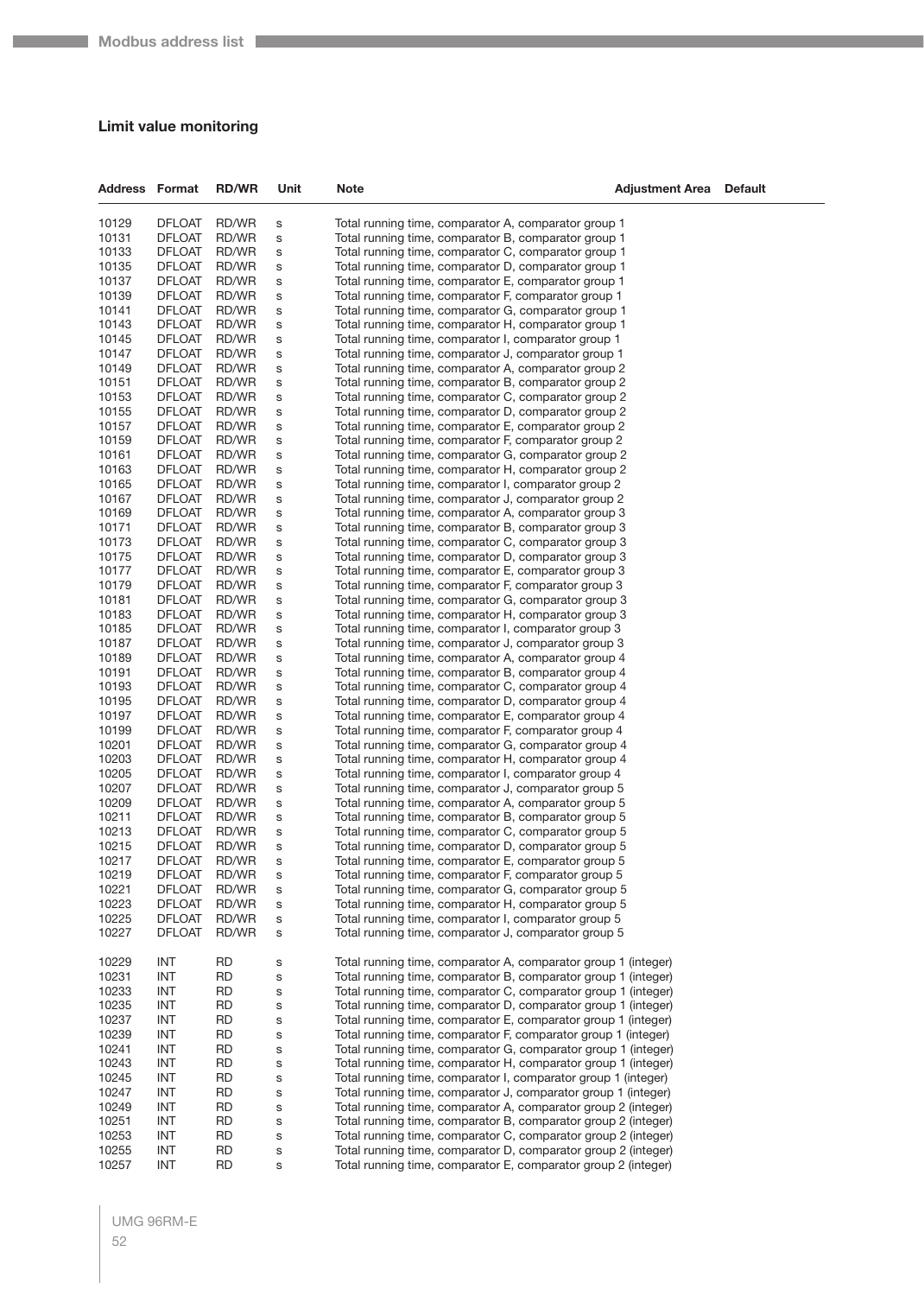| Address Format |              | <b>RD/WR</b> | Unit        | Note                                                           | <b>Adjustment Area</b>               | <b>Default</b> |
|----------------|--------------|--------------|-------------|----------------------------------------------------------------|--------------------------------------|----------------|
| 10259          | INT          | RD           |             | Total running time, comparator F, comparator group 2 (integer) |                                      |                |
| 10261          | INT          | <b>RD</b>    | S<br>S      | Total running time, comparator G, comparator group 2 (integer) |                                      |                |
| 10263          | INT          | RD           |             | Total running time, comparator H, comparator group 2 (integer) |                                      |                |
| 10265          | INT          | RD           | S<br>S      | Total running time, comparator I, comparator group 2 (integer) |                                      |                |
| 10267          | <b>INT</b>   | <b>RD</b>    | S           | Total running time, comparator J, comparator group 2 (integer) |                                      |                |
| 10269          | INT          | RD           | s           | Total running time, comparator A, comparator group 3 (integer) |                                      |                |
| 10271          | INT          | <b>RD</b>    | S           | Total running time, comparator B, comparator group 3 (integer) |                                      |                |
| 10273          | INT          | RD           | S           | Total running time, comparator C, comparator group 3 (integer) |                                      |                |
| 10275          | INT          | <b>RD</b>    | S           | Total running time, comparator D, comparator group 3 (integer) |                                      |                |
| 10277          | <b>INT</b>   | <b>RD</b>    | S           | Total running time, comparator E, comparator group 3 (integer) |                                      |                |
| 10279          | INT          | RD           | s           | Total running time, comparator F, comparator group 3 (integer) |                                      |                |
| 10281          | INT          | <b>RD</b>    | S           | Total running time, comparator G, comparator group 3 (integer) |                                      |                |
| 10283          | INT          | RD           | S           | Total running time, comparator H, comparator group 3 (integer) |                                      |                |
| 10285          | INT          | RD           | S           | Total running time, comparator I, comparator group 3 (integer) |                                      |                |
| 10287          | INT          | <b>RD</b>    | S           | Total running time, comparator J, comparator group 3 (integer) |                                      |                |
| 10289          | INT          | RD           | S           | Total running time, comparator A, comparator group 4 (integer) |                                      |                |
| 10291          | INT          | <b>RD</b>    | S           | Total running time, comparator B, comparator group 4 (integer) |                                      |                |
| 10293          | INT          | RD           | S           | Total running time, comparator C, comparator group 4 (integer) |                                      |                |
| 10295          | INT          | RD           | S           | Total running time, comparator D, comparator group 4 (integer) |                                      |                |
| 10297          | <b>INT</b>   | <b>RD</b>    | S           | Total running time, comparator E, comparator group 4 (integer) |                                      |                |
| 10299          | INT          | RD           | s           | Total running time, comparator F, comparator group 4 (integer) |                                      |                |
| 10301          | INT          | <b>RD</b>    | S           | Total running time, comparator G, comparator group 4 (integer) |                                      |                |
| 10303          | INT          | RD           | S           | Total running time, comparator H, comparator group 4 (integer) |                                      |                |
| 10305          | INT          | RD           | S           | Total running time, comparator I, comparator group 4 (integer) |                                      |                |
| 10307          | INT          | <b>RD</b>    | S           | Total running time, comparator J, comparator group 4 (integer) |                                      |                |
| 10309          | INT          | RD           | S           | Total running time, comparator A, comparator group 5 (integer) |                                      |                |
| 10311          | INT          | <b>RD</b>    | S           | Total running time, comparator B, comparator group 5 (integer) |                                      |                |
| 10313          | INT          | RD           | S           | Total running time, comparator C, comparator group 5 (integer) |                                      |                |
| 10315          | INT          | RD           | S           | Total running time, comparator D, comparator group 5 (integer) |                                      |                |
| 10317          | <b>INT</b>   | <b>RD</b>    | S           | Total running time, comparator E, comparator group 5 (integer) |                                      |                |
| 10319          | INT          | RD           | S           | Total running time, comparator F, comparator group 5 (integer) |                                      |                |
| 10321          | INT          | <b>RD</b>    | S           | Total running time, comparator G, comparator group 5 (integer) |                                      |                |
| 10323          | INT          | RD           | S           | Total running time, comparator H, comparator group 5 (integer) |                                      |                |
| 10325          | INT          | RD           | S           | Total running time, comparator I, comparator group 5 (integer) |                                      |                |
| 10327          | INT          | <b>RD</b>    | S           | Total running time, comparator J, comparator group 5 (integer) |                                      |                |
| 20711          | <b>SHORT</b> | RD/WR        | $\mathbf S$ | Min exceed time comparator 1                                   | 032000                               | 0              |
| 20712          | <b>SHORT</b> | RD/WR        | S           | Min set time comparator 1                                      | 0.32000                              | 0              |
| 20713          | <b>SHORT</b> | RD/WR        |             | Results of the comparator group 1                              | 0,1                                  | 0              |
|                |              |              |             | Combine AJ (0=OR, 1=AND)                                       |                                      |                |
| 20714          | <b>FLOAT</b> | RD/WR        |             | Comparator 1A, limit                                           | $-10^{12} - 1$ +10 <sup>12</sup> -1  | 0              |
| 20716          | <b>FLOAT</b> | RD/WR        |             | Comparator 1B, limit                                           | $-10^{12} - 1$ +10 <sup>12</sup> -1  | 0              |
| 20718          | <b>FLOAT</b> | RD/WR        |             | Comparator 1C, limit                                           | $-10^{12} - 1$ +10 <sup>12</sup> -1  | 0              |
| 20720          | <b>FLOAT</b> | RD/WR        |             | Comparator 1D, limit                                           | $-10^{12} - 1$ +10 <sup>12</sup> -1  | 0              |
| 20722          | <b>FLOAT</b> | RD/WR        |             | Comparator 1E, limit                                           | $-10^{12} - 1$ +10 <sup>12</sup> -1  | 0              |
| 20724          | <b>FLOAT</b> | RD/WR        |             | Comparator 1F, limit                                           | $-10^{12} - 1$ +10 <sup>12</sup> -1  | 0              |
| 20726          | FLOAT        | RD/WR        |             | Comparator 1G, limit                                           | $-10^{12} - 1$ +10 <sup>12</sup> -1  | 0              |
| 20728          | <b>FLOAT</b> | RD/WR        |             | Comparator 1H, limit                                           | $-10^{12} - 1$ +10 <sup>12</sup> -1  | 0              |
| 20730          | <b>FLOAT</b> | RD/WR        |             | Comparator 1I, limit                                           | $-10^{12} - 1$ +10 <sup>12</sup> -1  | 0              |
| 20732          | <b>FLOAT</b> | RD/WR        |             | Comparator 1J, limit                                           | $-10^{12} - 1$ + 10 <sup>12</sup> -1 | 0              |
| 20734          | <b>SHORT</b> | RD/WR        |             | Comparator 1A, address of measurement value                    | 0.32000                              | 0              |
| 20735          | <b>SHORT</b> | RD/WR        |             | Comparator 1B, address of measurement value                    | 0.32000                              | 0              |
| 20736          | <b>SHORT</b> | RD/WR        |             | Comparator 1C, address of measurement value                    | 0.32000                              | 0              |
| 20737          | SHORT        | RD/WR        |             | Comparator 1D, address of measurement value                    | 0.32000                              | 0              |
| 20738          | SHORT        | RD/WR        |             | Comparator 1E, address of measurement value                    | 0.32000                              | 0              |
| 20739          | <b>SHORT</b> | RD/WR        |             | Comparator 1F, address of measurement value                    | 0.32000                              | 0              |
| 20740          | SHORT        | RD/WR        |             | Comparator 1G, address of measurement value                    | 0.32000                              | 0              |
| 20741          | <b>SHORT</b> | RD/WR        |             | Comparator 1H, address of measurement value                    | 0.32000                              | 0              |
| 20742          | SHORT        | RD/WR        |             | Comparator 1I, address of measurement value                    | 0.32000                              | 0              |
| 20743          | SHORT        | RD/WR        |             | Comparator 1J, address of measurement value                    | 0.32000                              | 0              |
| 20744          | SHORT        | RD/WR        |             | Comparator 1A, inverted                                        | 0, 1                                 | 0              |
| 20745          | SHORT        | RD/WR        |             | Comparator 1B, inverted                                        | 0, 1                                 | 0              |
| 20746          | <b>SHORT</b> | RD/WR        |             | Comparator 1C, inverted                                        | 0, 1                                 | 0              |
| 20747          | SHORT        | RD/WR        |             | Comparator 1D, inverted                                        | 0, 1                                 | 0              |
| 20748          | <b>SHORT</b> | RD/WR        |             | Comparator 1E, inverted                                        | 0, 1                                 | 0              |
| 20749          | <b>SHORT</b> | RD/WR        |             | Comparator 1F, inverted                                        | 0, 1                                 | 0              |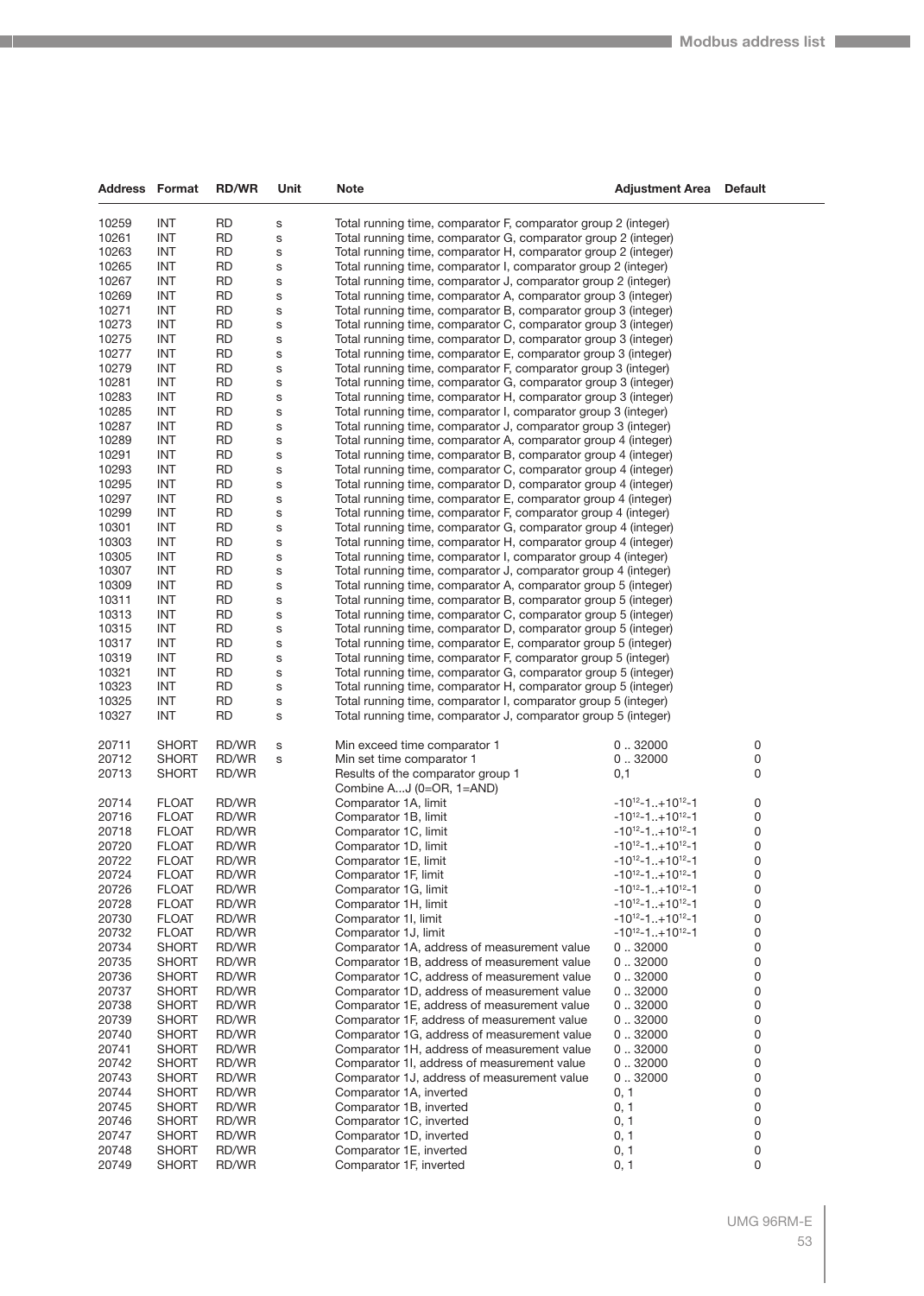**The State** 

| <b>Address Format</b> |                              | <b>RD/WR</b>   | Unit | <b>Note</b>                                                            | <b>Adjustment Area</b>              | <b>Default</b> |
|-----------------------|------------------------------|----------------|------|------------------------------------------------------------------------|-------------------------------------|----------------|
|                       | <b>SHORT</b>                 | RD/WR          |      |                                                                        | 0, 1                                |                |
| 20750                 |                              |                |      | Comparator 1G, inverted                                                |                                     | 0              |
| 20751                 | <b>SHORT</b>                 | RD/WR          |      | Comparator 1H, inverted                                                | 0, 1                                | 0              |
| 20752                 | <b>SHORT</b>                 | RD/WR          |      | Comparator 1I, inverted                                                | 0, 1                                | 0              |
| 20753                 | <b>SHORT</b>                 | RD/WR          |      | Comparator 1J, inverted                                                | 0, 1                                | 0              |
| 20754                 | <b>SHORT</b>                 | RD/WR          | s    | Min. exceed time comparator 2                                          | 0.32000                             | 0              |
| 20755                 | <b>SHORT</b>                 | RD/WR          | s    | Min. set time comparator 2                                             | 0.32000                             | 0              |
| 20756                 | <b>SHORT</b>                 | RD/WR          |      | Results of the comparator group 2                                      | 0,1                                 | 0              |
|                       |                              |                |      | Combine AJ (0=OR, 1=AND)                                               |                                     |                |
| 20757                 | <b>FLOAT</b>                 | RD/WR          |      | Comparator 2A, limit                                                   | $-10^{12} - 1$ +10 <sup>12</sup> -1 | 0              |
| 20759                 | <b>FLOAT</b>                 | RD/WR          |      | Comparator 2B, limit                                                   | $-10^{12} - 1$ +10 <sup>12</sup> -1 | 0              |
| 20761                 | <b>FLOAT</b>                 | RD/WR          |      | Comparator 2C, limit                                                   | $-10^{12} - 1$ +10 <sup>12</sup> -1 | 0              |
| 20763                 | <b>FLOAT</b>                 | RD/WR          |      | Comparator 2D, limit                                                   | $-10^{12} - 1$ +10 <sup>12</sup> -1 | 0              |
| 20765                 | <b>FLOAT</b>                 | RD/WR          |      | Comparator 2E, limit                                                   | $-10^{12} - 1$ +10 <sup>12</sup> -1 | 0              |
| 20767                 | <b>FLOAT</b>                 | RD/WR          |      | Comparator 2F, limit                                                   | $-10^{12} - 1$ +10 <sup>12</sup> -1 | 0              |
| 20769                 | <b>FLOAT</b>                 | RD/WR          |      | Comparator 2G, limit                                                   | $-10^{12} - 1$ +10 <sup>12</sup> -1 | 0              |
| 20771                 | <b>FLOAT</b>                 | RD/WR          |      | Comparator 2H, limit                                                   | $-10^{12} - 1$ +10 <sup>12</sup> -1 | 0              |
| 20773                 | <b>FLOAT</b>                 | RD/WR          |      | Comparator 2I, limit                                                   | $-10^{12} - 1$ +10 <sup>12</sup> -1 | 0              |
| 20775                 | <b>FLOAT</b>                 | RD/WR          |      | Comparator 2J, limit                                                   | $-10^{12} - 1$ +10 <sup>12</sup> -1 | 0              |
| 20777                 | <b>SHORT</b>                 | RD/WR          |      | Comparator 2A, address of measurement value                            | 0.32000                             | 0              |
| 20778                 | <b>SHORT</b>                 | RD/WR          |      | Comparator 2B, address of measurement value                            | 0.32000                             | 0              |
| 20779                 | <b>SHORT</b>                 | RD/WR          |      | Comparator 2C, address of measurement value                            | 0.32000                             | 0              |
| 20780                 | <b>SHORT</b>                 | RD/WR          |      | Comparator 2D, address of measurement value                            | 0.32000                             | 0              |
| 20781                 | <b>SHORT</b>                 | RD/WR          |      | Comparator 2E, address of measurement value                            | 0.32000                             | 0              |
| 20782                 | <b>SHORT</b>                 | RD/WR          |      | Comparator 2F, address of measurement value                            | 0.32000                             | 0              |
| 20783                 | <b>SHORT</b>                 | RD/WR          |      | Comparator 2G, address of measurement value                            | 0.32000                             | 0              |
| 20784                 | <b>SHORT</b>                 | RD/WR          |      | Comparator 2H, address of measurement value                            | 0.32000                             | 0              |
| 20785                 | <b>SHORT</b>                 | RD/WR          |      | Comparator 2I, address of measurement value                            | 0.32000                             | 0              |
| 20786                 | <b>SHORT</b>                 | RD/WR          |      | Comparator 2J, address of measurement value                            | 0.32000                             | 0              |
| 20787                 | <b>SHORT</b>                 | RD/WR          |      | Comparator 2A, inverted                                                | 0, 1                                | 0              |
| 20788                 | <b>SHORT</b>                 | RD/WR          |      | Comparator 2B, inverted                                                | 0, 1                                | 0              |
| 20789                 | <b>SHORT</b>                 | RD/WR          |      | Comparator 2C, inverted                                                | 0, 1                                | 0              |
| 20790                 | <b>SHORT</b>                 | RD/WR          |      | Comparator 2D, inverted                                                | 0, 1                                | 0              |
| 20791                 | <b>SHORT</b>                 | RD/WR          |      | Comparator 2E, inverted                                                | 0, 1                                | 0              |
| 20792                 | <b>SHORT</b>                 | RD/WR          |      | Comparator 2F, inverted                                                | 0, 1                                | 0              |
| 20793                 | <b>SHORT</b>                 | RD/WR          |      | Comparator 2G, inverted                                                | 0, 1                                | 0              |
| 20794                 | <b>SHORT</b>                 | RD/WR          |      | Comparator 2H, inverted                                                | 0, 1                                | 0              |
| 20795                 | <b>SHORT</b>                 | RD/WR          |      | Comparator 2I, inverted                                                | 0, 1                                | 0              |
| 20796                 | <b>SHORT</b>                 | RD/WR          |      | Comparator 2J, inverted                                                | 0, 1                                | 0              |
| 20797                 | <b>SHORT</b>                 | RD/WR          | s    | Min. exceed time comparator 3                                          | 0.32000                             | 0              |
| 20798                 | <b>SHORT</b>                 | RD/WR          | s    | Min. set time comparator 2                                             | 0.32000                             | 0              |
| 20799                 | <b>SHORT</b>                 | RD/WR          |      | Results of the comparator group 3                                      | 0,1                                 | 0              |
|                       |                              |                |      | Combine AJ (0=OR, 1=AND)                                               |                                     |                |
| 20800                 | <b>FLOAT</b>                 | RD/WR          |      | Comparator 3A, limit                                                   | $-10^{12} - 1 + 10^{12} - 1$        | 0              |
| 20802                 | <b>FLOAT</b>                 | RD/WR          |      | Comparator 3B, limit                                                   | $-10^{12} - 1$ +10 <sup>12</sup> -1 | 0              |
| 20804                 | <b>FLOAT</b>                 | RD/WR          |      | Comparator 3C, limit                                                   | $-10^{12} - 1$ +10 <sup>12</sup> -1 | 0              |
| 20806                 | <b>FLOAT</b>                 | RD/WR          |      | Comparator 3D, limit                                                   | $-10^{12} - 1$ +10 <sup>12</sup> -1 | 0              |
| 20808                 | <b>FLOAT</b>                 | RD/WR          |      | Comparator 3E, limit                                                   | $-10^{12} - 1$ +10 <sup>12</sup> -1 | 0              |
| 20810                 | <b>FLOAT</b>                 | RD/WR          |      | Comparator 3F, limit                                                   | $-10^{12} - 1$ +10 <sup>12</sup> -1 | 0              |
| 20812                 | <b>FLOAT</b>                 | RD/WR          |      | Comparator 3G, limit                                                   | $-10^{12} - 1$ +10 <sup>12</sup> -1 | 0              |
| 20814                 | <b>FLOAT</b>                 | RD/WR          |      | Comparator 3H, limit                                                   | $-10^{12} - 1$ +10 <sup>12</sup> -1 | 0              |
| 20816                 | <b>FLOAT</b>                 | RD/WR          |      | Comparator 3I, limit                                                   | $-10^{12} - 1$ +10 <sup>12</sup> -1 | 0              |
| 20818                 | <b>FLOAT</b>                 | RD/WR          |      | Comparator 3J, limit                                                   | $-10^{12} - 1$ +10 <sup>12</sup> -1 | 0              |
| 20820                 | <b>SHORT</b>                 | RD/WR          |      | Comparator 3A, address of measurement value                            | 0.32000                             | 0              |
| 20821                 | <b>SHORT</b>                 | RD/WR          |      | Comparator 3B, address of measurement value                            | 0.32000                             | 0              |
| 20822                 | <b>SHORT</b>                 | RD/WR          |      | Comparator 3C, address of measurement value                            | 0.32000                             | 0              |
| 20823                 | <b>SHORT</b>                 | RD/WR          |      | Comparator 3D, address of measurement value                            | 0.32000                             | 0              |
| 20824                 | <b>SHORT</b>                 | RD/WR          |      | Comparator 3E, address of measurement value                            | 0.32000                             | 0              |
| 20825                 | <b>SHORT</b>                 | RD/WR          |      | Comparator 3F, address of measurement value                            | 0.32000                             | 0              |
| 20826                 | <b>SHORT</b>                 | RD/WR          |      | Comparator 3G, address of measurement value                            | 0.32000                             | 0              |
| 20827                 | <b>SHORT</b>                 | RD/WR          |      | Comparator 3H, address of measurement value                            | 0.32000                             | 0              |
| 20828                 | <b>SHORT</b>                 | RD/WR          |      | Comparator 3I, address of measurement value                            | 0.32000                             | 0              |
| 20829<br>20830        | <b>SHORT</b><br><b>SHORT</b> | RD/WR<br>RD/WR |      | Comparator 3J, address of measurement value<br>Comparator 3A, inverted | 0.32000<br>0, 1                     | 0<br>0         |
| 20831                 | <b>SHORT</b>                 | RD/WR          |      | Comparator 3B, inverted                                                | 0, 1                                | 0              |
|                       |                              |                |      |                                                                        |                                     |                |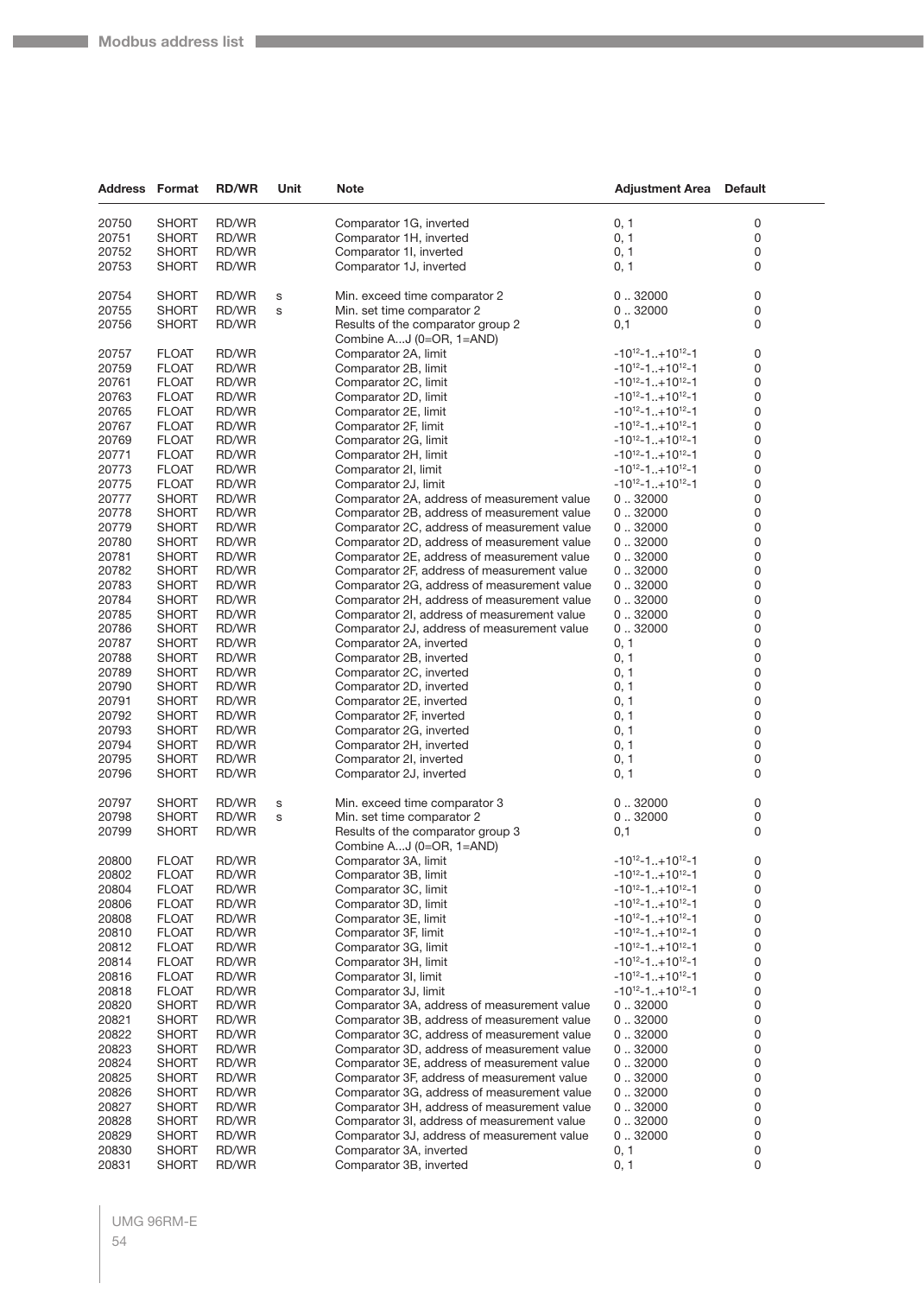| <b>Address Format</b> |                              | <b>RD/WR</b>   | Unit        | Note                                                          | <b>Adjustment Area</b>                                               | <b>Default</b> |
|-----------------------|------------------------------|----------------|-------------|---------------------------------------------------------------|----------------------------------------------------------------------|----------------|
| 20832                 | <b>SHORT</b>                 | RD/WR          |             | Comparator 3C, inverted                                       | 0, 1                                                                 | 0              |
| 20833                 | <b>SHORT</b>                 | RD/WR          |             | Comparator 3D, inverted                                       | 0, 1                                                                 | 0              |
| 20834                 | <b>SHORT</b>                 | RD/WR          |             | Comparator 3E, inverted                                       | 0, 1                                                                 | 0              |
| 20835                 | <b>SHORT</b>                 | RD/WR          |             | Comparator 3F, inverted                                       | 0, 1                                                                 | 0              |
| 20836                 | <b>SHORT</b>                 | RD/WR          |             | Comparator 3G, inverted                                       | 0, 1                                                                 | 0              |
| 20837                 | <b>SHORT</b>                 | RD/WR          |             | Comparator 3H, inverted                                       | 0, 1                                                                 | 0              |
| 20838                 | <b>SHORT</b>                 | RD/WR          |             | Comparator 3I, inverted                                       | 0, 1                                                                 | 0              |
| 20839                 | <b>SHORT</b>                 | RD/WR          |             | Comparator 3J, inverted                                       | 0, 1                                                                 | 0              |
|                       |                              |                |             |                                                               |                                                                      |                |
| 20840                 | <b>SHORT</b>                 | RD/WR          | $\mathbf S$ | Min. exceed time comparator 4                                 | 0.32000                                                              | 0              |
| 20841                 | <b>SHORT</b>                 | RD/WR          | s           | Mi.n set time comparator 4                                    | 0.32000                                                              | 0              |
| 20842                 | <b>SHORT</b>                 | RD/WR          |             | Results of the comparator group 4                             | 0,1                                                                  | 0              |
|                       |                              |                |             | Combine AJ (0=OR, 1=AND)                                      |                                                                      |                |
| 20843                 | <b>FLOAT</b>                 | RD/WR          |             | Comparator 4A, limit                                          | $-10^{12} - 1$ +10 <sup>12</sup> -1<br>$-10^{12} - 1. + 10^{12} - 1$ | 0              |
| 20845                 | <b>FLOAT</b>                 | RD/WR          |             | Comparator 4B, limit                                          | $-10^{12} - 1$ + 10 <sup>12</sup> -1                                 | 0<br>0         |
| 20847<br>20849        | <b>FLOAT</b><br><b>FLOAT</b> | RD/WR<br>RD/WR |             | Comparator 4C, limit<br>Comparator 4D, limit                  | $-10^{12} - 1$ +10 <sup>12</sup> -1                                  | 0              |
| 20851                 | <b>FLOAT</b>                 | RD/WR          |             | Comparator 4E, limit                                          | $-10^{12} - 1$ +10 <sup>12</sup> -1                                  | 0              |
| 20853                 | <b>FLOAT</b>                 | RD/WR          |             | Comparator 4F, limit                                          | $-10^{12} - 1$ +10 <sup>12</sup> -1                                  | 0              |
| 20855                 | <b>FLOAT</b>                 | RD/WR          |             | Comparator 4G, limit                                          | $-10^{12} - 1$ +10 <sup>12</sup> -1                                  | 0              |
| 20857                 | <b>FLOAT</b>                 | RD/WR          |             | Comparator 4H, limit                                          | $-10^{12} - 1$ +10 <sup>12</sup> -1                                  | 0              |
| 20859                 | <b>FLOAT</b>                 | RD/WR          |             | Comparator 4I, limit                                          | $-10^{12} - 1$ +10 <sup>12</sup> -1                                  | 0              |
| 20861                 | <b>FLOAT</b>                 | RD/WR          |             | Comparator 4J, limit                                          | $-10^{12} - 1$ + 10 <sup>12</sup> -1                                 | 0              |
| 20863                 | <b>SHORT</b>                 | RD/WR          |             | Comparator 4A, address of measurement value                   | 0.32000                                                              | 0              |
| 20864                 | <b>SHORT</b>                 | RD/WR          |             | Comparator 4B, address of measurement value                   | 0.32000                                                              | 0              |
| 20865                 | <b>SHORT</b>                 | RD/WR          |             | Comparator 4C, address of measurement value                   | 0.32000                                                              | 0              |
| 20866                 | <b>SHORT</b>                 | RD/WR          |             | Comparator 4D, address of measurement value                   | 0.32000                                                              | 0              |
| 20867                 | <b>SHORT</b>                 | RD/WR          |             | Comparator 4E, address of measurement value                   | 0.32000                                                              | 0              |
| 20868                 | <b>SHORT</b>                 | RD/WR          |             | Comparator 4F, address of measurement value                   | 0.32000                                                              | 0              |
| 20869                 | <b>SHORT</b>                 | RD/WR          |             | Comparator 4G, address of measurement value                   | 0.32000                                                              | 0              |
| 20870                 | <b>SHORT</b>                 | RD/WR          |             | Comparator 4H, address of measurement value                   | 0.32000                                                              | 0              |
| 20871                 | <b>SHORT</b>                 | RD/WR          |             | Comparator 4I, address of measurement value                   | 0.32000                                                              | 0              |
| 20872                 | <b>SHORT</b>                 | RD/WR          |             | Comparator 4J, address of measurement value                   | 0.32000                                                              | 0              |
| 20873                 | <b>SHORT</b>                 | RD/WR          |             | Comparator 4A, inverted                                       | 0, 1                                                                 | 0              |
| 20874                 | <b>SHORT</b>                 | RD/WR          |             | Comparator 4B, inverted                                       | 0, 1                                                                 | 0              |
| 20875                 | <b>SHORT</b>                 | RD/WR          |             | Comparator 4C, inverted                                       | 0, 1                                                                 | 0              |
| 20876                 | <b>SHORT</b>                 | RD/WR          |             | Comparator 4D, inverted                                       | 0, 1                                                                 | 0              |
| 20877                 | <b>SHORT</b>                 | RD/WR          |             | Comparator 4E, inverted                                       | 0, 1                                                                 | 0              |
| 20878                 | <b>SHORT</b>                 | RD/WR          |             | Comparator 4F, inverted                                       | 0, 1                                                                 | 0              |
| 20879                 | <b>SHORT</b>                 | RD/WR          |             | Comparator 4G, inverted<br>Comparator 4H, inverted            | 0, 1                                                                 | 0              |
| 20880<br>20881        | <b>SHORT</b><br>SHORT        | RD/WR<br>RD/WR |             | Comparator 4I, inverted                                       | 0, 1<br>0, 1                                                         | 0<br>0         |
| 20882                 | <b>SHORT</b>                 | RD/WR          |             | Comparator 4J, inverted                                       | 0, 1                                                                 | 0              |
|                       |                              |                |             |                                                               |                                                                      |                |
| 20883                 | <b>SHORT</b>                 | RD/WR          | S           | Min. exceed time comparator 5                                 | 0.32000                                                              | 0              |
| 20884                 | SHORT                        | RD/WR          | S           | Mi.n set time comparator 5                                    | 0.032000                                                             | 0              |
| 20885                 | <b>SHORT</b>                 |                |             | Results of the comparator group 5<br>Combine AJ (0=OR, 1=AND) | 0,1                                                                  | 0              |
| 20886                 | <b>FLOAT</b>                 | RD/WR          |             | Comparator 5A, limit                                          | $-10^{12} - 1$ +10 <sup>12</sup> -1                                  | 0              |
| 20888                 | <b>FLOAT</b>                 | RD/WR          |             | Comparator 5B, limit                                          | $-10^{12} - 1$ +10 <sup>12</sup> -1                                  | 0              |
| 20890                 | <b>FLOAT</b>                 | RD/WR          |             | Comparator 5C, limit                                          | $-10^{12} - 1+10^{12} - 1$                                           | 0              |
| 20892                 | <b>FLOAT</b>                 | RD/WR          |             | Comparator 5D, limit                                          | $-10^{12} - 1$ + 10 <sup>12</sup> -1                                 | 0              |
| 20894                 | <b>FLOAT</b>                 | RD/WR          |             | Comparator 5E, limit                                          | $-10^{12} - 1$ +10 <sup>12</sup> -1                                  | 0              |
| 20896                 | <b>FLOAT</b>                 | RD/WR          |             | Comparator 5F, limit                                          | $-10^{12} - 1$ + 10 <sup>12</sup> -1                                 | 0              |
| 20898                 | FLOAT                        | RD/WR          |             | Comparator 5G, limit                                          | $-10^{12} - 1$ +10 <sup>12</sup> -1                                  | 0              |
| 20900                 | <b>FLOAT</b>                 | RD/WR          |             | Comparator 5H, limit                                          | $-10^{12} - 1$ + 10 <sup>12</sup> -1                                 | 0              |
| 20902                 | <b>FLOAT</b>                 | RD/WR          |             | Comparator 5I, limit                                          | $-10^{12} - 1$ + 10 <sup>12</sup> -1                                 | 0              |
| 20904                 | <b>FLOAT</b>                 | RD/WR          |             | Comparator 5J, limit                                          | $-10^{12} - 1$ + 10 <sup>12</sup> -1                                 | 0              |
| 20906                 | <b>SHORT</b>                 | RD/WR          |             | Comparator 5A, address of measurement value                   | 0.32000                                                              | 0              |
| 20907                 | SHORT                        | RD/WR          |             | Comparator 5B, address of measurement value                   | 0.32000                                                              | 0              |
| 20908                 | SHORT                        | RD/WR          |             | Comparator 5C, address of measurement value                   | 0.032000                                                             | 0              |
| 20909                 | SHORT                        | RD/WR          |             | Comparator 5D, address of measurement value                   | 0.32000                                                              | 0              |
| 20910                 | <b>SHORT</b>                 | RD/WR          |             | Comparator 5E, address of measurement value                   | 0.32000                                                              | 0              |
| 20911                 | <b>SHORT</b>                 | RD/WR          |             | Comparator 5F, address of measurement value                   | 0.32000                                                              | 0              |
| 20912                 | SHORT                        | RD/WR          |             | Comparator 5G, address of measurement value                   | 0.032000                                                             | 0              |
| 20913                 | SHORT                        | RD/WR          |             | Comparator 5H, address of measurement value                   | 0.32000                                                              | 0              |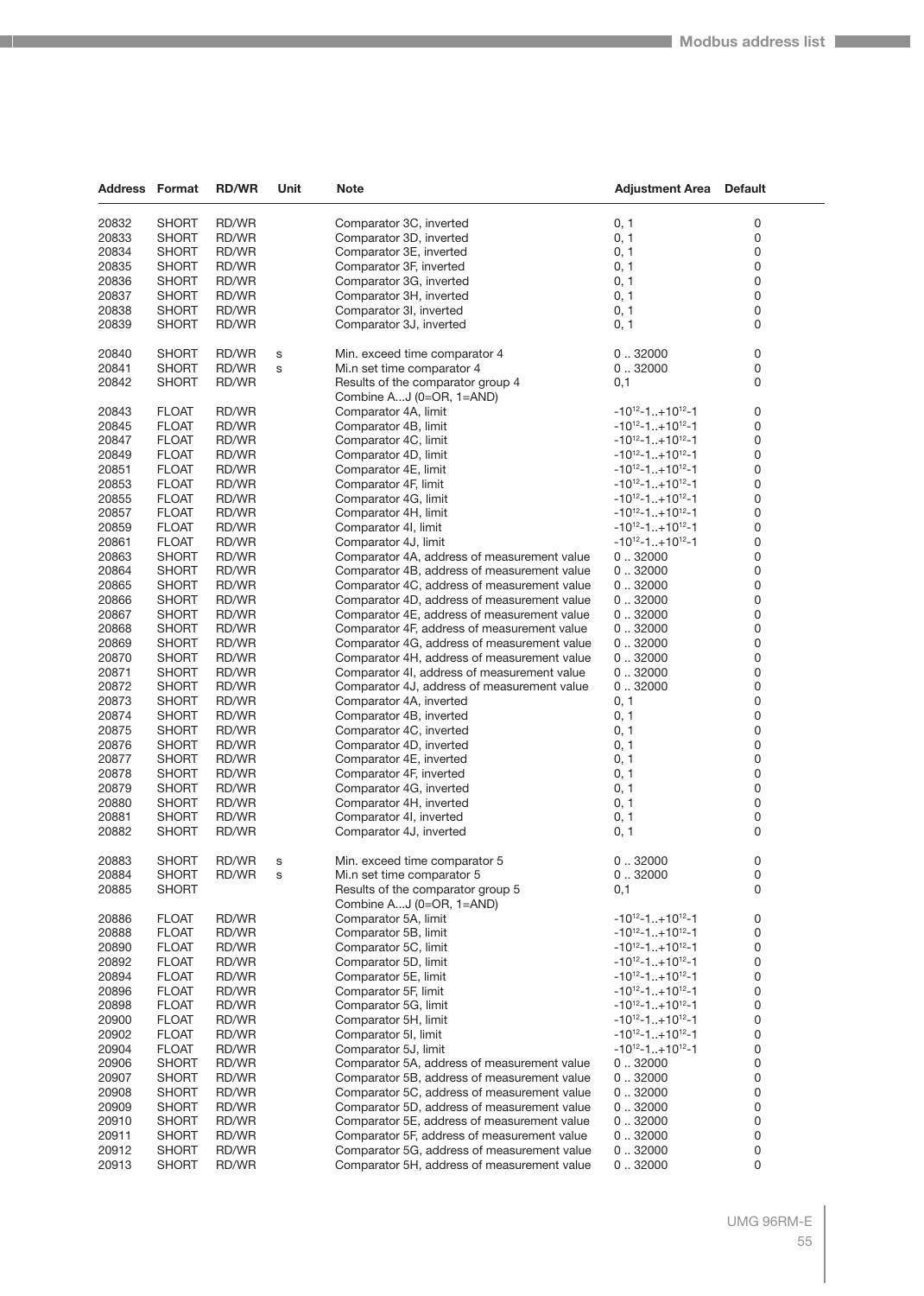| <b>Address Format</b> |              | <b>RD/WR</b> | Unit | Note                                                   | <b>Adjustment Area</b> | <b>Default</b> |
|-----------------------|--------------|--------------|------|--------------------------------------------------------|------------------------|----------------|
|                       |              |              |      |                                                        |                        |                |
| 20914                 | <b>SHORT</b> | RD/WR        |      | Comparator 5I, address of measurement value            | 0.32000                | 0              |
| 20915                 | <b>SHORT</b> | RD/WR        |      | Comparator 5J, address of measurement value            | 0.32000                | 0              |
| 20916                 | <b>SHORT</b> | RD/WR        |      | Comparator 5A, inverted                                | 0, 1                   | 0              |
| 20917                 | <b>SHORT</b> | RD/WR        |      | Comparator 5B, inverted                                | 0, 1                   | 0              |
| 20918                 | <b>SHORT</b> | RD/WR        |      | Comparator 5C, inverted                                | 0, 1                   | 0              |
| 20919                 | <b>SHORT</b> | RD/WR        |      | Comparator 5D, inverted                                | 0, 1                   | 0              |
| 20920                 | <b>SHORT</b> | RD/WR        |      | Comparator 5E, inverted                                | 0, 1                   | 0              |
| 20921                 | <b>SHORT</b> | RD/WR        |      | Comparator 5F, inverted                                | 0, 1                   | 0              |
| 20922                 | <b>SHORT</b> | RD/WR        |      | Comparator 5G, inverted                                | 0, 1                   | 0              |
| 20923                 | <b>SHORT</b> | RD/WR        |      | Comparator 5H, inverted                                | 0, 1                   | 0              |
| 20924                 | <b>SHORT</b> | RD/WR        |      | Comparator 5I, inverted                                | 0, 1                   | 0              |
| 20925                 | <b>SHORT</b> | RD/WR        |      | Comparator 5J, inverted                                | 0, 1                   | 0              |
| 20926                 | <b>SHORT</b> | <b>RD</b>    |      | Results of the comparator A, comparator group 1        |                        |                |
| 20927                 | <b>SHORT</b> | RD           |      | Results of the comparator B, comparator group 1        |                        |                |
| 20928                 | <b>SHORT</b> | RD           |      | Results of the comparator C, comparator group 1        |                        |                |
| 20929                 | <b>SHORT</b> | RD           |      | Results of the comparator D, comparator group 1        |                        |                |
| 20930                 | <b>SHORT</b> | RD           |      | Results of the comparator E, comparator group 1        |                        |                |
| 20931                 | <b>SHORT</b> | <b>RD</b>    |      | Results of the comparator F, comparator group 1        |                        |                |
| 20932                 | <b>SHORT</b> | RD           |      | Results of the comparator G, comparator group 1        |                        |                |
| 20933                 | <b>SHORT</b> | RD           |      | Results of the comparator H, comparator group 1        |                        |                |
| 20934                 | <b>SHORT</b> | RD           |      | Results of the comparator I, comparator group 1        |                        |                |
| 20935                 | <b>SHORT</b> | RD           |      | Results of the comparator J, comparator group 1        |                        |                |
| 20936                 | <b>SHORT</b> | <b>RD</b>    |      | Results of the comparator A, comparator group 2        |                        |                |
| 20937                 | <b>SHORT</b> | RD           |      | Results of the comparator B, comparator group 2        |                        |                |
| 20938                 | <b>SHORT</b> | RD           |      | Results of the comparator C, comparator group 2        |                        |                |
| 20939                 | <b>SHORT</b> | RD           |      | Results of the comparator D, comparator group 2        |                        |                |
| 20940                 | <b>SHORT</b> | RD           |      | Results of the comparator E, comparator group 2        |                        |                |
| 20941                 | <b>SHORT</b> | <b>RD</b>    |      | Results of the comparator F, comparator group 2        |                        |                |
| 20942                 | <b>SHORT</b> | RD           |      | Results of the comparator G, comparator group 2        |                        |                |
| 20943                 | <b>SHORT</b> | RD           |      | Results of the comparator H, comparator group 2        |                        |                |
| 20944                 | <b>SHORT</b> | RD           |      | Results of the comparator I, comparator group 2        |                        |                |
| 20945                 | <b>SHORT</b> | RD           |      | Results of the comparator J, comparator group 2        |                        |                |
| 20946                 | <b>SHORT</b> | <b>RD</b>    |      | Results of the comparator A, comparator group 3        |                        |                |
| 20947                 | <b>SHORT</b> | RD           |      | Results of the comparator B, comparator group 3        |                        |                |
| 20948                 | <b>SHORT</b> | RD           |      | Results of the comparator C, comparator group 3        |                        |                |
| 20949                 | <b>SHORT</b> | RD           |      | Results of the comparator D, comparator group 3        |                        |                |
| 20950                 | <b>SHORT</b> | RD           |      | Results of the comparator E, comparator group 3        |                        |                |
| 20951                 | <b>SHORT</b> | RD           |      | Results of the comparator F, comparator group 3        |                        |                |
| 20952                 | <b>SHORT</b> | RD           |      | Results of the comparator G, comparator group 3        |                        |                |
| 20953                 | <b>SHORT</b> | RD           |      | Results of the comparator H, comparator group 3        |                        |                |
| 20954                 | <b>SHORT</b> | RD           |      | Results of the comparator I, comparator group 3        |                        |                |
| 20955                 | <b>SHORT</b> | <b>RD</b>    |      | Results of the comparator J, comparator group 3        |                        |                |
| 20956                 | <b>SHORT</b> | <b>RD</b>    |      | Results of the comparator A, comparator group 4        |                        |                |
| 20957                 | <b>SHORT</b> | <b>RD</b>    |      | Results of the comparator B, comparator group 4        |                        |                |
| 20958                 | <b>SHORT</b> | RD           |      | Results of the comparator C, comparator group 4        |                        |                |
| 20959                 | <b>SHORT</b> | RD           |      | Results of the comparator D, comparator group 4        |                        |                |
| 20960                 | <b>SHORT</b> | RD           |      | Results of the comparator E, comparator group 4        |                        |                |
| 20961                 | <b>SHORT</b> | RD           |      | Results of the comparator F, comparator group 4        |                        |                |
| 20962                 | <b>SHORT</b> | RD           |      | Results of the comparator G, comparator group 4        |                        |                |
| 20963                 | <b>SHORT</b> | RD           |      | Results of the comparator H, comparator group 4        |                        |                |
| 20964                 | <b>SHORT</b> | RD           |      | Results of the comparator I, comparator group 4        |                        |                |
| 20965                 | <b>SHORT</b> | RD           |      | Results of the comparator J, comparator group 4        |                        |                |
| 20966                 | <b>SHORT</b> | RD           |      | Results of the comparator A, comparator group 5        |                        |                |
| 20967                 | <b>SHORT</b> | RD           |      | Results of the comparator B, comparator group 5        |                        |                |
| 20968                 | <b>SHORT</b> | RD           |      | Results of the comparator C, comparator group 5        |                        |                |
| 20969                 | <b>SHORT</b> | RD           |      | Results of the comparator D, comparator group 5        |                        |                |
| 20970                 | <b>SHORT</b> | RD           |      | Results of the comparator E, comparator group 5        |                        |                |
| 20971                 | <b>SHORT</b> | RD           |      | Results of the comparator F, comparator group 5        |                        |                |
| 20972                 | <b>SHORT</b> | RD           |      | Results of the comparator G, comparator group 5        |                        |                |
| 20973                 | <b>SHORT</b> | RD           |      | Results of the comparator H, comparator group 5        |                        |                |
| 20974                 | <b>SHORT</b> | RD           |      | Results of the comparator I, comparator group 5        |                        |                |
| 20975                 | <b>SHORT</b> | RD           |      | Results of the comparator J, comparator group 5        |                        |                |
| 20976                 | <b>SHORT</b> | RD           |      | Comparator group 1, Linkage result of comparator group |                        |                |
| 20977                 | <b>SHORT</b> | <b>RD</b>    |      | Comparator group 2, Linkage result of comparator group |                        |                |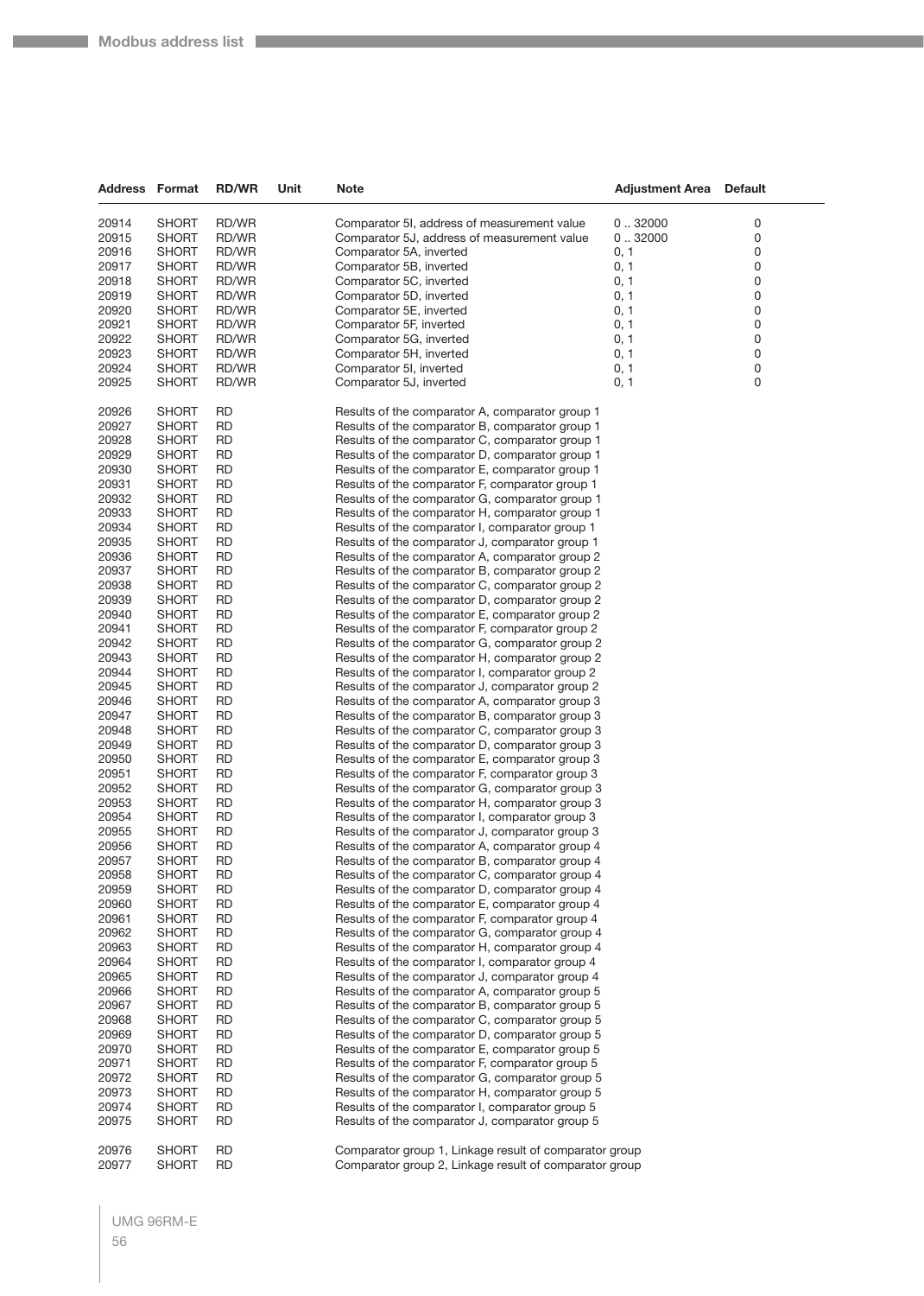| Address Format |              | <b>RD/WR</b> | Unit | <b>Note</b>                                            | <b>Adiustment Area</b> Default |  |
|----------------|--------------|--------------|------|--------------------------------------------------------|--------------------------------|--|
| 20978          | <b>SHORT</b> | RD.          |      | Comparator group 3, Linkage result of comparator group |                                |  |
| 20979          | <b>SHORT</b> | RD.          |      | Comparator group 4, Linkage result of comparator group |                                |  |
| 20980          | <b>SHORT</b> | RD.          |      | Comparator group 5, Linkage result of comparator group |                                |  |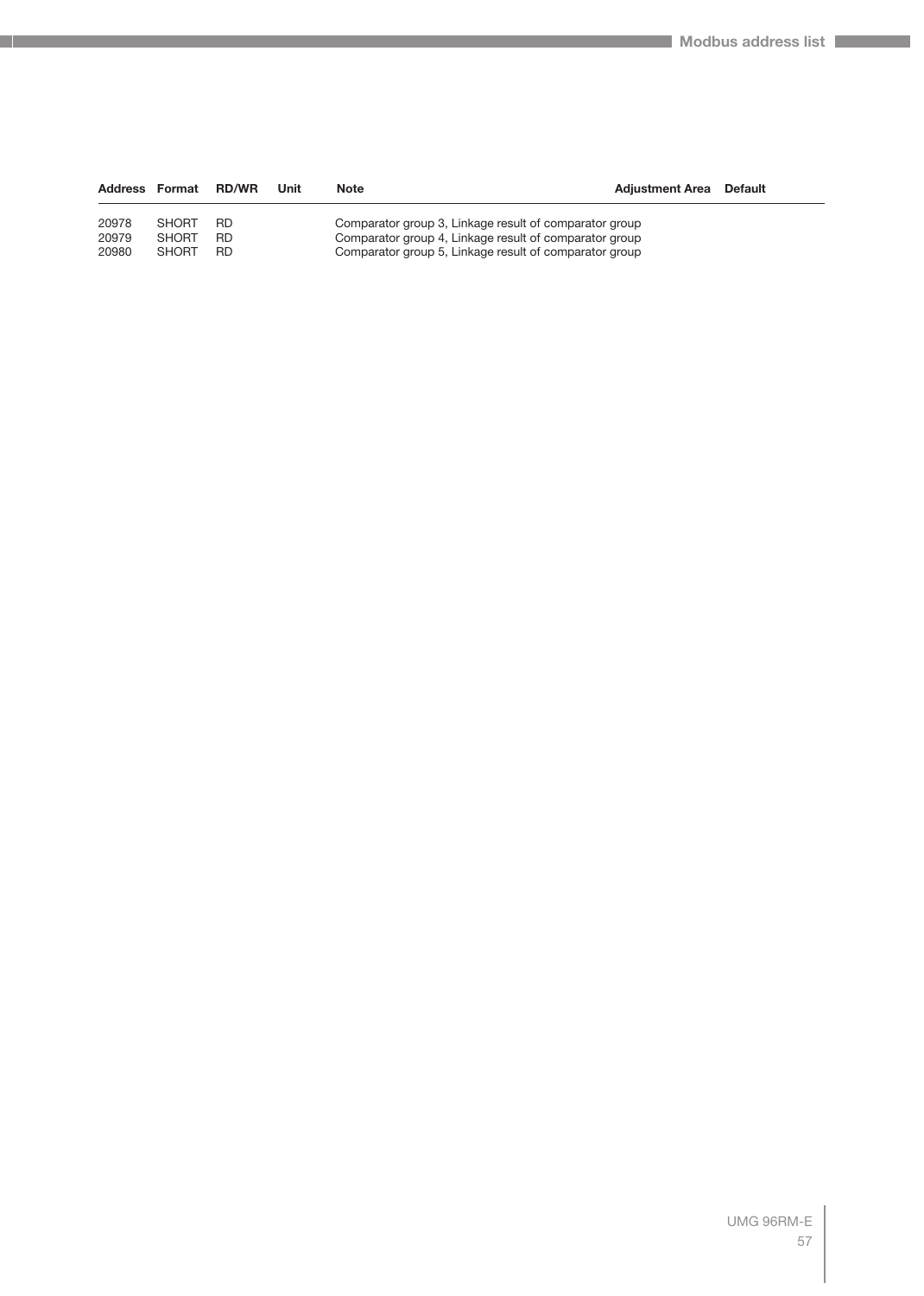#### **Minimum values, time stamp**

| <b>Address Format</b> |            | <b>RD/WR</b> | Unit        | <b>Index</b><br><b>Note</b>                               |  |
|-----------------------|------------|--------------|-------------|-----------------------------------------------------------|--|
| 10503                 | <b>INT</b> | <b>RD</b>    | S           | Time of min. value (UTC), Measured frequency              |  |
| 10505                 | <b>INT</b> | <b>RD</b>    | S           | Time of min. value (UTC), Voltage, zero sequence          |  |
| 10507                 | <b>INT</b> | <b>RD</b>    | s           | Time of min. value (UTC), Voltage, negative sequence      |  |
| 10509                 | <b>INT</b> | <b>RD</b>    | S           | Time of min. value (UTC), Voltage, positive sequence      |  |
| 10511                 | <b>INT</b> | <b>RD</b>    | S           | Time of min. value (UTC), Voltage L1-N                    |  |
| 10513                 | <b>INT</b> | <b>RD</b>    | S           | Time of min. value (UTC), Voltage L2-N                    |  |
| 10515                 | <b>INT</b> | <b>RD</b>    | S           | Time of min. value (UTC), Voltage L3-N                    |  |
| 10517                 | <b>INT</b> | <b>RD</b>    | $\mathsf s$ | Time of min. value (UTC), Voltage L1-L3                   |  |
| 10519                 | INT        | <b>RD</b>    | $\mathsf s$ | Time of min. value (UTC), Voltage L2-L3                   |  |
| 10521                 | <b>INT</b> | <b>RD</b>    | S           | Time of min. value (UTC), Voltage L1-L3                   |  |
| 10523                 | INT        | <b>RD</b>    | S           | Time of min. value (UTC), Fund. power factor, CosPhi; L1  |  |
| 10525                 | <b>INT</b> | <b>RD</b>    | S           | Time of min. value (UTC), Fund. power factor, CosPhi; L2  |  |
| 10527                 | <b>INT</b> | <b>RD</b>    | S           | Time of min. value (UTC), Fund. power factor, CosPhi; L3  |  |
| 10529                 | <b>INT</b> | <b>RD</b>    | S           | Time of min. value (UTC), Fund. power factor, CosPhi; sum |  |
| 10531                 | <b>INT</b> | <b>RD</b>    | $\mathsf s$ | Time of min. value (UTC), Power factor; L1                |  |
| 10533                 | <b>INT</b> | <b>RD</b>    | s           | Time of min. value (UTC), Power factor; L2                |  |
| 10535                 | <b>INT</b> | <b>RD</b>    | S           | Time of min. value (UTC), Power factor; L3                |  |
| 10537                 | <b>INT</b> | <b>RD</b>    | S           | Time of min. value (UTC), Power factor; L sum             |  |
| 10539                 | <b>INT</b> | <b>RD</b>    | S           | Time of min. value (UTC), THD, U L1-N                     |  |
| 10541                 | <b>INT</b> | <b>RD</b>    | S           | Time of min. value (UTC), THD, U L2-N                     |  |
| 10543                 | <b>INT</b> | <b>RD</b>    | s           | Time of min. value (UTC), THD, U L3-N                     |  |
| 10545                 | <b>INT</b> | <b>RD</b>    | s           | Time of min. value (UTC), THD, U L1-L2                    |  |
| 10547                 | <b>INT</b> | <b>RD</b>    | S           | Time of min. value (UTC), THD, U L2-L3                    |  |
| 10549                 | <b>INT</b> | <b>RD</b>    | S           | Time of min. value (UTC), THD, U L1-L3                    |  |
| 10551                 | INT        | <b>RD</b>    | S           | Time of min. value (UTC), Voltage, real part U L1-N       |  |
| 10553                 | <b>INT</b> | <b>RD</b>    | S           | Time of min. value (UTC), Voltage, real part U L2-N       |  |
| 10555                 | <b>INT</b> | <b>RD</b>    | s           | Time of min. value (UTC), Voltage, real part U L3-N       |  |
| 10557                 | <b>INT</b> | <b>RD</b>    | s           | Time of min. value (UTC), Voltage, imaginary part U L1-N  |  |
| 10559                 | INT        | <b>RD</b>    | s           | Time of min. value (UTC), Voltage, imaginary part U L2-N  |  |
| 10561                 | <b>INT</b> | <b>RD</b>    | S           | Time of min. value (UTC), Voltage, imaginary part U L3-N  |  |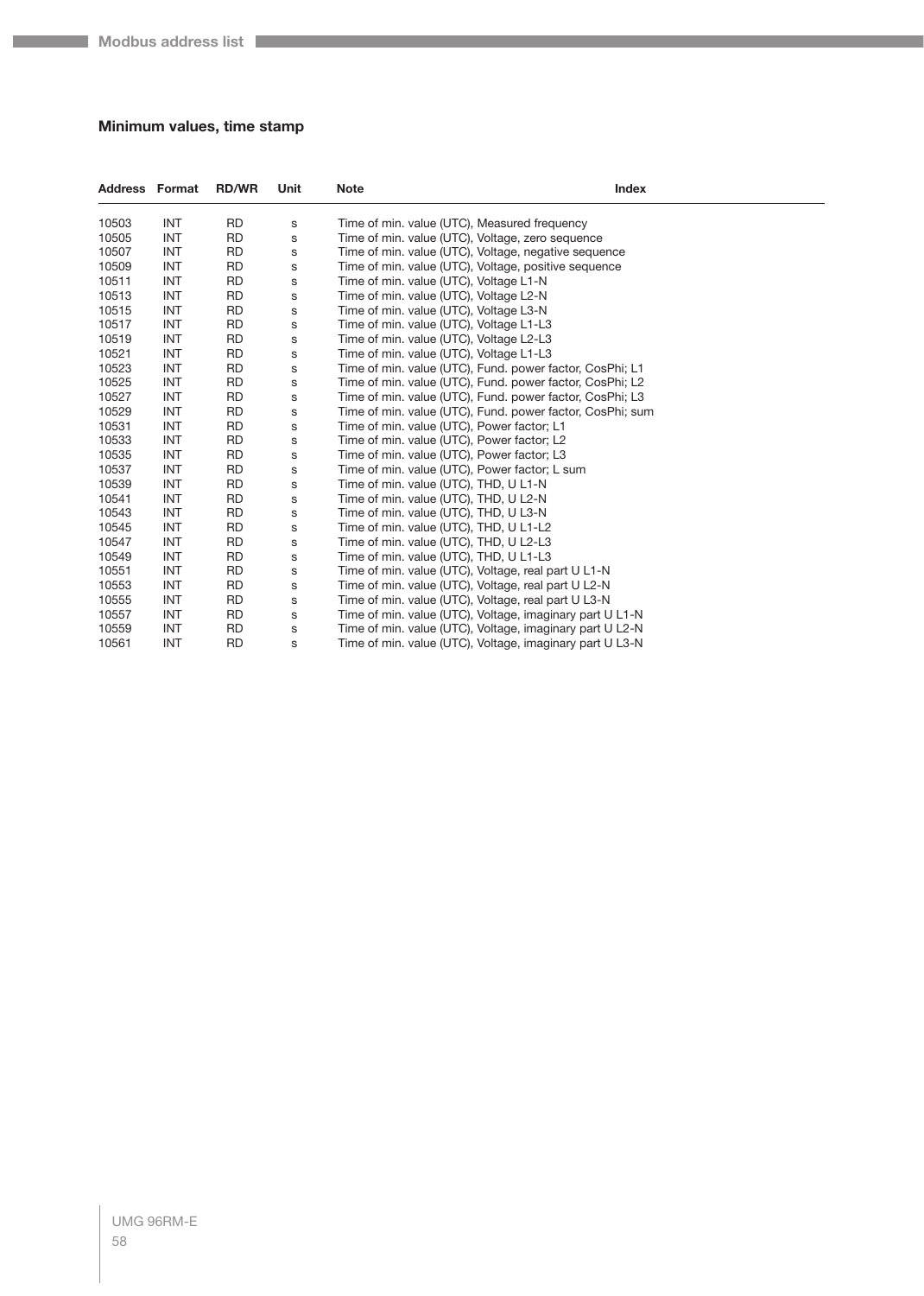#### **Maximum values, time stamp**

| <b>Address Format</b> |                          | <b>RD/WR</b>    | Unit   | Index<br><b>Note</b>                                                                                                     |  |
|-----------------------|--------------------------|-----------------|--------|--------------------------------------------------------------------------------------------------------------------------|--|
| 10335                 | <b>INT</b>               | <b>RD</b>       | s      | Time of max. value (UTC), Current I L4                                                                                   |  |
| 10337                 | <b>INT</b>               | RD              | S      | Time of max. value (UTC), THD I L4                                                                                       |  |
| 10339                 | <b>INT</b>               | <b>RD</b>       | S      | Time of max. value (UTC), TDD I L4                                                                                       |  |
| 10341                 | INT                      | <b>RD</b>       | S      | Time of max. value (UTC) average, current I L4                                                                           |  |
| 10343                 | <b>INT</b>               | <b>RD</b>       | S      | Time of max. value (UTC) power s0 (pulse input 1)                                                                        |  |
| 10345                 | <b>INT</b>               | <b>RD</b>       | S      | Time of max. value (UTC) power s0 (pulse input 2)                                                                        |  |
| 10347                 | <b>INT</b>               | RD              | S      | Time of max. value (UTC) power s0 (pulse input 3)                                                                        |  |
| 10349<br>10351        | <b>INT</b><br>INT        | <b>RD</b><br>RD | S<br>S | Time of max. value (UTC), Measured frequency<br>Time of max. value (UTC), Voltage, zero sequence                         |  |
| 10353                 | <b>INT</b>               | <b>RD</b>       | S      | Time of max. value (UTC), Voltage, negative sequence                                                                     |  |
| 10355                 | <b>INT</b>               | <b>RD</b>       | S      | Time of max. value (UTC), Voltage, positive sequence                                                                     |  |
| 10357                 | <b>INT</b>               | RD              | S      | Time of max. value (UTC), Voltage L1-N                                                                                   |  |
| 10359                 | <b>INT</b>               | <b>RD</b>       | S      | Time of max. value (UTC), Voltage L2-N                                                                                   |  |
| 10361                 | INT                      | RD              | S      | Time of max. value (UTC), Voltage L3-N                                                                                   |  |
| 10363                 | <b>INT</b>               | <b>RD</b>       | S      | Time of max. value (UTC), Voltage L1-L2                                                                                  |  |
| 10365                 | <b>INT</b>               | RD              | S      | Time of max. value (UTC), Voltage L2-L3                                                                                  |  |
| 10367                 | <b>INT</b>               | RD              | s      | Time of max. value (UTC), Voltage L1-L3                                                                                  |  |
| 10369<br>10371        | <b>INT</b><br>INT        | <b>RD</b><br>RD | S<br>S | Time of max. value (UTC), Fund. power factor, CosPhi; L1<br>Time of max. value (UTC), Fund. power factor, CosPhi; L2     |  |
| 10373                 | <b>INT</b>               | <b>RD</b>       | S      | Time of max. value (UTC), Fund. power factor, CosPhi; L3                                                                 |  |
| 10375                 | <b>INT</b>               | RD              | S      | Time of max. value (UTC), Fund. power factor, CosPhi; sum                                                                |  |
| 10377                 | <b>INT</b>               | RD              | s      | Time of max. value (UTC), Power factor; L1                                                                               |  |
| 10379                 | <b>INT</b>               | <b>RD</b>       | S      | Time of max. value (UTC), Power factor; L2                                                                               |  |
| 10381                 | INT                      | RD              | S      | Time of max. value (UTC), Power factor; L3                                                                               |  |
| 10383                 | <b>INT</b>               | <b>RD</b>       | S      | Time of max. value (UTC), Power factor; sum                                                                              |  |
| 10385                 | <b>INT</b>               | RD              | S      | Time of max. value (UTC), THD, U L1-N                                                                                    |  |
| 10387                 | <b>INT</b>               | RD              | S      | Time of max. value (UTC), THD, U L2-N                                                                                    |  |
| 10389                 | <b>INT</b>               | <b>RD</b>       | S      | Time of max. value (UTC), THD, U L3-N                                                                                    |  |
| 10391<br>10393        | INT<br><b>INT</b>        | RD<br><b>RD</b> | S<br>S | Time of max. value (UTC), THD, U L1-L2<br>Time of max. value (UTC), THD, U L2-L3                                         |  |
| 10395                 | <b>INT</b>               | <b>RD</b>       | S      | Time of max. value (UTC), THD, U L1-L3                                                                                   |  |
| 10397                 | <b>INT</b>               | RD              | S      | Time of max. value (UTC), Voltage, real part U L1-N                                                                      |  |
| 10399                 | <b>INT</b>               | <b>RD</b>       | S      | Time of max. value (UTC), Voltage, real part U L2-N                                                                      |  |
| 10401                 | INT                      | RD              | S      | Time of max. value (UTC), Voltage, real part U L3-N                                                                      |  |
| 10403                 | <b>INT</b>               | <b>RD</b>       | S      | Time of max. value (UTC), Voltage, imaginary part U L1-N                                                                 |  |
| 10405                 | <b>INT</b>               | <b>RD</b>       | S      | Time of max. value (UTC), Voltage, imaginary part U L2-N                                                                 |  |
| 10407                 | <b>INT</b>               | RD              | S      | Time of max. value (UTC), Voltage, imaginary part U L3-N                                                                 |  |
| 10409<br>10411        | <b>INT</b>               | <b>RD</b>       | S      | Time of max. value (UTC), Current I L1                                                                                   |  |
| 10413                 | INT<br><b>INT</b>        | RD<br><b>RD</b> | S<br>S | Time of max. value (UTC), Current I L2<br>Time of max. value (UTC), Current I L3                                         |  |
| 10415                 | INT                      | <b>RD</b>       | S      | Time of max. value (UTC), Current I L (sum L1-L3)                                                                        |  |
| 10417                 | <b>INT</b>               | RD              | S      | Time of max. value (UTC), Real power P1                                                                                  |  |
| 10419                 | <b>INT</b>               | <b>RD</b>       | S      | Time of max. value (UTC), Real power P2                                                                                  |  |
| 10421                 | INT                      | <b>RD</b>       | S      | Time of max. value (UTC), Real power P3                                                                                  |  |
| 10423                 | INI                      | <b>RD</b>       | s      | Time of max. value (UTC), Real power P sum                                                                               |  |
| 10425                 | INT                      | RD              | S      | Time of max. value (UTC), Fund. reactive power Q1                                                                        |  |
| 10427                 | INT                      | RD              | s      | Time of max. value (UTC), Fund. reactive power Q2                                                                        |  |
| 10429<br>10431        | <b>INT</b><br><b>INT</b> | <b>RD</b><br>RD | S<br>S | Time of max. value (UTC), Fund. reactive power Q3<br>Time of max. value (UTC), Fund. reactive power Q sum                |  |
| 10433                 | <b>INT</b>               | <b>RD</b>       | S      | Time of max. value (UTC), Apparent power S1                                                                              |  |
| 10435                 | INT                      | RD              | S      | Time of max. value (UTC), Apparent power S2                                                                              |  |
| 10437                 | INT                      | RD              | S      | Time of max. value (UTC), Apparent power S3                                                                              |  |
| 10439                 | <b>INT</b>               | <b>RD</b>       | S      | Time of max. value (UTC), Apparent power S, sum                                                                          |  |
| 10441                 | <b>INT</b>               | RD              | S      | Time of max. value (UTC), Fund. real power P1                                                                            |  |
| 10443                 | <b>INT</b>               | <b>RD</b>       | S      | Time of max. value (UTC), Fund. real power P2                                                                            |  |
| 10445                 | INT                      | RD              | S      | Time of max. value (UTC), Fund. real power P3                                                                            |  |
| 10447                 | INT                      | RD              | S      | Time of max. value (UTC), Fund. real power P sum                                                                         |  |
| 10449<br>10451        | <b>INT</b><br><b>INT</b> | <b>RD</b><br>RD | S      | Time of max. value (UTC), Harmonic distortion power D L1-N<br>Time of max. value (UTC), Harmonic distortion power D L2-N |  |
| 10453                 | <b>INT</b>               | <b>RD</b>       | S<br>S | Time of max. value (UTC), Harmonic distortion power D L3-N                                                               |  |
| 10455                 | INT                      | RD              | S      | Time of max. value (UTC), Harmonic distortion power D sum3=D1+D2+D3                                                      |  |
| 10457                 | INT                      | RD              | S      | Time of max. value (UTC), THD I1                                                                                         |  |
| 10459                 | <b>INT</b>               | RD              | S      | Time of max. value (UTC), THD I2                                                                                         |  |
| 10461                 | <b>INT</b>               | RD              | S      | Time of max. value (UTC), THD I3                                                                                         |  |
| 10463                 | <b>INT</b>               | <b>RD</b>       | S      | Time of max. value (UTC), TDD I1                                                                                         |  |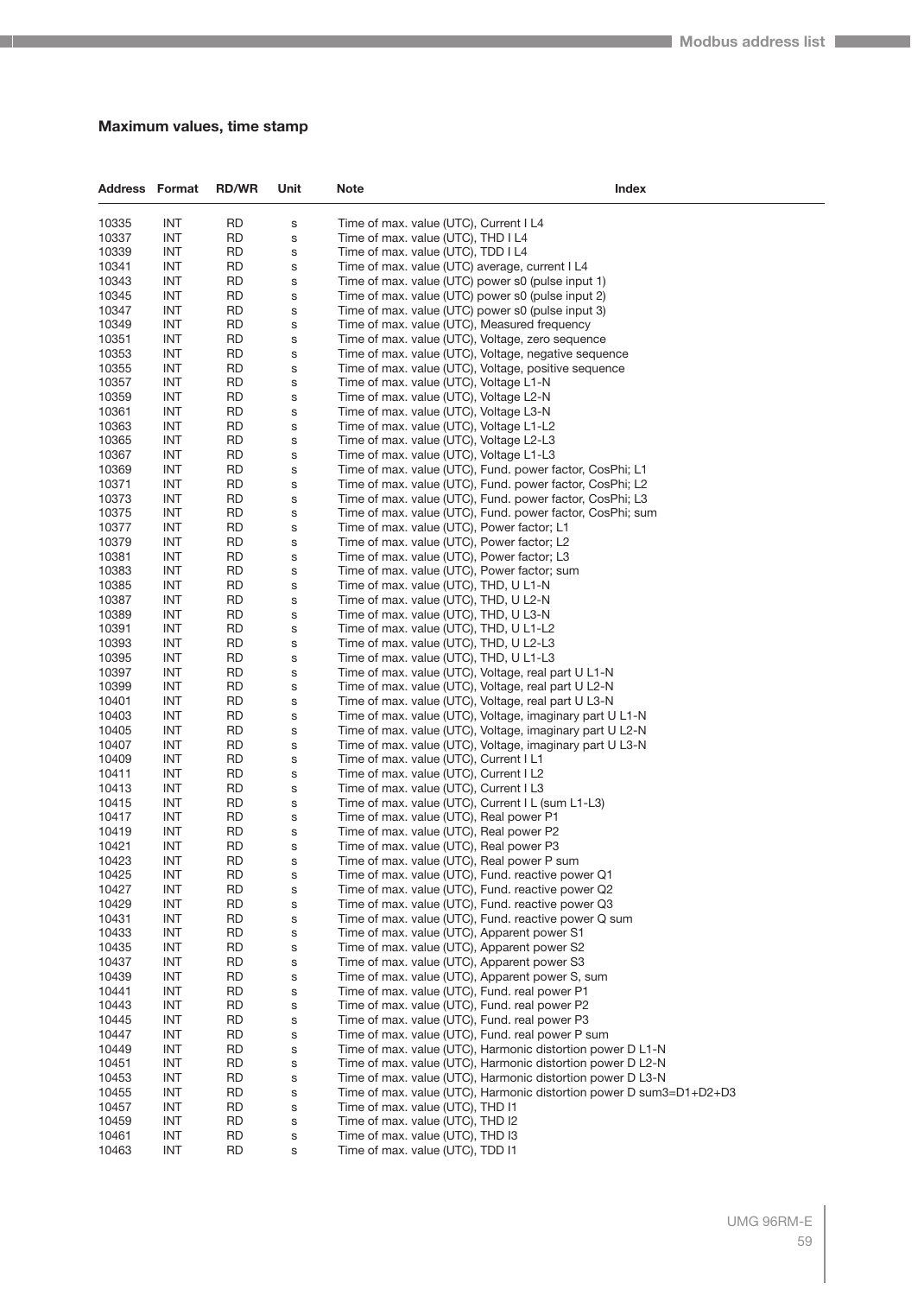| <b>Address</b> | Format     | <b>RD/WR</b> | Unit         | <b>Note</b>                                                | <b>Index</b> |
|----------------|------------|--------------|--------------|------------------------------------------------------------|--------------|
| 10465          | <b>INT</b> | <b>RD</b>    | s            | Time of max. value (UTC), TDD I2                           |              |
| 10467          | <b>INT</b> | <b>RD</b>    | s            | Time of max. value (UTC), TDD I3                           |              |
| 10469          | <b>INT</b> | <b>RD</b>    | s            | Time of max. value (UTC), Current, zero sequence           |              |
| 10471          | <b>INT</b> | <b>RD</b>    | $\mathbf S$  | Time of max. value (UTC), Current, negative sequence       |              |
| 10473          | <b>INT</b> | <b>RD</b>    | $\mathsf{s}$ | Time of max. value (UTC), Current, positive sequence       |              |
| 10475          | <b>INT</b> | <b>RD</b>    | $\mathbb S$  | Time of max. value (UTC), Current, real part I L1          |              |
| 10477          | <b>INT</b> | <b>RD</b>    | s            | Time of max. value (UTC), Current, real part I L2          |              |
| 10479          | <b>INT</b> | <b>RD</b>    | $\mathbf S$  | Time of max. value (UTC), Current, real part I L3          |              |
| 10481          | <b>INT</b> | <b>RD</b>    | $\mathsf{s}$ | Time of max. value (UTC), Current, imaginary part I L1     |              |
| 10483          | <b>INT</b> | <b>RD</b>    | $\mathsf{s}$ | Time of max. value (UTC), Current, imaginary part I L2     |              |
| 10485          | <b>INT</b> | <b>RD</b>    | s            | Time of max. value (UTC), Current, imaginary part I L3     |              |
| 10487          | <b>INT</b> | <b>RD</b>    | s            | Time of max. value (UTC) Average, current I L1             |              |
| 10489          | <b>INT</b> | <b>RD</b>    | s            | Time of max. value (UTC) Average, current I L2             |              |
| 10491          | <b>INT</b> | <b>RD</b>    | $\mathbb S$  | Time of max. value (UTC) Average, current I L3             |              |
| 10493          | <b>INT</b> | <b>RD</b>    | $\mathbb S$  | Time of max. value (UTC) Average, current I sum            |              |
| 10495          | <b>INT</b> | <b>RD</b>    | s            | Time of max. value (UTC) Average, Real Power P1            |              |
| 10497          | <b>INT</b> | <b>RD</b>    | $\mathbb S$  | Time of max. value (UTC) Average, Real Power P2            |              |
| 10499          | <b>INT</b> | <b>RD</b>    | $\mathsf{s}$ | Time of max. value (UTC) Average, Real Power P3            |              |
| 10501          | <b>INT</b> | <b>RD</b>    | $\mathbb S$  | Time of max. value (UTC) Average, Real Power P sum         |              |
| 11245          | <b>INT</b> | <b>RD</b>    | s            | Time of max. value (UTC), Temperature input 1              |              |
| 11247          | <b>INT</b> | <b>RD</b>    | $\mathbb S$  | Time of max. value (UTC), Temperature input 2              |              |
| 11249          | <b>INT</b> | <b>RD</b>    | s            | Time of max. value (UTC), Diff1 4-20mA                     |              |
| 11251          | <b>INT</b> | <b>RD</b>    | $\mathbb S$  | Time of max. value (UTC), Diff2 4-20mA                     |              |
| 11253          | <b>INT</b> | <b>RD</b>    | $\mathbf S$  | Time of max. value (UTC), Current Diff1                    |              |
| 11255          | <b>INT</b> | <b>RD</b>    | $\mathbb S$  | Time of max. value (UTC), Current Diff2                    |              |
| 11257          | <b>INT</b> | <b>RD</b>    | $\mathbb S$  | Time of max. value (UTC), THD I Diff1                      |              |
| 11259          | <b>INT</b> | <b>RD</b>    | s            | Time of max. value (UTC), THD I Diff2                      |              |
| 11261          | <b>INT</b> | <b>RD</b>    | $\mathbf S$  | Time of max. value (UTC) Average, Temperature input 1      |              |
| 11263          | <b>INT</b> | <b>RD</b>    | s            | Time of max. value (UTC) Average, Temperature input 2      |              |
| 11265          | <b>INT</b> | <b>RD</b>    | $\mathbb S$  | Time of max. value (UTC) Average, Diff1 4-20mA             |              |
| 11267          | <b>INT</b> | <b>RD</b>    | $\mathbb S$  | Time of max. value (UTC) Average, Diff2 4-20mA             |              |
| 11269          | <b>INT</b> | <b>RD</b>    | $\mathbb S$  | Time of max. value (UTC) Average, Current Diff1            |              |
| 11271          | <b>INT</b> | <b>RD</b>    | s            | Time of max. value (UTC) Average, Current Diff2            |              |
| 11471          | <b>INT</b> | <b>RD</b>    | $\mathbb S$  | Time of Arithmetic Sum Current (I1+I2+I3), Maximum         |              |
| 11473          | <b>INT</b> | <b>RD</b>    | s            | Time of Arithmetic Sum Current (11+12+13), Maximum average |              |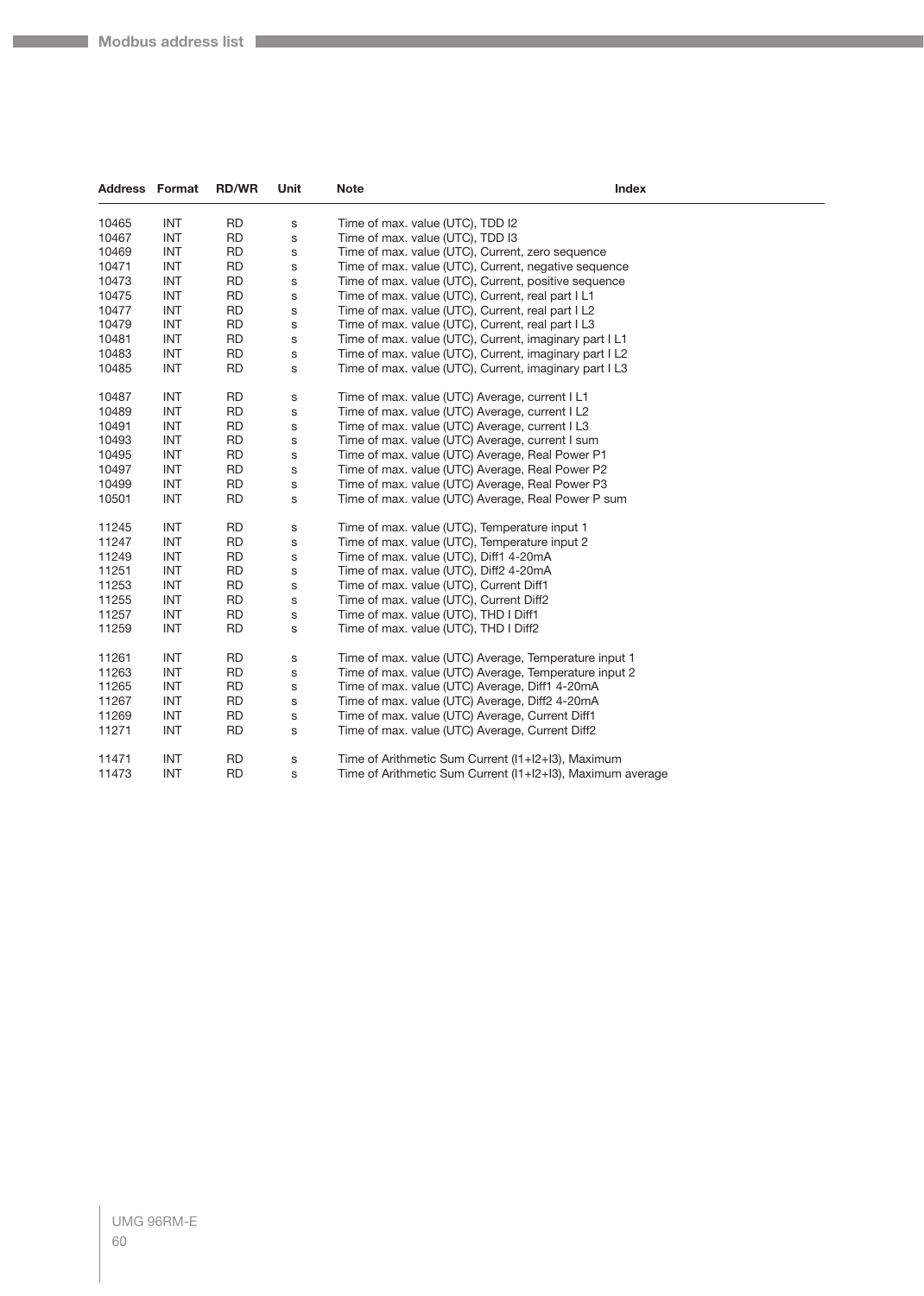#### **Address Format RD/WR Unit Note Index**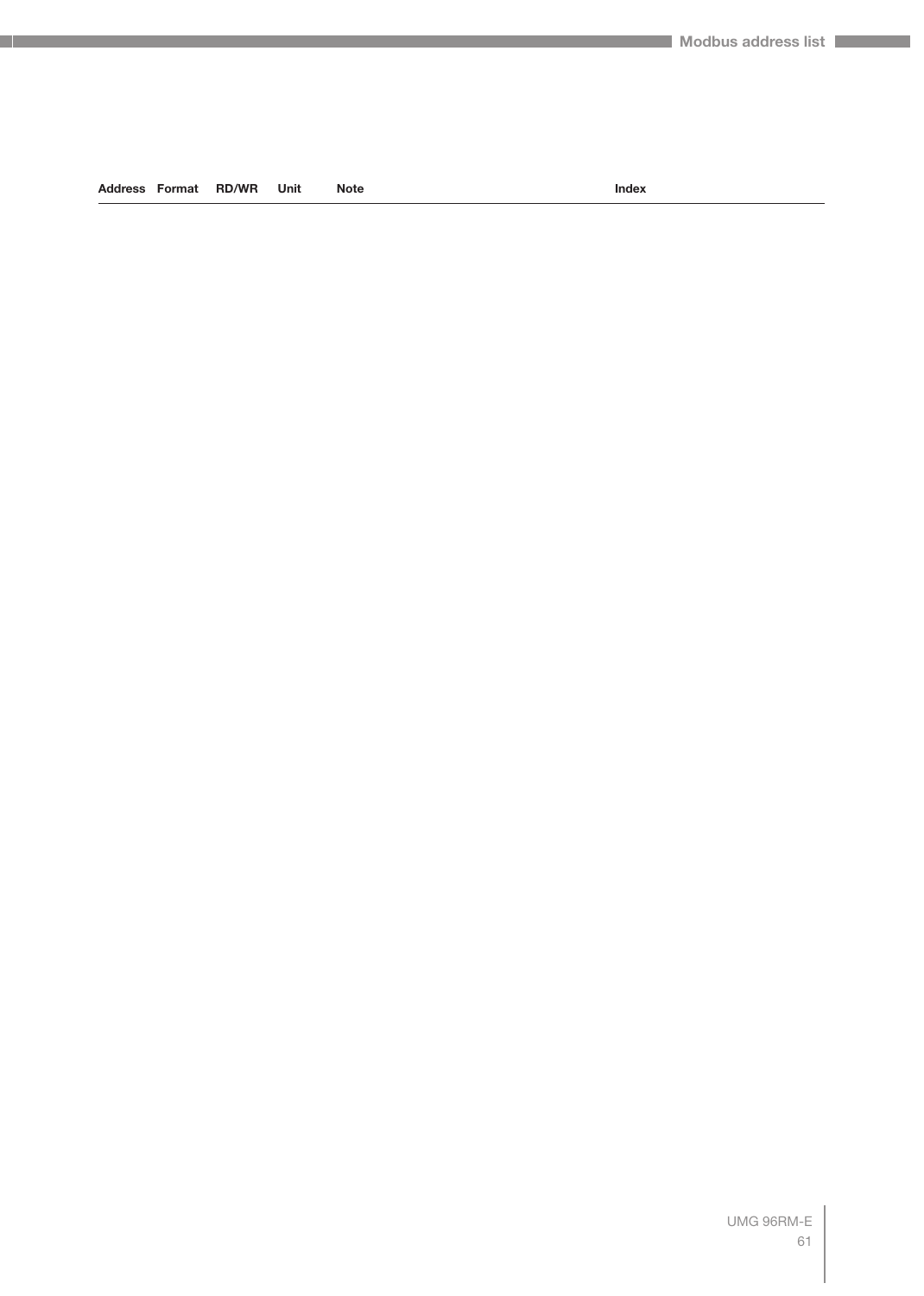# **Fourier analysis**

### **Measured values, type float, fourier analysis**

| <b>Address Format</b> |                              | <b>RD/WR</b>           | Unit   | Note                           | Index            |
|-----------------------|------------------------------|------------------------|--------|--------------------------------|------------------|
| 1000                  | <b>FLOAT</b>                 | <b>RD</b>              | V      | Harmonic U L1                  | $[0]$            |
| 1002                  | <b>FLOAT</b>                 | <b>RD</b>              | V      | Harmonic U L1                  | $[1]$            |
| 1004                  | <b>FLOAT</b>                 | RD                     | ٧      | Harmonic U L1                  | $[2]$            |
| 1006                  | <b>FLOAT</b>                 | <b>RD</b>              | ٧      | Harmonic U L1                  | $[3]$            |
| 1008                  | <b>FLOAT</b>                 | RD                     | ٧      | Harmonic U L1                  | $[4]$            |
| 1010                  | <b>FLOAT</b>                 | <b>RD</b>              | ٧      | Harmonic U L1                  | $[5]$            |
| 1012                  | <b>FLOAT</b>                 | <b>RD</b>              | ٧      | Harmonic U L1                  | [6]              |
| 1014                  | <b>FLOAT</b>                 | <b>RD</b>              | ٧      | Harmonic U L1                  | $[7]$            |
| 1016                  | <b>FLOAT</b>                 | <b>RD</b>              | ٧      | Harmonic U L1                  | [8]              |
| 1018<br>1020          | <b>FLOAT</b><br><b>FLOAT</b> | RD<br><b>RD</b>        | ٧<br>٧ | Harmonic U L1<br>Harmonic U L1 | $[9]$<br>$[10]$  |
| 1022                  | <b>FLOAT</b>                 | <b>RD</b>              | ٧      | Harmonic U L1                  | $[11]$           |
| 1024                  | <b>FLOAT</b>                 | <b>RD</b>              | ٧      | Harmonic U L1                  | $[12]$           |
| 1026                  | <b>FLOAT</b>                 | <b>RD</b>              | ٧      | Harmonic U L1                  | $[13]$           |
| 1028                  | <b>FLOAT</b>                 | RD                     | ٧      | Harmonic U L1                  | $[14]$           |
| 1030                  | <b>FLOAT</b>                 | <b>RD</b>              | ٧      | Harmonic U L1                  | $[15]$           |
| 1032                  | <b>FLOAT</b>                 | <b>RD</b>              | ٧      | Harmonic U L1                  | $[16]$           |
| 1034                  | <b>FLOAT</b>                 | <b>RD</b>              | ٧      | Harmonic U L1                  | $[17]$           |
| 1036                  | <b>FLOAT</b>                 | <b>RD</b>              | ٧      | Harmonic U L1                  | $[18]$           |
| 1038                  | <b>FLOAT</b>                 | RD                     | ٧      | Harmonic U L1                  | $[19]$           |
| 1040                  | <b>FLOAT</b>                 | <b>RD</b>              | V      | Harmonic U L1                  | $[20]$           |
| 1042                  | <b>FLOAT</b>                 | <b>RD</b>              | ٧      | Harmonic U L1<br>Harmonic U L1 | $[21]$           |
| 1044<br>1046          | <b>FLOAT</b><br><b>FLOAT</b> | RD<br><b>RD</b>        | V<br>٧ | Harmonic U L1                  | $[22]$<br>$[23]$ |
| 1048                  | <b>FLOAT</b>                 | RD                     | ٧      | Harmonic U L1                  | $[24]$           |
| 1050                  | <b>FLOAT</b>                 | <b>RD</b>              | V      | Harmonic U L1                  | $[25]$           |
| 1052                  | <b>FLOAT</b>                 | <b>RD</b>              | ٧      | Harmonic U L1                  | $[26]$           |
| 1054                  | <b>FLOAT</b>                 | RD                     | V      | Harmonic U L1                  | $[27]$           |
| 1056                  | <b>FLOAT</b>                 | <b>RD</b>              | ٧      | Harmonic U L1                  | $[28]$           |
| 1058                  | <b>FLOAT</b>                 | RD                     | ٧      | Harmonic U L1                  | $[29]$           |
| 1060                  | <b>FLOAT</b>                 | <b>RD</b>              | V      | Harmonic U L1                  | $[30]$           |
| 1062                  | <b>FLOAT</b>                 | <b>RD</b>              | ٧      | Harmonic U L1                  | $[31]$           |
| 1064                  | <b>FLOAT</b>                 | RD                     | V      | Harmonic U L1                  | $[32]$           |
| 1066                  | <b>FLOAT</b>                 | <b>RD</b>              | ٧      | Harmonic U L1                  | $[33]$           |
| 1068                  | <b>FLOAT</b>                 | RD                     | ٧      | Harmonic U L1                  | $[34]$           |
| 1070<br>1072          | <b>FLOAT</b><br><b>FLOAT</b> | <b>RD</b><br><b>RD</b> | V<br>٧ | Harmonic U L1<br>Harmonic U L1 | $[35]$<br>$[36]$ |
| 1074                  | <b>FLOAT</b>                 | RD                     | ٧      | Harmonic U L1                  | $[37]$           |
| 1076                  | <b>FLOAT</b>                 | <b>RD</b>              | ٧      | Harmonic U L1                  | $[38]$           |
| 1078                  | <b>FLOAT</b>                 | RD                     | ٧      | Harmonic U L1                  | $[39]$           |
| 1080                  | <b>FLOAT</b>                 | <b>RD</b>              | ٧      | Harmonic U L2                  | [0]              |
| 1082                  | <b>FLOAT</b>                 | <b>RD</b>              | ٧      | Harmonic U L2                  | $[1]$            |
| 1084                  | <b>FLOAT</b>                 | <b>RD</b>              | V      | Harmonic U L2                  | $[2]$            |
| 1086                  | <b>FLOAT</b>                 | <b>RD</b>              | ٧      | Harmonic U L2                  | $[3]$            |
| 1088                  | <b>FLOAT</b>                 | <b>RD</b>              | V      | Harmonic U L2                  | $[4]$            |
| 1090                  | <b>FLOAT</b>                 | <b>RD</b>              | ٧      | Harmonic U L2                  | $[5]$            |
| 1092<br>1094          | <b>FLOAT</b><br><b>FLOAT</b> | <b>RD</b><br><b>RD</b> | V      | Harmonic U L2<br>Harmonic U L2 | [6]              |
| 1096                  | <b>FLOAT</b>                 | <b>RD</b>              | ٧<br>V | Harmonic U L2                  | $[7]$<br>[8]     |
| 1098                  | <b>FLOAT</b>                 | <b>RD</b>              | V      | Harmonic U L2                  |                  |
| 1100                  | <b>FLOAT</b>                 | <b>RD</b>              | V      | Harmonic U L2                  | $[10]$           |
| 1102                  | <b>FLOAT</b>                 | <b>RD</b>              | V      | Harmonic U L2                  | $[11]$           |
| 1104                  | <b>FLOAT</b>                 | <b>RD</b>              | V      | Harmonic U L2                  | $[12]$           |
| 1106                  | <b>FLOAT</b>                 | <b>RD</b>              | V      | Harmonic U L2                  | $[13]$           |
| 1108                  | <b>FLOAT</b>                 | <b>RD</b>              | V      | Harmonic U L2                  | $[14]$           |
| 1110                  | <b>FLOAT</b>                 | <b>RD</b>              | V      | Harmonic U L2                  | $[15]$           |
| 1112                  | <b>FLOAT</b>                 | <b>RD</b>              | V      | Harmonic U L2                  | $[16]$           |
| 1114                  | <b>FLOAT</b>                 | <b>RD</b>              | V      | Harmonic U L2                  | $[17]$           |
| 1116                  | <b>FLOAT</b>                 | <b>RD</b>              | V      | Harmonic U L2                  | $[18]$           |
| 1118                  | <b>FLOAT</b><br><b>FLOAT</b> | <b>RD</b><br><b>RD</b> | V      | Harmonic U L2<br>Harmonic U L2 | $[19]$           |
| 1120<br>1122          | <b>FLOAT</b>                 | <b>RD</b>              | V<br>V | Harmonic U L2                  | $[20]$<br>$[21]$ |
| 1124                  | <b>FLOAT</b>                 | RD                     | V      | Harmonic U L2                  | $[22]$           |
| 1126                  | <b>FLOAT</b>                 | <b>RD</b>              | V      | Harmonic U L2                  | $[23]$           |
| 1128                  | <b>FLOAT</b>                 | <b>RD</b>              | V      | Harmonic U L2                  | $[24]$           |
| 1130                  | <b>FLOAT</b>                 | <b>RD</b>              | V      | Harmonic U L2                  | $[25]$           |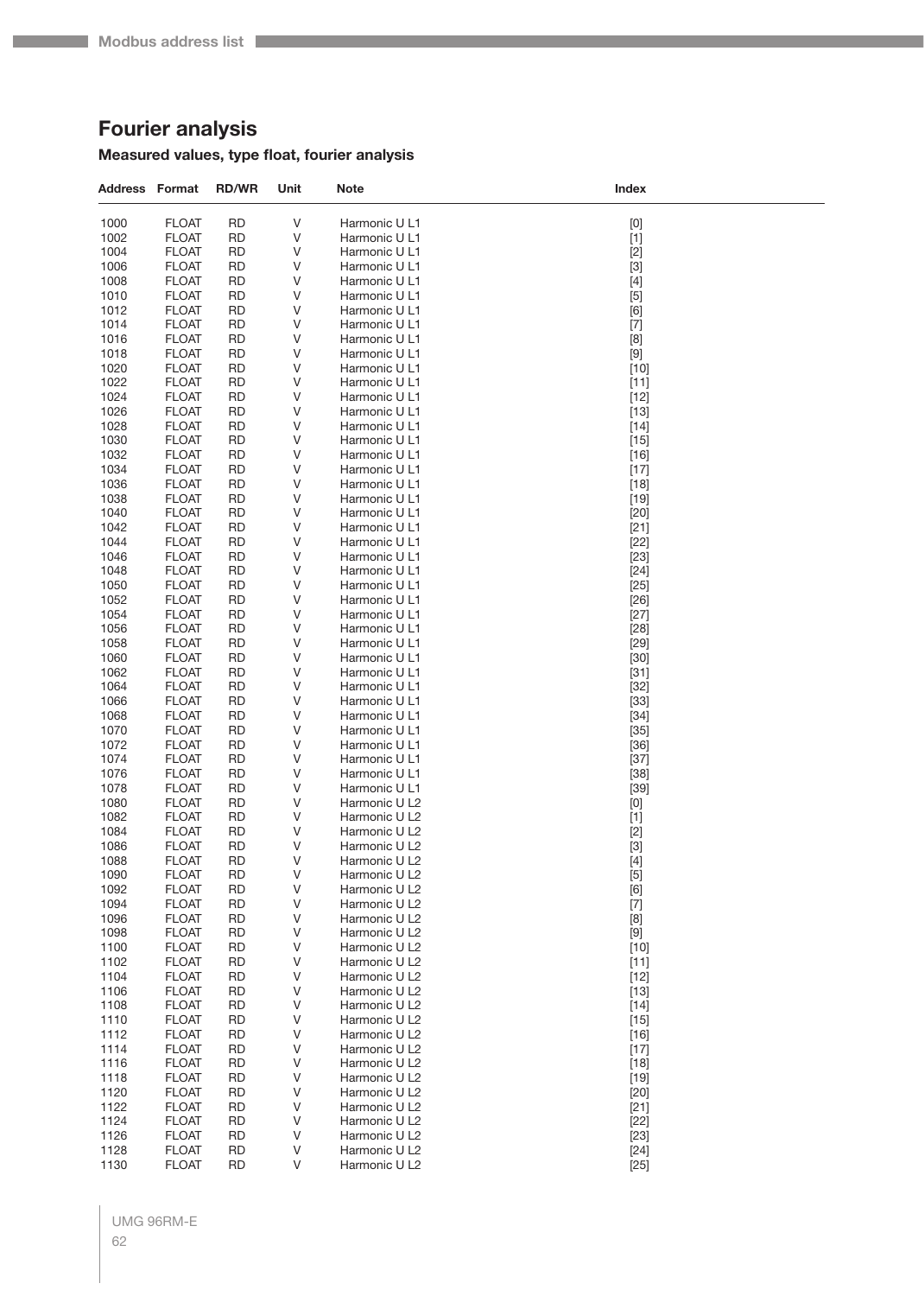| <b>Address Format</b> |                              | <b>RD/WR</b>    | Unit        | Note                           | Index            |
|-----------------------|------------------------------|-----------------|-------------|--------------------------------|------------------|
| 1132                  | <b>FLOAT</b>                 | <b>RD</b>       | V           |                                |                  |
| 1134                  | <b>FLOAT</b>                 | <b>RD</b>       | V           | Harmonic U L2<br>Harmonic U L2 | $[26]$<br>$[27]$ |
| 1136                  | <b>FLOAT</b>                 | <b>RD</b>       | V           | Harmonic U L2                  | $[28]$           |
| 1138                  | <b>FLOAT</b>                 | <b>RD</b>       | V           | Harmonic U L2                  | $[29]$           |
| 1140                  | <b>FLOAT</b>                 | <b>RD</b>       | V           | Harmonic U L2                  | $[30]$           |
| 1142                  | <b>FLOAT</b>                 | <b>RD</b>       | V           | Harmonic U L2                  | $[31]$           |
| 1144                  | <b>FLOAT</b>                 | RD              | V           | Harmonic U L2                  | $[32]$           |
| 1146                  | <b>FLOAT</b>                 | <b>RD</b>       | V           | Harmonic U L2                  | $[33]$           |
| 1148                  | <b>FLOAT</b>                 | <b>RD</b>       | V           | Harmonic U L2                  | $[34]$           |
| 1150                  | <b>FLOAT</b>                 | <b>RD</b>       | V           | Harmonic U L2                  | $[35]$           |
| 1152                  | <b>FLOAT</b>                 | <b>RD</b>       | V           | Harmonic U L2                  | $[36]$           |
| 1154                  | <b>FLOAT</b>                 | RD              | V           | Harmonic U L2                  | $[37]$           |
| 1156                  | <b>FLOAT</b>                 | <b>RD</b>       | V           | Harmonic U L2                  | $[38]$           |
| 1158                  | <b>FLOAT</b>                 | <b>RD</b>       | V           | Harmonic U L2                  | $[39]$           |
| 1160                  | <b>FLOAT</b>                 | <b>RD</b>       | V           | Harmonic U L3                  | [0]              |
| 1162                  | <b>FLOAT</b>                 | <b>RD</b>       | V           | Harmonic U L3                  | $[1]$            |
| 1164<br>1166          | <b>FLOAT</b><br><b>FLOAT</b> | RD<br><b>RD</b> | V<br>V      | Harmonic U L3                  | $[2]$            |
| 1168                  | <b>FLOAT</b>                 | <b>RD</b>       | V           | Harmonic U L3<br>Harmonic U L3 | $[3]$<br>$[4]$   |
| 1170                  | <b>FLOAT</b>                 | <b>RD</b>       | V           | Harmonic U L3                  | $[5]$            |
| 1172                  | <b>FLOAT</b>                 | <b>RD</b>       | V           | Harmonic U L3                  | [6]              |
| 1174                  | <b>FLOAT</b>                 | RD              | V           | Harmonic U L3                  | $[7]$            |
| 1176                  | <b>FLOAT</b>                 | <b>RD</b>       | V           | Harmonic U L3                  | [8]              |
| 1178                  | <b>FLOAT</b>                 | <b>RD</b>       | V           | Harmonic U L3                  | $[9]$            |
| 1180                  | <b>FLOAT</b>                 | <b>RD</b>       | V           | Harmonic U L3                  | $[10]$           |
| 1182                  | <b>FLOAT</b>                 | <b>RD</b>       | V           | Harmonic U L3                  | $[11]$           |
| 1184                  | <b>FLOAT</b>                 | RD              | V           | Harmonic U L3                  | $[12]$           |
| 1186                  | <b>FLOAT</b>                 | <b>RD</b>       | V           | Harmonic U L3                  | $[13]$           |
| 1188                  | <b>FLOAT</b>                 | <b>RD</b>       | V           | Harmonic U L3                  | $[14]$           |
| 1190                  | <b>FLOAT</b>                 | <b>RD</b>       | $\vee$      | Harmonic U L3                  | $[15]$           |
| 1192                  | <b>FLOAT</b>                 | <b>RD</b>       | V           | Harmonic U L3                  | $[16]$           |
| 1194                  | <b>FLOAT</b>                 | RD              | V           | Harmonic U L3                  | $[17]$           |
| 1196                  | <b>FLOAT</b>                 | <b>RD</b>       | V           | Harmonic U L3                  | $[18]$           |
| 1198                  | <b>FLOAT</b>                 | <b>RD</b>       | V           | Harmonic U L3                  | $[19]$           |
| 1200                  | <b>FLOAT</b>                 | <b>RD</b>       | V           | Harmonic U L3                  | $[20]$           |
| 1202<br>1204          | <b>FLOAT</b>                 | <b>RD</b>       | V           | Harmonic U L3                  | $[21]$           |
| 1206                  | <b>FLOAT</b><br><b>FLOAT</b> | RD<br><b>RD</b> | V<br>V      | Harmonic U L3<br>Harmonic U L3 | $[22]$<br>$[23]$ |
| 1208                  | <b>FLOAT</b>                 | <b>RD</b>       | V           | Harmonic U L3                  | $[24]$           |
| 1210                  | <b>FLOAT</b>                 | <b>RD</b>       | V           | Harmonic U L3                  | $[25]$           |
| 1212                  | <b>FLOAT</b>                 | <b>RD</b>       | V           | Harmonic U L3                  | $[26]$           |
| 1214                  | <b>FLOAT</b>                 | RD              | V           | Harmonic U L3                  | $[27]$           |
| 1216                  | <b>FLOAT</b>                 | <b>RD</b>       | V           | Harmonic U L3                  | $[28]$           |
| 1218                  | <b>FLOAT</b>                 | <b>RD</b>       | V           | Harmonic U L3                  | $[29]$           |
| 1220                  | <b>FLOAT</b>                 | <b>RD</b>       | V           | Harmonic U L3                  | $[30]$           |
| 1222                  | <b>FLOAT</b>                 | RD              | V           | Harmonic U L3                  | $[31]$           |
| 1224                  | <b>FLOAT</b>                 | <b>RD</b>       | V           | Harmonic U L3                  | $[32]$           |
| 1226                  | <b>FLOAT</b>                 | <b>RD</b>       | V           | Harmonic U L3                  | $[33]$           |
| 1228                  | <b>FLOAT</b>                 | RD              | V           | Harmonic U L3                  | $[34]$           |
| 1230                  | <b>FLOAT</b>                 | RD              | V           | Harmonic U L3                  | $[35]$           |
| 1232<br>1234          | <b>FLOAT</b>                 | <b>RD</b>       | V           | Harmonic U L3                  | $[36]$           |
| 1236                  | <b>FLOAT</b><br><b>FLOAT</b> | RD<br><b>RD</b> | V<br>V      | Harmonic U L3<br>Harmonic U L3 | $[37]$<br>$[38]$ |
| 1238                  | <b>FLOAT</b>                 | RD              | V           | Harmonic U L3                  | $[39]$           |
| 1240                  | <b>FLOAT</b>                 | RD              | $\mathsf V$ | Harmonic U L1-L2               | [0]              |
| 1242                  | <b>FLOAT</b>                 | <b>RD</b>       | V           | Harmonic U L1-L2               | $[1]$            |
| 1244                  | <b>FLOAT</b>                 | RD              | V           | Harmonic U L1-L2               | $[2]$            |
| 1246                  | <b>FLOAT</b>                 | <b>RD</b>       | V           | Harmonic U L1-L2               | $[3]$            |
| 1248                  | <b>FLOAT</b>                 | <b>RD</b>       | V           | Harmonic U L1-L2               | $[4]$            |
| 1250                  | <b>FLOAT</b>                 | RD              | $\mathsf V$ | Harmonic U L1-L2               | $[5]$            |
| 1252                  | <b>FLOAT</b>                 | <b>RD</b>       | V           | Harmonic U L1-L2               | [6]              |
| 1254                  | <b>FLOAT</b>                 | RD              | V           | Harmonic U L1-L2               | $[7]$            |
| 1256                  | <b>FLOAT</b>                 | <b>RD</b>       | V           | Harmonic U L1-L2               | [8]              |
| 1258                  | <b>FLOAT</b>                 | <b>RD</b>       | V           | Harmonic U L1-L2               | $[9]$            |
| 1260                  | <b>FLOAT</b>                 | RD              | V           | Harmonic U L1-L2               | $[10]$           |
| 1262                  | <b>FLOAT</b>                 | <b>RD</b>       | $\vee$      | Harmonic U L1-L2               | $[11]$           |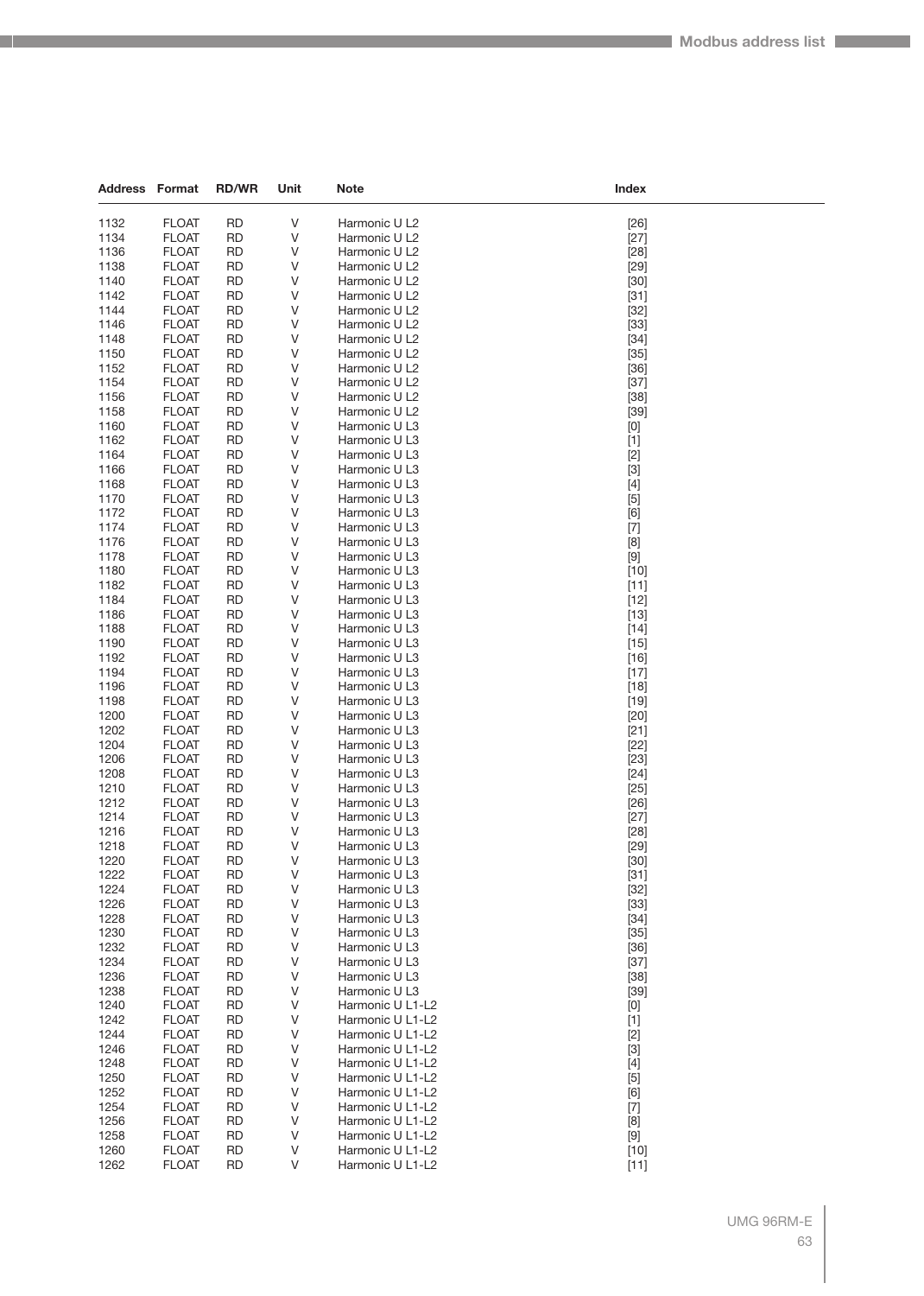| <b>Address Format</b> |                              | <b>RD/WR</b>           | Unit    | <b>Note</b>                          | Index            |
|-----------------------|------------------------------|------------------------|---------|--------------------------------------|------------------|
| 1264                  | <b>FLOAT</b>                 | <b>RD</b>              | V       | Harmonic U L1-L2                     | $[12]$           |
| 1266                  | <b>FLOAT</b>                 | <b>RD</b>              | V       | Harmonic U L1-L2                     | $[13]$           |
| 1268                  | <b>FLOAT</b>                 | <b>RD</b>              | V       | Harmonic U L1-L2                     | $[14]$           |
| 1270                  | <b>FLOAT</b>                 | <b>RD</b>              | V       | Harmonic U L1-L2                     | $[15]$           |
| 1272                  | <b>FLOAT</b>                 | <b>RD</b>              | V       | Harmonic U L1-L2                     | $[16]$           |
| 1274                  | <b>FLOAT</b>                 | <b>RD</b>              | V       | Harmonic U L1-L2                     | $[17]$           |
| 1276                  | <b>FLOAT</b>                 | <b>RD</b>              | V       | Harmonic U L1-L2                     | $[18]$           |
| 1278                  | <b>FLOAT</b>                 | <b>RD</b>              | V       | Harmonic U L1-L2                     | $[19]$           |
| 1280                  | <b>FLOAT</b>                 | <b>RD</b>              | V       | Harmonic U L1-L2                     | $[20]$           |
| 1282                  | <b>FLOAT</b>                 | <b>RD</b>              | V       | Harmonic U L1-L2                     | $[21]$           |
| 1284                  | <b>FLOAT</b>                 | <b>RD</b>              | V       | Harmonic U L1-L2                     | $[22]$           |
| 1286<br>1288          | <b>FLOAT</b><br><b>FLOAT</b> | <b>RD</b><br><b>RD</b> | V<br>V  | Harmonic U L1-L2<br>Harmonic U L1-L2 | $[23]$<br>$[24]$ |
| 1290                  | <b>FLOAT</b>                 | <b>RD</b>              | V       | Harmonic U L1-L2                     | $[25]$           |
| 1292                  | <b>FLOAT</b>                 | <b>RD</b>              | V       | Harmonic U L1-L2                     | $[26]$           |
| 1294                  | <b>FLOAT</b>                 | <b>RD</b>              | V       | Harmonic U L1-L2                     | $[27]$           |
| 1296                  | <b>FLOAT</b>                 | <b>RD</b>              | V       | Harmonic U L1-L2                     | $[28]$           |
| 1298                  | <b>FLOAT</b>                 | <b>RD</b>              | V       | Harmonic U L1-L2                     | $[29]$           |
| 1300                  | <b>FLOAT</b>                 | <b>RD</b>              | V       | Harmonic U L1-L2                     | $[30]$           |
| 1302                  | <b>FLOAT</b>                 | RD                     | V       | Harmonic U L1-L2                     | $[31]$           |
| 1304                  | <b>FLOAT</b>                 | <b>RD</b>              | V       | Harmonic U L1-L2                     | $[32]$           |
| 1306                  | <b>FLOAT</b>                 | <b>RD</b>              | V       | Harmonic U L1-L2                     | $[33]$           |
| 1308                  | <b>FLOAT</b>                 | <b>RD</b>              | V       | Harmonic U L1-L2                     | $[34]$           |
| 1310<br>1312          | <b>FLOAT</b><br><b>FLOAT</b> | <b>RD</b><br><b>RD</b> | V<br>V  | Harmonic U L1-L2<br>Harmonic U L1-L2 | $[35]$<br>$[36]$ |
| 1314                  | <b>FLOAT</b>                 | <b>RD</b>              | V       | Harmonic U L1-L2                     | $[37]$           |
| 1316                  | <b>FLOAT</b>                 | <b>RD</b>              | V       | Harmonic U L1-L2                     | $[38]$           |
| 1318                  | <b>FLOAT</b>                 | <b>RD</b>              | V       | Harmonic U L1-L2                     | $[39]$           |
| 1320                  | <b>FLOAT</b>                 | <b>RD</b>              | V       | Harmonic U L2-L3                     | [0]              |
| 1322                  | <b>FLOAT</b>                 | <b>RD</b>              | V       | Harmonic U L2-L3                     | $[1]$            |
| 1324                  | <b>FLOAT</b>                 | <b>RD</b>              | V       | Harmonic U L2-L3                     | $[2]$            |
| 1326                  | <b>FLOAT</b>                 | <b>RD</b>              | V       | Harmonic U L2-L3                     | $[3]$            |
| 1328                  | <b>FLOAT</b>                 | <b>RD</b>              | V       | Harmonic U L2-L3                     | $[4]$            |
| 1330                  | <b>FLOAT</b>                 | <b>RD</b>              | V       | Harmonic U L2-L3                     | $[5]$            |
| 1332<br>1334          | <b>FLOAT</b><br><b>FLOAT</b> | RD<br><b>RD</b>        | V<br>V  | Harmonic U L2-L3<br>Harmonic U L2-L3 | [6]<br>$[7]$     |
| 1336                  | <b>FLOAT</b>                 | <b>RD</b>              | V       | Harmonic U L2-L3                     | [8]              |
| 1338                  | <b>FLOAT</b>                 | <b>RD</b>              | V       | Harmonic U L2-L3                     | $[9]$            |
| 1340                  | <b>FLOAT</b>                 | <b>RD</b>              | V       | Harmonic U L2-L3                     | $[10]$           |
| 1342                  | <b>FLOAT</b>                 | <b>RD</b>              | V       | Harmonic U L2-L3                     | $[11]$           |
| 1344                  | <b>FLOAT</b>                 | <b>RD</b>              | V       | Harmonic U L2-L3                     | $[12]$           |
| 1346                  | <b>FLOAT</b>                 | RD                     | V       | Harmonic U L2-L3                     | $[13]$           |
| 1348                  | <b>FLOAT</b>                 | <b>RD</b>              | V       | Harmonic U L2-L3                     | $[14]$           |
| 1350                  | <b>FLOAT</b>                 | RD                     | V       | Harmonic U L2-L3                     | $[15]$           |
| 1352<br>1354          | <b>FLOAT</b><br><b>FLOAT</b> | <b>RD</b><br><b>RD</b> | V<br>V  | Harmonic U L2-L3<br>Harmonic U L2-L3 | $[16]$           |
| 1356                  | <b>FLOAT</b>                 | <b>RD</b>              | V       | Harmonic U L2-L3                     | $[17]$<br>$[18]$ |
| 1358                  | <b>FLOAT</b>                 | <b>RD</b>              | V       | Harmonic U L2-L3                     | $[19]$           |
| 1360                  | <b>FLOAT</b>                 | <b>RD</b>              | V       | Harmonic U L2-L3                     | $[20]$           |
| 1362                  | <b>FLOAT</b>                 | <b>RD</b>              | V       | Harmonic U L2-L3                     | $[21]$           |
| 1364                  | <b>FLOAT</b>                 | <b>RD</b>              | V       | Harmonic U L2-L3                     | $[22]$           |
| 1366                  | <b>FLOAT</b>                 | <b>RD</b>              | V       | Harmonic U L2-L3                     | $[23]$           |
| 1368                  | <b>FLOAT</b>                 | <b>RD</b>              | V       | Harmonic U L2-L3                     | $[24]$           |
| 1370                  | <b>FLOAT</b>                 | <b>RD</b>              | V       | Harmonic U L2-L3                     | $[25]$           |
| 1372                  | <b>FLOAT</b>                 | <b>RD</b>              | $\sf V$ | Harmonic U L2-L3                     | $[26]$           |
| 1374<br>1376          | <b>FLOAT</b><br><b>FLOAT</b> | <b>RD</b><br><b>RD</b> | V       | Harmonic U L2-L3<br>Harmonic U L2-L3 | $[27]$           |
| 1378                  | <b>FLOAT</b>                 | <b>RD</b>              | V<br>V  | Harmonic U L2-L3                     | $[28]$<br>$[29]$ |
| 1380                  | <b>FLOAT</b>                 | <b>RD</b>              | V       | Harmonic U L2-L3                     | $[30]$           |
| 1382                  | <b>FLOAT</b>                 | <b>RD</b>              | V       | Harmonic U L2-L3                     | $[31]$           |
| 1384                  | <b>FLOAT</b>                 | <b>RD</b>              | V       | Harmonic U L2-L3                     | $[32]$           |
| 1386                  | <b>FLOAT</b>                 | <b>RD</b>              | V       | Harmonic U L2-L3                     | $[33]$           |
| 1388                  | <b>FLOAT</b>                 | <b>RD</b>              | V       | Harmonic U L2-L3                     | $[34]$           |
| 1390                  | <b>FLOAT</b>                 | <b>RD</b>              | V       | Harmonic U L2-L3                     | $[35]$           |
| 1392                  | <b>FLOAT</b>                 | <b>RD</b>              | V       | Harmonic U L2-L3                     | $[36]$           |
| 1394                  | <b>FLOAT</b>                 | <b>RD</b>              | V       | Harmonic U L2-L3                     | $[37]$           |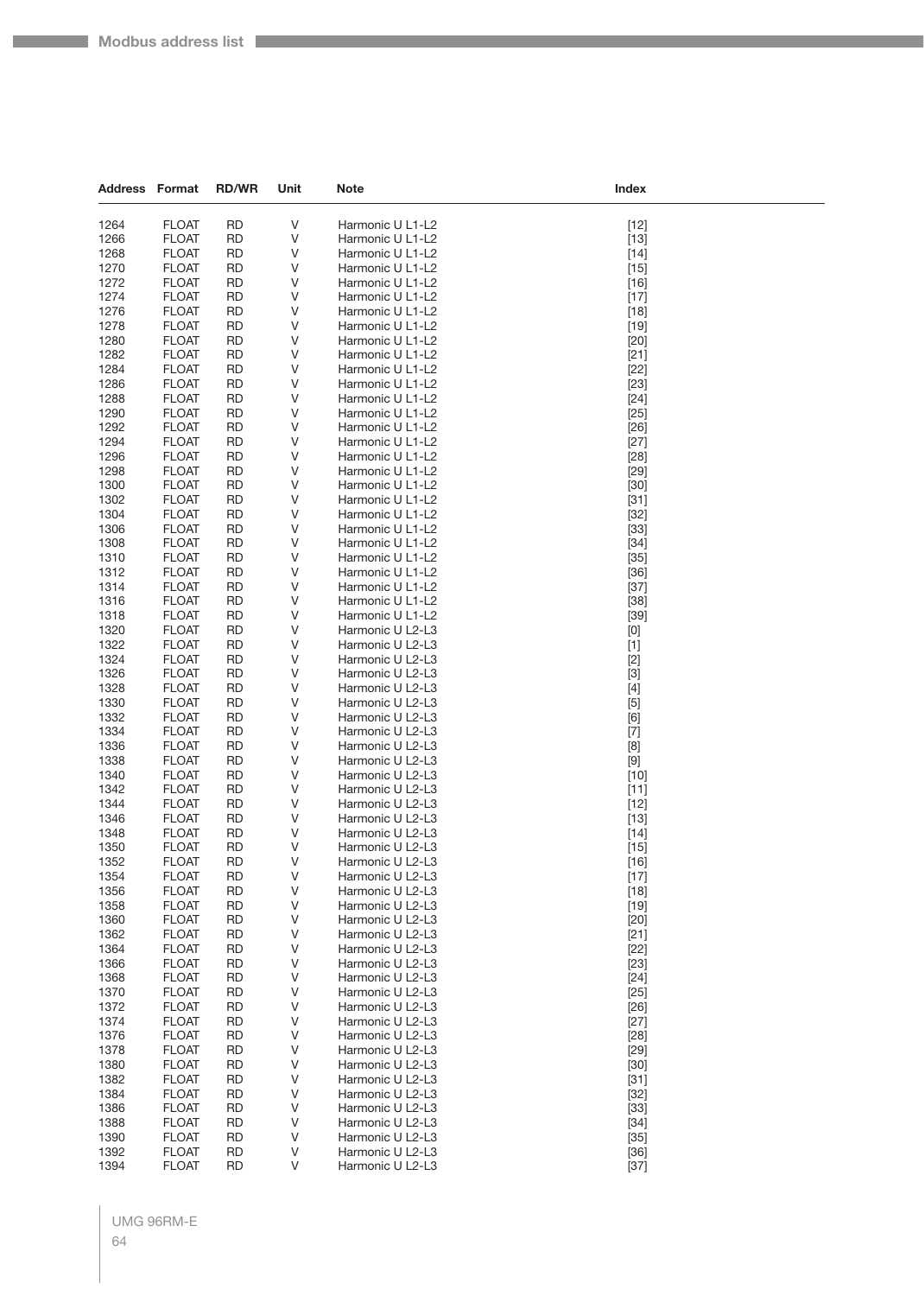| Address Format |                              | <b>RD/WR</b>           | Unit   | <b>Note</b>                          | Index                                                                                                                                                                                                                                                                                                                                                                                                                                                                                                                                                                                              |
|----------------|------------------------------|------------------------|--------|--------------------------------------|----------------------------------------------------------------------------------------------------------------------------------------------------------------------------------------------------------------------------------------------------------------------------------------------------------------------------------------------------------------------------------------------------------------------------------------------------------------------------------------------------------------------------------------------------------------------------------------------------|
|                |                              |                        |        |                                      |                                                                                                                                                                                                                                                                                                                                                                                                                                                                                                                                                                                                    |
| 1396           | <b>FLOAT</b>                 | RD                     | V      | Harmonic U L2-L3                     | $[38]$                                                                                                                                                                                                                                                                                                                                                                                                                                                                                                                                                                                             |
| 1398           | <b>FLOAT</b>                 | <b>RD</b>              | V      | Harmonic U L2-L3                     | $[39]$                                                                                                                                                                                                                                                                                                                                                                                                                                                                                                                                                                                             |
| 1400           | <b>FLOAT</b>                 | <b>RD</b>              | V      | Harmonic U L3-L1                     | [0]                                                                                                                                                                                                                                                                                                                                                                                                                                                                                                                                                                                                |
| 1402<br>1404   | <b>FLOAT</b><br><b>FLOAT</b> | <b>RD</b><br><b>RD</b> | V<br>V | Harmonic U L3-L1<br>Harmonic U L3-L1 | $[1]$                                                                                                                                                                                                                                                                                                                                                                                                                                                                                                                                                                                              |
| 1406           | <b>FLOAT</b>                 | <b>RD</b>              | V      | Harmonic U L3-L1                     | $[2]$<br>$[3]$                                                                                                                                                                                                                                                                                                                                                                                                                                                                                                                                                                                     |
| 1408           | <b>FLOAT</b>                 | RD                     | V      | Harmonic U L3-L1                     | $[4]$                                                                                                                                                                                                                                                                                                                                                                                                                                                                                                                                                                                              |
| 1410           | <b>FLOAT</b>                 | <b>RD</b>              | V      | Harmonic U L3-L1                     | $[5]$                                                                                                                                                                                                                                                                                                                                                                                                                                                                                                                                                                                              |
| 1412           | <b>FLOAT</b>                 | <b>RD</b>              | V      | Harmonic U L3-L1                     | [6]                                                                                                                                                                                                                                                                                                                                                                                                                                                                                                                                                                                                |
| 1414           | <b>FLOAT</b>                 | <b>RD</b>              | V      | Harmonic U L3-L1                     | $[7]$                                                                                                                                                                                                                                                                                                                                                                                                                                                                                                                                                                                              |
| 1416           | <b>FLOAT</b>                 | <b>RD</b>              | V      | Harmonic U L3-L1                     | [8]                                                                                                                                                                                                                                                                                                                                                                                                                                                                                                                                                                                                |
| 1418           | <b>FLOAT</b>                 | <b>RD</b>              | V      | Harmonic U L3-L1                     | $[9]$                                                                                                                                                                                                                                                                                                                                                                                                                                                                                                                                                                                              |
| 1420           | <b>FLOAT</b>                 | <b>RD</b>              | V      | Harmonic U L3-L1                     | $[10]$                                                                                                                                                                                                                                                                                                                                                                                                                                                                                                                                                                                             |
| 1422           | <b>FLOAT</b>                 | <b>RD</b>              | V      | Harmonic U L3-L1                     | $[11]$                                                                                                                                                                                                                                                                                                                                                                                                                                                                                                                                                                                             |
| 1424           | <b>FLOAT</b>                 | <b>RD</b>              | V      | Harmonic U L3-L1                     | $[12]$                                                                                                                                                                                                                                                                                                                                                                                                                                                                                                                                                                                             |
| 1426           | <b>FLOAT</b>                 | <b>RD</b>              | V      | Harmonic U L3-L1                     | $[13]$                                                                                                                                                                                                                                                                                                                                                                                                                                                                                                                                                                                             |
| 1428           | <b>FLOAT</b>                 | <b>RD</b>              | V      | Harmonic U L3-L1                     | $[14]$                                                                                                                                                                                                                                                                                                                                                                                                                                                                                                                                                                                             |
| 1430           | <b>FLOAT</b>                 | <b>RD</b>              | V      | Harmonic U L3-L1                     | $[15]$                                                                                                                                                                                                                                                                                                                                                                                                                                                                                                                                                                                             |
| 1432           | <b>FLOAT</b>                 | <b>RD</b>              | V      | Harmonic U L3-L1                     | $[16]$                                                                                                                                                                                                                                                                                                                                                                                                                                                                                                                                                                                             |
| 1434           | <b>FLOAT</b>                 | <b>RD</b>              | V      | Harmonic U L3-L1                     | $[17]$                                                                                                                                                                                                                                                                                                                                                                                                                                                                                                                                                                                             |
| 1436           | <b>FLOAT</b>                 | <b>RD</b>              | V      | Harmonic U L3-L1                     | $[18]$                                                                                                                                                                                                                                                                                                                                                                                                                                                                                                                                                                                             |
| 1438<br>1440   | <b>FLOAT</b><br><b>FLOAT</b> | <b>RD</b><br><b>RD</b> | V<br>V | Harmonic U L3-L1<br>Harmonic U L3-L1 | $[19]$<br>$[20]$                                                                                                                                                                                                                                                                                                                                                                                                                                                                                                                                                                                   |
| 1442           | <b>FLOAT</b>                 | <b>RD</b>              | V      | Harmonic U L3-L1                     | $[21]$                                                                                                                                                                                                                                                                                                                                                                                                                                                                                                                                                                                             |
| 1444           | <b>FLOAT</b>                 | RD                     | V      | Harmonic U L3-L1                     | $[22]$                                                                                                                                                                                                                                                                                                                                                                                                                                                                                                                                                                                             |
| 1446           | <b>FLOAT</b>                 | <b>RD</b>              | V      | Harmonic U L3-L1                     | $[23]$                                                                                                                                                                                                                                                                                                                                                                                                                                                                                                                                                                                             |
| 1448           | <b>FLOAT</b>                 | <b>RD</b>              | V      | Harmonic U L3-L1                     | $[24]$                                                                                                                                                                                                                                                                                                                                                                                                                                                                                                                                                                                             |
| 1450           | <b>FLOAT</b>                 | <b>RD</b>              | V      | Harmonic U L3-L1                     | $[25]$                                                                                                                                                                                                                                                                                                                                                                                                                                                                                                                                                                                             |
| 1452           | <b>FLOAT</b>                 | <b>RD</b>              | V      | Harmonic U L3-L1                     | $[26]$                                                                                                                                                                                                                                                                                                                                                                                                                                                                                                                                                                                             |
| 1454           | <b>FLOAT</b>                 | <b>RD</b>              | V      | Harmonic U L3-L1                     | $[27]$                                                                                                                                                                                                                                                                                                                                                                                                                                                                                                                                                                                             |
| 1456           | <b>FLOAT</b>                 | <b>RD</b>              | V      | Harmonic U L3-L1                     | $[28]$                                                                                                                                                                                                                                                                                                                                                                                                                                                                                                                                                                                             |
| 1458           | <b>FLOAT</b>                 | <b>RD</b>              | V      | Harmonic U L3-L1                     | $[29]$                                                                                                                                                                                                                                                                                                                                                                                                                                                                                                                                                                                             |
| 1460           | <b>FLOAT</b>                 | <b>RD</b>              | V      | Harmonic U L3-L1                     | $[30]$                                                                                                                                                                                                                                                                                                                                                                                                                                                                                                                                                                                             |
| 1462           | <b>FLOAT</b>                 | <b>RD</b>              | V      | Harmonic U L3-L1                     | $[31]$                                                                                                                                                                                                                                                                                                                                                                                                                                                                                                                                                                                             |
| 1464           | <b>FLOAT</b>                 | <b>RD</b>              | V      | Harmonic U L3-L1                     | $[32]$                                                                                                                                                                                                                                                                                                                                                                                                                                                                                                                                                                                             |
| 1466<br>1468   | <b>FLOAT</b><br><b>FLOAT</b> | <b>RD</b><br><b>RD</b> | V<br>V | Harmonic U L3-L1<br>Harmonic U L3-L1 | $[33]$<br>$[34]$                                                                                                                                                                                                                                                                                                                                                                                                                                                                                                                                                                                   |
| 1470           | <b>FLOAT</b>                 | <b>RD</b>              | V      | Harmonic U L3-L1                     | $[35]$                                                                                                                                                                                                                                                                                                                                                                                                                                                                                                                                                                                             |
| 1472           | <b>FLOAT</b>                 | <b>RD</b>              | V      | Harmonic U L3-L1                     | $[36]$                                                                                                                                                                                                                                                                                                                                                                                                                                                                                                                                                                                             |
| 1474           | <b>FLOAT</b>                 | <b>RD</b>              | V      | Harmonic U L3-L1                     | $[37]$                                                                                                                                                                                                                                                                                                                                                                                                                                                                                                                                                                                             |
| 1476           | <b>FLOAT</b>                 | <b>RD</b>              | V      | Harmonic U L3-L1                     | $[38]$                                                                                                                                                                                                                                                                                                                                                                                                                                                                                                                                                                                             |
| 1478           | <b>FLOAT</b>                 | <b>RD</b>              | V      | Harmonic U L3-L1                     | $[39]$                                                                                                                                                                                                                                                                                                                                                                                                                                                                                                                                                                                             |
| 1480           | <b>FLOAT</b>                 | <b>RD</b>              | Α      | Harmonic I L1                        | $[0] % \begin{center} % \includegraphics[width=\linewidth]{imagesSupplemental_3.png} % \end{center} % \caption { % Our method can be used for the use of the image. % Note that the \emph{DefNet}~\cite{bib66} as a function of the \emph{DefNet}~\cite{bib66} as a function of the \emph{DefNet}~\cite{bib66} as a function of the \emph{DefNet}~\cite{bib66} as a function of the \emph{DefNet}~\cite{bib66} as a function of the \emph{DefNet}~\cite{bib66} as a function of the \emph{DefNet}~\cite{bib66} as a function of the \emph{DefNet}~\cite{bib66} as a function of the \emph{DefNet}$ |
| 1482           | <b>FLOAT</b>                 | RD                     | Α      | Harmonic I L1                        | $[1]$                                                                                                                                                                                                                                                                                                                                                                                                                                                                                                                                                                                              |
| 1484           | <b>FLOAT</b>                 | <b>RD</b>              | A      | Harmonic I L1                        | $[2]$                                                                                                                                                                                                                                                                                                                                                                                                                                                                                                                                                                                              |
| 1486           | <b>FLOAT</b>                 | RD                     | Α      | Harmonic I L1                        | $[3]$                                                                                                                                                                                                                                                                                                                                                                                                                                                                                                                                                                                              |
| 1488           | <b>FLOAT</b>                 | <b>RD</b>              | Α      | Harmonic I L1                        | $[4]$                                                                                                                                                                                                                                                                                                                                                                                                                                                                                                                                                                                              |
| 1490<br>1492   | <b>FLOAT</b><br><b>FLOAT</b> | <b>RD</b><br>RD        | Α<br>Α | Harmonic I L1<br>Harmonic I L1       | $[5]$                                                                                                                                                                                                                                                                                                                                                                                                                                                                                                                                                                                              |
| 1494           | <b>FLOAT</b>                 | <b>RD</b>              | Α      | Harmonic I L1                        | [6]<br>$[7]$                                                                                                                                                                                                                                                                                                                                                                                                                                                                                                                                                                                       |
| 1496           | <b>FLOAT</b>                 | <b>RD</b>              | A      | Harmonic I L1                        | [8]                                                                                                                                                                                                                                                                                                                                                                                                                                                                                                                                                                                                |
| 1498           | <b>FLOAT</b>                 | <b>RD</b>              | Α      | Harmonic I L1                        | $[9]$                                                                                                                                                                                                                                                                                                                                                                                                                                                                                                                                                                                              |
| 1500           | <b>FLOAT</b>                 | <b>RD</b>              | Α      | Harmonic I L1                        | $[10]$                                                                                                                                                                                                                                                                                                                                                                                                                                                                                                                                                                                             |
| 1502           | <b>FLOAT</b>                 | RD                     | Α      | Harmonic I L1                        | $[11]$                                                                                                                                                                                                                                                                                                                                                                                                                                                                                                                                                                                             |
| 1504           | <b>FLOAT</b>                 | <b>RD</b>              | Α      | Harmonic I L1                        | $[12]$                                                                                                                                                                                                                                                                                                                                                                                                                                                                                                                                                                                             |
| 1506           | <b>FLOAT</b>                 | <b>RD</b>              | Α      | Harmonic I L1                        | $[13]$                                                                                                                                                                                                                                                                                                                                                                                                                                                                                                                                                                                             |
| 1508           | <b>FLOAT</b>                 | <b>RD</b>              | Α      | Harmonic I L1                        | $[14]$                                                                                                                                                                                                                                                                                                                                                                                                                                                                                                                                                                                             |
| 1510           | <b>FLOAT</b>                 | <b>RD</b>              | Α      | Harmonic I L1                        | $[15]$                                                                                                                                                                                                                                                                                                                                                                                                                                                                                                                                                                                             |
| 1512           | <b>FLOAT</b>                 | <b>RD</b>              | Α      | Harmonic I L1                        | $[16]$                                                                                                                                                                                                                                                                                                                                                                                                                                                                                                                                                                                             |
| 1514           | <b>FLOAT</b>                 | <b>RD</b>              | Α      | Harmonic I L1                        | $[17]$                                                                                                                                                                                                                                                                                                                                                                                                                                                                                                                                                                                             |
| 1516           | <b>FLOAT</b>                 | <b>RD</b>              | Α      | Harmonic I L1                        | $[18]$                                                                                                                                                                                                                                                                                                                                                                                                                                                                                                                                                                                             |
| 1518<br>1520   | <b>FLOAT</b><br><b>FLOAT</b> | <b>RD</b><br><b>RD</b> | Α<br>Α | Harmonic I L1<br>Harmonic I L1       | $[19]$<br>$[20]$                                                                                                                                                                                                                                                                                                                                                                                                                                                                                                                                                                                   |
| 1522           | <b>FLOAT</b>                 | <b>RD</b>              | Α      | Harmonic I L1                        | $[21]$                                                                                                                                                                                                                                                                                                                                                                                                                                                                                                                                                                                             |
| 1524           | <b>FLOAT</b>                 | <b>RD</b>              | Α      | Harmonic I L1                        | $[22]$                                                                                                                                                                                                                                                                                                                                                                                                                                                                                                                                                                                             |
| 1526           | <b>FLOAT</b>                 | <b>RD</b>              | Α      | Harmonic I L1                        | $[23]$                                                                                                                                                                                                                                                                                                                                                                                                                                                                                                                                                                                             |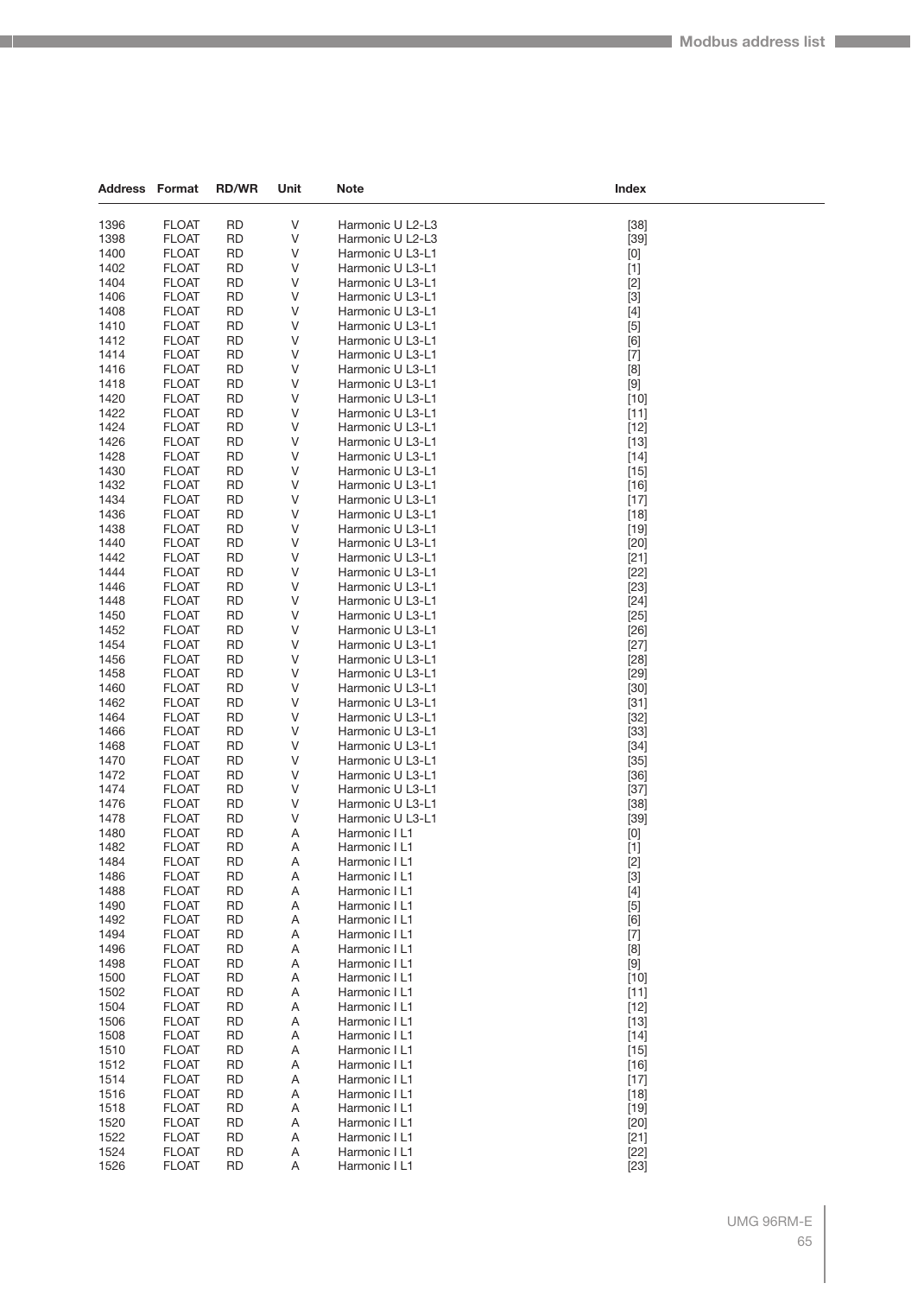| Address Format |                              | <b>RD/WR</b>           | Unit   | <b>Note</b>                    | Index                                                                                                                                                                                                                                |
|----------------|------------------------------|------------------------|--------|--------------------------------|--------------------------------------------------------------------------------------------------------------------------------------------------------------------------------------------------------------------------------------|
|                |                              |                        |        |                                |                                                                                                                                                                                                                                      |
| 1528           | <b>FLOAT</b>                 | <b>RD</b>              | Α      | Harmonic I L1                  | $[24]$                                                                                                                                                                                                                               |
| 1530           | <b>FLOAT</b>                 | RD                     | Α      | Harmonic I L1                  | $[25]$                                                                                                                                                                                                                               |
| 1532<br>1534   | <b>FLOAT</b><br><b>FLOAT</b> | <b>RD</b>              | Α      | Harmonic I L1<br>Harmonic I L1 | $[26]$                                                                                                                                                                                                                               |
| 1536           | <b>FLOAT</b>                 | RD<br><b>RD</b>        | Α<br>Α | Harmonic I L1                  | $[27]$<br>$[28]$                                                                                                                                                                                                                     |
| 1538           | <b>FLOAT</b>                 | <b>RD</b>              | Α      | Harmonic I L1                  | $[29]$                                                                                                                                                                                                                               |
| 1540           | <b>FLOAT</b>                 | RD                     | Α      | Harmonic I L1                  | $[30]$                                                                                                                                                                                                                               |
| 1542           | <b>FLOAT</b>                 | <b>RD</b>              | Α      | Harmonic I L1                  | $[31]$                                                                                                                                                                                                                               |
| 1544           | <b>FLOAT</b>                 | RD                     | Α      | Harmonic I L1                  | $[32]$                                                                                                                                                                                                                               |
| 1546           | <b>FLOAT</b>                 | <b>RD</b>              | Α      | Harmonic I L1                  | $[33]$                                                                                                                                                                                                                               |
| 1548           | <b>FLOAT</b>                 | <b>RD</b>              | Α      | Harmonic I L1                  | $[34]$                                                                                                                                                                                                                               |
| 1550           | <b>FLOAT</b>                 | RD                     | Α      | Harmonic I L1                  | $[35]$                                                                                                                                                                                                                               |
| 1552           | <b>FLOAT</b>                 | <b>RD</b>              | Α      | Harmonic I L1                  | $[36]$                                                                                                                                                                                                                               |
| 1554           | <b>FLOAT</b>                 | RD                     | Α      | Harmonic I L1                  | $[37]$                                                                                                                                                                                                                               |
| 1556           | <b>FLOAT</b>                 | <b>RD</b>              | Α      | Harmonic I L1                  | $[38]$                                                                                                                                                                                                                               |
| 1558           | <b>FLOAT</b>                 | <b>RD</b>              | Α      | Harmonic I L1                  | $[39]$                                                                                                                                                                                                                               |
| 1560           | <b>FLOAT</b>                 | RD                     | Α      | Harmonic I L2                  | [0]                                                                                                                                                                                                                                  |
| 1562           | <b>FLOAT</b>                 | <b>RD</b>              | Α      | Harmonic I L2                  | $[1]$                                                                                                                                                                                                                                |
| 1564           | <b>FLOAT</b>                 | RD                     | Α      | Harmonic I L2                  | $[2]$                                                                                                                                                                                                                                |
| 1566           | <b>FLOAT</b>                 | <b>RD</b>              | Α      | Harmonic I L2                  | $[3]$                                                                                                                                                                                                                                |
| 1568           | <b>FLOAT</b>                 | <b>RD</b>              | Α      | Harmonic I L2                  | $[4]$                                                                                                                                                                                                                                |
| 1570           | <b>FLOAT</b>                 | RD                     | Α      | Harmonic I L2                  | $[5]$                                                                                                                                                                                                                                |
| 1572           | <b>FLOAT</b>                 | <b>RD</b>              | Α      | Harmonic I L2                  | [6]                                                                                                                                                                                                                                  |
| 1574           | <b>FLOAT</b>                 | RD                     | Α      | Harmonic I L2                  | $[7]$                                                                                                                                                                                                                                |
| 1576           | <b>FLOAT</b>                 | <b>RD</b>              | Α      | Harmonic I L2                  | [8]                                                                                                                                                                                                                                  |
| 1578           | <b>FLOAT</b>                 | <b>RD</b>              | Α      | Harmonic I L2                  | $[9] % \begin{center} \includegraphics[width=\linewidth]{imagesSupplemental/Imers.png} \end{center} % \vspace{-1em} \caption{The image shows the number of parameters of the estimators in the left and right.} \label{fig:limall}$  |
| 1580<br>1582   | <b>FLOAT</b><br><b>FLOAT</b> | RD<br><b>RD</b>        | Α<br>Α | Harmonic I L2                  | $[10]$                                                                                                                                                                                                                               |
| 1584           | <b>FLOAT</b>                 | RD                     | Α      | Harmonic I L2<br>Harmonic I L2 | $[11]$<br>$[12]$                                                                                                                                                                                                                     |
| 1586           | <b>FLOAT</b>                 | <b>RD</b>              | Α      | Harmonic I L2                  | $[13]$                                                                                                                                                                                                                               |
| 1588           | <b>FLOAT</b>                 | <b>RD</b>              | Α      | Harmonic I L2                  | $[14]$                                                                                                                                                                                                                               |
| 1590           | <b>FLOAT</b>                 | RD                     | Α      | Harmonic I L2                  | $[15]$                                                                                                                                                                                                                               |
| 1592           | <b>FLOAT</b>                 | <b>RD</b>              | Α      | Harmonic I L2                  | $[16]$                                                                                                                                                                                                                               |
| 1594           | <b>FLOAT</b>                 | RD                     | Α      | Harmonic I L2                  | $[17]$                                                                                                                                                                                                                               |
| 1596           | <b>FLOAT</b>                 | <b>RD</b>              | Α      | Harmonic I L2                  | $[18]$                                                                                                                                                                                                                               |
| 1598           | <b>FLOAT</b>                 | <b>RD</b>              | Α      | Harmonic I L2                  | $[19]$                                                                                                                                                                                                                               |
| 1600           | <b>FLOAT</b>                 | RD                     | Α      | Harmonic I L2                  | $[20]$                                                                                                                                                                                                                               |
| 1602           | <b>FLOAT</b>                 | <b>RD</b>              | Α      | Harmonic I L2                  | $[21]$                                                                                                                                                                                                                               |
| 1604           | <b>FLOAT</b>                 | RD                     | Α      | Harmonic I L2                  | $[22]$                                                                                                                                                                                                                               |
| 1606           | <b>FLOAT</b>                 | <b>RD</b>              | Α      | Harmonic I L2                  | $[23]$                                                                                                                                                                                                                               |
| 1608           | <b>FLOAT</b>                 | <b>RD</b>              | Α      | Harmonic I L2                  | $[24]$                                                                                                                                                                                                                               |
| 1610           | <b>FLOAT</b>                 | RD                     | Α      | Harmonic I L2                  | $[25]$                                                                                                                                                                                                                               |
| 1612           | <b>FLOAT</b>                 | <b>RD</b>              | Α      | Harmonic I L2                  | $[26]$                                                                                                                                                                                                                               |
| 1614           | <b>FLOAT</b>                 | <b>RD</b>              | Α      | Harmonic I L2                  | $[27]$                                                                                                                                                                                                                               |
| 1616           | <b>FLOAI</b>                 | RD                     | Α      | Harmonic I L2                  | [28]                                                                                                                                                                                                                                 |
| 1618           | <b>FLOAT</b>                 | <b>RD</b>              | Α      | Harmonic I L2                  | $[29]$                                                                                                                                                                                                                               |
| 1620           | <b>FLOAT</b>                 | <b>RD</b>              | Α      | Harmonic I L2                  | $[30]$                                                                                                                                                                                                                               |
| 1622<br>1624   | <b>FLOAT</b><br><b>FLOAT</b> | <b>RD</b><br><b>RD</b> | Α      | Harmonic I L2<br>Harmonic I L2 | $[31]$                                                                                                                                                                                                                               |
| 1626           | <b>FLOAT</b>                 | <b>RD</b>              | Α<br>Α | Harmonic I L2                  | $[32]$<br>$[33]$                                                                                                                                                                                                                     |
| 1628           | <b>FLOAT</b>                 | <b>RD</b>              | Α      | Harmonic I L2                  | $[34]$                                                                                                                                                                                                                               |
| 1630           | <b>FLOAT</b>                 | <b>RD</b>              | Α      | Harmonic I L2                  | $[35]$                                                                                                                                                                                                                               |
| 1632           | <b>FLOAT</b>                 | <b>RD</b>              | Α      | Harmonic I L2                  | $[36]$                                                                                                                                                                                                                               |
| 1634           | <b>FLOAT</b>                 | <b>RD</b>              | Α      | Harmonic I L2                  | $[37]$                                                                                                                                                                                                                               |
| 1636           | <b>FLOAT</b>                 | <b>RD</b>              | Α      | Harmonic I L2                  | $[38]$                                                                                                                                                                                                                               |
| 1638           | <b>FLOAT</b>                 | <b>RD</b>              | Α      | Harmonic I L2                  | $[39]$                                                                                                                                                                                                                               |
| 1640           | <b>FLOAT</b>                 | RD                     | Α      | Harmonic I L3                  | [0]                                                                                                                                                                                                                                  |
| 1642           | <b>FLOAT</b>                 | <b>RD</b>              | Α      | Harmonic I L3                  | $[1]$                                                                                                                                                                                                                                |
| 1644           | <b>FLOAT</b>                 | <b>RD</b>              | Α      | Harmonic I L3                  | $[2]$                                                                                                                                                                                                                                |
| 1646           | <b>FLOAT</b>                 | <b>RD</b>              | Α      | Harmonic I L3                  | $[3]$                                                                                                                                                                                                                                |
| 1648           | <b>FLOAT</b>                 | <b>RD</b>              | Α      | Harmonic I L3                  | [4]                                                                                                                                                                                                                                  |
| 1650           | <b>FLOAT</b>                 | RD                     | Α      | Harmonic I L3                  | $[5]$                                                                                                                                                                                                                                |
| 1652           | <b>FLOAT</b>                 | <b>RD</b>              | Α      | Harmonic I L3                  | [6]                                                                                                                                                                                                                                  |
| 1654           | <b>FLOAT</b>                 | <b>RD</b>              | Α      | Harmonic I L3                  | $[7]$                                                                                                                                                                                                                                |
| 1656           | <b>FLOAT</b>                 | <b>RD</b>              | Α      | Harmonic I L3                  | $[8]$                                                                                                                                                                                                                                |
| 1658           | <b>FLOAT</b>                 | <b>RD</b>              | Α      | Harmonic I L3                  | $[9] % \begin{center} \includegraphics[width=\linewidth]{imagesSupplemental/Imers.png} \end{center} % \vspace*{-1em} \caption{The image shows the number of parameters of the estimators in the left and right.} \label{fig:limall}$ |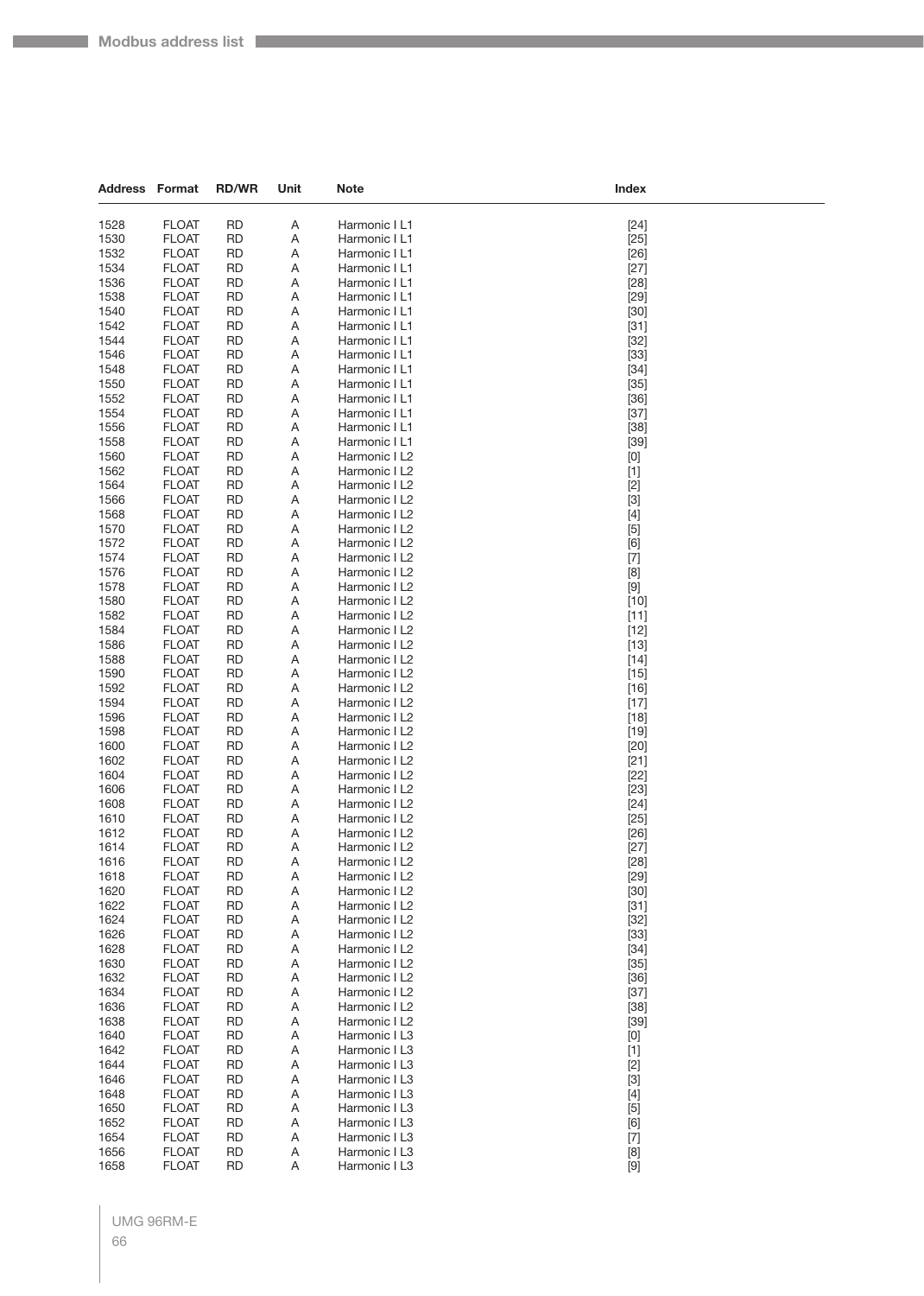| Address        | Format                       | <b>RD/WR</b>           | Unit   | <b>Note</b>                    | Index                                                                                                                                                                                                                                                                                                                                                                                                                                                                                                                                                                                              |
|----------------|------------------------------|------------------------|--------|--------------------------------|----------------------------------------------------------------------------------------------------------------------------------------------------------------------------------------------------------------------------------------------------------------------------------------------------------------------------------------------------------------------------------------------------------------------------------------------------------------------------------------------------------------------------------------------------------------------------------------------------|
|                |                              |                        |        |                                |                                                                                                                                                                                                                                                                                                                                                                                                                                                                                                                                                                                                    |
| 1660           | <b>FLOAT</b>                 | <b>RD</b>              | Α      | Harmonic I L3                  | $[10]$                                                                                                                                                                                                                                                                                                                                                                                                                                                                                                                                                                                             |
| 1662           | <b>FLOAT</b>                 | <b>RD</b>              | A      | Harmonic I L3                  | $[11]$                                                                                                                                                                                                                                                                                                                                                                                                                                                                                                                                                                                             |
| 1664           | <b>FLOAT</b>                 | <b>RD</b>              | Α      | Harmonic I L3                  | $[12]$                                                                                                                                                                                                                                                                                                                                                                                                                                                                                                                                                                                             |
| 1666           | <b>FLOAT</b>                 | <b>RD</b>              | Α      | Harmonic I L3                  | $[13]$                                                                                                                                                                                                                                                                                                                                                                                                                                                                                                                                                                                             |
| 1668           | <b>FLOAT</b>                 | RD                     | Α      | Harmonic I L3                  | $[14]$                                                                                                                                                                                                                                                                                                                                                                                                                                                                                                                                                                                             |
| 1670           | <b>FLOAT</b>                 | RD                     | Α      | Harmonic I L3                  | $[15]$                                                                                                                                                                                                                                                                                                                                                                                                                                                                                                                                                                                             |
| 1672           | <b>FLOAT</b>                 | <b>RD</b>              | Α      | Harmonic I L3                  | $[16]$                                                                                                                                                                                                                                                                                                                                                                                                                                                                                                                                                                                             |
| 1674           | <b>FLOAT</b><br><b>FLOAT</b> | <b>RD</b><br><b>RD</b> | Α      | Harmonic I L3                  | $[17]$                                                                                                                                                                                                                                                                                                                                                                                                                                                                                                                                                                                             |
| 1676<br>1678   | <b>FLOAT</b>                 |                        | Α      | Harmonic I L3<br>Harmonic I L3 | $[18]$                                                                                                                                                                                                                                                                                                                                                                                                                                                                                                                                                                                             |
| 1680           | <b>FLOAT</b>                 | RD<br>RD               | Α<br>Α | Harmonic I L3                  | $[19]$<br>$[20]$                                                                                                                                                                                                                                                                                                                                                                                                                                                                                                                                                                                   |
| 1682           | <b>FLOAT</b>                 | <b>RD</b>              | Α      | Harmonic I L3                  | $[21]$                                                                                                                                                                                                                                                                                                                                                                                                                                                                                                                                                                                             |
| 1684           | <b>FLOAT</b>                 | <b>RD</b>              | Α      | Harmonic I L3                  | $[22]$                                                                                                                                                                                                                                                                                                                                                                                                                                                                                                                                                                                             |
| 1686           | <b>FLOAT</b>                 | <b>RD</b>              | Α      | Harmonic I L3                  | $[23]$                                                                                                                                                                                                                                                                                                                                                                                                                                                                                                                                                                                             |
| 1688           | <b>FLOAT</b>                 | RD                     | Α      | Harmonic I L3                  | $[24]$                                                                                                                                                                                                                                                                                                                                                                                                                                                                                                                                                                                             |
| 1690           | <b>FLOAT</b>                 | RD                     | Α      | Harmonic I L3                  | $[25]$                                                                                                                                                                                                                                                                                                                                                                                                                                                                                                                                                                                             |
| 1692           | <b>FLOAT</b>                 | <b>RD</b>              | Α      | Harmonic I L3                  | $[26]$                                                                                                                                                                                                                                                                                                                                                                                                                                                                                                                                                                                             |
| 1694           | <b>FLOAT</b>                 | <b>RD</b>              | Α      | Harmonic I L3                  | $[27]$                                                                                                                                                                                                                                                                                                                                                                                                                                                                                                                                                                                             |
| 1696           | <b>FLOAT</b>                 | <b>RD</b>              | Α      | Harmonic I L3                  | $[28]$                                                                                                                                                                                                                                                                                                                                                                                                                                                                                                                                                                                             |
| 1698           | <b>FLOAT</b>                 | RD                     | Α      | Harmonic I L3                  | $[29]$                                                                                                                                                                                                                                                                                                                                                                                                                                                                                                                                                                                             |
| 1700           | <b>FLOAT</b>                 | <b>RD</b>              | Α      | Harmonic I L3                  | $[30]$                                                                                                                                                                                                                                                                                                                                                                                                                                                                                                                                                                                             |
| 1702           | <b>FLOAT</b>                 | <b>RD</b>              | Α      | Harmonic I L3                  | $[31]$                                                                                                                                                                                                                                                                                                                                                                                                                                                                                                                                                                                             |
| 1704           | <b>FLOAT</b>                 | <b>RD</b>              | Α      | Harmonic I L3                  | $[32]$                                                                                                                                                                                                                                                                                                                                                                                                                                                                                                                                                                                             |
| 1706           | <b>FLOAT</b>                 | <b>RD</b>              | Α      | Harmonic I L3                  | $[33]$                                                                                                                                                                                                                                                                                                                                                                                                                                                                                                                                                                                             |
| 1708           | <b>FLOAT</b>                 | RD                     | Α      | Harmonic I L3                  | $[34]$                                                                                                                                                                                                                                                                                                                                                                                                                                                                                                                                                                                             |
| 1710           | <b>FLOAT</b>                 | <b>RD</b>              | Α      | Harmonic I L3                  | $[35]$                                                                                                                                                                                                                                                                                                                                                                                                                                                                                                                                                                                             |
| 1712           | <b>FLOAT</b>                 | <b>RD</b>              | Α      | Harmonic I L3                  | $[36]$                                                                                                                                                                                                                                                                                                                                                                                                                                                                                                                                                                                             |
| 1714           | <b>FLOAT</b>                 | <b>RD</b>              | Α      | Harmonic I L3                  | $[37]$                                                                                                                                                                                                                                                                                                                                                                                                                                                                                                                                                                                             |
| 1716           | <b>FLOAT</b>                 | <b>RD</b>              | Α      | Harmonic I L3                  | $[38]$                                                                                                                                                                                                                                                                                                                                                                                                                                                                                                                                                                                             |
| 1718           | <b>FLOAT</b>                 | RD                     | Α      | Harmonic I L3                  | $[39]$                                                                                                                                                                                                                                                                                                                                                                                                                                                                                                                                                                                             |
|                |                              |                        |        |                                |                                                                                                                                                                                                                                                                                                                                                                                                                                                                                                                                                                                                    |
| 10000          | <b>FLOAT</b>                 | RD                     | Α      | Harmonic I L4                  | $[0] % \begin{center} % \includegraphics[width=\linewidth]{imagesSupplemental_3.png} % \end{center} % \caption { % Our method can be used for the use of the image. % Note that the \emph{DefNet}~\cite{bib66} as a function of the \emph{DefNet}~\cite{bib66} as a function of the \emph{DefNet}~\cite{bib66} as a function of the \emph{DefNet}~\cite{bib66} as a function of the \emph{DefNet}~\cite{bib66} as a function of the \emph{DefNet}~\cite{bib66} as a function of the \emph{DefNet}~\cite{bib66} as a function of the \emph{DefNet}~\cite{bib66} as a function of the \emph{DefNet}$ |
| 10002          | <b>FLOAT</b>                 | <b>RD</b>              | Α      | Harmonic I L4                  | $[1]$                                                                                                                                                                                                                                                                                                                                                                                                                                                                                                                                                                                              |
| 10004          | <b>FLOAT</b>                 | <b>RD</b>              | Α      | Harmonic I L4                  | $[2]$                                                                                                                                                                                                                                                                                                                                                                                                                                                                                                                                                                                              |
| 10006<br>10008 | <b>FLOAT</b><br><b>FLOAT</b> | RD<br><b>RD</b>        | Α      | Harmonic I L4                  | $[3]$                                                                                                                                                                                                                                                                                                                                                                                                                                                                                                                                                                                              |
| 10010          | <b>FLOAT</b>                 | <b>RD</b>              | Α<br>Α | Harmonic I L4<br>Harmonic I L4 | $[4]$<br>$[5]$                                                                                                                                                                                                                                                                                                                                                                                                                                                                                                                                                                                     |
| 10012          | <b>FLOAT</b>                 | <b>RD</b>              | Α      | Harmonic I L4                  | [6]                                                                                                                                                                                                                                                                                                                                                                                                                                                                                                                                                                                                |
| 10014          | <b>FLOAT</b>                 | <b>RD</b>              | Α      | Harmonic I L4                  | $[7]$                                                                                                                                                                                                                                                                                                                                                                                                                                                                                                                                                                                              |
| 10016          | <b>FLOAT</b>                 | RD                     | Α      | Harmonic I L4                  | [8]                                                                                                                                                                                                                                                                                                                                                                                                                                                                                                                                                                                                |
| 10018          | <b>FLOAT</b>                 | <b>RD</b>              | Α      | Harmonic I L4                  | $[9]$                                                                                                                                                                                                                                                                                                                                                                                                                                                                                                                                                                                              |
| 10020          | <b>FLOAT</b>                 | RD                     | Α      | Harmonic I L4                  | $[10]$                                                                                                                                                                                                                                                                                                                                                                                                                                                                                                                                                                                             |
| 10022          | <b>FLOAT</b>                 | <b>RD</b>              | Α      | Harmonic I L4                  | $[11]$                                                                                                                                                                                                                                                                                                                                                                                                                                                                                                                                                                                             |
| 10024          | <b>FLOAT</b>                 | <b>RD</b>              | Α      | Harmonic I L4                  | $[12]$                                                                                                                                                                                                                                                                                                                                                                                                                                                                                                                                                                                             |
| 10026          | <b>FLOAT</b>                 | <b>RD</b>              | Α      | Harmonic I L4                  | $[13]$                                                                                                                                                                                                                                                                                                                                                                                                                                                                                                                                                                                             |
| 10028          | <b>FLOAT</b>                 | RD                     | Α      | Harmonic I L4                  | $[14]$                                                                                                                                                                                                                                                                                                                                                                                                                                                                                                                                                                                             |
| 10030          | <b>FLOAT</b>                 | <b>RD</b>              | Α      | Harmonic I L4                  | $[15]$                                                                                                                                                                                                                                                                                                                                                                                                                                                                                                                                                                                             |
| 10032          | <b>FLOAT</b>                 | <b>RD</b>              | Α      | Harmonic I L4                  | $[16]$                                                                                                                                                                                                                                                                                                                                                                                                                                                                                                                                                                                             |
| 10034          | <b>FLOAT</b>                 | <b>RD</b>              | Α      | Harmonic I L4                  | $[17]$                                                                                                                                                                                                                                                                                                                                                                                                                                                                                                                                                                                             |
| 10036          | <b>FLOAT</b>                 | RD                     | Α      | Harmonic I L4                  | $[18]$                                                                                                                                                                                                                                                                                                                                                                                                                                                                                                                                                                                             |
| 10038          | <b>FLOAT</b>                 | <b>RD</b>              | Α      | Harmonic I L4                  | $[19]$                                                                                                                                                                                                                                                                                                                                                                                                                                                                                                                                                                                             |
| 10040          | <b>FLOAT</b>                 | <b>RD</b>              | Α      | Harmonic I L4                  | $[20]$                                                                                                                                                                                                                                                                                                                                                                                                                                                                                                                                                                                             |
| 10042          | <b>FLOAT</b>                 | <b>RD</b>              | Α      | Harmonic I L4                  | $[21]$                                                                                                                                                                                                                                                                                                                                                                                                                                                                                                                                                                                             |
| 10044          | <b>FLOAT</b>                 | <b>RD</b>              | Α      | Harmonic I L4                  | $[22]$                                                                                                                                                                                                                                                                                                                                                                                                                                                                                                                                                                                             |
| 10046          | <b>FLOAT</b>                 | RD                     | Α      | Harmonic I L4                  | $[23]$                                                                                                                                                                                                                                                                                                                                                                                                                                                                                                                                                                                             |
| 10048          | <b>FLOAT</b>                 | <b>RD</b>              | Α      | Harmonic I L4                  | $[24]$                                                                                                                                                                                                                                                                                                                                                                                                                                                                                                                                                                                             |
| 10050          | <b>FLOAT</b>                 | <b>RD</b>              | Α      | Harmonic I L4                  | $[25]$                                                                                                                                                                                                                                                                                                                                                                                                                                                                                                                                                                                             |
| 10052          | <b>FLOAT</b>                 | <b>RD</b>              | Α      | Harmonic I L4                  | $[26]$                                                                                                                                                                                                                                                                                                                                                                                                                                                                                                                                                                                             |
| 10054<br>10056 | <b>FLOAT</b>                 | <b>RD</b>              | Α      | Harmonic I L4                  | $[27]$                                                                                                                                                                                                                                                                                                                                                                                                                                                                                                                                                                                             |
| 10058          | <b>FLOAT</b><br><b>FLOAT</b> | RD<br><b>RD</b>        | Α<br>Α | Harmonic I L4<br>Harmonic I L4 | $[28]$<br>$[29]$                                                                                                                                                                                                                                                                                                                                                                                                                                                                                                                                                                                   |
| 10060          | <b>FLOAT</b>                 | <b>RD</b>              | Α      | Harmonic I L4                  | $[30]$                                                                                                                                                                                                                                                                                                                                                                                                                                                                                                                                                                                             |
| 10062          | <b>FLOAT</b>                 | <b>RD</b>              | Α      | Harmonic I L4                  | $[31]$                                                                                                                                                                                                                                                                                                                                                                                                                                                                                                                                                                                             |
| 10064          | <b>FLOAT</b>                 | <b>RD</b>              | Α      | Harmonic I L4                  | $[32]$                                                                                                                                                                                                                                                                                                                                                                                                                                                                                                                                                                                             |
| 10066          | <b>FLOAT</b>                 | RD                     | Α      | Harmonic I L4                  | $[33]$                                                                                                                                                                                                                                                                                                                                                                                                                                                                                                                                                                                             |
| 10068          | <b>FLOAT</b>                 | <b>RD</b>              | Α      | Harmonic I L4                  | $[34]$                                                                                                                                                                                                                                                                                                                                                                                                                                                                                                                                                                                             |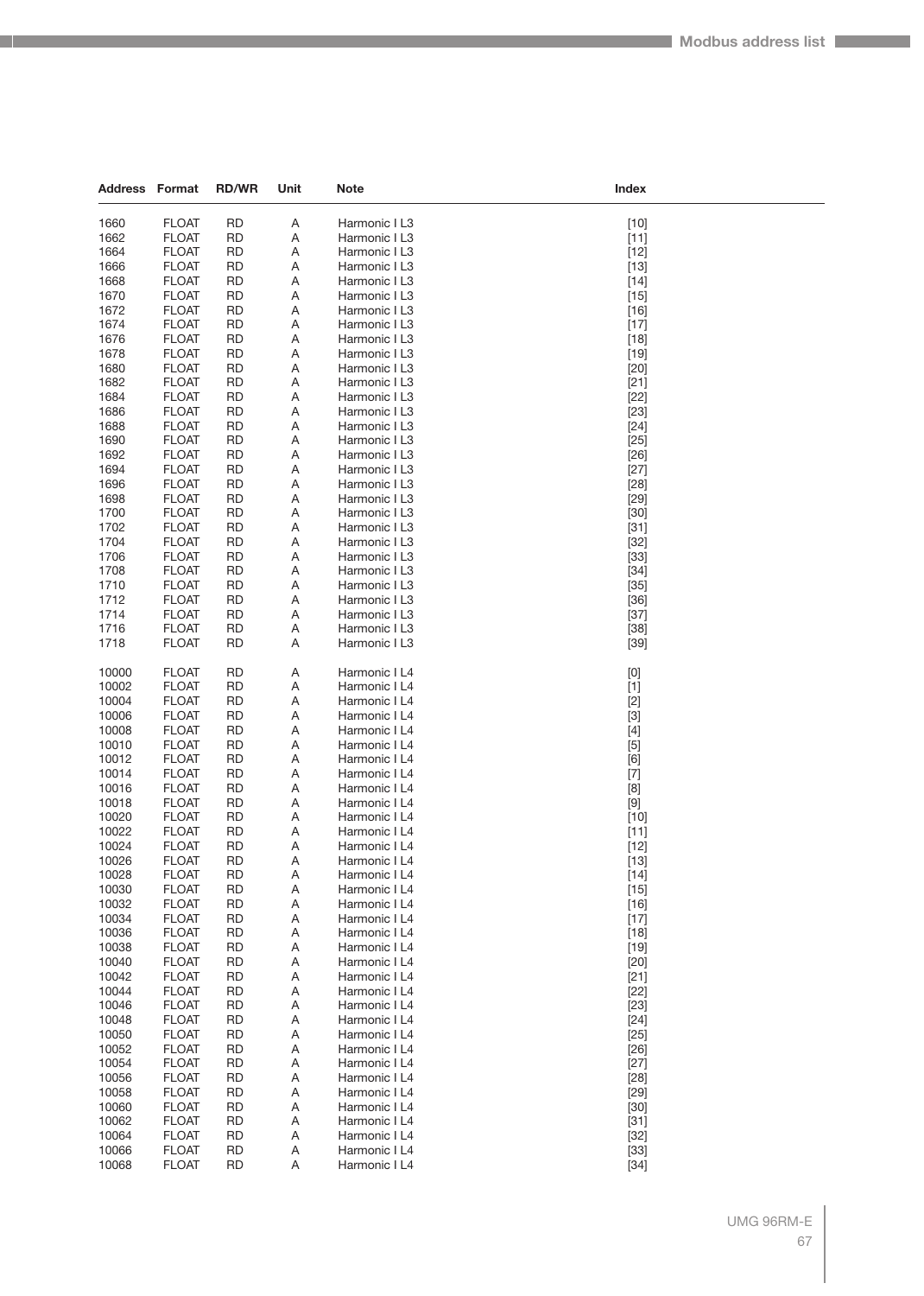| <b>Address Format</b> |                              | <b>RD/WR</b>           | Unit   | <b>Note</b>                          | Index                                                                                                                                                                                                                                                                                                                       |
|-----------------------|------------------------------|------------------------|--------|--------------------------------------|-----------------------------------------------------------------------------------------------------------------------------------------------------------------------------------------------------------------------------------------------------------------------------------------------------------------------------|
| 10070                 | <b>FLOAT</b>                 | RD                     | Α      | Harmonic I L4                        |                                                                                                                                                                                                                                                                                                                             |
| 10072                 | <b>FLOAT</b>                 | <b>RD</b>              | Α      | Harmonic I L4                        | $[35]$<br>$[36]$                                                                                                                                                                                                                                                                                                            |
| 10074                 | <b>FLOAT</b>                 | RD                     | Α      | Harmonic I L4                        | $[37]$                                                                                                                                                                                                                                                                                                                      |
| 10076                 | <b>FLOAT</b>                 | RD                     | Α      | Harmonic I L4                        | $[38]$                                                                                                                                                                                                                                                                                                                      |
| 10078                 | <b>FLOAT</b>                 | RD                     | Α      | Harmonic I L4                        | $[39]$                                                                                                                                                                                                                                                                                                                      |
|                       |                              |                        |        |                                      |                                                                                                                                                                                                                                                                                                                             |
| 10881                 | <b>FLOAT</b>                 | <b>RD</b>              | Α      | Harmonic I Diff1                     | [0]                                                                                                                                                                                                                                                                                                                         |
| 10883                 | <b>FLOAT</b>                 | RD                     | Α      | Harmonic I Diff1                     | $[1]$                                                                                                                                                                                                                                                                                                                       |
| 10885                 | <b>FLOAT</b>                 | RD                     | Α      | Harmonic I Diff1                     | $[2]$                                                                                                                                                                                                                                                                                                                       |
| 10887<br>10889        | <b>FLOAT</b>                 | RD                     | Α      | Harmonic I Diff1                     | $[3]$                                                                                                                                                                                                                                                                                                                       |
| 10891                 | <b>FLOAT</b><br><b>FLOAT</b> | RD<br><b>RD</b>        | Α<br>Α | Harmonic I Diff1<br>Harmonic I Diff1 | $[4]$                                                                                                                                                                                                                                                                                                                       |
| 10893                 | <b>FLOAT</b>                 | RD                     | Α      | Harmonic I Diff1                     | $[5]$<br>[6]                                                                                                                                                                                                                                                                                                                |
| 10895                 | <b>FLOAT</b>                 | RD                     | Α      | Harmonic I Diff1                     | $[7]$                                                                                                                                                                                                                                                                                                                       |
| 10897                 | <b>FLOAT</b>                 | RD                     | Α      | Harmonic I Diff1                     | [8]                                                                                                                                                                                                                                                                                                                         |
| 10899                 | <b>FLOAT</b>                 | RD                     | Α      | Harmonic I Diff1                     | $[9]$                                                                                                                                                                                                                                                                                                                       |
| 10901                 | <b>FLOAT</b>                 | <b>RD</b>              | Α      | Harmonic I Diff1                     | $[10]$                                                                                                                                                                                                                                                                                                                      |
| 10903                 | <b>FLOAT</b>                 | RD                     | Α      | Harmonic I Diff1                     | $[11]$                                                                                                                                                                                                                                                                                                                      |
| 10905                 | <b>FLOAT</b>                 | RD                     | Α      | Harmonic I Diff1                     | $[12]$                                                                                                                                                                                                                                                                                                                      |
| 10907                 | <b>FLOAT</b>                 | <b>RD</b>              | Α      | Harmonic I Diff1                     | $[13]$                                                                                                                                                                                                                                                                                                                      |
| 10909                 | <b>FLOAT</b>                 | <b>RD</b>              | Α      | Harmonic I Diff1                     | $[14]$                                                                                                                                                                                                                                                                                                                      |
| 10911                 | <b>FLOAT</b>                 | RD                     | Α      | Harmonic I Diff1                     | $[15]$                                                                                                                                                                                                                                                                                                                      |
| 10913                 | <b>FLOAT</b>                 | RD                     | Α      | Harmonic I Diff1                     | $[16]$                                                                                                                                                                                                                                                                                                                      |
| 10915                 | <b>FLOAT</b>                 | RD                     | Α      | Harmonic I Diff1                     | $[17]$                                                                                                                                                                                                                                                                                                                      |
| 10917                 | <b>FLOAT</b>                 | RD                     | Α      | Harmonic I Diff1                     | $[18]$                                                                                                                                                                                                                                                                                                                      |
| 10919                 | <b>FLOAT</b>                 | <b>RD</b>              | Α      | Harmonic I Diff1<br>Harmonic I Diff1 | $[19]$                                                                                                                                                                                                                                                                                                                      |
| 10921<br>10923        | <b>FLOAT</b><br><b>FLOAT</b> | RD<br>RD               | Α<br>Α | Harmonic I Diff1                     | $[20]$<br>$[21]$                                                                                                                                                                                                                                                                                                            |
| 10925                 | <b>FLOAT</b>                 | RD                     | Α      | Harmonic I Diff1                     | $[22]$                                                                                                                                                                                                                                                                                                                      |
| 10927                 | <b>FLOAT</b>                 | RD                     | Α      | Harmonic I Diff1                     | $[23]$                                                                                                                                                                                                                                                                                                                      |
| 10929                 | <b>FLOAT</b>                 | <b>RD</b>              | Α      | Harmonic I Diff1                     | $[24]$                                                                                                                                                                                                                                                                                                                      |
| 10931                 | <b>FLOAT</b>                 | RD                     | Α      | Harmonic I Diff1                     | $[25]$                                                                                                                                                                                                                                                                                                                      |
| 10933                 | <b>FLOAT</b>                 | RD                     | Α      | Harmonic I Diff1                     | $[26]$                                                                                                                                                                                                                                                                                                                      |
| 10935                 | <b>FLOAT</b>                 | RD                     | Α      | Harmonic I Diff1                     | $[27]$                                                                                                                                                                                                                                                                                                                      |
| 10937                 | <b>FLOAT</b>                 | RD                     | Α      | Harmonic I Diff1                     | $[28]$                                                                                                                                                                                                                                                                                                                      |
| 10939                 | <b>FLOAT</b>                 | <b>RD</b>              | Α      | Harmonic I Diff1                     | $[29]$                                                                                                                                                                                                                                                                                                                      |
| 10941                 | <b>FLOAT</b>                 | RD                     | Α      | Harmonic I Diff1                     | $[30]$                                                                                                                                                                                                                                                                                                                      |
| 10943                 | <b>FLOAT</b>                 | RD                     | Α      | Harmonic I Diff1                     | $[31]$                                                                                                                                                                                                                                                                                                                      |
| 10945<br>10947        | <b>FLOAT</b><br><b>FLOAT</b> | RD                     | Α      | Harmonic I Diff1<br>Harmonic I Diff1 | $[32]$                                                                                                                                                                                                                                                                                                                      |
| 10949                 | <b>FLOAT</b>                 | RD<br><b>RD</b>        | Α<br>Α | Harmonic I Diff1                     | $[33]$<br>$[34]$                                                                                                                                                                                                                                                                                                            |
| 10951                 | <b>FLOAT</b>                 | <b>RD</b>              | Α      | Harmonic I Diff1                     | $[35]$                                                                                                                                                                                                                                                                                                                      |
| 10953                 | <b>FLOAT</b>                 | RD                     | Α      | Harmonic I Diff1                     | $[36]$                                                                                                                                                                                                                                                                                                                      |
| 10955                 | <b>FLOAT</b>                 | <b>RD</b>              | Α      | Harmonic I Diff1                     | $[37]$                                                                                                                                                                                                                                                                                                                      |
| 10957                 | <b>FLOAT</b>                 | <b>RD</b>              | Α      | Harmonic I Diff1                     | $[38]$                                                                                                                                                                                                                                                                                                                      |
| 10959                 | <b>FLOAT</b>                 | <b>RD</b>              | Α      | Harmonic I Diff1                     | $[39]$                                                                                                                                                                                                                                                                                                                      |
| 10961                 | <b>FLOAT</b>                 | <b>RD</b>              | Α      | Harmonic I Diff2                     | $[0] % \begin{center} % \includegraphics[width=\linewidth]{imagesSupplemental_3.png} % \end{center} % \caption { % Our method can be used for the use of the image. % Note that the \emph{Def}(i) and the \emph{Def}(i) are the same and the \emph{Def}(i) and the \emph{Def}(i) are the same. % } % \label{fig:Defin_3} %$ |
| 10963                 | <b>FLOAT</b>                 | <b>RD</b>              | Α      | Harmonic I Diff2                     | $[1]$                                                                                                                                                                                                                                                                                                                       |
| 10965                 | <b>FLOAT</b>                 | <b>RD</b>              | Α      | Harmonic I Diff2                     | $[2]$                                                                                                                                                                                                                                                                                                                       |
| 10967                 | <b>FLOAT</b>                 | <b>RD</b>              | Α      | Harmonic I Diff2                     | $[3]$                                                                                                                                                                                                                                                                                                                       |
| 10969                 | <b>FLOAT</b>                 | <b>RD</b>              | Α      | Harmonic I Diff2                     | $[4]$                                                                                                                                                                                                                                                                                                                       |
| 10971                 | <b>FLOAT</b>                 | <b>RD</b>              | Α      | Harmonic I Diff2                     | $[5]$                                                                                                                                                                                                                                                                                                                       |
| 10973<br>10975        | <b>FLOAT</b><br><b>FLOAT</b> | <b>RD</b><br><b>RD</b> | Α<br>Α | Harmonic I Diff2<br>Harmonic I Diff2 | [6]                                                                                                                                                                                                                                                                                                                         |
| 10977                 | <b>FLOAT</b>                 | <b>RD</b>              | Α      | Harmonic I Diff2                     | $[7] \centering% \includegraphics[width=1\textwidth]{images/TransY.pdf} \caption{The 3D (top) and the 4D (bottom) of the 3D (bottom) of the 3D (bottom) of the 3D (bottom) of the 3D (bottom) of the 3D (bottom) of the 3D (bottom).} \label{fig:3D}$<br>[8]                                                                |
| 10979                 | <b>FLOAT</b>                 | <b>RD</b>              | Α      | Harmonic I Diff2                     | $[9]$                                                                                                                                                                                                                                                                                                                       |
| 10981                 | <b>FLOAT</b>                 | <b>RD</b>              | Α      | Harmonic I Diff2                     | $[10]$                                                                                                                                                                                                                                                                                                                      |
| 10983                 | <b>FLOAT</b>                 | <b>RD</b>              | Α      | Harmonic I Diff2                     | $[11]$                                                                                                                                                                                                                                                                                                                      |
| 10985                 | <b>FLOAT</b>                 | <b>RD</b>              | Α      | Harmonic I Diff2                     | $[12]$                                                                                                                                                                                                                                                                                                                      |
| 10987                 | <b>FLOAT</b>                 | <b>RD</b>              | Α      | Harmonic I Diff2                     | $[13]$                                                                                                                                                                                                                                                                                                                      |
| 10989                 | <b>FLOAT</b>                 | <b>RD</b>              | Α      | Harmonic I Diff2                     | $[14]$                                                                                                                                                                                                                                                                                                                      |
| 10991                 | <b>FLOAT</b>                 | <b>RD</b>              | Α      | Harmonic I Diff2                     | $[15]$                                                                                                                                                                                                                                                                                                                      |
| 10993                 | <b>FLOAT</b>                 | <b>RD</b>              | Α      | Harmonic I Diff2                     | $[16]$                                                                                                                                                                                                                                                                                                                      |
| 10995                 | <b>FLOAT</b>                 | <b>RD</b>              | Α      | Harmonic I Diff2                     | $[17]$                                                                                                                                                                                                                                                                                                                      |
| 10997<br>10999        | <b>FLOAT</b><br><b>FLOAT</b> | RD<br><b>RD</b>        | Α<br>Α | Harmonic I Diff2<br>Harmonic I Diff2 | $[18]$                                                                                                                                                                                                                                                                                                                      |
|                       |                              |                        |        |                                      | $[19]$                                                                                                                                                                                                                                                                                                                      |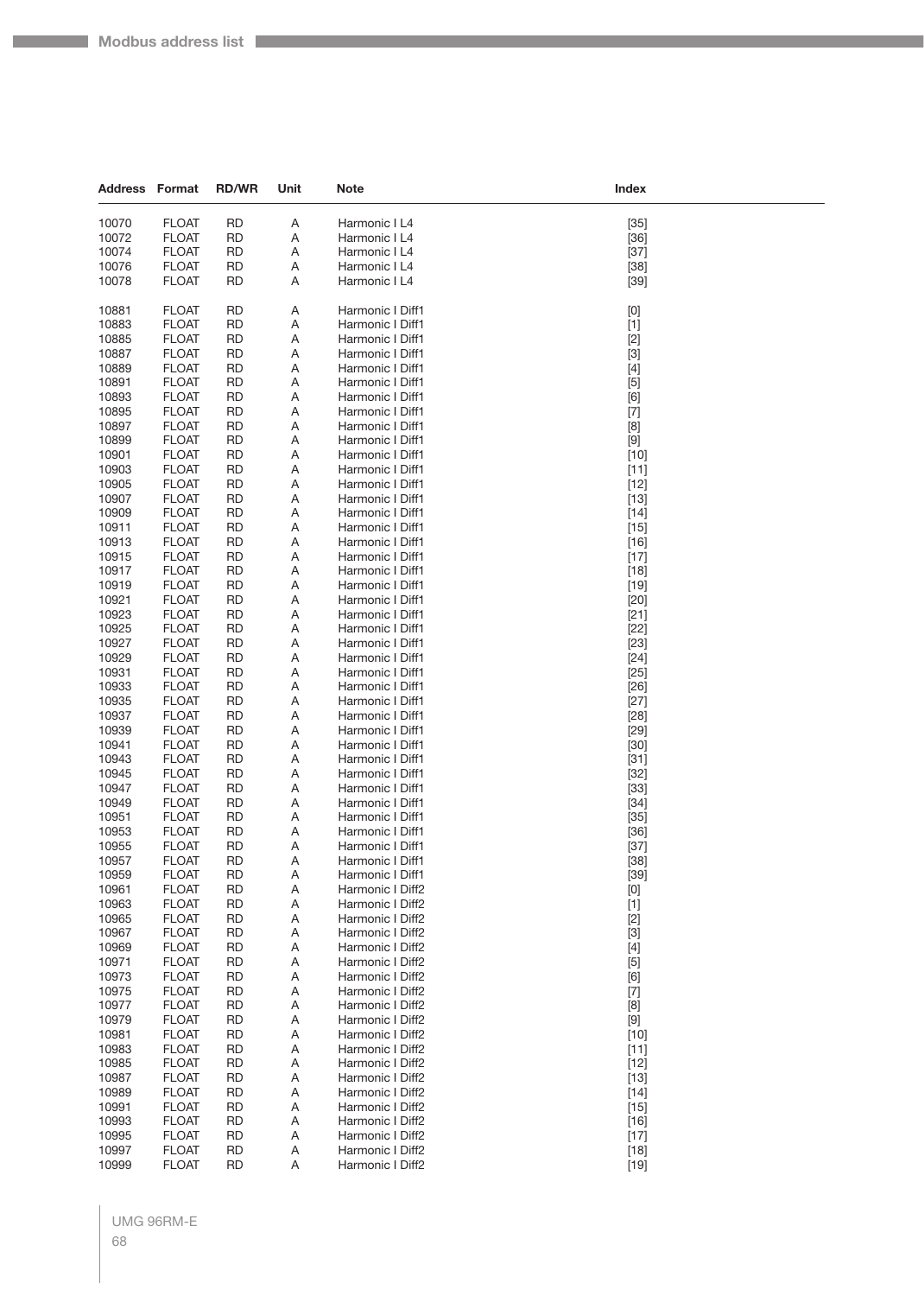| <b>Address Format</b> |              | <b>RD/WR</b> | Unit | <b>Note</b>      | Index  |  |
|-----------------------|--------------|--------------|------|------------------|--------|--|
| 11001                 | <b>FLOAT</b> | <b>RD</b>    | A    | Harmonic I Diff2 | $[20]$ |  |
| 11003                 | <b>FLOAT</b> | <b>RD</b>    | A    | Harmonic I Diff2 | $[21]$ |  |
| 11005                 | <b>FLOAT</b> | <b>RD</b>    | Α    | Harmonic I Diff2 | $[22]$ |  |
| 11007                 | <b>FLOAT</b> | <b>RD</b>    | A    | Harmonic I Diff2 | $[23]$ |  |
| 11009                 | <b>FLOAT</b> | <b>RD</b>    | A    | Harmonic I Diff2 | $[24]$ |  |
| 11011                 | <b>FLOAT</b> | <b>RD</b>    | Α    | Harmonic I Diff2 | $[25]$ |  |
| 11013                 | <b>FLOAT</b> | <b>RD</b>    | Α    | Harmonic I Diff2 | $[26]$ |  |
| 11015                 | <b>FLOAT</b> | <b>RD</b>    | Α    | Harmonic I Diff2 | $[27]$ |  |
| 11017                 | <b>FLOAT</b> | <b>RD</b>    | Α    | Harmonic I Diff2 | $[28]$ |  |
| 11019                 | <b>FLOAT</b> | <b>RD</b>    | A    | Harmonic I Diff2 | $[29]$ |  |
| 11021                 | <b>FLOAT</b> | <b>RD</b>    | Α    | Harmonic I Diff2 | $[30]$ |  |
| 11023                 | <b>FLOAT</b> | <b>RD</b>    | Α    | Harmonic I Diff2 | $[31]$ |  |
| 11025                 | <b>FLOAT</b> | <b>RD</b>    | Α    | Harmonic I Diff2 | $[32]$ |  |
| 11027                 | <b>FLOAT</b> | <b>RD</b>    | Α    | Harmonic I Diff2 | $[33]$ |  |
| 11029                 | <b>FLOAT</b> | <b>RD</b>    | Α    | Harmonic I Diff2 | $[34]$ |  |
| 11031                 | <b>FLOAT</b> | <b>RD</b>    | Α    | Harmonic I Diff2 | $[35]$ |  |
| 11033                 | <b>FLOAT</b> | <b>RD</b>    | Α    | Harmonic I Diff2 | $[36]$ |  |
| 11035                 | <b>FLOAT</b> | <b>RD</b>    | Α    | Harmonic I Diff2 | $[37]$ |  |
| 11037                 | <b>FLOAT</b> | <b>RD</b>    | Α    | Harmonic I Diff2 | $[38]$ |  |
| 11039                 | <b>FLOAT</b> | <b>RD</b>    | A    | Harmonic I Diff2 | $[39]$ |  |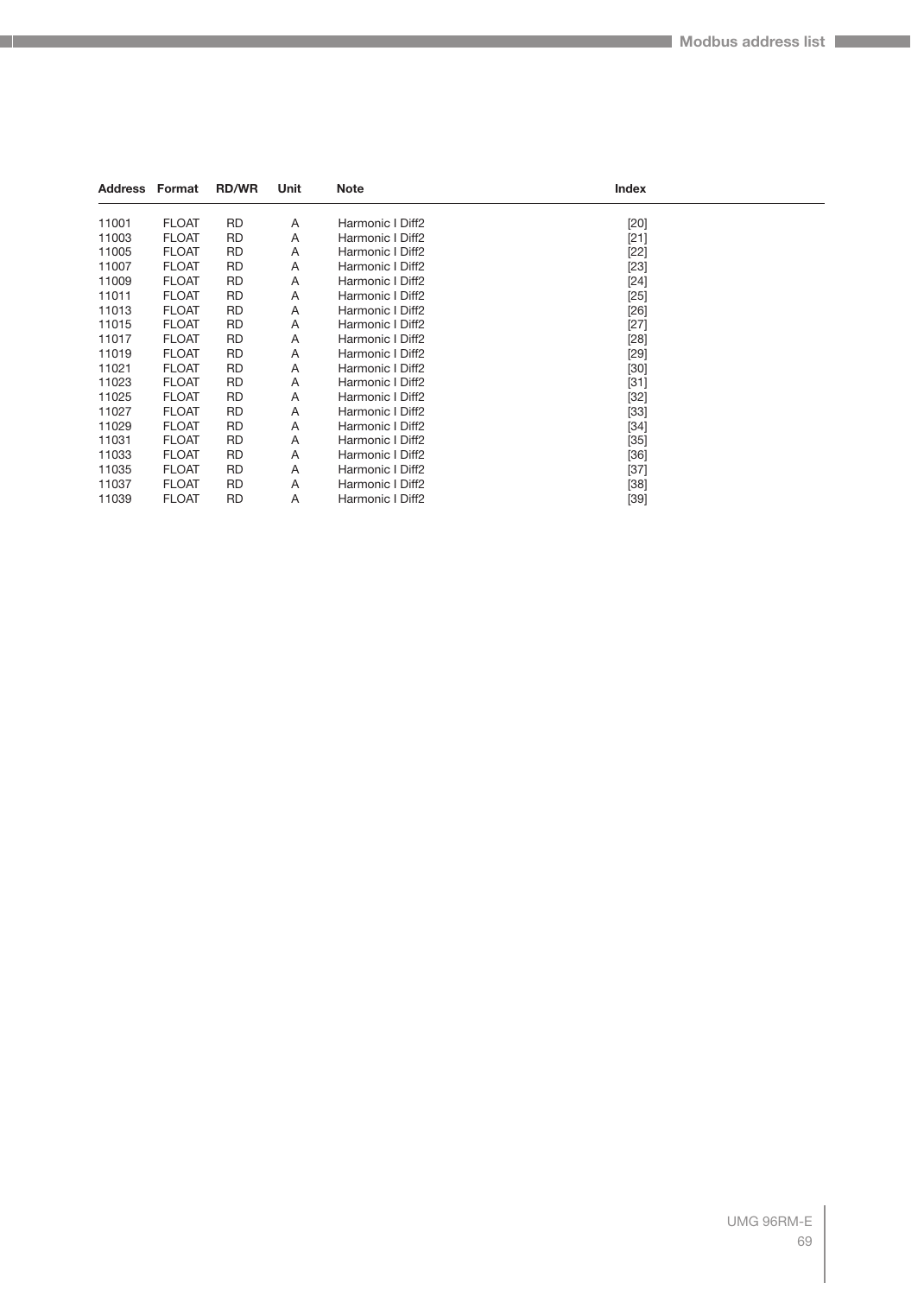П

#### **Measured values, type short, fourier analysis**

| <b>Address Format</b> |                              | <b>RD/WR</b>           | Unit                       | <b>Note</b>                    | Index                       | <b>Resolution</b> |
|-----------------------|------------------------------|------------------------|----------------------------|--------------------------------|-----------------------------|-------------------|
| 3536                  | <b>SHORT</b>                 | <b>RD</b>              | V                          | Harmonic U L1                  | [0]                         | 0,1               |
| 3537                  | <b>SHORT</b>                 | <b>RD</b>              | V                          | Harmonic U L1                  | $[1]$                       | 0,1               |
| 3538                  | <b>SHORT</b>                 | RD                     | V                          | Harmonic U L1                  | $[2]$                       | 0,1               |
| 3539                  | <b>SHORT</b>                 | RD                     | V                          | Harmonic U L1                  | $[3]$                       | 0,1               |
| 3540                  | <b>SHORT</b>                 | <b>RD</b>              | V                          | Harmonic U L1                  | $[4]$                       | 0,1               |
| 3541                  | <b>SHORT</b>                 | RD                     | V                          | Harmonic U L1                  | $[5]$                       | 0,1               |
| 3542                  | <b>SHORT</b>                 | <b>RD</b>              | V                          | Harmonic U L1                  | [6]                         | 0,1               |
| 3543                  | <b>SHORT</b>                 | RD                     | V                          | Harmonic U L1                  | $[7]$                       | 0,1               |
| 3544                  | <b>SHORT</b>                 | RD                     | V                          | Harmonic U L1                  | [8]                         | 0,1               |
| 3545                  | <b>SHORT</b>                 | <b>RD</b>              | V                          | Harmonic U L1                  | $[9]$                       | 0,1               |
| 3546                  | <b>SHORT</b>                 | RD                     | V                          | Harmonic U L1                  | $[10]$                      | 0,1               |
| 3547                  | <b>SHORT</b>                 | <b>RD</b>              | V                          | Harmonic U L1                  | $[11]$                      | 0,1               |
| 3548<br>3549          | <b>SHORT</b>                 | RD                     | V<br>V                     | Harmonic U L1                  | $[12]$                      | 0,1               |
| 3550                  | <b>SHORT</b><br><b>SHORT</b> | RD<br><b>RD</b>        | V                          | Harmonic U L1<br>Harmonic U L1 | $[13]$<br>$[14]$            | 0,1<br>0,1        |
| 3551                  | <b>SHORT</b>                 | RD                     | V                          | Harmonic U L1                  | $[15]$                      | 0,1               |
| 3552                  | <b>SHORT</b>                 | <b>RD</b>              | V                          | Harmonic U L1                  | $[16]$                      | 0,1               |
| 3553                  | <b>SHORT</b>                 | RD                     | V                          | Harmonic U L1                  | $[17]$                      | 0,1               |
| 3554                  | <b>SHORT</b>                 | RD                     | V                          | Harmonic U L1                  | $[18]$                      | 0,1               |
| 3555                  | <b>SHORT</b>                 | <b>RD</b>              | V                          | Harmonic U L1                  | $[19]$                      | 0,1               |
| 3556                  | <b>SHORT</b>                 | RD                     | V                          | Harmonic U L1                  | $[20]$                      | 0,1               |
| 3557                  | <b>SHORT</b>                 | <b>RD</b>              | V                          | Harmonic U L1                  | $[21]$                      | 0,1               |
| 3558                  | <b>SHORT</b>                 | RD                     | V                          | Harmonic U L1                  | $[22]$                      | 0,1               |
| 3559                  | <b>SHORT</b>                 | RD                     | V                          | Harmonic U L1                  | $[23]$                      | 0,1               |
| 3560                  | <b>SHORT</b>                 | <b>RD</b>              | V                          | Harmonic U L1                  | $[24]$                      | 0,1               |
| 3561                  | <b>SHORT</b>                 | RD                     | V                          | Harmonic U L1                  | $[25]$                      | 0,1               |
| 3562                  | <b>SHORT</b>                 | <b>RD</b>              | V                          | Harmonic U L1                  | $[26]$                      | 0,1               |
| 3563                  | <b>SHORT</b>                 | RD                     | V                          | Harmonic U L1                  | $[27]$                      | 0,1               |
| 3564                  | <b>SHORT</b>                 | RD                     | V                          | Harmonic U L1                  | $[28]$                      | 0,1               |
| 3565                  | <b>SHORT</b>                 | <b>RD</b>              | V                          | Harmonic U L1                  | $[29]$                      | 0,1               |
| 3566                  | <b>SHORT</b>                 | RD                     | V                          | Harmonic U L1                  | $[30]$                      | 0,1               |
| 3567                  | <b>SHORT</b>                 | <b>RD</b>              | V                          | Harmonic U L1                  | $[31]$                      | 0,1               |
| 3568<br>3569          | <b>SHORT</b>                 | RD                     | V                          | Harmonic U L1                  | $[32]$                      | 0,1               |
| 3570                  | <b>SHORT</b><br><b>SHORT</b> | RD<br><b>RD</b>        | V<br>V                     | Harmonic U L1<br>Harmonic U L1 | $[33]$<br>$[34]$            | 0,1<br>0,1        |
| 3571                  | <b>SHORT</b>                 | RD                     | V                          | Harmonic U L1                  | $[35]$                      | 0,1               |
| 3572                  | <b>SHORT</b>                 | <b>RD</b>              | V                          | Harmonic U L1                  | $[36]$                      | 0,1               |
| 3573                  | <b>SHORT</b>                 | RD                     | V                          | Harmonic U L1                  | $[37]$                      | 0,1               |
| 3574                  | <b>SHORT</b>                 | RD                     | V                          | Harmonic U L1                  | $[38]$                      | 0,1               |
| 3575                  | <b>SHORT</b>                 | <b>RD</b>              | V                          | Harmonic U L1                  | $[39]$                      | 0,1               |
| 3576                  | <b>SHORT</b>                 | RD                     | V                          | Harmonic U L2                  | [0]                         | 0,1               |
| 3577                  | <b>SHORT</b>                 | <b>RD</b>              | V                          | Harmonic U L2                  | $[1]$                       | 0,1               |
| 3578                  | <b>SHORT</b>                 | <b>RD</b>              | V                          | Harmonic U L2                  | $[2]$                       | 0,1               |
| 3579                  | <b>SHORT</b>                 | <b>RD</b>              | V                          | Harmonic U L2                  | $[3]$                       | 0,1               |
| 3580                  | <b>SHORT</b>                 | <b>RD</b>              | $\mathsf V$                | Harmonic U L2                  | $[4]$                       | 0,1               |
| 3581                  | <b>SHORT</b>                 | <b>RD</b>              | V                          | Harmonic U L2                  | $[5]$                       | 0,1               |
| 3582                  | <b>SHORT</b>                 | <b>RD</b>              | V                          | Harmonic U L2                  | [6]                         | 0,1               |
| 3583                  | <b>SHORT</b>                 | <b>RD</b>              | V                          | Harmonic U L2                  | $[7]$                       | 0,1               |
| 3584<br>3585          | <b>SHORT</b>                 | <b>RD</b><br><b>RD</b> | V<br>$\vee$                | Harmonic U L2<br>Harmonic U L2 | [8]                         | 0,1               |
| 3586                  | <b>SHORT</b><br><b>SHORT</b> | <b>RD</b>              | V                          | Harmonic U L2                  | $\left[ 9\right]$<br>$[10]$ | 0,1<br>0,1        |
| 3587                  | <b>SHORT</b>                 | <b>RD</b>              | V                          | Harmonic U L2                  | $[11]$                      | 0,1               |
| 3588                  | <b>SHORT</b>                 | RD                     | V                          | Harmonic U L2                  | $[12]$                      | 0,1               |
| 3589                  | <b>SHORT</b>                 | <b>RD</b>              | V                          | Harmonic U L2                  | $[13]$                      | 0,1               |
| 3590                  | <b>SHORT</b>                 | <b>RD</b>              | $\vee$                     | Harmonic U L2                  | $[14]$                      | 0,1               |
| 3591                  | <b>SHORT</b>                 | <b>RD</b>              | V                          | Harmonic U L2                  | $[15]$                      | 0,1               |
| 3592                  | <b>SHORT</b>                 | <b>RD</b>              | V                          | Harmonic U L2                  | $[16]$                      | 0,1               |
| 3593                  | <b>SHORT</b>                 | RD                     | V                          | Harmonic U L2                  | $[17]$                      | 0,1               |
| 3594                  | <b>SHORT</b>                 | <b>RD</b>              | V                          | Harmonic U L2                  | $[18]$                      | 0,1               |
| 3595                  | <b>SHORT</b>                 | <b>RD</b>              | $\vee$                     | Harmonic U L2                  | $[19]$                      | 0,1               |
| 3596                  | <b>SHORT</b>                 | <b>RD</b>              | V                          | Harmonic U L2                  | $[20]$                      | 0,1               |
| 3597                  | <b>SHORT</b>                 | RD                     | V                          | Harmonic U L2                  | $[21]$                      | 0,1               |
| 3598                  | <b>SHORT</b>                 | RD                     | V                          | Harmonic U L2                  | $[22]$                      | 0,1               |
| 3599                  | <b>SHORT</b>                 | <b>RD</b>              | V                          | Harmonic U L2                  | $[23]$                      | 0,1               |
| 3600<br>3601          | <b>SHORT</b>                 | <b>RD</b><br><b>RD</b> | $\mathsf V$<br>$\mathsf V$ | Harmonic U L2<br>Harmonic U L2 | $[24]$                      | 0,1               |
|                       | <b>SHORT</b>                 |                        |                            |                                | $[25]$                      | 0,1               |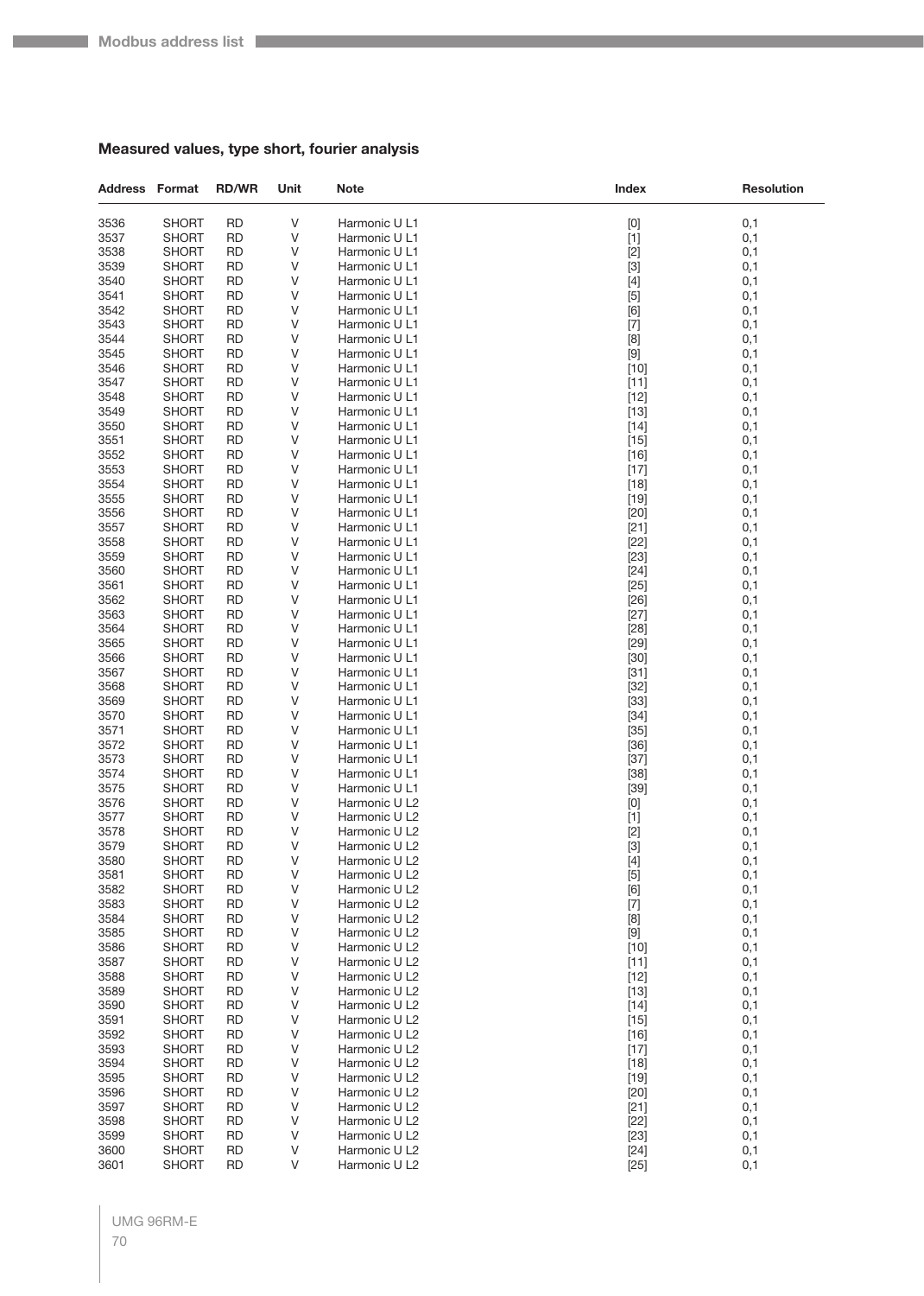| <b>Address Format</b> |                | <b>RD/WR</b>    | Unit   | <b>Note</b>                    | Index                                                                                                                                                                                                                                                                                                                                                                                                                                                                                                                                                                                                                                                                              | <b>Resolution</b> |
|-----------------------|----------------|-----------------|--------|--------------------------------|------------------------------------------------------------------------------------------------------------------------------------------------------------------------------------------------------------------------------------------------------------------------------------------------------------------------------------------------------------------------------------------------------------------------------------------------------------------------------------------------------------------------------------------------------------------------------------------------------------------------------------------------------------------------------------|-------------------|
| 3602                  | <b>SHORT</b>   | <b>RD</b>       | V      | Harmonic U L2                  | $[26]$                                                                                                                                                                                                                                                                                                                                                                                                                                                                                                                                                                                                                                                                             | 0,1               |
| 3603                  | <b>SHORT</b>   | <b>RD</b>       | V      | Harmonic U L2                  | $[27]$                                                                                                                                                                                                                                                                                                                                                                                                                                                                                                                                                                                                                                                                             | 0,1               |
| 3604                  | <b>SHORT</b>   | <b>RD</b>       | V      | Harmonic U L2                  | $[28]$                                                                                                                                                                                                                                                                                                                                                                                                                                                                                                                                                                                                                                                                             | 0,1               |
| 3605                  | <b>SHORT</b>   | <b>RD</b>       | V      | Harmonic U L2                  | $[29]$                                                                                                                                                                                                                                                                                                                                                                                                                                                                                                                                                                                                                                                                             | 0,1               |
| 3606                  | <b>SHORT</b>   | <b>RD</b>       | V      | Harmonic U L2                  | $[30]$                                                                                                                                                                                                                                                                                                                                                                                                                                                                                                                                                                                                                                                                             | 0,1               |
| 3607                  | SHORT          | <b>RD</b>       | V      | Harmonic U L2                  | $[31]$                                                                                                                                                                                                                                                                                                                                                                                                                                                                                                                                                                                                                                                                             | 0,1               |
| 3608                  | SHORT          | <b>RD</b>       | V      | Harmonic U L2                  | $[32]$                                                                                                                                                                                                                                                                                                                                                                                                                                                                                                                                                                                                                                                                             | 0,1               |
| 3609                  | SHORT          | <b>RD</b>       | V      | Harmonic U L2                  | $[33]$                                                                                                                                                                                                                                                                                                                                                                                                                                                                                                                                                                                                                                                                             | 0,1               |
| 3610                  | SHORT          | RD              | V      | Harmonic U L2                  | $[34]$                                                                                                                                                                                                                                                                                                                                                                                                                                                                                                                                                                                                                                                                             | 0,1               |
| 3611                  | <b>SHORT</b>   | <b>RD</b>       | V      | Harmonic U L2                  | $[35]$                                                                                                                                                                                                                                                                                                                                                                                                                                                                                                                                                                                                                                                                             | 0,1               |
| 3612                  | SHORT          | <b>RD</b>       | V      | Harmonic U L2                  | $[36]$                                                                                                                                                                                                                                                                                                                                                                                                                                                                                                                                                                                                                                                                             | 0,1               |
| 3613                  | <b>SHORT</b>   | <b>RD</b>       | V      | Harmonic U L2                  | $[37]$                                                                                                                                                                                                                                                                                                                                                                                                                                                                                                                                                                                                                                                                             | 0,1               |
| 3614                  | <b>SHORT</b>   | <b>RD</b>       | V      | Harmonic U L2                  | $[38]$                                                                                                                                                                                                                                                                                                                                                                                                                                                                                                                                                                                                                                                                             | 0,1               |
| 3615                  | SHORT          | RD              | V      | Harmonic U L2                  | $[39]$                                                                                                                                                                                                                                                                                                                                                                                                                                                                                                                                                                                                                                                                             | 0,1               |
| 3616                  | <b>SHORT</b>   | <b>RD</b>       | V      | Harmonic U L3                  | [0]                                                                                                                                                                                                                                                                                                                                                                                                                                                                                                                                                                                                                                                                                | 0,1               |
| 3617                  | SHORT          | <b>RD</b>       | V      | Harmonic U L3                  | $[1]$                                                                                                                                                                                                                                                                                                                                                                                                                                                                                                                                                                                                                                                                              | 0,1               |
| 3618                  | SHORT          | <b>RD</b>       | V      | Harmonic U L3                  | $[2]$                                                                                                                                                                                                                                                                                                                                                                                                                                                                                                                                                                                                                                                                              | 0,1               |
| 3619                  | SHORT          | <b>RD</b>       | V      | Harmonic U L3                  | $[3]$                                                                                                                                                                                                                                                                                                                                                                                                                                                                                                                                                                                                                                                                              | 0,1               |
| 3620                  | SHORT          | RD              | V      | Harmonic U L3                  | $[4]$                                                                                                                                                                                                                                                                                                                                                                                                                                                                                                                                                                                                                                                                              | 0,1               |
| 3621                  | <b>SHORT</b>   | <b>RD</b>       | V      | Harmonic U L3                  | $[5]$                                                                                                                                                                                                                                                                                                                                                                                                                                                                                                                                                                                                                                                                              | 0,1               |
| 3622                  | <b>SHORT</b>   | <b>RD</b>       | V      | Harmonic U L3                  | [6]                                                                                                                                                                                                                                                                                                                                                                                                                                                                                                                                                                                                                                                                                | 0,1               |
| 3623                  | SHORT          | <b>RD</b>       | V      | Harmonic U L3                  | $[7]$                                                                                                                                                                                                                                                                                                                                                                                                                                                                                                                                                                                                                                                                              | 0,1               |
| 3624                  | <b>SHORT</b>   | <b>RD</b>       | V      | Harmonic U L3                  | [8]                                                                                                                                                                                                                                                                                                                                                                                                                                                                                                                                                                                                                                                                                | 0,1               |
| 3625                  | SHORT          | RD              | V      | Harmonic U L3                  | $[9]$                                                                                                                                                                                                                                                                                                                                                                                                                                                                                                                                                                                                                                                                              | 0,1               |
| 3626                  | <b>SHORT</b>   | <b>RD</b>       | V      | Harmonic U L3                  | $[10]$                                                                                                                                                                                                                                                                                                                                                                                                                                                                                                                                                                                                                                                                             | 0,1               |
| 3627                  | <b>SHORT</b>   | <b>RD</b>       | V      | Harmonic U L3                  | $[11]$                                                                                                                                                                                                                                                                                                                                                                                                                                                                                                                                                                                                                                                                             | 0,1               |
| 3628                  | SHORT          | <b>RD</b>       | V      | Harmonic U L3                  | $[12]$                                                                                                                                                                                                                                                                                                                                                                                                                                                                                                                                                                                                                                                                             | 0,1               |
| 3629                  | SHORT          | <b>RD</b>       | V      | Harmonic U L3                  | $[13]$                                                                                                                                                                                                                                                                                                                                                                                                                                                                                                                                                                                                                                                                             | 0,1               |
| 3630                  | SHORT          | RD              | V      | Harmonic U L3                  | $[14]$                                                                                                                                                                                                                                                                                                                                                                                                                                                                                                                                                                                                                                                                             | 0,1               |
| 3631                  | <b>SHORT</b>   | <b>RD</b>       | V      | Harmonic U L3                  | $[15]$                                                                                                                                                                                                                                                                                                                                                                                                                                                                                                                                                                                                                                                                             | 0,1               |
| 3632                  | <b>SHORT</b>   | <b>RD</b>       | V      | Harmonic U L3                  | $[16]$                                                                                                                                                                                                                                                                                                                                                                                                                                                                                                                                                                                                                                                                             | 0,1               |
| 3633                  | SHORT          | <b>RD</b>       | V      | Harmonic U L3                  | $[17]$                                                                                                                                                                                                                                                                                                                                                                                                                                                                                                                                                                                                                                                                             | 0,1               |
| 3634                  | SHORT          | <b>RD</b>       | V      | Harmonic U L3                  | $[18]$                                                                                                                                                                                                                                                                                                                                                                                                                                                                                                                                                                                                                                                                             | 0,1               |
| 3635                  | SHORT          | RD              | V      | Harmonic U L3                  | $[19]$                                                                                                                                                                                                                                                                                                                                                                                                                                                                                                                                                                                                                                                                             | 0,1               |
| 3636                  | <b>SHORT</b>   | <b>RD</b>       | V      | Harmonic U L3                  | $[20]$                                                                                                                                                                                                                                                                                                                                                                                                                                                                                                                                                                                                                                                                             | 0,1               |
| 3637                  | <b>SHORT</b>   | <b>RD</b>       | V      | Harmonic U L3                  | $[21]$                                                                                                                                                                                                                                                                                                                                                                                                                                                                                                                                                                                                                                                                             | 0,1               |
| 3638                  | SHORT          | <b>RD</b>       | V      | Harmonic U L3                  | $[22]$                                                                                                                                                                                                                                                                                                                                                                                                                                                                                                                                                                                                                                                                             | 0,1               |
| 3639<br>3640          | SHORT<br>SHORT | <b>RD</b><br>RD | V<br>V | Harmonic U L3<br>Harmonic U L3 | $[23]$<br>$[24]$                                                                                                                                                                                                                                                                                                                                                                                                                                                                                                                                                                                                                                                                   | 0,1<br>0,1        |
| 3641                  | <b>SHORT</b>   | <b>RD</b>       | V      | Harmonic U L3                  | $[25]$                                                                                                                                                                                                                                                                                                                                                                                                                                                                                                                                                                                                                                                                             | 0,1               |
| 3642                  | <b>SHORT</b>   | <b>RD</b>       | V      | Harmonic U L3                  | $[26]$                                                                                                                                                                                                                                                                                                                                                                                                                                                                                                                                                                                                                                                                             | 0,1               |
| 3643                  | <b>SHORT</b>   | <b>RD</b>       | V      | Harmonic U L3                  | $[27]$                                                                                                                                                                                                                                                                                                                                                                                                                                                                                                                                                                                                                                                                             | 0,1               |
| 3644                  | <b>SHORT</b>   | <b>RD</b>       | V      | Harmonic U L3                  | [28]                                                                                                                                                                                                                                                                                                                                                                                                                                                                                                                                                                                                                                                                               | 0,1               |
| 3645                  | SHORT          | <b>RD</b>       | V      | Harmonic U L3                  | $[29]$                                                                                                                                                                                                                                                                                                                                                                                                                                                                                                                                                                                                                                                                             | 0,1               |
| 3646                  | <b>SHORT</b>   | <b>RD</b>       | V      | Harmonic U L3                  | $[30]$                                                                                                                                                                                                                                                                                                                                                                                                                                                                                                                                                                                                                                                                             | 0,1               |
| 3647                  | <b>SHORT</b>   | <b>RD</b>       | V      | Harmonic U L3                  | $[31]$                                                                                                                                                                                                                                                                                                                                                                                                                                                                                                                                                                                                                                                                             | 0,1               |
| 3648                  | <b>SHORT</b>   | <b>RD</b>       | V      | Harmonic U L3                  | $[32]$                                                                                                                                                                                                                                                                                                                                                                                                                                                                                                                                                                                                                                                                             | 0,1               |
| 3649                  | <b>SHORT</b>   | <b>RD</b>       | V      | Harmonic U L3                  | $[33]$                                                                                                                                                                                                                                                                                                                                                                                                                                                                                                                                                                                                                                                                             | 0,1               |
| 3650                  | <b>SHORT</b>   | <b>RD</b>       | V      | Harmonic U L3                  | $[34]$                                                                                                                                                                                                                                                                                                                                                                                                                                                                                                                                                                                                                                                                             | 0,1               |
| 3651                  | <b>SHORT</b>   | <b>RD</b>       | V      | Harmonic U L3                  | $[35]$                                                                                                                                                                                                                                                                                                                                                                                                                                                                                                                                                                                                                                                                             | 0,1               |
| 3652                  | SHORT          | <b>RD</b>       | V      | Harmonic U L3                  | $[36]$                                                                                                                                                                                                                                                                                                                                                                                                                                                                                                                                                                                                                                                                             | 0,1               |
| 3653                  | <b>SHORT</b>   | <b>RD</b>       | V      | Harmonic U L3                  | $[37]$                                                                                                                                                                                                                                                                                                                                                                                                                                                                                                                                                                                                                                                                             | 0,1               |
| 3654                  | <b>SHORT</b>   | <b>RD</b>       | V      | Harmonic U L3                  | $[38]$                                                                                                                                                                                                                                                                                                                                                                                                                                                                                                                                                                                                                                                                             | 0,1               |
| 3655                  | <b>SHORT</b>   | <b>RD</b>       | V      | Harmonic U L3                  | $[39]$                                                                                                                                                                                                                                                                                                                                                                                                                                                                                                                                                                                                                                                                             | 0,1               |
| 3656                  | <b>SHORT</b>   | <b>RD</b>       | V      | Harmonic U L1-L2               | $[0] % \begin{center} % \includegraphics[width=\linewidth]{imagesSupplemental_3.png} % \end{center} % \caption { % Our method can be used for the use of the image. % Note that the \emph{Def}(i) and the \emph{Def}(i) are the same as a function of the image. % Note that the \emph{Def}(i) and the \emph{Def}(i) are the same as a function of the image. % Note that the \emph{Def}(i) and the \emph{Def}(i) are the same as a function of the image. % Note that the \emph{Def}(i) and the \emph{Def}(i) are the same as a function of the image. % Note that the \emph{Def}(i) and the \emph{Def}(i) are the same as a function of the image. % Note that the \emph{Def}(i$ | 0,1               |
| 3657                  | SHORT          | <b>RD</b>       | V      | Harmonic U L1-L2               | $[1]$                                                                                                                                                                                                                                                                                                                                                                                                                                                                                                                                                                                                                                                                              | 0,1               |
| 3658                  | <b>SHORT</b>   | <b>RD</b>       | V      | Harmonic U L1-L2               | $[2]$                                                                                                                                                                                                                                                                                                                                                                                                                                                                                                                                                                                                                                                                              | 0,1               |
| 3659                  | <b>SHORT</b>   | <b>RD</b>       | V      | Harmonic U L1-L2               | $[3]$                                                                                                                                                                                                                                                                                                                                                                                                                                                                                                                                                                                                                                                                              | 0,1               |
| 3660                  | <b>SHORT</b>   | <b>RD</b>       | V      | Harmonic U L1-L2               | $[4]$                                                                                                                                                                                                                                                                                                                                                                                                                                                                                                                                                                                                                                                                              | 0,1               |
| 3661                  | <b>SHORT</b>   | <b>RD</b>       | V      | Harmonic U L1-L2               | $[5]$                                                                                                                                                                                                                                                                                                                                                                                                                                                                                                                                                                                                                                                                              | 0,1               |
| 3662                  | SHORT          | <b>RD</b>       | V      | Harmonic U L1-L2               | [6]                                                                                                                                                                                                                                                                                                                                                                                                                                                                                                                                                                                                                                                                                | 0,1               |
| 3663                  | <b>SHORT</b>   | <b>RD</b>       | V      | Harmonic U L1-L2               | $[7]$                                                                                                                                                                                                                                                                                                                                                                                                                                                                                                                                                                                                                                                                              | 0,1               |
| 3664                  | <b>SHORT</b>   | <b>RD</b>       | $\vee$ | Harmonic U L1-L2               | [8]                                                                                                                                                                                                                                                                                                                                                                                                                                                                                                                                                                                                                                                                                | 0,1               |
| 3665                  | <b>SHORT</b>   | <b>RD</b>       | V      | Harmonic U L1-L2               | $[9]$                                                                                                                                                                                                                                                                                                                                                                                                                                                                                                                                                                                                                                                                              | 0,1               |
| 3666                  | <b>SHORT</b>   | <b>RD</b>       | V      | Harmonic U L1-L2               | $[10]$                                                                                                                                                                                                                                                                                                                                                                                                                                                                                                                                                                                                                                                                             | 0,1               |
| 3667                  | <b>SHORT</b>   | <b>RD</b>       | V      | Harmonic U L1-L2               | $[11]$                                                                                                                                                                                                                                                                                                                                                                                                                                                                                                                                                                                                                                                                             | 0,1               |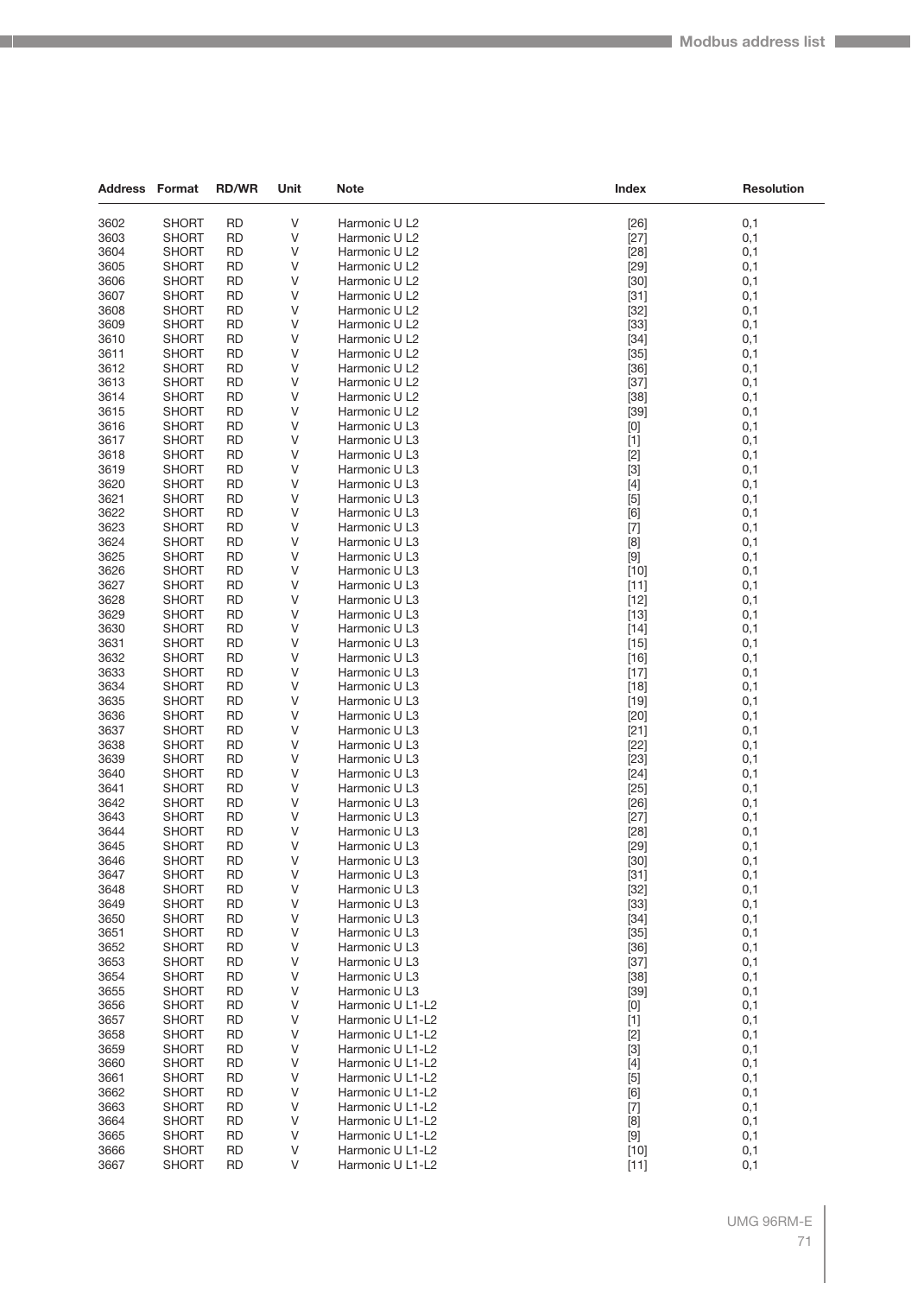Г

| <b>Address Format</b> |                              | <b>RD/WR</b>           | Unit   | Note                                 | Index                                                                                                                                                                                                                                                                                                                                                                                                                                                                                                                                                                                              | <b>Resolution</b> |
|-----------------------|------------------------------|------------------------|--------|--------------------------------------|----------------------------------------------------------------------------------------------------------------------------------------------------------------------------------------------------------------------------------------------------------------------------------------------------------------------------------------------------------------------------------------------------------------------------------------------------------------------------------------------------------------------------------------------------------------------------------------------------|-------------------|
| 3668                  | <b>SHORT</b>                 | <b>RD</b>              | $\vee$ | Harmonic U L1-L2                     | $[12]$                                                                                                                                                                                                                                                                                                                                                                                                                                                                                                                                                                                             | 0,1               |
| 3669                  | <b>SHORT</b>                 | <b>RD</b>              | ٧      | Harmonic U L1-L2                     | $[13]$                                                                                                                                                                                                                                                                                                                                                                                                                                                                                                                                                                                             | 0,1               |
| 3670                  | <b>SHORT</b>                 | <b>RD</b>              | V      | Harmonic U L1-L2                     | $[14]$                                                                                                                                                                                                                                                                                                                                                                                                                                                                                                                                                                                             | 0,1               |
| 3671                  | <b>SHORT</b>                 | RD                     | ٧      | Harmonic U L1-L2                     | $[15]$                                                                                                                                                                                                                                                                                                                                                                                                                                                                                                                                                                                             | 0,1               |
| 3672                  | <b>SHORT</b>                 | <b>RD</b>              | ٧      | Harmonic U L1-L2                     | $[16]$                                                                                                                                                                                                                                                                                                                                                                                                                                                                                                                                                                                             | 0,1               |
| 3673                  | <b>SHORT</b>                 | RD                     | V      | Harmonic U L1-L2                     | $[17]$                                                                                                                                                                                                                                                                                                                                                                                                                                                                                                                                                                                             | 0,1               |
| 3674                  | <b>SHORT</b>                 | <b>RD</b>              | ٧      | Harmonic U L1-L2                     | $[18]$                                                                                                                                                                                                                                                                                                                                                                                                                                                                                                                                                                                             | 0,1               |
| 3675                  | <b>SHORT</b>                 | <b>RD</b>              | V      | Harmonic U L1-L2                     | $[19]$                                                                                                                                                                                                                                                                                                                                                                                                                                                                                                                                                                                             | 0,1               |
| 3676                  | <b>SHORT</b>                 | RD                     | ٧      | Harmonic U L1-L2                     | $[20]$                                                                                                                                                                                                                                                                                                                                                                                                                                                                                                                                                                                             | 0,1               |
| 3677                  | <b>SHORT</b>                 | <b>RD</b>              | ٧<br>V | Harmonic U L1-L2                     | $[21]$                                                                                                                                                                                                                                                                                                                                                                                                                                                                                                                                                                                             | 0,1               |
| 3678<br>3679          | <b>SHORT</b><br><b>SHORT</b> | RD<br>RD               | ٧      | Harmonic U L1-L2<br>Harmonic U L1-L2 | $[22]$<br>$[23]$                                                                                                                                                                                                                                                                                                                                                                                                                                                                                                                                                                                   | 0,1<br>0,1        |
| 3680                  | <b>SHORT</b>                 | <b>RD</b>              | V      | Harmonic U L1-L2                     | $[24]$                                                                                                                                                                                                                                                                                                                                                                                                                                                                                                                                                                                             | 0,1               |
| 3681                  | <b>SHORT</b>                 | RD                     | ٧      | Harmonic U L1-L2                     | $[25]$                                                                                                                                                                                                                                                                                                                                                                                                                                                                                                                                                                                             | 0,1               |
| 3682                  | <b>SHORT</b>                 | <b>RD</b>              | ٧      | Harmonic U L1-L2                     | $[26]$                                                                                                                                                                                                                                                                                                                                                                                                                                                                                                                                                                                             | 0,1               |
| 3683                  | <b>SHORT</b>                 | <b>RD</b>              | V      | Harmonic U L1-L2                     | $[27]$                                                                                                                                                                                                                                                                                                                                                                                                                                                                                                                                                                                             | 0,1               |
| 3684                  | <b>SHORT</b>                 | RD                     | ٧      | Harmonic U L1-L2                     | $[28]$                                                                                                                                                                                                                                                                                                                                                                                                                                                                                                                                                                                             | 0,1               |
| 3685                  | <b>SHORT</b>                 | <b>RD</b>              | V      | Harmonic U L1-L2                     | $[29]$                                                                                                                                                                                                                                                                                                                                                                                                                                                                                                                                                                                             | 0,1               |
| 3686                  | <b>SHORT</b>                 | RD                     | ٧      | Harmonic U L1-L2                     | $[30]$                                                                                                                                                                                                                                                                                                                                                                                                                                                                                                                                                                                             | 0,1               |
| 3687                  | <b>SHORT</b>                 | <b>RD</b>              | ٧      | Harmonic U L1-L2                     | $[31]$                                                                                                                                                                                                                                                                                                                                                                                                                                                                                                                                                                                             | 0,1               |
| 3688                  | <b>SHORT</b>                 | <b>RD</b>              | V      | Harmonic U L1-L2                     | $[32]$                                                                                                                                                                                                                                                                                                                                                                                                                                                                                                                                                                                             | 0,1               |
| 3689                  | <b>SHORT</b>                 | RD                     | ٧      | Harmonic U L1-L2                     | $[33]$                                                                                                                                                                                                                                                                                                                                                                                                                                                                                                                                                                                             | 0,1               |
| 3690                  | <b>SHORT</b>                 | <b>RD</b>              | V      | Harmonic U L1-L2                     | $[34]$                                                                                                                                                                                                                                                                                                                                                                                                                                                                                                                                                                                             | 0,1               |
| 3691                  | <b>SHORT</b>                 | RD                     | ٧      | Harmonic U L1-L2                     | $[35]$                                                                                                                                                                                                                                                                                                                                                                                                                                                                                                                                                                                             | 0,1               |
| 3692<br>3693          | <b>SHORT</b>                 | <b>RD</b>              | ٧<br>V | Harmonic U L1-L2                     | $[36]$                                                                                                                                                                                                                                                                                                                                                                                                                                                                                                                                                                                             | 0,1               |
| 3694                  | <b>SHORT</b><br><b>SHORT</b> | <b>RD</b><br>RD        | ٧      | Harmonic U L1-L2<br>Harmonic U L1-L2 | $[37]$<br>$[38]$                                                                                                                                                                                                                                                                                                                                                                                                                                                                                                                                                                                   | 0,1<br>0,1        |
| 3695                  | <b>SHORT</b>                 | <b>RD</b>              | V      | Harmonic U L1-L2                     | $[39]$                                                                                                                                                                                                                                                                                                                                                                                                                                                                                                                                                                                             | 0,1               |
| 3696                  | <b>SHORT</b>                 | RD                     | ٧      | Harmonic U L2-L3                     | $[0] % \begin{center} % \includegraphics[width=\linewidth]{imagesSupplemental_3.png} % \end{center} % \caption { % Our method can be used for the use of the image. % Note that the \emph{DefNet}~\cite{bib66} as a function of the \emph{DefNet}~\cite{bib66} as a function of the \emph{DefNet}~\cite{bib66} as a function of the \emph{DefNet}~\cite{bib66} as a function of the \emph{DefNet}~\cite{bib66} as a function of the \emph{DefNet}~\cite{bib66} as a function of the \emph{DefNet}~\cite{bib66} as a function of the \emph{DefNet}~\cite{bib66} as a function of the \emph{DefNet}$ | 0,1               |
| 3697                  | <b>SHORT</b>                 | <b>RD</b>              | ٧      | Harmonic U L2-L3                     | $[1]$                                                                                                                                                                                                                                                                                                                                                                                                                                                                                                                                                                                              | 0,1               |
| 3698                  | <b>SHORT</b>                 | <b>RD</b>              | V      | Harmonic U L2-L3                     | $[2]$                                                                                                                                                                                                                                                                                                                                                                                                                                                                                                                                                                                              | 0,1               |
| 3699                  | <b>SHORT</b>                 | RD                     | ٧      | Harmonic U L2-L3                     | $[3]$                                                                                                                                                                                                                                                                                                                                                                                                                                                                                                                                                                                              | 0,1               |
| 3700                  | <b>SHORT</b>                 | <b>RD</b>              | V      | Harmonic U L2-L3                     | $[4]$                                                                                                                                                                                                                                                                                                                                                                                                                                                                                                                                                                                              | 0,1               |
| 3701                  | <b>SHORT</b>                 | RD                     | ٧      | Harmonic U L2-L3                     | $[5]$                                                                                                                                                                                                                                                                                                                                                                                                                                                                                                                                                                                              | 0,1               |
| 3702                  | <b>SHORT</b>                 | <b>RD</b>              | ٧      | Harmonic U L2-L3                     | [6]                                                                                                                                                                                                                                                                                                                                                                                                                                                                                                                                                                                                | 0,1               |
| 3703                  | <b>SHORT</b>                 | <b>RD</b>              | V      | Harmonic U L2-L3                     | $[7]$                                                                                                                                                                                                                                                                                                                                                                                                                                                                                                                                                                                              | 0,1               |
| 3704                  | <b>SHORT</b>                 | RD                     | ٧      | Harmonic U L2-L3                     | [8]                                                                                                                                                                                                                                                                                                                                                                                                                                                                                                                                                                                                | 0,1               |
| 3705<br>3706          | <b>SHORT</b><br><b>SHORT</b> | <b>RD</b>              | V<br>٧ | Harmonic U L2-L3                     | $[9]$                                                                                                                                                                                                                                                                                                                                                                                                                                                                                                                                                                                              | 0,1               |
| 3707                  | <b>SHORT</b>                 | RD<br><b>RD</b>        | ٧      | Harmonic U L2-L3<br>Harmonic U L2-L3 | $[10]$<br>$[11]$                                                                                                                                                                                                                                                                                                                                                                                                                                                                                                                                                                                   | 0,1<br>0,1        |
| 3708                  | <b>SHORT</b>                 | <b>RD</b>              | V      | Harmonic U L2-L3                     | $[12]$                                                                                                                                                                                                                                                                                                                                                                                                                                                                                                                                                                                             | 0,1               |
| 3709                  | <b>SHORT</b>                 | RD                     | ٧      | Harmonic U L2-L3                     | $[13]$                                                                                                                                                                                                                                                                                                                                                                                                                                                                                                                                                                                             | 0,1               |
| 3710                  | <b>SHORT</b>                 | <b>RD</b>              | ٧      | Harmonic U L2-L3                     | $[14]$                                                                                                                                                                                                                                                                                                                                                                                                                                                                                                                                                                                             | 0,1               |
| 3711                  | <b>SHORT</b>                 | <b>RD</b>              | ٧      | Harmonic U L2-L3                     | $[15]$                                                                                                                                                                                                                                                                                                                                                                                                                                                                                                                                                                                             | 0,1               |
| 3712                  | <b>SHORI</b>                 | <b>RD</b>              | V      | Harmonic U L2-L3                     | [16]                                                                                                                                                                                                                                                                                                                                                                                                                                                                                                                                                                                               | 0,1               |
| 3713                  | <b>SHORT</b>                 | <b>RD</b>              | V      | Harmonic U L2-L3                     | $[17]$                                                                                                                                                                                                                                                                                                                                                                                                                                                                                                                                                                                             | 0,1               |
| 3714                  | <b>SHORT</b>                 | <b>RD</b>              | ٧      | Harmonic U L2-L3                     | $[18]$                                                                                                                                                                                                                                                                                                                                                                                                                                                                                                                                                                                             | 0,1               |
| 3715                  | <b>SHORT</b>                 | <b>RD</b>              | V      | Harmonic U L2-L3                     | $[19]$                                                                                                                                                                                                                                                                                                                                                                                                                                                                                                                                                                                             | 0,1               |
| 3716                  | <b>SHORT</b>                 | <b>RD</b>              | V      | Harmonic U L2-L3                     | $[20]$                                                                                                                                                                                                                                                                                                                                                                                                                                                                                                                                                                                             | 0,1               |
| 3717                  | <b>SHORT</b>                 | <b>RD</b>              | V      | Harmonic U L2-L3                     | $[21]$                                                                                                                                                                                                                                                                                                                                                                                                                                                                                                                                                                                             | 0,1               |
| 3718                  | <b>SHORT</b>                 | <b>RD</b>              | $\vee$ | Harmonic U L2-L3<br>Harmonic U L2-L3 | $[22]$                                                                                                                                                                                                                                                                                                                                                                                                                                                                                                                                                                                             | 0,1               |
| 3719<br>3720          | <b>SHORT</b><br><b>SHORT</b> | <b>RD</b><br><b>RD</b> | ٧<br>V | Harmonic U L2-L3                     | $[23]$<br>$[24]$                                                                                                                                                                                                                                                                                                                                                                                                                                                                                                                                                                                   | 0,1<br>0,1        |
| 3721                  | <b>SHORT</b>                 | <b>RD</b>              | V      | Harmonic U L2-L3                     | $[25]$                                                                                                                                                                                                                                                                                                                                                                                                                                                                                                                                                                                             | 0,1               |
| 3722                  | <b>SHORT</b>                 | <b>RD</b>              | V      | Harmonic U L2-L3                     | $[26]$                                                                                                                                                                                                                                                                                                                                                                                                                                                                                                                                                                                             | 0,1               |
| 3723                  | <b>SHORT</b>                 | <b>RD</b>              | $\vee$ | Harmonic U L2-L3                     | $[27]$                                                                                                                                                                                                                                                                                                                                                                                                                                                                                                                                                                                             | 0,1               |
| 3724                  | <b>SHORT</b>                 | <b>RD</b>              | ٧      | Harmonic U L2-L3                     | $[28]$                                                                                                                                                                                                                                                                                                                                                                                                                                                                                                                                                                                             | 0,1               |
| 3725                  | <b>SHORT</b>                 | <b>RD</b>              | V      | Harmonic U L2-L3                     | $[29]$                                                                                                                                                                                                                                                                                                                                                                                                                                                                                                                                                                                             | 0,1               |
| 3726                  | <b>SHORT</b>                 | <b>RD</b>              | V      | Harmonic U L2-L3                     | $[30]$                                                                                                                                                                                                                                                                                                                                                                                                                                                                                                                                                                                             | 0,1               |
| 3727                  | <b>SHORT</b>                 | <b>RD</b>              | V      | Harmonic U L2-L3                     | $[31]$                                                                                                                                                                                                                                                                                                                                                                                                                                                                                                                                                                                             | 0,1               |
| 3728                  | <b>SHORT</b>                 | <b>RD</b>              | $\vee$ | Harmonic U L2-L3                     | $[32]$                                                                                                                                                                                                                                                                                                                                                                                                                                                                                                                                                                                             | 0,1               |
| 3729                  | <b>SHORT</b>                 | RD                     | ٧      | Harmonic U L2-L3                     | $[33]$                                                                                                                                                                                                                                                                                                                                                                                                                                                                                                                                                                                             | 0,1               |
| 3730                  | <b>SHORT</b>                 | <b>RD</b>              | V      | Harmonic U L2-L3                     | $[34]$                                                                                                                                                                                                                                                                                                                                                                                                                                                                                                                                                                                             | 0,1               |
| 3731                  | <b>SHORT</b>                 | <b>RD</b>              | V      | Harmonic U L2-L3                     | $[35]$                                                                                                                                                                                                                                                                                                                                                                                                                                                                                                                                                                                             | 0,1               |
| 3732                  | <b>SHORT</b>                 | <b>RD</b>              | V      | Harmonic U L2-L3                     | $[36]$                                                                                                                                                                                                                                                                                                                                                                                                                                                                                                                                                                                             | 0,1               |
| 3733                  | <b>SHORT</b>                 | <b>RD</b>              | V      | Harmonic U L2-L3                     | $[37]$                                                                                                                                                                                                                                                                                                                                                                                                                                                                                                                                                                                             | 0,1               |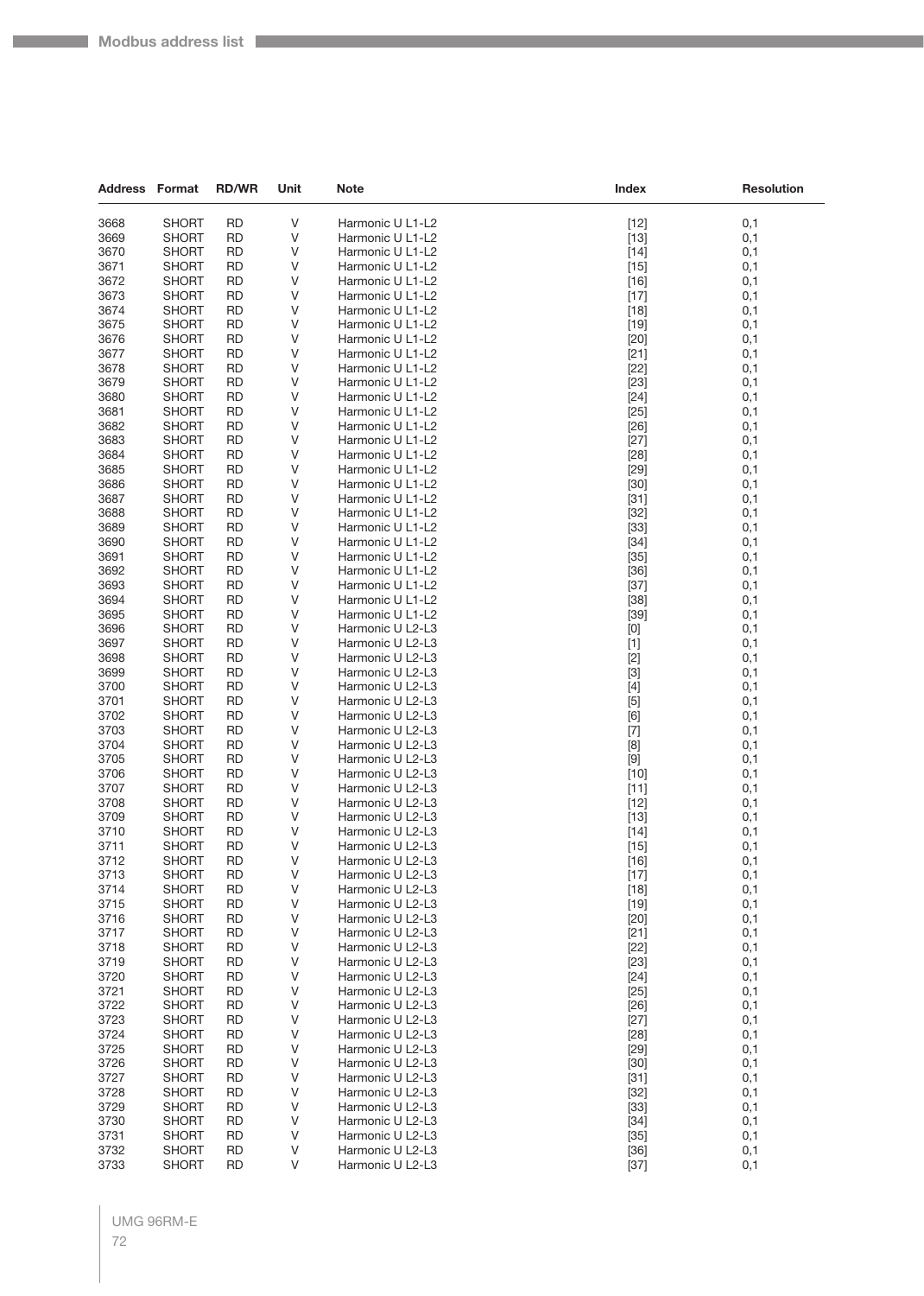| <b>Address Format</b> |                       | <b>RD/WR</b>           | Unit     | Note                           | Index                                  | <b>Resolution</b> |
|-----------------------|-----------------------|------------------------|----------|--------------------------------|----------------------------------------|-------------------|
|                       | <b>SHORT</b>          | <b>RD</b>              | V        | Harmonic U L2-L3               |                                        |                   |
| 3734<br>3735          | <b>SHORT</b>          | <b>RD</b>              | V        | Harmonic U L2-L3               | $[38]$                                 | 0,1<br>0,1        |
| 3736                  | SHORT                 | RD                     | V        | Harmonic U L3-L1               | $[39]$                                 |                   |
| 3737                  | SHORT                 | <b>RD</b>              | V        | Harmonic U L3-L1               | [0]                                    | 0,1<br>0,1        |
| 3738                  | <b>SHORT</b>          | <b>RD</b>              | V        | Harmonic U L3-L1               | $[1]$                                  | 0,1               |
| 3739                  | <b>SHORT</b>          | <b>RD</b>              | V        | Harmonic U L3-L1               | $[2]$<br>$[3]$                         | 0,1               |
| 3740                  | <b>SHORT</b>          | <b>RD</b>              | V        | Harmonic U L3-L1               | $[4]$                                  | 0,1               |
| 3741                  | SHORT                 | RD                     | V        | Harmonic U L3-L1               |                                        |                   |
| 3742                  | <b>SHORT</b>          | RD                     | V        | Harmonic U L3-L1               | $[5]$                                  | 0,1<br>0,1        |
| 3743                  | <b>SHORT</b>          | <b>RD</b>              | V        | Harmonic U L3-L1               | [6]<br>$[7]$                           | 0,1               |
| 3744                  | SHORT                 | RD                     | V        | Harmonic U L3-L1               | [8]                                    | 0,1               |
| 3745                  | <b>SHORT</b>          | <b>RD</b>              | V        | Harmonic U L3-L1               | $[9]$                                  | 0,1               |
| 3746                  | SHORT                 | RD                     | V        | Harmonic U L3-L1               | $[10]$                                 | 0,1               |
| 3747                  | SHORT                 | RD                     | V        | Harmonic U L3-L1               | $[11]$                                 | 0,1               |
| 3748                  | <b>SHORT</b>          | <b>RD</b>              | V        | Harmonic U L3-L1               | $[12]$                                 | 0,1               |
| 3749                  | <b>SHORT</b>          | <b>RD</b>              | V        | Harmonic U L3-L1               | $[13]$                                 | 0,1               |
| 3750                  | <b>SHORT</b>          | <b>RD</b>              | V        | Harmonic U L3-L1               | $[14]$                                 | 0,1               |
| 3751                  | SHORT                 | RD                     | V        | Harmonic U L3-L1               | $[15]$                                 | 0,1               |
| 3752                  | SHORT                 | RD                     | V        | Harmonic U L3-L1               | $[16]$                                 | 0,1               |
| 3753                  | <b>SHORT</b>          | <b>RD</b>              | V        | Harmonic U L3-L1               | $[17]$                                 | 0,1               |
| 3754                  | <b>SHORT</b>          | <b>RD</b>              | V        | Harmonic U L3-L1               | $[18]$                                 | 0,1               |
| 3755                  | <b>SHORT</b>          | <b>RD</b>              | V        | Harmonic U L3-L1               | $[19]$                                 | 0,1               |
| 3756                  | <b>SHORT</b>          | RD                     | V        | Harmonic U L3-L1               | $[20]$                                 | 0,1               |
| 3757                  | SHORT                 | RD                     | V        | Harmonic U L3-L1               | $[21]$                                 | 0,1               |
| 3758                  | <b>SHORT</b>          | <b>RD</b>              | V        | Harmonic U L3-L1               | $[22]$                                 | 0,1               |
| 3759                  | <b>SHORT</b>          | <b>RD</b>              | V        | Harmonic U L3-L1               | $[23]$                                 | 0,1               |
| 3760                  | SHORT                 | <b>RD</b>              | V        | Harmonic U L3-L1               | $[24]$                                 | 0,1               |
| 3761                  | SHORT                 | RD                     | V        | Harmonic U L3-L1               | $[25]$                                 | 0,1               |
| 3762                  | SHORT                 | RD                     | V        | Harmonic U L3-L1               | $[26]$                                 | 0,1               |
| 3763                  | <b>SHORT</b>          | <b>RD</b>              | V        | Harmonic U L3-L1               | $[27]$                                 | 0,1               |
| 3764                  | <b>SHORT</b>          | <b>RD</b>              | V        | Harmonic U L3-L1               | $[28]$                                 | 0,1               |
| 3765                  | SHORT                 | <b>RD</b>              | V        | Harmonic U L3-L1               | $[29]$                                 | 0,1               |
| 3766                  | SHORT                 | RD                     | V        | Harmonic U L3-L1               | $[30]$                                 | 0,1               |
| 3767                  | SHORT                 | RD                     | V        | Harmonic U L3-L1               | $[31]$                                 | 0,1               |
| 3768                  | <b>SHORT</b>          | <b>RD</b>              | V        | Harmonic U L3-L1               | $[32]$                                 | 0,1               |
| 3769                  | <b>SHORT</b>          | <b>RD</b>              | V        | Harmonic U L3-L1               | $[33]$                                 | 0,1               |
| 3770                  | SHORT                 | <b>RD</b>              | V        | Harmonic U L3-L1               | $[34]$                                 | 0,1               |
| 3771                  | SHORT                 | RD                     | V        | Harmonic U L3-L1               | $[35]$                                 | 0,1               |
| 3772                  | SHORT                 | RD                     | V        | Harmonic U L3-L1               | $[36]$                                 | 0,1               |
| 3773                  | <b>SHORT</b>          | <b>RD</b>              | V        | Harmonic U L3-L1               | $[37]$                                 | 0,1               |
| 3774                  | <b>SHORT</b>          | <b>RD</b>              | V        | Harmonic U L3-L1               | $[38]$                                 | 0,1               |
| 3775                  | SHORT                 | <b>RD</b>              | V        | Harmonic U L3-L1               | $[39]$                                 | 0,1               |
| 3796                  | SHORT                 | RD                     | mA       | Harmonic I L1                  | [0]                                    | 1                 |
| 3797                  | SHORT<br><b>SHORT</b> | RD                     | mA       | Harmonic I L1                  | $[1]$                                  | 1<br>1            |
| 3798<br>3799          |                       | <b>RD</b><br><b>RD</b> | mA       | Harmonic I L1                  | $[2]$                                  |                   |
| 3800                  | SHORT<br><b>SHORT</b> | <b>RD</b>              | mA<br>mA | Harmonic I L1<br>Harmonic I L1 | $\begin{bmatrix} 3 \\ 4 \end{bmatrix}$ | 1<br>1            |
| 3801                  | <b>SHORT</b>          | <b>RD</b>              | mA       | Harmonic I L1                  | $[5]$                                  | 1                 |
| 3802                  | <b>SHORT</b>          | <b>RD</b>              | mA       | Harmonic I L1                  | [6]                                    | 1                 |
| 3803                  | SHORT                 | <b>RD</b>              | mA       | Harmonic I L1                  | $[7]$                                  | 1                 |
| 3804                  | <b>SHORT</b>          | <b>RD</b>              | mA       | Harmonic I L1                  | [8]                                    | 1                 |
| 3805                  | <b>SHORT</b>          | <b>RD</b>              | mA       | Harmonic I L1                  | $[9]$                                  | 1                 |
| 3806                  | <b>SHORT</b>          | <b>RD</b>              | mA       | Harmonic I L1                  | $[10]$                                 | 1                 |
| 3807                  | <b>SHORT</b>          | <b>RD</b>              | mA       | Harmonic I L1                  | $[11]$                                 | 1                 |
| 3808                  | <b>SHORT</b>          | <b>RD</b>              | mA       | Harmonic I L1                  | $[12]$                                 | 1                 |
| 3809                  | <b>SHORT</b>          | <b>RD</b>              | mA       | Harmonic I L1                  | $[13]$                                 | 1                 |
| 3810                  | <b>SHORT</b>          | <b>RD</b>              | mA       | Harmonic I L1                  | $[14]$                                 | 1                 |
| 3811                  | SHORT                 | <b>RD</b>              | mA       | Harmonic I L1                  | $[15]$                                 | 1                 |
| 3812                  | <b>SHORT</b>          | <b>RD</b>              | mA       | Harmonic I L1                  | $[16]$                                 | 1                 |
| 3813                  | SHORT                 | <b>RD</b>              | mA       | Harmonic I L1                  | $[17]$                                 | 1                 |
| 3814                  | <b>SHORT</b>          | <b>RD</b>              | mA       | Harmonic I L1                  | $[18]$                                 | 1                 |
| 3815                  | <b>SHORT</b>          | <b>RD</b>              | mA       | Harmonic I L1                  | $[19]$                                 | 1                 |
| 3816                  | SHORT                 | <b>RD</b>              | mA       | Harmonic I L1                  | $[20]$                                 | 1                 |
| 3817                  | <b>SHORT</b>          | <b>RD</b>              | mA       | Harmonic I L1                  | $[21]$                                 | 1                 |
| 3818                  | <b>SHORT</b>          | <b>RD</b>              | mA       | Harmonic I L1                  | $[22]$                                 | 1                 |
| 3819                  | <b>SHORT</b>          | <b>RD</b>              | mA       | Harmonic I L1                  | $[23]$                                 | 1                 |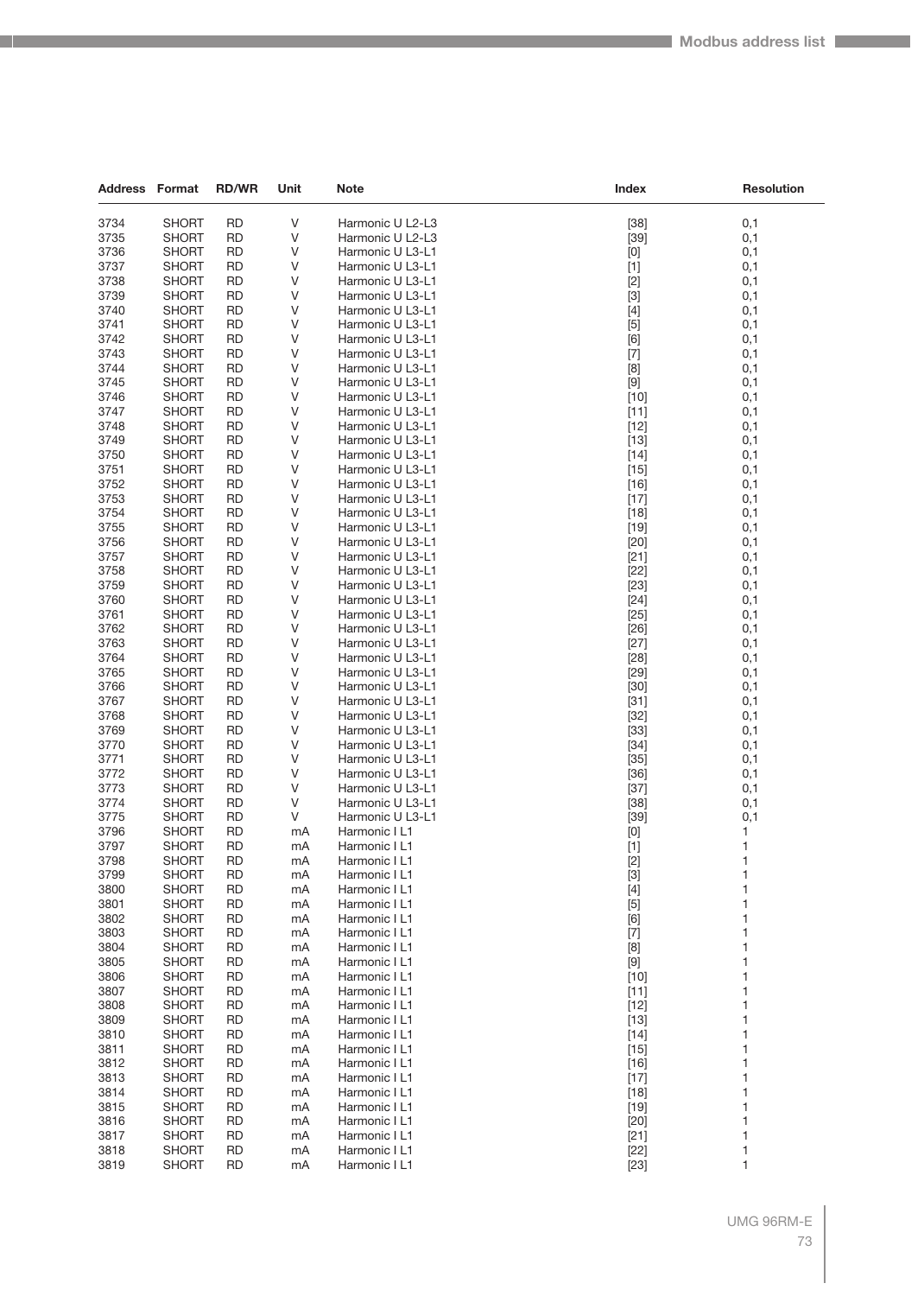| <b>Address Format</b> |                              | <b>RD/WR</b>           | Unit     | Note                           | Index                                                                                                                                                                                                                                                                                                                       | <b>Resolution</b> |
|-----------------------|------------------------------|------------------------|----------|--------------------------------|-----------------------------------------------------------------------------------------------------------------------------------------------------------------------------------------------------------------------------------------------------------------------------------------------------------------------------|-------------------|
| 3820                  | <b>SHORT</b>                 | <b>RD</b>              | mA       | Harmonic I L1                  | $[24]$                                                                                                                                                                                                                                                                                                                      | 1                 |
| 3821                  | <b>SHORT</b>                 | <b>RD</b>              | mA       | Harmonic I L1                  | $[25]$                                                                                                                                                                                                                                                                                                                      | 1                 |
| 3822                  | <b>SHORT</b>                 | <b>RD</b>              | mA       | Harmonic I L1                  | $[26]$                                                                                                                                                                                                                                                                                                                      | 1                 |
| 3823                  | SHORT                        | RD                     | mA       | Harmonic I L1                  | $[27]$                                                                                                                                                                                                                                                                                                                      | 1                 |
| 3824                  | <b>SHORT</b>                 | RD                     | mA       | Harmonic I L1                  | $[28]$                                                                                                                                                                                                                                                                                                                      | 1                 |
| 3825                  | <b>SHORT</b>                 | <b>RD</b>              | mA       | Harmonic I L1                  | $[29]$                                                                                                                                                                                                                                                                                                                      | 1                 |
| 3826                  | <b>SHORT</b>                 | <b>RD</b>              | mA       | Harmonic I L1                  | $[30]$                                                                                                                                                                                                                                                                                                                      | 1                 |
| 3827                  | <b>SHORT</b>                 | <b>RD</b>              | mA       | Harmonic I L1                  | $[31]$                                                                                                                                                                                                                                                                                                                      | 1                 |
| 3828                  | SHORT                        | RD                     | mA       | Harmonic I L1                  | $[32]$                                                                                                                                                                                                                                                                                                                      | 1                 |
| 3829                  | SHORT                        | RD                     | mA       | Harmonic I L1                  | $[33]$                                                                                                                                                                                                                                                                                                                      | 1                 |
| 3830                  | SHORT                        | RD                     | mA       | Harmonic I L1                  | $[34]$                                                                                                                                                                                                                                                                                                                      | 1                 |
| 3831                  | SHORT                        | RD                     | mA       | Harmonic I L1                  | $[35]$                                                                                                                                                                                                                                                                                                                      | 1                 |
| 3832                  | <b>SHORT</b>                 | <b>RD</b>              | mA       | Harmonic I L1                  | $[36]$                                                                                                                                                                                                                                                                                                                      | 1                 |
| 3833<br>3834          | SHORT<br><b>SHORT</b>        | RD                     | mA       | Harmonic I L1<br>Harmonic I L1 | $[37]$                                                                                                                                                                                                                                                                                                                      | 1<br>1            |
| 3835                  | <b>SHORT</b>                 | RD<br><b>RD</b>        | mA<br>mA | Harmonic I L1                  | $[38]$<br>$[39]$                                                                                                                                                                                                                                                                                                            | 1                 |
| 3836                  | SHORT                        | RD                     | mA       | Harmonic I L2                  | $[0] % \begin{center} % \includegraphics[width=\linewidth]{imagesSupplemental_3.png} % \end{center} % \caption { % Our method can be used for the use of the image. % Note that the \emph{Def}(i) and the \emph{Def}(i) are the same and the \emph{Def}(i) and the \emph{Def}(i) are the same. % } % \label{fig:Defin_3} %$ | 1                 |
| 3837                  | SHORT                        | RD                     | mA       | Harmonic I L2                  | $[1]$                                                                                                                                                                                                                                                                                                                       | 1                 |
| 3838                  | SHORT                        | RD                     | mA       | Harmonic I L2                  | $[2]$                                                                                                                                                                                                                                                                                                                       | 1                 |
| 3839                  | SHORT                        | RD                     | mA       | Harmonic I L2                  | $[3]$                                                                                                                                                                                                                                                                                                                       | 1                 |
| 3840                  | SHORT                        | <b>RD</b>              | mA       | Harmonic I L2                  | $[4]$                                                                                                                                                                                                                                                                                                                       | 1                 |
| 3841                  | <b>SHORT</b>                 | RD                     | mA       | Harmonic I L2                  | $[5]$                                                                                                                                                                                                                                                                                                                       | 1                 |
| 3842                  | <b>SHORT</b>                 | <b>RD</b>              | mA       | Harmonic I L2                  | [6]                                                                                                                                                                                                                                                                                                                         | 1                 |
| 3843                  | SHORT                        | RD                     | mA       | Harmonic I L2                  | $[7]$                                                                                                                                                                                                                                                                                                                       | 1                 |
| 3844                  | SHORT                        | RD                     | mA       | Harmonic I L2                  | [8]                                                                                                                                                                                                                                                                                                                         | 1                 |
| 3845                  | <b>SHORT</b>                 | <b>RD</b>              | mA       | Harmonic I L2                  | $[9]$                                                                                                                                                                                                                                                                                                                       | 1                 |
| 3846                  | SHORT                        | RD                     | mA       | Harmonic I L2                  | $[10]$                                                                                                                                                                                                                                                                                                                      | 1                 |
| 3847                  | SHORT                        | RD                     | mA       | Harmonic I L2                  | $[11]$                                                                                                                                                                                                                                                                                                                      | 1                 |
| 3848                  | SHORT                        | RD                     | mA       | Harmonic I L2                  | $[12]$                                                                                                                                                                                                                                                                                                                      | 1<br>1            |
| 3849<br>3850          | SHORT<br>SHORT               | RD<br><b>RD</b>        | mA<br>mA | Harmonic I L2<br>Harmonic I L2 | $[13]$<br>$[14]$                                                                                                                                                                                                                                                                                                            | 1                 |
| 3851                  | SHORT                        | RD                     | mA       | Harmonic I L2                  | $[15]$                                                                                                                                                                                                                                                                                                                      | 1                 |
| 3852                  | SHORT                        | RD                     | mA       | Harmonic I L2                  | $[16]$                                                                                                                                                                                                                                                                                                                      | 1                 |
| 3853                  | SHORT                        | RD                     | mA       | Harmonic I L2                  | $[17]$                                                                                                                                                                                                                                                                                                                      | 1                 |
| 3854                  | SHORT                        | RD                     | mA       | Harmonic I L2                  | $[18]$                                                                                                                                                                                                                                                                                                                      | 1                 |
| 3855                  | <b>SHORT</b>                 | <b>RD</b>              | mA       | Harmonic I L2                  | $[19]$                                                                                                                                                                                                                                                                                                                      | 1                 |
| 3856                  | SHORT                        | RD                     | mA       | Harmonic I L2                  | $[20]$                                                                                                                                                                                                                                                                                                                      | 1                 |
| 3857                  | <b>SHORT</b>                 | RD                     | mA       | Harmonic I L2                  | $[21]$                                                                                                                                                                                                                                                                                                                      | 1                 |
| 3858                  | SHORT                        | RD                     | mA       | Harmonic I L2                  | $[22]$                                                                                                                                                                                                                                                                                                                      | 1                 |
| 3859                  | SHORT                        | RD                     | mA       | Harmonic I L2                  | $[23]$                                                                                                                                                                                                                                                                                                                      | 1                 |
| 3860                  | <b>SHORT</b>                 | <b>RD</b>              | mA       | Harmonic I L2                  | $[24]$                                                                                                                                                                                                                                                                                                                      | 1                 |
| 3861<br>3862          | SHORT<br>SHORT               | RD<br><b>RD</b>        | mA<br>mA | Harmonic I L2<br>Harmonic I L2 | $[25]$<br>$[26]$                                                                                                                                                                                                                                                                                                            | 1<br>1            |
| 3863                  | SHORT                        | RD                     | mA       | Harmonic I L2                  | $[27]$                                                                                                                                                                                                                                                                                                                      | 1                 |
| 3864                  | <b>SHORT</b>                 | <b>RD</b>              | mA       | Harmonic I L2                  | $[28]$                                                                                                                                                                                                                                                                                                                      | 1                 |
| 3865                  | <b>SHORT</b>                 | <b>RD</b>              | mA       | Harmonic I L2                  | $[29]$                                                                                                                                                                                                                                                                                                                      | 1                 |
| 3866                  | <b>SHORT</b>                 | <b>RD</b>              | mA       | Harmonic I L2                  | $[30]$                                                                                                                                                                                                                                                                                                                      | 1                 |
| 3867                  | <b>SHORT</b>                 | <b>RD</b>              | mA       | Harmonic I L2                  | $[31]$                                                                                                                                                                                                                                                                                                                      | 1                 |
| 3868                  | <b>SHORT</b>                 | <b>RD</b>              | mA       | Harmonic I L2                  | $[32]$                                                                                                                                                                                                                                                                                                                      | 1                 |
| 3869                  | <b>SHORT</b>                 | <b>RD</b>              | mA       | Harmonic I L2                  | $[33]$                                                                                                                                                                                                                                                                                                                      | 1                 |
| 3870                  | <b>SHORT</b>                 | <b>RD</b>              | mA       | Harmonic I L2                  | $[34]$                                                                                                                                                                                                                                                                                                                      | 1                 |
| 3871                  | SHORT                        | RD                     | mA       | Harmonic I L2                  | $[35]$                                                                                                                                                                                                                                                                                                                      | 1                 |
| 3872                  | <b>SHORT</b>                 | <b>RD</b>              | mA       | Harmonic I L2                  | $[36]$                                                                                                                                                                                                                                                                                                                      | 1                 |
| 3873<br>3874          | <b>SHORT</b><br><b>SHORT</b> | <b>RD</b><br><b>RD</b> | mA       | Harmonic I L2<br>Harmonic I L2 | $[37]$                                                                                                                                                                                                                                                                                                                      | 1<br>1            |
| 3875                  | <b>SHORT</b>                 | <b>RD</b>              | mA<br>mA | Harmonic I L2                  | $[38]$<br>$[39]$                                                                                                                                                                                                                                                                                                            | 1                 |
| 3876                  | SHORT                        | RD                     | mA       | Harmonic I L3                  | [0]                                                                                                                                                                                                                                                                                                                         | 1                 |
| 3877                  | <b>SHORT</b>                 | <b>RD</b>              | mA       | Harmonic I L3                  | $[1]$                                                                                                                                                                                                                                                                                                                       | 1                 |
| 3878                  | <b>SHORT</b>                 | <b>RD</b>              | mA       | Harmonic I L3                  | $[2]$                                                                                                                                                                                                                                                                                                                       | 1                 |
| 3879                  | <b>SHORT</b>                 | RD                     | mA       | Harmonic I L3                  | $[3]$                                                                                                                                                                                                                                                                                                                       | 1                 |
| 3880                  | <b>SHORT</b>                 | <b>RD</b>              | mA       | Harmonic I L3                  | $[4]$                                                                                                                                                                                                                                                                                                                       | 1                 |
| 3881                  | SHORT                        | RD                     | mA       | Harmonic I L3                  | $[5]$                                                                                                                                                                                                                                                                                                                       | 1                 |
| 3882                  | <b>SHORT</b>                 | <b>RD</b>              | mA       | Harmonic I L3                  | [6]                                                                                                                                                                                                                                                                                                                         | 1                 |
| 3883                  | <b>SHORT</b>                 | <b>RD</b>              | mA       | Harmonic I L3                  | $[7]$                                                                                                                                                                                                                                                                                                                       | 1                 |
| 3884                  | <b>SHORT</b>                 | <b>RD</b>              | mA       | Harmonic I L3                  | [8]                                                                                                                                                                                                                                                                                                                         | 1                 |
| 3885                  | <b>SHORT</b>                 | <b>RD</b>              | mA       | Harmonic I L3                  | $[9]$                                                                                                                                                                                                                                                                                                                       | 1                 |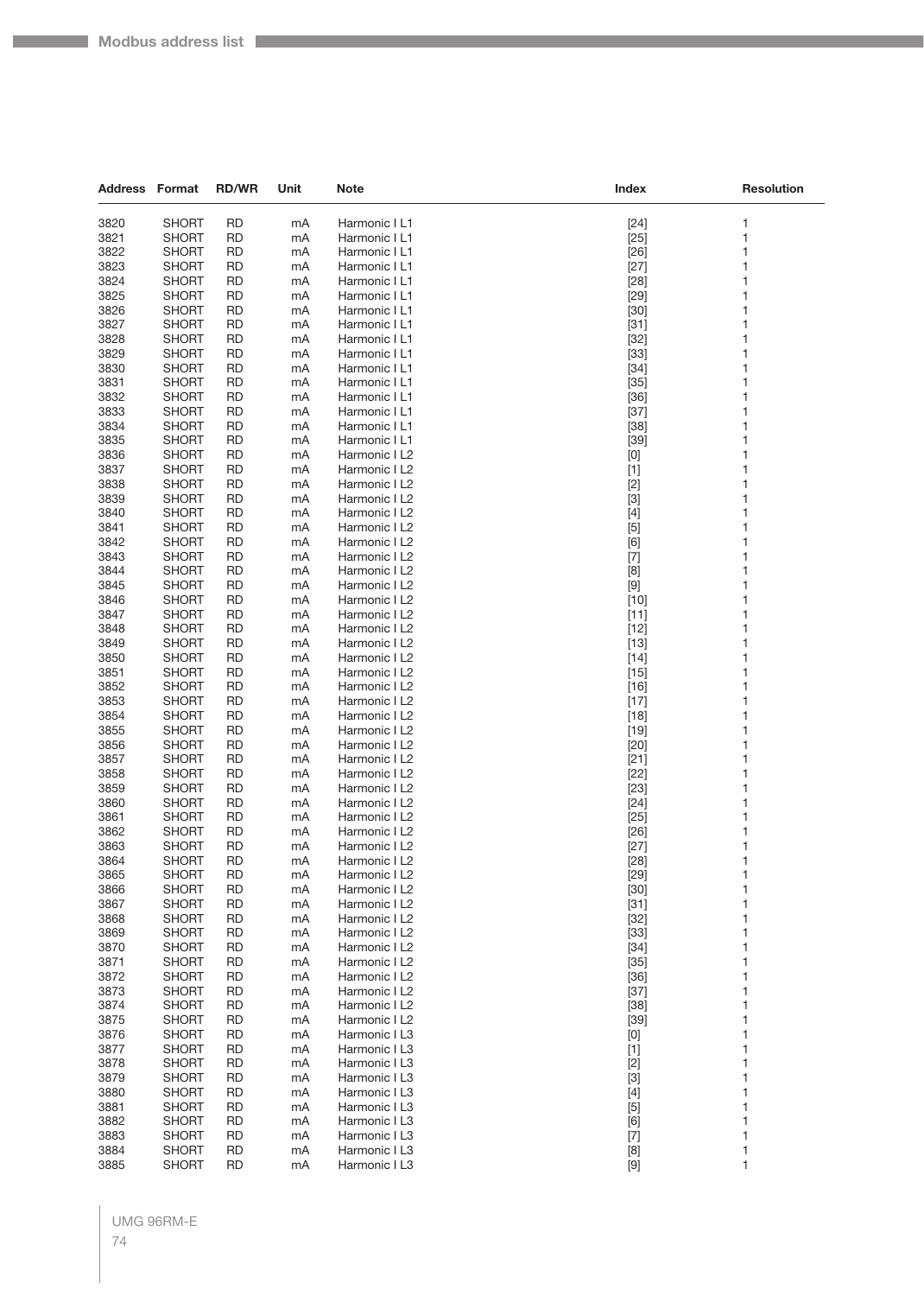| <b>Address Format</b> |                              | <b>RD/WR</b>           | Unit     | Note                           | Index            | <b>Resolution</b> |
|-----------------------|------------------------------|------------------------|----------|--------------------------------|------------------|-------------------|
| 3886                  | <b>SHORT</b>                 | <b>RD</b>              | mA       | Harmonic I L3                  | $[10]$           | 1                 |
| 3887                  | <b>SHORT</b>                 | <b>RD</b>              | mA       | Harmonic I L3                  | $[11]$           | 1                 |
| 3888                  | SHORT                        | <b>RD</b>              | mA       | Harmonic I L3                  | $[12]$           | 1                 |
| 3889                  | SHORT                        | RD                     | mA       | Harmonic I L3                  | $[13]$           | 1                 |
| 3890                  | <b>SHORT</b>                 | <b>RD</b>              | mA       | Harmonic I L3                  | $[14]$           | 1                 |
| 3891                  | SHORT                        | <b>RD</b>              | mA       | Harmonic I L3                  | $[15]$           | 1                 |
| 3892                  | SHORT                        | <b>RD</b>              | mA       | Harmonic I L3                  | $[16]$           | 1                 |
| 3893                  | SHORT                        | <b>RD</b>              | mA       | Harmonic I L3                  | $[17]$           | 1                 |
| 3894                  | SHORT                        | RD                     | mA       | Harmonic I L3                  | $[18]$           | 1                 |
| 3895                  | SHORT                        | <b>RD</b>              | mA       | Harmonic I L3                  | $[19]$           | 1                 |
| 3896                  | SHORT                        | RD                     | mA       | Harmonic I L3                  | $[20]$           | 1                 |
| 3897                  | SHORT                        | <b>RD</b>              | mA       | Harmonic I L3                  | $[21]$           | 1                 |
| 3898                  | SHORT                        | <b>RD</b>              | mA       | Harmonic I L3                  | $[22]$           | 1                 |
| 3899                  | SHORT                        | RD                     | mA       | Harmonic I L3                  | $[23]$           | 1                 |
| 3900                  | <b>SHORT</b>                 | <b>RD</b>              | mA       | Harmonic I L3                  | $[24]$           | 1                 |
| 3901                  | SHORT                        | <b>RD</b>              | mA       | Harmonic I L3                  | $[25]$           | 1                 |
| 3902                  | SHORT                        | <b>RD</b>              | mA       | Harmonic I L3                  | $[26]$           | 1                 |
| 3903                  | SHORT                        | <b>RD</b>              | mA       | Harmonic I L3                  | $[27]$           | 1                 |
| 3904                  | <b>SHORT</b>                 | RD                     | mA       | Harmonic I L3                  | $[28]$           | 1                 |
| 3905                  | <b>SHORT</b>                 | <b>RD</b>              | mA       | Harmonic I L3                  | $[29]$           | 1                 |
| 3906                  | SHORT                        | <b>RD</b>              | mA       | Harmonic I L3                  | $[30]$           | 1                 |
| 3907                  | SHORT                        | RD                     | mA       | Harmonic I L3                  | $[31]$           | 1                 |
| 3908                  | SHORT                        | <b>RD</b>              | mA       | Harmonic I L3                  | $[32]$           | 1                 |
| 3909                  | SHORT                        | RD                     | mA       | Harmonic I L3                  | $[33]$           | 1                 |
| 3910                  | SHORT                        | <b>RD</b>              | mA       | Harmonic I L3                  | $[34]$           | 1                 |
| 3911                  | SHORT                        | <b>RD</b>              | mA       | Harmonic I L3                  | $[35]$           | 1                 |
| 3912                  | SHORT                        | RD                     | mA       | Harmonic I L3                  | $[36]$           | 1                 |
| 3913                  | SHORT                        | <b>RD</b>              | mA       | Harmonic I L3                  | $[37]$           | 1                 |
| 3914                  | SHORT                        | RD                     | mA       | Harmonic I L3                  | $[38]$           | 1                 |
| 3915                  | SHORT                        | <b>RD</b>              | mA       | Harmonic I L3                  | $[39]$           | 1                 |
|                       |                              |                        |          |                                |                  |                   |
| 10730                 | SHORT                        | RD                     | mA       | Harmonic I L4                  | [0]              | 1                 |
| 10731                 | SHORT                        | <b>RD</b>              | mA       | Harmonic I L4                  | $[1]$            | 1                 |
| 10732                 | SHORT                        | RD                     | mA       | Harmonic I L4                  | $[2]$            | 1                 |
| 10733                 | SHORT                        | <b>RD</b>              | mA       | Harmonic I L4                  | $[3]$            | 1                 |
| 10734                 | SHORT                        | RD                     | mA       | Harmonic I L4                  | $[4]$            | 1                 |
| 10735                 | SHORT                        | RD                     | mA       | Harmonic I L4                  | [5]              | 1                 |
| 10736                 | SHORT                        | <b>RD</b>              | mA       | Harmonic I L4                  | [6]              | 1                 |
| 10737                 | SHORT                        | RD                     | mA       | Harmonic I L4                  | $[7]$            | 1                 |
| 10738                 | <b>SHORT</b>                 | <b>RD</b>              | mA       | Harmonic I L4                  | [8]              | 1                 |
| 10739                 | SHORT                        | <b>RD</b>              | mA       | Harmonic I L4                  | $[9]$            | 1                 |
| 10740                 | SHORT                        | RD                     | mA       | Harmonic I L4                  | $[10]$           | 1                 |
| 10741                 | SHORT                        | <b>RD</b>              | mA       | Harmonic I L4                  | [11]             | 1                 |
| 10742                 | <b>SHORT</b>                 | RD                     | mA       | Harmonic I L4                  | $[12]$           | 1                 |
| 10743                 | <b>SHORT</b>                 | <b>RD</b>              | mA       | Harmonic I L4                  | $[13]$           | 1                 |
| 10744<br>10745        | SHORT                        | <b>RD</b><br><b>RD</b> | mA       | Harmonic I L4                  | $[14]$           | 1<br>1            |
| 10746                 | <b>SHORT</b>                 | <b>RD</b>              | mA       | Harmonic I L4                  | $[15]$           | 1                 |
| 10747                 | <b>SHORT</b><br><b>SHORT</b> | <b>RD</b>              | mA       | Harmonic I L4<br>Harmonic I L4 | $[16]$           | 1                 |
| 10748                 | <b>SHORT</b>                 | <b>RD</b>              | mA<br>mA | Harmonic I L4                  | $[17]$<br>$[18]$ | 1                 |
| 10749                 | SHORT                        | <b>RD</b>              | mA       | Harmonic I L4                  | $[19]$           | 1                 |
| 10750                 | <b>SHORT</b>                 | <b>RD</b>              | mA       | Harmonic I L4                  | $[20]$           | 1                 |
| 10751                 | <b>SHORT</b>                 | <b>RD</b>              | mA       | Harmonic I L4                  | $[21]$           | 1                 |
| 10752                 | <b>SHORT</b>                 | <b>RD</b>              | mA       | Harmonic I L4                  | $[22]$           | 1                 |
| 10753                 | <b>SHORT</b>                 | <b>RD</b>              | mA       | Harmonic I L4                  | $[23]$           | 1                 |
| 10754                 | SHORT                        | <b>RD</b>              | mA       | Harmonic I L4                  | $[24]$           | 1                 |
| 10755                 | <b>SHORT</b>                 | <b>RD</b>              | mA       | Harmonic I L4                  | $[25]$           | 1                 |
| 10756                 | <b>SHORT</b>                 | <b>RD</b>              | mA       | Harmonic I L4                  | $[26]$           | 1                 |
| 10757                 | <b>SHORT</b>                 | RD                     | mA       | Harmonic I L4                  | $[27]$           | 1                 |
| 10758                 | <b>SHORT</b>                 | RD                     | mA       | Harmonic I L4                  | $[28]$           | 1                 |
| 10759                 | SHORT                        | <b>RD</b>              | mA       | Harmonic I L4                  | $[29]$           | 1                 |
| 10760                 | <b>SHORT</b>                 | <b>RD</b>              | mA       | Harmonic I L4                  | $[30]$           | 1                 |
| 10761                 | <b>SHORT</b>                 | <b>RD</b>              | mA       | Harmonic I L4                  | $[31]$           | 1                 |
| 10762                 | <b>SHORT</b>                 | RD                     | mA       | Harmonic I L4                  | $[32]$           | 1                 |
| 10763                 | <b>SHORT</b>                 | <b>RD</b>              | mA       | Harmonic I L4                  | $[33]$           | 1                 |
| 10764                 | <b>SHORT</b>                 | <b>RD</b>              | mA       | Harmonic I L4                  | $[34]$           | 1                 |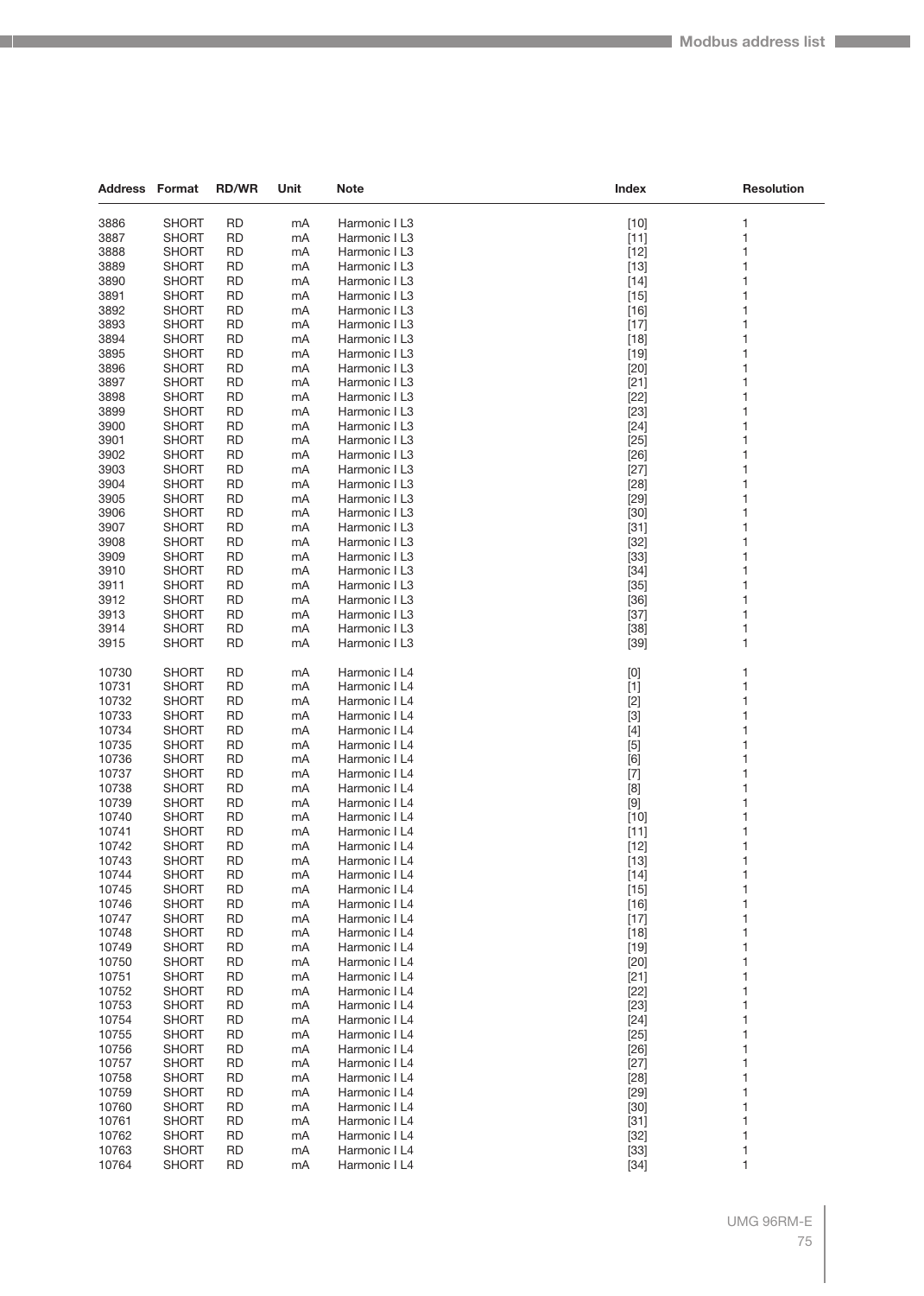**College** 

| <b>Address Format</b> |                              | <b>RD/WR</b>           | Unit     | Note                                 | Index                                                                                                                                                                                                                                                                                                                                 | <b>Resolution</b> |
|-----------------------|------------------------------|------------------------|----------|--------------------------------------|---------------------------------------------------------------------------------------------------------------------------------------------------------------------------------------------------------------------------------------------------------------------------------------------------------------------------------------|-------------------|
| 10765                 | <b>SHORT</b>                 | RD                     | mA       | Harmonic I L4                        | $[35]$                                                                                                                                                                                                                                                                                                                                | 1                 |
| 10766                 | <b>SHORT</b>                 | <b>RD</b>              | mA       | Harmonic I L4                        | $[36]$                                                                                                                                                                                                                                                                                                                                | 1                 |
| 10767                 | SHORT                        | RD                     | mA       | Harmonic I L4                        | $[37]$                                                                                                                                                                                                                                                                                                                                | 1                 |
| 10768                 | <b>SHORT</b>                 | RD                     | mA       | Harmonic I L4                        | $[38]$                                                                                                                                                                                                                                                                                                                                | 1                 |
| 10769                 | <b>SHORT</b>                 | RD                     | mA       | Harmonic I L4                        | $[39]$                                                                                                                                                                                                                                                                                                                                | 1                 |
| 11281                 | SHORT                        | <b>RD</b>              | mA       | Harmonic I Diff1                     | $[0]$                                                                                                                                                                                                                                                                                                                                 | 1                 |
| 11282                 | <b>SHORT</b>                 | RD                     | mA       | Harmonic I Diff1                     | $[1]$                                                                                                                                                                                                                                                                                                                                 | 1                 |
| 11283                 | <b>SHORT</b>                 | RD                     | mA       | Harmonic I Diff1                     | $[2]$                                                                                                                                                                                                                                                                                                                                 | 1                 |
| 11284                 | <b>SHORT</b>                 | RD                     | mA       | Harmonic I Diff1                     | $[3]$                                                                                                                                                                                                                                                                                                                                 | 1                 |
| 11285                 | SHORT                        | RD                     | mA       | Harmonic I Diff1                     | $[4]$                                                                                                                                                                                                                                                                                                                                 | 1                 |
| 11286                 | <b>SHORT</b>                 | RD                     | mA       | Harmonic I Diff1                     | $[5]$                                                                                                                                                                                                                                                                                                                                 | 1                 |
| 11287                 | <b>SHORT</b>                 | RD                     | mA       | Harmonic I Diff1                     | [6]                                                                                                                                                                                                                                                                                                                                   | 1                 |
| 11288                 | <b>SHORT</b>                 | RD                     | mA       | Harmonic I Diff1                     | $[7]$                                                                                                                                                                                                                                                                                                                                 | 1                 |
| 11289                 | <b>SHORT</b>                 | RD                     | mA       | Harmonic I Diff1                     | [8]                                                                                                                                                                                                                                                                                                                                   | 1                 |
| 11290                 | SHORT                        | RD                     | mA       | Harmonic I Diff1                     | $[9]$                                                                                                                                                                                                                                                                                                                                 | 1                 |
| 11291                 | SHORT                        | RD                     | mA       | Harmonic I Diff1                     | $[10]$                                                                                                                                                                                                                                                                                                                                | 1                 |
| 11292                 | <b>SHORT</b>                 | RD                     | mA       | Harmonic I Diff1                     | $[11]$                                                                                                                                                                                                                                                                                                                                | 1                 |
| 11293                 | <b>SHORT</b>                 | RD                     | mA       | Harmonic I Diff1                     | $[12]$                                                                                                                                                                                                                                                                                                                                | 1                 |
| 11294                 | <b>SHORT</b>                 | RD                     | mA       | Harmonic I Diff1<br>Harmonic I Diff1 | $[13]$                                                                                                                                                                                                                                                                                                                                | 1                 |
| 11295<br>11296        | <b>SHORT</b><br><b>SHORT</b> | <b>RD</b><br>RD        | mA<br>mA | Harmonic I Diff1                     | $[14]$<br>$[15]$                                                                                                                                                                                                                                                                                                                      | 1<br>1            |
| 11297                 | <b>SHORT</b>                 | RD                     | mA       | Harmonic I Diff1                     | $[16]$                                                                                                                                                                                                                                                                                                                                | 1                 |
| 11298                 | <b>SHORT</b>                 | RD                     | mA       | Harmonic I Diff1                     | $[17]$                                                                                                                                                                                                                                                                                                                                | 1                 |
| 11299                 | <b>SHORT</b>                 | RD                     | mA       | Harmonic I Diff1                     | $[18]$                                                                                                                                                                                                                                                                                                                                | 1                 |
| 11300                 | <b>SHORT</b>                 | RD                     | mA       | Harmonic I Diff1                     | $[19]$                                                                                                                                                                                                                                                                                                                                | 1                 |
| 11301                 | SHORT                        | RD                     | mA       | Harmonic I Diff1                     | $[20]$                                                                                                                                                                                                                                                                                                                                | 1                 |
| 11302                 | <b>SHORT</b>                 | RD                     | mA       | Harmonic I Diff1                     | $[21]$                                                                                                                                                                                                                                                                                                                                | 1                 |
| 11303                 | <b>SHORT</b>                 | RD                     | mA       | Harmonic I Diff1                     | $[22]$                                                                                                                                                                                                                                                                                                                                | 1                 |
| 11304                 | <b>SHORT</b>                 | RD                     | mA       | Harmonic I Diff1                     | $[23]$                                                                                                                                                                                                                                                                                                                                | 1                 |
| 11305                 | <b>SHORT</b>                 | RD                     | mA       | Harmonic I Diff1                     | $[24]$                                                                                                                                                                                                                                                                                                                                | 1                 |
| 11306                 | <b>SHORT</b>                 | RD                     | mA       | Harmonic I Diff1                     | $[25]$                                                                                                                                                                                                                                                                                                                                | 1                 |
| 11307<br>11308        | SHORT<br><b>SHORT</b>        | RD                     | mA       | Harmonic I Diff1                     | $[26]$                                                                                                                                                                                                                                                                                                                                | 1                 |
| 11309                 | <b>SHORT</b>                 | RD<br>RD               | mA<br>mA | Harmonic I Diff1<br>Harmonic I Diff1 | $[27]$<br>$[28]$                                                                                                                                                                                                                                                                                                                      | 1<br>1            |
| 11310                 | <b>SHORT</b>                 | RD                     | mA       | Harmonic I Diff1                     | $[29]$                                                                                                                                                                                                                                                                                                                                | 1                 |
| 11311                 | SHORT                        | RD                     | mA       | Harmonic I Diff1                     | $[30]$                                                                                                                                                                                                                                                                                                                                | 1                 |
| 11312                 | SHORT                        | RD                     | mA       | Harmonic I Diff1                     | $[31]$                                                                                                                                                                                                                                                                                                                                | 1                 |
| 11313                 | <b>SHORT</b>                 | RD                     | mA       | Harmonic I Diff1                     | $[32]$                                                                                                                                                                                                                                                                                                                                | 1                 |
| 11314                 | SHORT                        | RD                     | mA       | Harmonic I Diff1                     | $[33]$                                                                                                                                                                                                                                                                                                                                | 1                 |
| 11315                 | SHORT                        | RD                     | mA       | Harmonic I Diff1                     | $[34]$                                                                                                                                                                                                                                                                                                                                | 1                 |
| 11316                 | <b>SHORT</b>                 | RD                     | mA       | Harmonic I Diff1                     | $[35]$                                                                                                                                                                                                                                                                                                                                | 1                 |
| 11317                 | SHORT                        | RD                     | mA       | Harmonic I Diff1                     | $[36]$                                                                                                                                                                                                                                                                                                                                | 1                 |
| 11318                 | <b>SHORT</b>                 | RD                     | mA       | Harmonic I Diff1                     | $[37]$                                                                                                                                                                                                                                                                                                                                | 1                 |
| 11319                 | SHORT                        | RD.                    | mA       | Harmonic I Diff1                     | $[38]$                                                                                                                                                                                                                                                                                                                                | 1                 |
| 11320<br>11321        | <b>SHORT</b><br><b>SHORT</b> | <b>RD</b><br><b>RD</b> | mA<br>mA | Harmonic I Diff1<br>Harmonic I Diff2 | $[39]$<br>$[0] % \begin{center} % \includegraphics[width=\linewidth]{imagesSupplemental_3.png} % \end{center} % \caption { % Our method can be used for the use of the image. % Note that the \emph{Def}(i) and the \emph{Def}(i) are the same and the \emph{Def}(i) and the \emph{Def}(i) are the same. % } % \label{fig:Defin_3} %$ | 1<br>1            |
| 11322                 | <b>SHORT</b>                 | <b>RD</b>              | mA       | Harmonic I Diff2                     | $[1]$                                                                                                                                                                                                                                                                                                                                 | 1                 |
| 11323                 | <b>SHORT</b>                 | <b>RD</b>              | mA       | Harmonic I Diff2                     | $[2]$                                                                                                                                                                                                                                                                                                                                 | 1                 |
| 11324                 | <b>SHORT</b>                 | <b>RD</b>              | mA       | Harmonic I Diff2                     | $[3]$                                                                                                                                                                                                                                                                                                                                 | 1                 |
| 11325                 | <b>SHORT</b>                 | RD                     | mA       | Harmonic I Diff2                     | $[4]$                                                                                                                                                                                                                                                                                                                                 | 1                 |
| 11326                 | <b>SHORT</b>                 | RD                     | mA       | Harmonic I Diff2                     | $[5]$                                                                                                                                                                                                                                                                                                                                 | 1                 |
| 11327                 | <b>SHORT</b>                 | <b>RD</b>              | mA       | Harmonic I Diff2                     | [6]                                                                                                                                                                                                                                                                                                                                   | 1                 |
| 11328                 | <b>SHORT</b>                 | <b>RD</b>              | mA       | Harmonic I Diff2                     | $[7]$                                                                                                                                                                                                                                                                                                                                 | 1                 |
| 11329                 | <b>SHORT</b>                 | <b>RD</b>              | mA       | Harmonic I Diff2                     | [8]                                                                                                                                                                                                                                                                                                                                   | 1                 |
| 11330                 | <b>SHORT</b>                 | RD                     | mA       | Harmonic I Diff2                     | $[9]$                                                                                                                                                                                                                                                                                                                                 | 1                 |
| 11331                 | <b>SHORT</b>                 | <b>RD</b>              | mA       | Harmonic I Diff2                     | $[10]$                                                                                                                                                                                                                                                                                                                                | 1                 |
| 11332<br>11333        | <b>SHORT</b><br><b>SHORT</b> | <b>RD</b><br><b>RD</b> | mA       | Harmonic I Diff2<br>Harmonic I Diff2 | $[11]$                                                                                                                                                                                                                                                                                                                                | 1<br>1            |
| 11334                 | <b>SHORT</b>                 | <b>RD</b>              | mA<br>mA | Harmonic I Diff2                     | $[12]$<br>$[13]$                                                                                                                                                                                                                                                                                                                      | 1                 |
| 11335                 | <b>SHORT</b>                 | <b>RD</b>              | mA       | Harmonic I Diff2                     | $[14]$                                                                                                                                                                                                                                                                                                                                | 1                 |
| 11336                 | <b>SHORT</b>                 | <b>RD</b>              | mA       | Harmonic I Diff2                     | $[15]$                                                                                                                                                                                                                                                                                                                                | 1                 |
| 11337                 | <b>SHORT</b>                 | RD                     | mA       | Harmonic I Diff2                     | $[16]$                                                                                                                                                                                                                                                                                                                                | 1                 |
| 11338                 | <b>SHORT</b>                 | <b>RD</b>              | mA       | Harmonic I Diff2                     | $[17]$                                                                                                                                                                                                                                                                                                                                | 1                 |
| 11339                 | <b>SHORT</b>                 | <b>RD</b>              | mA       | Harmonic I Diff2                     | $[18]$                                                                                                                                                                                                                                                                                                                                | 1                 |
| 11340                 | <b>SHORT</b>                 | <b>RD</b>              | mA       | Harmonic I Diff2                     | $[19]$                                                                                                                                                                                                                                                                                                                                | 1                 |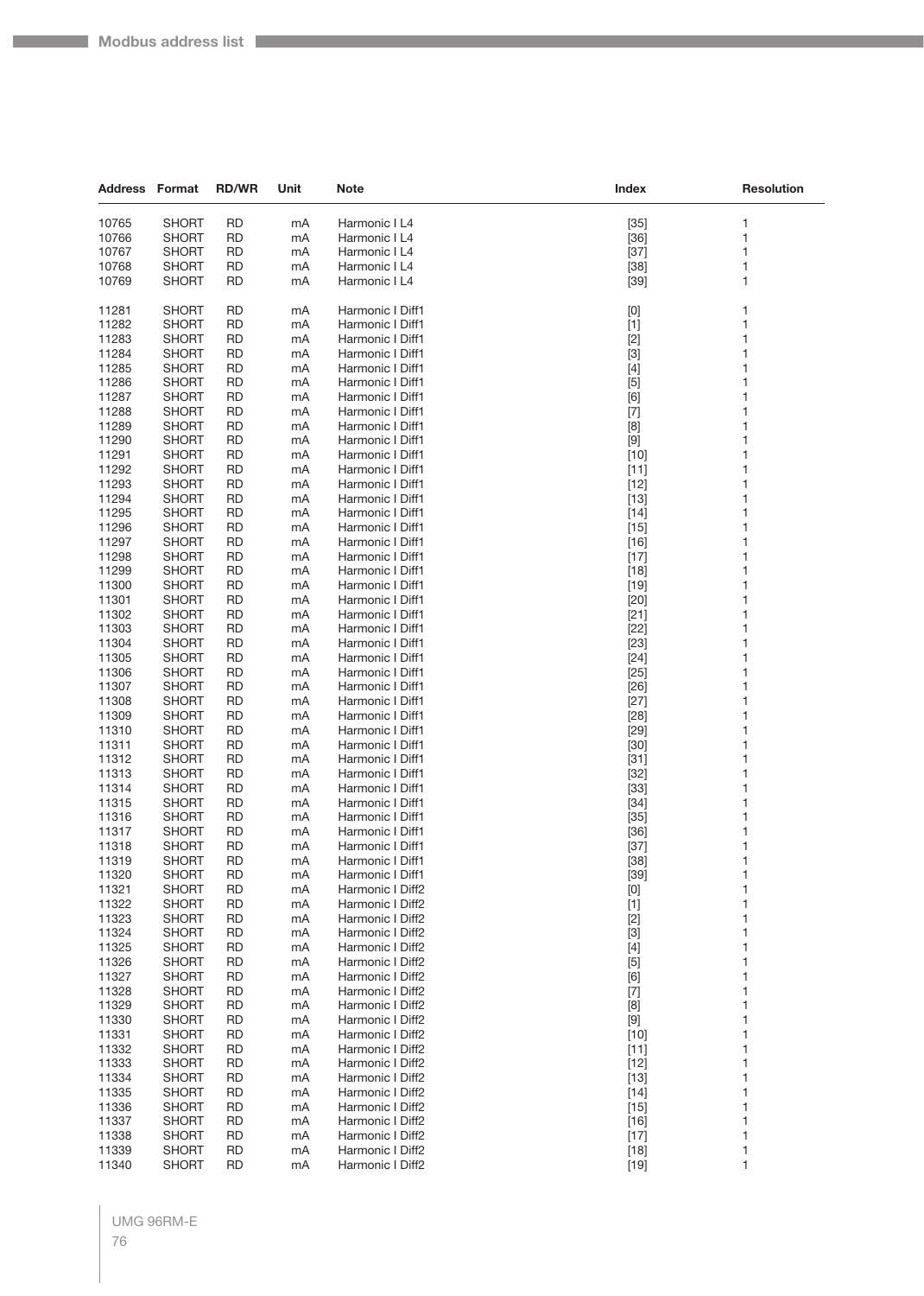| Address Format |              | <b>RD/WR</b> | Unit | <b>Note</b>      | Index  | <b>Resolution</b> |
|----------------|--------------|--------------|------|------------------|--------|-------------------|
| 11341          | <b>SHORT</b> | <b>RD</b>    | mA   | Harmonic I Diff2 | $[20]$ |                   |
| 11342          | <b>SHORT</b> | RD.          | mA   | Harmonic I Diff2 | $[21]$ |                   |
| 11343          | <b>SHORT</b> | <b>RD</b>    | mA   | Harmonic I Diff2 | $[22]$ |                   |
| 11344          | <b>SHORT</b> | <b>RD</b>    | mA   | Harmonic I Diff2 | $[23]$ |                   |
| 11345          | <b>SHORT</b> | <b>RD</b>    | mA   | Harmonic I Diff2 | $[24]$ |                   |
| 11346          | <b>SHORT</b> | <b>RD</b>    | mA   | Harmonic I Diff2 | $[25]$ |                   |
| 11347          | <b>SHORT</b> | <b>RD</b>    | mA   | Harmonic I Diff2 | $[26]$ |                   |
| 11348          | <b>SHORT</b> | <b>RD</b>    | mA   | Harmonic I Diff2 | $[27]$ |                   |
| 11349          | <b>SHORT</b> | <b>RD</b>    | mA   | Harmonic I Diff2 | [28]   |                   |
| 11350          | <b>SHORT</b> | <b>RD</b>    | mA   | Harmonic I Diff2 | $[29]$ |                   |
| 11351          | <b>SHORT</b> | <b>RD</b>    | mA   | Harmonic I Diff2 | $[30]$ |                   |
| 11352          | <b>SHORT</b> | <b>RD</b>    | mA   | Harmonic I Diff2 | $[31]$ |                   |
| 11353          | <b>SHORT</b> | <b>RD</b>    | mA   | Harmonic I Diff2 | $[32]$ |                   |
| 11354          | <b>SHORT</b> | <b>RD</b>    | mA   | Harmonic I Diff2 | $[33]$ |                   |
| 11355          | <b>SHORT</b> | <b>RD</b>    | mA   | Harmonic I Diff2 | $[34]$ |                   |
| 11356          | <b>SHORT</b> | <b>RD</b>    | mA   | Harmonic I Diff2 | $[35]$ |                   |
| 11357          | <b>SHORT</b> | <b>RD</b>    | mA   | Harmonic I Diff2 | $[36]$ |                   |
| 11358          | <b>SHORT</b> | <b>RD</b>    | mA   | Harmonic I Diff2 | $[37]$ |                   |
| 11359          | <b>SHORT</b> | <b>RD</b>    | mA   | Harmonic I Diff2 | $[38]$ |                   |
| 11360          | <b>SHORT</b> | <b>RD</b>    | mA   | Harmonic I Diff2 | $[39]$ |                   |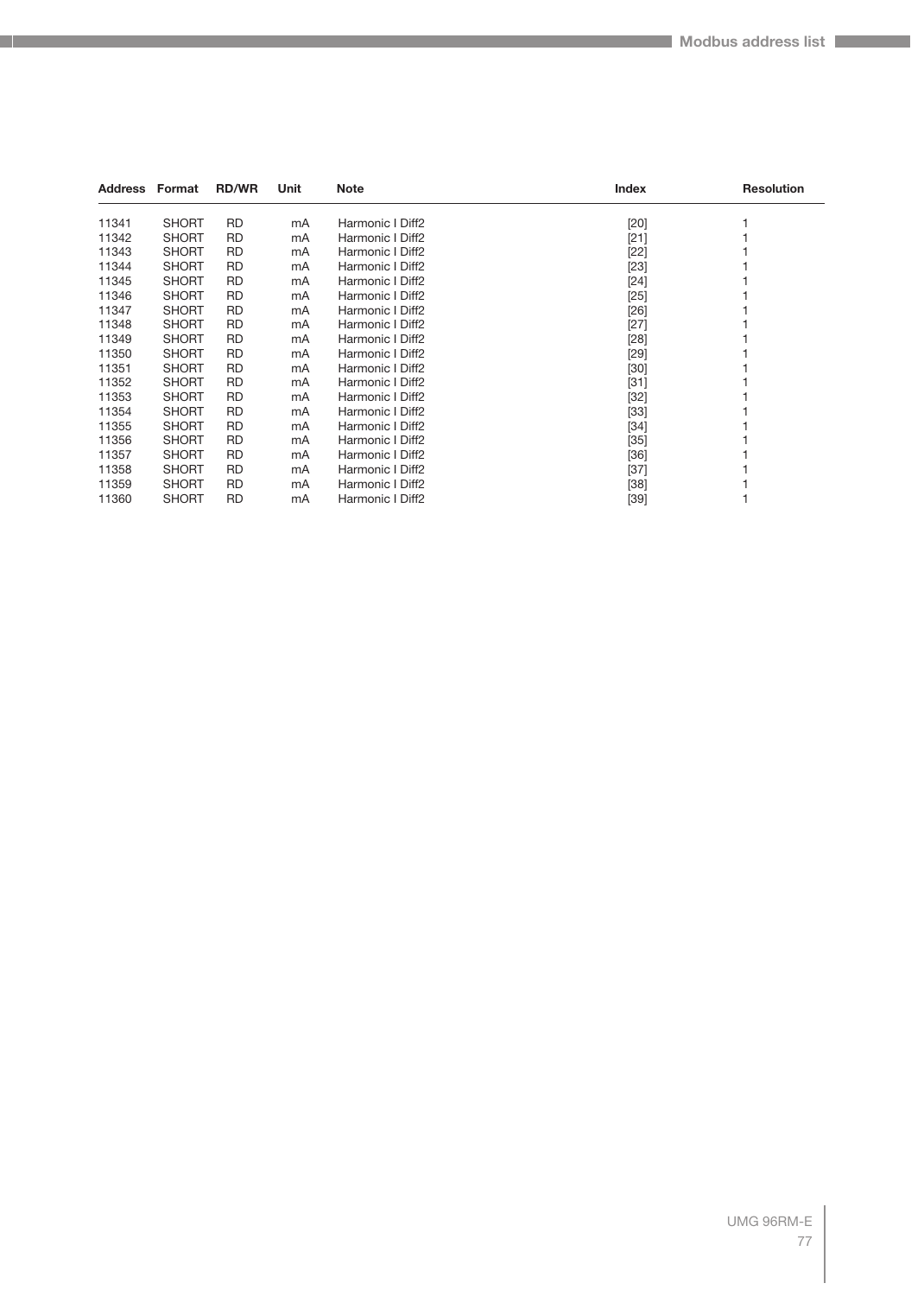## **Mean values, type float, fourier analysis**

| <b>Address Format</b> |                              | <b>RD/WR</b>           | Unit         | <b>Note</b>                                      | <b>Index</b>                                                                                                                                                                                                                                                                                                                |
|-----------------------|------------------------------|------------------------|--------------|--------------------------------------------------|-----------------------------------------------------------------------------------------------------------------------------------------------------------------------------------------------------------------------------------------------------------------------------------------------------------------------------|
| 1740                  | <b>FLOAT</b>                 | <b>RD</b>              | V            | Average, Harmonic U L1                           | $[0]$                                                                                                                                                                                                                                                                                                                       |
| 1742                  | <b>FLOAT</b>                 | <b>RD</b>              | V            | Average, Harmonic U L1                           | $[1]$                                                                                                                                                                                                                                                                                                                       |
| 1744                  | <b>FLOAT</b>                 | <b>RD</b>              | V            | Average, Harmonic U L1                           | $[2]$                                                                                                                                                                                                                                                                                                                       |
| 1746                  | <b>FLOAT</b>                 | <b>RD</b>              | V            | Average, Harmonic U L1                           | $[3]$                                                                                                                                                                                                                                                                                                                       |
| 1748                  | <b>FLOAT</b>                 | <b>RD</b>              | V            | Average, Harmonic U L1                           | $[4]$                                                                                                                                                                                                                                                                                                                       |
| 1750                  | <b>FLOAT</b>                 | <b>RD</b>              | V            | Average, Harmonic U L1                           | $[5]$                                                                                                                                                                                                                                                                                                                       |
| 1752                  | <b>FLOAT</b>                 | <b>RD</b>              | V            | Average, Harmonic U L1                           | [6]                                                                                                                                                                                                                                                                                                                         |
| 1754<br>1756          | <b>FLOAT</b><br><b>FLOAT</b> | <b>RD</b><br><b>RD</b> | V<br>V       | Average, Harmonic U L1<br>Average, Harmonic U L1 | $[7]$<br>$[8] % \includegraphics[width=0.9\columnwidth]{figures/fig_04a.pdf} \caption{Schematic plot of the top of the top of the top of the right.} \label{fig:2} %$                                                                                                                                                       |
| 1758                  | <b>FLOAT</b>                 | RD                     | V            | Average, Harmonic U L1                           | $[9] % \begin{center} \includegraphics[width=\linewidth]{imagesSupplemental/Imers.png} \end{center} % \vspace*{-1em} \caption{The image shows the number of parameters of the estimators in the left and right.} \label{fig:limall}$                                                                                        |
| 1760                  | <b>FLOAT</b>                 | <b>RD</b>              | V            | Average, Harmonic U L1                           | $[10]$                                                                                                                                                                                                                                                                                                                      |
| 1762                  | <b>FLOAT</b>                 | <b>RD</b>              | V            | Average, Harmonic U L1                           | $[11]$                                                                                                                                                                                                                                                                                                                      |
| 1764                  | <b>FLOAT</b>                 | <b>RD</b>              | V            | Average, Harmonic U L1                           | $[12]$                                                                                                                                                                                                                                                                                                                      |
| 1766                  | <b>FLOAT</b>                 | <b>RD</b>              | V            | Average, Harmonic U L1                           | $[13]$                                                                                                                                                                                                                                                                                                                      |
| 1768                  | <b>FLOAT</b>                 | RD                     | V            | Average, Harmonic U L1                           | $[14]$                                                                                                                                                                                                                                                                                                                      |
| 1770                  | <b>FLOAT</b>                 | RD                     | V            | Average, Harmonic U L1                           | $[15]$                                                                                                                                                                                                                                                                                                                      |
| 1772                  | <b>FLOAT</b>                 | <b>RD</b>              | V            | Average, Harmonic U L1                           | $[16]$                                                                                                                                                                                                                                                                                                                      |
| 1774                  | <b>FLOAT</b>                 | <b>RD</b>              | V            | Average, Harmonic U L1                           | $[17]$                                                                                                                                                                                                                                                                                                                      |
| 1776                  | <b>FLOAT</b>                 | <b>RD</b>              | V            | Average, Harmonic U L1                           | $[18]$                                                                                                                                                                                                                                                                                                                      |
| 1778                  | <b>FLOAT</b>                 | RD                     | V            | Average, Harmonic U L1                           | $[19]$                                                                                                                                                                                                                                                                                                                      |
| 1780<br>1782          | <b>FLOAT</b><br><b>FLOAT</b> | <b>RD</b><br><b>RD</b> | V<br>V       | Average, Harmonic U L1<br>Average, Harmonic U L1 | $[20]$<br>$[21]$                                                                                                                                                                                                                                                                                                            |
| 1784                  | <b>FLOAT</b>                 | <b>RD</b>              | V            | Average, Harmonic U L1                           | $[22]$                                                                                                                                                                                                                                                                                                                      |
| 1786                  | <b>FLOAT</b>                 | <b>RD</b>              | V            | Average, Harmonic U L1                           | $[23]$                                                                                                                                                                                                                                                                                                                      |
| 1788                  | <b>FLOAT</b>                 | RD                     | V            | Average, Harmonic U L1                           | $[24]$                                                                                                                                                                                                                                                                                                                      |
| 1790                  | <b>FLOAT</b>                 | <b>RD</b>              | V            | Average, Harmonic U L1                           | $[25]$                                                                                                                                                                                                                                                                                                                      |
| 1792                  | <b>FLOAT</b>                 | <b>RD</b>              | V            | Average, Harmonic U L1                           | $[26]$                                                                                                                                                                                                                                                                                                                      |
| 1794                  | <b>FLOAT</b>                 | <b>RD</b>              | V            | Average, Harmonic U L1                           | $[27]$                                                                                                                                                                                                                                                                                                                      |
| 1796                  | <b>FLOAT</b>                 | <b>RD</b>              | V            | Average, Harmonic U L1                           | $[28]$                                                                                                                                                                                                                                                                                                                      |
| 1798                  | <b>FLOAT</b>                 | RD                     | V            | Average, Harmonic U L1                           | $[29]$                                                                                                                                                                                                                                                                                                                      |
| 1800                  | <b>FLOAT</b>                 | <b>RD</b>              | V            | Average, Harmonic U L1                           | $[30]$                                                                                                                                                                                                                                                                                                                      |
| 1802                  | <b>FLOAT</b>                 | <b>RD</b>              | V            | Average, Harmonic U L1                           | $[31]$                                                                                                                                                                                                                                                                                                                      |
| 1804<br>1806          | <b>FLOAT</b>                 | <b>RD</b><br><b>RD</b> | V            | Average, Harmonic U L1                           | $[32]$                                                                                                                                                                                                                                                                                                                      |
| 1808                  | <b>FLOAT</b><br><b>FLOAT</b> | RD                     | V<br>V       | Average, Harmonic U L1<br>Average, Harmonic U L1 | $[33]$<br>$[34]$                                                                                                                                                                                                                                                                                                            |
| 1810                  | <b>FLOAT</b>                 | <b>RD</b>              | V            | Average, Harmonic U L1                           | $[35]$                                                                                                                                                                                                                                                                                                                      |
| 1812                  | <b>FLOAT</b>                 | <b>RD</b>              | V            | Average, Harmonic U L1                           | $[36]$                                                                                                                                                                                                                                                                                                                      |
| 1814                  | <b>FLOAT</b>                 | <b>RD</b>              | V            | Average, Harmonic U L1                           | $[37]$                                                                                                                                                                                                                                                                                                                      |
| 1816                  | <b>FLOAT</b>                 | <b>RD</b>              | V            | Average, Harmonic U L1                           | $[38]$                                                                                                                                                                                                                                                                                                                      |
| 1818                  | <b>FLOAT</b>                 | RD                     | V            | Average, Harmonic U L1                           | $[39]$                                                                                                                                                                                                                                                                                                                      |
| 1820                  | <b>FLOAT</b>                 | <b>RD</b>              | V            | Average, Harmonic U L2                           | $[0] % \begin{center} % \includegraphics[width=\linewidth]{imagesSupplemental_3.png} % \end{center} % \caption { % Our method can be used for the use of the image. % Note that the \emph{Def}(i) and the \emph{Def}(i) are the same and the \emph{Def}(i) and the \emph{Def}(i) are the same. % } % \label{fig:Defin_3} %$ |
| 1822                  | <b>FLOAT</b>                 | <b>RD</b>              | V            | Average, Harmonic U L2                           | $[1]$                                                                                                                                                                                                                                                                                                                       |
| 1824                  | <b>FLOAT</b>                 | <b>RD</b>              | V            | Average, Harmonic U L2                           | $[2]$                                                                                                                                                                                                                                                                                                                       |
| 1826                  | <b>FLOAT</b>                 | <b>RD</b>              | V            | Average, Harmonic U L2                           | $[3]$                                                                                                                                                                                                                                                                                                                       |
| 1828                  | <b>FLOAT</b>                 | <b>RD</b>              | $\sf V$      | Average, Harmonic U L2                           | $[4]$                                                                                                                                                                                                                                                                                                                       |
| 1830<br>1832          | <b>FLOAT</b><br><b>FLOAT</b> | <b>RD</b><br><b>RD</b> | V<br>V       | Average, Harmonic U L2<br>Average, Harmonic U L2 | $[5]$<br>[6]                                                                                                                                                                                                                                                                                                                |
| 1834                  | <b>FLOAT</b>                 | <b>RD</b>              | V            | Average, Harmonic U L2                           | $[7]$                                                                                                                                                                                                                                                                                                                       |
| 1836                  | <b>FLOAT</b>                 | <b>RD</b>              | V            | Average, Harmonic U L2                           | $[8] % \begin{center} \includegraphics[width=\linewidth]{imagesSupplemental/Imetad2.png} \end{center} % \caption { % Our method shows the proposed method. % } % \label{fig:limsub} %$                                                                                                                                      |
| 1838                  | <b>FLOAT</b>                 | <b>RD</b>              | $\sf V$      | Average, Harmonic U L2                           | $\left[ 9\right]$                                                                                                                                                                                                                                                                                                           |
| 1840                  | <b>FLOAT</b>                 | <b>RD</b>              | V            | Average, Harmonic U L2                           | $[10]$                                                                                                                                                                                                                                                                                                                      |
| 1842                  | <b>FLOAT</b>                 | <b>RD</b>              | V            | Average, Harmonic U L2                           | $[11]$                                                                                                                                                                                                                                                                                                                      |
| 1844                  | <b>FLOAT</b>                 | <b>RD</b>              | V            | Average, Harmonic U L2                           | $[12]$                                                                                                                                                                                                                                                                                                                      |
| 1846                  | <b>FLOAT</b>                 | <b>RD</b>              | V            | Average, Harmonic U L2                           | $[13]$                                                                                                                                                                                                                                                                                                                      |
| 1848                  | <b>FLOAT</b>                 | <b>RD</b>              | V            | Average, Harmonic U L2                           | $[14]$                                                                                                                                                                                                                                                                                                                      |
| 1850                  | <b>FLOAT</b>                 | <b>RD</b>              | V            | Average, Harmonic U L2                           | $[15]$                                                                                                                                                                                                                                                                                                                      |
| 1852                  | <b>FLOAT</b>                 | <b>RD</b>              | V            | Average, Harmonic U L2                           | $[16]$                                                                                                                                                                                                                                                                                                                      |
| 1854                  | <b>FLOAT</b>                 | <b>RD</b>              | V            | Average, Harmonic U L2                           | $[17]$                                                                                                                                                                                                                                                                                                                      |
| 1856<br>1858          | <b>FLOAT</b><br><b>FLOAT</b> | <b>RD</b><br><b>RD</b> | V<br>$\sf V$ | Average, Harmonic U L2                           | $[18]$                                                                                                                                                                                                                                                                                                                      |
| 1860                  | <b>FLOAT</b>                 | <b>RD</b>              | $\sf V$      | Average, Harmonic U L2<br>Average, Harmonic U L2 | $[19]$<br>$[20]$                                                                                                                                                                                                                                                                                                            |
| 1862                  | <b>FLOAT</b>                 | <b>RD</b>              | V            | Average, Harmonic U L2                           | $[21]$                                                                                                                                                                                                                                                                                                                      |
| 1864                  | <b>FLOAT</b>                 | <b>RD</b>              | V            | Average, Harmonic U L2                           | $[22]$                                                                                                                                                                                                                                                                                                                      |
| 1866                  | <b>FLOAT</b>                 | <b>RD</b>              | V            | Average, Harmonic U L2                           | $[23]$                                                                                                                                                                                                                                                                                                                      |
| 1868                  | <b>FLOAT</b>                 | RD                     | $\mathsf V$  | Average, Harmonic U L2                           | $[24]$                                                                                                                                                                                                                                                                                                                      |
| 1870                  | <b>FLOAT</b>                 | <b>RD</b>              | $\mathsf V$  | Average, Harmonic U L2                           | $[25]$                                                                                                                                                                                                                                                                                                                      |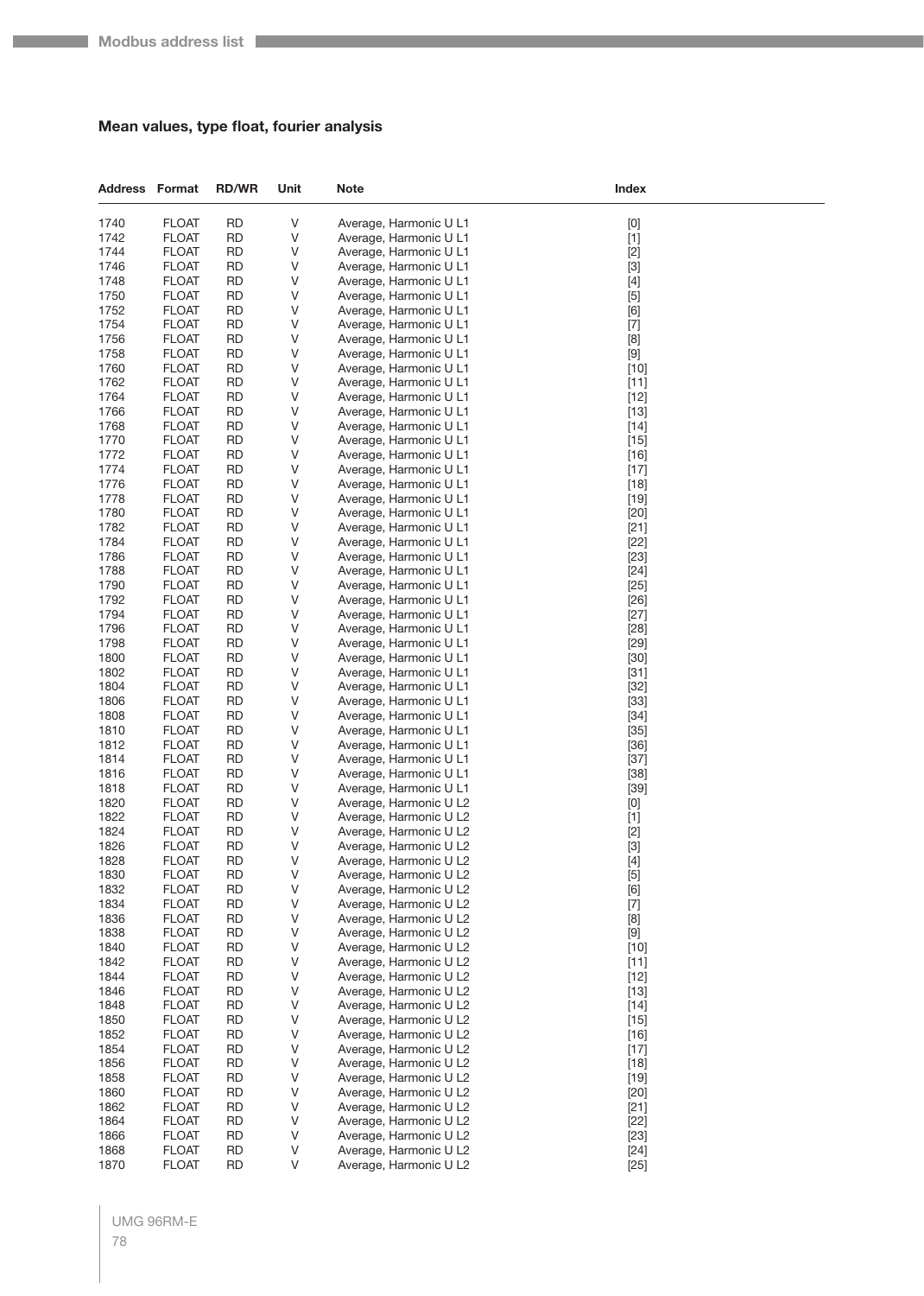| Address      | Format                       | <b>RD/WR</b>           | Unit        | Note                                             | Index            |
|--------------|------------------------------|------------------------|-------------|--------------------------------------------------|------------------|
|              |                              |                        |             |                                                  |                  |
| 1872         | <b>FLOAT</b>                 | <b>RD</b>              | V           | Average, Harmonic U L2                           | $[26]$           |
| 1874         | <b>FLOAT</b>                 | <b>RD</b>              | V           | Average, Harmonic U L2                           | $[27]$           |
| 1876         | <b>FLOAT</b>                 | <b>RD</b>              | V           | Average, Harmonic U L2                           | $[28]$           |
| 1878         | <b>FLOAT</b>                 | <b>RD</b>              | V           | Average, Harmonic U L2                           | $[29]$           |
| 1880         | <b>FLOAT</b>                 | <b>RD</b>              | V           | Average, Harmonic U L2                           | $[30]$           |
| 1882         | <b>FLOAT</b>                 | <b>RD</b>              | V           | Average, Harmonic U L2                           | $[31]$           |
| 1884         | <b>FLOAT</b>                 | RD                     | V           | Average, Harmonic U L2                           | $[32]$           |
| 1886         | <b>FLOAT</b>                 | <b>RD</b>              | V           | Average, Harmonic U L2                           | $[33]$           |
| 1888         | <b>FLOAT</b>                 | <b>RD</b>              | V           | Average, Harmonic U L2                           | $[34]$           |
| 1890<br>1892 | <b>FLOAT</b>                 | <b>RD</b><br><b>RD</b> | V<br>V      | Average, Harmonic U L2<br>Average, Harmonic U L2 | $[35]$           |
| 1894         | <b>FLOAT</b>                 | <b>RD</b>              | V           | Average, Harmonic U L2                           | $[36]$           |
| 1896         | <b>FLOAT</b><br><b>FLOAT</b> | <b>RD</b>              | V           | Average, Harmonic U L2                           | $[37]$<br>$[38]$ |
| 1898         | <b>FLOAT</b>                 | <b>RD</b>              | V           | Average, Harmonic U L2                           | $[39]$           |
| 1900         | <b>FLOAT</b>                 | <b>RD</b>              | V           | Average, Harmonic U L3                           | [0]              |
| 1902         | <b>FLOAT</b>                 | <b>RD</b>              | V           | Average, Harmonic U L3                           | $[1]$            |
| 1904         | <b>FLOAT</b>                 | <b>RD</b>              | V           | Average, Harmonic U L3                           | $[2]$            |
| 1906         | <b>FLOAT</b>                 | <b>RD</b>              | V           | Average, Harmonic U L3                           | $[3]$            |
| 1908         | <b>FLOAT</b>                 | <b>RD</b>              | V           | Average, Harmonic U L3                           | $[4]$            |
| 1910         | <b>FLOAT</b>                 | <b>RD</b>              | V           | Average, Harmonic U L3                           | $[5]$            |
| 1912         | <b>FLOAT</b>                 | <b>RD</b>              | V           | Average, Harmonic U L3                           | [6]              |
| 1914         | <b>FLOAT</b>                 | <b>RD</b>              | V           | Average, Harmonic U L3                           | $[7]$            |
| 1916         | <b>FLOAT</b>                 | <b>RD</b>              | V           | Average, Harmonic U L3                           | [8]              |
| 1918         | <b>FLOAT</b>                 | <b>RD</b>              | V           | Average, Harmonic U L3                           | $[9]$            |
| 1920         | <b>FLOAT</b>                 | <b>RD</b>              | V           | Average, Harmonic U L3                           | $[10]$           |
| 1922         | <b>FLOAT</b>                 | <b>RD</b>              | V           | Average, Harmonic U L3                           | $[11]$           |
| 1924         | <b>FLOAT</b>                 | <b>RD</b>              | V           | Average, Harmonic U L3                           | $[12]$           |
| 1926         | <b>FLOAT</b>                 | <b>RD</b>              | V           | Average, Harmonic U L3                           | $[13]$           |
| 1928         | <b>FLOAT</b>                 | <b>RD</b>              | V           | Average, Harmonic U L3                           | $[14]$           |
| 1930         | <b>FLOAT</b>                 | <b>RD</b>              | V           | Average, Harmonic U L3                           | $[15]$           |
| 1932         | <b>FLOAT</b>                 | <b>RD</b>              | V           | Average, Harmonic U L3                           | $[16]$           |
| 1934         | <b>FLOAT</b>                 | <b>RD</b>              | V           | Average, Harmonic U L3                           | $[17]$           |
| 1936         | <b>FLOAT</b>                 | <b>RD</b>              | V           | Average, Harmonic U L3                           | $[18]$           |
| 1938         | <b>FLOAT</b>                 | <b>RD</b>              | V           | Average, Harmonic U L3                           | $[19]$           |
| 1940         | <b>FLOAT</b>                 | <b>RD</b>              | V           | Average, Harmonic U L3                           | $[20]$           |
| 1942         | <b>FLOAT</b>                 | <b>RD</b>              | V           | Average, Harmonic U L3                           | $[21]$           |
| 1944         | <b>FLOAT</b>                 | <b>RD</b>              | V           | Average, Harmonic U L3                           | $[22]$           |
| 1946         | <b>FLOAT</b>                 | <b>RD</b>              | V           | Average, Harmonic U L3                           | $[23]$           |
| 1948         | <b>FLOAT</b>                 | <b>RD</b>              | V           | Average, Harmonic U L3                           | $[24]$           |
| 1950         | <b>FLOAT</b>                 | <b>RD</b>              | $\vee$      | Average, Harmonic U L3                           | $[25]$           |
| 1952         | <b>FLOAT</b>                 | <b>RD</b>              | V           | Average, Harmonic U L3                           | $[26]$           |
| 1954         | <b>FLOAT</b>                 | <b>RD</b>              | V           | Average, Harmonic U L3                           | $[27]$           |
| 1956         | <b>FLOAT</b>                 | <b>RD</b>              | V           | Average, Harmonic U L3                           | $[28]$           |
| 1958         | <b>FLOAT</b>                 | <b>RD</b>              | V           | Average, Harmonic U L3                           | $[29]$           |
| 1960         | <b>FLOAT</b>                 | <b>RD</b>              | V           | Average, Harmonic U L3                           | $[30]$           |
| 1962         | <b>FLOAT</b>                 | RD                     | V           | Average, Harmonic U L3                           | $[31]$           |
| 1964         | <b>FLOAT</b>                 | <b>RD</b>              | V           | Average, Harmonic U L3                           | $[32]$           |
| 1966         | <b>FLOAT</b>                 | <b>RD</b>              | V           | Average, Harmonic U L3                           | $[33]$           |
| 1968         | <b>FLOAT</b>                 | <b>RD</b>              | V<br>$\vee$ | Average, Harmonic U L3                           | $[34]$           |
| 1970         | <b>FLOAT</b><br><b>FLOAT</b> | <b>RD</b>              | V           | Average, Harmonic U L3<br>Average, Harmonic U L3 | $[35]$           |
| 1972<br>1974 | <b>FLOAT</b>                 | <b>RD</b><br><b>RD</b> | V           | Average, Harmonic U L3                           | $[36]$<br>$[37]$ |
| 1976         | <b>FLOAT</b>                 | <b>RD</b>              | V           | Average, Harmonic U L3                           | $[38]$           |
| 1978         | <b>FLOAT</b>                 | <b>RD</b>              | V           | Average, Harmonic U L3                           |                  |
| 1980         | <b>FLOAT</b>                 | <b>RD</b>              | $\vee$      | Average, Harmonic U L1-L2                        | $[39]$           |
| 1982         | <b>FLOAT</b>                 | <b>RD</b>              | V           | Average, Harmonic U L1-L2                        | [0]<br>$[1]$     |
| 1984         | <b>FLOAT</b>                 | <b>RD</b>              | V           | Average, Harmonic U L1-L2                        | $[2]$            |
| 1986         | <b>FLOAT</b>                 | <b>RD</b>              | V           | Average, Harmonic U L1-L2                        | $[3]$            |
| 1988         | <b>FLOAT</b>                 | <b>RD</b>              | V           | Average, Harmonic U L1-L2                        | $[4]$            |
| 1990         | <b>FLOAT</b>                 | <b>RD</b>              | $\vee$      | Average, Harmonic U L1-L2                        | $[5]$            |
| 1992         | <b>FLOAT</b>                 | <b>RD</b>              | V           | Average, Harmonic U L1-L2                        | [6]              |
| 1994         | <b>FLOAT</b>                 | <b>RD</b>              | V           | Average, Harmonic U L1-L2                        | $[7]$            |
| 1996         | <b>FLOAT</b>                 | <b>RD</b>              | V           | Average, Harmonic U L1-L2                        | [8]              |
| 1998         | <b>FLOAT</b>                 | <b>RD</b>              | V           | Average, Harmonic U L1-L2                        | [9]              |
| 2000         | <b>FLOAT</b>                 | <b>RD</b>              | $\vee$      | Average, Harmonic U L1-L2                        | $[10]$           |
| 2002         | <b>FLOAT</b>                 | <b>RD</b>              | V           | Average, Harmonic U L1-L2                        | $[11]$           |
|              |                              |                        |             |                                                  |                  |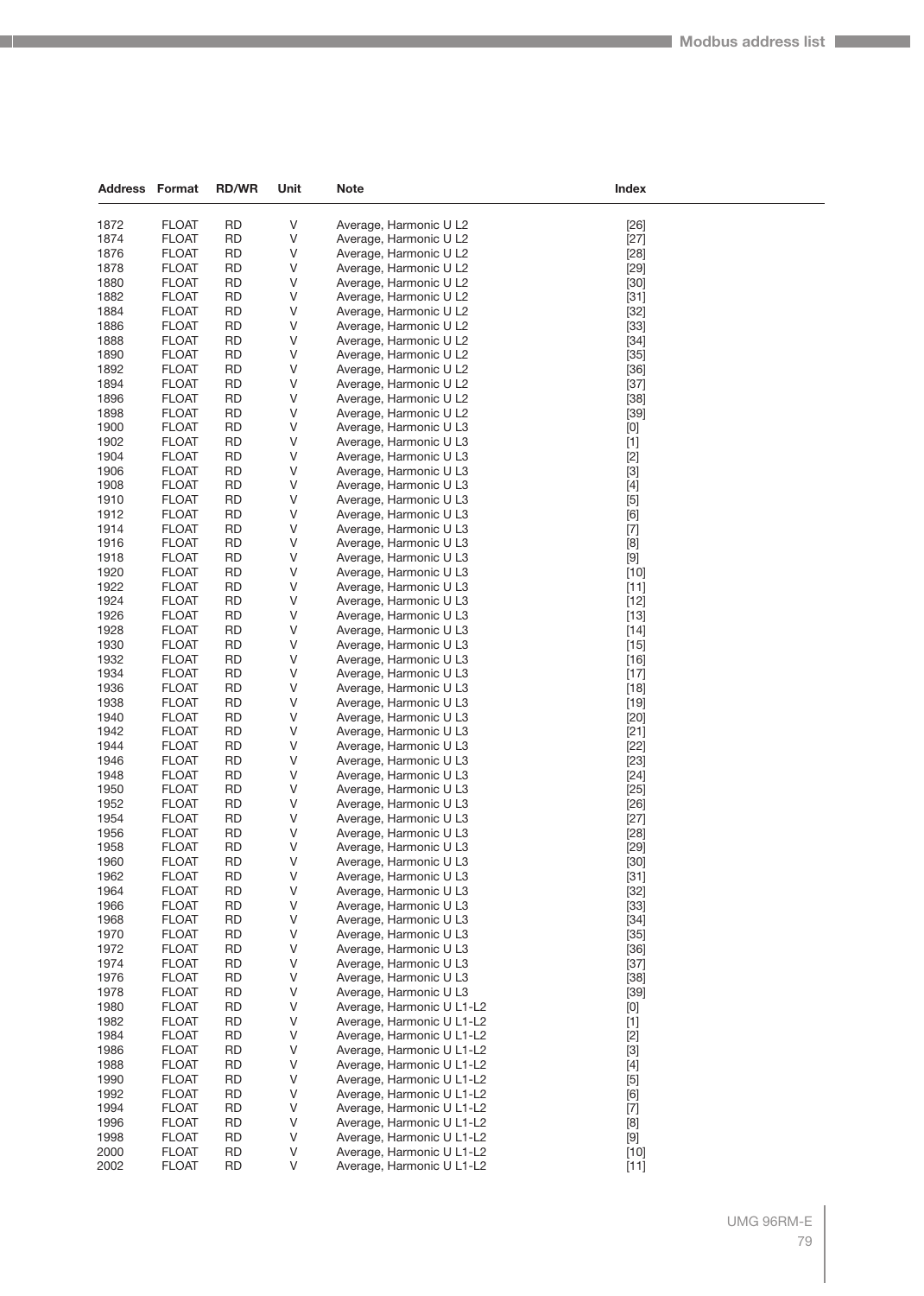**College** 

| <b>Address Format</b> |                              | <b>RD/WR</b>           | Unit    | <b>Note</b>                                            | Index            |
|-----------------------|------------------------------|------------------------|---------|--------------------------------------------------------|------------------|
| 2004                  | <b>FLOAT</b>                 | <b>RD</b>              | V       | Average, Harmonic U L1-L2                              | $[12]$           |
| 2006                  | <b>FLOAT</b>                 | <b>RD</b>              | V       | Average, Harmonic U L1-L2                              | $[13]$           |
| 2008                  | <b>FLOAT</b>                 | <b>RD</b>              | V       | Average, Harmonic U L1-L2                              | $[14]$           |
| 2010                  | <b>FLOAT</b>                 | <b>RD</b>              | V       | Average, Harmonic U L1-L2                              | $[15]$           |
| 2012                  | <b>FLOAT</b>                 | <b>RD</b>              | V       | Average, Harmonic U L1-L2                              | $[16]$           |
| 2014                  | <b>FLOAT</b>                 | <b>RD</b>              | V       | Average, Harmonic U L1-L2                              | $[17]$           |
| 2016                  | <b>FLOAT</b>                 | <b>RD</b>              | V       | Average, Harmonic U L1-L2                              | $[18]$           |
| 2018                  | <b>FLOAT</b>                 | <b>RD</b>              | V       | Average, Harmonic U L1-L2                              | $[19]$           |
| 2020                  | <b>FLOAT</b>                 | <b>RD</b>              | V       | Average, Harmonic U L1-L2                              | $[20]$           |
| 2022                  | <b>FLOAT</b>                 | <b>RD</b>              | V       | Average, Harmonic U L1-L2                              | $[21]$           |
| 2024                  | <b>FLOAT</b>                 | <b>RD</b>              | V       | Average, Harmonic U L1-L2                              | $[22]$           |
| 2026                  | <b>FLOAT</b>                 | <b>RD</b>              | V       | Average, Harmonic U L1-L2                              | $[23]$           |
| 2028                  | <b>FLOAT</b>                 | <b>RD</b>              | V       | Average, Harmonic U L1-L2                              | $[24]$           |
| 2030                  | <b>FLOAT</b>                 | <b>RD</b>              | V       | Average, Harmonic U L1-L2                              | $[25]$           |
| 2032                  | <b>FLOAT</b>                 | RD                     | V       | Average, Harmonic U L1-L2                              | $[26]$           |
| 2034                  | <b>FLOAT</b>                 | <b>RD</b>              | V       | Average, Harmonic U L1-L2                              | $[27]$           |
| 2036                  | <b>FLOAT</b>                 | <b>RD</b>              | V       | Average, Harmonic U L1-L2                              | $[28]$           |
| 2038                  | <b>FLOAT</b>                 | <b>RD</b>              | V       | Average, Harmonic U L1-L2                              | $[29]$           |
| 2040                  | <b>FLOAT</b>                 | <b>RD</b>              | V       | Average, Harmonic U L1-L2                              | $[30]$           |
| 2042                  | <b>FLOAT</b>                 | <b>RD</b>              | V       | Average, Harmonic U L1-L2                              | $[31]$           |
| 2044                  | <b>FLOAT</b>                 | <b>RD</b>              | V       | Average, Harmonic U L1-L2                              | $[32]$           |
| 2046<br>2048          | <b>FLOAT</b>                 | <b>RD</b><br><b>RD</b> | V       | Average, Harmonic U L1-L2                              | $[33]$           |
| 2050                  | <b>FLOAT</b><br><b>FLOAT</b> | <b>RD</b>              | V       | Average, Harmonic U L1-L2                              | $[34]$           |
| 2052                  | <b>FLOAT</b>                 | <b>RD</b>              | V<br>V  | Average, Harmonic U L1-L2<br>Average, Harmonic U L1-L2 | $[35]$<br>$[36]$ |
| 2054                  | <b>FLOAT</b>                 | <b>RD</b>              | V       | Average, Harmonic U L1-L2                              | $[37]$           |
| 2056                  | <b>FLOAT</b>                 | RD                     | V       | Average, Harmonic U L1-L2                              | $[38]$           |
| 2058                  | <b>FLOAT</b>                 | <b>RD</b>              | V       | Average, Harmonic U L1-L2                              | $[39]$           |
| 2060                  | <b>FLOAT</b>                 | <b>RD</b>              | V       | Average, Harmonic U L2-L3                              | [0]              |
| 2062                  | <b>FLOAT</b>                 | <b>RD</b>              | V       | Average, Harmonic U L2-L3                              | $[1]$            |
| 2064                  | <b>FLOAT</b>                 | <b>RD</b>              | V       | Average, Harmonic U L2-L3                              | $[2]$            |
| 2066                  | <b>FLOAT</b>                 | RD                     | V       | Average, Harmonic U L2-L3                              | $[3]$            |
| 2068                  | <b>FLOAT</b>                 | <b>RD</b>              | V       | Average, Harmonic U L2-L3                              | $[4]$            |
| 2070                  | <b>FLOAT</b>                 | <b>RD</b>              | V       | Average, Harmonic U L2-L3                              | $[5]$            |
| 2072                  | <b>FLOAT</b>                 | <b>RD</b>              | V       | Average, Harmonic U L2-L3                              | [6]              |
| 2074                  | <b>FLOAT</b>                 | <b>RD</b>              | V       | Average, Harmonic U L2-L3                              | $[7]$            |
| 2076                  | <b>FLOAT</b>                 | RD                     | V       | Average, Harmonic U L2-L3                              | [8]              |
| 2078                  | <b>FLOAT</b>                 | <b>RD</b>              | V       | Average, Harmonic U L2-L3                              | $[9]$            |
| 2080                  | <b>FLOAT</b>                 | <b>RD</b>              | V       | Average, Harmonic U L2-L3                              | $[10]$           |
| 2082                  | <b>FLOAT</b>                 | <b>RD</b>              | V       | Average, Harmonic U L2-L3                              | $[11]$           |
| 2084                  | <b>FLOAT</b>                 | <b>RD</b>              | V       | Average, Harmonic U L2-L3                              | $[12]$           |
| 2086                  | <b>FLOAT</b>                 | RD                     | V       | Average, Harmonic U L2-L3                              | $[13]$           |
| 2088                  | <b>FLOAT</b>                 | <b>RD</b>              | V       | Average, Harmonic U L2-L3                              | $[14]$           |
| 2090                  | <b>FLOAT</b>                 | <b>RD</b>              | V       | Average, Harmonic U L2-L3                              | $[15]$           |
| 2092                  | <b>FLOAT</b>                 | <b>RD</b>              | ٧       | Average, Harmonic U L2-L3                              | $[16]$           |
| 2094                  | <b>FLOAT</b>                 | <b>RD</b>              | V       | Average, Harmonic U L2-L3                              | $[17]$           |
| 2096                  | <b>FLOAT</b>                 | <b>RD</b>              | V       | Average, Harmonic U L2-L3                              | $[18]$           |
| 2098                  | <b>FLOAT</b>                 | <b>RD</b>              | $\sf V$ | Average, Harmonic U L2-L3                              | $[19]$           |
| 2100                  | <b>FLOAT</b>                 | <b>RD</b>              | V       | Average, Harmonic U L2-L3<br>Average, Harmonic U L2-L3 | $[20]$           |
| 2102<br>2104          | <b>FLOAT</b><br><b>FLOAT</b> | <b>RD</b><br><b>RD</b> | V<br>V  | Average, Harmonic U L2-L3                              | $[21]$           |
| 2106                  | <b>FLOAT</b>                 | <b>RD</b>              | $\sf V$ | Average, Harmonic U L2-L3                              | $[22]$           |
| 2108                  | <b>FLOAT</b>                 | <b>RD</b>              | $\sf V$ | Average, Harmonic U L2-L3                              | $[23]$<br>$[24]$ |
| 2110                  | <b>FLOAT</b>                 | <b>RD</b>              | $\sf V$ | Average, Harmonic U L2-L3                              | $[25]$           |
| 2112                  | <b>FLOAT</b>                 | <b>RD</b>              | $\sf V$ | Average, Harmonic U L2-L3                              | $[26]$           |
| 2114                  | <b>FLOAT</b>                 | <b>RD</b>              | V       | Average, Harmonic U L2-L3                              | $[27]$           |
| 2116                  | <b>FLOAT</b>                 | <b>RD</b>              | $\sf V$ | Average, Harmonic U L2-L3                              | $[28]$           |
| 2118                  | <b>FLOAT</b>                 | <b>RD</b>              | $\vee$  | Average, Harmonic U L2-L3                              | $[29]$           |
| 2120                  | <b>FLOAT</b>                 | <b>RD</b>              | $\sf V$ | Average, Harmonic U L2-L3                              | $[30]$           |
| 2122                  | <b>FLOAT</b>                 | <b>RD</b>              | $\sf V$ | Average, Harmonic U L2-L3                              | $[31]$           |
| 2124                  | <b>FLOAT</b>                 | <b>RD</b>              | V       | Average, Harmonic U L2-L3                              | $[32]$           |
| 2126                  | <b>FLOAT</b>                 | <b>RD</b>              | $\sf V$ | Average, Harmonic U L2-L3                              | $[33]$           |
| 2128                  | <b>FLOAT</b>                 | <b>RD</b>              | $\vee$  | Average, Harmonic U L2-L3                              | $[34]$           |
| 2130                  | <b>FLOAT</b>                 | <b>RD</b>              | $\sf V$ | Average, Harmonic U L2-L3                              | $[35]$           |
| 2132                  | <b>FLOAT</b>                 | <b>RD</b>              | $\sf V$ | Average, Harmonic U L2-L3                              | $[36]$           |
| 2134                  | <b>FLOAT</b>                 | <b>RD</b>              | V       | Average, Harmonic U L2-L3                              | $[37]$           |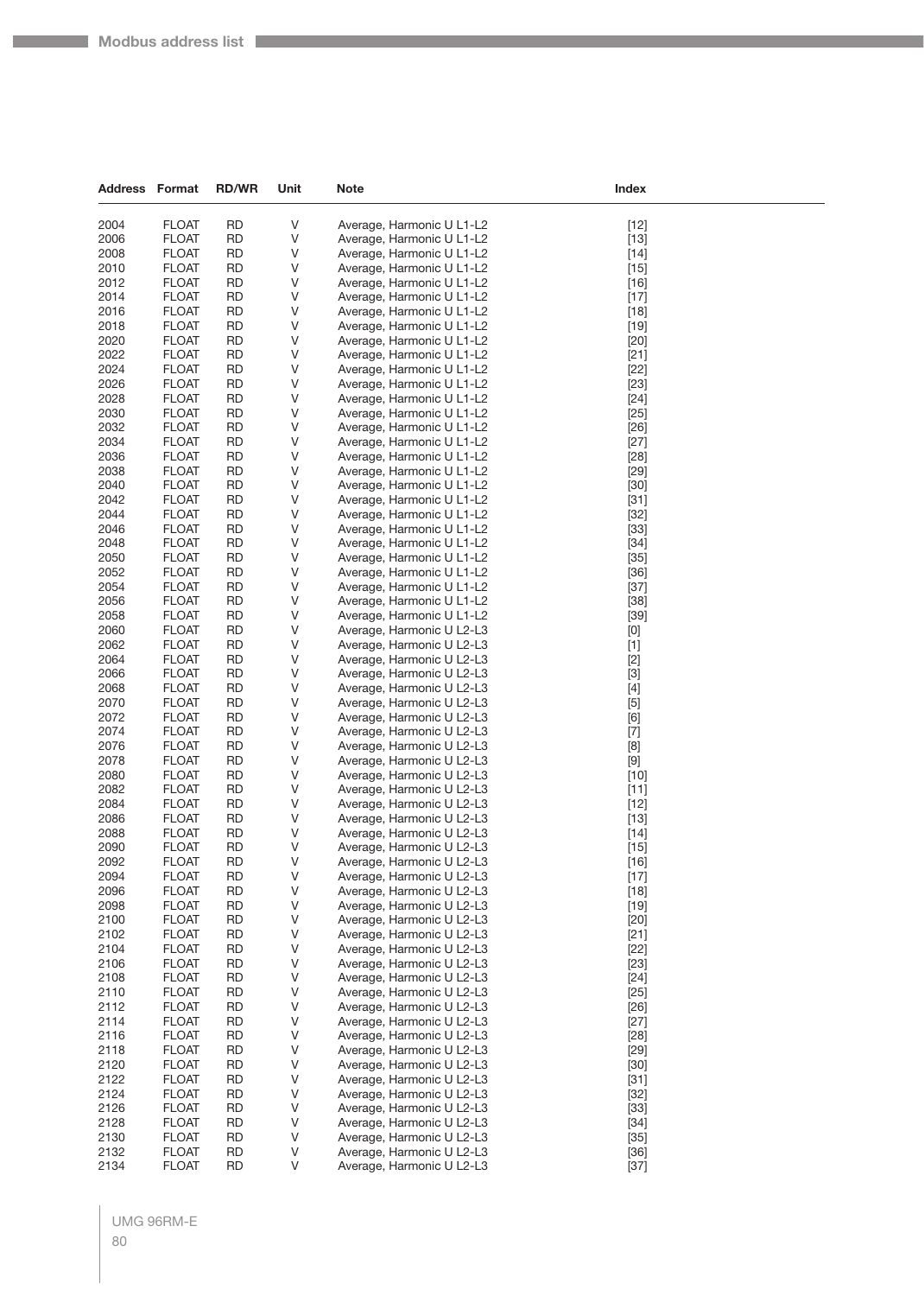| Address Format |                              | <b>RD/WR</b>           | Unit   | Note                                                   | Index                                                                                                                                                                                                                                                                                                                       |  |
|----------------|------------------------------|------------------------|--------|--------------------------------------------------------|-----------------------------------------------------------------------------------------------------------------------------------------------------------------------------------------------------------------------------------------------------------------------------------------------------------------------------|--|
|                |                              |                        |        |                                                        |                                                                                                                                                                                                                                                                                                                             |  |
| 2136<br>2138   | <b>FLOAT</b>                 | <b>RD</b><br><b>RD</b> | V<br>V | Average, Harmonic U L2-L3                              | $[38]$                                                                                                                                                                                                                                                                                                                      |  |
| 2140           | <b>FLOAT</b><br><b>FLOAT</b> | RD                     | V      | Average, Harmonic U L2-L3<br>Average, Harmonic U L3-L1 | $[39]$                                                                                                                                                                                                                                                                                                                      |  |
| 2142           | <b>FLOAT</b>                 | <b>RD</b>              | V      | Average, Harmonic U L3-L1                              | [0]<br>$[1]$                                                                                                                                                                                                                                                                                                                |  |
| 2144           | <b>FLOAT</b>                 | <b>RD</b>              | V      | Average, Harmonic U L3-L1                              | $[2]$                                                                                                                                                                                                                                                                                                                       |  |
| 2146           | <b>FLOAT</b>                 | RD                     | V      | Average, Harmonic U L3-L1                              | $[3]$                                                                                                                                                                                                                                                                                                                       |  |
| 2148           | <b>FLOAT</b>                 | <b>RD</b>              | V      | Average, Harmonic U L3-L1                              | $[4]$                                                                                                                                                                                                                                                                                                                       |  |
| 2150           | <b>FLOAT</b>                 | RD                     | V      | Average, Harmonic U L3-L1                              | $[5]$                                                                                                                                                                                                                                                                                                                       |  |
| 2152           | <b>FLOAT</b>                 | <b>RD</b>              | V      | Average, Harmonic U L3-L1                              | [6]                                                                                                                                                                                                                                                                                                                         |  |
| 2154           | <b>FLOAT</b>                 | <b>RD</b>              | V      | Average, Harmonic U L3-L1                              | $[7]$                                                                                                                                                                                                                                                                                                                       |  |
| 2156           | <b>FLOAT</b>                 | RD                     | V      | Average, Harmonic U L3-L1                              | [8]                                                                                                                                                                                                                                                                                                                         |  |
| 2158           | <b>FLOAT</b>                 | <b>RD</b>              | V      | Average, Harmonic U L3-L1                              | $[9]$                                                                                                                                                                                                                                                                                                                       |  |
| 2160<br>2162   | <b>FLOAT</b>                 | RD<br><b>RD</b>        | V      | Average, Harmonic U L3-L1                              | $[10]$                                                                                                                                                                                                                                                                                                                      |  |
| 2164           | <b>FLOAT</b><br><b>FLOAT</b> | <b>RD</b>              | V<br>V | Average, Harmonic U L3-L1<br>Average, Harmonic U L3-L1 | $[11]$<br>$[12]$                                                                                                                                                                                                                                                                                                            |  |
| 2166           | <b>FLOAT</b>                 | RD                     | V      | Average, Harmonic U L3-L1                              | $[13]$                                                                                                                                                                                                                                                                                                                      |  |
| 2168           | <b>FLOAT</b>                 | <b>RD</b>              | V      | Average, Harmonic U L3-L1                              | $[14]$                                                                                                                                                                                                                                                                                                                      |  |
| 2170           | <b>FLOAT</b>                 | RD                     | V      | Average, Harmonic U L3-L1                              | $[15]$                                                                                                                                                                                                                                                                                                                      |  |
| 2172           | <b>FLOAT</b>                 | <b>RD</b>              | V      | Average, Harmonic U L3-L1                              | $[16]$                                                                                                                                                                                                                                                                                                                      |  |
| 2174           | <b>FLOAT</b>                 | <b>RD</b>              | V      | Average, Harmonic U L3-L1                              | $[17]$                                                                                                                                                                                                                                                                                                                      |  |
| 2176           | <b>FLOAT</b>                 | <b>RD</b>              | V      | Average, Harmonic U L3-L1                              | $[18]$                                                                                                                                                                                                                                                                                                                      |  |
| 2178           | <b>FLOAT</b>                 | <b>RD</b>              | V      | Average, Harmonic U L3-L1                              | $[19]$                                                                                                                                                                                                                                                                                                                      |  |
| 2180           | <b>FLOAT</b>                 | RD                     | V      | Average, Harmonic U L3-L1                              | $[20]$                                                                                                                                                                                                                                                                                                                      |  |
| 2182           | <b>FLOAT</b>                 | <b>RD</b>              | V      | Average, Harmonic U L3-L1                              | $[21]$                                                                                                                                                                                                                                                                                                                      |  |
| 2184           | <b>FLOAT</b>                 | <b>RD</b>              | V      | Average, Harmonic U L3-L1                              | $[22]$                                                                                                                                                                                                                                                                                                                      |  |
| 2186           | <b>FLOAT</b>                 | <b>RD</b>              | V      | Average, Harmonic U L3-L1                              | $[23]$                                                                                                                                                                                                                                                                                                                      |  |
| 2188<br>2190   | <b>FLOAT</b>                 | <b>RD</b>              | V<br>V | Average, Harmonic U L3-L1<br>Average, Harmonic U L3-L1 | $[24]$                                                                                                                                                                                                                                                                                                                      |  |
| 2192           | <b>FLOAT</b><br><b>FLOAT</b> | RD<br><b>RD</b>        | V      | Average, Harmonic U L3-L1                              | $[25]$<br>$[26]$                                                                                                                                                                                                                                                                                                            |  |
| 2194           | <b>FLOAT</b>                 | <b>RD</b>              | V      | Average, Harmonic U L3-L1                              | $[27]$                                                                                                                                                                                                                                                                                                                      |  |
| 2196           | <b>FLOAT</b>                 | <b>RD</b>              | V      | Average, Harmonic U L3-L1                              | $[28]$                                                                                                                                                                                                                                                                                                                      |  |
| 2198           | <b>FLOAT</b>                 | <b>RD</b>              | V      | Average, Harmonic U L3-L1                              | $[29]$                                                                                                                                                                                                                                                                                                                      |  |
| 2200           | <b>FLOAT</b>                 | RD                     | V      | Average, Harmonic U L3-L1                              | $[30]$                                                                                                                                                                                                                                                                                                                      |  |
| 2202           | <b>FLOAT</b>                 | <b>RD</b>              | V      | Average, Harmonic U L3-L1                              | $[31]$                                                                                                                                                                                                                                                                                                                      |  |
| 2204           | <b>FLOAT</b>                 | <b>RD</b>              | V      | Average, Harmonic U L3-L1                              | $[32]$                                                                                                                                                                                                                                                                                                                      |  |
| 2206           | <b>FLOAT</b>                 | <b>RD</b>              | V      | Average, Harmonic U L3-L1                              | $[33]$                                                                                                                                                                                                                                                                                                                      |  |
| 2208           | <b>FLOAT</b>                 | <b>RD</b>              | V      | Average, Harmonic U L3-L1                              | $[34]$                                                                                                                                                                                                                                                                                                                      |  |
| 2210           | <b>FLOAT</b>                 | RD                     | V      | Average, Harmonic U L3-L1                              | $[35]$                                                                                                                                                                                                                                                                                                                      |  |
| 2212<br>2214   | <b>FLOAT</b><br><b>FLOAT</b> | <b>RD</b><br><b>RD</b> | V<br>V | Average, Harmonic U L3-L1<br>Average, Harmonic U L3-L1 | $[36]$<br>$[37]$                                                                                                                                                                                                                                                                                                            |  |
| 2216           | <b>FLOAT</b>                 | <b>RD</b>              | V      | Average, Harmonic U L3-L1                              | $[38]$                                                                                                                                                                                                                                                                                                                      |  |
| 2218           | <b>FLOAT</b>                 | <b>RD</b>              | V      | Average, Harmonic U L3-L1                              | $[39]$                                                                                                                                                                                                                                                                                                                      |  |
| 2260           | <b>FLOAT</b>                 | <b>RD</b>              | Α      | Average, Harmonic I L1                                 | $[0] % \begin{center} % \includegraphics[width=\linewidth]{imagesSupplemental_3.png} % \end{center} % \caption { % Our method can be used for the use of the image. % Note that the \emph{Def}(i) and the \emph{Def}(i) are the same and the \emph{Def}(i) and the \emph{Def}(i) are the same. % } % \label{fig:Defin_3} %$ |  |
| 2262           | <b>FLOAT</b>                 | <b>RD</b>              | Α      | Average, Harmonic I L1                                 | $[1]$                                                                                                                                                                                                                                                                                                                       |  |
| 2264           | <b>FLOAT</b>                 | RD                     | Α      | Average, Harmonic I L1                                 | $[2]$                                                                                                                                                                                                                                                                                                                       |  |
| 2266           | <b>FLOAT</b>                 | <b>RD</b>              | Α      | Average, Harmonic I L1                                 | $[3]$                                                                                                                                                                                                                                                                                                                       |  |
| 2268           | <b>FLOAT</b>                 | <b>RD</b>              | A      | Average, Harmonic I L1                                 | $[4]$                                                                                                                                                                                                                                                                                                                       |  |
| 2270           | <b>FLOAT</b>                 | <b>RD</b>              | Α      | Average, Harmonic I L1                                 | $[5]$                                                                                                                                                                                                                                                                                                                       |  |
| 2272           | <b>FLOAT</b>                 | <b>RD</b>              | Α      | Average, Harmonic I L1                                 | [6]                                                                                                                                                                                                                                                                                                                         |  |
| 2274           | <b>FLOAT</b>                 | RD                     | Α      | Average, Harmonic I L1                                 | $[7]$                                                                                                                                                                                                                                                                                                                       |  |
| 2276<br>2278   | <b>FLOAT</b><br><b>FLOAT</b> | RD<br><b>RD</b>        | Α<br>A | Average, Harmonic I L1<br>Average, Harmonic I L1       | [8]<br>$[9]$                                                                                                                                                                                                                                                                                                                |  |
| 2280           | <b>FLOAT</b>                 | <b>RD</b>              | Α      | Average, Harmonic I L1                                 | $[10]$                                                                                                                                                                                                                                                                                                                      |  |
| 2282           | <b>FLOAT</b>                 | <b>RD</b>              | Α      | Average, Harmonic I L1                                 | $[11]$                                                                                                                                                                                                                                                                                                                      |  |
| 2284           | <b>FLOAT</b>                 | <b>RD</b>              | Α      | Average, Harmonic I L1                                 | $[12]$                                                                                                                                                                                                                                                                                                                      |  |
| 2286           | <b>FLOAT</b>                 | RD                     | Α      | Average, Harmonic I L1                                 | $[13]$                                                                                                                                                                                                                                                                                                                      |  |
| 2288           | <b>FLOAT</b>                 | <b>RD</b>              | A      | Average, Harmonic I L1                                 | $[14]$                                                                                                                                                                                                                                                                                                                      |  |
| 2290           | <b>FLOAT</b>                 | <b>RD</b>              | Α      | Average, Harmonic I L1                                 | $[15]$                                                                                                                                                                                                                                                                                                                      |  |
| 2292           | <b>FLOAT</b>                 | <b>RD</b>              | Α      | Average, Harmonic I L1                                 | $[16]$                                                                                                                                                                                                                                                                                                                      |  |
| 2294           | <b>FLOAT</b>                 | <b>RD</b>              | Α      | Average, Harmonic I L1                                 | $[17]$                                                                                                                                                                                                                                                                                                                      |  |
| 2296           | <b>FLOAT</b>                 | <b>RD</b>              | Α      | Average, Harmonic I L1                                 | $[18]$                                                                                                                                                                                                                                                                                                                      |  |
| 2298           | <b>FLOAT</b>                 | <b>RD</b>              | A      | Average, Harmonic I L1                                 | $[19]$                                                                                                                                                                                                                                                                                                                      |  |
| 2300           | <b>FLOAT</b>                 | RD                     | Α      | Average, Harmonic I L1                                 | $[20]$                                                                                                                                                                                                                                                                                                                      |  |
| 2302           | <b>FLOAT</b>                 | <b>RD</b>              | Α      | Average, Harmonic I L1                                 | $[21]$                                                                                                                                                                                                                                                                                                                      |  |
| 2304           | <b>FLOAT</b>                 | RD                     | Α      | Average, Harmonic I L1                                 | $[22]$                                                                                                                                                                                                                                                                                                                      |  |
| 2306           | <b>FLOAT</b>                 | <b>RD</b>              | A      | Average, Harmonic I L1                                 | $[23]$                                                                                                                                                                                                                                                                                                                      |  |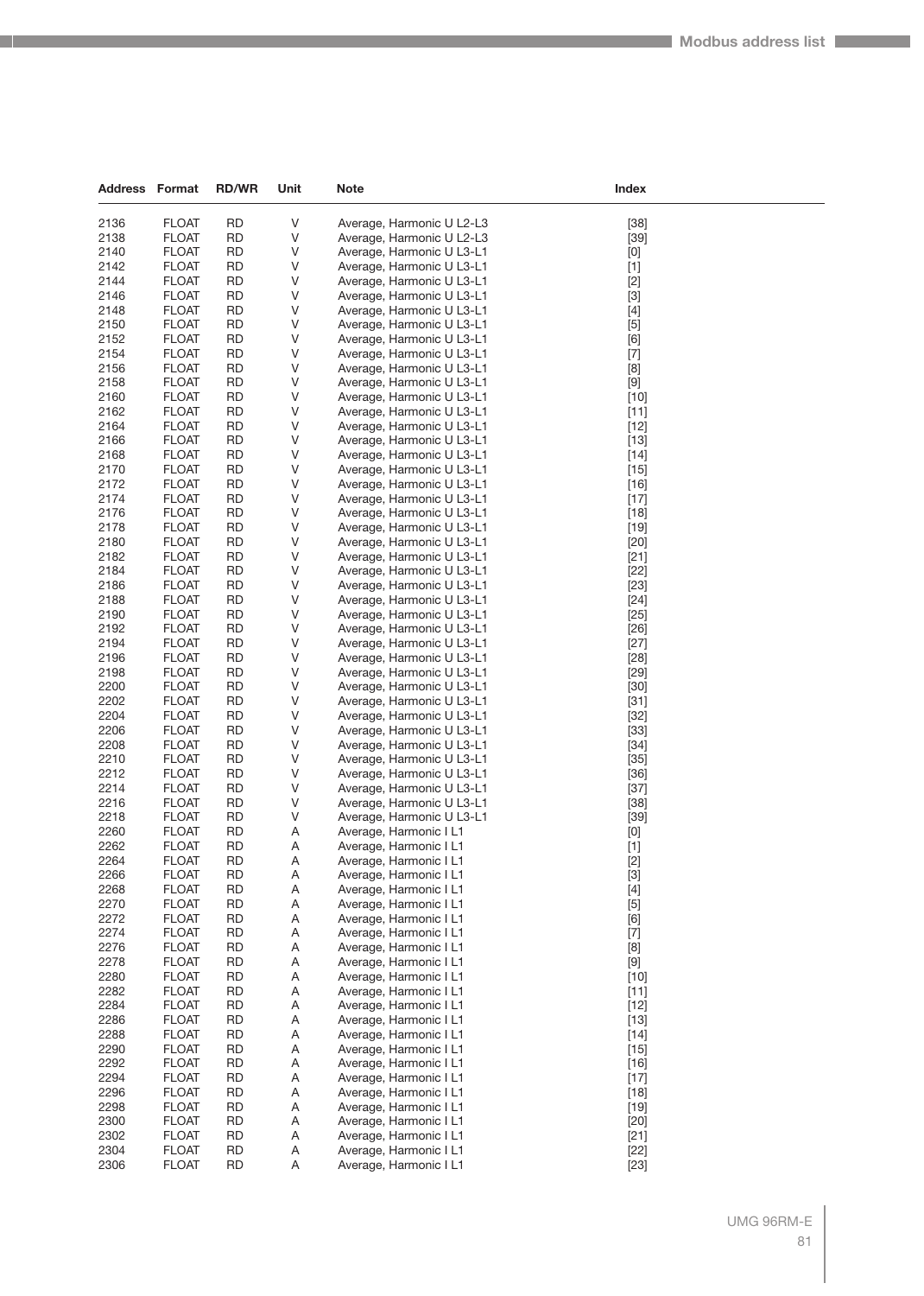| <b>Address Format</b> |                              | <b>RD/WR</b>           | Unit   | <b>Note</b>                                      | Index                                                                                                                                                                                           |
|-----------------------|------------------------------|------------------------|--------|--------------------------------------------------|-------------------------------------------------------------------------------------------------------------------------------------------------------------------------------------------------|
| 2308                  | <b>FLOAT</b>                 | <b>RD</b>              | Α      | Average, Harmonic I L1                           | $[24]$                                                                                                                                                                                          |
| 2310                  | <b>FLOAT</b>                 | <b>RD</b>              | Α      | Average, Harmonic I L1                           | $[25]$                                                                                                                                                                                          |
| 2312                  | <b>FLOAT</b>                 | <b>RD</b>              | Α      | Average, Harmonic I L1                           | $[26]$                                                                                                                                                                                          |
| 2314                  | <b>FLOAT</b>                 | RD                     | Α      | Average, Harmonic I L1                           | $[27]$                                                                                                                                                                                          |
| 2316                  | <b>FLOAT</b>                 | <b>RD</b>              | Α      | Average, Harmonic I L1                           | $[28]$                                                                                                                                                                                          |
| 2318                  | <b>FLOAT</b>                 | RD                     | Α      | Average, Harmonic I L1                           | $[29]$                                                                                                                                                                                          |
| 2320                  | <b>FLOAT</b>                 | <b>RD</b>              | Α      | Average, Harmonic I L1                           | $[30]$                                                                                                                                                                                          |
| 2322                  | <b>FLOAT</b>                 | <b>RD</b>              | Α      | Average, Harmonic I L1                           | $[31]$                                                                                                                                                                                          |
| 2324                  | <b>FLOAT</b>                 | <b>RD</b>              | Α      | Average, Harmonic I L1                           | $[32]$                                                                                                                                                                                          |
| 2326                  | <b>FLOAT</b>                 | <b>RD</b>              | Α      | Average, Harmonic I L1                           | $[33]$                                                                                                                                                                                          |
| 2328                  | <b>FLOAT</b>                 | RD                     | Α      | Average, Harmonic I L1                           | $[34]$                                                                                                                                                                                          |
| 2330                  | <b>FLOAT</b>                 | <b>RD</b>              | Α      | Average, Harmonic I L1                           | $[35]$                                                                                                                                                                                          |
| 2332                  | <b>FLOAT</b>                 | <b>RD</b>              | Α      | Average, Harmonic I L1                           | $[36]$                                                                                                                                                                                          |
| 2334                  | <b>FLOAT</b>                 | <b>RD</b>              | Α      | Average, Harmonic I L1                           | $[37]$                                                                                                                                                                                          |
| 2336                  | <b>FLOAT</b>                 | <b>RD</b>              | Α      | Average, Harmonic I L1                           | $[38]$                                                                                                                                                                                          |
| 2338                  | <b>FLOAT</b>                 | RD                     | Α      | Average, Harmonic I L1                           | $[39]$                                                                                                                                                                                          |
| 2340                  | <b>FLOAT</b>                 | <b>RD</b>              | Α      | Average, Harmonic I L2                           | [0]                                                                                                                                                                                             |
| 2342                  | <b>FLOAT</b>                 | <b>RD</b>              | Α      | Average, Harmonic I L2                           | $[1]$                                                                                                                                                                                           |
| 2344                  | <b>FLOAT</b>                 | <b>RD</b>              | Α      | Average, Harmonic I L2                           | $[2]$                                                                                                                                                                                           |
| 2346                  | <b>FLOAT</b>                 | <b>RD</b>              | Α      | Average, Harmonic I L2                           | $[3]$                                                                                                                                                                                           |
| 2348                  | <b>FLOAT</b>                 | <b>RD</b>              | Α      | Average, Harmonic I L2                           | $[4]$                                                                                                                                                                                           |
| 2350                  | <b>FLOAT</b>                 | <b>RD</b>              | Α      | Average, Harmonic I L2                           | $[5]$                                                                                                                                                                                           |
| 2352<br>2354          | <b>FLOAT</b><br><b>FLOAT</b> | RD<br>RD               | Α<br>Α | Average, Harmonic I L2                           | [6]                                                                                                                                                                                             |
| 2356                  | <b>FLOAT</b>                 | <b>RD</b>              | Α      | Average, Harmonic I L2<br>Average, Harmonic I L2 | $[7]$<br>$[8] % \begin{center} \includegraphics[width=\linewidth]{imagesSupplemental/Imetad2.png} \end{center} % \caption { % Our method shows the proposed method. % } % \label{fig:limsub} %$ |
| 2358                  | <b>FLOAT</b>                 | <b>RD</b>              | Α      | Average, Harmonic I L2                           | $[9]$                                                                                                                                                                                           |
| 2360                  | <b>FLOAT</b>                 | <b>RD</b>              | Α      | Average, Harmonic I L2                           | $[10]$                                                                                                                                                                                          |
| 2362                  | <b>FLOAT</b>                 | RD                     | Α      | Average, Harmonic I L2                           | $[11]$                                                                                                                                                                                          |
| 2364                  | <b>FLOAT</b>                 | RD                     | Α      | Average, Harmonic I L2                           | $[12]$                                                                                                                                                                                          |
| 2366                  | <b>FLOAT</b>                 | <b>RD</b>              | Α      | Average, Harmonic I L2                           | $[13]$                                                                                                                                                                                          |
| 2368                  | <b>FLOAT</b>                 | <b>RD</b>              | Α      | Average, Harmonic I L2                           | $[14]$                                                                                                                                                                                          |
| 2370                  | <b>FLOAT</b>                 | <b>RD</b>              | Α      | Average, Harmonic I L2                           | $[15]$                                                                                                                                                                                          |
| 2372                  | <b>FLOAT</b>                 | RD                     | Α      | Average, Harmonic I L2                           | $[16]$                                                                                                                                                                                          |
| 2374                  | <b>FLOAT</b>                 | RD                     | Α      | Average, Harmonic I L2                           | $[17]$                                                                                                                                                                                          |
| 2376                  | <b>FLOAT</b>                 | <b>RD</b>              | Α      | Average, Harmonic I L2                           | $[18]$                                                                                                                                                                                          |
| 2378                  | <b>FLOAT</b>                 | <b>RD</b>              | Α      | Average, Harmonic I L2                           | $[19]$                                                                                                                                                                                          |
| 2380                  | <b>FLOAT</b>                 | <b>RD</b>              | Α      | Average, Harmonic I L2                           | $[20]$                                                                                                                                                                                          |
| 2382                  | <b>FLOAT</b>                 | RD                     | Α      | Average, Harmonic I L2                           | $[21]$                                                                                                                                                                                          |
| 2384                  | <b>FLOAT</b>                 | RD                     | Α      | Average, Harmonic I L2                           | $[22]$                                                                                                                                                                                          |
| 2386                  | <b>FLOAT</b>                 | <b>RD</b>              | Α      | Average, Harmonic I L2                           | $[23]$                                                                                                                                                                                          |
| 2388                  | <b>FLOAT</b>                 | <b>RD</b>              | Α      | Average, Harmonic I L2                           | $[24]$                                                                                                                                                                                          |
| 2390                  | <b>FLOAT</b>                 | RD                     | Α      | Average, Harmonic I L2                           | $[25]$                                                                                                                                                                                          |
| 2392<br>2394          | <b>FLOAT</b>                 | RD<br><b>RD</b>        | Α      | Average, Harmonic I L2                           | $[26]$                                                                                                                                                                                          |
|                       | <b>FLOAT</b>                 |                        | Α      | Average, Harmonic I L2                           | $[27]$                                                                                                                                                                                          |
| 2396<br>2398          | <b>FLOAT</b><br><b>FLOAT</b> | RD<br><b>RD</b>        | Α<br>Α | Average, Harmonic I L2<br>Average, Harmonic I L2 | $[28]$<br>$[29]$                                                                                                                                                                                |
| 2400                  | <b>FLOAT</b>                 | <b>RD</b>              | Α      | Average, Harmonic I L2                           | $[30]$                                                                                                                                                                                          |
| 2402                  | <b>FLOAT</b>                 | <b>RD</b>              | Α      | Average, Harmonic I L2                           | $[31]$                                                                                                                                                                                          |
| 2404                  | <b>FLOAT</b>                 | <b>RD</b>              | Α      | Average, Harmonic I L2                           | $[32]$                                                                                                                                                                                          |
| 2406                  | <b>FLOAT</b>                 | <b>RD</b>              | Α      | Average, Harmonic I L2                           | $[33]$                                                                                                                                                                                          |
| 2408                  | <b>FLOAT</b>                 | <b>RD</b>              | Α      | Average, Harmonic I L2                           | $[34]$                                                                                                                                                                                          |
| 2410                  | <b>FLOAT</b>                 | <b>RD</b>              | Α      | Average, Harmonic I L2                           | $[35]$                                                                                                                                                                                          |
| 2412                  | <b>FLOAT</b>                 | <b>RD</b>              | Α      | Average, Harmonic I L2                           | $[36]$                                                                                                                                                                                          |
| 2414                  | <b>FLOAT</b>                 | <b>RD</b>              | Α      | Average, Harmonic I L2                           | $[37]$                                                                                                                                                                                          |
| 2416                  | <b>FLOAT</b>                 | <b>RD</b>              | Α      | Average, Harmonic I L2                           | $[38]$                                                                                                                                                                                          |
| 2418                  | <b>FLOAT</b>                 | <b>RD</b>              | Α      | Average, Harmonic I L2                           | $[39]$                                                                                                                                                                                          |
| 2420                  | <b>FLOAT</b>                 | <b>RD</b>              | Α      | Average, Harmonic I L3                           | [0]                                                                                                                                                                                             |
| 2422                  | <b>FLOAT</b>                 | <b>RD</b>              | Α      | Average, Harmonic I L3                           | $[1]$                                                                                                                                                                                           |
| 2424                  | <b>FLOAT</b>                 | <b>RD</b>              | Α      | Average, Harmonic I L3                           | $[2]$                                                                                                                                                                                           |
| 2426                  | <b>FLOAT</b>                 | <b>RD</b>              | Α      | Average, Harmonic I L3                           | $[3]$                                                                                                                                                                                           |
| 2428                  | <b>FLOAT</b>                 | <b>RD</b>              | Α      | Average, Harmonic I L3                           | $[4]$                                                                                                                                                                                           |
| 2430                  | <b>FLOAT</b>                 | <b>RD</b>              | Α      | Average, Harmonic I L3                           | $[5]$                                                                                                                                                                                           |
| 2432                  | <b>FLOAT</b>                 | <b>RD</b>              | Α      | Average, Harmonic I L3                           | [6]                                                                                                                                                                                             |
| 2434<br>2436          | <b>FLOAT</b>                 | <b>RD</b>              | A      | Average, Harmonic I L3<br>Average, Harmonic I L3 | $[7]$                                                                                                                                                                                           |
|                       | <b>FLOAT</b>                 | <b>RD</b><br><b>RD</b> | Α      |                                                  | $[8]$                                                                                                                                                                                           |
| 2438                  | <b>FLOAT</b>                 |                        | Α      | Average, Harmonic I L3                           | $[9]$                                                                                                                                                                                           |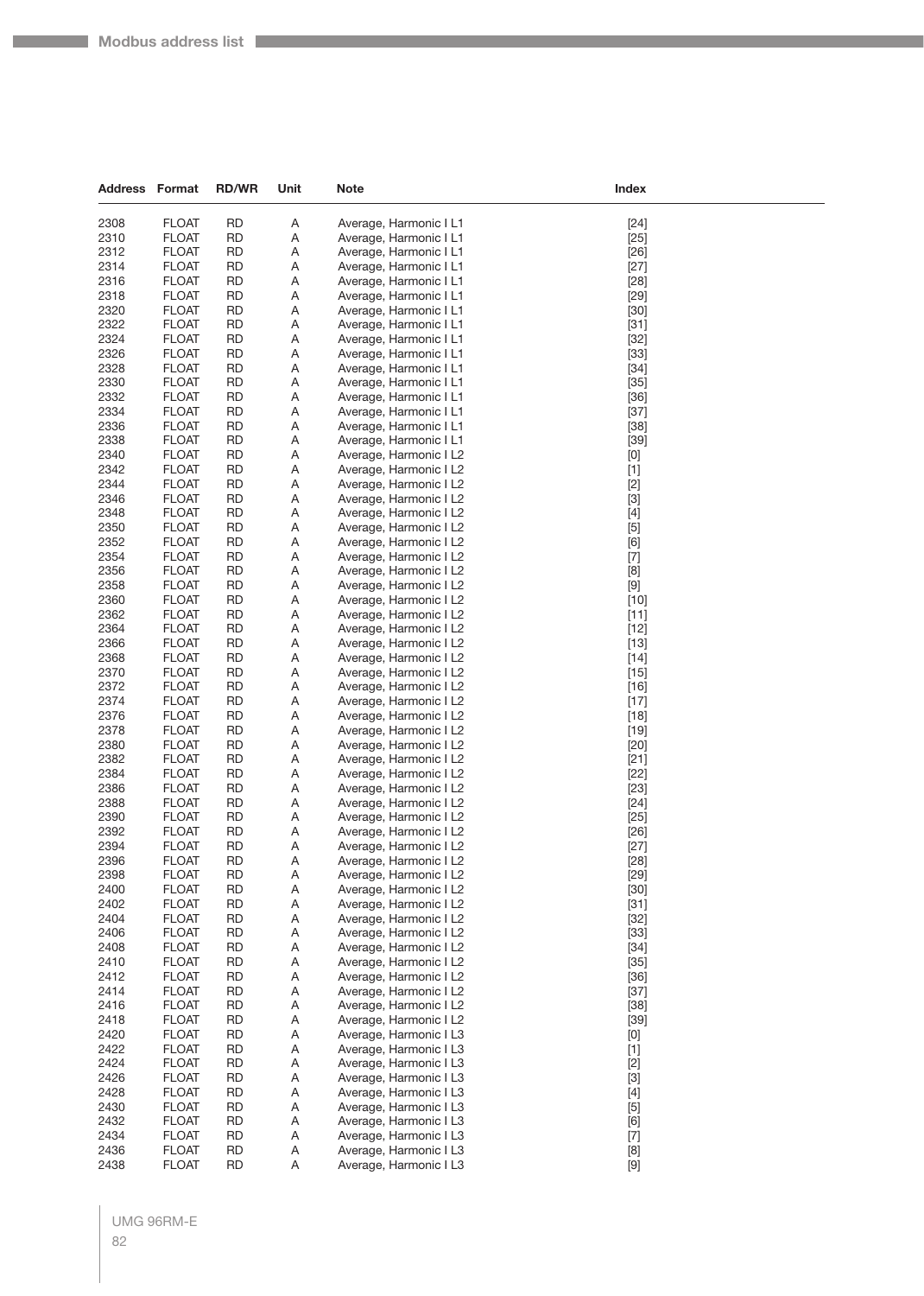| Address        | Format                       | <b>RD/WR</b>           | Unit   | <b>Note</b>                                      | Index                                                                                                                                                                                                                                                                                                                                                                                                                                                                                                                                                                                              |  |
|----------------|------------------------------|------------------------|--------|--------------------------------------------------|----------------------------------------------------------------------------------------------------------------------------------------------------------------------------------------------------------------------------------------------------------------------------------------------------------------------------------------------------------------------------------------------------------------------------------------------------------------------------------------------------------------------------------------------------------------------------------------------------|--|
|                |                              |                        |        |                                                  |                                                                                                                                                                                                                                                                                                                                                                                                                                                                                                                                                                                                    |  |
| 2440           | <b>FLOAT</b>                 | <b>RD</b>              | Α      | Average, Harmonic I L3                           | $[10]$                                                                                                                                                                                                                                                                                                                                                                                                                                                                                                                                                                                             |  |
| 2442<br>2444   | <b>FLOAT</b><br><b>FLOAT</b> | <b>RD</b><br>RD        | Α      | Average, Harmonic I L3<br>Average, Harmonic I L3 | $[11]$<br>$[12]$                                                                                                                                                                                                                                                                                                                                                                                                                                                                                                                                                                                   |  |
| 2446           | <b>FLOAT</b>                 | <b>RD</b>              | Α<br>Α | Average, Harmonic I L3                           | $[13]$                                                                                                                                                                                                                                                                                                                                                                                                                                                                                                                                                                                             |  |
| 2448           | <b>FLOAT</b>                 | <b>RD</b>              | Α      | Average, Harmonic I L3                           | $[14]$                                                                                                                                                                                                                                                                                                                                                                                                                                                                                                                                                                                             |  |
| 2450           | <b>FLOAT</b>                 | RD                     | Α      | Average, Harmonic I L3                           | $[15]$                                                                                                                                                                                                                                                                                                                                                                                                                                                                                                                                                                                             |  |
| 2452           | <b>FLOAT</b>                 | <b>RD</b>              | Α      | Average, Harmonic I L3                           | $[16]$                                                                                                                                                                                                                                                                                                                                                                                                                                                                                                                                                                                             |  |
| 2454           | <b>FLOAT</b>                 | <b>RD</b>              | Α      | Average, Harmonic I L3                           | $[17]$                                                                                                                                                                                                                                                                                                                                                                                                                                                                                                                                                                                             |  |
| 2456           | <b>FLOAT</b>                 | <b>RD</b>              | Α      | Average, Harmonic I L3                           | $[18]$                                                                                                                                                                                                                                                                                                                                                                                                                                                                                                                                                                                             |  |
| 2458           | <b>FLOAT</b>                 | <b>RD</b>              | Α      | Average, Harmonic I L3                           | $[19]$                                                                                                                                                                                                                                                                                                                                                                                                                                                                                                                                                                                             |  |
| 2460           | <b>FLOAT</b>                 | <b>RD</b>              | Α      | Average, Harmonic I L3                           | $[20]$                                                                                                                                                                                                                                                                                                                                                                                                                                                                                                                                                                                             |  |
| 2462           | <b>FLOAT</b>                 | <b>RD</b>              | Α      | Average, Harmonic I L3                           | $[21]$                                                                                                                                                                                                                                                                                                                                                                                                                                                                                                                                                                                             |  |
| 2464           | <b>FLOAT</b>                 | RD                     | Α      | Average, Harmonic I L3                           | $[22]$                                                                                                                                                                                                                                                                                                                                                                                                                                                                                                                                                                                             |  |
| 2466           | <b>FLOAT</b>                 | <b>RD</b>              | Α      | Average, Harmonic I L3                           | $[23]$                                                                                                                                                                                                                                                                                                                                                                                                                                                                                                                                                                                             |  |
| 2468           | <b>FLOAT</b>                 | <b>RD</b>              | Α      | Average, Harmonic I L3                           | $[24]$                                                                                                                                                                                                                                                                                                                                                                                                                                                                                                                                                                                             |  |
| 2470           | <b>FLOAT</b>                 | RD                     | Α      | Average, Harmonic I L3                           | $[25]$                                                                                                                                                                                                                                                                                                                                                                                                                                                                                                                                                                                             |  |
| 2472           | <b>FLOAT</b>                 | <b>RD</b>              | Α      | Average, Harmonic I L3                           | $[26]$                                                                                                                                                                                                                                                                                                                                                                                                                                                                                                                                                                                             |  |
| 2474           | <b>FLOAT</b>                 | RD                     | Α      | Average, Harmonic I L3                           | $[27]$                                                                                                                                                                                                                                                                                                                                                                                                                                                                                                                                                                                             |  |
| 2476           | <b>FLOAT</b>                 | <b>RD</b>              | Α      | Average, Harmonic I L3                           | $[28]$                                                                                                                                                                                                                                                                                                                                                                                                                                                                                                                                                                                             |  |
| 2478           | <b>FLOAT</b>                 | <b>RD</b>              | Α      | Average, Harmonic I L3                           | $[29]$                                                                                                                                                                                                                                                                                                                                                                                                                                                                                                                                                                                             |  |
| 2480           | <b>FLOAT</b>                 | RD                     | Α      | Average, Harmonic I L3                           | $[30]$                                                                                                                                                                                                                                                                                                                                                                                                                                                                                                                                                                                             |  |
| 2482           | <b>FLOAT</b>                 | RD                     | Α      | Average, Harmonic I L3                           | $[31]$                                                                                                                                                                                                                                                                                                                                                                                                                                                                                                                                                                                             |  |
| 2484<br>2486   | <b>FLOAT</b>                 | RD<br><b>RD</b>        | Α      | Average, Harmonic I L3                           | $[32]$                                                                                                                                                                                                                                                                                                                                                                                                                                                                                                                                                                                             |  |
| 2488           | <b>FLOAT</b>                 | <b>RD</b>              | Α<br>Α | Average, Harmonic I L3                           | $[33]$                                                                                                                                                                                                                                                                                                                                                                                                                                                                                                                                                                                             |  |
| 2490           | <b>FLOAT</b><br><b>FLOAT</b> | RD                     | Α      | Average, Harmonic I L3<br>Average, Harmonic I L3 | $[34]$<br>$[35]$                                                                                                                                                                                                                                                                                                                                                                                                                                                                                                                                                                                   |  |
| 2492           | <b>FLOAT</b>                 | RD                     | Α      | Average, Harmonic I L3                           | $[36]$                                                                                                                                                                                                                                                                                                                                                                                                                                                                                                                                                                                             |  |
| 2494           | <b>FLOAT</b>                 | RD                     | Α      | Average, Harmonic I L3                           | $[37]$                                                                                                                                                                                                                                                                                                                                                                                                                                                                                                                                                                                             |  |
| 2496           | <b>FLOAT</b>                 | <b>RD</b>              | Α      | Average, Harmonic I L3                           | $[38]$                                                                                                                                                                                                                                                                                                                                                                                                                                                                                                                                                                                             |  |
| 2498           | <b>FLOAT</b>                 | <b>RD</b>              | Α      | Average, Harmonic I L3                           | $[39]$                                                                                                                                                                                                                                                                                                                                                                                                                                                                                                                                                                                             |  |
|                |                              |                        |        |                                                  |                                                                                                                                                                                                                                                                                                                                                                                                                                                                                                                                                                                                    |  |
| 10643          | <b>FLOAT</b>                 | <b>RD</b>              | Α      | Average, Harmonic IL4                            | $[0] % \begin{center} % \includegraphics[width=\linewidth]{imagesSupplemental_3.png} % \end{center} % \caption { % Our method can be used for the use of the image. % Note that the \emph{DefNet}~\cite{bib66} as a function of the \emph{DefNet}~\cite{bib66} as a function of the \emph{DefNet}~\cite{bib66} as a function of the \emph{DefNet}~\cite{bib66} as a function of the \emph{DefNet}~\cite{bib66} as a function of the \emph{DefNet}~\cite{bib66} as a function of the \emph{DefNet}~\cite{bib66} as a function of the \emph{DefNet}~\cite{bib66} as a function of the \emph{DefNet}$ |  |
| 10645          | <b>FLOAT</b>                 | <b>RD</b>              | Α      | Average, Harmonic IL4                            | $[1]$                                                                                                                                                                                                                                                                                                                                                                                                                                                                                                                                                                                              |  |
| 10647          | <b>FLOAT</b>                 | <b>RD</b>              | Α      | Average, Harmonic IL4                            | $[2]$                                                                                                                                                                                                                                                                                                                                                                                                                                                                                                                                                                                              |  |
| 10649          | <b>FLOAT</b>                 | <b>RD</b>              | Α      | Average, Harmonic IL4                            | $[3]$                                                                                                                                                                                                                                                                                                                                                                                                                                                                                                                                                                                              |  |
| 10651          | <b>FLOAT</b>                 | RD                     | Α      | Average, Harmonic IL4                            | $[4]$                                                                                                                                                                                                                                                                                                                                                                                                                                                                                                                                                                                              |  |
| 10653          | <b>FLOAT</b>                 | RD                     | Α      | Average, Harmonic IL4                            | $[5]$                                                                                                                                                                                                                                                                                                                                                                                                                                                                                                                                                                                              |  |
| 10655          | <b>FLOAT</b>                 | RD                     | Α      | Average, Harmonic IL4                            | [6]                                                                                                                                                                                                                                                                                                                                                                                                                                                                                                                                                                                                |  |
| 10657          | <b>FLOAT</b>                 | RD                     | Α      | Average, Harmonic IL4                            | $[7]$                                                                                                                                                                                                                                                                                                                                                                                                                                                                                                                                                                                              |  |
| 10659          | <b>FLOAT</b>                 | <b>RD</b>              | Α      | Average, Harmonic IL4                            | $[8] % \begin{center} \includegraphics[width=\linewidth]{imagesSupplemental/Imetad2.png} \end{center} % \caption { % Our method shows the proposed method. % } % \label{fig:limsub} %$                                                                                                                                                                                                                                                                                                                                                                                                             |  |
| 10661<br>10663 | <b>FLOAT</b>                 | <b>RD</b><br><b>RD</b> | Α      | Average, Harmonic IL4<br>Average, Harmonic IL4   | $[9]$                                                                                                                                                                                                                                                                                                                                                                                                                                                                                                                                                                                              |  |
| 10665          | <b>FLOAT</b><br><b>FLOAT</b> | <b>RD</b>              | Α<br>Α | Average, Harmonic IL4                            | $[10]$<br>$[11]$                                                                                                                                                                                                                                                                                                                                                                                                                                                                                                                                                                                   |  |
| 10667          | <b>FLOAT</b>                 | <b>RD</b>              | Α      | Average, Harmonic IL4                            | $[12]$                                                                                                                                                                                                                                                                                                                                                                                                                                                                                                                                                                                             |  |
| 10669          | <b>FLOAT</b>                 | <b>RD</b>              | Α      | Average, Harmonic IL4                            | $[13]$                                                                                                                                                                                                                                                                                                                                                                                                                                                                                                                                                                                             |  |
| 10671          | <b>FLOAT</b>                 | RD                     | Α      | Average, Harmonic IL4                            | $[14]$                                                                                                                                                                                                                                                                                                                                                                                                                                                                                                                                                                                             |  |
| 10673          | <b>FLOAT</b>                 | <b>RD</b>              | Α      | Average, Harmonic IL4                            | $[15]$                                                                                                                                                                                                                                                                                                                                                                                                                                                                                                                                                                                             |  |
| 10675          | <b>FLOAT</b>                 | <b>RD</b>              | Α      | Average, Harmonic IL4                            | $[16]$                                                                                                                                                                                                                                                                                                                                                                                                                                                                                                                                                                                             |  |
| 10677          | <b>FLOAT</b>                 | <b>RD</b>              | Α      | Average, Harmonic IL4                            | $[17]$                                                                                                                                                                                                                                                                                                                                                                                                                                                                                                                                                                                             |  |
| 10679          | <b>FLOAT</b>                 | RD                     | Α      | Average, Harmonic IL4                            | $[18]$                                                                                                                                                                                                                                                                                                                                                                                                                                                                                                                                                                                             |  |
| 10681          | <b>FLOAT</b>                 | RD                     | Α      | Average, Harmonic IL4                            | $[19]$                                                                                                                                                                                                                                                                                                                                                                                                                                                                                                                                                                                             |  |
| 10683          | <b>FLOAT</b>                 | <b>RD</b>              | Α      | Average, Harmonic IL4                            | $[20]$                                                                                                                                                                                                                                                                                                                                                                                                                                                                                                                                                                                             |  |
| 10685          | <b>FLOAT</b>                 | <b>RD</b>              | Α      | Average, Harmonic IL4                            | $[21]$                                                                                                                                                                                                                                                                                                                                                                                                                                                                                                                                                                                             |  |
| 10687          | <b>FLOAT</b>                 | <b>RD</b>              | Α      | Average, Harmonic IL4                            | $[22]$                                                                                                                                                                                                                                                                                                                                                                                                                                                                                                                                                                                             |  |
| 10689          | <b>FLOAT</b>                 | RD                     | Α      | Average, Harmonic IL4                            | $[23]$                                                                                                                                                                                                                                                                                                                                                                                                                                                                                                                                                                                             |  |
| 10691          | <b>FLOAT</b>                 | RD                     | Α      | Average, Harmonic IL4                            | $[24]$                                                                                                                                                                                                                                                                                                                                                                                                                                                                                                                                                                                             |  |
| 10693          | <b>FLOAT</b>                 | <b>RD</b>              | Α      | Average, Harmonic IL4                            | $[25]$                                                                                                                                                                                                                                                                                                                                                                                                                                                                                                                                                                                             |  |
| 10695          | <b>FLOAT</b>                 | <b>RD</b>              | Α      | Average, Harmonic IL4                            | $[26]$                                                                                                                                                                                                                                                                                                                                                                                                                                                                                                                                                                                             |  |
| 10697          | <b>FLOAT</b>                 | <b>RD</b>              | Α      | Average, Harmonic IL4                            | $[27]$                                                                                                                                                                                                                                                                                                                                                                                                                                                                                                                                                                                             |  |
| 10699          | <b>FLOAT</b>                 | <b>RD</b>              | Α      | Average, Harmonic IL4                            | $[28]$                                                                                                                                                                                                                                                                                                                                                                                                                                                                                                                                                                                             |  |
| 10701<br>10703 | <b>FLOAT</b><br><b>FLOAT</b> | <b>RD</b><br><b>RD</b> | Α<br>Α | Average, Harmonic IL4<br>Average, Harmonic IL4   | $[29]$<br>$[30]$                                                                                                                                                                                                                                                                                                                                                                                                                                                                                                                                                                                   |  |
| 10705          | <b>FLOAT</b>                 | RD                     | Α      | Average, Harmonic IL4                            | $[31]$                                                                                                                                                                                                                                                                                                                                                                                                                                                                                                                                                                                             |  |
| 10707          | <b>FLOAT</b>                 | <b>RD</b>              | Α      | Average, Harmonic IL4                            | $[32]$                                                                                                                                                                                                                                                                                                                                                                                                                                                                                                                                                                                             |  |
| 10709          | <b>FLOAT</b>                 | RD                     | Α      | Average, Harmonic IL4                            | $[33]$                                                                                                                                                                                                                                                                                                                                                                                                                                                                                                                                                                                             |  |
| 10711          | <b>FLOAT</b>                 | <b>RD</b>              | Α      | Average, Harmonic IL4                            | $[34]$                                                                                                                                                                                                                                                                                                                                                                                                                                                                                                                                                                                             |  |
|                |                              |                        |        |                                                  |                                                                                                                                                                                                                                                                                                                                                                                                                                                                                                                                                                                                    |  |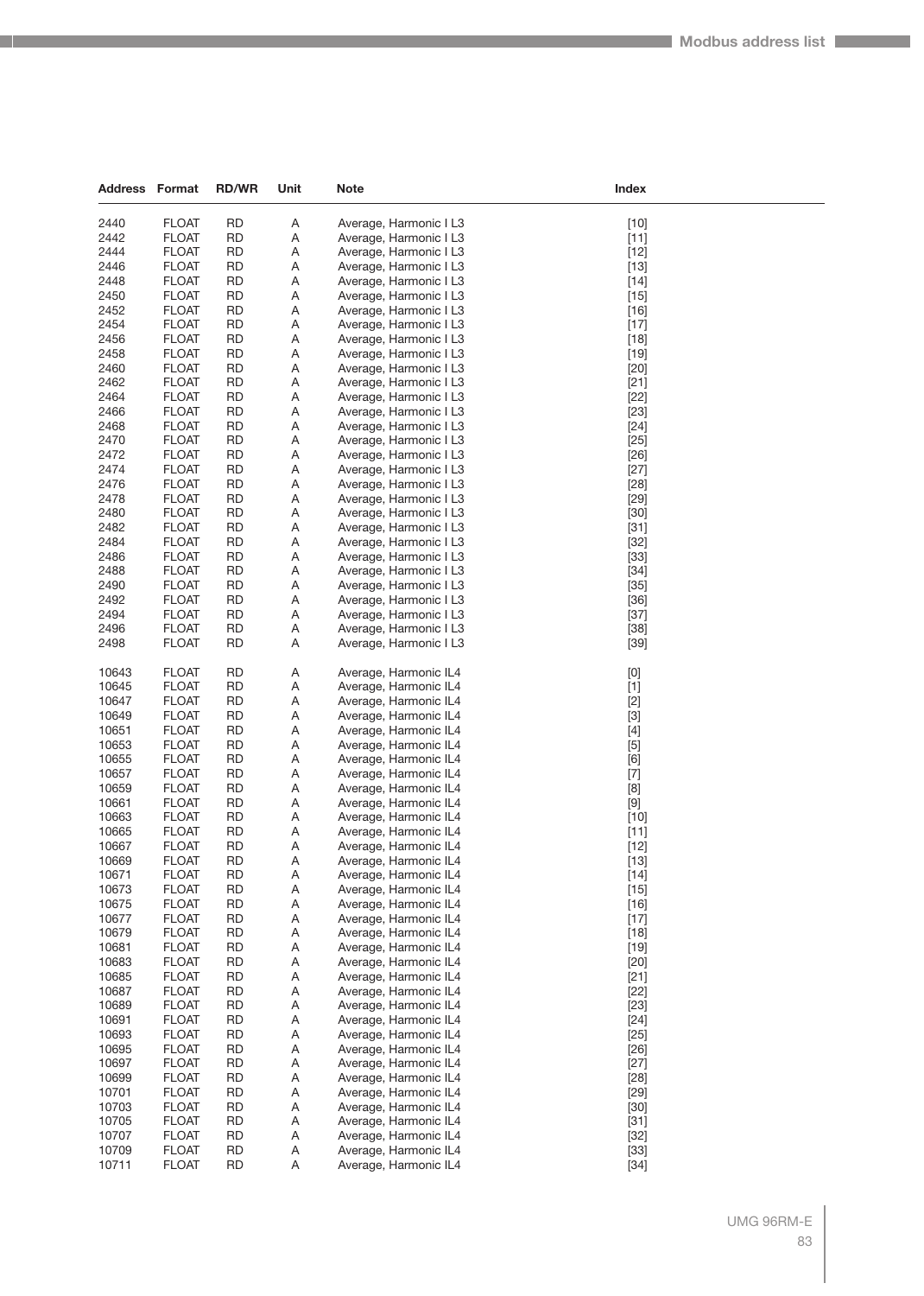| <b>Address Format</b> |                              | <b>RD/WR</b>           | Unit   | <b>Note</b>                                            | Index                                                                                                                                                                                                                                                                                                                       |  |
|-----------------------|------------------------------|------------------------|--------|--------------------------------------------------------|-----------------------------------------------------------------------------------------------------------------------------------------------------------------------------------------------------------------------------------------------------------------------------------------------------------------------------|--|
| 10713                 | <b>FLOAT</b>                 | <b>RD</b>              | Α      | Average, Harmonic IL4                                  | $[35]$                                                                                                                                                                                                                                                                                                                      |  |
| 10715                 | <b>FLOAT</b>                 | <b>RD</b>              | Α      | Average, Harmonic IL4                                  | $[36]$                                                                                                                                                                                                                                                                                                                      |  |
| 10717                 | <b>FLOAT</b>                 | <b>RD</b>              | A      | Average, Harmonic IL4                                  | $[37]$                                                                                                                                                                                                                                                                                                                      |  |
| 10719                 | <b>FLOAT</b>                 | <b>RD</b>              | Α      | Average, Harmonic IL4                                  | $[38]$                                                                                                                                                                                                                                                                                                                      |  |
| 10721                 | <b>FLOAT</b>                 | <b>RD</b>              | Α      | Average, Harmonic IL4                                  | $[39]$                                                                                                                                                                                                                                                                                                                      |  |
|                       |                              |                        |        |                                                        |                                                                                                                                                                                                                                                                                                                             |  |
| 11057                 | <b>FLOAT</b>                 | RD                     | Α      | Average, Harmonic A Diff1                              | [0]                                                                                                                                                                                                                                                                                                                         |  |
| 11059<br>11061        | <b>FLOAT</b><br><b>FLOAT</b> | <b>RD</b><br>RD        | Α<br>Α | Average, Harmonic A Diff1<br>Average, Harmonic A Diff1 | $[1]$                                                                                                                                                                                                                                                                                                                       |  |
| 11063                 | <b>FLOAT</b>                 | <b>RD</b>              | Α      | Average, Harmonic A Diff1                              | $[2]$<br>$[3]$                                                                                                                                                                                                                                                                                                              |  |
| 11065                 | <b>FLOAT</b>                 | <b>RD</b>              | Α      | Average, Harmonic A Diff1                              | $[4]$                                                                                                                                                                                                                                                                                                                       |  |
| 11067                 | <b>FLOAT</b>                 | <b>RD</b>              | Α      | Average, Harmonic A Diff1                              | $[5]$                                                                                                                                                                                                                                                                                                                       |  |
| 11069                 | <b>FLOAT</b>                 | <b>RD</b>              | Α      | Average, Harmonic A Diff1                              | [6]                                                                                                                                                                                                                                                                                                                         |  |
| 11071                 | <b>FLOAT</b>                 | RD                     | Α      | Average, Harmonic A Diff1                              | $[7]$                                                                                                                                                                                                                                                                                                                       |  |
| 11073                 | <b>FLOAT</b>                 | <b>RD</b>              | Α      | Average, Harmonic A Diff1                              | $[8] % \includegraphics[width=0.9\columnwidth]{figures/fig_04a.pdf} \caption{Schematic plot of the top of the top of the top of the right. The left is the number of the top of the right.} \label{fig:2} %$                                                                                                                |  |
| 11075                 | <b>FLOAT</b>                 | <b>RD</b>              | Α      | Average, Harmonic A Diff1                              |                                                                                                                                                                                                                                                                                                                             |  |
| 11077                 | <b>FLOAT</b>                 | RD                     | Α      | Average, Harmonic A Diff1                              | $[10]$                                                                                                                                                                                                                                                                                                                      |  |
| 11079                 | <b>FLOAT</b>                 | <b>RD</b>              | Α      | Average, Harmonic A Diff1                              | $[11]$                                                                                                                                                                                                                                                                                                                      |  |
| 11081                 | <b>FLOAT</b>                 | RD                     | Α      | Average, Harmonic A Diff1                              | $[12]$                                                                                                                                                                                                                                                                                                                      |  |
| 11083                 | <b>FLOAT</b>                 | <b>RD</b>              | Α      | Average, Harmonic A Diff1                              | $[13]$                                                                                                                                                                                                                                                                                                                      |  |
| 11085                 | <b>FLOAT</b>                 | <b>RD</b>              | A      | Average, Harmonic A Diff1                              | $[14]$                                                                                                                                                                                                                                                                                                                      |  |
| 11087                 | <b>FLOAT</b>                 | <b>RD</b>              | Α      | Average, Harmonic A Diff1                              | $[15]$                                                                                                                                                                                                                                                                                                                      |  |
| 11089                 | <b>FLOAT</b>                 | RD                     | Α      | Average, Harmonic A Diff1                              | $[16]$                                                                                                                                                                                                                                                                                                                      |  |
| 11091<br>11093        | <b>FLOAT</b><br><b>FLOAT</b> | <b>RD</b><br><b>RD</b> | Α<br>Α | Average, Harmonic A Diff1<br>Average, Harmonic A Diff1 | $[17]$<br>$[18]$                                                                                                                                                                                                                                                                                                            |  |
| 11095                 | <b>FLOAT</b>                 | <b>RD</b>              | A      | Average, Harmonic A Diff1                              | $[19]$                                                                                                                                                                                                                                                                                                                      |  |
| 11097                 | <b>FLOAT</b>                 | <b>RD</b>              | Α      | Average, Harmonic A Diff1                              | $[20]$                                                                                                                                                                                                                                                                                                                      |  |
| 11099                 | <b>FLOAT</b>                 | <b>RD</b>              | Α      | Average, Harmonic A Diff1                              | $[21]$                                                                                                                                                                                                                                                                                                                      |  |
| 11101                 | <b>FLOAT</b>                 | RD                     | Α      | Average, Harmonic A Diff1                              | $[22]$                                                                                                                                                                                                                                                                                                                      |  |
| 11103                 | <b>FLOAT</b>                 | <b>RD</b>              | Α      | Average, Harmonic A Diff1                              | $[23]$                                                                                                                                                                                                                                                                                                                      |  |
| 11105                 | <b>FLOAT</b>                 | <b>RD</b>              | Α      | Average, Harmonic A Diff1                              | $[24]$                                                                                                                                                                                                                                                                                                                      |  |
| 11107                 | <b>FLOAT</b>                 | RD                     | Α      | Average, Harmonic A Diff1                              | $[25]$                                                                                                                                                                                                                                                                                                                      |  |
| 11109                 | <b>FLOAT</b>                 | RD                     | Α      | Average, Harmonic A Diff1                              | $[26]$                                                                                                                                                                                                                                                                                                                      |  |
| 11111                 | <b>FLOAT</b>                 | RD                     | Α      | Average, Harmonic A Diff1                              | $[27]$                                                                                                                                                                                                                                                                                                                      |  |
| 11113                 | <b>FLOAT</b>                 | <b>RD</b>              | Α      | Average, Harmonic A Diff1                              | $[28]$                                                                                                                                                                                                                                                                                                                      |  |
| 11115                 | <b>FLOAT</b>                 | <b>RD</b>              | A      | Average, Harmonic A Diff1                              | $[29]$                                                                                                                                                                                                                                                                                                                      |  |
| 11117<br>11119        | <b>FLOAT</b><br><b>FLOAT</b> | <b>RD</b><br>RD        | Α<br>Α | Average, Harmonic A Diff1<br>Average, Harmonic A Diff1 | $[30]$<br>$[31]$                                                                                                                                                                                                                                                                                                            |  |
| 11121                 | <b>FLOAT</b>                 | <b>RD</b>              | Α      | Average, Harmonic A Diff1                              | $[32]$                                                                                                                                                                                                                                                                                                                      |  |
| 11123                 | <b>FLOAT</b>                 | <b>RD</b>              | Α      | Average, Harmonic A Diff1                              | $[33]$                                                                                                                                                                                                                                                                                                                      |  |
| 11125                 | <b>FLOAT</b>                 | <b>RD</b>              | Α      | Average, Harmonic A Diff1                              | $[34]$                                                                                                                                                                                                                                                                                                                      |  |
| 11127                 | <b>FLOAT</b>                 | <b>RD</b>              | Α      | Average, Harmonic A Diff1                              | $[35]$                                                                                                                                                                                                                                                                                                                      |  |
| 11129                 | <b>FLOAT</b>                 | <b>RD</b>              | Α      | Average, Harmonic A Diff1                              | $[36]$                                                                                                                                                                                                                                                                                                                      |  |
| 11131                 | <b>FLOAT</b>                 | <b>RD</b>              | Α      | Average, Harmonic A Diff1                              | $[37]$                                                                                                                                                                                                                                                                                                                      |  |
| 11133                 | <b>FLOAT</b>                 | <b>RD</b>              | A      | Average, Harmonic A Diff1                              | $[38]$                                                                                                                                                                                                                                                                                                                      |  |
| 11135                 | <b>FLOAT</b>                 | <b>RD</b>              | Α      | Average, Harmonic A Diff1                              | $[39]$                                                                                                                                                                                                                                                                                                                      |  |
| 11137                 | <b>FLOAT</b>                 | <b>RD</b>              | Α      | Average, Harmonic A Diff2                              | $[0] % \begin{center} % \includegraphics[width=\linewidth]{imagesSupplemental_3.png} % \end{center} % \caption { % Our method can be used for the use of the image. % Note that the \emph{Def}(i) and the \emph{Def}(i) are the same and the \emph{Def}(i) and the \emph{Def}(i) are the same. % } % \label{fig:Defin_3} %$ |  |
| 11139                 | <b>FLOAT</b>                 | <b>RD</b>              | A      | Average, Harmonic A Diff2                              | $[1]$                                                                                                                                                                                                                                                                                                                       |  |
| 11141<br>11143        | <b>FLOAT</b><br><b>FLOAT</b> | <b>RD</b><br><b>RD</b> | Α<br>Α | Average, Harmonic A Diff2<br>Average, Harmonic A Diff2 | $[2]$<br>$[3]$                                                                                                                                                                                                                                                                                                              |  |
| 11145                 | <b>FLOAT</b>                 | <b>RD</b>              | A      | Average, Harmonic A Diff2                              | $[4]$                                                                                                                                                                                                                                                                                                                       |  |
| 11147                 | <b>FLOAT</b>                 | <b>RD</b>              | Α      | Average, Harmonic A Diff2                              | $[5]$                                                                                                                                                                                                                                                                                                                       |  |
| 11149                 | <b>FLOAT</b>                 | <b>RD</b>              | A      | Average, Harmonic A Diff2                              | [6]                                                                                                                                                                                                                                                                                                                         |  |
| 11151                 | <b>FLOAT</b>                 | <b>RD</b>              | Α      | Average, Harmonic A Diff2                              | $[7]$                                                                                                                                                                                                                                                                                                                       |  |
| 11153                 | <b>FLOAT</b>                 | <b>RD</b>              | Α      | Average, Harmonic A Diff2                              | $[8] % \begin{center} \includegraphics[width=\linewidth]{imagesSupplemental/Imetad2.png} \end{center} % \caption { % Our method shows the proposed method. % } % \label{fig:limsub} %$                                                                                                                                      |  |
| 11155                 | <b>FLOAT</b>                 | <b>RD</b>              | A      | Average, Harmonic A Diff2                              |                                                                                                                                                                                                                                                                                                                             |  |
| 11157                 | <b>FLOAT</b>                 | <b>RD</b>              | Α      | Average, Harmonic A Diff2                              | $[10]$                                                                                                                                                                                                                                                                                                                      |  |
| 11159                 | <b>FLOAT</b>                 | <b>RD</b>              | A      | Average, Harmonic A Diff2                              | $[11]$                                                                                                                                                                                                                                                                                                                      |  |
| 11161                 | <b>FLOAT</b>                 | <b>RD</b>              | A      | Average, Harmonic A Diff2                              | $[12]$                                                                                                                                                                                                                                                                                                                      |  |
| 11163                 | <b>FLOAT</b>                 | <b>RD</b>              | Α      | Average, Harmonic A Diff2                              | $[13]$                                                                                                                                                                                                                                                                                                                      |  |
| 11165                 | <b>FLOAT</b>                 | <b>RD</b>              | A      | Average, Harmonic A Diff2                              | $[14]$                                                                                                                                                                                                                                                                                                                      |  |
| 11167                 | <b>FLOAT</b><br><b>FLOAT</b> | <b>RD</b><br><b>RD</b> | Α<br>A | Average, Harmonic A Diff2                              | $[15]$                                                                                                                                                                                                                                                                                                                      |  |
| 11169<br>11171        | <b>FLOAT</b>                 | RD                     | A      | Average, Harmonic A Diff2<br>Average, Harmonic A Diff2 | $[16]$<br>$[17]$                                                                                                                                                                                                                                                                                                            |  |
| 11173                 | <b>FLOAT</b>                 | <b>RD</b>              | Α      | Average, Harmonic A Diff2                              | $[18]$                                                                                                                                                                                                                                                                                                                      |  |
| 11175                 | <b>FLOAT</b>                 | <b>RD</b>              | Α      | Average, Harmonic A Diff2                              | $[19]$                                                                                                                                                                                                                                                                                                                      |  |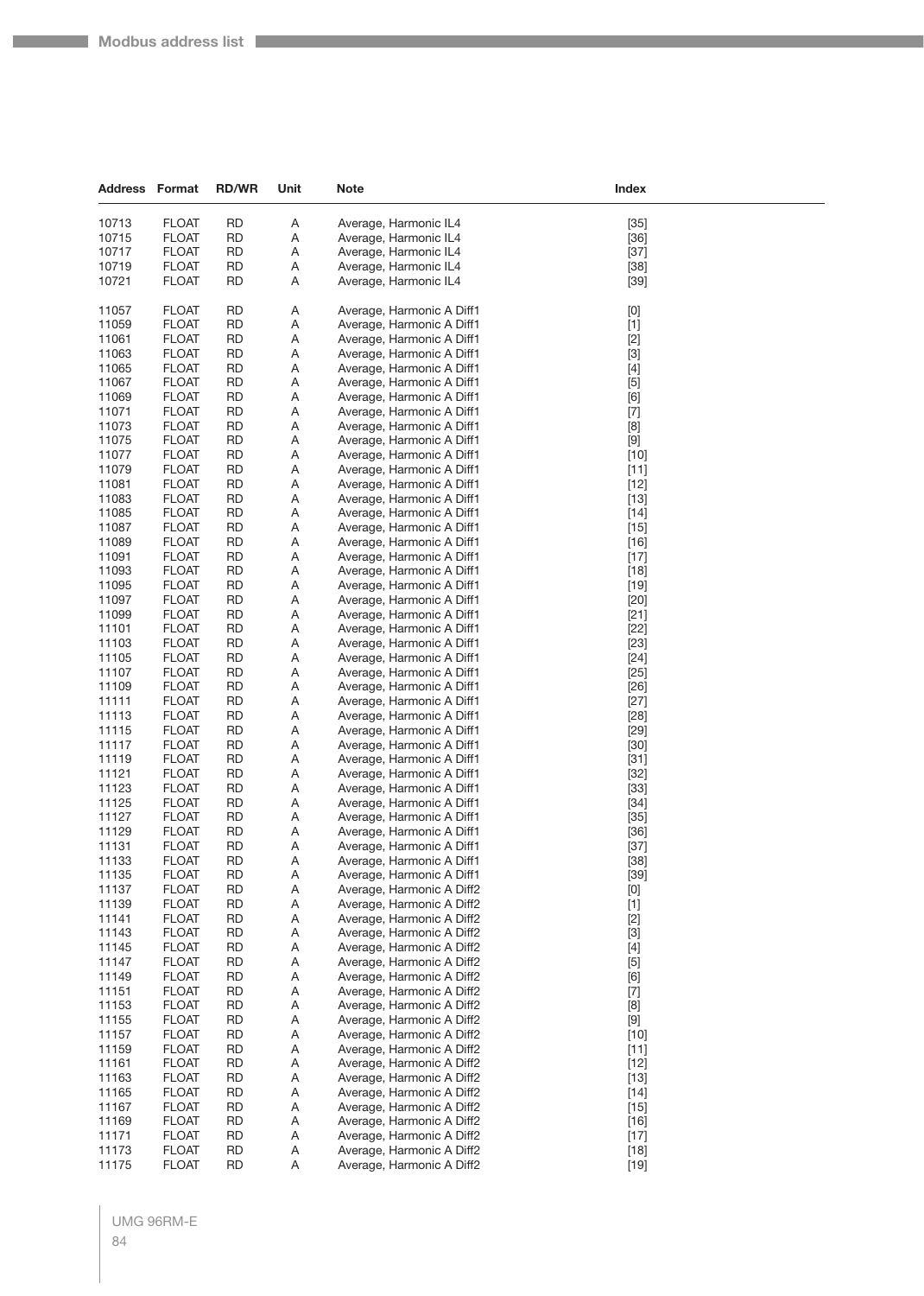| <b>Address Format</b> |              | <b>RD/WR</b> | Unit | <b>Note</b>               | Index  |  |
|-----------------------|--------------|--------------|------|---------------------------|--------|--|
| 11177                 | <b>FLOAT</b> | <b>RD</b>    | Α    | Average, Harmonic A Diff2 | $[20]$ |  |
| 11179                 | <b>FLOAT</b> | <b>RD</b>    | Α    | Average, Harmonic A Diff2 | $[21]$ |  |
| 11181                 | <b>FLOAT</b> | <b>RD</b>    | Α    | Average, Harmonic A Diff2 | $[22]$ |  |
| 11183                 | <b>FLOAT</b> | <b>RD</b>    | Α    | Average, Harmonic A Diff2 | $[23]$ |  |
| 11185                 | <b>FLOAT</b> | <b>RD</b>    | Α    | Average, Harmonic A Diff2 | $[24]$ |  |
| 11187                 | <b>FLOAT</b> | RD.          | Α    | Average, Harmonic A Diff2 | $[25]$ |  |
| 11189                 | <b>FLOAT</b> | <b>RD</b>    | Α    | Average, Harmonic A Diff2 | $[26]$ |  |
| 11191                 | <b>FLOAT</b> | <b>RD</b>    | Α    | Average, Harmonic A Diff2 | $[27]$ |  |
| 11193                 | <b>FLOAT</b> | <b>RD</b>    | Α    | Average, Harmonic A Diff2 | $[28]$ |  |
| 11195                 | <b>FLOAT</b> | <b>RD</b>    | Α    | Average, Harmonic A Diff2 | $[29]$ |  |
| 11197                 | <b>FLOAT</b> | <b>RD</b>    | Α    | Average, Harmonic A Diff2 | $[30]$ |  |
| 11199                 | <b>FLOAT</b> | RD.          | Α    | Average, Harmonic A Diff2 | $[31]$ |  |
| 11201                 | <b>FLOAT</b> | <b>RD</b>    | Α    | Average, Harmonic A Diff2 | $[32]$ |  |
| 11203                 | <b>FLOAT</b> | RD           | Α    | Average, Harmonic A Diff2 | $[33]$ |  |
| 11205                 | <b>FLOAT</b> | <b>RD</b>    | Α    | Average, Harmonic A Diff2 | $[34]$ |  |
| 11207                 | <b>FLOAT</b> | <b>RD</b>    | Α    | Average, Harmonic A Diff2 | $[35]$ |  |
| 11209                 | <b>FLOAT</b> | <b>RD</b>    | Α    | Average, Harmonic A Diff2 | $[36]$ |  |
| 11211                 | <b>FLOAT</b> | <b>RD</b>    | Α    | Average, Harmonic A Diff2 | $[37]$ |  |
| 11213                 | <b>FLOAT</b> | RD           | Α    | Average, Harmonic A Diff2 | $[38]$ |  |
| 11215                 | <b>FLOAT</b> | <b>RD</b>    | Α    | Average, Harmonic A Diff2 | $[39]$ |  |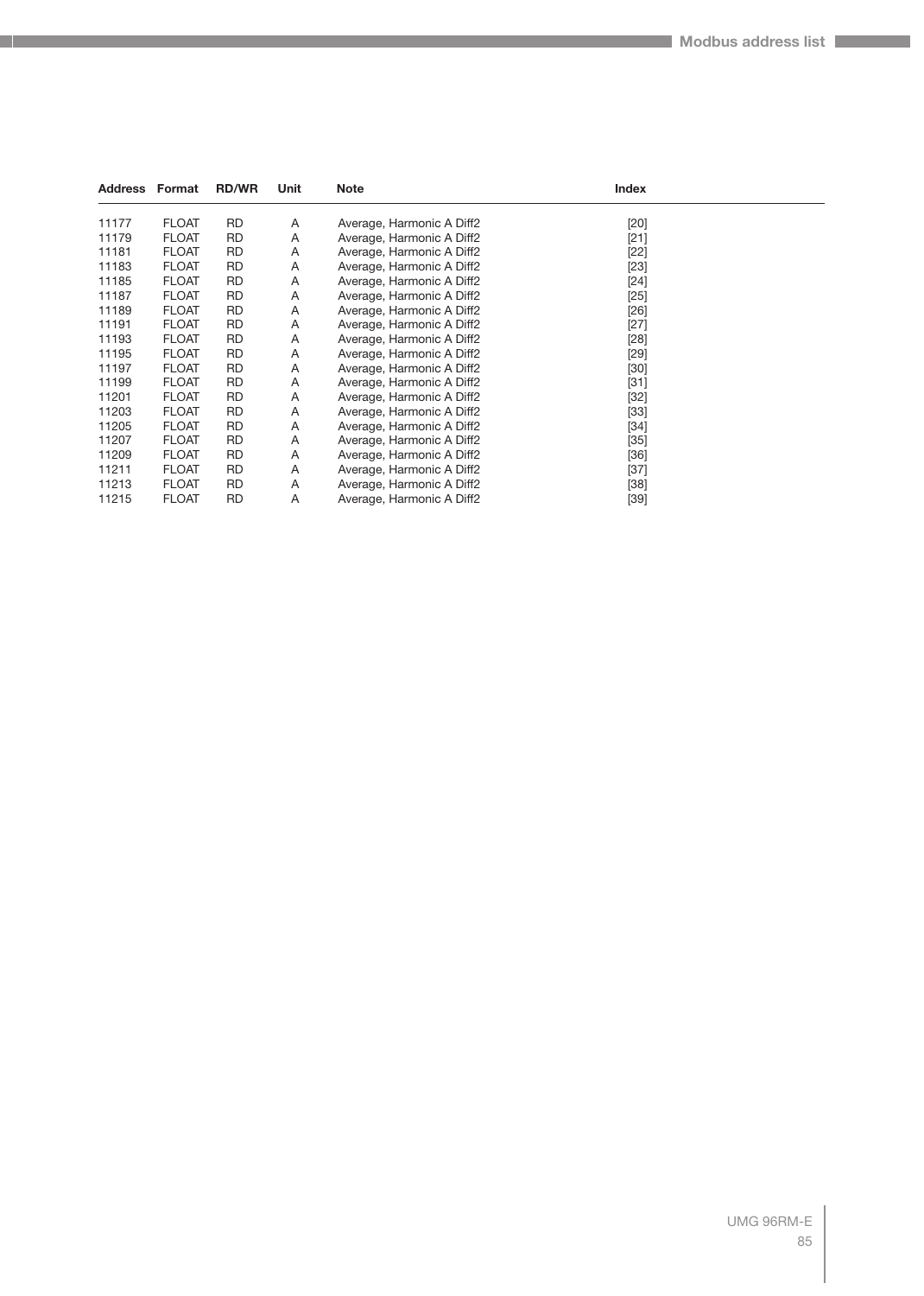## **Mean values, type short, fourier analysis**

| <b>Address Format</b> |                              | <b>RD/WR</b>           | Unit   | <b>Note</b>                                      | Index                                                                                                                                                                                                                                                                                                                                                                                                                                                                                                                                                                                                                                                                                                    | <b>Resolution</b> |
|-----------------------|------------------------------|------------------------|--------|--------------------------------------------------|----------------------------------------------------------------------------------------------------------------------------------------------------------------------------------------------------------------------------------------------------------------------------------------------------------------------------------------------------------------------------------------------------------------------------------------------------------------------------------------------------------------------------------------------------------------------------------------------------------------------------------------------------------------------------------------------------------|-------------------|
| 3966                  | <b>SHORT</b>                 | <b>RD</b>              | V      | Average, Harmonic U L1                           | [0]                                                                                                                                                                                                                                                                                                                                                                                                                                                                                                                                                                                                                                                                                                      | 0,1               |
| 3967                  | <b>SHORT</b>                 | <b>RD</b>              | V      | Average, Harmonic U L1                           | $[1]$                                                                                                                                                                                                                                                                                                                                                                                                                                                                                                                                                                                                                                                                                                    | 0,1               |
| 3968                  | <b>SHORT</b>                 | <b>RD</b>              | V      | Average, Harmonic U L1                           | $[2]$                                                                                                                                                                                                                                                                                                                                                                                                                                                                                                                                                                                                                                                                                                    | 0,1               |
| 3969                  | <b>SHORT</b>                 | RD                     | V      | Average, Harmonic U L1                           | $[3]$                                                                                                                                                                                                                                                                                                                                                                                                                                                                                                                                                                                                                                                                                                    | 0,1               |
| 3970                  | <b>SHORT</b>                 | <b>RD</b>              | V      | Average, Harmonic U L1                           | $[4]$                                                                                                                                                                                                                                                                                                                                                                                                                                                                                                                                                                                                                                                                                                    | 0,1               |
| 3971                  | <b>SHORT</b>                 | <b>RD</b>              | V      | Average, Harmonic U L1                           | $[5]$                                                                                                                                                                                                                                                                                                                                                                                                                                                                                                                                                                                                                                                                                                    | 0,1               |
| 3972                  | <b>SHORT</b>                 | <b>RD</b>              | V      | Average, Harmonic U L1                           | [6]                                                                                                                                                                                                                                                                                                                                                                                                                                                                                                                                                                                                                                                                                                      | 0,1               |
| 3973<br>3974          | <b>SHORT</b><br><b>SHORT</b> | <b>RD</b><br>RD        | ٧<br>V | Average, Harmonic U L1<br>Average, Harmonic U L1 | $[7]$<br>[8]                                                                                                                                                                                                                                                                                                                                                                                                                                                                                                                                                                                                                                                                                             | 0,1<br>0,1        |
| 3975                  | <b>SHORT</b>                 | <b>RD</b>              | V      | Average, Harmonic U L1                           | $[9]$                                                                                                                                                                                                                                                                                                                                                                                                                                                                                                                                                                                                                                                                                                    | 0,1               |
| 3976                  | <b>SHORT</b>                 | <b>RD</b>              | V      | Average, Harmonic U L1                           | $[10]$                                                                                                                                                                                                                                                                                                                                                                                                                                                                                                                                                                                                                                                                                                   | 0,1               |
| 3977                  | <b>SHORT</b>                 | <b>RD</b>              | V      | Average, Harmonic U L1                           | $[11]$                                                                                                                                                                                                                                                                                                                                                                                                                                                                                                                                                                                                                                                                                                   | 0,1               |
| 3978                  | <b>SHORT</b>                 | <b>RD</b>              | V      | Average, Harmonic U L1                           | $[12]$                                                                                                                                                                                                                                                                                                                                                                                                                                                                                                                                                                                                                                                                                                   | 0,1               |
| 3979                  | <b>SHORT</b>                 | RD                     | V      | Average, Harmonic U L1                           | $[13]$                                                                                                                                                                                                                                                                                                                                                                                                                                                                                                                                                                                                                                                                                                   | 0,1               |
| 3980                  | <b>SHORT</b>                 | <b>RD</b>              | V      | Average, Harmonic U L1                           | $[14]$                                                                                                                                                                                                                                                                                                                                                                                                                                                                                                                                                                                                                                                                                                   | 0,1               |
| 3981                  | <b>SHORT</b>                 | <b>RD</b>              | V      | Average, Harmonic U L1                           | $[15]$                                                                                                                                                                                                                                                                                                                                                                                                                                                                                                                                                                                                                                                                                                   | 0,1               |
| 3982                  | <b>SHORT</b>                 | <b>RD</b>              | V      | Average, Harmonic U L1                           | $[16]$                                                                                                                                                                                                                                                                                                                                                                                                                                                                                                                                                                                                                                                                                                   | 0,1               |
| 3983                  | <b>SHORT</b>                 | <b>RD</b>              | ٧      | Average, Harmonic U L1                           | $[17]$                                                                                                                                                                                                                                                                                                                                                                                                                                                                                                                                                                                                                                                                                                   | 0,1               |
| 3984                  | <b>SHORT</b>                 | RD                     | V      | Average, Harmonic U L1                           | $[18]$                                                                                                                                                                                                                                                                                                                                                                                                                                                                                                                                                                                                                                                                                                   | 0,1               |
| 3985                  | <b>SHORT</b>                 | <b>RD</b>              | V      | Average, Harmonic U L1                           | $[19]$                                                                                                                                                                                                                                                                                                                                                                                                                                                                                                                                                                                                                                                                                                   | 0,1               |
| 3986                  | <b>SHORT</b>                 | <b>RD</b>              | V      | Average, Harmonic U L1                           | $[20]$                                                                                                                                                                                                                                                                                                                                                                                                                                                                                                                                                                                                                                                                                                   | 0,1               |
| 3987                  | <b>SHORT</b>                 | <b>RD</b>              | V      | Average, Harmonic U L1                           | $[21]$                                                                                                                                                                                                                                                                                                                                                                                                                                                                                                                                                                                                                                                                                                   | 0,1               |
| 3988                  | <b>SHORT</b>                 | <b>RD</b>              | V      | Average, Harmonic U L1                           | $[22]$                                                                                                                                                                                                                                                                                                                                                                                                                                                                                                                                                                                                                                                                                                   | 0,1               |
| 3989<br>3990          | <b>SHORT</b>                 | RD<br><b>RD</b>        | V<br>V | Average, Harmonic U L1                           | $[23]$                                                                                                                                                                                                                                                                                                                                                                                                                                                                                                                                                                                                                                                                                                   | 0,1<br>0,1        |
| 3991                  | <b>SHORT</b><br><b>SHORT</b> | <b>RD</b>              | V      | Average, Harmonic U L1<br>Average, Harmonic U L1 | $[24]$<br>$[25]$                                                                                                                                                                                                                                                                                                                                                                                                                                                                                                                                                                                                                                                                                         | 0,1               |
| 3992                  | <b>SHORT</b>                 | <b>RD</b>              | V      | Average, Harmonic U L1                           | $[26]$                                                                                                                                                                                                                                                                                                                                                                                                                                                                                                                                                                                                                                                                                                   | 0,1               |
| 3993                  | <b>SHORT</b>                 | <b>RD</b>              | V      | Average, Harmonic U L1                           | $[27]$                                                                                                                                                                                                                                                                                                                                                                                                                                                                                                                                                                                                                                                                                                   | 0,1               |
| 3994                  | <b>SHORT</b>                 | RD                     | V      | Average, Harmonic U L1                           | $[28]$                                                                                                                                                                                                                                                                                                                                                                                                                                                                                                                                                                                                                                                                                                   | 0,1               |
| 3995                  | <b>SHORT</b>                 | <b>RD</b>              | V      | Average, Harmonic U L1                           | $[29]$                                                                                                                                                                                                                                                                                                                                                                                                                                                                                                                                                                                                                                                                                                   | 0,1               |
| 3996                  | <b>SHORT</b>                 | <b>RD</b>              | V      | Average, Harmonic U L1                           | $[30]$                                                                                                                                                                                                                                                                                                                                                                                                                                                                                                                                                                                                                                                                                                   | 0,1               |
| 3997                  | <b>SHORT</b>                 | <b>RD</b>              | V      | Average, Harmonic U L1                           | $[31]$                                                                                                                                                                                                                                                                                                                                                                                                                                                                                                                                                                                                                                                                                                   | 0,1               |
| 3998                  | <b>SHORT</b>                 | <b>RD</b>              | V      | Average, Harmonic U L1                           | $[32]$                                                                                                                                                                                                                                                                                                                                                                                                                                                                                                                                                                                                                                                                                                   | 0,1               |
| 3999                  | <b>SHORT</b>                 | RD                     | V      | Average, Harmonic U L1                           | $[33]$                                                                                                                                                                                                                                                                                                                                                                                                                                                                                                                                                                                                                                                                                                   | 0,1               |
| 4000                  | <b>SHORT</b>                 | <b>RD</b>              | V      | Average, Harmonic U L1                           | $[34]$                                                                                                                                                                                                                                                                                                                                                                                                                                                                                                                                                                                                                                                                                                   | 0,1               |
| 4001                  | <b>SHORT</b>                 | <b>RD</b>              | V      | Average, Harmonic U L1                           | $[35]$                                                                                                                                                                                                                                                                                                                                                                                                                                                                                                                                                                                                                                                                                                   | 0,1               |
| 4002                  | <b>SHORT</b>                 | <b>RD</b>              | V      | Average, Harmonic U L1                           | $[36]$                                                                                                                                                                                                                                                                                                                                                                                                                                                                                                                                                                                                                                                                                                   | 0,1               |
| 4003                  | <b>SHORT</b>                 | <b>RD</b>              | V      | Average, Harmonic U L1                           | $[37]$                                                                                                                                                                                                                                                                                                                                                                                                                                                                                                                                                                                                                                                                                                   | 0,1               |
| 4004<br>4005          | <b>SHORT</b>                 | RD<br><b>RD</b>        | V<br>V | Average, Harmonic U L1                           | $[38]$                                                                                                                                                                                                                                                                                                                                                                                                                                                                                                                                                                                                                                                                                                   | 0,1               |
| 4006                  | <b>SHORT</b><br><b>SHORT</b> | <b>RD</b>              | V      | Average, Harmonic U L1<br>Average, Harmonic U L2 | $[39]$                                                                                                                                                                                                                                                                                                                                                                                                                                                                                                                                                                                                                                                                                                   | 0,1<br>0,1        |
| 4007                  | <b>SHORT</b>                 | <b>RD</b>              | V      | Average, Harmonic U L2                           | $[0] % \begin{center} % \includegraphics[width=\linewidth]{imagesSupplemental_3.png} % \end{center} % \caption { % Our method can be used for the use of the image. % Note that the \emph{DefNet}~\cite{bib30} as the \emph{DefNet}~\cite{bib30} as the \emph{DefNet}~\cite{bib30} as the \emph{DefNet}~\cite{bib30} as the \emph{DefNet}~\cite{bib30} as the \emph{DefNet}~\cite{bib30} as the \emph{DefNet}~\cite{bib30} as the \emph{DefNet}~\cite{bib30} as the \emph{DefNet}~\cite{bib30} as the \emph{DefNet}~\cite{bib30$<br>$[1]$                                                                                                                                                                | 0,1               |
| 4008                  | <b>SHORT</b>                 | <b>RD</b>              | V      | Average, Harmonic U L2                           | $[2]$                                                                                                                                                                                                                                                                                                                                                                                                                                                                                                                                                                                                                                                                                                    | 0,1               |
| 4009                  | <b>SHORT</b>                 | <b>RD</b>              | V      | Average, Harmonic U L2                           | $[3]$                                                                                                                                                                                                                                                                                                                                                                                                                                                                                                                                                                                                                                                                                                    | 0,1               |
| 4010                  | <b>SHORT</b>                 | <b>RD</b>              | V      | Average, Harmonic U L2                           | $[4]$                                                                                                                                                                                                                                                                                                                                                                                                                                                                                                                                                                                                                                                                                                    | 0,1               |
| 4011                  | <b>SHORT</b>                 | <b>RD</b>              | V      | Average, Harmonic U L2                           | $[5]$                                                                                                                                                                                                                                                                                                                                                                                                                                                                                                                                                                                                                                                                                                    | 0,1               |
| 4012                  | <b>SHORT</b>                 | <b>RD</b>              | V      | Average, Harmonic U L2                           | [6]                                                                                                                                                                                                                                                                                                                                                                                                                                                                                                                                                                                                                                                                                                      | 0,1               |
| 4013                  | <b>SHORT</b>                 | <b>RD</b>              | V      | Average, Harmonic U L2                           | $[7]$                                                                                                                                                                                                                                                                                                                                                                                                                                                                                                                                                                                                                                                                                                    | 0,1               |
| 4014                  | <b>SHORT</b>                 | <b>RD</b>              | V      | Average, Harmonic U L2                           | [8]                                                                                                                                                                                                                                                                                                                                                                                                                                                                                                                                                                                                                                                                                                      | 0,1               |
| 4015                  | <b>SHORT</b>                 | <b>RD</b>              | V      | Average, Harmonic U L2                           | $[9] % \begin{center} \includegraphics[width=\linewidth]{imagesSupplemental/Imers.png} \end{center} % \vspace{-1em} \caption{The image shows the number of parameters of the parameter $\mathcal{M}_1$-error of the parameter $\mathcal{M}_2$-error of the parameter $\mathcal{M}_1$-error of the parameter $\mathcal{M}_2$-error of the parameter $\mathcal{M}_1$-error of the parameter $\mathcal{M}_2$-error of the parameter $\mathcal{M}_1$-error of the parameter $\mathcal{M}_2$-error of the parameter $\mathcal{M}_1$-error of the parameter $\mathcal{M}_2$-error of the parameter $\mathcal{M}_1$-error of the parameter $\mathcal{M}_2$-error of the parameter $\mathcal{M}_1$-error of the$ | 0,1               |
| 4016                  | <b>SHORT</b>                 | <b>RD</b>              | V      | Average, Harmonic U L2                           | $[10]$                                                                                                                                                                                                                                                                                                                                                                                                                                                                                                                                                                                                                                                                                                   | 0,1               |
| 4017                  | <b>SHORT</b>                 | <b>RD</b>              | V      | Average, Harmonic U L2                           | $[11]$                                                                                                                                                                                                                                                                                                                                                                                                                                                                                                                                                                                                                                                                                                   | 0,1               |
| 4018<br>4019          | <b>SHORT</b><br><b>SHORT</b> | <b>RD</b><br><b>RD</b> | V<br>V | Average, Harmonic U L2<br>Average, Harmonic U L2 | $[12]$                                                                                                                                                                                                                                                                                                                                                                                                                                                                                                                                                                                                                                                                                                   | 0,1               |
| 4020                  | <b>SHORT</b>                 | <b>RD</b>              | V      | Average, Harmonic U L2                           | $[13]$<br>$[14]$                                                                                                                                                                                                                                                                                                                                                                                                                                                                                                                                                                                                                                                                                         | 0,1<br>0,1        |
| 4021                  | <b>SHORT</b>                 | <b>RD</b>              | V      | Average, Harmonic U L2                           | $[15]$                                                                                                                                                                                                                                                                                                                                                                                                                                                                                                                                                                                                                                                                                                   | 0,1               |
| 4022                  | <b>SHORT</b>                 | <b>RD</b>              | V      | Average, Harmonic U L2                           | $[16]$                                                                                                                                                                                                                                                                                                                                                                                                                                                                                                                                                                                                                                                                                                   | 0,1               |
| 4023                  | <b>SHORT</b>                 | <b>RD</b>              | V      | Average, Harmonic U L2                           | $[17]$                                                                                                                                                                                                                                                                                                                                                                                                                                                                                                                                                                                                                                                                                                   | 0,1               |
| 4024                  | <b>SHORT</b>                 | <b>RD</b>              | V      | Average, Harmonic U L2                           | $[18]$                                                                                                                                                                                                                                                                                                                                                                                                                                                                                                                                                                                                                                                                                                   | 0,1               |
| 4025                  | <b>SHORT</b>                 | <b>RD</b>              | V      | Average, Harmonic U L2                           | $[19]$                                                                                                                                                                                                                                                                                                                                                                                                                                                                                                                                                                                                                                                                                                   | 0,1               |
| 4026                  | <b>SHORT</b>                 | <b>RD</b>              | V      | Average, Harmonic U L2                           | $[20]$                                                                                                                                                                                                                                                                                                                                                                                                                                                                                                                                                                                                                                                                                                   | 0,1               |
| 4027                  | <b>SHORT</b>                 | <b>RD</b>              | V      | Average, Harmonic U L2                           | $[21]$                                                                                                                                                                                                                                                                                                                                                                                                                                                                                                                                                                                                                                                                                                   | 0,1               |
| 4028                  | <b>SHORT</b>                 | <b>RD</b>              | V      | Average, Harmonic U L2                           | $[22]$                                                                                                                                                                                                                                                                                                                                                                                                                                                                                                                                                                                                                                                                                                   | 0,1               |
| 4029                  | <b>SHORT</b>                 | <b>RD</b>              | V      | Average, Harmonic U L2                           | $[23]$                                                                                                                                                                                                                                                                                                                                                                                                                                                                                                                                                                                                                                                                                                   | 0,1               |
| 4030                  | <b>SHORT</b>                 | <b>RD</b>              | V      | Average, Harmonic U L2                           | $[24]$                                                                                                                                                                                                                                                                                                                                                                                                                                                                                                                                                                                                                                                                                                   | 0,1               |
| 4031                  | <b>SHORT</b>                 | <b>RD</b>              | V      | Average, Harmonic U L2                           | $[25]$                                                                                                                                                                                                                                                                                                                                                                                                                                                                                                                                                                                                                                                                                                   | 0,1               |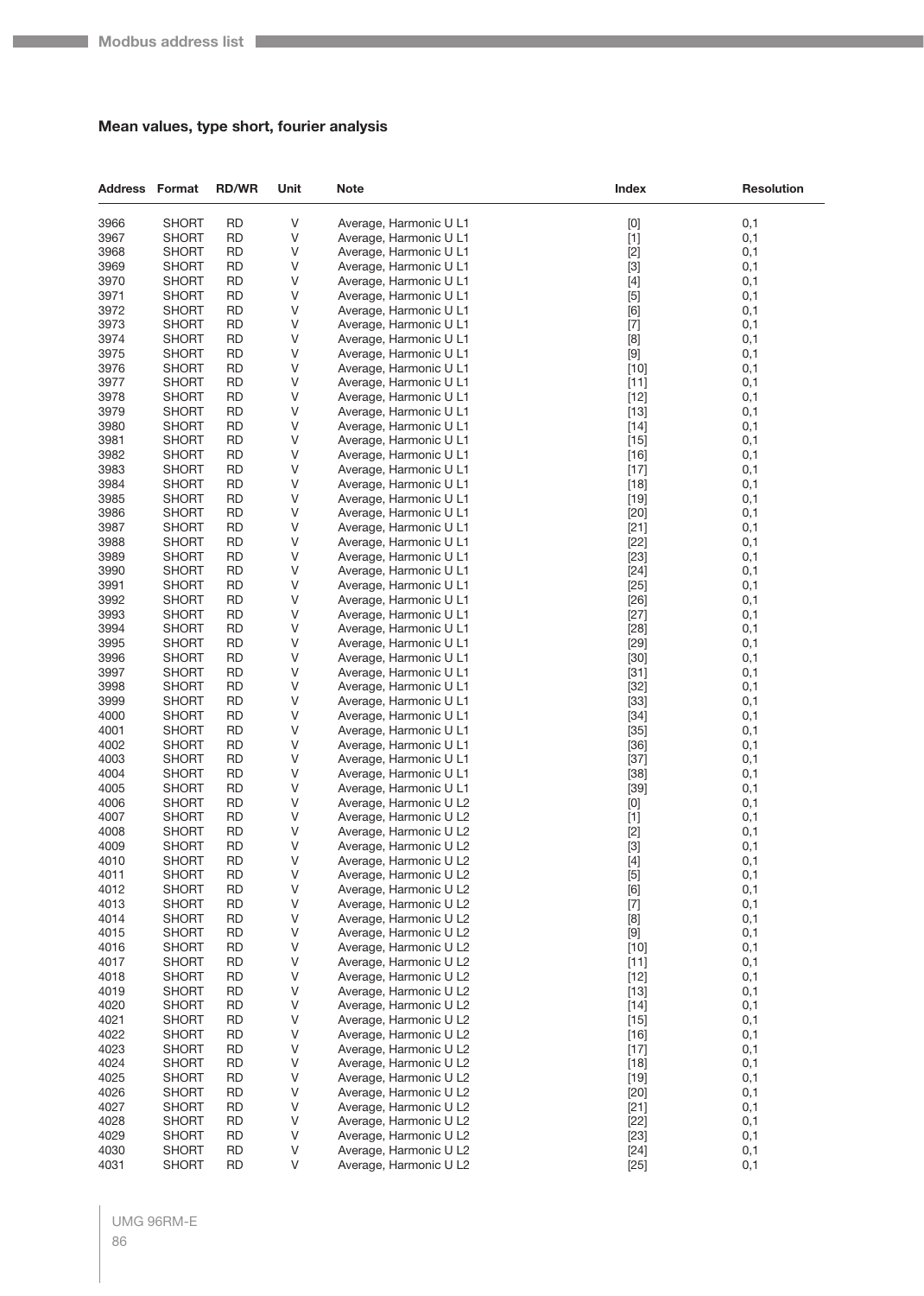| <b>Address Format</b> |              | <b>RD/WR</b> | Unit | Note                      | Index  | <b>Resolution</b> |
|-----------------------|--------------|--------------|------|---------------------------|--------|-------------------|
| 4032                  | <b>SHORT</b> | <b>RD</b>    |      |                           |        |                   |
|                       |              |              | V    | Average, Harmonic U L2    | $[26]$ | 0,1               |
| 4033                  | <b>SHORT</b> | <b>RD</b>    | V    | Average, Harmonic U L2    | $[27]$ | 0,1               |
| 4034                  | <b>SHORT</b> | <b>RD</b>    | V    | Average, Harmonic U L2    | $[28]$ | 0,1               |
| 4035                  | <b>SHORT</b> | <b>RD</b>    | V    | Average, Harmonic U L2    | $[29]$ | 0,1               |
| 4036                  | <b>SHORT</b> | <b>RD</b>    | V    | Average, Harmonic U L2    | $[30]$ | 0,1               |
| 4037                  | <b>SHORT</b> | <b>RD</b>    | V    | Average, Harmonic U L2    | $[31]$ | 0,1               |
| 4038                  | <b>SHORT</b> | <b>RD</b>    | V    | Average, Harmonic U L2    | $[32]$ | 0,1               |
| 4039                  | <b>SHORT</b> | <b>RD</b>    | V    | Average, Harmonic U L2    | $[33]$ | 0,1               |
| 4040                  | <b>SHORT</b> | <b>RD</b>    | V    | Average, Harmonic U L2    | $[34]$ | 0,1               |
| 4041                  | <b>SHORT</b> | <b>RD</b>    | V    | Average, Harmonic U L2    | $[35]$ | 0,1               |
| 4042                  | <b>SHORT</b> | <b>RD</b>    | V    | Average, Harmonic U L2    | $[36]$ | 0,1               |
| 4043                  | <b>SHORT</b> | <b>RD</b>    | V    | Average, Harmonic U L2    | $[37]$ | 0,1               |
| 4044                  | <b>SHORT</b> | <b>RD</b>    | V    | Average, Harmonic U L2    | $[38]$ | 0,1               |
| 4045                  | <b>SHORT</b> | <b>RD</b>    | V    | Average, Harmonic U L2    | $[39]$ | 0,1               |
| 4046                  | <b>SHORT</b> | <b>RD</b>    | V    | Average, Harmonic U L3    | [0]    | 0,1               |
| 4047                  | <b>SHORT</b> | <b>RD</b>    | V    | Average, Harmonic U L3    | $[1]$  | 0,1               |
| 4048                  | <b>SHORT</b> | <b>RD</b>    | V    | Average, Harmonic U L3    | $[2]$  | 0,1               |
| 4049                  | <b>SHORT</b> | <b>RD</b>    | V    | Average, Harmonic U L3    | $[3]$  | 0,1               |
| 4050                  | <b>SHORT</b> | <b>RD</b>    | V    | Average, Harmonic U L3    | $[4]$  | 0,1               |
| 4051                  | <b>SHORT</b> | <b>RD</b>    | V    | Average, Harmonic U L3    | $[5]$  | 0,1               |
| 4052                  | <b>SHORT</b> | <b>RD</b>    | V    | Average, Harmonic U L3    | [6]    | 0,1               |
| 4053                  | <b>SHORT</b> | RD           | V    | Average, Harmonic U L3    | $[7]$  | 0,1               |
| 4054                  | <b>SHORT</b> | <b>RD</b>    | V    | Average, Harmonic U L3    | [8]    | 0,1               |
|                       |              | <b>RD</b>    | V    |                           |        | 0,1               |
| 4055                  | <b>SHORT</b> |              |      | Average, Harmonic U L3    | $[9]$  |                   |
| 4056                  | <b>SHORT</b> | <b>RD</b>    | V    | Average, Harmonic U L3    | $[10]$ | 0,1               |
| 4057                  | <b>SHORT</b> | <b>RD</b>    | V    | Average, Harmonic U L3    | $[11]$ | 0,1               |
| 4058                  | <b>SHORT</b> | RD           | V    | Average, Harmonic U L3    | $[12]$ | 0,1               |
| 4059                  | <b>SHORT</b> | <b>RD</b>    | V    | Average, Harmonic U L3    | $[13]$ | 0,1               |
| 4060                  | <b>SHORT</b> | <b>RD</b>    | V    | Average, Harmonic U L3    | $[14]$ | 0,1               |
| 4061                  | <b>SHORT</b> | <b>RD</b>    | V    | Average, Harmonic U L3    | $[15]$ | 0,1               |
| 4062                  | <b>SHORT</b> | <b>RD</b>    | V    | Average, Harmonic U L3    | $[16]$ | 0,1               |
| 4063                  | <b>SHORT</b> | RD           | V    | Average, Harmonic U L3    | $[17]$ | 0,1               |
| 4064                  | <b>SHORT</b> | <b>RD</b>    | V    | Average, Harmonic U L3    | $[18]$ | 0,1               |
| 4065                  | <b>SHORT</b> | <b>RD</b>    | V    | Average, Harmonic U L3    | $[19]$ | 0,1               |
| 4066                  | <b>SHORT</b> | <b>RD</b>    | V    | Average, Harmonic U L3    | $[20]$ | 0,1               |
| 4067                  | <b>SHORT</b> | <b>RD</b>    | V    | Average, Harmonic U L3    | $[21]$ | 0,1               |
| 4068                  | <b>SHORT</b> | RD           | V    | Average, Harmonic U L3    | $[22]$ | 0,1               |
| 4069                  | <b>SHORT</b> | <b>RD</b>    | V    | Average, Harmonic U L3    | $[23]$ | 0,1               |
| 4070                  | <b>SHORT</b> | <b>RD</b>    | V    | Average, Harmonic U L3    | $[24]$ | 0,1               |
| 4071                  | <b>SHORT</b> | <b>RD</b>    | V    | Average, Harmonic U L3    | $[25]$ | 0,1               |
| 4072                  | <b>SHORT</b> | <b>RD</b>    | V    | Average, Harmonic U L3    | $[26]$ | 0,1               |
| 4073                  | <b>SHORT</b> | RD           | V    | Average, Harmonic U L3    | $[27]$ | 0,1               |
| 4074                  | <b>SHORT</b> | <b>RD</b>    | V    | Average, Harmonic U L3    | $[28]$ | 0,1               |
| 4075                  | SHORT        | <b>RD</b>    | V    | Average, Harmonic U L3    | $[29]$ | 0,1               |
| 4076                  | <b>SHORT</b> | <b>RD</b>    | V    | Average, Harmonic U L3    | $[30]$ | 0,1               |
| 4077                  | SHORT        | <b>RD</b>    | V    | Average, Harmonic U L3    | $[31]$ | 0,1               |
| 4078                  | <b>SHORT</b> | <b>RD</b>    | V    | Average, Harmonic U L3    | $[32]$ | 0,1               |
| 4079                  | <b>SHORT</b> | <b>RD</b>    | V    | Average, Harmonic U L3    | $[33]$ | 0,1               |
| 4080                  | <b>SHORT</b> | <b>RD</b>    | V    | Average, Harmonic U L3    | $[34]$ | 0,1               |
| 4081                  | <b>SHORT</b> | <b>RD</b>    | V    | Average, Harmonic U L3    | $[35]$ | 0,1               |
| 4082                  | <b>SHORT</b> | RD           | V    | Average, Harmonic U L3    | $[36]$ | 0,1               |
| 4083                  | <b>SHORT</b> | <b>RD</b>    | V    | Average, Harmonic U L3    | $[37]$ | 0,1               |
| 4084                  | <b>SHORT</b> | <b>RD</b>    | V    | Average, Harmonic U L3    | $[38]$ | 0,1               |
| 4085                  | <b>SHORT</b> | <b>RD</b>    | V    | Average, Harmonic U L3    | $[39]$ | 0,1               |
| 4086                  | <b>SHORT</b> | RD           | V    | Average, Harmonic U L1-L2 | [0]    | 0,1               |
| 4087                  | SHORT        | RD           | V    | Average, Harmonic U L1-L2 | $[1]$  | 0,1               |
| 4088                  | <b>SHORT</b> | <b>RD</b>    | V    | Average, Harmonic U L1-L2 | $[2]$  | 0,1               |
| 4089                  | <b>SHORT</b> | <b>RD</b>    | V    | Average, Harmonic U L1-L2 | $[3]$  | 0,1               |
|                       |              |              |      |                           |        |                   |
| 4090<br>4091          | <b>SHORT</b> | <b>RD</b>    | V    | Average, Harmonic U L1-L2 | $[4]$  | 0,1               |
|                       | <b>SHORT</b> | RD           | V    | Average, Harmonic U L1-L2 | $[5]$  | 0,1               |
| 4092                  | <b>SHORT</b> | <b>RD</b>    | V    | Average, Harmonic U L1-L2 | [6]    | 0,1               |
| 4093                  | <b>SHORT</b> | <b>RD</b>    | V    | Average, Harmonic U L1-L2 | $[7]$  | 0,1               |
| 4094                  | <b>SHORT</b> | <b>RD</b>    | V    | Average, Harmonic U L1-L2 | [8]    | 0,1               |
| 4095                  | <b>SHORT</b> | <b>RD</b>    | V    | Average, Harmonic U L1-L2 | $[9]$  | 0,1               |
| 4096                  | <b>SHORT</b> | RD           | V    | Average, Harmonic U L1-L2 | $[10]$ | 0,1               |
| 4097                  | <b>SHORT</b> | <b>RD</b>    | V    | Average, Harmonic U L1-L2 | $[11]$ | 0,1               |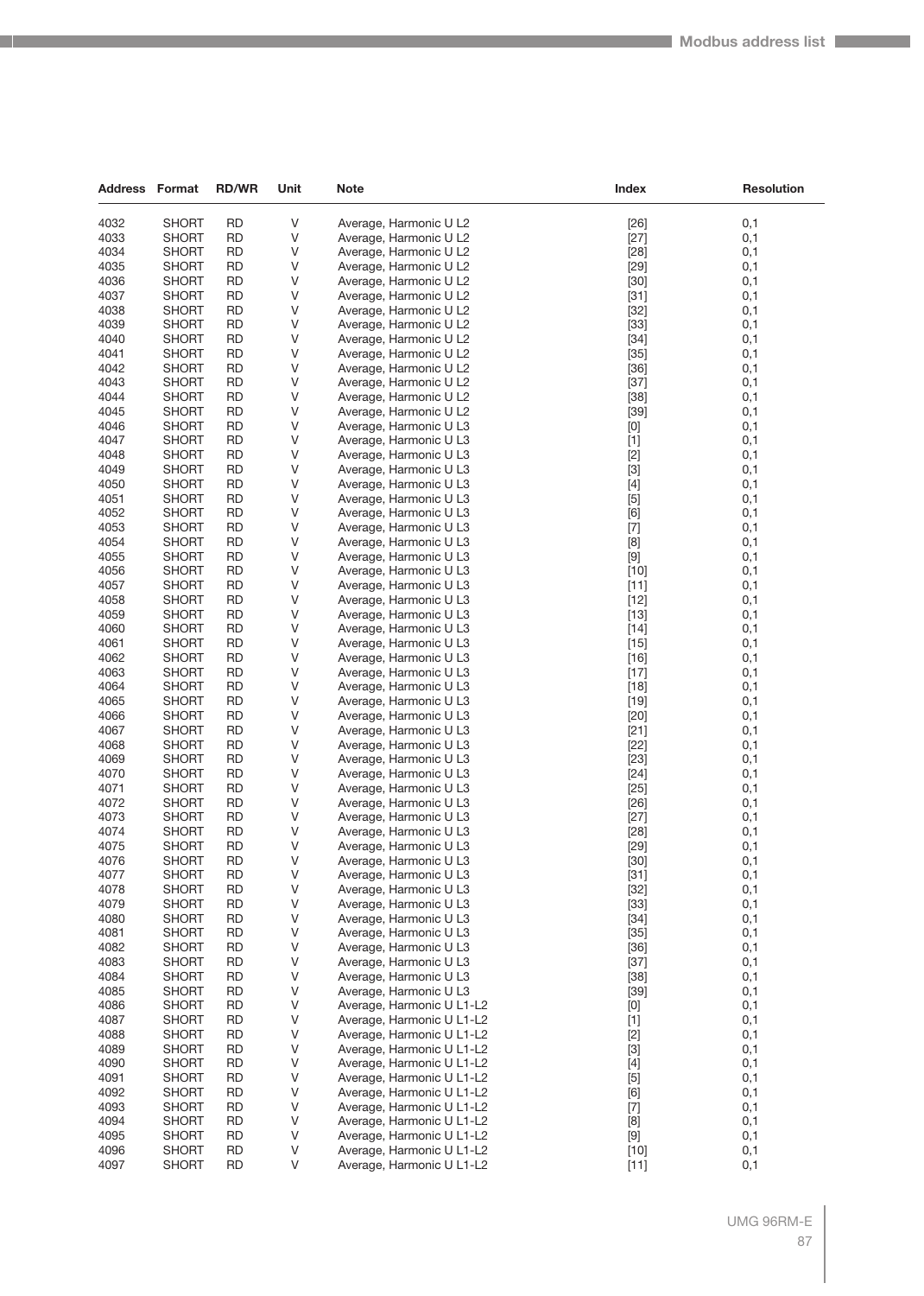**Company** 

| <b>Address Format</b> |                              | <b>RD/WR</b>           | Unit    | <b>Note</b>                                            | <b>Index</b>     | <b>Resolution</b> |
|-----------------------|------------------------------|------------------------|---------|--------------------------------------------------------|------------------|-------------------|
| 4098                  | <b>SHORT</b>                 | <b>RD</b>              | V       | Average, Harmonic U L1-L2                              | $[12]$           | 0,1               |
| 4099                  | <b>SHORT</b>                 | <b>RD</b>              | V       | Average, Harmonic U L1-L2                              | $[13]$           | 0,1               |
| 4100                  | <b>SHORT</b>                 | <b>RD</b>              | V       | Average, Harmonic U L1-L2                              | $[14]$           | 0,1               |
| 4101                  | <b>SHORT</b>                 | <b>RD</b>              | V       | Average, Harmonic U L1-L2                              | $[15]$           | 0,1               |
| 4102                  | <b>SHORT</b>                 | <b>RD</b>              | V       | Average, Harmonic U L1-L2                              | $[16]$           | 0,1               |
| 4103                  | <b>SHORT</b>                 | <b>RD</b>              | V       | Average, Harmonic U L1-L2                              | $[17]$           | 0,1               |
| 4104                  | <b>SHORT</b>                 | <b>RD</b>              | V       | Average, Harmonic U L1-L2                              | $[18]$           | 0,1               |
| 4105                  | <b>SHORT</b>                 | <b>RD</b>              | V       | Average, Harmonic U L1-L2                              | $[19]$           | 0,1               |
| 4106                  | <b>SHORT</b>                 | <b>RD</b>              | V       | Average, Harmonic U L1-L2                              | $[20]$           | 0,1               |
| 4107                  | <b>SHORT</b>                 | <b>RD</b>              | V       | Average, Harmonic U L1-L2                              | $[21]$           | 0,1               |
| 4108                  | <b>SHORT</b>                 | <b>RD</b>              | V       | Average, Harmonic U L1-L2                              | $[22]$           | 0,1               |
| 4109                  | <b>SHORT</b>                 | <b>RD</b>              | V       | Average, Harmonic U L1-L2                              | $[23]$           | 0,1               |
| 4110                  | <b>SHORT</b>                 | <b>RD</b>              | V       | Average, Harmonic U L1-L2                              | $[24]$           | 0,1               |
| 4111                  | <b>SHORT</b>                 | <b>RD</b>              | V       | Average, Harmonic U L1-L2                              | $[25]$           | 0,1               |
| 4112                  | <b>SHORT</b>                 | <b>RD</b>              | V       | Average, Harmonic U L1-L2                              | $[26]$           | 0,1               |
| 4113                  | <b>SHORT</b>                 | RD                     | V       | Average, Harmonic U L1-L2                              | $[27]$           | 0,1               |
| 4114                  | <b>SHORT</b>                 | <b>RD</b>              | V       | Average, Harmonic U L1-L2                              | $[28]$           | 0,1               |
| 4115                  | <b>SHORT</b>                 | <b>RD</b>              | V       | Average, Harmonic U L1-L2                              | $[29]$           | 0,1               |
| 4116                  | <b>SHORT</b>                 | <b>RD</b>              | V       | Average, Harmonic U L1-L2                              | $[30]$           | 0,1               |
| 4117                  | <b>SHORT</b>                 | <b>RD</b>              | V       | Average, Harmonic U L1-L2                              | $[31]$           | 0,1               |
| 4118                  | <b>SHORT</b>                 | <b>RD</b>              | V       | Average, Harmonic U L1-L2                              | $[32]$           | 0,1               |
| 4119                  | <b>SHORT</b>                 | <b>RD</b>              | V       | Average, Harmonic U L1-L2                              | $[33]$           | 0,1               |
| 4120                  | <b>SHORT</b>                 | <b>RD</b>              | V       | Average, Harmonic U L1-L2                              | $[34]$           | 0,1               |
| 4121                  | <b>SHORT</b>                 | <b>RD</b><br><b>RD</b> | V       | Average, Harmonic U L1-L2                              | $[35]$           | 0,1<br>0,1        |
| 4122<br>4123          | <b>SHORT</b><br><b>SHORT</b> | <b>RD</b>              | V<br>V  | Average, Harmonic U L1-L2                              | $[36]$           |                   |
| 4124                  | <b>SHORT</b>                 | <b>RD</b>              | V       | Average, Harmonic U L1-L2<br>Average, Harmonic U L1-L2 | $[37]$<br>$[38]$ | 0,1<br>0,1        |
| 4125                  | <b>SHORT</b>                 | <b>RD</b>              | V       | Average, Harmonic U L1-L2                              | $[39]$           | 0,1               |
| 4126                  | <b>SHORT</b>                 | <b>RD</b>              | V       | Average, Harmonic U L2-L3                              | [0]              | 0,1               |
| 4127                  | <b>SHORT</b>                 | <b>RD</b>              | V       | Average, Harmonic U L2-L3                              | $[1]$            | 0,1               |
| 4128                  | <b>SHORT</b>                 | <b>RD</b>              | V       | Average, Harmonic U L2-L3                              | $[2]$            | 0,1               |
| 4129                  | <b>SHORT</b>                 | <b>RD</b>              | V       | Average, Harmonic U L2-L3                              | $[3]$            | 0,1               |
| 4130                  | <b>SHORT</b>                 | RD                     | V       | Average, Harmonic U L2-L3                              | $[4]$            | 0,1               |
| 4131                  | <b>SHORT</b>                 | <b>RD</b>              | V       | Average, Harmonic U L2-L3                              | $[5]$            | 0,1               |
| 4132                  | <b>SHORT</b>                 | <b>RD</b>              | V       | Average, Harmonic U L2-L3                              | [6]              | 0,1               |
| 4133                  | <b>SHORT</b>                 | <b>RD</b>              | V       | Average, Harmonic U L2-L3                              | $[7]$            | 0,1               |
| 4134                  | <b>SHORT</b>                 | <b>RD</b>              | V       | Average, Harmonic U L2-L3                              | [8]              | 0,1               |
| 4135                  | <b>SHORT</b>                 | <b>RD</b>              | V       | Average, Harmonic U L2-L3                              | $[9]$            | 0,1               |
| 4136                  | <b>SHORT</b>                 | <b>RD</b>              | V       | Average, Harmonic U L2-L3                              | $[10]$           | 0,1               |
| 4137                  | <b>SHORT</b>                 | <b>RD</b>              | V       | Average, Harmonic U L2-L3                              | $[11]$           | 0,1               |
| 4138                  | <b>SHORT</b>                 | <b>RD</b>              | V       | Average, Harmonic U L2-L3                              | $[12]$           | 0,1               |
| 4139                  | <b>SHORT</b>                 | <b>RD</b>              | V       | Average, Harmonic U L2-L3                              | $[13]$           | 0,1               |
| 4140                  | <b>SHORT</b>                 | <b>RD</b>              | V       | Average, Harmonic U L2-L3                              | $[14]$           | 0,1               |
| 4141                  | <b>SHORT</b>                 | <b>RD</b>              | V       | Average, Harmonic U L2-L3                              | $[15]$           | 0,1               |
| 4142                  | <b>SHORT</b>                 | <b>RD</b>              | V       | Average, Harmonic U L2-L3                              | $[16]$           | 0,1               |
| 4143                  | <b>SHORT</b>                 | <b>RD</b>              | $\vee$  | Average, Harmonic U L2-L3                              | $[17]$           | 0,1               |
| 4144                  | <b>SHORT</b>                 | <b>RD</b>              | V       | Average, Harmonic U L2-L3                              | $[18]$           | 0,1               |
| 4145                  | <b>SHORT</b>                 | <b>RD</b>              | $\sf V$ | Average, Harmonic U L2-L3                              | $[19]$           | 0,1               |
| 4146<br>4147          | <b>SHORT</b><br><b>SHORT</b> | <b>RD</b><br><b>RD</b> | V<br>V  | Average, Harmonic U L2-L3<br>Average, Harmonic U L2-L3 | $[20]$<br>$[21]$ | 0,1<br>0,1        |
| 4148                  | <b>SHORT</b>                 | <b>RD</b>              | V       | Average, Harmonic U L2-L3                              | $[22]$           | 0,1               |
| 4149                  | <b>SHORT</b>                 | <b>RD</b>              | V       | Average, Harmonic U L2-L3                              | $[23]$           | 0,1               |
| 4150                  | <b>SHORT</b>                 | <b>RD</b>              | $\sf V$ | Average, Harmonic U L2-L3                              | $[24]$           | 0,1               |
| 4151                  | <b>SHORT</b>                 | <b>RD</b>              | V       | Average, Harmonic U L2-L3                              | $[25]$           | 0,1               |
| 4152                  | <b>SHORT</b>                 | <b>RD</b>              | V       | Average, Harmonic U L2-L3                              | $[26]$           | 0,1               |
| 4153                  | <b>SHORT</b>                 | <b>RD</b>              | V       | Average, Harmonic U L2-L3                              | $[27]$           | 0,1               |
| 4154                  | <b>SHORT</b>                 | <b>RD</b>              | V       | Average, Harmonic U L2-L3                              | $[28]$           | 0,1               |
| 4155                  | <b>SHORT</b>                 | <b>RD</b>              | $\sf V$ | Average, Harmonic U L2-L3                              | $[29]$           | 0,1               |
| 4156                  | <b>SHORT</b>                 | <b>RD</b>              | V       | Average, Harmonic U L2-L3                              | $[30]$           | 0,1               |
| 4157                  | <b>SHORT</b>                 | <b>RD</b>              | V       | Average, Harmonic U L2-L3                              | $[31]$           | 0,1               |
| 4158                  | <b>SHORT</b>                 | <b>RD</b>              | V       | Average, Harmonic U L2-L3                              | $[32]$           | 0,1               |
| 4159                  | <b>SHORT</b>                 | <b>RD</b>              | V       | Average, Harmonic U L2-L3                              | $[33]$           | 0,1               |
| 4160                  | <b>SHORT</b>                 | <b>RD</b>              | $\sf V$ | Average, Harmonic U L2-L3                              | $[34]$           | 0,1               |
| 4161                  | <b>SHORT</b>                 | <b>RD</b>              | V       | Average, Harmonic U L2-L3                              | $[35]$           | 0,1               |
| 4162                  | <b>SHORT</b>                 | <b>RD</b>              | V       | Average, Harmonic U L2-L3                              | $[36]$           | 0,1               |
| 4163                  | <b>SHORT</b>                 | <b>RD</b>              | V       | Average, Harmonic U L2-L3                              | $[37]$           | 0,1               |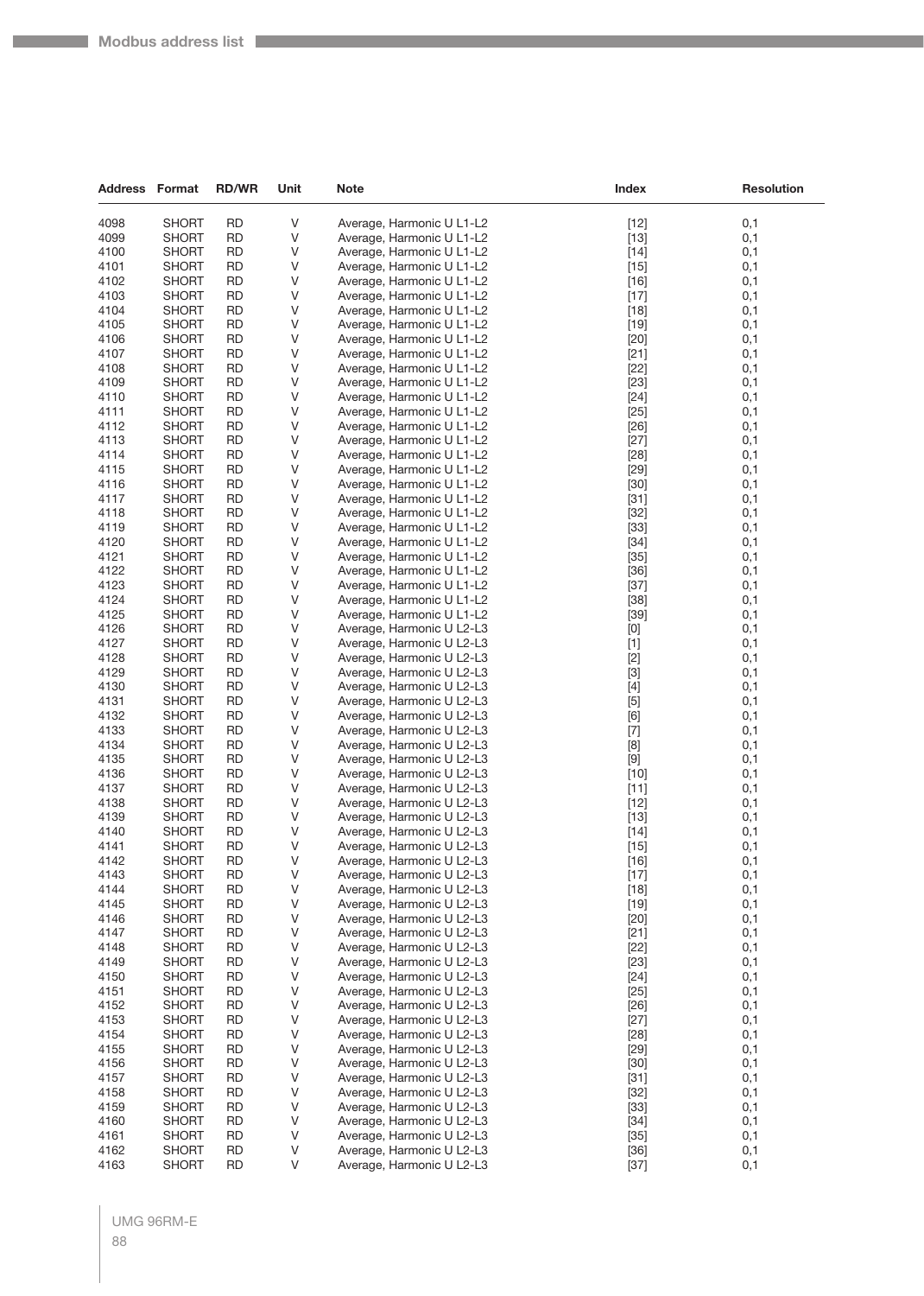| <b>Address Format</b> |              | <b>RD/WR</b> | Unit | Note                      | Index                                                                                                                                                                                                                                                                                                                       | <b>Resolution</b> |
|-----------------------|--------------|--------------|------|---------------------------|-----------------------------------------------------------------------------------------------------------------------------------------------------------------------------------------------------------------------------------------------------------------------------------------------------------------------------|-------------------|
| 4164                  | <b>SHORT</b> | <b>RD</b>    | V    |                           |                                                                                                                                                                                                                                                                                                                             |                   |
| 4165                  | <b>SHORT</b> | <b>RD</b>    | V    | Average, Harmonic U L2-L3 | $[38]$                                                                                                                                                                                                                                                                                                                      | 0,1               |
|                       |              |              |      | Average, Harmonic U L2-L3 | $[39]$                                                                                                                                                                                                                                                                                                                      | 0,1               |
| 4166                  | <b>SHORT</b> | <b>RD</b>    | V    | Average, Harmonic U L3-L1 | [0]                                                                                                                                                                                                                                                                                                                         | 0,1               |
| 4167                  | <b>SHORT</b> | <b>RD</b>    | V    | Average, Harmonic U L3-L1 | $[1]$                                                                                                                                                                                                                                                                                                                       | 0,1               |
| 4168                  | <b>SHORT</b> | <b>RD</b>    | ٧    | Average, Harmonic U L3-L1 | $[2]$                                                                                                                                                                                                                                                                                                                       | 0,1               |
| 4169                  | <b>SHORT</b> | <b>RD</b>    | ٧    | Average, Harmonic U L3-L1 | $[3]$                                                                                                                                                                                                                                                                                                                       | 0,1               |
| 4170                  | <b>SHORT</b> | <b>RD</b>    | ٧    | Average, Harmonic U L3-L1 | $[4]$                                                                                                                                                                                                                                                                                                                       | 0,1               |
| 4171                  | <b>SHORT</b> | <b>RD</b>    | V    | Average, Harmonic U L3-L1 | $[5]$                                                                                                                                                                                                                                                                                                                       | 0,1               |
| 4172                  | <b>SHORT</b> | <b>RD</b>    | ٧    | Average, Harmonic U L3-L1 | [6]                                                                                                                                                                                                                                                                                                                         | 0,1               |
| 4173                  | <b>SHORT</b> | <b>RD</b>    | ٧    | Average, Harmonic U L3-L1 | $[7]$                                                                                                                                                                                                                                                                                                                       | 0,1               |
| 4174                  | <b>SHORT</b> | <b>RD</b>    | ٧    | Average, Harmonic U L3-L1 | [8]                                                                                                                                                                                                                                                                                                                         | 0,1               |
| 4175                  | <b>SHORT</b> | RD           | V    | Average, Harmonic U L3-L1 | $[9]$                                                                                                                                                                                                                                                                                                                       | 0,1               |
| 4176                  | <b>SHORT</b> | <b>RD</b>    | V    | Average, Harmonic U L3-L1 | $[10]$                                                                                                                                                                                                                                                                                                                      | 0,1               |
| 4177                  | <b>SHORT</b> | <b>RD</b>    | V    | Average, Harmonic U L3-L1 | [11]                                                                                                                                                                                                                                                                                                                        | 0,1               |
| 4178                  | <b>SHORT</b> | <b>RD</b>    | ٧    | Average, Harmonic U L3-L1 | $[12]$                                                                                                                                                                                                                                                                                                                      | 0,1               |
| 4179                  | <b>SHORT</b> | <b>RD</b>    | ٧    | Average, Harmonic U L3-L1 | $[13]$                                                                                                                                                                                                                                                                                                                      | 0,1               |
| 4180                  | <b>SHORT</b> | <b>RD</b>    | V    | Average, Harmonic U L3-L1 | $[14]$                                                                                                                                                                                                                                                                                                                      | 0,1               |
| 4181                  | <b>SHORT</b> | <b>RD</b>    | V    | Average, Harmonic U L3-L1 | $[15]$                                                                                                                                                                                                                                                                                                                      | 0,1               |
| 4182                  | <b>SHORT</b> | <b>RD</b>    | V    | Average, Harmonic U L3-L1 | $[16]$                                                                                                                                                                                                                                                                                                                      | 0,1               |
| 4183                  | <b>SHORT</b> | <b>RD</b>    | V    | Average, Harmonic U L3-L1 | $[17]$                                                                                                                                                                                                                                                                                                                      | 0,1               |
| 4184                  | <b>SHORT</b> | <b>RD</b>    | V    | Average, Harmonic U L3-L1 | $[18]$                                                                                                                                                                                                                                                                                                                      | 0,1               |
| 4185                  | <b>SHORT</b> | <b>RD</b>    | V    | Average, Harmonic U L3-L1 | $[19]$                                                                                                                                                                                                                                                                                                                      | 0,1               |
| 4186                  | <b>SHORT</b> | <b>RD</b>    | V    | Average, Harmonic U L3-L1 | $[20]$                                                                                                                                                                                                                                                                                                                      | 0,1               |
| 4187                  | <b>SHORT</b> | <b>RD</b>    | V    | Average, Harmonic U L3-L1 | $[21]$                                                                                                                                                                                                                                                                                                                      | 0,1               |
| 4188                  | <b>SHORT</b> | <b>RD</b>    | ٧    | Average, Harmonic U L3-L1 | $[22]$                                                                                                                                                                                                                                                                                                                      | 0,1               |
| 4189                  | <b>SHORT</b> | <b>RD</b>    | V    | Average, Harmonic U L3-L1 | $[23]$                                                                                                                                                                                                                                                                                                                      | 0,1               |
| 4190                  | <b>SHORT</b> | RD           | V    | Average, Harmonic U L3-L1 | $[24]$                                                                                                                                                                                                                                                                                                                      | 0,1               |
| 4191                  | <b>SHORT</b> | <b>RD</b>    | V    | Average, Harmonic U L3-L1 | $[25]$                                                                                                                                                                                                                                                                                                                      | 0,1               |
| 4192                  | <b>SHORT</b> | <b>RD</b>    | V    | Average, Harmonic U L3-L1 | $[26]$                                                                                                                                                                                                                                                                                                                      | 0,1               |
| 4193                  | <b>SHORT</b> | <b>RD</b>    | ٧    | Average, Harmonic U L3-L1 | $[27]$                                                                                                                                                                                                                                                                                                                      | 0,1               |
| 4194                  | <b>SHORT</b> | <b>RD</b>    | ٧    | Average, Harmonic U L3-L1 | $[28]$                                                                                                                                                                                                                                                                                                                      | 0,1               |
| 4195                  | <b>SHORT</b> | RD           | ٧    | Average, Harmonic U L3-L1 | $[29]$                                                                                                                                                                                                                                                                                                                      | 0,1               |
| 4196                  | <b>SHORT</b> | <b>RD</b>    | V    | Average, Harmonic U L3-L1 | $[30]$                                                                                                                                                                                                                                                                                                                      | 0,1               |
| 4197                  | <b>SHORT</b> | <b>RD</b>    | V    | Average, Harmonic U L3-L1 | $[31]$                                                                                                                                                                                                                                                                                                                      | 0,1               |
| 4198                  | <b>SHORT</b> | <b>RD</b>    | V    | Average, Harmonic U L3-L1 | $[32]$                                                                                                                                                                                                                                                                                                                      | 0,1               |
| 4199                  | <b>SHORT</b> | <b>RD</b>    | V    | Average, Harmonic U L3-L1 | $[33]$                                                                                                                                                                                                                                                                                                                      | 0,1               |
| 4200                  | <b>SHORT</b> | RD           | ٧    | Average, Harmonic U L3-L1 | $[34]$                                                                                                                                                                                                                                                                                                                      | 0,1               |
| 4201                  | <b>SHORT</b> | <b>RD</b>    | V    | Average, Harmonic U L3-L1 | $[35]$                                                                                                                                                                                                                                                                                                                      | 0,1               |
| 4202                  | <b>SHORT</b> | <b>RD</b>    | V    | Average, Harmonic U L3-L1 | $[36]$                                                                                                                                                                                                                                                                                                                      | 0,1               |
| 4203                  | <b>SHORT</b> | <b>RD</b>    | V    | Average, Harmonic U L3-L1 | $[37]$                                                                                                                                                                                                                                                                                                                      | 0,1               |
| 4204                  | <b>SHORT</b> | <b>RD</b>    | V    | Average, Harmonic U L3-L1 | $[38]$                                                                                                                                                                                                                                                                                                                      | 0,1               |
| 4205                  | <b>SHORT</b> | RD           | V    | Average, Harmonic U L3-L1 | $[39]$                                                                                                                                                                                                                                                                                                                      | 0,1               |
| 4226                  | <b>SHORT</b> | <b>RD</b>    | mA   | Average, Harmonic I L1    | $[0] % \begin{center} % \includegraphics[width=\linewidth]{imagesSupplemental_3.png} % \end{center} % \caption { % Our method can be used for the use of the image. % Note that the \emph{Def}(i) and the \emph{Def}(i) are the same and the \emph{Def}(i) and the \emph{Def}(i) are the same. % } % \label{fig:Defin_3} %$ | 1                 |
| 4227                  | SHORT        | <b>RD</b>    | mA   | Average, Harmonic I L1    | $[1]$                                                                                                                                                                                                                                                                                                                       | 1                 |
| 4228                  | <b>SHORT</b> | <b>RD</b>    | mA   | Average, Harmonic I L1    | $[2]$                                                                                                                                                                                                                                                                                                                       | $\mathbf{1}$      |
| 4229                  | SHORT        | <b>RD</b>    | mA   | Average, Harmonic I L1    | $[3]$                                                                                                                                                                                                                                                                                                                       | 1                 |
| 4230                  | <b>SHORT</b> | <b>RD</b>    | mA   | Average, Harmonic I L1    | $[4]$                                                                                                                                                                                                                                                                                                                       | 1                 |
| 4231                  | <b>SHORT</b> | <b>RD</b>    | mA   | Average, Harmonic I L1    | $[5]$                                                                                                                                                                                                                                                                                                                       | 1                 |
| 4232                  | <b>SHORT</b> | <b>RD</b>    | mA   | Average, Harmonic I L1    | [6]                                                                                                                                                                                                                                                                                                                         | 1                 |
| 4233                  | <b>SHORT</b> | <b>RD</b>    | mA   | Average, Harmonic I L1    | $[7]$                                                                                                                                                                                                                                                                                                                       | 1                 |
| 4234                  | <b>SHORT</b> | <b>RD</b>    | mA   | Average, Harmonic I L1    | [8]                                                                                                                                                                                                                                                                                                                         | 1                 |
| 4235                  | <b>SHORT</b> | <b>RD</b>    | mA   | Average, Harmonic I L1    | $[9]$                                                                                                                                                                                                                                                                                                                       | 1                 |
| 4236                  | <b>SHORT</b> | <b>RD</b>    | mA   | Average, Harmonic I L1    | $[10]$                                                                                                                                                                                                                                                                                                                      | 1                 |
| 4237                  | <b>SHORT</b> | <b>RD</b>    | mA   | Average, Harmonic I L1    | $[11]$                                                                                                                                                                                                                                                                                                                      | 1                 |
| 4238                  | <b>SHORT</b> | RD           | mA   | Average, Harmonic I L1    | $[12]$                                                                                                                                                                                                                                                                                                                      | 1                 |
| 4239                  | <b>SHORT</b> | <b>RD</b>    | mA   | Average, Harmonic I L1    | $[13]$                                                                                                                                                                                                                                                                                                                      | 1                 |
| 4240                  | <b>SHORT</b> | <b>RD</b>    | mA   | Average, Harmonic I L1    | $[14]$                                                                                                                                                                                                                                                                                                                      | 1                 |
| 4241                  | <b>SHORT</b> | <b>RD</b>    | mA   | Average, Harmonic I L1    | $[15]$                                                                                                                                                                                                                                                                                                                      | 1                 |
| 4242                  | <b>SHORT</b> | <b>RD</b>    | mA   | Average, Harmonic I L1    | $[16]$                                                                                                                                                                                                                                                                                                                      | 1                 |
| 4243                  | <b>SHORT</b> | RD           | mA   | Average, Harmonic I L1    | $[17]$                                                                                                                                                                                                                                                                                                                      | 1                 |
| 4244                  | <b>SHORT</b> | <b>RD</b>    | mA   | Average, Harmonic I L1    | $[18]$                                                                                                                                                                                                                                                                                                                      | 1                 |
| 4245                  | <b>SHORT</b> | <b>RD</b>    | mA   | Average, Harmonic I L1    | $[19]$                                                                                                                                                                                                                                                                                                                      | 1                 |
| 4246                  | <b>SHORT</b> | <b>RD</b>    | mA   | Average, Harmonic I L1    | $[20]$                                                                                                                                                                                                                                                                                                                      | 1                 |
| 4247                  | <b>SHORT</b> | <b>RD</b>    | mA   | Average, Harmonic I L1    | $[21]$                                                                                                                                                                                                                                                                                                                      | 1                 |
| 4248                  | <b>SHORT</b> | RD           | mA   | Average, Harmonic I L1    | $[22]$                                                                                                                                                                                                                                                                                                                      | 1                 |
| 4249                  | <b>SHORT</b> | <b>RD</b>    | mA   | Average, Harmonic I L1    | $[23]$                                                                                                                                                                                                                                                                                                                      | 1                 |
|                       |              |              |      |                           |                                                                                                                                                                                                                                                                                                                             |                   |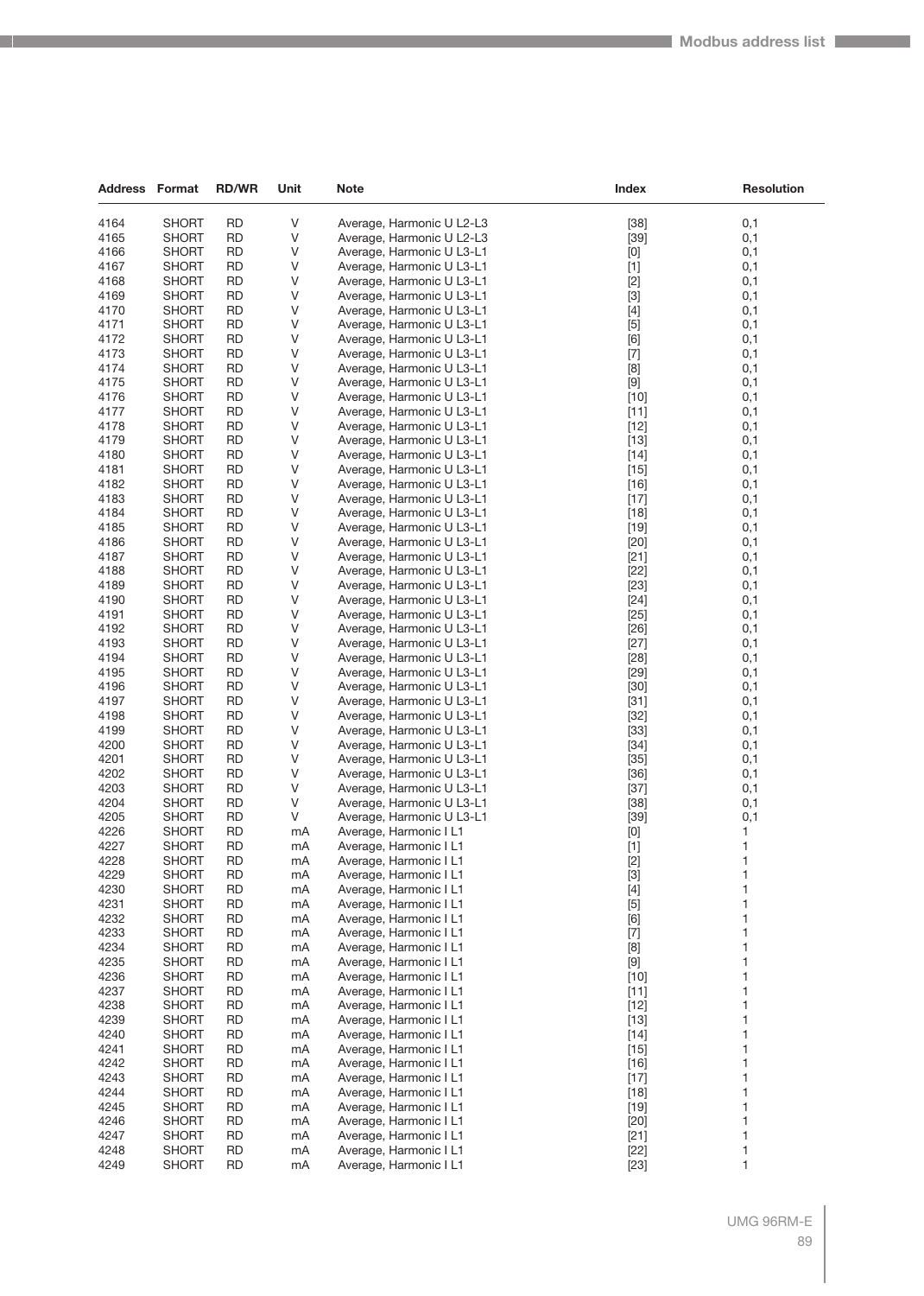| <b>Address Format</b> |                              | <b>RD/WR</b>           | Unit     | <b>Note</b>                                      | Index                                                                                                                                                                                                                                                                                                                                                                                                                                                                                                                                                                                                                                                                                                    | <b>Resolution</b> |
|-----------------------|------------------------------|------------------------|----------|--------------------------------------------------|----------------------------------------------------------------------------------------------------------------------------------------------------------------------------------------------------------------------------------------------------------------------------------------------------------------------------------------------------------------------------------------------------------------------------------------------------------------------------------------------------------------------------------------------------------------------------------------------------------------------------------------------------------------------------------------------------------|-------------------|
| 4250                  | <b>SHORT</b>                 | <b>RD</b>              | mA       | Average, Harmonic I L1                           | $[24]$                                                                                                                                                                                                                                                                                                                                                                                                                                                                                                                                                                                                                                                                                                   | 1                 |
| 4251                  | <b>SHORT</b>                 | <b>RD</b>              | mA       | Average, Harmonic I L1                           | $[25]$                                                                                                                                                                                                                                                                                                                                                                                                                                                                                                                                                                                                                                                                                                   | 1                 |
| 4252                  | <b>SHORT</b>                 | <b>RD</b>              | mA       | Average, Harmonic I L1                           | $[26]$                                                                                                                                                                                                                                                                                                                                                                                                                                                                                                                                                                                                                                                                                                   | 1                 |
| 4253                  | <b>SHORT</b>                 | <b>RD</b>              | mA       | Average, Harmonic I L1                           | $[27]$                                                                                                                                                                                                                                                                                                                                                                                                                                                                                                                                                                                                                                                                                                   | 1                 |
| 4254                  | <b>SHORT</b>                 | <b>RD</b>              | mA       | Average, Harmonic I L1                           | $[28]$                                                                                                                                                                                                                                                                                                                                                                                                                                                                                                                                                                                                                                                                                                   | 1                 |
| 4255                  | <b>SHORT</b>                 | <b>RD</b>              | mA       | Average, Harmonic I L1                           | $[29]$                                                                                                                                                                                                                                                                                                                                                                                                                                                                                                                                                                                                                                                                                                   | 1                 |
| 4256                  | <b>SHORT</b>                 | <b>RD</b>              | mA       | Average, Harmonic I L1                           | $[30]$                                                                                                                                                                                                                                                                                                                                                                                                                                                                                                                                                                                                                                                                                                   | 1                 |
| 4257                  | <b>SHORT</b>                 | <b>RD</b>              | mA       | Average, Harmonic I L1                           | $[31]$                                                                                                                                                                                                                                                                                                                                                                                                                                                                                                                                                                                                                                                                                                   | 1                 |
| 4258                  | <b>SHORT</b>                 | <b>RD</b>              | mA       | Average, Harmonic I L1                           | $[32]$                                                                                                                                                                                                                                                                                                                                                                                                                                                                                                                                                                                                                                                                                                   | 1                 |
| 4259                  | <b>SHORT</b>                 | <b>RD</b>              | mA       | Average, Harmonic I L1                           | $[33]$                                                                                                                                                                                                                                                                                                                                                                                                                                                                                                                                                                                                                                                                                                   | 1                 |
| 4260                  | <b>SHORT</b>                 | <b>RD</b>              | mA       | Average, Harmonic I L1                           | $[34]$                                                                                                                                                                                                                                                                                                                                                                                                                                                                                                                                                                                                                                                                                                   | 1                 |
| 4261                  | <b>SHORT</b>                 | <b>RD</b>              | mA       | Average, Harmonic I L1                           | $[35]$                                                                                                                                                                                                                                                                                                                                                                                                                                                                                                                                                                                                                                                                                                   | 1                 |
| 4262                  | <b>SHORT</b>                 | <b>RD</b>              | mA       | Average, Harmonic I L1                           | $[36]$                                                                                                                                                                                                                                                                                                                                                                                                                                                                                                                                                                                                                                                                                                   | 1                 |
| 4263                  | <b>SHORT</b>                 | <b>RD</b><br><b>RD</b> | mA       | Average, Harmonic I L1<br>Average, Harmonic I L1 | $[37]$                                                                                                                                                                                                                                                                                                                                                                                                                                                                                                                                                                                                                                                                                                   | 1<br>1            |
| 4264<br>4265          | <b>SHORT</b><br><b>SHORT</b> | <b>RD</b>              | mA<br>mA | Average, Harmonic I L1                           | $[38]$<br>$[39]$                                                                                                                                                                                                                                                                                                                                                                                                                                                                                                                                                                                                                                                                                         | 1                 |
| 4266                  | <b>SHORT</b>                 | <b>RD</b>              | mA       | Average, Harmonic I L2                           | $[0] % \begin{center} % \includegraphics[width=\linewidth]{imagesSupplemental_3.png} % \end{center} % \caption { % Our method can be used for the use of the image. % Note that the \emph{DefNet}~\cite{bib66} as a function of the \emph{DefNet}~\cite{bib66} as a function of the \emph{DefNet}~\cite{bib66} as a function of the \emph{DefNet}~\cite{bib66} as a function of the \emph{DefNet}~\cite{bib66} as a function of the \emph{DefNet}~\cite{bib66} as a function of the \emph{DefNet}~\cite{bib66} as a function of the \emph{DefNet}~\cite{bib66} as a function of the \emph{DefNet}$                                                                                                       | 1                 |
| 4267                  | <b>SHORT</b>                 | <b>RD</b>              | mA       | Average, Harmonic I L2                           | $[1]$                                                                                                                                                                                                                                                                                                                                                                                                                                                                                                                                                                                                                                                                                                    | 1                 |
| 4268                  | <b>SHORT</b>                 | <b>RD</b>              | mA       | Average, Harmonic I L2                           | $[2]$                                                                                                                                                                                                                                                                                                                                                                                                                                                                                                                                                                                                                                                                                                    | 1                 |
| 4269                  | <b>SHORT</b>                 | <b>RD</b>              | mA       | Average, Harmonic I L2                           | $[3]$                                                                                                                                                                                                                                                                                                                                                                                                                                                                                                                                                                                                                                                                                                    | 1                 |
| 4270                  | <b>SHORT</b>                 | <b>RD</b>              | mA       | Average, Harmonic I L2                           | $[4]$                                                                                                                                                                                                                                                                                                                                                                                                                                                                                                                                                                                                                                                                                                    | 1                 |
| 4271                  | <b>SHORT</b>                 | <b>RD</b>              | mA       | Average, Harmonic I L2                           | $[5]$                                                                                                                                                                                                                                                                                                                                                                                                                                                                                                                                                                                                                                                                                                    | 1                 |
| 4272                  | <b>SHORT</b>                 | <b>RD</b>              | mA       | Average, Harmonic I L2                           | [6]                                                                                                                                                                                                                                                                                                                                                                                                                                                                                                                                                                                                                                                                                                      | 1                 |
| 4273                  | <b>SHORT</b>                 | <b>RD</b>              | mA       | Average, Harmonic I L2                           | $[7]$                                                                                                                                                                                                                                                                                                                                                                                                                                                                                                                                                                                                                                                                                                    | 1                 |
| 4274                  | <b>SHORT</b>                 | <b>RD</b>              | mA       | Average, Harmonic I L2                           | [8]                                                                                                                                                                                                                                                                                                                                                                                                                                                                                                                                                                                                                                                                                                      | 1                 |
| 4275                  | <b>SHORT</b>                 | <b>RD</b>              | mA       | Average, Harmonic I L2                           | $[9] % \begin{center} \includegraphics[width=\linewidth]{imagesSupplemental/Imers.png} \end{center} % \vspace{-1em} \caption{The image shows the number of parameters of the parameter $\mathcal{M}_1$-error of the parameter $\mathcal{M}_2$-error of the parameter $\mathcal{M}_1$-error of the parameter $\mathcal{M}_2$-error of the parameter $\mathcal{M}_1$-error of the parameter $\mathcal{M}_2$-error of the parameter $\mathcal{M}_1$-error of the parameter $\mathcal{M}_2$-error of the parameter $\mathcal{M}_1$-error of the parameter $\mathcal{M}_2$-error of the parameter $\mathcal{M}_1$-error of the parameter $\mathcal{M}_2$-error of the parameter $\mathcal{M}_1$-error of the$ | 1                 |
| 4276                  | <b>SHORT</b>                 | <b>RD</b>              | mA       | Average, Harmonic I L2                           | $[10]$                                                                                                                                                                                                                                                                                                                                                                                                                                                                                                                                                                                                                                                                                                   | 1                 |
| 4277<br>4278          | <b>SHORT</b><br><b>SHORT</b> | <b>RD</b><br><b>RD</b> | mA<br>mA | Average, Harmonic I L2                           | $[11]$<br>$[12]$                                                                                                                                                                                                                                                                                                                                                                                                                                                                                                                                                                                                                                                                                         | 1<br>1            |
| 4279                  | <b>SHORT</b>                 | <b>RD</b>              | mA       | Average, Harmonic I L2<br>Average, Harmonic I L2 | $[13]$                                                                                                                                                                                                                                                                                                                                                                                                                                                                                                                                                                                                                                                                                                   | 1                 |
| 4280                  | <b>SHORT</b>                 | <b>RD</b>              | mA       | Average, Harmonic I L2                           | $[14]$                                                                                                                                                                                                                                                                                                                                                                                                                                                                                                                                                                                                                                                                                                   | 1                 |
| 4281                  | <b>SHORT</b>                 | <b>RD</b>              | mA       | Average, Harmonic I L2                           | $[15]$                                                                                                                                                                                                                                                                                                                                                                                                                                                                                                                                                                                                                                                                                                   | 1                 |
| 4282                  | <b>SHORT</b>                 | <b>RD</b>              | mA       | Average, Harmonic I L2                           | $[16]$                                                                                                                                                                                                                                                                                                                                                                                                                                                                                                                                                                                                                                                                                                   | 1                 |
| 4283                  | <b>SHORT</b>                 | <b>RD</b>              | mA       | Average, Harmonic I L2                           | $[17]$                                                                                                                                                                                                                                                                                                                                                                                                                                                                                                                                                                                                                                                                                                   | 1                 |
| 4284                  | <b>SHORT</b>                 | <b>RD</b>              | mA       | Average, Harmonic I L2                           | $[18]$                                                                                                                                                                                                                                                                                                                                                                                                                                                                                                                                                                                                                                                                                                   | 1                 |
| 4285                  | <b>SHORT</b>                 | <b>RD</b>              | mA       | Average, Harmonic I L2                           | $[19]$                                                                                                                                                                                                                                                                                                                                                                                                                                                                                                                                                                                                                                                                                                   | 1                 |
| 4286                  | <b>SHORT</b>                 | <b>RD</b>              | mA       | Average, Harmonic I L2                           | $[20]$                                                                                                                                                                                                                                                                                                                                                                                                                                                                                                                                                                                                                                                                                                   | 1                 |
| 4287                  | <b>SHORT</b>                 | <b>RD</b>              | mA       | Average, Harmonic I L2                           | $[21]$                                                                                                                                                                                                                                                                                                                                                                                                                                                                                                                                                                                                                                                                                                   | 1                 |
| 4288                  | <b>SHORT</b>                 | <b>RD</b>              | mA       | Average, Harmonic I L2                           | $[22]$                                                                                                                                                                                                                                                                                                                                                                                                                                                                                                                                                                                                                                                                                                   | 1                 |
| 4289<br>4290          | <b>SHORT</b>                 | <b>RD</b><br><b>RD</b> | mA<br>mA | Average, Harmonic I L2                           | $[23]$                                                                                                                                                                                                                                                                                                                                                                                                                                                                                                                                                                                                                                                                                                   | 1<br>1            |
| 4291                  | <b>SHORT</b><br><b>SHORT</b> | <b>RD</b>              | mA       | Average, Harmonic I L2<br>Average, Harmonic I L2 | $[24]$<br>$[25]$                                                                                                                                                                                                                                                                                                                                                                                                                                                                                                                                                                                                                                                                                         | 1                 |
| 4292                  | <b>SHORT</b>                 | <b>RD</b>              | mA       | Average, Harmonic I L2                           | $[26]$                                                                                                                                                                                                                                                                                                                                                                                                                                                                                                                                                                                                                                                                                                   | 1                 |
| 4293                  | <b>SHORT</b>                 | <b>RD</b>              | mA       | Average, Harmonic I L2                           | $[27]$                                                                                                                                                                                                                                                                                                                                                                                                                                                                                                                                                                                                                                                                                                   | 1                 |
| 4294                  | <b>SHORT</b>                 | <b>RD</b>              | mA       | Average, Harmonic I L2                           | $[28]$                                                                                                                                                                                                                                                                                                                                                                                                                                                                                                                                                                                                                                                                                                   | 1                 |
| 4295                  | <b>SHORT</b>                 | <b>RD</b>              | mA       | Average, Harmonic I L2                           | $[29]$                                                                                                                                                                                                                                                                                                                                                                                                                                                                                                                                                                                                                                                                                                   | 1                 |
| 4296                  | <b>SHORT</b>                 | <b>RD</b>              | mA       | Average, Harmonic I L2                           | $[30]$                                                                                                                                                                                                                                                                                                                                                                                                                                                                                                                                                                                                                                                                                                   | 1                 |
| 4297                  | <b>SHORT</b>                 | <b>RD</b>              | mA       | Average, Harmonic I L2                           | $[31]$                                                                                                                                                                                                                                                                                                                                                                                                                                                                                                                                                                                                                                                                                                   | 1                 |
| 4298                  | <b>SHORT</b>                 | <b>RD</b>              | mA       | Average, Harmonic I L2                           | $[32]$                                                                                                                                                                                                                                                                                                                                                                                                                                                                                                                                                                                                                                                                                                   | 1                 |
| 4299                  | <b>SHORT</b>                 | <b>RD</b>              | mA       | Average, Harmonic I L2                           | $[33]$                                                                                                                                                                                                                                                                                                                                                                                                                                                                                                                                                                                                                                                                                                   | 1                 |
| 4300                  | <b>SHORT</b>                 | <b>RD</b>              | mA       | Average, Harmonic I L2                           | $[34]$                                                                                                                                                                                                                                                                                                                                                                                                                                                                                                                                                                                                                                                                                                   | 1                 |
| 4301<br>4302          | <b>SHORT</b><br><b>SHORT</b> | <b>RD</b><br><b>RD</b> | mA<br>mA | Average, Harmonic I L2<br>Average, Harmonic I L2 | $[35]$<br>$[36]$                                                                                                                                                                                                                                                                                                                                                                                                                                                                                                                                                                                                                                                                                         | 1<br>1            |
| 4303                  | <b>SHORT</b>                 | <b>RD</b>              | mA       | Average, Harmonic I L2                           | $[37]$                                                                                                                                                                                                                                                                                                                                                                                                                                                                                                                                                                                                                                                                                                   | 1                 |
| 4304                  | <b>SHORT</b>                 | <b>RD</b>              | mA       | Average, Harmonic I L2                           | $[38]$                                                                                                                                                                                                                                                                                                                                                                                                                                                                                                                                                                                                                                                                                                   | 1                 |
| 4305                  | <b>SHORT</b>                 | <b>RD</b>              | mA       | Average, Harmonic I L2                           | $[39]$                                                                                                                                                                                                                                                                                                                                                                                                                                                                                                                                                                                                                                                                                                   | 1                 |
| 4306                  | <b>SHORT</b>                 | <b>RD</b>              | mA       | Average, Harmonic I L3                           | $[0] % \begin{center} % \includegraphics[width=\linewidth]{imagesSupplemental_3.png} % \end{center} % \caption { % Our method can be used for the use of the image. % Note that the \emph{DefNet}~\cite{bib66} as a function of the \emph{DefNet}~\cite{bib66} as a function of the \emph{DefNet}~\cite{bib66} as a function of the \emph{DefNet}~\cite{bib66} as a function of the \emph{DefNet}~\cite{bib66} as a function of the \emph{DefNet}~\cite{bib66} as a function of the \emph{DefNet}~\cite{bib66} as a function of the \emph{DefNet}~\cite{bib66} as a function of the \emph{DefNet}$                                                                                                       | 1                 |
| 4307                  | <b>SHORT</b>                 | <b>RD</b>              | mA       | Average, Harmonic I L3                           | $[1]$                                                                                                                                                                                                                                                                                                                                                                                                                                                                                                                                                                                                                                                                                                    | 1                 |
| 4308                  | <b>SHORT</b>                 | <b>RD</b>              | mA       | Average, Harmonic I L3                           | $[2]$                                                                                                                                                                                                                                                                                                                                                                                                                                                                                                                                                                                                                                                                                                    | 1                 |
| 4309                  | <b>SHORT</b>                 | <b>RD</b>              | mA       | Average, Harmonic I L3                           | $[3]$                                                                                                                                                                                                                                                                                                                                                                                                                                                                                                                                                                                                                                                                                                    | 1                 |
| 4310                  | <b>SHORT</b>                 | <b>RD</b>              | mA       | Average, Harmonic I L3                           | $[4]$                                                                                                                                                                                                                                                                                                                                                                                                                                                                                                                                                                                                                                                                                                    | 1                 |
| 4311                  | <b>SHORT</b>                 | <b>RD</b>              | mA       | Average, Harmonic I L3                           | $[5]$                                                                                                                                                                                                                                                                                                                                                                                                                                                                                                                                                                                                                                                                                                    | 1                 |
| 4312                  | <b>SHORT</b>                 | <b>RD</b>              | mA       | Average, Harmonic I L3                           | [6]                                                                                                                                                                                                                                                                                                                                                                                                                                                                                                                                                                                                                                                                                                      | 1                 |
| 4313                  | <b>SHORT</b>                 | <b>RD</b>              | mA       | Average, Harmonic I L3                           | $[7]$                                                                                                                                                                                                                                                                                                                                                                                                                                                                                                                                                                                                                                                                                                    | 1                 |
| 4314                  | <b>SHORT</b>                 | <b>RD</b>              | mA       | Average, Harmonic I L3                           | $[8]$                                                                                                                                                                                                                                                                                                                                                                                                                                                                                                                                                                                                                                                                                                    | 1                 |
| 4315                  | <b>SHORT</b>                 | <b>RD</b>              | mA       | Average, Harmonic I L3                           | $\left[ 9\right]$                                                                                                                                                                                                                                                                                                                                                                                                                                                                                                                                                                                                                                                                                        | 1                 |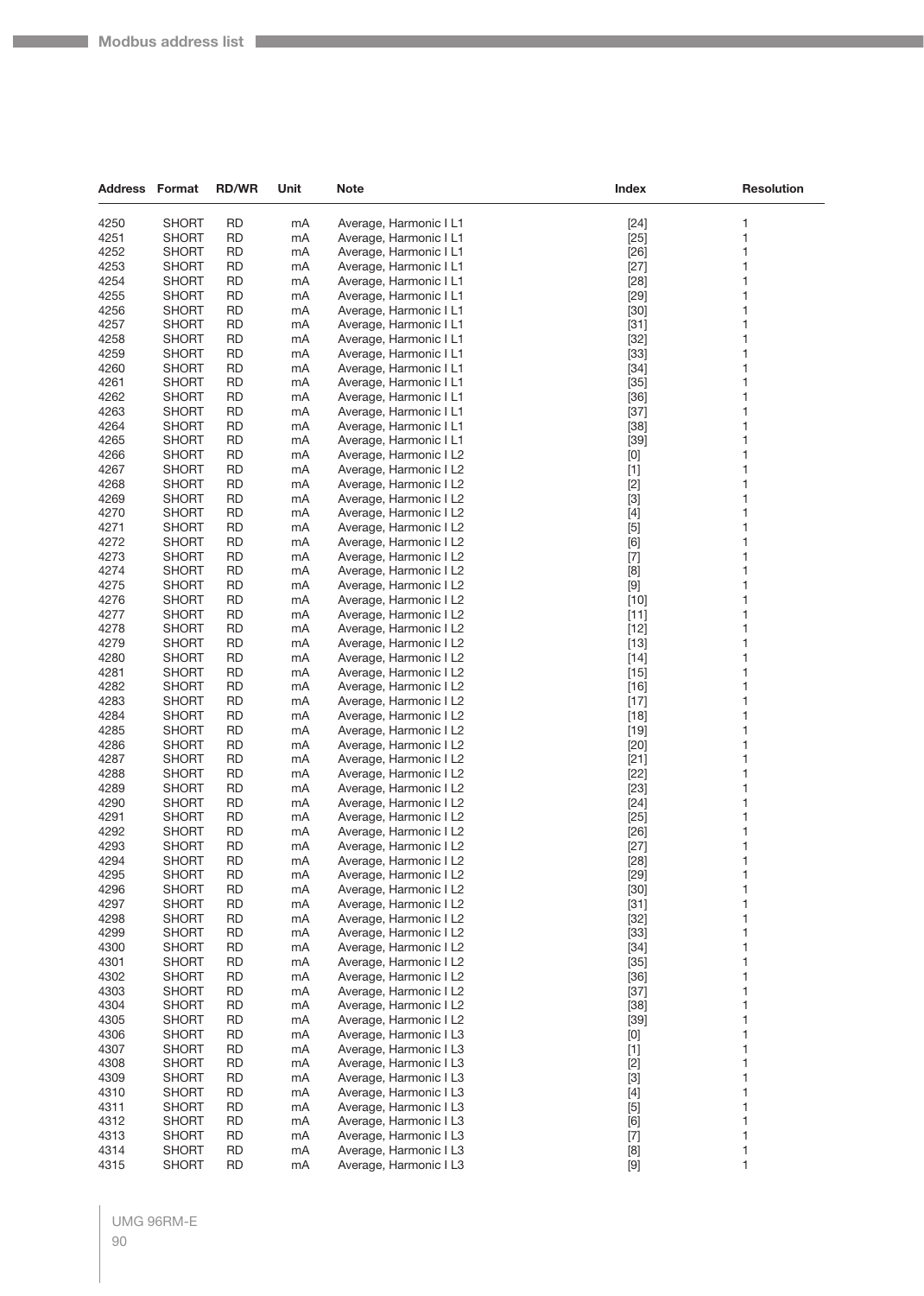| <b>Address Format</b> |                              | <b>RD/WR</b>           | Unit     | Note                                             | Index                                                                                                                                                                                                                                                                                                                       | <b>Resolution</b> |
|-----------------------|------------------------------|------------------------|----------|--------------------------------------------------|-----------------------------------------------------------------------------------------------------------------------------------------------------------------------------------------------------------------------------------------------------------------------------------------------------------------------------|-------------------|
|                       |                              |                        |          |                                                  |                                                                                                                                                                                                                                                                                                                             |                   |
| 4316                  | <b>SHORT</b>                 | <b>RD</b>              | mA       | Average, Harmonic I L3                           | $[10]$                                                                                                                                                                                                                                                                                                                      | 1                 |
| 4317                  | <b>SHORT</b>                 | <b>RD</b>              | mA       | Average, Harmonic I L3                           | $[11]$                                                                                                                                                                                                                                                                                                                      | 1                 |
| 4318                  | <b>SHORT</b>                 | <b>RD</b>              | mA       | Average, Harmonic I L3                           | $[12]$                                                                                                                                                                                                                                                                                                                      | 1                 |
| 4319                  | <b>SHORT</b>                 | <b>RD</b>              | mA       | Average, Harmonic I L3                           | $[13]$                                                                                                                                                                                                                                                                                                                      | 1                 |
| 4320                  | <b>SHORT</b>                 | <b>RD</b>              | mA       | Average, Harmonic I L3                           | $[14]$                                                                                                                                                                                                                                                                                                                      | 1                 |
| 4321                  | <b>SHORT</b>                 | RD                     | mA       | Average, Harmonic I L3                           | $[15]$                                                                                                                                                                                                                                                                                                                      | 1                 |
| 4322                  | <b>SHORT</b>                 | <b>RD</b>              | mA       | Average, Harmonic I L3                           | $[16]$                                                                                                                                                                                                                                                                                                                      | 1                 |
| 4323                  | <b>SHORT</b>                 | <b>RD</b>              | mA       | Average, Harmonic I L3                           | $[17]$                                                                                                                                                                                                                                                                                                                      | 1                 |
| 4324                  | <b>SHORT</b>                 | <b>RD</b>              | mA       | Average, Harmonic I L3                           | $[18]$                                                                                                                                                                                                                                                                                                                      | 1                 |
| 4325                  | <b>SHORT</b>                 | <b>RD</b>              | mA       | Average, Harmonic I L3                           | $[19]$                                                                                                                                                                                                                                                                                                                      | 1                 |
| 4326                  | <b>SHORT</b>                 | RD                     | mA       | Average, Harmonic I L3                           | $[20]$                                                                                                                                                                                                                                                                                                                      | 1                 |
| 4327                  | <b>SHORT</b>                 | <b>RD</b>              | mA       | Average, Harmonic I L3                           | $[21]$                                                                                                                                                                                                                                                                                                                      | 1                 |
| 4328<br>4329          | <b>SHORT</b><br><b>SHORT</b> | <b>RD</b><br><b>RD</b> | mA       | Average, Harmonic I L3                           | $[22]$                                                                                                                                                                                                                                                                                                                      | 1<br>1            |
| 4330                  | <b>SHORT</b>                 | <b>RD</b>              | mA<br>mA | Average, Harmonic I L3<br>Average, Harmonic I L3 | $[23]$<br>$[24]$                                                                                                                                                                                                                                                                                                            | 1                 |
| 4331                  | <b>SHORT</b>                 | RD                     | mA       | Average, Harmonic I L3                           | $[25]$                                                                                                                                                                                                                                                                                                                      | 1                 |
| 4332                  | <b>SHORT</b>                 | <b>RD</b>              | mA       | Average, Harmonic I L3                           | $[26]$                                                                                                                                                                                                                                                                                                                      | 1                 |
| 4333                  | <b>SHORT</b>                 | <b>RD</b>              | mA       | Average, Harmonic I L3                           | $[27]$                                                                                                                                                                                                                                                                                                                      | 1                 |
| 4334                  | <b>SHORT</b>                 | <b>RD</b>              | mA       | Average, Harmonic I L3                           | $[28]$                                                                                                                                                                                                                                                                                                                      | 1                 |
| 4335                  | <b>SHORT</b>                 | <b>RD</b>              | mA       | Average, Harmonic I L3                           | $[29]$                                                                                                                                                                                                                                                                                                                      | 1                 |
| 4336                  | <b>SHORT</b>                 | <b>RD</b>              | mA       | Average, Harmonic I L3                           | $[30]$                                                                                                                                                                                                                                                                                                                      | 1                 |
| 4337                  | <b>SHORT</b>                 | <b>RD</b>              | mA       | Average, Harmonic I L3                           | $[31]$                                                                                                                                                                                                                                                                                                                      | 1                 |
| 4338                  | <b>SHORT</b>                 | <b>RD</b>              | mA       | Average, Harmonic I L3                           | $[32]$                                                                                                                                                                                                                                                                                                                      | 1                 |
| 4339                  | <b>SHORT</b>                 | <b>RD</b>              | mA       | Average, Harmonic I L3                           | $[33]$                                                                                                                                                                                                                                                                                                                      | 1                 |
| 4340                  | <b>SHORT</b>                 | <b>RD</b>              | mA       | Average, Harmonic I L3                           | $[34]$                                                                                                                                                                                                                                                                                                                      | 1                 |
| 4341                  | <b>SHORT</b>                 | <b>RD</b>              | mA       | Average, Harmonic I L3                           | $[35]$                                                                                                                                                                                                                                                                                                                      | 1                 |
| 4342                  | <b>SHORT</b>                 | <b>RD</b>              | mA       | Average, Harmonic I L3                           | $[36]$                                                                                                                                                                                                                                                                                                                      | 1                 |
| 4343                  | <b>SHORT</b>                 | <b>RD</b>              | mA       | Average, Harmonic I L3                           | $[37]$                                                                                                                                                                                                                                                                                                                      | 1                 |
| 4344                  | <b>SHORT</b>                 | <b>RD</b>              | mA       | Average, Harmonic I L3                           | $[38]$                                                                                                                                                                                                                                                                                                                      | 1                 |
| 4345                  | <b>SHORT</b>                 | <b>RD</b>              | mA       | Average, Harmonic I L3                           | $[39]$                                                                                                                                                                                                                                                                                                                      | 1                 |
|                       |                              |                        |          |                                                  |                                                                                                                                                                                                                                                                                                                             |                   |
| 10777                 | <b>SHORT</b>                 | <b>RD</b>              | mA       | mAverage Harmonic A L4                           | $[0] % \begin{center} % \includegraphics[width=\linewidth]{imagesSupplemental_3.png} % \end{center} % \caption { % Our method can be used for the use of the image. % Note that the \emph{Def}(i) and the \emph{Def}(i) are the same and the \emph{Def}(i) and the \emph{Def}(i) are the same. % } % \label{fig:Defin_3} %$ | 1                 |
| 10778                 | <b>SHORT</b>                 | <b>RD</b>              | mA       | mAverage Harmonic A L4                           | $[1]$                                                                                                                                                                                                                                                                                                                       | 1                 |
| 10779                 | <b>SHORT</b>                 | <b>RD</b>              | mA       | mAverage Harmonic A L4                           | $[2]$                                                                                                                                                                                                                                                                                                                       | 1                 |
| 10780                 | <b>SHORT</b>                 | <b>RD</b>              | mA       | mAverage Harmonic A L4                           | $[3]$                                                                                                                                                                                                                                                                                                                       | 1                 |
| 10781                 | <b>SHORT</b>                 | <b>RD</b>              | mA       | mAverage Harmonic A L4                           | $[4]$                                                                                                                                                                                                                                                                                                                       | 1                 |
| 10782                 | <b>SHORT</b>                 | <b>RD</b>              | mA       | mAverage Harmonic A L4                           | $[5]$                                                                                                                                                                                                                                                                                                                       | 1                 |
| 10783                 | <b>SHORT</b>                 | <b>RD</b>              | mA       | mAverage Harmonic A L4                           | [6]                                                                                                                                                                                                                                                                                                                         | 1                 |
| 10784                 | <b>SHORT</b>                 | <b>RD</b>              | mA       | mAverage Harmonic A L4                           | $[7]$                                                                                                                                                                                                                                                                                                                       | 1                 |
| 10785                 | <b>SHORT</b>                 | <b>RD</b>              | mA       | mAverage Harmonic A L4                           | $[8] % \begin{center} \includegraphics[width=\linewidth]{imagesSupplemental/Imetad2D.pdf} \end{center} % \vspace{-1em} \caption{The image shows the number of parameters in the left and right.} \label{fig:limsub}$                                                                                                        | 1                 |
| 10786                 | <b>SHORT</b>                 | <b>RD</b>              | mA       | mAverage Harmonic A L4                           | $[9]$                                                                                                                                                                                                                                                                                                                       | 1                 |
| 10787                 | <b>SHORT</b>                 | <b>RD</b>              | mA       | mAverage Harmonic A L4                           | $[10]$                                                                                                                                                                                                                                                                                                                      | 1                 |
| 10788                 | <b>SHORT</b>                 | <b>RD</b>              | mA       | mAverage Harmonic A L4                           | $[11]$                                                                                                                                                                                                                                                                                                                      | 1                 |
| 10789                 | <b>SHORT</b>                 | <b>RD</b>              | mA       | mAverage Harmonic A L4                           | $[12]$                                                                                                                                                                                                                                                                                                                      | 1                 |
| 10790                 | <b>SHORT</b>                 | <b>RD</b>              | mA       | mAverage Harmonic A L4                           | $[13]$                                                                                                                                                                                                                                                                                                                      | 1                 |
| 10791                 | <b>SHORT</b>                 | <b>RD</b>              | mA       | mAverage Harmonic A L4                           | $[14]$                                                                                                                                                                                                                                                                                                                      | 1                 |
| 10792                 | <b>SHORT</b>                 | <b>RD</b>              | mA       | mAverage Harmonic A L4                           | $[15]$                                                                                                                                                                                                                                                                                                                      | 1                 |
| 10793                 | <b>SHORT</b>                 | <b>RD</b>              | mA       | mAverage Harmonic A L4                           | $[16]$                                                                                                                                                                                                                                                                                                                      | 1                 |
| 10794                 | <b>SHORT</b>                 | <b>RD</b>              | mA       | mAverage Harmonic A L4                           | $[17]$                                                                                                                                                                                                                                                                                                                      | 1                 |
| 10795                 | <b>SHORT</b>                 | RD                     | mA       | mAverage Harmonic A L4                           | $[18]$                                                                                                                                                                                                                                                                                                                      | 1                 |
| 10796                 | <b>SHORT</b>                 | <b>RD</b>              | mA       | mAverage Harmonic A L4                           | $[19]$                                                                                                                                                                                                                                                                                                                      | 1                 |
| 10797                 | <b>SHORT</b>                 | <b>RD</b>              | mA       | mAverage Harmonic A L4                           | $[20]$                                                                                                                                                                                                                                                                                                                      | 1                 |
| 10798                 | <b>SHORT</b>                 | <b>RD</b>              | mA       | mAverage Harmonic A L4                           | $[21]$                                                                                                                                                                                                                                                                                                                      | 1                 |
| 10799                 | <b>SHORT</b>                 | <b>RD</b>              | mA       | mAverage Harmonic A L4                           | $[22]$                                                                                                                                                                                                                                                                                                                      | 1                 |
| 10800                 | <b>SHORT</b>                 | RD                     | mA       | mAverage Harmonic A L4                           | $[23]$                                                                                                                                                                                                                                                                                                                      | 1                 |
| 10801                 | <b>SHORT</b>                 | <b>RD</b>              | mA       | mAverage Harmonic A L4                           | $[24]$                                                                                                                                                                                                                                                                                                                      | 1                 |
| 10802                 | <b>SHORT</b>                 | <b>RD</b>              | mA       | mAverage Harmonic A L4                           | $[25]$                                                                                                                                                                                                                                                                                                                      | 1                 |
| 10803                 | <b>SHORT</b>                 | <b>RD</b>              | mA       | mAverage Harmonic A L4                           | $[26]$                                                                                                                                                                                                                                                                                                                      | 1                 |
| 10804                 | <b>SHORT</b>                 | <b>RD</b>              | mA       | mAverage Harmonic A L4                           | $[27]$                                                                                                                                                                                                                                                                                                                      | 1                 |
| 10805                 | <b>SHORT</b>                 | RD                     | mA       | mAverage Harmonic A L4                           | $[28]$                                                                                                                                                                                                                                                                                                                      | 1                 |
| 10806                 | <b>SHORT</b>                 | <b>RD</b>              | mA       | mAverage Harmonic A L4                           | $[29]$                                                                                                                                                                                                                                                                                                                      | 1                 |
| 10807                 | <b>SHORT</b>                 | <b>RD</b>              | mA       | mAverage Harmonic A L4                           | $[30]$                                                                                                                                                                                                                                                                                                                      | 1                 |
| 10808                 | <b>SHORT</b>                 | <b>RD</b>              | mA       | mAverage Harmonic A L4                           | $[31]$                                                                                                                                                                                                                                                                                                                      | 1                 |
| 10809                 | <b>SHORT</b>                 | <b>RD</b>              | mA       | mAverage Harmonic A L4                           | $[32]$                                                                                                                                                                                                                                                                                                                      | 1                 |
| 10810                 | <b>SHORT</b>                 | RD                     | mA       | mAverage Harmonic A L4                           | $[33]$                                                                                                                                                                                                                                                                                                                      | 1                 |
| 10811                 | <b>SHORT</b>                 | <b>RD</b>              | mA       | mAverage Harmonic A L4                           | $[34]$                                                                                                                                                                                                                                                                                                                      | 1                 |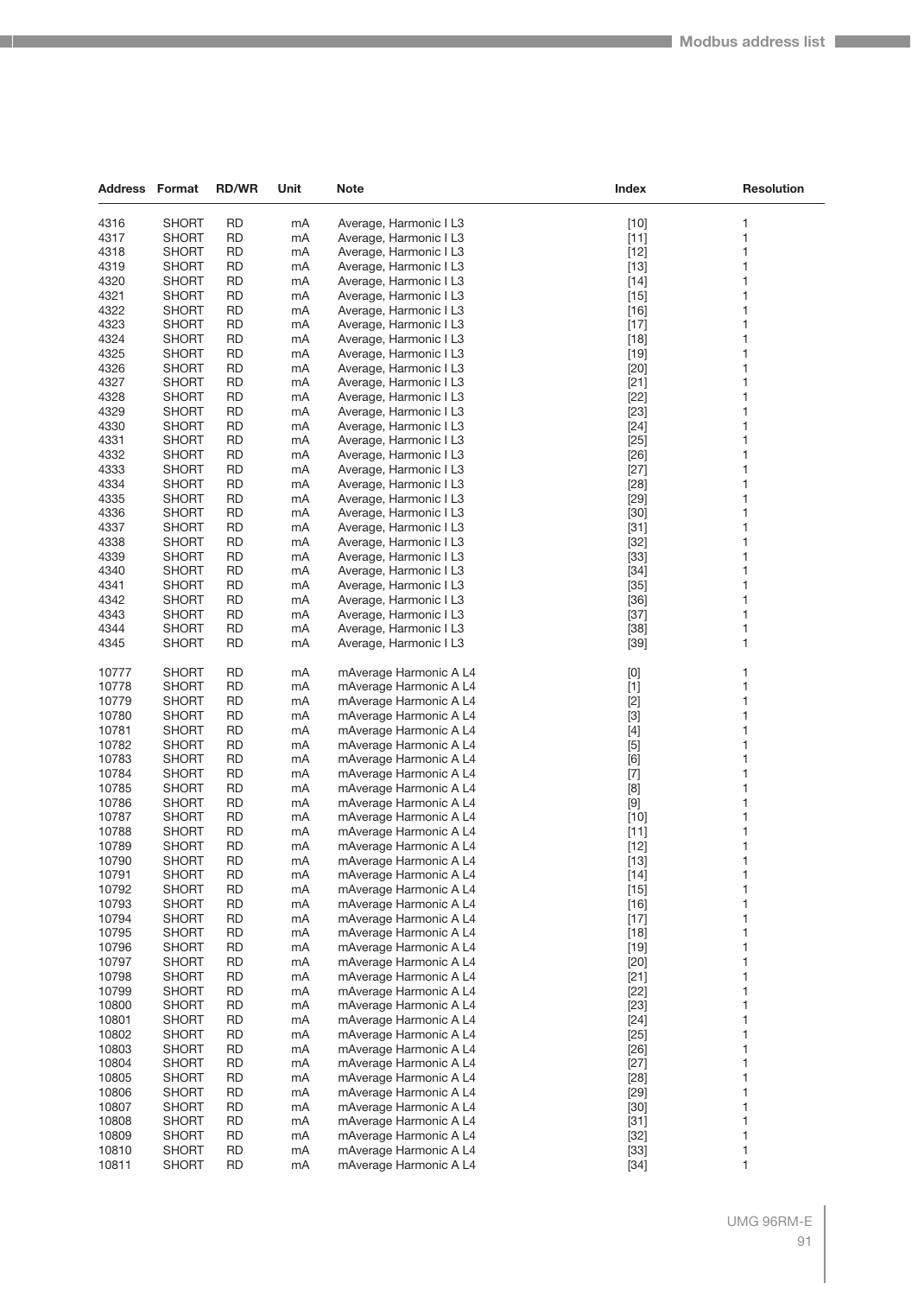| <b>Address Format</b> |                              | <b>RD/WR</b>           | Unit     | <b>Note</b>                                              | Index                                                                                                                                                                                                                                                                                                                                                                                                                                                                                                                                                                                                                                                                                                                                                                                                                                                                                                                                      | <b>Resolution</b> |
|-----------------------|------------------------------|------------------------|----------|----------------------------------------------------------|--------------------------------------------------------------------------------------------------------------------------------------------------------------------------------------------------------------------------------------------------------------------------------------------------------------------------------------------------------------------------------------------------------------------------------------------------------------------------------------------------------------------------------------------------------------------------------------------------------------------------------------------------------------------------------------------------------------------------------------------------------------------------------------------------------------------------------------------------------------------------------------------------------------------------------------------|-------------------|
| 10812                 | <b>SHORT</b>                 | <b>RD</b>              | mA       | mAverage Harmonic A L4                                   | $[35]$                                                                                                                                                                                                                                                                                                                                                                                                                                                                                                                                                                                                                                                                                                                                                                                                                                                                                                                                     | 1                 |
| 10813                 | <b>SHORT</b>                 | <b>RD</b>              | mA       | mAverage Harmonic A L4                                   | $[36]$                                                                                                                                                                                                                                                                                                                                                                                                                                                                                                                                                                                                                                                                                                                                                                                                                                                                                                                                     | 1                 |
| 10814                 | <b>SHORT</b>                 | <b>RD</b>              | mA       | mAverage Harmonic A L4                                   | $[37]$                                                                                                                                                                                                                                                                                                                                                                                                                                                                                                                                                                                                                                                                                                                                                                                                                                                                                                                                     | 1                 |
| 10815                 | <b>SHORT</b>                 | <b>RD</b>              | mA       | mAverage Harmonic A L4                                   | $[38]$                                                                                                                                                                                                                                                                                                                                                                                                                                                                                                                                                                                                                                                                                                                                                                                                                                                                                                                                     | 1                 |
| 10816                 | <b>SHORT</b>                 | <b>RD</b>              | mA       | mAverage Harmonic A L4                                   | $[39]$                                                                                                                                                                                                                                                                                                                                                                                                                                                                                                                                                                                                                                                                                                                                                                                                                                                                                                                                     | 1                 |
| 11369                 | <b>SHORT</b>                 | RD                     | mA       | mAverage, Harmonic I Diff1                               | $[0] % \begin{center} % \includegraphics[width=\linewidth]{imagesSupplemental_3.png} % \end{center} % \caption { % Our method is used for the method. % Note that the \emph{exponent} and \emph{exponent} is used for the \emph{exponent} and \emph{exponent} is used for the \emph{exponent} and \emph{exponent} is used for the \emph{exponent} and \emph{exponent} is used for the \emph{exponent} and \emph{exponent} is used for the \emph{exponent} and \emph{exponent} is used for the \emph{exponent} and \emph{exponent} is used for the \emph{exponent} and \emph{exponent} is used for the \emph{exponent} and \emph{exponent} is used for the$                                                                                                                                                                                                                                                                                 | 1                 |
| 11370                 | <b>SHORT</b>                 | <b>RD</b>              | mA       | mAverage, Harmonic I Diff1                               | $[1]$                                                                                                                                                                                                                                                                                                                                                                                                                                                                                                                                                                                                                                                                                                                                                                                                                                                                                                                                      | 1                 |
| 11371                 | <b>SHORT</b>                 | RD                     | mA       | mAverage, Harmonic I Diff1                               | $[2]$                                                                                                                                                                                                                                                                                                                                                                                                                                                                                                                                                                                                                                                                                                                                                                                                                                                                                                                                      | 1                 |
| 11372                 | <b>SHORT</b>                 | <b>RD</b>              | mA       | mAverage, Harmonic I Diff1                               | $[3]$                                                                                                                                                                                                                                                                                                                                                                                                                                                                                                                                                                                                                                                                                                                                                                                                                                                                                                                                      | 1                 |
| 11373                 | <b>SHORT</b>                 | <b>RD</b>              | mA       | mAverage, Harmonic I Diff1                               | $[4]$                                                                                                                                                                                                                                                                                                                                                                                                                                                                                                                                                                                                                                                                                                                                                                                                                                                                                                                                      | 1                 |
| 11374                 | <b>SHORT</b>                 | <b>RD</b>              | mA       | mAverage, Harmonic I Diff1                               | $[5]$                                                                                                                                                                                                                                                                                                                                                                                                                                                                                                                                                                                                                                                                                                                                                                                                                                                                                                                                      | 1                 |
| 11375<br>11376        | <b>SHORT</b><br><b>SHORT</b> | <b>RD</b><br><b>RD</b> | mA<br>mA | mAverage, Harmonic I Diff1                               | [6]<br>$[7]$                                                                                                                                                                                                                                                                                                                                                                                                                                                                                                                                                                                                                                                                                                                                                                                                                                                                                                                               | 1<br>1            |
| 11377                 | <b>SHORT</b>                 | <b>RD</b>              | mA       | mAverage, Harmonic I Diff1<br>mAverage, Harmonic I Diff1 | $[8] % \begin{center} \includegraphics[width=\linewidth]{imagesSupplemental/Imetad2.png} \end{center} % \caption { % Our method shows the proposed method. % } % \label{fig:limsub} %$                                                                                                                                                                                                                                                                                                                                                                                                                                                                                                                                                                                                                                                                                                                                                     | 1                 |
| 11378                 | <b>SHORT</b>                 | <b>RD</b>              | mA       | mAverage, Harmonic I Diff1                               | $[9] % \begin{center} \includegraphics[width=\linewidth]{imagesSupplemental/Imers.png} \end{center} % \vspace*{-1em} \caption{The image shows the number of parameters of the parameter $\mathcal{M}$ with the number of parameters in the parameter $\mathcal{M}$ and the number of parameters in the parameter $\mathcal{M}$ and the number of parameters in the parameter $\mathcal{M}$ and the number of parameters in the parameter $\mathcal{M}$ and the number of parameters in the parameter $\mathcal{M}$ and the number of parameters in the parameter $\mathcal{M}$ and the number of parameters in the parameter $\mathcal{M}$ and the number of parameters in the parameter $\mathcal{M}$ and the number of parameters in the parameter $\mathcal{M}$ and the number of parameters in the parameter $\mathcal{M}$ and the number of parameters in the parameter $\mathcal{M}$ and the number of parameters in the$            | 1                 |
| 11379                 | <b>SHORT</b>                 | RD                     | mA       | mAverage, Harmonic I Diff1                               | $[10]$                                                                                                                                                                                                                                                                                                                                                                                                                                                                                                                                                                                                                                                                                                                                                                                                                                                                                                                                     | 1                 |
| 11380                 | <b>SHORT</b>                 | <b>RD</b>              | mA       | mAverage, Harmonic I Diff1                               | $[11]$                                                                                                                                                                                                                                                                                                                                                                                                                                                                                                                                                                                                                                                                                                                                                                                                                                                                                                                                     | 1                 |
| 11381                 | <b>SHORT</b>                 | <b>RD</b>              | mA       | mAverage, Harmonic I Diff1                               | $[12]$                                                                                                                                                                                                                                                                                                                                                                                                                                                                                                                                                                                                                                                                                                                                                                                                                                                                                                                                     | 1                 |
| 11382                 | <b>SHORT</b>                 | <b>RD</b>              | mA       | mAverage, Harmonic I Diff1                               | $[13]$                                                                                                                                                                                                                                                                                                                                                                                                                                                                                                                                                                                                                                                                                                                                                                                                                                                                                                                                     | 1                 |
| 11383                 | <b>SHORT</b>                 | <b>RD</b>              | mA       | mAverage, Harmonic I Diff1                               | $[14]$                                                                                                                                                                                                                                                                                                                                                                                                                                                                                                                                                                                                                                                                                                                                                                                                                                                                                                                                     | 1                 |
| 11384                 | <b>SHORT</b>                 | <b>RD</b>              | mA       | mAverage, Harmonic I Diff1                               | $[15]$                                                                                                                                                                                                                                                                                                                                                                                                                                                                                                                                                                                                                                                                                                                                                                                                                                                                                                                                     | 1                 |
| 11385                 | <b>SHORT</b>                 | <b>RD</b>              | mA       | mAverage, Harmonic I Diff1                               | $[16]$                                                                                                                                                                                                                                                                                                                                                                                                                                                                                                                                                                                                                                                                                                                                                                                                                                                                                                                                     | 1                 |
| 11386                 | <b>SHORT</b>                 | RD                     | mA       | mAverage, Harmonic I Diff1                               | $[17]$                                                                                                                                                                                                                                                                                                                                                                                                                                                                                                                                                                                                                                                                                                                                                                                                                                                                                                                                     | 1                 |
| 11387                 | <b>SHORT</b>                 | <b>RD</b>              | mA       | mAverage, Harmonic I Diff1                               | $[18]$                                                                                                                                                                                                                                                                                                                                                                                                                                                                                                                                                                                                                                                                                                                                                                                                                                                                                                                                     | 1                 |
| 11388                 | <b>SHORT</b>                 | <b>RD</b>              | mA       | mAverage, Harmonic I Diff1                               | $[19]$                                                                                                                                                                                                                                                                                                                                                                                                                                                                                                                                                                                                                                                                                                                                                                                                                                                                                                                                     | 1                 |
| 11389                 | <b>SHORT</b>                 | RD                     | mA       | mAverage, Harmonic I Diff1                               | $[20]$                                                                                                                                                                                                                                                                                                                                                                                                                                                                                                                                                                                                                                                                                                                                                                                                                                                                                                                                     | 1                 |
| 11390<br>11391        | <b>SHORT</b><br><b>SHORT</b> | <b>RD</b><br><b>RD</b> | mA<br>mA | mAverage, Harmonic I Diff1<br>mAverage, Harmonic I Diff1 | $[21]$<br>$[22]$                                                                                                                                                                                                                                                                                                                                                                                                                                                                                                                                                                                                                                                                                                                                                                                                                                                                                                                           | 1<br>1            |
| 11392                 | <b>SHORT</b>                 | <b>RD</b>              | mA       | mAverage, Harmonic I Diff1                               | $[23]$                                                                                                                                                                                                                                                                                                                                                                                                                                                                                                                                                                                                                                                                                                                                                                                                                                                                                                                                     | 1                 |
| 11393                 | <b>SHORT</b>                 | <b>RD</b>              | mA       | mAverage, Harmonic I Diff1                               | $[24]$                                                                                                                                                                                                                                                                                                                                                                                                                                                                                                                                                                                                                                                                                                                                                                                                                                                                                                                                     | 1                 |
| 11394                 | <b>SHORT</b>                 | <b>RD</b>              | mA       | mAverage, Harmonic I Diff1                               | $[25]$                                                                                                                                                                                                                                                                                                                                                                                                                                                                                                                                                                                                                                                                                                                                                                                                                                                                                                                                     | 1                 |
| 11395                 | <b>SHORT</b>                 | <b>RD</b>              | mA       | mAverage, Harmonic I Diff1                               | $[26]$                                                                                                                                                                                                                                                                                                                                                                                                                                                                                                                                                                                                                                                                                                                                                                                                                                                                                                                                     | 1                 |
| 11396                 | <b>SHORT</b>                 | RD                     | mA       | mAverage, Harmonic I Diff1                               | $[27]$                                                                                                                                                                                                                                                                                                                                                                                                                                                                                                                                                                                                                                                                                                                                                                                                                                                                                                                                     | 1                 |
| 11397                 | <b>SHORT</b>                 | <b>RD</b>              | mA       | mAverage, Harmonic I Diff1                               | $[28]$                                                                                                                                                                                                                                                                                                                                                                                                                                                                                                                                                                                                                                                                                                                                                                                                                                                                                                                                     | 1                 |
| 11398                 | <b>SHORT</b>                 | <b>RD</b>              | mA       | mAverage, Harmonic I Diff1                               | $[29]$                                                                                                                                                                                                                                                                                                                                                                                                                                                                                                                                                                                                                                                                                                                                                                                                                                                                                                                                     | 1                 |
| 11399                 | <b>SHORT</b>                 | <b>RD</b>              | mA       | mAverage, Harmonic I Diff1                               | $[30]$                                                                                                                                                                                                                                                                                                                                                                                                                                                                                                                                                                                                                                                                                                                                                                                                                                                                                                                                     | 1                 |
| 11400                 | <b>SHORT</b>                 | <b>RD</b>              | mA       | mAverage, Harmonic I Diff1                               | $[31]$                                                                                                                                                                                                                                                                                                                                                                                                                                                                                                                                                                                                                                                                                                                                                                                                                                                                                                                                     | 1                 |
| 11401                 | <b>SHORT</b>                 | RD                     | mA       | mAverage, Harmonic I Diff1                               | $[32]$                                                                                                                                                                                                                                                                                                                                                                                                                                                                                                                                                                                                                                                                                                                                                                                                                                                                                                                                     | 1                 |
| 11402                 | <b>SHORT</b>                 | <b>RD</b><br><b>RD</b> | mA<br>mA | mAverage, Harmonic I Diff1<br>mAverage, Harmonic I Diff1 | $[33]$                                                                                                                                                                                                                                                                                                                                                                                                                                                                                                                                                                                                                                                                                                                                                                                                                                                                                                                                     | 1                 |
| 11403<br>11404        | <b>SHORT</b><br><b>SHORT</b> | RD                     | mA       | mAverage, Harmonic I Diff1                               | $[34]$<br>$[35]$                                                                                                                                                                                                                                                                                                                                                                                                                                                                                                                                                                                                                                                                                                                                                                                                                                                                                                                           | 1<br>1            |
| 11405                 | <b>SHORT</b>                 | <b>RD</b>              | mA       | mAverage, Harmonic I Diff1                               | $[36]$                                                                                                                                                                                                                                                                                                                                                                                                                                                                                                                                                                                                                                                                                                                                                                                                                                                                                                                                     | 1                 |
| 11406                 | <b>SHORT</b>                 | <b>RD</b>              | mA       | mAverage, Harmonic I Diff1                               | $[37]$                                                                                                                                                                                                                                                                                                                                                                                                                                                                                                                                                                                                                                                                                                                                                                                                                                                                                                                                     | 1                 |
| 11407                 | <b>SHORI</b>                 | <b>HD</b>              | mA       | mAverage, Harmonic I Diff1                               | [38]                                                                                                                                                                                                                                                                                                                                                                                                                                                                                                                                                                                                                                                                                                                                                                                                                                                                                                                                       | 1                 |
| 11408                 | <b>SHORT</b>                 | <b>RD</b>              | mA       | mAverage, Harmonic I Diff1                               | $[39]$                                                                                                                                                                                                                                                                                                                                                                                                                                                                                                                                                                                                                                                                                                                                                                                                                                                                                                                                     | 1                 |
| 11409                 | <b>SHORT</b>                 | <b>RD</b>              | mA       | mAverage, Harmonic I Diff2                               | $[0] % \begin{center} % \includegraphics[width=\linewidth]{imagesSupplemental_3.png} % \end{center} % \caption { % Our method can be used for the use of the image. % Note that the \emph{DefNet}~\cite{bib66} as a function of the \emph{DefNet}~\cite{bib66} as a function of the \emph{DefNet}~\cite{bib66} as a function of the \emph{DefNet}~\cite{bib66} as a function of the \emph{DefNet}~\cite{bib66} as a function of the \emph{DefNet}~\cite{bib66} as a function of the \emph{DefNet}~\cite{bib66} as a function of the \emph{DefNet}~\cite{bib66} as a function of the \emph{DefNet}$                                                                                                                                                                                                                                                                                                                                         | 1                 |
| 11410                 | <b>SHORT</b>                 | <b>RD</b>              | mA       | mAverage, Harmonic I Diff2                               | $[1]$                                                                                                                                                                                                                                                                                                                                                                                                                                                                                                                                                                                                                                                                                                                                                                                                                                                                                                                                      | 1                 |
| 11411                 | <b>SHORT</b>                 | <b>RD</b>              | mA       | mAverage, Harmonic I Diff2                               | $[2]$                                                                                                                                                                                                                                                                                                                                                                                                                                                                                                                                                                                                                                                                                                                                                                                                                                                                                                                                      | 1                 |
| 11412                 | <b>SHORT</b>                 | <b>RD</b>              | mA       | mAverage, Harmonic I Diff2                               | $[3]$                                                                                                                                                                                                                                                                                                                                                                                                                                                                                                                                                                                                                                                                                                                                                                                                                                                                                                                                      | 1                 |
| 11413                 | <b>SHORT</b>                 | <b>RD</b>              | mA       | mAverage, Harmonic I Diff2                               | $[4]$                                                                                                                                                                                                                                                                                                                                                                                                                                                                                                                                                                                                                                                                                                                                                                                                                                                                                                                                      | 1                 |
| 11414<br>11415        | <b>SHORT</b><br><b>SHORT</b> | <b>RD</b><br><b>RD</b> | mA<br>mA | mAverage, Harmonic I Diff2<br>mAverage, Harmonic I Diff2 | $[5]$<br>[6]                                                                                                                                                                                                                                                                                                                                                                                                                                                                                                                                                                                                                                                                                                                                                                                                                                                                                                                               | 1<br>1            |
| 11416                 | <b>SHORT</b>                 | <b>RD</b>              | mA       | mAverage, Harmonic I Diff2                               | $[7]$                                                                                                                                                                                                                                                                                                                                                                                                                                                                                                                                                                                                                                                                                                                                                                                                                                                                                                                                      | 1                 |
| 11417                 | <b>SHORT</b>                 | <b>RD</b>              | mA       | mAverage, Harmonic I Diff2                               | [8]                                                                                                                                                                                                                                                                                                                                                                                                                                                                                                                                                                                                                                                                                                                                                                                                                                                                                                                                        | 1                 |
| 11418                 | <b>SHORT</b>                 | <b>RD</b>              | mA       | mAverage, Harmonic I Diff2                               | $[9] % \begin{center} \includegraphics[width=\linewidth]{imagesSupplemental/Imers.png} \end{center} % \vspace*{-1em} \caption{The image shows the number of parameters of the parameter $\mathcal{M}$ with the number of parameters in the parameter $\mathcal{M}$ with the number of parameters in the parameter $\mathcal{M}$ with the number of parameters in the parameter $\mathcal{M}$ with the number of parameters in the parameter $\mathcal{M}$ with the number of parameters in the parameter $\mathcal{M}$ with the number of parameters in the parameter $\mathcal{M}$ with the number of parameters in the parameter $\mathcal{M}$ with the number of parameters in the parameter $\mathcal{M}$ with the number of parameters in the parameter $\mathcal{M}$ with the number of parameters in the parameter $\mathcal{M}$ with the number of parameters in the parameter $\mathcal{M}$ with the number of parameters in the$ | 1                 |
| 11419                 | <b>SHORT</b>                 | <b>RD</b>              | mA       | mAverage, Harmonic I Diff2                               | $[10]$                                                                                                                                                                                                                                                                                                                                                                                                                                                                                                                                                                                                                                                                                                                                                                                                                                                                                                                                     | 1                 |
| 11420                 | <b>SHORT</b>                 | <b>RD</b>              | mA       | mAverage, Harmonic I Diff2                               | $[11]$                                                                                                                                                                                                                                                                                                                                                                                                                                                                                                                                                                                                                                                                                                                                                                                                                                                                                                                                     | 1                 |
| 11421                 | <b>SHORT</b>                 | <b>RD</b>              | mA       | mAverage, Harmonic I Diff2                               | $[12]$                                                                                                                                                                                                                                                                                                                                                                                                                                                                                                                                                                                                                                                                                                                                                                                                                                                                                                                                     | 1                 |
| 11422                 | <b>SHORT</b>                 | <b>RD</b>              | mA       | mAverage, Harmonic I Diff2                               | $[13]$                                                                                                                                                                                                                                                                                                                                                                                                                                                                                                                                                                                                                                                                                                                                                                                                                                                                                                                                     | 1                 |
| 11423                 | <b>SHORT</b>                 | <b>RD</b>              | mA       | mAverage, Harmonic I Diff2                               | $[14]$                                                                                                                                                                                                                                                                                                                                                                                                                                                                                                                                                                                                                                                                                                                                                                                                                                                                                                                                     | 1                 |
| 11424                 | <b>SHORT</b>                 | <b>RD</b>              | mA       | mAverage, Harmonic I Diff2                               | $[15]$                                                                                                                                                                                                                                                                                                                                                                                                                                                                                                                                                                                                                                                                                                                                                                                                                                                                                                                                     | 1                 |
| 11425                 | <b>SHORT</b>                 | <b>RD</b>              | mA       | mAverage, Harmonic I Diff2                               | $[16]$                                                                                                                                                                                                                                                                                                                                                                                                                                                                                                                                                                                                                                                                                                                                                                                                                                                                                                                                     | 1                 |
| 11426                 | <b>SHORT</b>                 | <b>RD</b>              | mA       | mAverage, Harmonic I Diff2                               | $[17]$                                                                                                                                                                                                                                                                                                                                                                                                                                                                                                                                                                                                                                                                                                                                                                                                                                                                                                                                     | 1                 |
| 11427                 | <b>SHORT</b>                 | <b>RD</b>              | mA       | mAverage, Harmonic I Diff2                               | $[18]$                                                                                                                                                                                                                                                                                                                                                                                                                                                                                                                                                                                                                                                                                                                                                                                                                                                                                                                                     | 1                 |
| 11428                 | <b>SHORT</b>                 | <b>RD</b>              | mA       | mAverage, Harmonic I Diff2                               | $[19]$                                                                                                                                                                                                                                                                                                                                                                                                                                                                                                                                                                                                                                                                                                                                                                                                                                                                                                                                     | 1                 |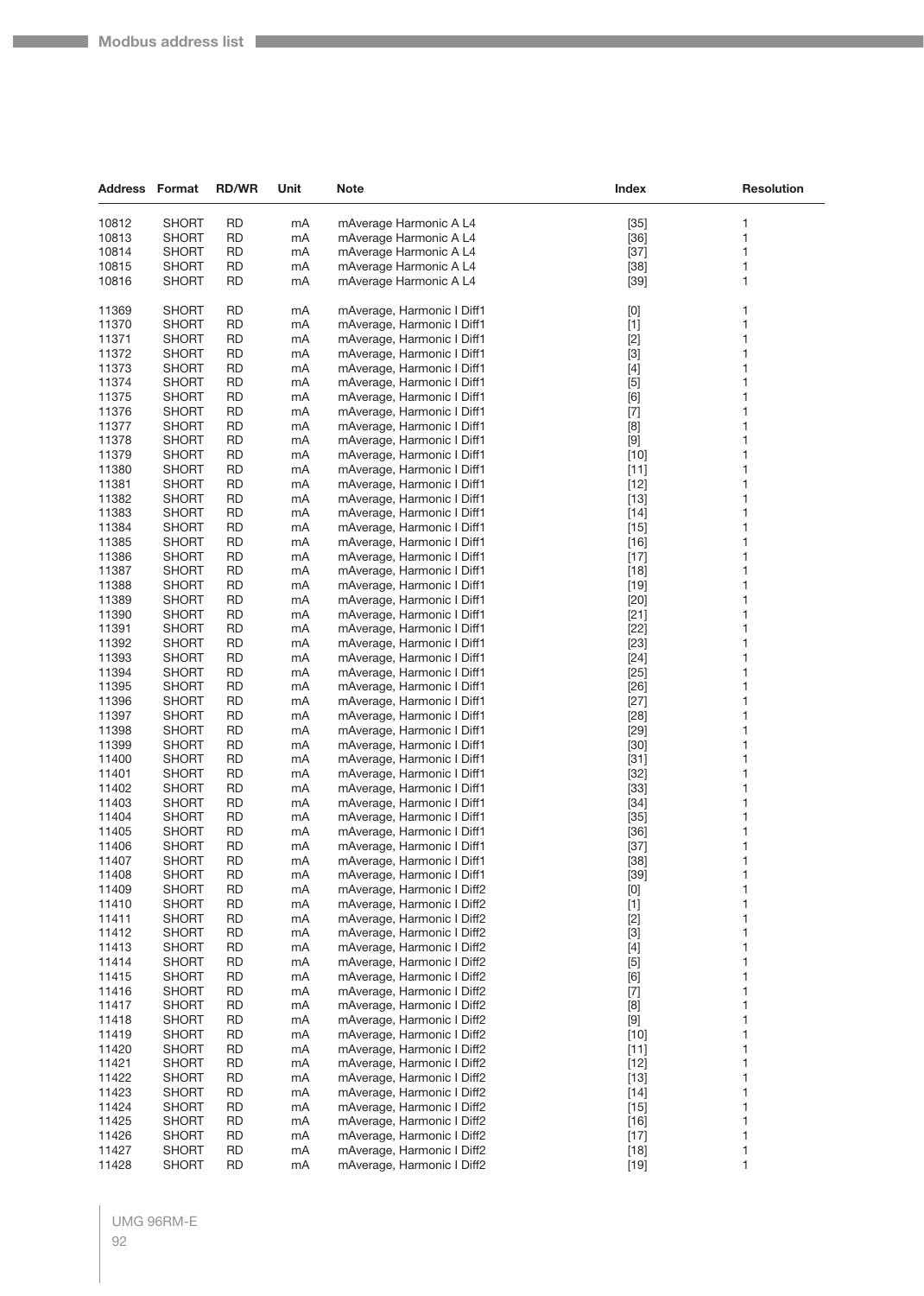| <b>Address Format</b> |              | <b>RD/WR</b> | Unit | <b>Note</b>                | Index  | <b>Resolution</b> |
|-----------------------|--------------|--------------|------|----------------------------|--------|-------------------|
| 11429                 | <b>SHORT</b> | <b>RD</b>    | mA   | mAverage, Harmonic I Diff2 | $[20]$ |                   |
| 11430                 | <b>SHORT</b> | <b>RD</b>    | mA   | mAverage, Harmonic I Diff2 | $[21]$ |                   |
| 11431                 | <b>SHORT</b> | <b>RD</b>    | mA   | mAverage, Harmonic I Diff2 | $[22]$ |                   |
| 11432                 | <b>SHORT</b> | <b>RD</b>    | mA   | mAverage, Harmonic I Diff2 | $[23]$ |                   |
| 11433                 | <b>SHORT</b> | <b>RD</b>    | mA   | mAverage, Harmonic I Diff2 | $[24]$ |                   |
| 11434                 | <b>SHORT</b> | RD           | mA   | mAverage, Harmonic I Diff2 | $[25]$ |                   |
| 11435                 | <b>SHORT</b> | <b>RD</b>    | mA   | mAverage, Harmonic I Diff2 | $[26]$ |                   |
| 11436                 | <b>SHORT</b> | <b>RD</b>    | mA   | mAverage, Harmonic I Diff2 | $[27]$ |                   |
| 11437                 | <b>SHORT</b> | <b>RD</b>    | mA   | mAverage, Harmonic I Diff2 | [28]   |                   |
| 11438                 | <b>SHORT</b> | <b>RD</b>    | mA   | mAverage, Harmonic I Diff2 | $[29]$ |                   |
| 11439                 | <b>SHORT</b> | <b>RD</b>    | mA   | mAverage, Harmonic I Diff2 | $[30]$ |                   |
| 11440                 | <b>SHORT</b> | <b>RD</b>    | mA   | mAverage, Harmonic I Diff2 | $[31]$ |                   |
| 11441                 | <b>SHORT</b> | <b>RD</b>    | mA   | mAverage, Harmonic I Diff2 | $[32]$ |                   |
| 11442                 | <b>SHORT</b> | <b>RD</b>    | mA   | mAverage, Harmonic I Diff2 | $[33]$ |                   |
| 11443                 | <b>SHORT</b> | <b>RD</b>    | mA   | mAverage, Harmonic I Diff2 | $[34]$ |                   |
| 11444                 | <b>SHORT</b> | RD.          | mA   | mAverage, Harmonic I Diff2 | $[35]$ |                   |
| 11445                 | <b>SHORT</b> | <b>RD</b>    | mA   | mAverage, Harmonic I Diff2 | $[36]$ |                   |
| 11446                 | <b>SHORT</b> | <b>RD</b>    | mA   | mAverage, Harmonic I Diff2 | $[37]$ |                   |
| 11447                 | <b>SHORT</b> | <b>RD</b>    | mA   | mAverage, Harmonic I Diff2 | $[38]$ |                   |
| 11448                 | <b>SHORT</b> | <b>RD</b>    | mA   | mAverage, Harmonic I Diff2 | $[39]$ |                   |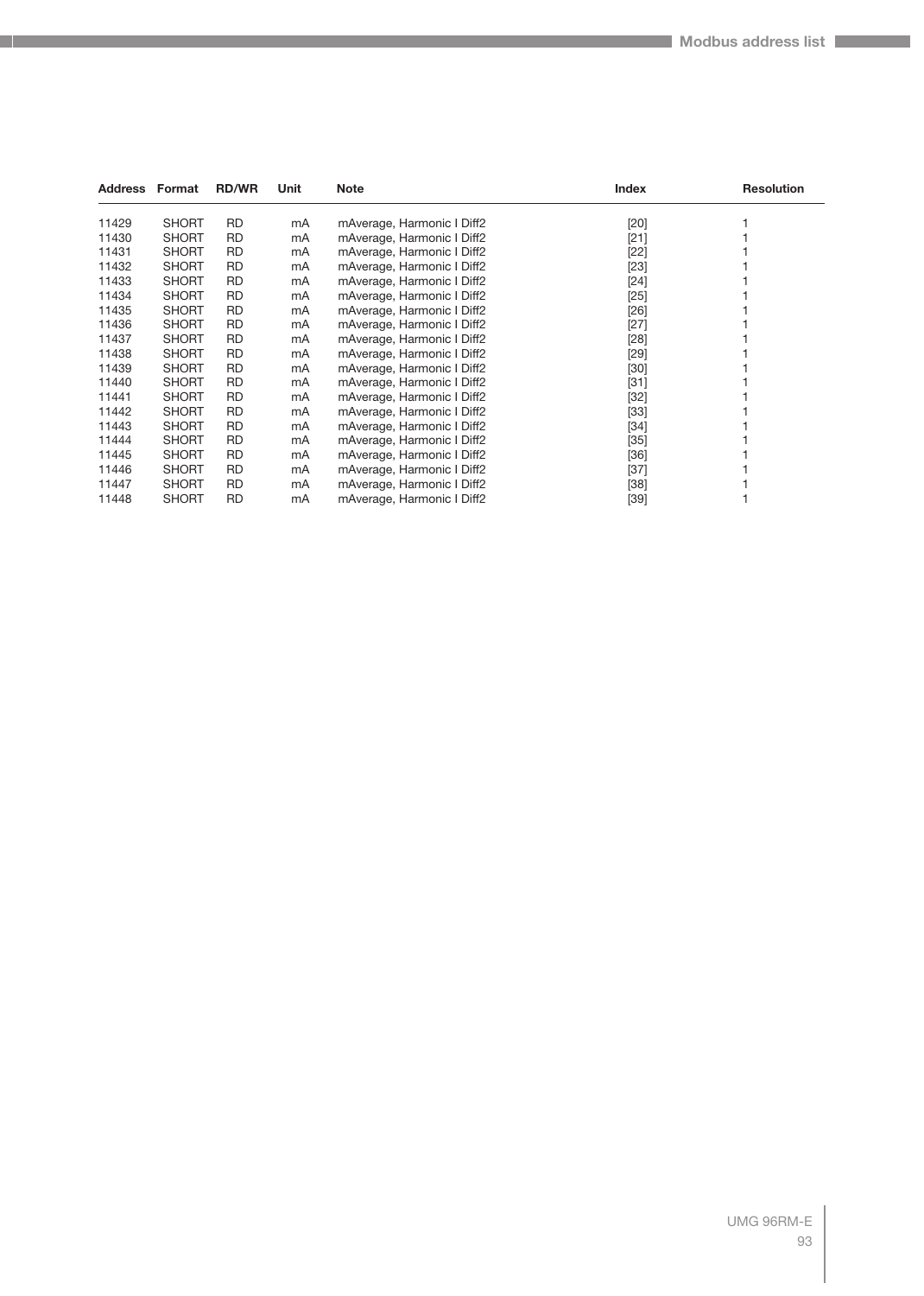## **Maximum values, type float, fourier analysis**

| <b>Address Format</b> |                              | <b>RD/WR</b>           | Unit   | Note                                             | Index                                                                                                                                                                                                                                                                                                                                                                                                                                                                                                                                                                                                                                                                                                                                                                                                                                                                                                                                      |  |
|-----------------------|------------------------------|------------------------|--------|--------------------------------------------------|--------------------------------------------------------------------------------------------------------------------------------------------------------------------------------------------------------------------------------------------------------------------------------------------------------------------------------------------------------------------------------------------------------------------------------------------------------------------------------------------------------------------------------------------------------------------------------------------------------------------------------------------------------------------------------------------------------------------------------------------------------------------------------------------------------------------------------------------------------------------------------------------------------------------------------------------|--|
| 2598                  | <b>FLOAT</b>                 | <b>RD</b>              | V      | Maximum, Harmonic U L1                           | $[0]$                                                                                                                                                                                                                                                                                                                                                                                                                                                                                                                                                                                                                                                                                                                                                                                                                                                                                                                                      |  |
| 2600                  | <b>FLOAT</b>                 | <b>RD</b>              | $\vee$ | Maximum, Harmonic U L1                           | $[1]$                                                                                                                                                                                                                                                                                                                                                                                                                                                                                                                                                                                                                                                                                                                                                                                                                                                                                                                                      |  |
| 2602                  | <b>FLOAT</b>                 | <b>RD</b>              | V      | Maximum, Harmonic U L1                           | $[2]$                                                                                                                                                                                                                                                                                                                                                                                                                                                                                                                                                                                                                                                                                                                                                                                                                                                                                                                                      |  |
| 2604                  | <b>FLOAT</b>                 | <b>RD</b>              | V      | Maximum, Harmonic U L1                           | $[3]$                                                                                                                                                                                                                                                                                                                                                                                                                                                                                                                                                                                                                                                                                                                                                                                                                                                                                                                                      |  |
| 2606                  | <b>FLOAT</b>                 | <b>RD</b>              | V      | Maximum, Harmonic U L1                           | $[4]$                                                                                                                                                                                                                                                                                                                                                                                                                                                                                                                                                                                                                                                                                                                                                                                                                                                                                                                                      |  |
| 2608                  | <b>FLOAT</b>                 | <b>RD</b>              | V      | Maximum, Harmonic U L1                           | $[5]$                                                                                                                                                                                                                                                                                                                                                                                                                                                                                                                                                                                                                                                                                                                                                                                                                                                                                                                                      |  |
| 2610                  | <b>FLOAT</b>                 | <b>RD</b>              | V      | Maximum, Harmonic U L1                           | [6]                                                                                                                                                                                                                                                                                                                                                                                                                                                                                                                                                                                                                                                                                                                                                                                                                                                                                                                                        |  |
| 2612<br>2614          | <b>FLOAT</b><br><b>FLOAT</b> | <b>RD</b><br><b>RD</b> | V<br>V | Maximum, Harmonic U L1<br>Maximum, Harmonic U L1 | $[7]$                                                                                                                                                                                                                                                                                                                                                                                                                                                                                                                                                                                                                                                                                                                                                                                                                                                                                                                                      |  |
| 2616                  | <b>FLOAT</b>                 | <b>RD</b>              | V      | Maximum, Harmonic U L1                           | [8]<br>$[9]$                                                                                                                                                                                                                                                                                                                                                                                                                                                                                                                                                                                                                                                                                                                                                                                                                                                                                                                               |  |
| 2618                  | <b>FLOAT</b>                 | <b>RD</b>              | V      | Maximum, Harmonic U L1                           | $[10]$                                                                                                                                                                                                                                                                                                                                                                                                                                                                                                                                                                                                                                                                                                                                                                                                                                                                                                                                     |  |
| 2620                  | <b>FLOAT</b>                 | <b>RD</b>              | V      | Maximum, Harmonic U L1                           | $[11]$                                                                                                                                                                                                                                                                                                                                                                                                                                                                                                                                                                                                                                                                                                                                                                                                                                                                                                                                     |  |
| 2622                  | <b>FLOAT</b>                 | <b>RD</b>              | V      | Maximum, Harmonic U L1                           | $[12]$                                                                                                                                                                                                                                                                                                                                                                                                                                                                                                                                                                                                                                                                                                                                                                                                                                                                                                                                     |  |
| 2624                  | <b>FLOAT</b>                 | <b>RD</b>              | V      | Maximum, Harmonic U L1                           | $[13]$                                                                                                                                                                                                                                                                                                                                                                                                                                                                                                                                                                                                                                                                                                                                                                                                                                                                                                                                     |  |
| 2626                  | <b>FLOAT</b>                 | <b>RD</b>              | V      | Maximum, Harmonic U L1                           | $[14]$                                                                                                                                                                                                                                                                                                                                                                                                                                                                                                                                                                                                                                                                                                                                                                                                                                                                                                                                     |  |
| 2628                  | <b>FLOAT</b>                 | <b>RD</b>              | V      | Maximum, Harmonic U L1                           | $[15]$                                                                                                                                                                                                                                                                                                                                                                                                                                                                                                                                                                                                                                                                                                                                                                                                                                                                                                                                     |  |
| 2630                  | <b>FLOAT</b>                 | <b>RD</b>              | V      | Maximum, Harmonic U L1                           | $[16]$                                                                                                                                                                                                                                                                                                                                                                                                                                                                                                                                                                                                                                                                                                                                                                                                                                                                                                                                     |  |
| 2632                  | <b>FLOAT</b>                 | <b>RD</b>              | V      | Maximum, Harmonic U L1                           | $[17]$                                                                                                                                                                                                                                                                                                                                                                                                                                                                                                                                                                                                                                                                                                                                                                                                                                                                                                                                     |  |
| 2634                  | <b>FLOAT</b>                 | RD                     | V      | Maximum, Harmonic U L1                           | $[18]$                                                                                                                                                                                                                                                                                                                                                                                                                                                                                                                                                                                                                                                                                                                                                                                                                                                                                                                                     |  |
| 2636                  | <b>FLOAT</b>                 | <b>RD</b>              | V      | Maximum, Harmonic U L1                           | $[19]$                                                                                                                                                                                                                                                                                                                                                                                                                                                                                                                                                                                                                                                                                                                                                                                                                                                                                                                                     |  |
| 2638<br>2640          | <b>FLOAT</b>                 | <b>RD</b><br><b>RD</b> | V<br>V | Maximum, Harmonic U L1                           | $[20]$                                                                                                                                                                                                                                                                                                                                                                                                                                                                                                                                                                                                                                                                                                                                                                                                                                                                                                                                     |  |
| 2642                  | <b>FLOAT</b><br><b>FLOAT</b> | <b>RD</b>              | V      | Maximum, Harmonic U L1<br>Maximum, Harmonic U L1 | $[21]$<br>$[22]$                                                                                                                                                                                                                                                                                                                                                                                                                                                                                                                                                                                                                                                                                                                                                                                                                                                                                                                           |  |
| 2644                  | <b>FLOAT</b>                 | RD                     | V      | Maximum, Harmonic U L1                           | $[23]$                                                                                                                                                                                                                                                                                                                                                                                                                                                                                                                                                                                                                                                                                                                                                                                                                                                                                                                                     |  |
| 2646                  | <b>FLOAT</b>                 | <b>RD</b>              | V      | Maximum, Harmonic U L1                           | $[24]$                                                                                                                                                                                                                                                                                                                                                                                                                                                                                                                                                                                                                                                                                                                                                                                                                                                                                                                                     |  |
| 2648                  | <b>FLOAT</b>                 | <b>RD</b>              | V      | Maximum, Harmonic U L1                           | $[25]$                                                                                                                                                                                                                                                                                                                                                                                                                                                                                                                                                                                                                                                                                                                                                                                                                                                                                                                                     |  |
| 2650                  | <b>FLOAT</b>                 | <b>RD</b>              | V      | Maximum, Harmonic U L1                           | $[26]$                                                                                                                                                                                                                                                                                                                                                                                                                                                                                                                                                                                                                                                                                                                                                                                                                                                                                                                                     |  |
| 2652                  | <b>FLOAT</b>                 | <b>RD</b>              | V      | Maximum, Harmonic U L1                           | $[27]$                                                                                                                                                                                                                                                                                                                                                                                                                                                                                                                                                                                                                                                                                                                                                                                                                                                                                                                                     |  |
| 2654                  | <b>FLOAT</b>                 | RD                     | V      | Maximum, Harmonic U L1                           | $[28]$                                                                                                                                                                                                                                                                                                                                                                                                                                                                                                                                                                                                                                                                                                                                                                                                                                                                                                                                     |  |
| 2656                  | <b>FLOAT</b>                 | <b>RD</b>              | V      | Maximum, Harmonic U L1                           | $[29]$                                                                                                                                                                                                                                                                                                                                                                                                                                                                                                                                                                                                                                                                                                                                                                                                                                                                                                                                     |  |
| 2658                  | <b>FLOAT</b>                 | <b>RD</b>              | V      | Maximum, Harmonic U L1                           | $[30]$                                                                                                                                                                                                                                                                                                                                                                                                                                                                                                                                                                                                                                                                                                                                                                                                                                                                                                                                     |  |
| 2660                  | <b>FLOAT</b>                 | <b>RD</b>              | V      | Maximum, Harmonic U L1                           | $[31]$                                                                                                                                                                                                                                                                                                                                                                                                                                                                                                                                                                                                                                                                                                                                                                                                                                                                                                                                     |  |
| 2662                  | <b>FLOAT</b>                 | <b>RD</b>              | V      | Maximum, Harmonic U L1                           | $[32]$                                                                                                                                                                                                                                                                                                                                                                                                                                                                                                                                                                                                                                                                                                                                                                                                                                                                                                                                     |  |
| 2664<br>2666          | <b>FLOAT</b><br><b>FLOAT</b> | RD<br><b>RD</b>        | V<br>V | Maximum, Harmonic U L1                           | $[33]$                                                                                                                                                                                                                                                                                                                                                                                                                                                                                                                                                                                                                                                                                                                                                                                                                                                                                                                                     |  |
| 2668                  | <b>FLOAT</b>                 | <b>RD</b>              | V      | Maximum, Harmonic U L1<br>Maximum, Harmonic U L1 | $[34]$<br>$[35]$                                                                                                                                                                                                                                                                                                                                                                                                                                                                                                                                                                                                                                                                                                                                                                                                                                                                                                                           |  |
| 2670                  | <b>FLOAT</b>                 | <b>RD</b>              | V      | Maximum, Harmonic U L1                           | $[36]$                                                                                                                                                                                                                                                                                                                                                                                                                                                                                                                                                                                                                                                                                                                                                                                                                                                                                                                                     |  |
| 2672                  | <b>FLOAT</b>                 | <b>RD</b>              | V      | Maximum, Harmonic U L1                           | $[37]$                                                                                                                                                                                                                                                                                                                                                                                                                                                                                                                                                                                                                                                                                                                                                                                                                                                                                                                                     |  |
| 2674                  | <b>FLOAT</b>                 | RD                     | V      | Maximum, Harmonic U L1                           | $[38]$                                                                                                                                                                                                                                                                                                                                                                                                                                                                                                                                                                                                                                                                                                                                                                                                                                                                                                                                     |  |
| 2676                  | <b>FLOAT</b>                 | <b>RD</b>              | V      | Maximum, Harmonic U L1                           | $[39]$                                                                                                                                                                                                                                                                                                                                                                                                                                                                                                                                                                                                                                                                                                                                                                                                                                                                                                                                     |  |
| 2678                  | <b>FLOAT</b>                 | <b>RD</b>              | V      | Maximum, Harmonic U L2                           | $[0]$                                                                                                                                                                                                                                                                                                                                                                                                                                                                                                                                                                                                                                                                                                                                                                                                                                                                                                                                      |  |
| 2680                  | <b>FLOAT</b>                 | RD                     | V      | Maximum, Harmonic U L2                           | $[1]$                                                                                                                                                                                                                                                                                                                                                                                                                                                                                                                                                                                                                                                                                                                                                                                                                                                                                                                                      |  |
| 2682                  | <b>FLOAT</b>                 | <b>RD</b>              | V      | Maximum, Harmonic U L2                           | $[2]$                                                                                                                                                                                                                                                                                                                                                                                                                                                                                                                                                                                                                                                                                                                                                                                                                                                                                                                                      |  |
| 2684                  | <b>FLOAT</b>                 | RD                     | V      | Maximum, Harmonic U L2                           | $[3]$                                                                                                                                                                                                                                                                                                                                                                                                                                                                                                                                                                                                                                                                                                                                                                                                                                                                                                                                      |  |
| 2686                  | <b>FLOAT</b>                 | <b>RD</b>              | V      | Maximum, Harmonic U L2                           | $[4]$                                                                                                                                                                                                                                                                                                                                                                                                                                                                                                                                                                                                                                                                                                                                                                                                                                                                                                                                      |  |
| 2688                  | <b>FLOAT</b>                 | <b>RD</b>              | V      | Maximum, Harmonic U L2                           | $[5]$                                                                                                                                                                                                                                                                                                                                                                                                                                                                                                                                                                                                                                                                                                                                                                                                                                                                                                                                      |  |
| 2690<br>2692          | <b>FLOAT</b><br><b>FLOAT</b> | RD<br><b>RD</b>        | V<br>V | Maximum, Harmonic U L2<br>Maximum, Harmonic U L2 | [6]                                                                                                                                                                                                                                                                                                                                                                                                                                                                                                                                                                                                                                                                                                                                                                                                                                                                                                                                        |  |
| 2694                  | <b>FLOAT</b>                 | <b>RD</b>              | V      | Maximum, Harmonic U L2                           | $[7]$<br>[8]                                                                                                                                                                                                                                                                                                                                                                                                                                                                                                                                                                                                                                                                                                                                                                                                                                                                                                                               |  |
| 2696                  | <b>FLOAT</b>                 | <b>RD</b>              | $\vee$ | Maximum, Harmonic U L2                           | $[9] % \begin{center} \includegraphics[width=\linewidth]{imagesSupplemental/Imers.png} \end{center} % \vspace*{-1em} \caption{The image shows the number of parameters of the parameter $\mathcal{M}$ with the number of parameters in the parameter $\mathcal{M}$ with the number of parameters in the parameter $\mathcal{M}$ with the number of parameters in the parameter $\mathcal{M}$ with the number of parameters in the parameter $\mathcal{M}$ with the number of parameters in the parameter $\mathcal{M}$ with the number of parameters in the parameter $\mathcal{M}$ with the number of parameters in the parameter $\mathcal{M}$ with the number of parameters in the parameter $\mathcal{M}$ with the number of parameters in the parameter $\mathcal{M}$ with the number of parameters in the parameter $\mathcal{M}$ with the number of parameters in the parameter $\mathcal{M}$ with the number of parameters in the$ |  |
| 2698                  | <b>FLOAT</b>                 | RD                     | V      | Maximum, Harmonic U L2                           | $[10]$                                                                                                                                                                                                                                                                                                                                                                                                                                                                                                                                                                                                                                                                                                                                                                                                                                                                                                                                     |  |
| 2700                  | <b>FLOAT</b>                 | RD                     | V      | Maximum, Harmonic U L2                           | $[11]$                                                                                                                                                                                                                                                                                                                                                                                                                                                                                                                                                                                                                                                                                                                                                                                                                                                                                                                                     |  |
| 2702                  | <b>FLOAT</b>                 | <b>RD</b>              | V      | Maximum, Harmonic U L2                           | $[12]$                                                                                                                                                                                                                                                                                                                                                                                                                                                                                                                                                                                                                                                                                                                                                                                                                                                                                                                                     |  |
| 2704                  | <b>FLOAT</b>                 | <b>RD</b>              | V      | Maximum, Harmonic U L2                           | $[13]$                                                                                                                                                                                                                                                                                                                                                                                                                                                                                                                                                                                                                                                                                                                                                                                                                                                                                                                                     |  |
| 2706                  | <b>FLOAT</b>                 | <b>RD</b>              | V      | Maximum, Harmonic U L2                           | $[14]$                                                                                                                                                                                                                                                                                                                                                                                                                                                                                                                                                                                                                                                                                                                                                                                                                                                                                                                                     |  |
| 2708                  | <b>FLOAT</b>                 | <b>RD</b>              | V      | Maximum, Harmonic U L2                           | $[15]$                                                                                                                                                                                                                                                                                                                                                                                                                                                                                                                                                                                                                                                                                                                                                                                                                                                                                                                                     |  |
| 2710                  | <b>FLOAT</b>                 | RD                     | V      | Maximum, Harmonic U L2                           | $[16]$                                                                                                                                                                                                                                                                                                                                                                                                                                                                                                                                                                                                                                                                                                                                                                                                                                                                                                                                     |  |
| 2712                  | <b>FLOAT</b>                 | <b>RD</b>              | V      | Maximum, Harmonic U L2                           | $[17]$                                                                                                                                                                                                                                                                                                                                                                                                                                                                                                                                                                                                                                                                                                                                                                                                                                                                                                                                     |  |
| 2714                  | <b>FLOAT</b>                 | <b>RD</b>              | V      | Maximum, Harmonic U L2                           | $[18]$                                                                                                                                                                                                                                                                                                                                                                                                                                                                                                                                                                                                                                                                                                                                                                                                                                                                                                                                     |  |
| 2716<br>2718          | <b>FLOAT</b><br><b>FLOAT</b> | <b>RD</b><br><b>RD</b> | V<br>V | Maximum, Harmonic U L2<br>Maximum, Harmonic U L2 | $[19]$                                                                                                                                                                                                                                                                                                                                                                                                                                                                                                                                                                                                                                                                                                                                                                                                                                                                                                                                     |  |
| 2720                  | <b>FLOAT</b>                 | RD                     | V      | Maximum, Harmonic U L2                           | $[20]$<br>$[21]$                                                                                                                                                                                                                                                                                                                                                                                                                                                                                                                                                                                                                                                                                                                                                                                                                                                                                                                           |  |
| 2722                  | <b>FLOAT</b>                 | <b>RD</b>              | V      | Maximum, Harmonic U L2                           | $[22]$                                                                                                                                                                                                                                                                                                                                                                                                                                                                                                                                                                                                                                                                                                                                                                                                                                                                                                                                     |  |
| 2724                  | <b>FLOAT</b>                 | <b>RD</b>              | V      | Maximum, Harmonic U L2                           | $[23]$                                                                                                                                                                                                                                                                                                                                                                                                                                                                                                                                                                                                                                                                                                                                                                                                                                                                                                                                     |  |
| 2726                  | <b>FLOAT</b>                 | <b>RD</b>              | V      | Maximum, Harmonic U L2                           | $[24]$                                                                                                                                                                                                                                                                                                                                                                                                                                                                                                                                                                                                                                                                                                                                                                                                                                                                                                                                     |  |
| 2728                  | <b>FLOAT</b>                 | <b>RD</b>              | V      | Maximum, Harmonic U L2                           | $[25]$                                                                                                                                                                                                                                                                                                                                                                                                                                                                                                                                                                                                                                                                                                                                                                                                                                                                                                                                     |  |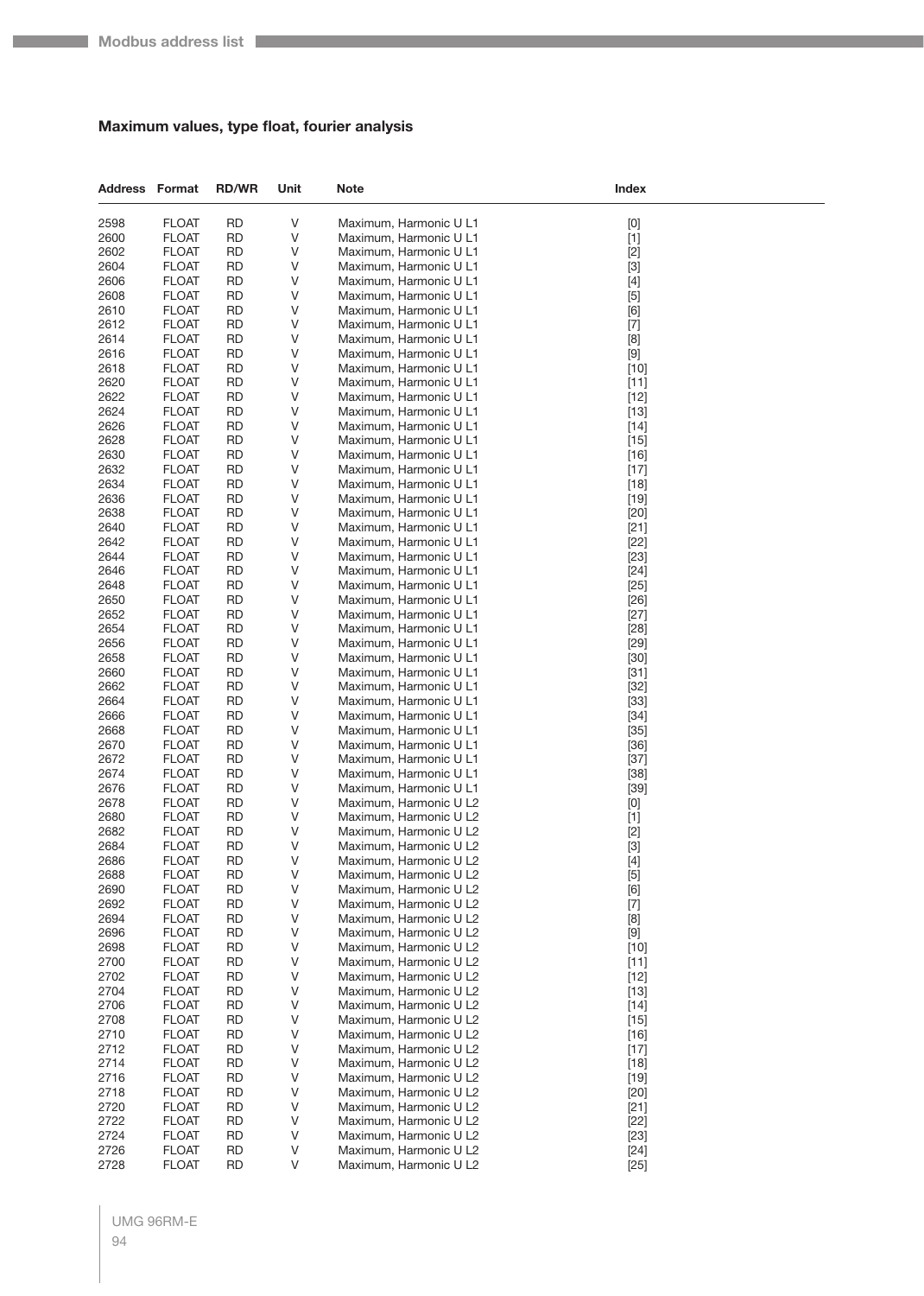| Address      | Format                       | <b>RD/WR</b>           | Unit        | <b>Note</b>                                            | Index            |  |
|--------------|------------------------------|------------------------|-------------|--------------------------------------------------------|------------------|--|
|              |                              |                        |             |                                                        |                  |  |
| 2730<br>2732 | <b>FLOAT</b>                 | <b>RD</b><br><b>RD</b> | V<br>$\vee$ | Maximum, Harmonic U L2<br>Maximum, Harmonic U L2       | $[26]$           |  |
| 2734         | <b>FLOAT</b><br><b>FLOAT</b> | <b>RD</b>              | V           | Maximum, Harmonic U L2                                 | $[27]$<br>$[28]$ |  |
| 2736         | <b>FLOAT</b>                 | <b>RD</b>              | V           | Maximum, Harmonic U L2                                 | $[29]$           |  |
| 2738         | <b>FLOAT</b>                 | <b>RD</b>              | V           | Maximum, Harmonic U L2                                 | $[30]$           |  |
| 2740         | <b>FLOAT</b>                 | <b>RD</b>              | V           | Maximum, Harmonic U L2                                 | $[31]$           |  |
| 2742         | <b>FLOAT</b>                 | <b>RD</b>              | V           | Maximum, Harmonic U L2                                 | $[32]$           |  |
| 2744         | <b>FLOAT</b>                 | <b>RD</b>              | V           | Maximum, Harmonic U L2                                 | $[33]$           |  |
| 2746         | <b>FLOAT</b>                 | <b>RD</b>              | V           | Maximum, Harmonic U L2                                 | $[34]$           |  |
| 2748         | <b>FLOAT</b>                 | <b>RD</b>              | V           | Maximum, Harmonic U L2                                 | $[35]$           |  |
| 2750         | <b>FLOAT</b>                 | <b>RD</b>              | V           | Maximum, Harmonic U L2                                 | $[36]$           |  |
| 2752         | <b>FLOAT</b>                 | <b>RD</b>              | V           | Maximum, Harmonic U L2                                 | $[37]$           |  |
| 2754<br>2756 | <b>FLOAT</b><br><b>FLOAT</b> | <b>RD</b><br><b>RD</b> | V<br>V      | Maximum, Harmonic U L2<br>Maximum, Harmonic U L2       | $[38]$<br>$[39]$ |  |
| 2758         | <b>FLOAT</b>                 | <b>RD</b>              | V           | Maximum, Harmonic U L3                                 | $[0]$            |  |
| 2760         | <b>FLOAT</b>                 | <b>RD</b>              | V           | Maximum, Harmonic U L3                                 | $[1]$            |  |
| 2762         | <b>FLOAT</b>                 | <b>RD</b>              | V           | Maximum, Harmonic U L3                                 | $[2]$            |  |
| 2764         | <b>FLOAT</b>                 | <b>RD</b>              | V           | Maximum, Harmonic U L3                                 | $[3]$            |  |
| 2766         | <b>FLOAT</b>                 | <b>RD</b>              | V           | Maximum, Harmonic U L3                                 | $[4]$            |  |
| 2768         | <b>FLOAT</b>                 | <b>RD</b>              | V           | Maximum, Harmonic U L3                                 | $[5]$            |  |
| 2770         | <b>FLOAT</b>                 | <b>RD</b>              | V           | Maximum, Harmonic U L3                                 | [6]              |  |
| 2772         | <b>FLOAT</b>                 | <b>RD</b>              | V           | Maximum, Harmonic U L3                                 | $[7]$            |  |
| 2774         | <b>FLOAT</b>                 | <b>RD</b>              | V           | Maximum, Harmonic U L3                                 | [8]              |  |
| 2776<br>2778 | <b>FLOAT</b><br><b>FLOAT</b> | <b>RD</b><br><b>RD</b> | V<br>V      | Maximum, Harmonic U L3<br>Maximum, Harmonic U L3       | $[9]$<br>$[10]$  |  |
| 2780         | <b>FLOAT</b>                 | <b>RD</b>              | V           | Maximum, Harmonic U L3                                 | $[11]$           |  |
| 2782         | <b>FLOAT</b>                 | <b>RD</b>              | V           | Maximum, Harmonic U L3                                 | $[12]$           |  |
| 2784         | <b>FLOAT</b>                 | <b>RD</b>              | V           | Maximum, Harmonic U L3                                 | $[13]$           |  |
| 2786         | <b>FLOAT</b>                 | <b>RD</b>              | V           | Maximum, Harmonic U L3                                 | $[14]$           |  |
| 2788         | <b>FLOAT</b>                 | <b>RD</b>              | V           | Maximum, Harmonic U L3                                 | $[15]$           |  |
| 2790         | <b>FLOAT</b>                 | <b>RD</b>              | V           | Maximum, Harmonic U L3                                 | $[16]$           |  |
| 2792         | <b>FLOAT</b>                 | <b>RD</b>              | V           | Maximum, Harmonic U L3                                 | $[17]$           |  |
| 2794         | <b>FLOAT</b>                 | <b>RD</b>              | V           | Maximum, Harmonic U L3                                 | $[18]$           |  |
| 2796         | <b>FLOAT</b>                 | <b>RD</b>              | V           | Maximum, Harmonic U L3                                 | $[19]$           |  |
| 2798<br>2800 | <b>FLOAT</b>                 | <b>RD</b><br><b>RD</b> | V<br>V      | Maximum, Harmonic U L3                                 | $[20]$           |  |
| 2802         | <b>FLOAT</b><br><b>FLOAT</b> | <b>RD</b>              | V           | Maximum, Harmonic U L3<br>Maximum, Harmonic U L3       | $[21]$<br>$[22]$ |  |
| 2804         | <b>FLOAT</b>                 | <b>RD</b>              | V           | Maximum, Harmonic U L3                                 | $[23]$           |  |
| 2806         | <b>FLOAT</b>                 | <b>RD</b>              | V           | Maximum, Harmonic U L3                                 | $[24]$           |  |
| 2808         | <b>FLOAT</b>                 | <b>RD</b>              | V           | Maximum, Harmonic U L3                                 | $[25]$           |  |
| 2810         | <b>FLOAT</b>                 | <b>RD</b>              | V           | Maximum, Harmonic U L3                                 | $[26]$           |  |
| 2812         | <b>FLOAT</b>                 | <b>RD</b>              | V           | Maximum, Harmonic U L3                                 | $[27]$           |  |
| 2814         | <b>FLOAT</b>                 | <b>RD</b>              | V           | Maximum, Harmonic U L3                                 | $[28]$           |  |
| 2816         | <b>FLOAT</b>                 | <b>RD</b>              | V           | Maximum, Harmonic U L3                                 | $[29]$           |  |
| 2818         | <b>FLOAT</b>                 | <b>RD</b>              | V           | Maximum, Harmonic U L3                                 | $[30]$           |  |
| 2820<br>2822 | <b>FLOAT</b><br><b>FLOAT</b> | RD<br><b>RD</b>        | V<br>V      | Maximum, Harmonic U L3<br>Maximum, Harmonic U L3       | $[31]$<br>$[32]$ |  |
| 2824         | <b>FLOAT</b>                 | <b>RD</b>              | V           | Maximum, Harmonic U L3                                 | $[33]$           |  |
| 2826         | <b>FLOAT</b>                 | <b>RD</b>              | V           | Maximum, Harmonic U L3                                 | $[34]$           |  |
| 2828         | <b>FLOAT</b>                 | <b>RD</b>              | $\vee$      | Maximum, Harmonic U L3                                 | $[35]$           |  |
| 2830         | <b>FLOAT</b>                 | RD                     | V           | Maximum, Harmonic U L3                                 | $[36]$           |  |
| 2832         | <b>FLOAT</b>                 | <b>RD</b>              | V           | Maximum, Harmonic U L3                                 | $[37]$           |  |
| 2834         | <b>FLOAT</b>                 | <b>RD</b>              | V           | Maximum, Harmonic U L3                                 | $[38]$           |  |
| 2836         | <b>FLOAT</b>                 | <b>RD</b>              | V           | Maximum, Harmonic U L3                                 | $[39]$           |  |
| 2838         | <b>FLOAT</b>                 | <b>RD</b>              | $\vee$      | Maximum, Harmonic U L1-L2                              | [0]              |  |
| 2840         | <b>FLOAT</b>                 | RD                     | V           | Maximum, Harmonic U L1-L2                              | $[1]$            |  |
| 2842<br>2844 | <b>FLOAT</b><br><b>FLOAT</b> | <b>RD</b><br><b>RD</b> | V<br>V      | Maximum, Harmonic U L1-L2<br>Maximum, Harmonic U L1-L2 | $[2]$<br>$[3]$   |  |
| 2846         | <b>FLOAT</b>                 | <b>RD</b>              | V           | Maximum, Harmonic U L1-L2                              | $[4]$            |  |
| 2848         | <b>FLOAT</b>                 | <b>RD</b>              | V           | Maximum, Harmonic U L1-L2                              | $[5]$            |  |
| 2850         | <b>FLOAT</b>                 | RD                     | V           | Maximum, Harmonic U L1-L2                              | [6]              |  |
| 2852         | <b>FLOAT</b>                 | <b>RD</b>              | V           | Maximum, Harmonic U L1-L2                              | $[7]$            |  |
| 2854         | <b>FLOAT</b>                 | <b>RD</b>              | V           | Maximum, Harmonic U L1-L2                              | [8]              |  |
| 2856         | <b>FLOAT</b>                 | <b>RD</b>              | V           | Maximum, Harmonic U L1-L2                              | $[9]$            |  |
| 2858         | <b>FLOAT</b>                 | RD                     | V           | Maximum, Harmonic U L1-L2                              | $[10]$           |  |
| 2860         | <b>FLOAT</b>                 | <b>RD</b>              | V           | Maximum, Harmonic U L1-L2                              | $[11]$           |  |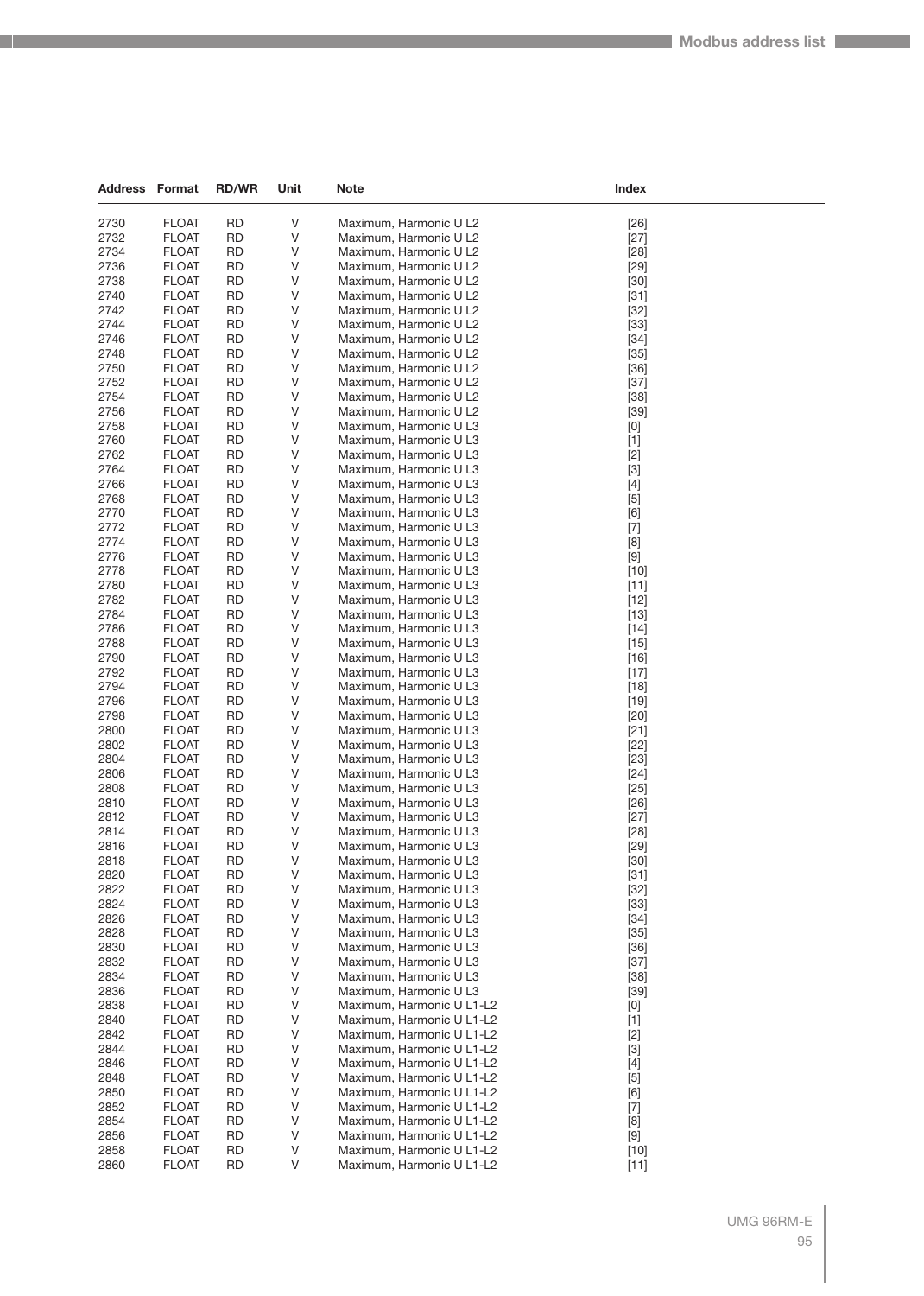| <b>Address Format</b> |                              | <b>RD/WR</b>           | Unit   | Note                                                   | Index                                                                                                                                                                                                                                                                                                                                                                                                                                                                                                                                                                                                                         |  |
|-----------------------|------------------------------|------------------------|--------|--------------------------------------------------------|-------------------------------------------------------------------------------------------------------------------------------------------------------------------------------------------------------------------------------------------------------------------------------------------------------------------------------------------------------------------------------------------------------------------------------------------------------------------------------------------------------------------------------------------------------------------------------------------------------------------------------|--|
| 2862                  | <b>FLOAT</b>                 | <b>RD</b>              | V      | Maximum, Harmonic U L1-L2                              |                                                                                                                                                                                                                                                                                                                                                                                                                                                                                                                                                                                                                               |  |
| 2864                  | <b>FLOAT</b>                 | <b>RD</b>              | V      | Maximum, Harmonic U L1-L2                              | $[12]$<br>$[13]$                                                                                                                                                                                                                                                                                                                                                                                                                                                                                                                                                                                                              |  |
| 2866                  | <b>FLOAT</b>                 | <b>RD</b>              | V      | Maximum, Harmonic U L1-L2                              | $[14]$                                                                                                                                                                                                                                                                                                                                                                                                                                                                                                                                                                                                                        |  |
| 2868                  | <b>FLOAT</b>                 | <b>RD</b>              | V      | Maximum, Harmonic U L1-L2                              | $[15]$                                                                                                                                                                                                                                                                                                                                                                                                                                                                                                                                                                                                                        |  |
| 2870                  | <b>FLOAT</b>                 | <b>RD</b>              | V      | Maximum, Harmonic U L1-L2                              | $[16]$                                                                                                                                                                                                                                                                                                                                                                                                                                                                                                                                                                                                                        |  |
| 2872                  | <b>FLOAT</b>                 | <b>RD</b>              | V      | Maximum, Harmonic U L1-L2                              | $[17]$                                                                                                                                                                                                                                                                                                                                                                                                                                                                                                                                                                                                                        |  |
| 2874                  | <b>FLOAT</b>                 | <b>RD</b>              | V      | Maximum, Harmonic U L1-L2                              | $[18]$                                                                                                                                                                                                                                                                                                                                                                                                                                                                                                                                                                                                                        |  |
| 2876                  | <b>FLOAT</b>                 | <b>RD</b>              | V      | Maximum, Harmonic U L1-L2                              | $[19]$                                                                                                                                                                                                                                                                                                                                                                                                                                                                                                                                                                                                                        |  |
| 2878                  | <b>FLOAT</b>                 | <b>RD</b>              | V      | Maximum, Harmonic U L1-L2                              | $[20]$                                                                                                                                                                                                                                                                                                                                                                                                                                                                                                                                                                                                                        |  |
| 2880                  | <b>FLOAT</b>                 | <b>RD</b>              | V      | Maximum, Harmonic U L1-L2                              | $[21]$                                                                                                                                                                                                                                                                                                                                                                                                                                                                                                                                                                                                                        |  |
| 2882                  | <b>FLOAT</b>                 | <b>RD</b>              | V      | Maximum, Harmonic U L1-L2                              | $[22]$                                                                                                                                                                                                                                                                                                                                                                                                                                                                                                                                                                                                                        |  |
| 2884                  | <b>FLOAT</b>                 | <b>RD</b>              | V      | Maximum, Harmonic U L1-L2                              | $[23]$                                                                                                                                                                                                                                                                                                                                                                                                                                                                                                                                                                                                                        |  |
| 2886                  | <b>FLOAT</b>                 | <b>RD</b>              | V      | Maximum, Harmonic U L1-L2                              | $[24]$                                                                                                                                                                                                                                                                                                                                                                                                                                                                                                                                                                                                                        |  |
| 2888                  | <b>FLOAT</b>                 | <b>RD</b>              | V      | Maximum, Harmonic U L1-L2                              | $[25]$                                                                                                                                                                                                                                                                                                                                                                                                                                                                                                                                                                                                                        |  |
| 2890                  | <b>FLOAT</b>                 | <b>RD</b>              | V      | Maximum, Harmonic U L1-L2                              | $[26]$                                                                                                                                                                                                                                                                                                                                                                                                                                                                                                                                                                                                                        |  |
| 2892                  | <b>FLOAT</b>                 | <b>RD</b>              | V      | Maximum, Harmonic U L1-L2                              | $[27]$                                                                                                                                                                                                                                                                                                                                                                                                                                                                                                                                                                                                                        |  |
| 2894                  | <b>FLOAT</b>                 | <b>RD</b>              | V      | Maximum, Harmonic U L1-L2                              | $[28]$                                                                                                                                                                                                                                                                                                                                                                                                                                                                                                                                                                                                                        |  |
| 2896                  | <b>FLOAT</b>                 | <b>RD</b>              | V      | Maximum, Harmonic U L1-L2                              | $[29]$                                                                                                                                                                                                                                                                                                                                                                                                                                                                                                                                                                                                                        |  |
| 2898                  | <b>FLOAT</b>                 | <b>RD</b>              | V      | Maximum, Harmonic U L1-L2                              | $[30]$                                                                                                                                                                                                                                                                                                                                                                                                                                                                                                                                                                                                                        |  |
| 2900                  | <b>FLOAT</b>                 | <b>RD</b>              | V      | Maximum, Harmonic U L1-L2                              | $[31]$                                                                                                                                                                                                                                                                                                                                                                                                                                                                                                                                                                                                                        |  |
| 2902                  | <b>FLOAT</b>                 | <b>RD</b>              | V      | Maximum, Harmonic U L1-L2                              | $[32]$                                                                                                                                                                                                                                                                                                                                                                                                                                                                                                                                                                                                                        |  |
| 2904                  | <b>FLOAT</b>                 | <b>RD</b>              | V      | Maximum, Harmonic U L1-L2                              | $[33]$                                                                                                                                                                                                                                                                                                                                                                                                                                                                                                                                                                                                                        |  |
| 2906                  | <b>FLOAT</b>                 | <b>RD</b>              | V      | Maximum, Harmonic U L1-L2                              | $[34]$                                                                                                                                                                                                                                                                                                                                                                                                                                                                                                                                                                                                                        |  |
| 2908                  | <b>FLOAT</b>                 | <b>RD</b>              | V      | Maximum, Harmonic U L1-L2                              | $[35]$                                                                                                                                                                                                                                                                                                                                                                                                                                                                                                                                                                                                                        |  |
| 2910                  | <b>FLOAT</b>                 | <b>RD</b>              | V      | Maximum, Harmonic U L1-L2                              | $[36]$                                                                                                                                                                                                                                                                                                                                                                                                                                                                                                                                                                                                                        |  |
| 2912                  | <b>FLOAT</b>                 | <b>RD</b>              | V      | Maximum, Harmonic U L1-L2                              | $[37]$                                                                                                                                                                                                                                                                                                                                                                                                                                                                                                                                                                                                                        |  |
| 2914                  | <b>FLOAT</b>                 | <b>RD</b>              | V      | Maximum, Harmonic U L1-L2                              | $[38]$                                                                                                                                                                                                                                                                                                                                                                                                                                                                                                                                                                                                                        |  |
| 2916                  | <b>FLOAT</b>                 | <b>RD</b>              | V      | Maximum, Harmonic U L1-L2                              | $[39]$                                                                                                                                                                                                                                                                                                                                                                                                                                                                                                                                                                                                                        |  |
| 2918                  | <b>FLOAT</b>                 | <b>RD</b>              | V      | Maximum, Harmonic U L2-L3                              | [0]                                                                                                                                                                                                                                                                                                                                                                                                                                                                                                                                                                                                                           |  |
| 2920                  | <b>FLOAT</b>                 | <b>RD</b>              | V      | Maximum, Harmonic U L2-L3                              | $[1]$                                                                                                                                                                                                                                                                                                                                                                                                                                                                                                                                                                                                                         |  |
| 2922                  | <b>FLOAT</b>                 | <b>RD</b>              | V      | Maximum, Harmonic U L2-L3                              | $[2]$                                                                                                                                                                                                                                                                                                                                                                                                                                                                                                                                                                                                                         |  |
| 2924                  | <b>FLOAT</b>                 | <b>RD</b>              | V      | Maximum, Harmonic U L2-L3                              | $[3]$                                                                                                                                                                                                                                                                                                                                                                                                                                                                                                                                                                                                                         |  |
| 2926                  | <b>FLOAT</b>                 | <b>RD</b>              | V      | Maximum, Harmonic U L2-L3                              | $[4] % \begin{center} \includegraphics[width=\linewidth]{imagesSupplemental/Imetad-Architecture.png} \end{center} \caption{The image shows the image shows a single number of three different times, and the image shows a single number of three different times, and the image shows a single number of three different times.} \label{fig:limal}$                                                                                                                                                                                                                                                                          |  |
| 2928                  | <b>FLOAT</b>                 | <b>RD</b>              | V      | Maximum, Harmonic U L2-L3                              | $[5]$                                                                                                                                                                                                                                                                                                                                                                                                                                                                                                                                                                                                                         |  |
| 2930<br>2932          | <b>FLOAT</b><br><b>FLOAT</b> | <b>RD</b><br><b>RD</b> | V<br>V | Maximum, Harmonic U L2-L3                              | [6]                                                                                                                                                                                                                                                                                                                                                                                                                                                                                                                                                                                                                           |  |
| 2934                  | <b>FLOAT</b>                 | <b>RD</b>              | V      | Maximum, Harmonic U L2-L3<br>Maximum, Harmonic U L2-L3 | $[7] % \begin{minipage}[b]{0.4\linewidth} \centering \includegraphics[width=\textwidth]{figs/fig_4.pdf} \caption{The figure shows the number of times on the left and right.} \label{fig:fig_4} \end{minipage} \vspace{0.05in} \begin{minipage}[b]{0.45\linewidth} \centering \includegraphics[width=\textwidth]{figs/fig_4.pdf} \caption{The figure shows the number of times on the right.} \label{fig:fig_4} \end{minipage} \vspace{0.05in} \begin{minipage}[b]{0.45in} \centering \includegraphics[width=\textwidth]{figs/fig_4.pdf} \caption{The figure shows the number of times on the right.} \label{fig:fig_4} \end$ |  |
| 2936                  | <b>FLOAT</b>                 | <b>RD</b>              | V      | Maximum, Harmonic U L2-L3                              | [8]<br>[9]                                                                                                                                                                                                                                                                                                                                                                                                                                                                                                                                                                                                                    |  |
| 2938                  | <b>FLOAT</b>                 | <b>RD</b>              | V      | Maximum, Harmonic U L2-L3                              | $[10]$                                                                                                                                                                                                                                                                                                                                                                                                                                                                                                                                                                                                                        |  |
| 2940                  | <b>FLOAT</b>                 | <b>RD</b>              | V      | Maximum, Harmonic U L2-L3                              | $[11]$                                                                                                                                                                                                                                                                                                                                                                                                                                                                                                                                                                                                                        |  |
| 2942                  | <b>FLOAT</b>                 | <b>RD</b>              | V      | Maximum, Harmonic U L2-L3                              | $[12]$                                                                                                                                                                                                                                                                                                                                                                                                                                                                                                                                                                                                                        |  |
| 2944                  | <b>FLOAT</b>                 | <b>RD</b>              | V      | Maximum, Harmonic U L2-L3                              | $[13]$                                                                                                                                                                                                                                                                                                                                                                                                                                                                                                                                                                                                                        |  |
| 2946                  | <b>FLOAT</b>                 | <b>RD</b>              | V      | Maximum, Harmonic U L2-L3                              | $[14]$                                                                                                                                                                                                                                                                                                                                                                                                                                                                                                                                                                                                                        |  |
| 2948                  | <b>FLOAT</b>                 | <b>RD</b>              | V      | Maximum, Harmonic U L2-L3                              | $[15]$                                                                                                                                                                                                                                                                                                                                                                                                                                                                                                                                                                                                                        |  |
| 2950                  | <b>FLOAT</b>                 | <b>RD</b>              | V      | Maximum, Harmonic U L2-L3                              | $[16]$                                                                                                                                                                                                                                                                                                                                                                                                                                                                                                                                                                                                                        |  |
| 2952                  | <b>FLOAT</b>                 | <b>RD</b>              | V      | Maximum, Harmonic U L2-L3                              | $[17]$                                                                                                                                                                                                                                                                                                                                                                                                                                                                                                                                                                                                                        |  |
| 2954                  | <b>FLOAT</b>                 | <b>RD</b>              | V      | Maximum, Harmonic U L2-L3                              | $[18]$                                                                                                                                                                                                                                                                                                                                                                                                                                                                                                                                                                                                                        |  |
| 2956                  | <b>FLOAT</b>                 | <b>RD</b>              | V      | Maximum, Harmonic U L2-L3                              | $[19]$                                                                                                                                                                                                                                                                                                                                                                                                                                                                                                                                                                                                                        |  |
| 2958                  | <b>FLOAT</b>                 | <b>RD</b>              | V      | Maximum, Harmonic U L2-L3                              | $[20]$                                                                                                                                                                                                                                                                                                                                                                                                                                                                                                                                                                                                                        |  |
| 2960                  | <b>FLOAT</b>                 | <b>RD</b>              | V      | Maximum, Harmonic U L2-L3                              | $[21]$                                                                                                                                                                                                                                                                                                                                                                                                                                                                                                                                                                                                                        |  |
| 2962                  | <b>FLOAT</b>                 | <b>RD</b>              | V      | Maximum, Harmonic U L2-L3                              | $[22]$                                                                                                                                                                                                                                                                                                                                                                                                                                                                                                                                                                                                                        |  |
| 2964                  | <b>FLOAT</b>                 | <b>RD</b>              | V      | Maximum, Harmonic U L2-L3                              | $[23]$                                                                                                                                                                                                                                                                                                                                                                                                                                                                                                                                                                                                                        |  |
| 2966                  | <b>FLOAT</b>                 | <b>RD</b>              | V      | Maximum, Harmonic U L2-L3                              | $[24]$                                                                                                                                                                                                                                                                                                                                                                                                                                                                                                                                                                                                                        |  |
| 2968                  | <b>FLOAT</b>                 | <b>RD</b>              | V      | Maximum, Harmonic U L2-L3                              | $[25]$                                                                                                                                                                                                                                                                                                                                                                                                                                                                                                                                                                                                                        |  |
| 2970                  | <b>FLOAT</b>                 | <b>RD</b>              | V      | Maximum, Harmonic U L2-L3                              | $[26]$                                                                                                                                                                                                                                                                                                                                                                                                                                                                                                                                                                                                                        |  |
| 2972                  | <b>FLOAT</b>                 | <b>RD</b>              | V      | Maximum, Harmonic U L2-L3                              | $[27]$                                                                                                                                                                                                                                                                                                                                                                                                                                                                                                                                                                                                                        |  |
| 2974                  | <b>FLOAT</b>                 | <b>RD</b>              | V      | Maximum, Harmonic U L2-L3                              | $[28]$                                                                                                                                                                                                                                                                                                                                                                                                                                                                                                                                                                                                                        |  |
| 2976                  | <b>FLOAT</b>                 | <b>RD</b>              | V      | Maximum, Harmonic U L2-L3                              | $[29]$                                                                                                                                                                                                                                                                                                                                                                                                                                                                                                                                                                                                                        |  |
| 2978                  | <b>FLOAT</b>                 | <b>RD</b>              | V      | Maximum, Harmonic U L2-L3                              | $[30]$                                                                                                                                                                                                                                                                                                                                                                                                                                                                                                                                                                                                                        |  |
| 2980                  | <b>FLOAT</b>                 | <b>RD</b>              | V      | Maximum, Harmonic U L2-L3                              | $[31]$                                                                                                                                                                                                                                                                                                                                                                                                                                                                                                                                                                                                                        |  |
| 2982                  | <b>FLOAT</b>                 | <b>RD</b>              | V      | Maximum, Harmonic U L2-L3                              | $[32]$                                                                                                                                                                                                                                                                                                                                                                                                                                                                                                                                                                                                                        |  |
| 2984                  | <b>FLOAT</b>                 | <b>RD</b>              | V      | Maximum, Harmonic U L2-L3                              | $[33]$                                                                                                                                                                                                                                                                                                                                                                                                                                                                                                                                                                                                                        |  |
| 2986                  | <b>FLOAT</b>                 | <b>RD</b>              | V      | Maximum, Harmonic U L2-L3                              | $[34]$                                                                                                                                                                                                                                                                                                                                                                                                                                                                                                                                                                                                                        |  |
| 2988                  | <b>FLOAT</b>                 | <b>RD</b>              | V      | Maximum, Harmonic U L2-L3                              | $[35]$                                                                                                                                                                                                                                                                                                                                                                                                                                                                                                                                                                                                                        |  |
| 2990                  | <b>FLOAT</b>                 | <b>RD</b>              | V      | Maximum, Harmonic U L2-L3                              | $[36]$                                                                                                                                                                                                                                                                                                                                                                                                                                                                                                                                                                                                                        |  |
| 2992                  | <b>FLOAT</b>                 | <b>RD</b>              | V      | Maximum, Harmonic U L2-L3                              | $[37]$                                                                                                                                                                                                                                                                                                                                                                                                                                                                                                                                                                                                                        |  |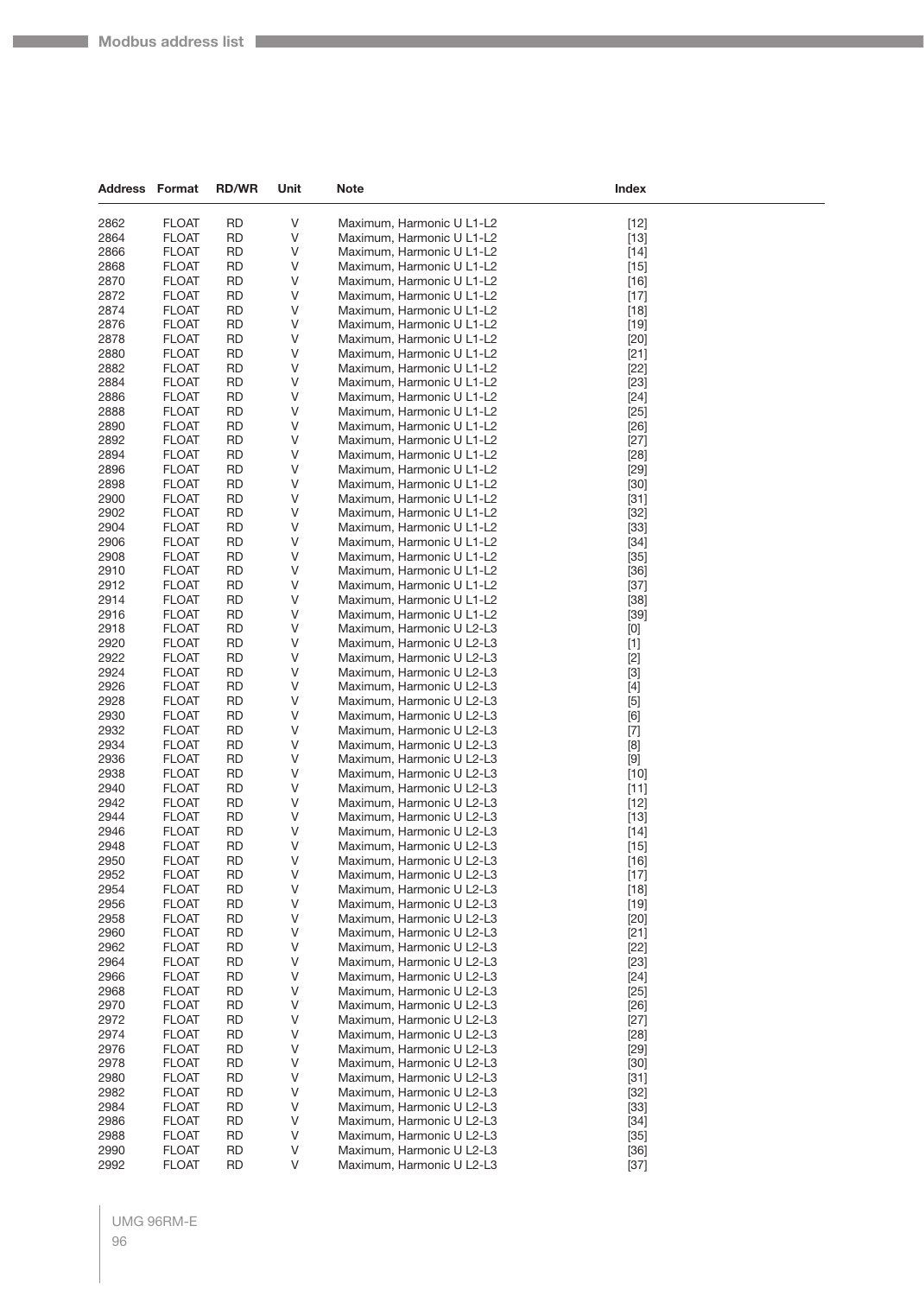| Address Format |                              | <b>RD/WR</b>           | Unit   | Note                                                   | Index                                                                                                                                                                                                                                                                                                                                                |  |
|----------------|------------------------------|------------------------|--------|--------------------------------------------------------|------------------------------------------------------------------------------------------------------------------------------------------------------------------------------------------------------------------------------------------------------------------------------------------------------------------------------------------------------|--|
|                |                              |                        |        |                                                        |                                                                                                                                                                                                                                                                                                                                                      |  |
| 2994<br>2996   | <b>FLOAT</b><br><b>FLOAT</b> | <b>RD</b><br><b>RD</b> | V<br>V | Maximum, Harmonic U L2-L3<br>Maximum, Harmonic U L2-L3 | $[38]$<br>$[39]$                                                                                                                                                                                                                                                                                                                                     |  |
| 2998           | <b>FLOAT</b>                 | RD                     | V      | Maximum, Harmonic U L3-L1                              | [0]                                                                                                                                                                                                                                                                                                                                                  |  |
| 3000           | <b>FLOAT</b>                 | <b>RD</b>              | V      | Maximum, Harmonic U L3-L1                              | $[1]$                                                                                                                                                                                                                                                                                                                                                |  |
| 3002           | <b>FLOAT</b>                 | <b>RD</b>              | V      | Maximum, Harmonic U L3-L1                              | $[2]$                                                                                                                                                                                                                                                                                                                                                |  |
| 3004           | <b>FLOAT</b>                 | RD                     | V      | Maximum, Harmonic U L3-L1                              | $[3]$                                                                                                                                                                                                                                                                                                                                                |  |
| 3006           | <b>FLOAT</b>                 | <b>RD</b>              | V      | Maximum, Harmonic U L3-L1                              | $[4] % \begin{center} \includegraphics[width=\linewidth]{imagesSupplemental/Imetad-Architecture.png} \end{center} \caption{The image shows the image shows a single number of three different times, and the image shows a single number of three different times, and the image shows a single number of three different times.} \label{fig:limal}$ |  |
| 3008           | <b>FLOAT</b>                 | <b>RD</b>              | V      | Maximum, Harmonic U L3-L1                              | $[5]$                                                                                                                                                                                                                                                                                                                                                |  |
| 3010           | <b>FLOAT</b>                 | <b>RD</b>              | V      | Maximum, Harmonic U L3-L1                              | [6]                                                                                                                                                                                                                                                                                                                                                  |  |
| 3012           | <b>FLOAT</b>                 | <b>RD</b>              | V      | Maximum, Harmonic U L3-L1                              | $[7]$                                                                                                                                                                                                                                                                                                                                                |  |
| 3014           | <b>FLOAT</b>                 | RD                     | V      | Maximum, Harmonic U L3-L1                              | [8]                                                                                                                                                                                                                                                                                                                                                  |  |
| 3016           | <b>FLOAT</b>                 | <b>RD</b>              | V      | Maximum, Harmonic U L3-L1                              | $[9]$                                                                                                                                                                                                                                                                                                                                                |  |
| 3018<br>3020   | <b>FLOAT</b><br><b>FLOAT</b> | <b>RD</b><br><b>RD</b> | V<br>V | Maximum, Harmonic U L3-L1                              | $[10]$                                                                                                                                                                                                                                                                                                                                               |  |
| 3022           | <b>FLOAT</b>                 | <b>RD</b>              | V      | Maximum, Harmonic U L3-L1<br>Maximum, Harmonic U L3-L1 | $[11]$<br>$[12]$                                                                                                                                                                                                                                                                                                                                     |  |
| 3024           | <b>FLOAT</b>                 | RD                     | V      | Maximum, Harmonic U L3-L1                              | $[13]$                                                                                                                                                                                                                                                                                                                                               |  |
| 3026           | <b>FLOAT</b>                 | <b>RD</b>              | V      | Maximum, Harmonic U L3-L1                              | $[14]$                                                                                                                                                                                                                                                                                                                                               |  |
| 3028           | <b>FLOAT</b>                 | <b>RD</b>              | V      | Maximum, Harmonic U L3-L1                              | $[15]$                                                                                                                                                                                                                                                                                                                                               |  |
| 3030           | <b>FLOAT</b>                 | <b>RD</b>              | V      | Maximum, Harmonic U L3-L1                              | $[16]$                                                                                                                                                                                                                                                                                                                                               |  |
| 3032           | <b>FLOAT</b>                 | <b>RD</b>              | V      | Maximum, Harmonic U L3-L1                              | $[17]$                                                                                                                                                                                                                                                                                                                                               |  |
| 3034           | <b>FLOAT</b>                 | <b>RD</b>              | V      | Maximum, Harmonic U L3-L1                              | $[18]$                                                                                                                                                                                                                                                                                                                                               |  |
| 3036           | <b>FLOAT</b>                 | <b>RD</b>              | V      | Maximum, Harmonic U L3-L1                              | $[19]$                                                                                                                                                                                                                                                                                                                                               |  |
| 3038           | <b>FLOAT</b>                 | <b>RD</b>              | V      | Maximum, Harmonic U L3-L1                              | $[20]$                                                                                                                                                                                                                                                                                                                                               |  |
| 3040           | <b>FLOAT</b>                 | <b>RD</b>              | V      | Maximum, Harmonic U L3-L1                              | $[21]$                                                                                                                                                                                                                                                                                                                                               |  |
| 3042           | <b>FLOAT</b>                 | <b>RD</b>              | V      | Maximum, Harmonic U L3-L1                              | $[22]$                                                                                                                                                                                                                                                                                                                                               |  |
| 3044           | <b>FLOAT</b>                 | <b>RD</b>              | V      | Maximum, Harmonic U L3-L1                              | $[23]$                                                                                                                                                                                                                                                                                                                                               |  |
| 3046           | <b>FLOAT</b>                 | <b>RD</b>              | V      | Maximum, Harmonic U L3-L1                              | $[24]$                                                                                                                                                                                                                                                                                                                                               |  |
| 3048<br>3050   | <b>FLOAT</b><br><b>FLOAT</b> | <b>RD</b><br><b>RD</b> | V<br>V | Maximum, Harmonic U L3-L1<br>Maximum, Harmonic U L3-L1 | [25]<br>$[26]$                                                                                                                                                                                                                                                                                                                                       |  |
| 3052           | <b>FLOAT</b>                 | <b>RD</b>              | V      | Maximum, Harmonic U L3-L1                              | $[27]$                                                                                                                                                                                                                                                                                                                                               |  |
| 3054           | <b>FLOAT</b>                 | <b>RD</b>              | V      | Maximum, Harmonic U L3-L1                              | $[28]$                                                                                                                                                                                                                                                                                                                                               |  |
| 3056           | <b>FLOAT</b>                 | <b>RD</b>              | V      | Maximum, Harmonic U L3-L1                              | $[29]$                                                                                                                                                                                                                                                                                                                                               |  |
| 3058           | <b>FLOAT</b>                 | <b>RD</b>              | V      | Maximum, Harmonic U L3-L1                              | $[30]$                                                                                                                                                                                                                                                                                                                                               |  |
| 3060           | <b>FLOAT</b>                 | <b>RD</b>              | V      | Maximum, Harmonic U L3-L1                              | $[31]$                                                                                                                                                                                                                                                                                                                                               |  |
| 3062           | <b>FLOAT</b>                 | <b>RD</b>              | V      | Maximum, Harmonic U L3-L1                              | $[32]$                                                                                                                                                                                                                                                                                                                                               |  |
| 3064           | <b>FLOAT</b>                 | <b>RD</b>              | V      | Maximum, Harmonic U L3-L1                              | $[33]$                                                                                                                                                                                                                                                                                                                                               |  |
| 3066           | <b>FLOAT</b>                 | <b>RD</b>              | V      | Maximum, Harmonic U L3-L1                              | $[34]$                                                                                                                                                                                                                                                                                                                                               |  |
| 3068           | <b>FLOAT</b>                 | <b>RD</b>              | V      | Maximum, Harmonic U L3-L1                              | $[35]$                                                                                                                                                                                                                                                                                                                                               |  |
| 3070           | <b>FLOAT</b>                 | <b>RD</b>              | V      | Maximum, Harmonic U L3-L1                              | $[36]$                                                                                                                                                                                                                                                                                                                                               |  |
| 3072           | <b>FLOAT</b>                 | <b>RD</b>              | V      | Maximum, Harmonic U L3-L1                              | $[37]$                                                                                                                                                                                                                                                                                                                                               |  |
| 3074<br>3076   | <b>FLOAT</b><br><b>FLOAT</b> | <b>RD</b><br><b>RD</b> | V<br>V | Maximum, Harmonic U L3-L1<br>Maximum, Harmonic U L3-L1 | $[38]$<br>$[39]$                                                                                                                                                                                                                                                                                                                                     |  |
| 3118           | <b>FLOAT</b>                 | <b>RD</b>              | Α      | Maximum, Harmonic I L1                                 | [0]                                                                                                                                                                                                                                                                                                                                                  |  |
| 3120           | <b>FLOAT</b>                 | <b>RD</b>              | Α      | Maximum, Harmonic I L1                                 | $[1]$                                                                                                                                                                                                                                                                                                                                                |  |
| 3122           | <b>FLOAT</b>                 | <b>RD</b>              | Α      | Maximum, Harmonic I L1                                 | $[2]$                                                                                                                                                                                                                                                                                                                                                |  |
| 3124           | <b>FLOAT</b>                 | RD                     | Α      | Maximum, Harmonic I L1                                 | $[3]$                                                                                                                                                                                                                                                                                                                                                |  |
| 3126           | <b>FLOAT</b>                 | <b>RD</b>              | A      | Maximum, Harmonic I L1                                 | $[4]$                                                                                                                                                                                                                                                                                                                                                |  |
| 3128           | <b>FLOAT</b>                 | <b>RD</b>              | Α      | Maximum, Harmonic I L1                                 | $[5]$                                                                                                                                                                                                                                                                                                                                                |  |
| 3130           | <b>FLOAT</b>                 | <b>RD</b>              | Α      | Maximum, Harmonic I L1                                 | [6]                                                                                                                                                                                                                                                                                                                                                  |  |
| 3132           | <b>FLOAT</b>                 | RD                     | Α      | Maximum, Harmonic I L1                                 | $[7]$                                                                                                                                                                                                                                                                                                                                                |  |
| 3134           | <b>FLOAT</b>                 | RD                     | Α      | Maximum, Harmonic I L1                                 | [8]                                                                                                                                                                                                                                                                                                                                                  |  |
| 3136           | <b>FLOAT</b>                 | RD                     | A      | Maximum, Harmonic I L1                                 | $[9]$                                                                                                                                                                                                                                                                                                                                                |  |
| 3138           | <b>FLOAT</b>                 | <b>RD</b>              | A      | Maximum, Harmonic I L1                                 | $[10]$                                                                                                                                                                                                                                                                                                                                               |  |
| 3140<br>3142   | <b>FLOAT</b>                 | <b>RD</b>              | Α      | Maximum, Harmonic I L1                                 | $[11]$                                                                                                                                                                                                                                                                                                                                               |  |
| 3144           | <b>FLOAT</b><br><b>FLOAT</b> | <b>RD</b><br>RD        | Α<br>Α | Maximum, Harmonic I L1<br>Maximum, Harmonic I L1       | $[12]$<br>$[13]$                                                                                                                                                                                                                                                                                                                                     |  |
| 3146           | <b>FLOAT</b>                 | RD                     | A      | Maximum, Harmonic I L1                                 | $[14]$                                                                                                                                                                                                                                                                                                                                               |  |
| 3148           | <b>FLOAT</b>                 | <b>RD</b>              | A      | Maximum, Harmonic I L1                                 | $[15]$                                                                                                                                                                                                                                                                                                                                               |  |
| 3150           | <b>FLOAT</b>                 | RD                     | Α      | Maximum, Harmonic I L1                                 | $[16]$                                                                                                                                                                                                                                                                                                                                               |  |
| 3152           | <b>FLOAT</b>                 | RD                     | Α      | Maximum, Harmonic I L1                                 | $[17]$                                                                                                                                                                                                                                                                                                                                               |  |
| 3154           | <b>FLOAT</b>                 | RD                     | Α      | Maximum, Harmonic I L1                                 | $[18]$                                                                                                                                                                                                                                                                                                                                               |  |
| 3156           | <b>FLOAT</b>                 | <b>RD</b>              | A      | Maximum, Harmonic I L1                                 | $[19]$                                                                                                                                                                                                                                                                                                                                               |  |
| 3158           | <b>FLOAT</b>                 | <b>RD</b>              | A      | Maximum, Harmonic I L1                                 | $[20]$                                                                                                                                                                                                                                                                                                                                               |  |
| 3160           | <b>FLOAT</b>                 | RD                     | Α      | Maximum, Harmonic I L1                                 | $[21]$                                                                                                                                                                                                                                                                                                                                               |  |
| 3162           | <b>FLOAT</b>                 | RD                     | Α      | Maximum, Harmonic I L1                                 | $[22]$                                                                                                                                                                                                                                                                                                                                               |  |
| 3164           | <b>FLOAT</b>                 | RD                     | Α      | Maximum, Harmonic I L1                                 | $[23]$                                                                                                                                                                                                                                                                                                                                               |  |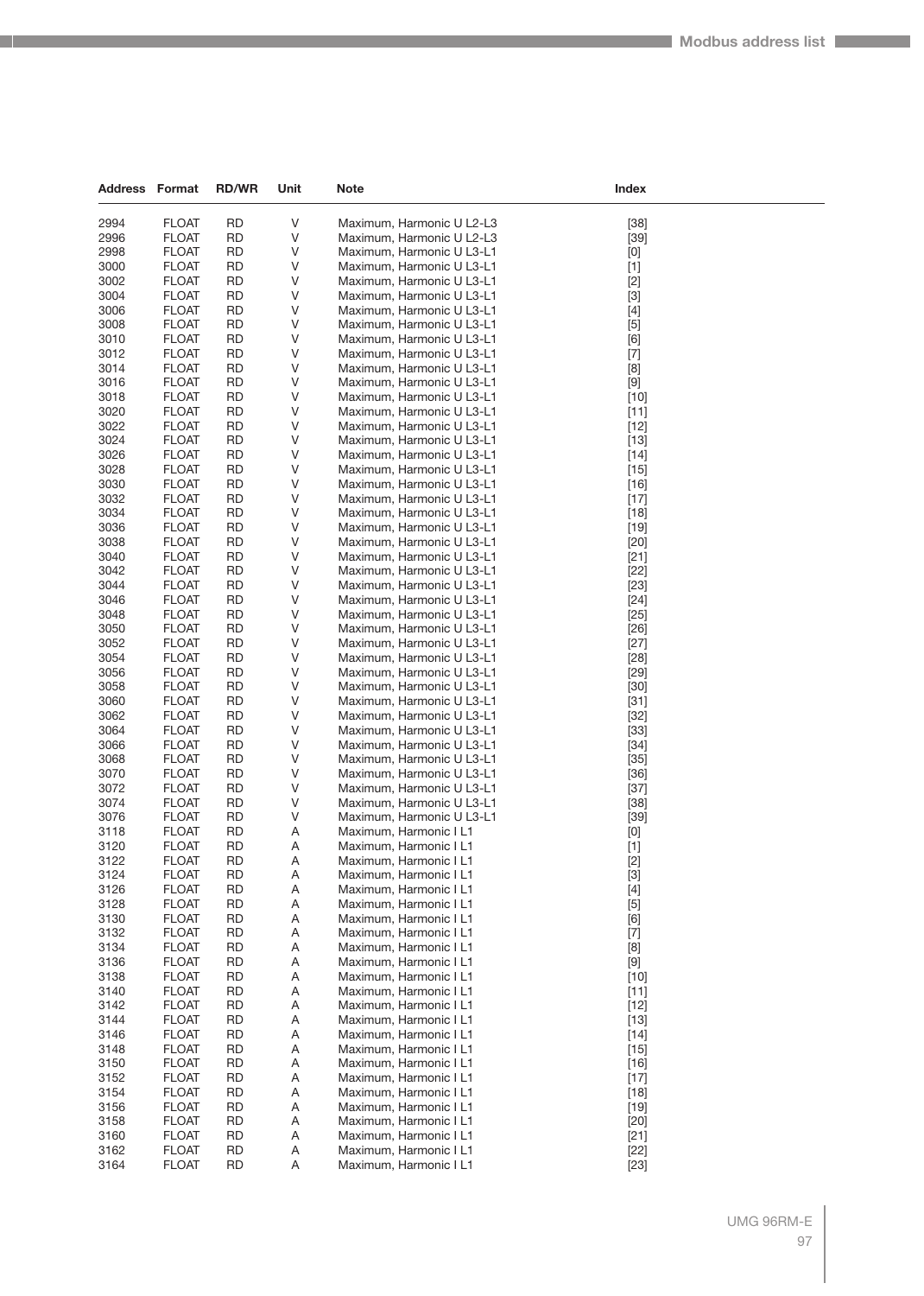| <b>Address Format</b> |                              | <b>RD/WR</b>           | Unit   | <b>Note</b>                                      | Index            |
|-----------------------|------------------------------|------------------------|--------|--------------------------------------------------|------------------|
| 3166                  | <b>FLOAT</b>                 | <b>RD</b>              | Α      | Maximum, Harmonic I L1                           | $[24]$           |
| 3168                  | <b>FLOAT</b>                 | <b>RD</b>              | Α      | Maximum, Harmonic I L1                           | $[25]$           |
| 3170                  | <b>FLOAT</b>                 | <b>RD</b>              | Α      | Maximum, Harmonic I L1                           | $[26]$           |
| 3172                  | <b>FLOAT</b>                 | RD                     | Α      | Maximum, Harmonic I L1                           | $[27]$           |
| 3174                  | <b>FLOAT</b>                 | <b>RD</b>              | Α      | Maximum, Harmonic I L1                           | $[28]$           |
| 3176                  | <b>FLOAT</b>                 | <b>RD</b>              | Α      | Maximum, Harmonic I L1                           | $[29]$           |
| 3178                  | <b>FLOAT</b>                 | <b>RD</b>              | Α      | Maximum, Harmonic I L1                           | $[30]$           |
| 3180                  | <b>FLOAT</b>                 | <b>RD</b>              | Α      | Maximum, Harmonic I L1                           | $[31]$           |
| 3182                  | <b>FLOAT</b>                 | RD                     | Α      | Maximum, Harmonic I L1                           | $[32]$           |
| 3184                  | <b>FLOAT</b>                 | <b>RD</b>              | Α      | Maximum, Harmonic I L1                           | $[33]$           |
| 3186                  | <b>FLOAT</b>                 | <b>RD</b>              | Α      | Maximum, Harmonic I L1                           | $[34]$           |
| 3188                  | <b>FLOAT</b>                 | <b>RD</b>              | Α      | Maximum, Harmonic I L1                           | $[35]$           |
| 3190                  | <b>FLOAT</b>                 | <b>RD</b>              | Α      | Maximum, Harmonic I L1                           | $[36]$           |
| 3192<br>3194          | <b>FLOAT</b><br><b>FLOAT</b> | RD<br><b>RD</b>        | Α<br>Α | Maximum, Harmonic I L1                           | $[37]$           |
| 3196                  | <b>FLOAT</b>                 | <b>RD</b>              | Α      | Maximum, Harmonic I L1<br>Maximum, Harmonic I L1 | $[38]$<br>$[39]$ |
| 3198                  | <b>FLOAT</b>                 | <b>RD</b>              | Α      | Maximum, Harmonic I L2                           | [0]              |
| 3200                  | <b>FLOAT</b>                 | <b>RD</b>              | Α      | Maximum, Harmonic I L2                           | $[1]$            |
| 3202                  | <b>FLOAT</b>                 | RD                     | Α      | Maximum, Harmonic I L2                           | $[2]$            |
| 3204                  | <b>FLOAT</b>                 | <b>RD</b>              | Α      | Maximum, Harmonic I L2                           | $[3]$            |
| 3206                  | <b>FLOAT</b>                 | RD                     | Α      | Maximum, Harmonic I L2                           | $[4]$            |
| 3208                  | <b>FLOAT</b>                 | <b>RD</b>              | Α      | Maximum, Harmonic I L2                           | $[5]$            |
| 3210                  | <b>FLOAT</b>                 | <b>RD</b>              | Α      | Maximum, Harmonic I L2                           | [6]              |
| 3212                  | <b>FLOAT</b>                 | RD                     | Α      | Maximum, Harmonic I L2                           | $[7]$            |
| 3214                  | <b>FLOAT</b>                 | <b>RD</b>              | Α      | Maximum, Harmonic I L2                           | [8]              |
| 3216                  | <b>FLOAT</b>                 | <b>RD</b>              | Α      | Maximum, Harmonic I L2                           | $[9]$            |
| 3218                  | <b>FLOAT</b>                 | RD                     | Α      | Maximum, Harmonic I L2                           | $[10]$           |
| 3220                  | <b>FLOAT</b>                 | <b>RD</b>              | Α      | Maximum, Harmonic I L2                           | $[11]$           |
| 3222<br>3224          | <b>FLOAT</b><br><b>FLOAT</b> | RD<br><b>RD</b>        | Α<br>Α | Maximum, Harmonic I L2                           | $[12]$<br>$[13]$ |
| 3226                  | <b>FLOAT</b>                 | RD                     | Α      | Maximum, Harmonic I L2<br>Maximum, Harmonic I L2 | $[14]$           |
| 3228                  | <b>FLOAT</b>                 | RD                     | Α      | Maximum, Harmonic I L2                           | $[15]$           |
| 3230                  | <b>FLOAT</b>                 | <b>RD</b>              | Α      | Maximum, Harmonic I L2                           | $[16]$           |
| 3232                  | <b>FLOAT</b>                 | RD                     | Α      | Maximum, Harmonic I L2                           | $[17]$           |
| 3234                  | <b>FLOAT</b>                 | <b>RD</b>              | Α      | Maximum, Harmonic I L2                           | $[18]$           |
| 3236                  | <b>FLOAT</b>                 | RD                     | Α      | Maximum, Harmonic I L2                           | $[19]$           |
| 3238                  | <b>FLOAT</b>                 | RD                     | Α      | Maximum, Harmonic I L2                           | $[20]$           |
| 3240                  | <b>FLOAT</b>                 | <b>RD</b>              | Α      | Maximum, Harmonic I L2                           | $[21]$           |
| 3242                  | <b>FLOAT</b>                 | RD                     | Α      | Maximum, Harmonic I L2                           | $[22]$           |
| 3244                  | <b>FLOAT</b>                 | <b>RD</b>              | Α      | Maximum, Harmonic I L2                           | $[23]$           |
| 3246<br>3248          | <b>FLOAT</b><br><b>FLOAT</b> | <b>RD</b><br>RD        | Α<br>Α | Maximum, Harmonic I L2<br>Maximum, Harmonic I L2 | $[24]$           |
| 3250                  | <b>FLOAT</b>                 | <b>RD</b>              | Α      | Maximum, Harmonic I L2                           | $[25]$<br>$[26]$ |
| 3252                  | <b>FLOAT</b>                 | RD                     | Α      | Maximum, Harmonic I L2                           | $[27]$           |
| 3254                  | <b>FLOAT</b>                 | RD                     | A      | Maximum, Harmonic I L2                           | [28]             |
| 3256                  | <b>FLOAT</b>                 | <b>RD</b>              | Α      | Maximum, Harmonic I L2                           | $[29]$           |
| 3258                  | <b>FLOAT</b>                 | <b>RD</b>              | Α      | Maximum, Harmonic I L2                           | $[30]$           |
| 3260                  | <b>FLOAT</b>                 | <b>RD</b>              | Α      | Maximum, Harmonic I L2                           | $[31]$           |
| 3262                  | <b>FLOAT</b>                 | <b>RD</b>              | Α      | Maximum, Harmonic I L2                           | $[32]$           |
| 3264                  | <b>FLOAT</b>                 | <b>RD</b>              | Α      | Maximum, Harmonic I L2                           | $[33]$           |
| 3266                  | <b>FLOAT</b>                 | <b>RD</b>              | Α      | Maximum, Harmonic I L2                           | $[34]$           |
| 3268                  | <b>FLOAT</b>                 | <b>RD</b>              | Α      | Maximum, Harmonic I L2                           | $[35]$           |
| 3270                  | <b>FLOAT</b>                 | <b>RD</b>              | Α      | Maximum, Harmonic I L2                           | $[36]$           |
| 3272<br>3274          | <b>FLOAT</b><br><b>FLOAT</b> | <b>RD</b><br><b>RD</b> | Α<br>Α | Maximum, Harmonic I L2<br>Maximum, Harmonic I L2 | $[37]$<br>$[38]$ |
| 3276                  | <b>FLOAT</b>                 | <b>RD</b>              | Α      | Maximum, Harmonic I L2                           |                  |
| 3278                  | <b>FLOAT</b>                 | <b>RD</b>              | Α      | Maximum, Harmonic I L3                           | $[39]$<br>[0]    |
| 3280                  | <b>FLOAT</b>                 | <b>RD</b>              | Α      | Maximum, Harmonic I L3                           | $[1]$            |
| 3282                  | <b>FLOAT</b>                 | <b>RD</b>              | Α      | Maximum, Harmonic I L3                           | $[2]$            |
| 3284                  | <b>FLOAT</b>                 | <b>RD</b>              | Α      | Maximum, Harmonic I L3                           | $[3]$            |
| 3286                  | <b>FLOAT</b>                 | <b>RD</b>              | Α      | Maximum, Harmonic I L3                           | $[4]$            |
| 3288                  | <b>FLOAT</b>                 | <b>RD</b>              | Α      | Maximum, Harmonic I L3                           | $[5]$            |
| 3290                  | <b>FLOAT</b>                 | <b>RD</b>              | Α      | Maximum, Harmonic I L3                           | [6]              |
| 3292                  | <b>FLOAT</b>                 | <b>RD</b>              | Α      | Maximum, Harmonic I L3                           | $[7]$            |
| 3294                  | <b>FLOAT</b>                 | <b>RD</b>              | Α      | Maximum, Harmonic I L3                           | $[8]$            |
| 3296                  | <b>FLOAT</b>                 | <b>RD</b>              | Α      | Maximum, Harmonic I L3                           | $[9]$            |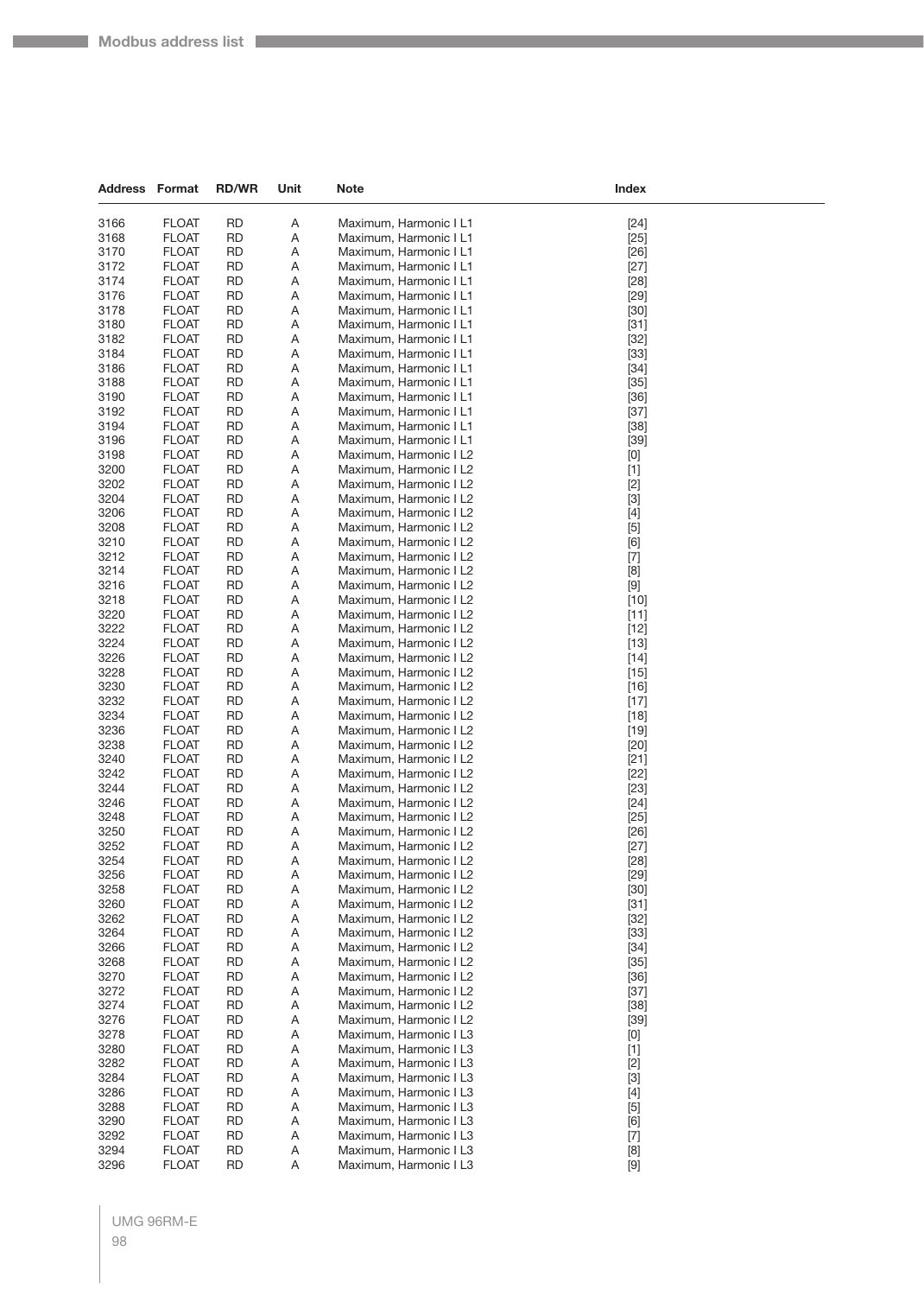| Address        | Format                       | <b>RD/WR</b>           | Unit   | <b>Note</b>                                      | Index                                                                                                                                                                                                                                                                                                                                                                                                                                                                                                                                                                                              |  |
|----------------|------------------------------|------------------------|--------|--------------------------------------------------|----------------------------------------------------------------------------------------------------------------------------------------------------------------------------------------------------------------------------------------------------------------------------------------------------------------------------------------------------------------------------------------------------------------------------------------------------------------------------------------------------------------------------------------------------------------------------------------------------|--|
|                |                              |                        |        |                                                  |                                                                                                                                                                                                                                                                                                                                                                                                                                                                                                                                                                                                    |  |
| 3298<br>3300   | <b>FLOAT</b>                 | <b>RD</b><br><b>RD</b> | Α<br>Α | Maximum, Harmonic I L3<br>Maximum, Harmonic I L3 | $[10]$                                                                                                                                                                                                                                                                                                                                                                                                                                                                                                                                                                                             |  |
| 3302           | <b>FLOAT</b><br><b>FLOAT</b> | <b>RD</b>              | Α      | Maximum, Harmonic I L3                           | $[11]$<br>$[12]$                                                                                                                                                                                                                                                                                                                                                                                                                                                                                                                                                                                   |  |
| 3304           | <b>FLOAT</b>                 | <b>RD</b>              | Α      | Maximum, Harmonic I L3                           | $[13]$                                                                                                                                                                                                                                                                                                                                                                                                                                                                                                                                                                                             |  |
| 3306           | <b>FLOAT</b>                 | <b>RD</b>              | Α      | Maximum, Harmonic I L3                           | $[14]$                                                                                                                                                                                                                                                                                                                                                                                                                                                                                                                                                                                             |  |
| 3308           | <b>FLOAT</b>                 | RD                     | Α      | Maximum, Harmonic I L3                           | $[15]$                                                                                                                                                                                                                                                                                                                                                                                                                                                                                                                                                                                             |  |
| 3310           | <b>FLOAT</b>                 | <b>RD</b>              | Α      | Maximum, Harmonic I L3                           | $[16]$                                                                                                                                                                                                                                                                                                                                                                                                                                                                                                                                                                                             |  |
| 3312           | <b>FLOAT</b>                 | <b>RD</b>              | Α      | Maximum, Harmonic I L3                           | $[17]$                                                                                                                                                                                                                                                                                                                                                                                                                                                                                                                                                                                             |  |
| 3314           | <b>FLOAT</b>                 | <b>RD</b>              | Α      | Maximum, Harmonic I L3                           | $[18]$                                                                                                                                                                                                                                                                                                                                                                                                                                                                                                                                                                                             |  |
| 3316           | <b>FLOAT</b>                 | <b>RD</b>              | Α      | Maximum, Harmonic I L3                           | $[19]$                                                                                                                                                                                                                                                                                                                                                                                                                                                                                                                                                                                             |  |
| 3318           | <b>FLOAT</b>                 | RD                     | Α      | Maximum, Harmonic I L3                           | $[20]$                                                                                                                                                                                                                                                                                                                                                                                                                                                                                                                                                                                             |  |
| 3320           | <b>FLOAT</b>                 | <b>RD</b>              | Α      | Maximum, Harmonic I L3                           | $[21]$                                                                                                                                                                                                                                                                                                                                                                                                                                                                                                                                                                                             |  |
| 3322           | <b>FLOAT</b>                 | <b>RD</b>              | Α      | Maximum, Harmonic I L3                           | $[22]$                                                                                                                                                                                                                                                                                                                                                                                                                                                                                                                                                                                             |  |
| 3324           | <b>FLOAT</b>                 | <b>RD</b>              | Α      | Maximum, Harmonic I L3                           | $[23]$                                                                                                                                                                                                                                                                                                                                                                                                                                                                                                                                                                                             |  |
| 3326           | <b>FLOAT</b>                 | <b>RD</b>              | Α      | Maximum, Harmonic I L3                           | $[24]$                                                                                                                                                                                                                                                                                                                                                                                                                                                                                                                                                                                             |  |
| 3328           | <b>FLOAT</b>                 | RD                     | Α      | Maximum, Harmonic I L3                           | $[25]$                                                                                                                                                                                                                                                                                                                                                                                                                                                                                                                                                                                             |  |
| 3330           | <b>FLOAT</b>                 | <b>RD</b>              | Α      | Maximum, Harmonic I L3                           | $[26]$                                                                                                                                                                                                                                                                                                                                                                                                                                                                                                                                                                                             |  |
| 3332           | <b>FLOAT</b>                 | <b>RD</b>              | Α      | Maximum, Harmonic I L3                           | $[27]$                                                                                                                                                                                                                                                                                                                                                                                                                                                                                                                                                                                             |  |
| 3334           | <b>FLOAT</b>                 | <b>RD</b>              | Α      | Maximum, Harmonic I L3                           | $[28]$                                                                                                                                                                                                                                                                                                                                                                                                                                                                                                                                                                                             |  |
| 3336           | <b>FLOAT</b>                 | <b>RD</b>              | Α      | Maximum, Harmonic I L3                           | $[29]$                                                                                                                                                                                                                                                                                                                                                                                                                                                                                                                                                                                             |  |
| 3338           | <b>FLOAT</b>                 | <b>RD</b>              | Α      | Maximum, Harmonic I L3                           | $[30]$                                                                                                                                                                                                                                                                                                                                                                                                                                                                                                                                                                                             |  |
| 3340           | <b>FLOAT</b>                 | <b>RD</b>              | Α      | Maximum, Harmonic I L3                           | $[31]$                                                                                                                                                                                                                                                                                                                                                                                                                                                                                                                                                                                             |  |
| 3342           | <b>FLOAT</b>                 | <b>RD</b>              | Α      | Maximum, Harmonic I L3                           | $[32]$                                                                                                                                                                                                                                                                                                                                                                                                                                                                                                                                                                                             |  |
| 3344           | <b>FLOAT</b>                 | <b>RD</b>              | Α      | Maximum, Harmonic I L3                           | $[33]$                                                                                                                                                                                                                                                                                                                                                                                                                                                                                                                                                                                             |  |
| 3346<br>3348   | <b>FLOAT</b>                 | <b>RD</b><br><b>RD</b> | Α      | Maximum, Harmonic I L3<br>Maximum, Harmonic I L3 | $[34]$                                                                                                                                                                                                                                                                                                                                                                                                                                                                                                                                                                                             |  |
| 3350           | <b>FLOAT</b><br><b>FLOAT</b> | <b>RD</b>              | Α<br>Α | Maximum, Harmonic I L3                           | $[35]$<br>$[36]$                                                                                                                                                                                                                                                                                                                                                                                                                                                                                                                                                                                   |  |
| 3352           | <b>FLOAT</b>                 | <b>RD</b>              | Α      | Maximum, Harmonic I L3                           | $[37]$                                                                                                                                                                                                                                                                                                                                                                                                                                                                                                                                                                                             |  |
| 3354           | <b>FLOAT</b>                 | <b>RD</b>              | Α      | Maximum, Harmonic I L3                           | $[38]$                                                                                                                                                                                                                                                                                                                                                                                                                                                                                                                                                                                             |  |
| 3356           | <b>FLOAT</b>                 | <b>RD</b>              | Α      | Maximum, Harmonic I L3                           | $[39]$                                                                                                                                                                                                                                                                                                                                                                                                                                                                                                                                                                                             |  |
|                |                              |                        |        |                                                  |                                                                                                                                                                                                                                                                                                                                                                                                                                                                                                                                                                                                    |  |
| 10563          | <b>FLOAT</b>                 | <b>RD</b>              | Α      | Maximum, Harmonic I L4                           | $[0] % \begin{center} % \includegraphics[width=\linewidth]{imagesSupplemental_3.png} % \end{center} % \caption { % Our method can be used for the use of the image. % Note that the \emph{DefNet}~\cite{bib66} as a function of the \emph{DefNet}~\cite{bib66} as a function of the \emph{DefNet}~\cite{bib66} as a function of the \emph{DefNet}~\cite{bib66} as a function of the \emph{DefNet}~\cite{bib66} as a function of the \emph{DefNet}~\cite{bib66} as a function of the \emph{DefNet}~\cite{bib66} as a function of the \emph{DefNet}~\cite{bib66} as a function of the \emph{DefNet}$ |  |
| 10565          | <b>FLOAT</b>                 | <b>RD</b>              | Α      | Maximum, Harmonic I L4                           | $[1]$                                                                                                                                                                                                                                                                                                                                                                                                                                                                                                                                                                                              |  |
| 10567          | <b>FLOAT</b>                 | <b>RD</b>              | Α      | Maximum, Harmonic I L4                           | $[2]$                                                                                                                                                                                                                                                                                                                                                                                                                                                                                                                                                                                              |  |
| 10569          | <b>FLOAT</b>                 | <b>RD</b>              | Α      | Maximum, Harmonic I L4                           | $[3]$                                                                                                                                                                                                                                                                                                                                                                                                                                                                                                                                                                                              |  |
| 10571          | <b>FLOAT</b>                 | <b>RD</b>              | Α      | Maximum, Harmonic I L4                           | $[4]$                                                                                                                                                                                                                                                                                                                                                                                                                                                                                                                                                                                              |  |
| 10573          | <b>FLOAT</b>                 | <b>RD</b>              | Α      | Maximum, Harmonic I L4                           | $[5]$                                                                                                                                                                                                                                                                                                                                                                                                                                                                                                                                                                                              |  |
| 10575          | <b>FLOAT</b>                 | RD                     | Α      | Maximum, Harmonic I L4                           | [6]                                                                                                                                                                                                                                                                                                                                                                                                                                                                                                                                                                                                |  |
| 10577          | <b>FLOAT</b>                 | <b>RD</b>              | Α      | Maximum, Harmonic I L4                           | $[7]$                                                                                                                                                                                                                                                                                                                                                                                                                                                                                                                                                                                              |  |
| 10579          | <b>FLOAT</b>                 | <b>RD</b>              | Α      | Maximum, Harmonic I L4                           | [8]                                                                                                                                                                                                                                                                                                                                                                                                                                                                                                                                                                                                |  |
| 10581          | <b>FLOAT</b>                 | <b>RD</b>              | Α      | Maximum, Harmonic I L4                           | [8]                                                                                                                                                                                                                                                                                                                                                                                                                                                                                                                                                                                                |  |
| 10583          | <b>FLOAT</b>                 | <b>RD</b>              | Α      | Maximum, Harmonic I L4                           | $[10]$                                                                                                                                                                                                                                                                                                                                                                                                                                                                                                                                                                                             |  |
| 10585          | <b>FLOAT</b><br><b>FLOAT</b> | <b>RD</b><br><b>RD</b> | Α      | Maximum, Harmonic I L4                           | $[11]$                                                                                                                                                                                                                                                                                                                                                                                                                                                                                                                                                                                             |  |
| 10587<br>10589 | <b>FLOAT</b>                 | <b>RD</b>              | Α<br>Α | Maximum, Harmonic I L4                           | $[12]$                                                                                                                                                                                                                                                                                                                                                                                                                                                                                                                                                                                             |  |
| 10591          | <b>FLOAT</b>                 | RD                     | A      | Maximum, Harmonic I L4<br>Maximum, Harmonic I L4 | $[13]$<br>$[14]$                                                                                                                                                                                                                                                                                                                                                                                                                                                                                                                                                                                   |  |
| 10593          | <b>FLOAT</b>                 | <b>RD</b>              | Α      | Maximum, Harmonic I L4                           | $[15]$                                                                                                                                                                                                                                                                                                                                                                                                                                                                                                                                                                                             |  |
| 10595          | <b>FLOAT</b>                 | <b>RD</b>              | Α      | Maximum, Harmonic I L4                           | $[16]$                                                                                                                                                                                                                                                                                                                                                                                                                                                                                                                                                                                             |  |
| 10597          | <b>FLOAT</b>                 | <b>RD</b>              | Α      | Maximum, Harmonic I L4                           | $[17]$                                                                                                                                                                                                                                                                                                                                                                                                                                                                                                                                                                                             |  |
| 10599          | <b>FLOAT</b>                 | <b>RD</b>              | Α      | Maximum, Harmonic I L4                           | $[18]$                                                                                                                                                                                                                                                                                                                                                                                                                                                                                                                                                                                             |  |
| 10601          | <b>FLOAT</b>                 | <b>RD</b>              | Α      | Maximum, Harmonic I L4                           | $[19]$                                                                                                                                                                                                                                                                                                                                                                                                                                                                                                                                                                                             |  |
| 10603          | <b>FLOAT</b>                 | <b>RD</b>              | Α      | Maximum, Harmonic I L4                           | $[20]$                                                                                                                                                                                                                                                                                                                                                                                                                                                                                                                                                                                             |  |
| 10605          | <b>FLOAT</b>                 | <b>RD</b>              | Α      | Maximum, Harmonic I L4                           | $[21]$                                                                                                                                                                                                                                                                                                                                                                                                                                                                                                                                                                                             |  |
| 10607          | <b>FLOAT</b>                 | <b>RD</b>              | Α      | Maximum, Harmonic I L4                           | $[22]$                                                                                                                                                                                                                                                                                                                                                                                                                                                                                                                                                                                             |  |
| 10609          | <b>FLOAT</b>                 | RD                     | Α      | Maximum, Harmonic I L4                           | $[23]$                                                                                                                                                                                                                                                                                                                                                                                                                                                                                                                                                                                             |  |
| 10611          | <b>FLOAT</b>                 | RD                     | Α      | Maximum, Harmonic I L4                           | $[24]$                                                                                                                                                                                                                                                                                                                                                                                                                                                                                                                                                                                             |  |
| 10613          | <b>FLOAT</b>                 | <b>RD</b>              | Α      | Maximum, Harmonic I L4                           | $[25]$                                                                                                                                                                                                                                                                                                                                                                                                                                                                                                                                                                                             |  |
| 10615          | <b>FLOAT</b>                 | RD                     | Α      | Maximum, Harmonic I L4                           | $[26]$                                                                                                                                                                                                                                                                                                                                                                                                                                                                                                                                                                                             |  |
| 10617          | <b>FLOAT</b>                 | <b>RD</b>              | Α      | Maximum, Harmonic I L4                           | $[27]$                                                                                                                                                                                                                                                                                                                                                                                                                                                                                                                                                                                             |  |
| 10619          | <b>FLOAT</b>                 | <b>RD</b>              | Α      | Maximum, Harmonic I L4                           | $[28]$                                                                                                                                                                                                                                                                                                                                                                                                                                                                                                                                                                                             |  |
| 10621          | <b>FLOAT</b>                 | <b>RD</b>              | Α      | Maximum, Harmonic I L4                           | $[29]$                                                                                                                                                                                                                                                                                                                                                                                                                                                                                                                                                                                             |  |
| 10623          | <b>FLOAT</b>                 | <b>RD</b>              | Α      | Maximum, Harmonic I L4                           | $[30]$                                                                                                                                                                                                                                                                                                                                                                                                                                                                                                                                                                                             |  |
| 10625          | <b>FLOAT</b>                 | <b>RD</b>              | Α      | Maximum, Harmonic I L4                           | $[31]$                                                                                                                                                                                                                                                                                                                                                                                                                                                                                                                                                                                             |  |
| 10627<br>10629 | <b>FLOAT</b>                 | <b>RD</b>              | Α      | Maximum, Harmonic I L4                           | $[32]$                                                                                                                                                                                                                                                                                                                                                                                                                                                                                                                                                                                             |  |
|                | <b>FLOAT</b><br><b>FLOAT</b> | RD<br><b>RD</b>        | Α      | Maximum, Harmonic I L4<br>Maximum, Harmonic I L4 | $[33]$                                                                                                                                                                                                                                                                                                                                                                                                                                                                                                                                                                                             |  |
| 10631          |                              |                        | Α      |                                                  | $[34]$                                                                                                                                                                                                                                                                                                                                                                                                                                                                                                                                                                                             |  |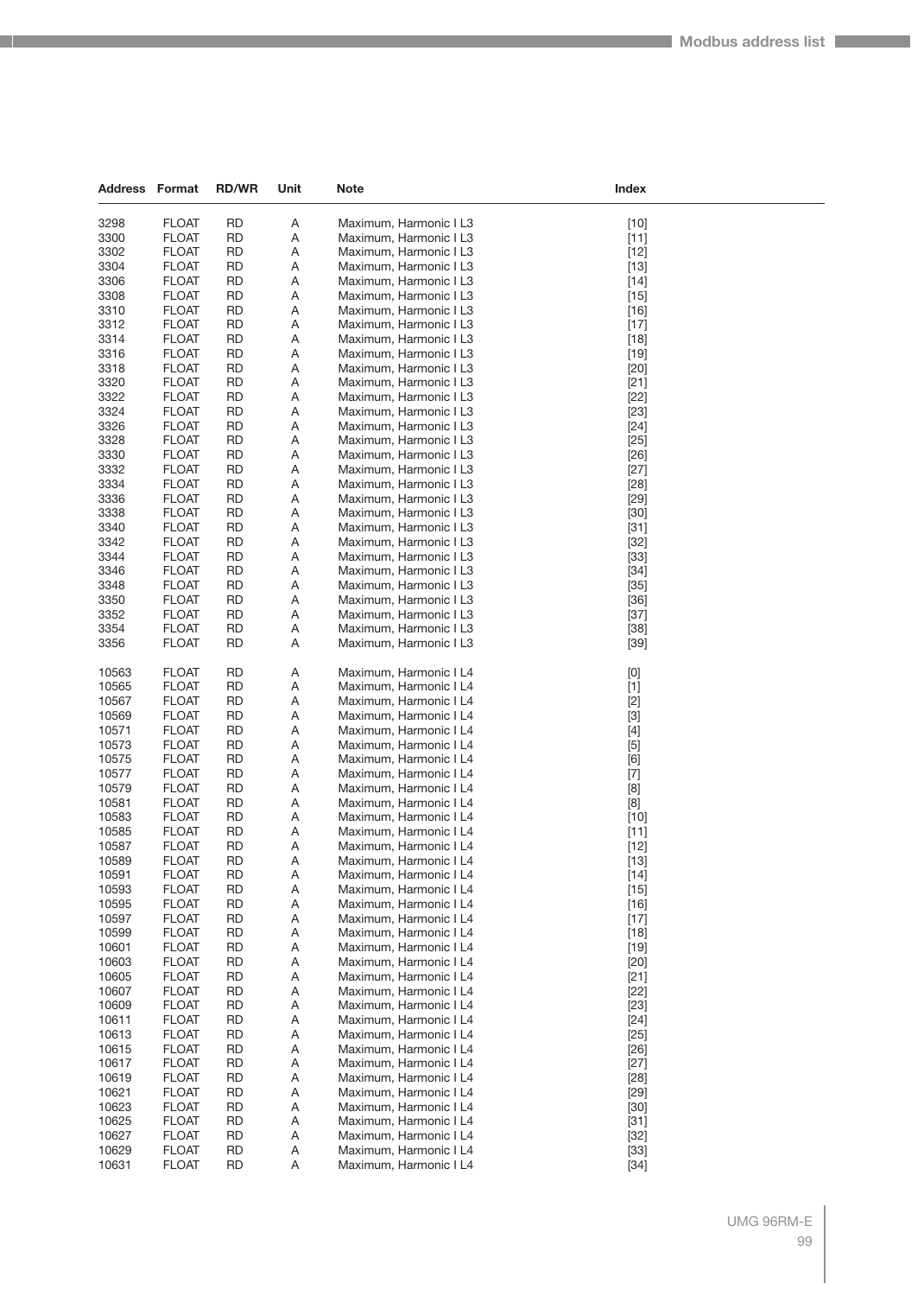**Company** 

| <b>Address Format</b> |              | <b>RD/WR</b> | Unit | <b>Note</b>            | Index  |  |
|-----------------------|--------------|--------------|------|------------------------|--------|--|
| 10633                 | <b>FLOAT</b> | RD           | Α    | Maximum, Harmonic I L4 | $[35]$ |  |
| 10635                 | <b>FLOAT</b> | RD           | A    | Maximum, Harmonic I L4 | $[36]$ |  |
| 10637                 | <b>FLOAT</b> | RD           | A    | Maximum, Harmonic I L4 | $[37]$ |  |
| 10639                 | <b>FLOAT</b> | RD           | A    | Maximum, Harmonic I L4 | $[38]$ |  |
| 10641                 | <b>FLOAT</b> | RD           | Α    | Maximum, Harmonic I L4 | $[39]$ |  |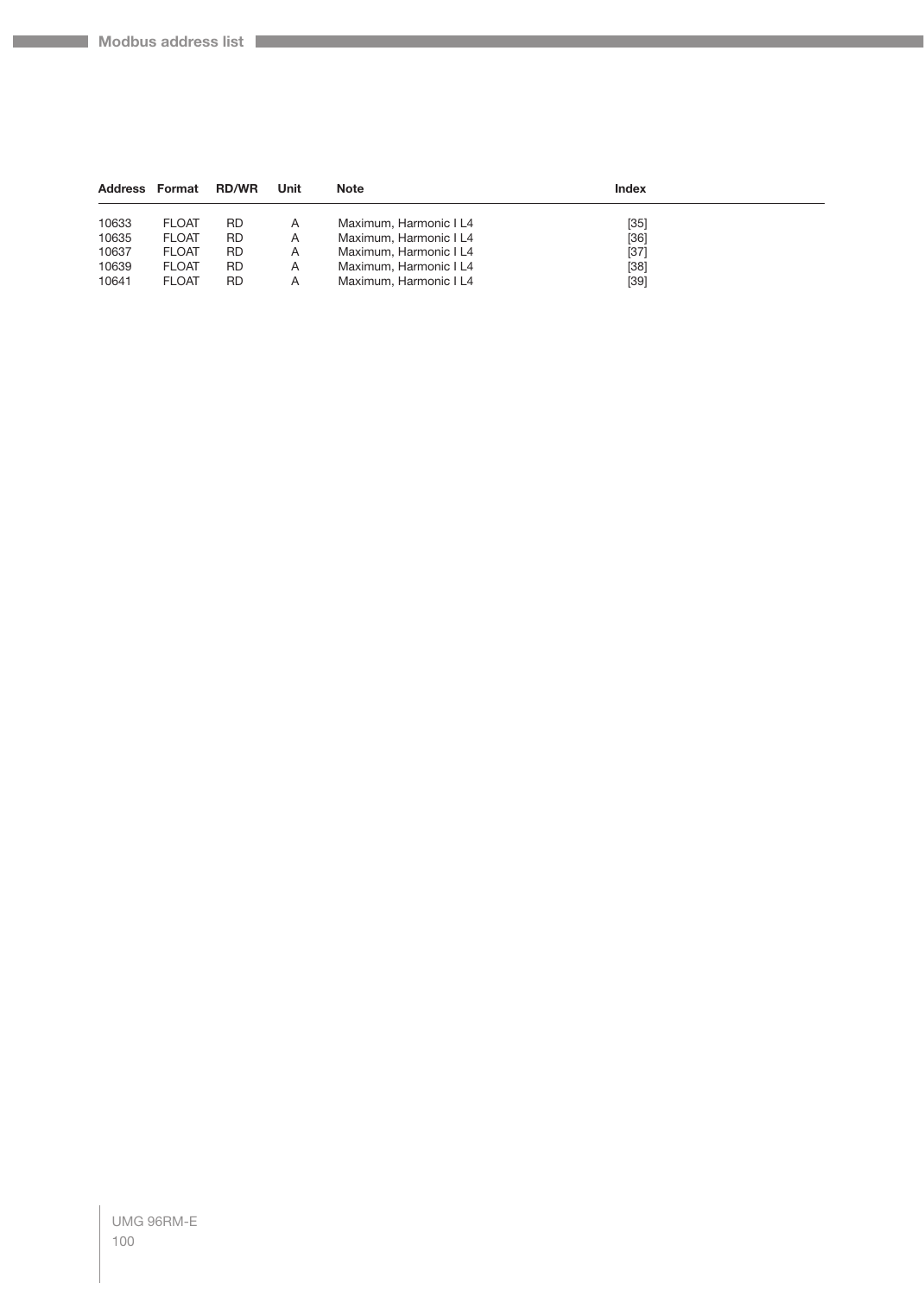**Address Format RD/WR Unit Note Index**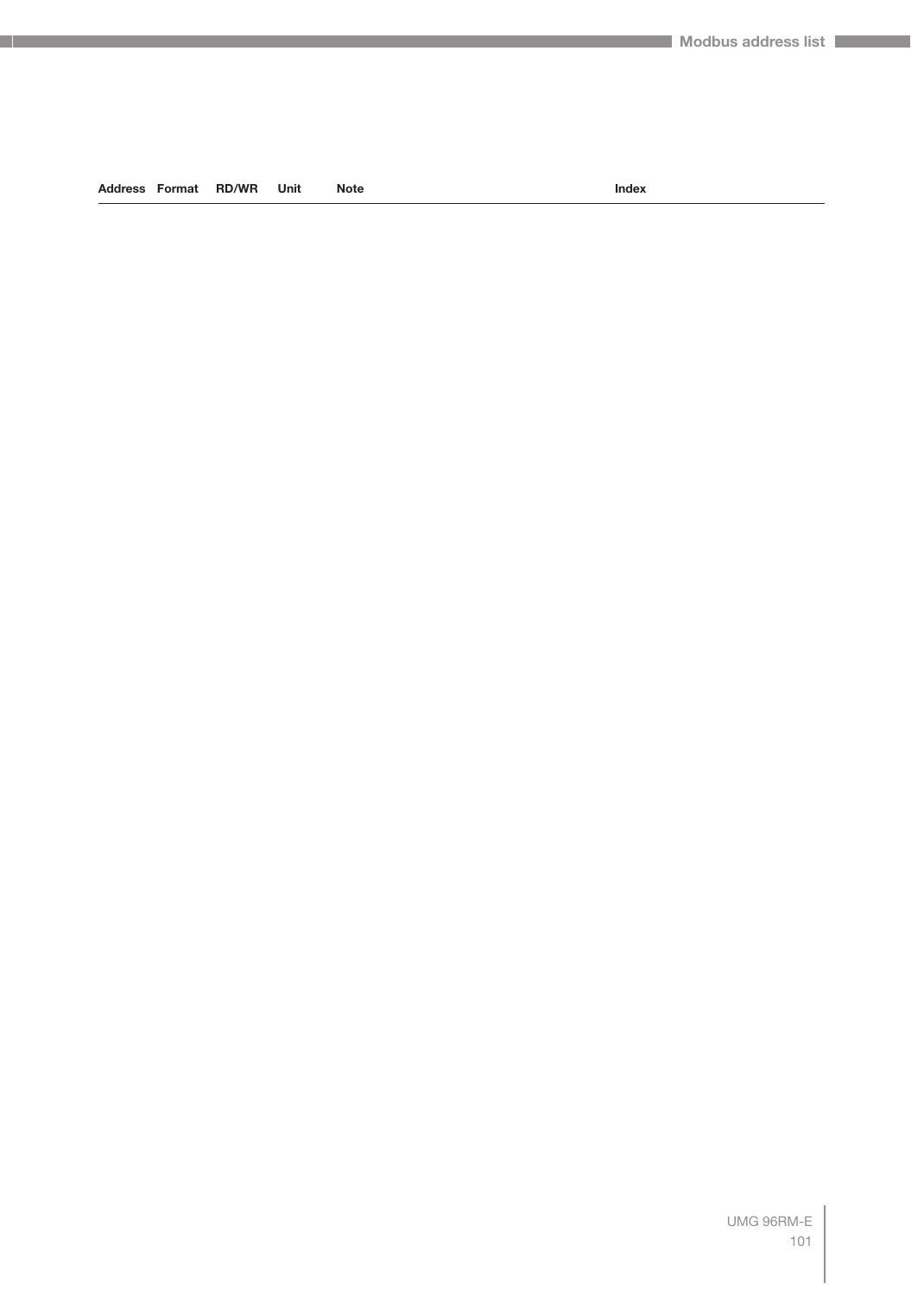## **Maximum values, type short, fourier analysis**

| <b>Address Format</b> |                              | <b>RD/WR</b>           | Unit    | <b>Note</b>                                      | Index                                                                                                                                                                                                                                                                                                                                                                                                                                                                                                                                                                                              | <b>Resolution</b> |
|-----------------------|------------------------------|------------------------|---------|--------------------------------------------------|----------------------------------------------------------------------------------------------------------------------------------------------------------------------------------------------------------------------------------------------------------------------------------------------------------------------------------------------------------------------------------------------------------------------------------------------------------------------------------------------------------------------------------------------------------------------------------------------------|-------------------|
| 4395                  | <b>SHORT</b>                 | <b>RD</b>              | V       | Maximum, Harmonic U L1                           | $[0] % \begin{center} % \includegraphics[width=\linewidth]{imagesSupplemental_3.png} % \end{center} % \caption { % Our method can be used for the use of the image. % Note that the \emph{DefNet}~\cite{bib66} as a function of the \emph{DefNet}~\cite{bib66} as a function of the \emph{DefNet}~\cite{bib66} as a function of the \emph{DefNet}~\cite{bib66} as a function of the \emph{DefNet}~\cite{bib66} as a function of the \emph{DefNet}~\cite{bib66} as a function of the \emph{DefNet}~\cite{bib66} as a function of the \emph{DefNet}~\cite{bib66} as a function of the \emph{DefNet}$ | 0,1               |
| 4396                  | <b>SHORT</b>                 | <b>RD</b>              | V       | Maximum, Harmonic U L1                           | $[1]$                                                                                                                                                                                                                                                                                                                                                                                                                                                                                                                                                                                              | 0,1               |
| 4397                  | <b>SHORT</b>                 | <b>RD</b>              | V       | Maximum, Harmonic U L1                           | $[2]$                                                                                                                                                                                                                                                                                                                                                                                                                                                                                                                                                                                              | 0,1               |
| 4398                  | <b>SHORT</b>                 | RD                     | V       | Maximum, Harmonic U L1                           | $[3]$                                                                                                                                                                                                                                                                                                                                                                                                                                                                                                                                                                                              | 0,1               |
| 4399                  | <b>SHORT</b>                 | <b>RD</b>              | V       | Maximum, Harmonic U L1                           | $[4]$                                                                                                                                                                                                                                                                                                                                                                                                                                                                                                                                                                                              | 0,1               |
| 4400                  | <b>SHORT</b>                 | <b>RD</b>              | V       | Maximum, Harmonic U L1                           | $[5]$                                                                                                                                                                                                                                                                                                                                                                                                                                                                                                                                                                                              | 0,1               |
| 4401                  | <b>SHORT</b>                 | <b>RD</b>              | V       | Maximum, Harmonic U L1                           | [6]                                                                                                                                                                                                                                                                                                                                                                                                                                                                                                                                                                                                | 0,1               |
| 4402<br>4403          | <b>SHORT</b>                 | <b>RD</b><br><b>RD</b> | V<br>V  | Maximum, Harmonic U L1                           | $[7]$                                                                                                                                                                                                                                                                                                                                                                                                                                                                                                                                                                                              | 0,1               |
| 4404                  | <b>SHORT</b><br><b>SHORT</b> | <b>RD</b>              | V       | Maximum, Harmonic U L1<br>Maximum, Harmonic U L1 | [8]<br>$[9]$                                                                                                                                                                                                                                                                                                                                                                                                                                                                                                                                                                                       | 0,1<br>0,1        |
| 4405                  | <b>SHORT</b>                 | <b>RD</b>              | V       | Maximum, Harmonic U L1                           | $[10]$                                                                                                                                                                                                                                                                                                                                                                                                                                                                                                                                                                                             | 0,1               |
| 4406                  | <b>SHORT</b>                 | <b>RD</b>              | V       | Maximum, Harmonic U L1                           | $[11]$                                                                                                                                                                                                                                                                                                                                                                                                                                                                                                                                                                                             | 0,1               |
| 4407                  | <b>SHORT</b>                 | <b>RD</b>              | V       | Maximum, Harmonic U L1                           | $[12]$                                                                                                                                                                                                                                                                                                                                                                                                                                                                                                                                                                                             | 0,1               |
| 4408                  | <b>SHORT</b>                 | <b>RD</b>              | V       | Maximum, Harmonic U L1                           | $[13]$                                                                                                                                                                                                                                                                                                                                                                                                                                                                                                                                                                                             | 0,1               |
| 4409                  | <b>SHORT</b>                 | <b>RD</b>              | V       | Maximum, Harmonic U L1                           | $[14]$                                                                                                                                                                                                                                                                                                                                                                                                                                                                                                                                                                                             | 0,1               |
| 4410                  | <b>SHORT</b>                 | <b>RD</b>              | V       | Maximum, Harmonic U L1                           | $[15]$                                                                                                                                                                                                                                                                                                                                                                                                                                                                                                                                                                                             | 0,1               |
| 4411                  | <b>SHORT</b>                 | <b>RD</b>              | V       | Maximum, Harmonic U L1                           | $[16]$                                                                                                                                                                                                                                                                                                                                                                                                                                                                                                                                                                                             | 0,1               |
| 4412                  | <b>SHORT</b>                 | <b>RD</b>              | V       | Maximum, Harmonic U L1                           | $[17]$                                                                                                                                                                                                                                                                                                                                                                                                                                                                                                                                                                                             | 0,1               |
| 4413                  | <b>SHORT</b>                 | RD                     | V       | Maximum, Harmonic U L1                           | $[18]$                                                                                                                                                                                                                                                                                                                                                                                                                                                                                                                                                                                             | 0,1               |
| 4414                  | <b>SHORT</b>                 | <b>RD</b>              | V       | Maximum, Harmonic U L1                           | $[19]$                                                                                                                                                                                                                                                                                                                                                                                                                                                                                                                                                                                             | 0,1               |
| 4415                  | <b>SHORT</b>                 | <b>RD</b>              | V       | Maximum, Harmonic U L1                           | $[20]$                                                                                                                                                                                                                                                                                                                                                                                                                                                                                                                                                                                             | 0,1               |
| 4416                  | <b>SHORT</b>                 | <b>RD</b>              | V       | Maximum, Harmonic U L1                           | $[21]$                                                                                                                                                                                                                                                                                                                                                                                                                                                                                                                                                                                             | 0,1               |
| 4417                  | <b>SHORT</b>                 | <b>RD</b>              | V       | Maximum, Harmonic U L1                           | $[22]$                                                                                                                                                                                                                                                                                                                                                                                                                                                                                                                                                                                             | 0,1               |
| 4418                  | <b>SHORT</b>                 | RD                     | V       | Maximum, Harmonic U L1                           | $[23]$                                                                                                                                                                                                                                                                                                                                                                                                                                                                                                                                                                                             | 0,1               |
| 4419                  | <b>SHORT</b>                 | <b>RD</b>              | V       | Maximum, Harmonic U L1                           | $[24]$                                                                                                                                                                                                                                                                                                                                                                                                                                                                                                                                                                                             | 0,1               |
| 4420<br>4421          | <b>SHORT</b><br><b>SHORT</b> | <b>RD</b><br><b>RD</b> | V<br>V  | Maximum, Harmonic U L1<br>Maximum, Harmonic U L1 | $[25]$<br>$[26]$                                                                                                                                                                                                                                                                                                                                                                                                                                                                                                                                                                                   | 0,1<br>0,1        |
| 4422                  | <b>SHORT</b>                 | <b>RD</b>              | V       | Maximum, Harmonic U L1                           | $[27]$                                                                                                                                                                                                                                                                                                                                                                                                                                                                                                                                                                                             | 0,1               |
| 4423                  | <b>SHORT</b>                 | RD                     | V       | Maximum, Harmonic U L1                           | $[28]$                                                                                                                                                                                                                                                                                                                                                                                                                                                                                                                                                                                             | 0,1               |
| 4424                  | <b>SHORT</b>                 | <b>RD</b>              | V       | Maximum, Harmonic U L1                           | $[29]$                                                                                                                                                                                                                                                                                                                                                                                                                                                                                                                                                                                             | 0,1               |
| 4425                  | <b>SHORT</b>                 | <b>RD</b>              | V       | Maximum, Harmonic U L1                           | $[30]$                                                                                                                                                                                                                                                                                                                                                                                                                                                                                                                                                                                             | 0,1               |
| 4426                  | <b>SHORT</b>                 | <b>RD</b>              | V       | Maximum, Harmonic U L1                           | $[31]$                                                                                                                                                                                                                                                                                                                                                                                                                                                                                                                                                                                             | 0,1               |
| 4427                  | <b>SHORT</b>                 | <b>RD</b>              | V       | Maximum, Harmonic U L1                           | $[32]$                                                                                                                                                                                                                                                                                                                                                                                                                                                                                                                                                                                             | 0,1               |
| 4428                  | <b>SHORT</b>                 | RD                     | V       | Maximum, Harmonic U L1                           | $[33]$                                                                                                                                                                                                                                                                                                                                                                                                                                                                                                                                                                                             | 0,1               |
| 4429                  | <b>SHORT</b>                 | <b>RD</b>              | V       | Maximum, Harmonic U L1                           | $[34]$                                                                                                                                                                                                                                                                                                                                                                                                                                                                                                                                                                                             | 0,1               |
| 4430                  | <b>SHORT</b>                 | <b>RD</b>              | V       | Maximum, Harmonic U L1                           | $[35]$                                                                                                                                                                                                                                                                                                                                                                                                                                                                                                                                                                                             | 0,1               |
| 4431                  | <b>SHORT</b>                 | <b>RD</b>              | V       | Maximum, Harmonic U L1                           | $[36]$                                                                                                                                                                                                                                                                                                                                                                                                                                                                                                                                                                                             | 0,1               |
| 4432                  | <b>SHORT</b>                 | <b>RD</b>              | V       | Maximum, Harmonic U L1                           | $[37]$                                                                                                                                                                                                                                                                                                                                                                                                                                                                                                                                                                                             | 0,1               |
| 4433                  | <b>SHORT</b>                 | RD                     | V       | Maximum, Harmonic U L1                           | $[38]$                                                                                                                                                                                                                                                                                                                                                                                                                                                                                                                                                                                             | 0,1               |
| 4434                  | <b>SHORT</b>                 | <b>RD</b><br><b>RD</b> | V<br>V  | Maximum, Harmonic U L1                           | $[39]$                                                                                                                                                                                                                                                                                                                                                                                                                                                                                                                                                                                             | 0,1<br>0,1        |
| 4435<br>4436          | <b>SHORT</b><br><b>SHORT</b> | <b>RD</b>              | V       | Maximum, Harmonic U L2<br>Maximum, Harmonic U L2 | $[0]$<br>$[1]$                                                                                                                                                                                                                                                                                                                                                                                                                                                                                                                                                                                     | 0,1               |
| 4437                  | <b>SHORT</b>                 | <b>RD</b>              | V       | Maximum, Harmonic U L2                           | $[2]$                                                                                                                                                                                                                                                                                                                                                                                                                                                                                                                                                                                              | 0,1               |
| 4438                  | <b>SHORT</b>                 | RD                     | V       | Maximum, Harmonic U L2                           | $[3]$                                                                                                                                                                                                                                                                                                                                                                                                                                                                                                                                                                                              | 0,1               |
| 4439                  | <b>SHORT</b>                 | <b>RD</b>              | V       | Maximum, Harmonic U L2                           | $[4]$                                                                                                                                                                                                                                                                                                                                                                                                                                                                                                                                                                                              | 0,1               |
| 4440                  | <b>SHORT</b>                 | <b>RD</b>              | V       | Maximum, Harmonic U L2                           | $[5]$                                                                                                                                                                                                                                                                                                                                                                                                                                                                                                                                                                                              | 0,1               |
| 4441                  | <b>SHORT</b>                 | <b>RD</b>              | V       | Maximum, Harmonic U L2                           | [6]                                                                                                                                                                                                                                                                                                                                                                                                                                                                                                                                                                                                | 0,1               |
| 4442                  | <b>SHORT</b>                 | <b>RD</b>              | V       | Maximum, Harmonic U L2                           | $[7]$                                                                                                                                                                                                                                                                                                                                                                                                                                                                                                                                                                                              | 0,1               |
| 4443                  | <b>SHORT</b>                 | <b>RD</b>              | V       | Maximum, Harmonic U L2                           | [8]                                                                                                                                                                                                                                                                                                                                                                                                                                                                                                                                                                                                | 0,1               |
| 4444                  | <b>SHORT</b>                 | <b>RD</b>              | V       | Maximum, Harmonic U L2                           | $\left[ 9\right]$                                                                                                                                                                                                                                                                                                                                                                                                                                                                                                                                                                                  | 0,1               |
| 4445                  | <b>SHORT</b>                 | <b>RD</b>              | V       | Maximum, Harmonic U L2                           | $[10]$                                                                                                                                                                                                                                                                                                                                                                                                                                                                                                                                                                                             | 0,1               |
| 4446                  | <b>SHORT</b>                 | RD                     | V       | Maximum, Harmonic U L2                           | $[11]$                                                                                                                                                                                                                                                                                                                                                                                                                                                                                                                                                                                             | 0,1               |
| 4447                  | <b>SHORT</b>                 | <b>RD</b>              | V       | Maximum, Harmonic U L2                           | $[12]$                                                                                                                                                                                                                                                                                                                                                                                                                                                                                                                                                                                             | 0,1               |
| 4448<br>4449          | <b>SHORT</b><br><b>SHORT</b> | <b>RD</b><br><b>RD</b> | V<br>V  | Maximum, Harmonic U L2<br>Maximum, Harmonic U L2 | $[13]$<br>$[14]$                                                                                                                                                                                                                                                                                                                                                                                                                                                                                                                                                                                   | 0,1<br>0,1        |
| 4450                  | <b>SHORT</b>                 | <b>RD</b>              | V       | Maximum, Harmonic U L2                           | $[15]$                                                                                                                                                                                                                                                                                                                                                                                                                                                                                                                                                                                             | 0,1               |
| 4451                  | <b>SHORT</b>                 | RD                     | V       | Maximum, Harmonic U L2                           | $[16]$                                                                                                                                                                                                                                                                                                                                                                                                                                                                                                                                                                                             | 0,1               |
| 4452                  | <b>SHORT</b>                 | <b>RD</b>              | V       | Maximum, Harmonic U L2                           | $[17]$                                                                                                                                                                                                                                                                                                                                                                                                                                                                                                                                                                                             | 0,1               |
| 4453                  | <b>SHORT</b>                 | <b>RD</b>              | V       | Maximum, Harmonic U L2                           | $[18]$                                                                                                                                                                                                                                                                                                                                                                                                                                                                                                                                                                                             | 0,1               |
| 4454                  | <b>SHORT</b>                 | <b>RD</b>              | V       | Maximum, Harmonic U L2                           | $[19]$                                                                                                                                                                                                                                                                                                                                                                                                                                                                                                                                                                                             | 0,1               |
| 4455                  | <b>SHORT</b>                 | <b>RD</b>              | V       | Maximum, Harmonic U L2                           | $[20]$                                                                                                                                                                                                                                                                                                                                                                                                                                                                                                                                                                                             | 0,1               |
| 4456                  | <b>SHORT</b>                 | <b>RD</b>              | V       | Maximum, Harmonic U L2                           | $[21]$                                                                                                                                                                                                                                                                                                                                                                                                                                                                                                                                                                                             | 0,1               |
| 4457                  | <b>SHORT</b>                 | <b>RD</b>              | V       | Maximum, Harmonic U L2                           | $[22]$                                                                                                                                                                                                                                                                                                                                                                                                                                                                                                                                                                                             | 0,1               |
| 4458                  | <b>SHORT</b>                 | <b>RD</b>              | $\sf V$ | Maximum, Harmonic U L2                           | $[23]$                                                                                                                                                                                                                                                                                                                                                                                                                                                                                                                                                                                             | 0,1               |
| 4459                  | <b>SHORT</b>                 | <b>RD</b>              | V       | Maximum, Harmonic U L2                           | $[24]$                                                                                                                                                                                                                                                                                                                                                                                                                                                                                                                                                                                             | 0,1               |
| 4460                  | <b>SHORT</b>                 | <b>RD</b>              | V       | Maximum, Harmonic U L2                           | $[25]$                                                                                                                                                                                                                                                                                                                                                                                                                                                                                                                                                                                             | 0,1               |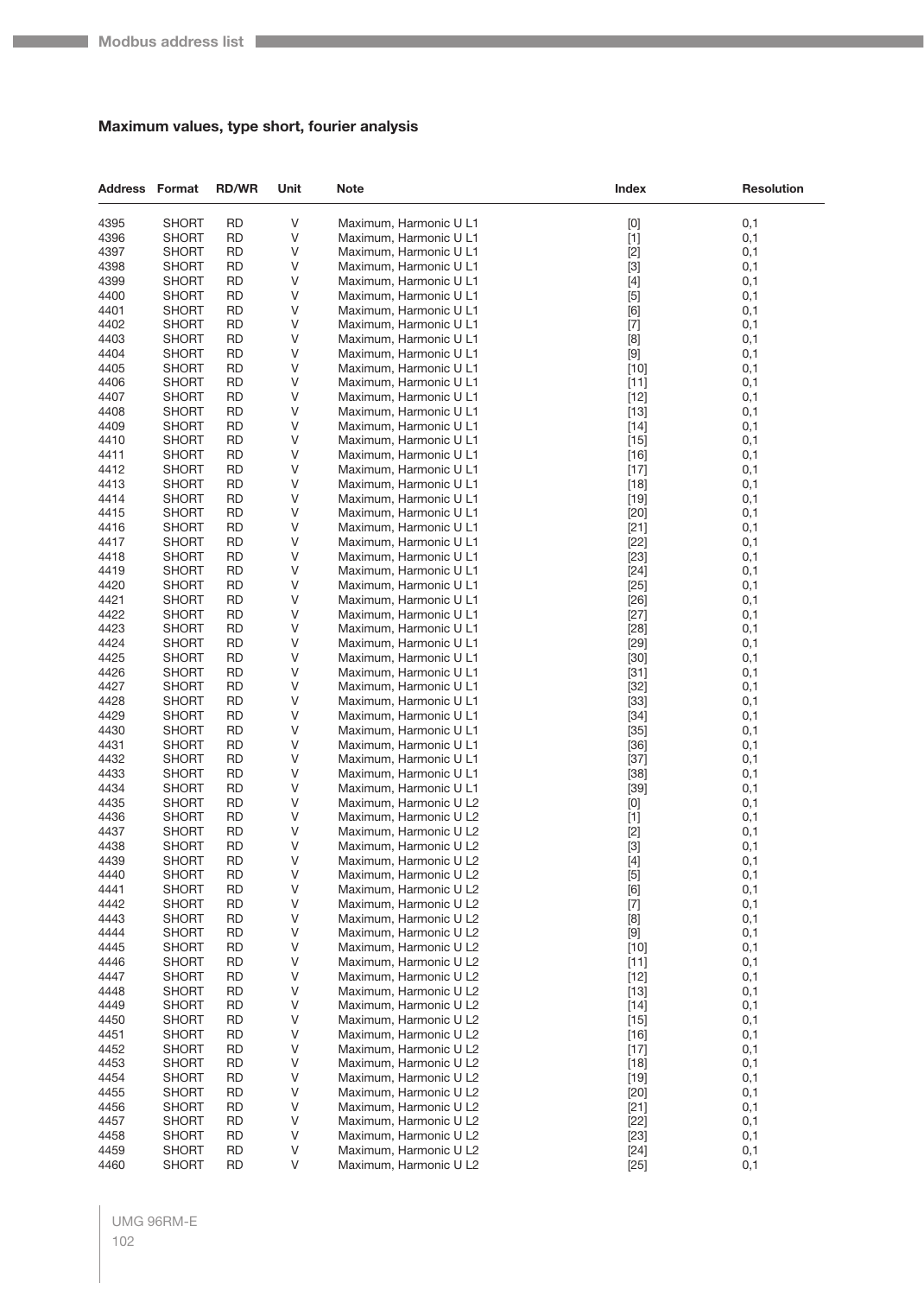| <b>Address Format</b> |              | <b>RD/WR</b> | Unit | <b>Note</b>                                      | Index                                                                                                                                                                                                                                                                    | Resolution |
|-----------------------|--------------|--------------|------|--------------------------------------------------|--------------------------------------------------------------------------------------------------------------------------------------------------------------------------------------------------------------------------------------------------------------------------|------------|
| 4461                  | <b>SHORT</b> | <b>RD</b>    | V    | Maximum, Harmonic U L2                           | $[26]$                                                                                                                                                                                                                                                                   | 0,1        |
| 4462                  | <b>SHORT</b> | <b>RD</b>    | V    | Maximum, Harmonic U L2                           |                                                                                                                                                                                                                                                                          |            |
| 4463                  | <b>SHORT</b> | <b>RD</b>    | V    |                                                  | $[27]$<br>[28]                                                                                                                                                                                                                                                           | 0,1<br>0,1 |
| 4464                  | SHORT        | <b>RD</b>    | V    | Maximum, Harmonic U L2<br>Maximum, Harmonic U L2 | $[29]$                                                                                                                                                                                                                                                                   | 0,1        |
| 4465                  | <b>SHORT</b> | <b>RD</b>    | V    | Maximum, Harmonic U L2                           | $[30]$                                                                                                                                                                                                                                                                   | 0,1        |
| 4466                  | <b>SHORT</b> | <b>RD</b>    | V    | Maximum, Harmonic U L2                           | $[31]$                                                                                                                                                                                                                                                                   | 0,1        |
| 4467                  | SHORT        | <b>RD</b>    | V    | Maximum, Harmonic U L2                           | $[32]$                                                                                                                                                                                                                                                                   | 0,1        |
| 4468                  | <b>SHORT</b> | <b>RD</b>    | V    |                                                  | $[33]$                                                                                                                                                                                                                                                                   | 0,1        |
| 4469                  | <b>SHORT</b> | <b>RD</b>    | V    | Maximum, Harmonic U L2<br>Maximum, Harmonic U L2 | $[34]$                                                                                                                                                                                                                                                                   | 0,1        |
| 4470                  | SHORT        | <b>RD</b>    | V    | Maximum, Harmonic U L2                           | $[35]$                                                                                                                                                                                                                                                                   | 0,1        |
| 4471                  | SHORT        | <b>RD</b>    | V    | Maximum, Harmonic U L2                           | $[36]$                                                                                                                                                                                                                                                                   | 0,1        |
| 4472                  | SHORT        | <b>RD</b>    | V    | Maximum, Harmonic U L2                           | $[37]$                                                                                                                                                                                                                                                                   | 0,1        |
| 4473                  | <b>SHORT</b> | <b>RD</b>    | V    | Maximum, Harmonic U L2                           | $[38]$                                                                                                                                                                                                                                                                   | 0,1        |
| 4474                  | <b>SHORT</b> | <b>RD</b>    | V    | Maximum, Harmonic U L2                           | $[39]$                                                                                                                                                                                                                                                                   | 0,1        |
| 4475                  | SHORT        | <b>RD</b>    | V    | Maximum, Harmonic U L3                           |                                                                                                                                                                                                                                                                          | 0,1        |
| 4476                  | SHORT        | <b>RD</b>    | V    | Maximum, Harmonic U L3                           | [0]<br>$[1]$                                                                                                                                                                                                                                                             | 0,1        |
| 4477                  |              | <b>RD</b>    | V    |                                                  |                                                                                                                                                                                                                                                                          |            |
|                       | SHORT        |              |      | Maximum, Harmonic U L3                           | $[2]$                                                                                                                                                                                                                                                                    | 0,1        |
| 4478                  | <b>SHORT</b> | <b>RD</b>    | V    | Maximum, Harmonic U L3                           | $[3]$                                                                                                                                                                                                                                                                    | 0,1        |
| 4479                  | SHORT        | <b>RD</b>    | V    | Maximum, Harmonic U L3                           | $[4]$                                                                                                                                                                                                                                                                    | 0,1        |
| 4480                  | SHORT        | <b>RD</b>    | V    | Maximum, Harmonic U L3                           | $[5]$                                                                                                                                                                                                                                                                    | 0,1        |
| 4481                  | SHORT        | <b>RD</b>    | V    | Maximum, Harmonic U L3                           | [6]                                                                                                                                                                                                                                                                      | 0,1        |
| 4482                  | SHORT        | <b>RD</b>    | V    | Maximum, Harmonic U L3                           | $[7]$                                                                                                                                                                                                                                                                    | 0,1        |
| 4483                  | <b>SHORT</b> | <b>RD</b>    | V    | Maximum, Harmonic U L3                           | [8]                                                                                                                                                                                                                                                                      | 0,1        |
| 4484                  | SHORT        | <b>RD</b>    | V    | Maximum, Harmonic U L3                           | $[9]$                                                                                                                                                                                                                                                                    | 0,1        |
| 4485                  | SHORT        | <b>RD</b>    | V    | Maximum, Harmonic U L3                           | $[10]$                                                                                                                                                                                                                                                                   | 0,1        |
| 4486                  | SHORT        | <b>RD</b>    | V    | Maximum, Harmonic U L3                           | $[11]$                                                                                                                                                                                                                                                                   | 0,1        |
| 4487                  | SHORT        | <b>RD</b>    | V    | Maximum, Harmonic U L3                           | $[12]$                                                                                                                                                                                                                                                                   | 0,1        |
| 4488                  | <b>SHORT</b> | <b>RD</b>    | V    | Maximum, Harmonic U L3                           | $[13]$                                                                                                                                                                                                                                                                   | 0,1        |
| 4489                  | SHORT        | <b>RD</b>    | V    | Maximum, Harmonic U L3                           | $[14]$                                                                                                                                                                                                                                                                   | 0,1        |
| 4490                  | SHORT        | <b>RD</b>    | V    | Maximum, Harmonic U L3                           | $[15]$                                                                                                                                                                                                                                                                   | 0,1        |
| 4491                  | SHORT        | <b>RD</b>    | V    | Maximum, Harmonic U L3                           | [16]                                                                                                                                                                                                                                                                     | 0,1        |
| 4492                  | SHORT        | <b>RD</b>    | V    | Maximum, Harmonic U L3                           | $[17]$                                                                                                                                                                                                                                                                   | 0,1        |
| 4493                  | <b>SHORT</b> | <b>RD</b>    | V    | Maximum, Harmonic U L3                           | $[18]$                                                                                                                                                                                                                                                                   | 0,1        |
| 4494                  | SHORT        | <b>RD</b>    | V    | Maximum, Harmonic U L3                           | $[19]$                                                                                                                                                                                                                                                                   | 0,1        |
| 4495                  | SHORT        | <b>RD</b>    | V    | Maximum, Harmonic U L3                           | $[20]$                                                                                                                                                                                                                                                                   | 0,1        |
| 4496                  | SHORT        | <b>RD</b>    | V    | Maximum, Harmonic U L3                           | $[21]$                                                                                                                                                                                                                                                                   | 0,1        |
| 4497                  | SHORT        | <b>RD</b>    | V    | Maximum, Harmonic U L3                           | $[22]$                                                                                                                                                                                                                                                                   | 0,1        |
| 4498                  | <b>SHORT</b> | <b>RD</b>    | V    | Maximum, Harmonic U L3                           | $[23]$                                                                                                                                                                                                                                                                   | 0,1        |
| 4499                  | <b>SHORT</b> | <b>RD</b>    | V    | Maximum, Harmonic U L3                           | $[24]$                                                                                                                                                                                                                                                                   | 0,1        |
| 4500                  | SHORT        | <b>RD</b>    | V    | Maximum, Harmonic U L3                           | $[25]$                                                                                                                                                                                                                                                                   | 0,1        |
| 4501                  | SHORT        | <b>RD</b>    | V    | Maximum, Harmonic U L3                           | [26]                                                                                                                                                                                                                                                                     | 0,1        |
| 4502                  | <b>SHORT</b> | <b>RD</b>    | V    | Maximum, Harmonic U L3                           | $[27]$                                                                                                                                                                                                                                                                   | 0,1        |
| 4503                  | <b>SHORT</b> | <b>RD</b>    | V    | Maximum, Harmonic U L3                           | [28]                                                                                                                                                                                                                                                                     | 0,1        |
| 4504                  | <b>SHORT</b> | <b>RD</b>    | V    | Maximum, Harmonic U L3                           | $[29]$                                                                                                                                                                                                                                                                   | 0,1        |
| 4505                  | <b>SHORT</b> | <b>RD</b>    | V    | Maximum, Harmonic U L3                           | $[30]$                                                                                                                                                                                                                                                                   | 0,1        |
| 4506                  | SHORT        | <b>RD</b>    | V    | Maximum, Harmonic U L3                           | $[31]$                                                                                                                                                                                                                                                                   | 0,1        |
| 4507                  | <b>SHORT</b> | <b>RD</b>    | V    | Maximum, Harmonic U L3                           | $[32]$                                                                                                                                                                                                                                                                   | 0,1        |
| 4508                  | <b>SHORT</b> | <b>RD</b>    | V    | Maximum, Harmonic U L3                           | $[33]$                                                                                                                                                                                                                                                                   | 0,1        |
| 4509                  | <b>SHORT</b> | <b>RD</b>    | V    | Maximum, Harmonic U L3                           | $[34]$                                                                                                                                                                                                                                                                   | 0,1        |
| 4510                  | <b>SHORT</b> | RD           | V    | Maximum, Harmonic U L3                           | $[35]$                                                                                                                                                                                                                                                                   | 0,1        |
| 4511                  | SHORT        | <b>RD</b>    | V    | Maximum, Harmonic U L3                           | $[36]$                                                                                                                                                                                                                                                                   | 0,1        |
| 4512                  | <b>SHORT</b> | RD           | V    | Maximum, Harmonic U L3                           | $[37]$                                                                                                                                                                                                                                                                   | 0,1        |
| 4513                  | <b>SHORT</b> | <b>RD</b>    | V    | Maximum, Harmonic U L3                           | $[38]$                                                                                                                                                                                                                                                                   | 0,1        |
| 4514                  | SHORT        | <b>RD</b>    | V    | Maximum, Harmonic U L3                           | $[39]$                                                                                                                                                                                                                                                                   | 0,1        |
| 4515                  | <b>SHORT</b> | RD           | V    | Maximum, Harmonic U L1-L2                        | [0]                                                                                                                                                                                                                                                                      | 0,1        |
| 4516                  | SHORT        | <b>RD</b>    | V    | Maximum, Harmonic U L1-L2                        | $[1]$                                                                                                                                                                                                                                                                    | 0,1        |
| 4517                  | <b>SHORT</b> | RD           | V    | Maximum, Harmonic U L1-L2                        | $[2]$                                                                                                                                                                                                                                                                    | 0,1        |
| 4518                  | <b>SHORT</b> | <b>RD</b>    | V    | Maximum, Harmonic U L1-L2                        | $[3]$                                                                                                                                                                                                                                                                    | 0,1        |
| 4519                  | SHORT        | <b>RD</b>    | V    | Maximum, Harmonic U L1-L2                        | $[4] % \begin{center} \includegraphics[width=\linewidth]{imagesSupplemental/Imetad-Architecture.png} \end{center} \caption{The image shows the method of the method of the method. The left-hand side is the right side (in the left) of the method.} \label{fig:limal}$ | 0,1        |
| 4520                  | <b>SHORT</b> | RD           | V    | Maximum, Harmonic U L1-L2                        | $[5]$                                                                                                                                                                                                                                                                    | 0,1        |
| 4521                  | SHORT        | <b>RD</b>    | V    | Maximum, Harmonic U L1-L2                        | [6]                                                                                                                                                                                                                                                                      | 0,1        |
| 4522                  | <b>SHORT</b> | RD           | V    | Maximum, Harmonic U L1-L2                        | $[7]$                                                                                                                                                                                                                                                                    | 0,1        |
| 4523                  | <b>SHORT</b> | <b>RD</b>    | V    | Maximum, Harmonic U L1-L2                        | [8]                                                                                                                                                                                                                                                                      | 0,1        |
| 4524                  | SHORT        | <b>RD</b>    | V    | Maximum, Harmonic U L1-L2                        | $[9]$                                                                                                                                                                                                                                                                    | 0,1        |
| 4525                  | <b>SHORT</b> | RD           | V    | Maximum, Harmonic U L1-L2                        | $[10]$                                                                                                                                                                                                                                                                   | 0,1        |
| 4526                  | <b>SHORT</b> | <b>RD</b>    | V    | Maximum, Harmonic U L1-L2                        | $[11]$                                                                                                                                                                                                                                                                   | 0,1        |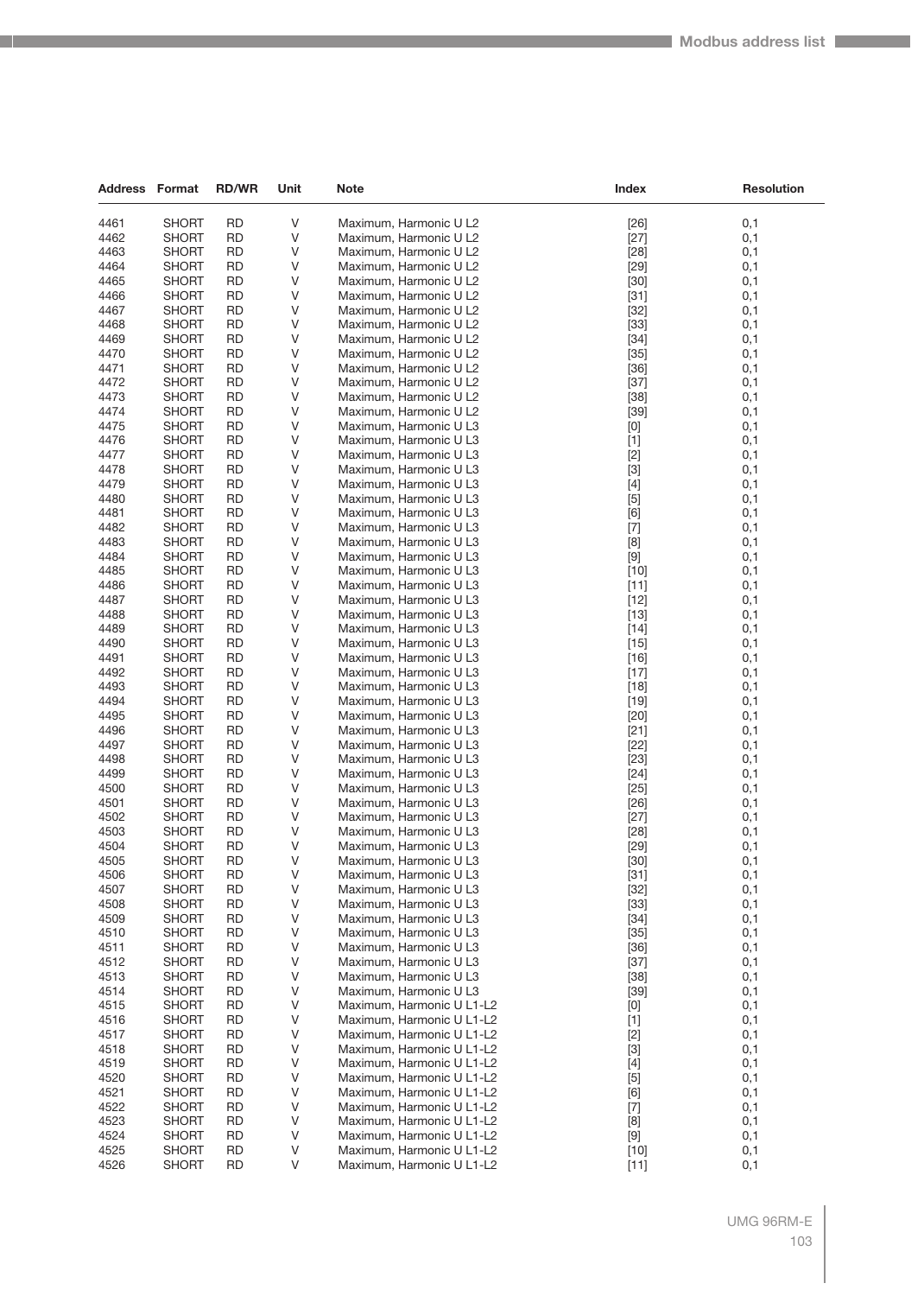| <b>Address Format</b> |                              | <b>RD/WR</b>           | Unit   | <b>Note</b>                                            | Index            | <b>Resolution</b> |
|-----------------------|------------------------------|------------------------|--------|--------------------------------------------------------|------------------|-------------------|
| 4527                  | <b>SHORT</b>                 | <b>RD</b>              | $\vee$ | Maximum, Harmonic U L1-L2                              | $[12]$           | 0,1               |
| 4528                  | <b>SHORT</b>                 | <b>RD</b>              | V      | Maximum, Harmonic U L1-L2                              | $[13]$           | 0,1               |
| 4529                  | <b>SHORT</b>                 | <b>RD</b>              | V      | Maximum, Harmonic U L1-L2                              | $[14]$           | 0,1               |
| 4530                  | <b>SHORT</b>                 | <b>RD</b>              | V      | Maximum, Harmonic U L1-L2                              | $[15]$           | 0,1               |
| 4531                  | <b>SHORT</b>                 | <b>RD</b>              | V      | Maximum, Harmonic U L1-L2                              | $[16]$           | 0,1               |
| 4532                  | <b>SHORT</b>                 | <b>RD</b>              | $\vee$ | Maximum, Harmonic U L1-L2                              | $[17]$           | 0,1               |
| 4533                  | <b>SHORT</b>                 | <b>RD</b>              | V      | Maximum, Harmonic U L1-L2                              | $[18]$           | 0,1               |
| 4534                  | <b>SHORT</b>                 | <b>RD</b>              | V      | Maximum, Harmonic U L1-L2                              | $[19]$           | 0,1               |
| 4535                  | <b>SHORT</b>                 | <b>RD</b>              | V      | Maximum, Harmonic U L1-L2                              | $[20]$           | 0,1               |
| 4536                  | <b>SHORT</b>                 | <b>RD</b>              | V      | Maximum, Harmonic U L1-L2                              | $[21]$           | 0,1               |
| 4537                  | <b>SHORT</b>                 | <b>RD</b>              | V      | Maximum, Harmonic U L1-L2                              | $[22]$           | 0,1               |
| 4538                  | <b>SHORT</b>                 | <b>RD</b>              | V      | Maximum, Harmonic U L1-L2                              | $[23]$           | 0,1               |
| 4539                  | <b>SHORT</b>                 | <b>RD</b>              | V      | Maximum, Harmonic U L1-L2                              | $[24]$           | 0,1               |
| 4540                  | <b>SHORT</b>                 | <b>RD</b>              | V      | Maximum, Harmonic U L1-L2                              | $[25]$           | 0,1               |
| 4541                  | <b>SHORT</b>                 | <b>RD</b>              | V      | Maximum, Harmonic U L1-L2                              | [26]             | 0,1               |
| 4542                  | <b>SHORT</b>                 | <b>RD</b>              | $\vee$ | Maximum, Harmonic U L1-L2                              | $[27]$           | 0,1               |
| 4543<br>4544          | <b>SHORT</b><br><b>SHORT</b> | <b>RD</b><br><b>RD</b> | V<br>V | Maximum, Harmonic U L1-L2                              | $[28]$<br>$[29]$ | 0,1<br>0,1        |
| 4545                  | <b>SHORT</b>                 | <b>RD</b>              | V      | Maximum, Harmonic U L1-L2<br>Maximum, Harmonic U L1-L2 | $[30]$           | 0,1               |
| 4546                  | <b>SHORT</b>                 | <b>RD</b>              | V      | Maximum, Harmonic U L1-L2                              | $[31]$           | 0,1               |
| 4547                  | <b>SHORT</b>                 | <b>RD</b>              | V      | Maximum, Harmonic U L1-L2                              | $[32]$           | 0,1               |
| 4548                  | <b>SHORT</b>                 | <b>RD</b>              | V      | Maximum, Harmonic U L1-L2                              | $[33]$           | 0,1               |
| 4549                  | <b>SHORT</b>                 | <b>RD</b>              | V      | Maximum, Harmonic U L1-L2                              | $[34]$           | 0,1               |
| 4550                  | <b>SHORT</b>                 | <b>RD</b>              | V      | Maximum, Harmonic U L1-L2                              | $[35]$           | 0,1               |
| 4551                  | <b>SHORT</b>                 | <b>RD</b>              | V      | Maximum, Harmonic U L1-L2                              | $[36]$           | 0,1               |
| 4552                  | <b>SHORT</b>                 | <b>RD</b>              | V      | Maximum, Harmonic U L1-L2                              | $[37]$           | 0,1               |
| 4553                  | <b>SHORT</b>                 | <b>RD</b>              | V      | Maximum, Harmonic U L1-L2                              | $[38]$           | 0,1               |
| 4554                  | <b>SHORT</b>                 | <b>RD</b>              | V      | Maximum, Harmonic U L1-L2                              | $[39]$           | 0,1               |
| 4555                  | <b>SHORT</b>                 | <b>RD</b>              | V      | Maximum, Harmonic U L2-L3                              | [0]              | 0,1               |
| 4556                  | <b>SHORT</b>                 | <b>RD</b>              | V      | Maximum, Harmonic U L2-L3                              | $[1]$            | 0,1               |
| 4557                  | <b>SHORT</b>                 | <b>RD</b>              | V      | Maximum, Harmonic U L2-L3                              | $[2]$            | 0,1               |
| 4558                  | <b>SHORT</b>                 | RD                     | V      | Maximum, Harmonic U L2-L3                              | $[3]$            | 0,1               |
| 4559                  | <b>SHORT</b>                 | <b>RD</b>              | V      | Maximum, Harmonic U L2-L3                              | $[4]$            | 0,1               |
| 4560                  | <b>SHORT</b>                 | <b>RD</b>              | V      | Maximum, Harmonic U L2-L3                              | $[5]$            | 0,1               |
| 4561                  | <b>SHORT</b>                 | <b>RD</b>              | V      | Maximum, Harmonic U L2-L3                              | [6]              | 0,1               |
| 4562<br>4563          | <b>SHORT</b>                 | <b>RD</b><br><b>RD</b> | V<br>V | Maximum, Harmonic U L2-L3                              | $[7]$            | 0,1<br>0,1        |
| 4564                  | <b>SHORT</b><br><b>SHORT</b> | <b>RD</b>              | V      | Maximum, Harmonic U L2-L3<br>Maximum, Harmonic U L2-L3 | [8]<br>$[9]$     | 0,1               |
| 4565                  | <b>SHORT</b>                 | RD                     | V      | Maximum, Harmonic U L2-L3                              | $[10]$           | 0,1               |
| 4566                  | <b>SHORT</b>                 | <b>RD</b>              | V      | Maximum, Harmonic U L2-L3                              | $[11]$           | 0,1               |
| 4567                  | <b>SHORT</b>                 | <b>RD</b>              | V      | Maximum, Harmonic U L2-L3                              | $[12]$           | 0,1               |
| 4568                  | <b>SHORT</b>                 | RD                     | V      | Maximum, Harmonic U L2-L3                              | $[13]$           | 0,1               |
| 4569                  | <b>SHORT</b>                 | <b>RD</b>              | V      | Maximum, Harmonic U L2-L3                              | $[14]$           | 0,1               |
| 4570                  | <b>SHORT</b>                 | <b>RD</b>              | V      | Maximum, Harmonic U L2-L3                              | $[15]$           | 0,1               |
| 4571                  | <b>SHORI</b>                 | <b>RD</b>              | V      | Maximum, Harmonic U L2-L3                              | [16]             | 0,1               |
| 4572                  | <b>SHORT</b>                 | <b>RD</b>              | V      | Maximum, Harmonic U L2-L3                              | $[17]$           | 0,1               |
| 4573                  | <b>SHORT</b>                 | <b>RD</b>              | V      | Maximum, Harmonic U L2-L3                              | $[18]$           | 0,1               |
| 4574                  | <b>SHORT</b>                 | <b>RD</b>              | V      | Maximum, Harmonic U L2-L3                              | $[19]$           | 0,1               |
| 4575                  | <b>SHORT</b>                 | <b>RD</b>              | V      | Maximum, Harmonic U L2-L3                              | $[20]$           | 0,1               |
| 4576                  | <b>SHORT</b>                 | <b>RD</b>              | V      | Maximum, Harmonic U L2-L3                              | $[21]$           | 0,1               |
| 4577                  | <b>SHORT</b>                 | RD                     | V      | Maximum, Harmonic U L2-L3                              | $[22]$           | 0,1               |
| 4578                  | <b>SHORT</b><br><b>SHORT</b> | RD                     | V      | Maximum, Harmonic U L2-L3                              | $[23]$           | 0,1               |
| 4579<br>4580          | <b>SHORT</b>                 | <b>RD</b><br><b>RD</b> | V<br>V | Maximum, Harmonic U L2-L3<br>Maximum. Harmonic U L2-L3 | $[24]$           | 0,1               |
| 4581                  | <b>SHORT</b>                 | <b>RD</b>              | V      | Maximum, Harmonic U L2-L3                              | $[25]$<br>$[26]$ | 0,1<br>0,1        |
| 4582                  | <b>SHORT</b>                 | <b>RD</b>              | V      | Maximum, Harmonic U L2-L3                              | $[27]$           | 0,1               |
| 4583                  | <b>SHORT</b>                 | RD                     | V      | Maximum, Harmonic U L2-L3                              | $[28]$           | 0,1               |
| 4584                  | <b>SHORT</b>                 | <b>RD</b>              | V      | Maximum, Harmonic U L2-L3                              | $[29]$           | 0,1               |
| 4585                  | <b>SHORT</b>                 | <b>RD</b>              | V      | Maximum, Harmonic U L2-L3                              | $[30]$           | 0,1               |
| 4586                  | <b>SHORT</b>                 | <b>RD</b>              | V      | Maximum, Harmonic U L2-L3                              | $[31]$           | 0,1               |
| 4587                  | <b>SHORT</b>                 | RD                     | V      | Maximum, Harmonic U L2-L3                              | $[32]$           | 0,1               |
| 4588                  | <b>SHORT</b>                 | RD                     | V      | Maximum, Harmonic U L2-L3                              | $[33]$           | 0,1               |
| 4589                  | <b>SHORT</b>                 | <b>RD</b>              | V      | Maximum, Harmonic U L2-L3                              | $[34]$           | 0,1               |
| 4590                  | <b>SHORT</b>                 | <b>RD</b>              | V      | Maximum, Harmonic U L2-L3                              | $[35]$           | 0,1               |
| 4591                  | <b>SHORT</b>                 | <b>RD</b>              | V      | Maximum, Harmonic U L2-L3                              | $[36]$           | 0,1               |
| 4592                  | <b>SHORT</b>                 | <b>RD</b>              | V      | Maximum, Harmonic U L2-L3                              | $[37]$           | 0,1               |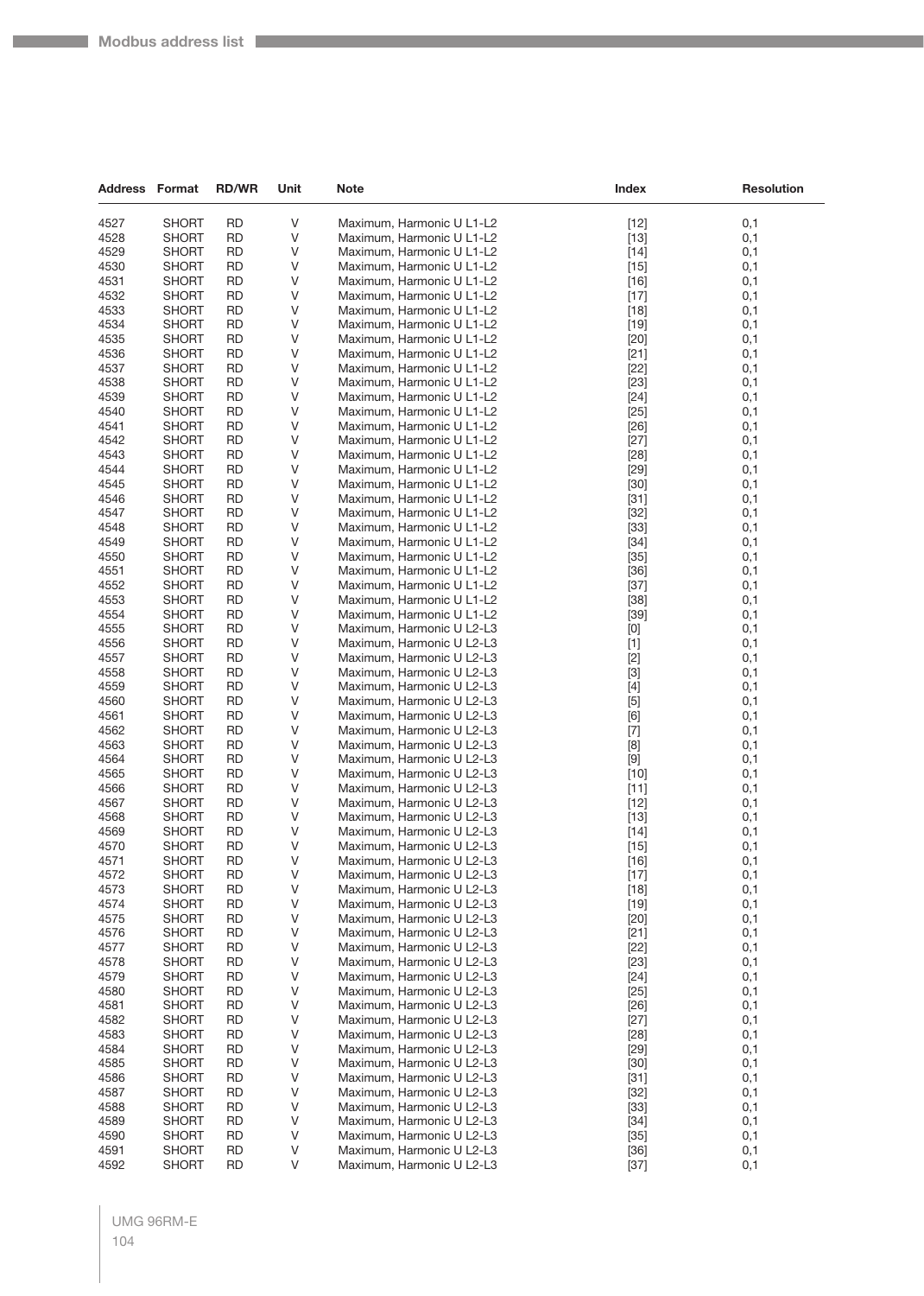| <b>Address Format</b> |                              | <b>RD/WR</b>    | Unit     | <b>Note</b>                                            | Index                                                                                                                                                                                                                                                                                                                                                                                                                                                                                                                                                                                              | <b>Resolution</b> |
|-----------------------|------------------------------|-----------------|----------|--------------------------------------------------------|----------------------------------------------------------------------------------------------------------------------------------------------------------------------------------------------------------------------------------------------------------------------------------------------------------------------------------------------------------------------------------------------------------------------------------------------------------------------------------------------------------------------------------------------------------------------------------------------------|-------------------|
| 4593                  | <b>SHORT</b>                 | <b>RD</b>       | ٧        | Maximum, Harmonic U L2-L3                              | $[38]$                                                                                                                                                                                                                                                                                                                                                                                                                                                                                                                                                                                             | 0,1               |
| 4594                  | <b>SHORT</b>                 | <b>RD</b>       | V        | Maximum, Harmonic U L2-L3                              | $[39]$                                                                                                                                                                                                                                                                                                                                                                                                                                                                                                                                                                                             | 0,1               |
| 4595                  | <b>SHORT</b>                 | <b>RD</b>       | V        | Maximum, Harmonic U L1-L3                              | [0]                                                                                                                                                                                                                                                                                                                                                                                                                                                                                                                                                                                                | 0,1               |
| 4596                  | <b>SHORT</b>                 | <b>RD</b>       | V        | Maximum, Harmonic U L1-L3                              | $[1]$                                                                                                                                                                                                                                                                                                                                                                                                                                                                                                                                                                                              | 0,1               |
| 4597                  | <b>SHORT</b>                 | <b>RD</b>       | V        | Maximum, Harmonic U L1-L3                              | $[2]$                                                                                                                                                                                                                                                                                                                                                                                                                                                                                                                                                                                              | 0,1               |
| 4598                  | <b>SHORT</b>                 | <b>RD</b>       | ٧        | Maximum, Harmonic U L1-L3                              | $[3]$                                                                                                                                                                                                                                                                                                                                                                                                                                                                                                                                                                                              | 0,1               |
| 4599                  | <b>SHORT</b>                 | <b>RD</b>       | V        | Maximum, Harmonic U L1-L3                              | $[4]$                                                                                                                                                                                                                                                                                                                                                                                                                                                                                                                                                                                              | 0,1               |
| 4600                  | <b>SHORT</b>                 | <b>RD</b>       | V        | Maximum, Harmonic U L1-L3                              | $[5]$                                                                                                                                                                                                                                                                                                                                                                                                                                                                                                                                                                                              | 0,1               |
| 4601                  | <b>SHORT</b>                 | <b>RD</b>       | ٧        | Maximum, Harmonic U L1-L3                              | [6]                                                                                                                                                                                                                                                                                                                                                                                                                                                                                                                                                                                                | 0,1               |
| 4602                  | <b>SHORT</b>                 | <b>RD</b>       | V        | Maximum, Harmonic U L1-L3                              | $[7]$                                                                                                                                                                                                                                                                                                                                                                                                                                                                                                                                                                                              | 0,1               |
| 4603                  | <b>SHORT</b>                 | <b>RD</b>       | ٧        | Maximum, Harmonic U L1-L3                              | [8]                                                                                                                                                                                                                                                                                                                                                                                                                                                                                                                                                                                                | 0,1               |
| 4604                  | <b>SHORT</b>                 | <b>RD</b>       | V        | Maximum, Harmonic U L1-L3                              | $[9]$                                                                                                                                                                                                                                                                                                                                                                                                                                                                                                                                                                                              | 0,1               |
| 4605                  | <b>SHORT</b>                 | <b>RD</b>       | V        | Maximum, Harmonic U L1-L3                              | $[10]$                                                                                                                                                                                                                                                                                                                                                                                                                                                                                                                                                                                             | 0,1               |
| 4606                  | SHORT                        | <b>RD</b>       | ٧        | Maximum, Harmonic U L1-L3                              | $[11]$                                                                                                                                                                                                                                                                                                                                                                                                                                                                                                                                                                                             | 0,1               |
| 4607                  | SHORT                        | <b>RD</b>       | V        | Maximum, Harmonic U L1-L3                              | $[12]$                                                                                                                                                                                                                                                                                                                                                                                                                                                                                                                                                                                             | 0,1               |
| 4608                  | <b>SHORT</b>                 | <b>RD</b>       | ٧        | Maximum, Harmonic U L1-L3                              | $[13]$                                                                                                                                                                                                                                                                                                                                                                                                                                                                                                                                                                                             | 0,1               |
| 4609                  | <b>SHORT</b>                 | <b>RD</b>       | V        | Maximum, Harmonic U L1-L3                              | $[14]$                                                                                                                                                                                                                                                                                                                                                                                                                                                                                                                                                                                             | 0,1               |
| 4610                  | <b>SHORT</b>                 | <b>RD</b>       | V        | Maximum, Harmonic U L1-L3                              | $[15]$                                                                                                                                                                                                                                                                                                                                                                                                                                                                                                                                                                                             | 0,1               |
| 4611                  | SHORT                        | <b>RD</b>       | V        | Maximum, Harmonic U L1-L3                              | $[16]$                                                                                                                                                                                                                                                                                                                                                                                                                                                                                                                                                                                             | 0,1               |
| 4612                  | <b>SHORT</b>                 | <b>RD</b>       | V        | Maximum, Harmonic U L1-L3                              | $[17]$                                                                                                                                                                                                                                                                                                                                                                                                                                                                                                                                                                                             | 0,1               |
| 4613                  | SHORT                        | <b>RD</b>       | ٧        | Maximum, Harmonic U L1-L3                              | $[18]$                                                                                                                                                                                                                                                                                                                                                                                                                                                                                                                                                                                             | 0,1               |
| 4614                  | <b>SHORT</b>                 | RD              | V        | Maximum, Harmonic U L1-L3                              | $[19]$                                                                                                                                                                                                                                                                                                                                                                                                                                                                                                                                                                                             | 0,1               |
| 4615                  | <b>SHORT</b>                 | <b>RD</b>       | V        | Maximum, Harmonic U L1-L3                              | $[20]$                                                                                                                                                                                                                                                                                                                                                                                                                                                                                                                                                                                             | 0,1               |
| 4616                  | SHORT                        | <b>RD</b>       | V        | Maximum, Harmonic U L1-L3                              | $[21]$                                                                                                                                                                                                                                                                                                                                                                                                                                                                                                                                                                                             | 0,1               |
| 4617                  | SHORT                        | <b>RD</b>       | V        | Maximum, Harmonic U L1-L3                              | $[22]$                                                                                                                                                                                                                                                                                                                                                                                                                                                                                                                                                                                             | 0,1               |
| 4618<br>4619          | SHORT<br><b>SHORT</b>        | <b>RD</b><br>RD | ٧<br>V   | Maximum, Harmonic U L1-L3<br>Maximum, Harmonic U L1-L3 | $[23]$<br>$[24]$                                                                                                                                                                                                                                                                                                                                                                                                                                                                                                                                                                                   | 0,1<br>0,1        |
| 4620                  | <b>SHORT</b>                 | <b>RD</b>       | V        | Maximum, Harmonic U L1-L3                              | $[25]$                                                                                                                                                                                                                                                                                                                                                                                                                                                                                                                                                                                             | 0,1               |
| 4621                  | SHORT                        | <b>RD</b>       | V        | Maximum, Harmonic U L1-L3                              | $[26]$                                                                                                                                                                                                                                                                                                                                                                                                                                                                                                                                                                                             | 0,1               |
| 4622                  | <b>SHORT</b>                 | <b>RD</b>       | V        | Maximum, Harmonic U L1-L3                              | $[27]$                                                                                                                                                                                                                                                                                                                                                                                                                                                                                                                                                                                             | 0,1               |
| 4623                  | SHORT                        | <b>RD</b>       | V        | Maximum, Harmonic U L1-L3                              | $[28]$                                                                                                                                                                                                                                                                                                                                                                                                                                                                                                                                                                                             | 0,1               |
| 4624                  | <b>SHORT</b>                 | RD              | V        | Maximum, Harmonic U L1-L3                              | $[29]$                                                                                                                                                                                                                                                                                                                                                                                                                                                                                                                                                                                             | 0,1               |
| 4625                  | <b>SHORT</b>                 | <b>RD</b>       | V        | Maximum, Harmonic U L1-L3                              | $[30]$                                                                                                                                                                                                                                                                                                                                                                                                                                                                                                                                                                                             | 0,1               |
| 4626                  | SHORT                        | <b>RD</b>       | ٧        | Maximum, Harmonic U L1-L3                              | $[31]$                                                                                                                                                                                                                                                                                                                                                                                                                                                                                                                                                                                             | 0,1               |
| 4627                  | <b>SHORT</b>                 | <b>RD</b>       | V        | Maximum, Harmonic U L1-L3                              | $[32]$                                                                                                                                                                                                                                                                                                                                                                                                                                                                                                                                                                                             | 0,1               |
| 4628                  | SHORT                        | <b>RD</b>       | ٧        | Maximum, Harmonic U L1-L3                              | $[33]$                                                                                                                                                                                                                                                                                                                                                                                                                                                                                                                                                                                             | 0,1               |
| 4629                  | <b>SHORT</b>                 | <b>RD</b>       | V        | Maximum, Harmonic U L1-L3                              | $[34]$                                                                                                                                                                                                                                                                                                                                                                                                                                                                                                                                                                                             | 0,1               |
| 4630                  | <b>SHORT</b>                 | <b>RD</b>       | V        | Maximum, Harmonic U L1-L3                              | $[35]$                                                                                                                                                                                                                                                                                                                                                                                                                                                                                                                                                                                             | 0,1               |
| 4631                  | <b>SHORT</b>                 | <b>RD</b>       | V        | Maximum, Harmonic U L1-L3                              | $[36]$                                                                                                                                                                                                                                                                                                                                                                                                                                                                                                                                                                                             | 0,1               |
| 4632                  | <b>SHORT</b>                 | <b>RD</b>       | V        | Maximum, Harmonic U L1-L3                              | $[37]$                                                                                                                                                                                                                                                                                                                                                                                                                                                                                                                                                                                             | 0,1               |
| 4633                  | <b>SHORT</b>                 | <b>RD</b>       | V        | Maximum, Harmonic U L1-L3                              | $[38]$                                                                                                                                                                                                                                                                                                                                                                                                                                                                                                                                                                                             | 0,1               |
| 4634                  | <b>SHORT</b>                 | RD              | V        | Maximum, Harmonic U L1-L3                              | $[39]$                                                                                                                                                                                                                                                                                                                                                                                                                                                                                                                                                                                             | 0,1               |
| 4655                  | <b>SHORT</b>                 | <b>RD</b>       | mA       | Maximum, Harmonic I L1                                 | $[0] % \begin{center} % \includegraphics[width=\linewidth]{imagesSupplemental_3.png} % \end{center} % \caption { % Our method can be used for the use of the image. % Note that the \emph{DefNet}~\cite{bib66} as a function of the \emph{DefNet}~\cite{bib66} as a function of the \emph{DefNet}~\cite{bib66} as a function of the \emph{DefNet}~\cite{bib66} as a function of the \emph{DefNet}~\cite{bib66} as a function of the \emph{DefNet}~\cite{bib66} as a function of the \emph{DefNet}~\cite{bib66} as a function of the \emph{DefNet}~\cite{bib66} as a function of the \emph{DefNet}$ | 1                 |
| 4656                  | <b>SHORT</b>                 | <b>RD</b>       | mA       | Maximum, Harmonic I L1                                 | $[1]$                                                                                                                                                                                                                                                                                                                                                                                                                                                                                                                                                                                              | $\mathbf{1}$      |
| 4657                  | <b>SHORT</b>                 | RD              | mA       | Maximum, Harmonic I L1                                 | $[2]$                                                                                                                                                                                                                                                                                                                                                                                                                                                                                                                                                                                              | $\mathbf{1}$      |
| 4658                  | SHORT                        | <b>RD</b>       | mA       | Maximum, Harmonic I L1                                 | $[3]$                                                                                                                                                                                                                                                                                                                                                                                                                                                                                                                                                                                              | 1<br>1            |
| 4659<br>4660          | <b>SHORT</b><br><b>SHORT</b> | RD<br><b>RD</b> | mA<br>mA | Maximum, Harmonic I L1<br>Maximum, Harmonic I L1       | $[4]$                                                                                                                                                                                                                                                                                                                                                                                                                                                                                                                                                                                              | 1                 |
| 4661                  | SHORT                        | <b>RD</b>       | mA       | Maximum, Harmonic I L1                                 | $[5]$<br>[6]                                                                                                                                                                                                                                                                                                                                                                                                                                                                                                                                                                                       | 1                 |
| 4662                  | <b>SHORT</b>                 | RD              | mA       | Maximum, Harmonic I L1                                 | $[7]$                                                                                                                                                                                                                                                                                                                                                                                                                                                                                                                                                                                              | 1                 |
| 4663                  | SHORT                        | RD              | mA       | Maximum, Harmonic I L1                                 | [8]                                                                                                                                                                                                                                                                                                                                                                                                                                                                                                                                                                                                | 1                 |
| 4664                  | <b>SHORT</b>                 | <b>RD</b>       | mA       | Maximum, Harmonic I L1                                 | $[9]$                                                                                                                                                                                                                                                                                                                                                                                                                                                                                                                                                                                              | 1                 |
| 4665                  | <b>SHORT</b>                 | <b>RD</b>       | mA       | Maximum, Harmonic I L1                                 | $[10]$                                                                                                                                                                                                                                                                                                                                                                                                                                                                                                                                                                                             | 1                 |
| 4666                  | SHORT                        | RD              | mA       | Maximum, Harmonic I L1                                 | $[11]$                                                                                                                                                                                                                                                                                                                                                                                                                                                                                                                                                                                             | 1                 |
| 4667                  | <b>SHORT</b>                 | RD              | mA       | Maximum, Harmonic I L1                                 | $[12]$                                                                                                                                                                                                                                                                                                                                                                                                                                                                                                                                                                                             | 1                 |
| 4668                  | <b>SHORT</b>                 | <b>RD</b>       | mA       | Maximum, Harmonic I L1                                 | $[13]$                                                                                                                                                                                                                                                                                                                                                                                                                                                                                                                                                                                             | 1                 |
| 4669                  | <b>SHORT</b>                 | <b>RD</b>       | mA       | Maximum, Harmonic I L1                                 | $[14]$                                                                                                                                                                                                                                                                                                                                                                                                                                                                                                                                                                                             | 1                 |
| 4670                  | <b>SHORT</b>                 | <b>RD</b>       | mA       | Maximum, Harmonic I L1                                 | $[15]$                                                                                                                                                                                                                                                                                                                                                                                                                                                                                                                                                                                             | 1                 |
| 4671                  | SHORT                        | RD              | mA       | Maximum, Harmonic I L1                                 | $[16]$                                                                                                                                                                                                                                                                                                                                                                                                                                                                                                                                                                                             | 1                 |
| 4672                  | <b>SHORT</b>                 | RD              | mA       | Maximum, Harmonic I L1                                 | $[17]$                                                                                                                                                                                                                                                                                                                                                                                                                                                                                                                                                                                             | 1                 |
| 4673                  | SHORT                        | <b>RD</b>       | mA       | Maximum, Harmonic I L1                                 | $[18]$                                                                                                                                                                                                                                                                                                                                                                                                                                                                                                                                                                                             | 1                 |
| 4674                  | <b>SHORT</b>                 | <b>RD</b>       | mA       | Maximum, Harmonic I L1                                 | $[19]$                                                                                                                                                                                                                                                                                                                                                                                                                                                                                                                                                                                             | 1                 |
| 4675                  | <b>SHORT</b>                 | <b>RD</b>       | mA       | Maximum, Harmonic I L1                                 | $[20]$                                                                                                                                                                                                                                                                                                                                                                                                                                                                                                                                                                                             | 1                 |
| 4676                  | SHORT                        | <b>RD</b>       | mA       | Maximum, Harmonic I L1                                 | $[21]$                                                                                                                                                                                                                                                                                                                                                                                                                                                                                                                                                                                             | 1                 |
| 4677                  | <b>SHORT</b>                 | RD              | mA       | Maximum, Harmonic I L1                                 | $[22]$                                                                                                                                                                                                                                                                                                                                                                                                                                                                                                                                                                                             | 1                 |
| 4678                  | <b>SHORT</b>                 | <b>RD</b>       | mA       | Maximum, Harmonic I L1                                 | $[23]$                                                                                                                                                                                                                                                                                                                                                                                                                                                                                                                                                                                             | 1                 |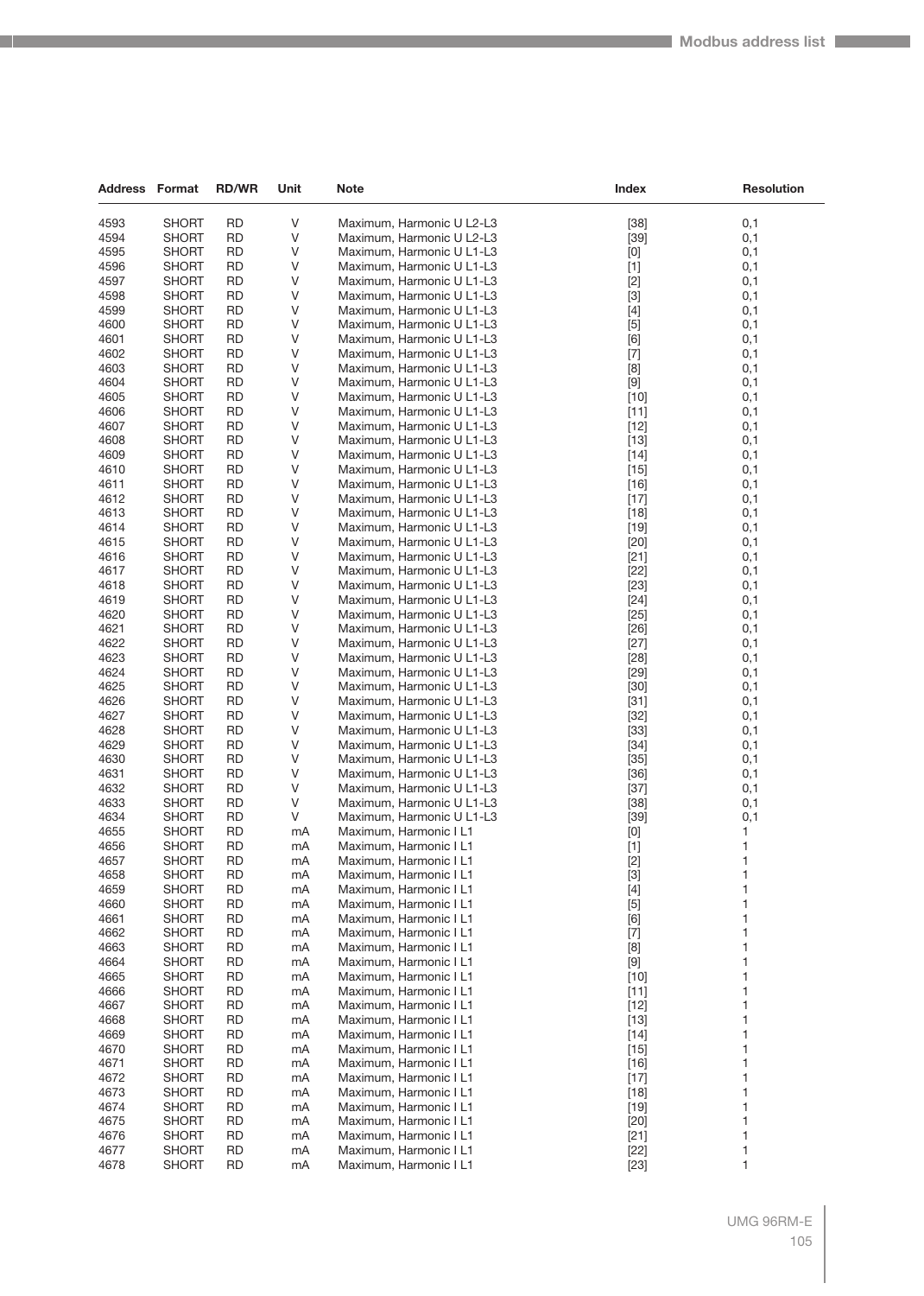| <b>Address Format</b> |                              | <b>RD/WR</b>           | Unit     | <b>Note</b>                                      | Index                                                                                                                                                                                                                                                                                                                                                                                                                                                                                                                                                                                                                                                                                                                                                 | <b>Resolution</b> |
|-----------------------|------------------------------|------------------------|----------|--------------------------------------------------|-------------------------------------------------------------------------------------------------------------------------------------------------------------------------------------------------------------------------------------------------------------------------------------------------------------------------------------------------------------------------------------------------------------------------------------------------------------------------------------------------------------------------------------------------------------------------------------------------------------------------------------------------------------------------------------------------------------------------------------------------------|-------------------|
| 4679                  | <b>SHORT</b>                 | <b>RD</b>              | mA       | Maximum, Harmonic I L1                           | $[24]$                                                                                                                                                                                                                                                                                                                                                                                                                                                                                                                                                                                                                                                                                                                                                | 1                 |
| 4680                  | <b>SHORT</b>                 | RD                     | mA       | Maximum, Harmonic I L1                           | $[25]$                                                                                                                                                                                                                                                                                                                                                                                                                                                                                                                                                                                                                                                                                                                                                | 1                 |
| 4681                  | SHORT                        | <b>RD</b>              | mA       | Maximum, Harmonic I L1                           | $[26]$                                                                                                                                                                                                                                                                                                                                                                                                                                                                                                                                                                                                                                                                                                                                                | 1                 |
| 4682                  | SHORT                        | RD                     | mA       | Maximum, Harmonic I L1                           | $[27]$                                                                                                                                                                                                                                                                                                                                                                                                                                                                                                                                                                                                                                                                                                                                                | 1                 |
| 4683                  | SHORT                        | RD                     | mA       | Maximum, Harmonic I L1                           | $[28]$                                                                                                                                                                                                                                                                                                                                                                                                                                                                                                                                                                                                                                                                                                                                                | 1                 |
| 4684                  | <b>SHORT</b>                 | <b>RD</b>              | mA       | Maximum, Harmonic I L1                           | $[29]$                                                                                                                                                                                                                                                                                                                                                                                                                                                                                                                                                                                                                                                                                                                                                | 1                 |
| 4685                  | <b>SHORT</b>                 | RD                     | mA       | Maximum, Harmonic I L1                           | $[30]$                                                                                                                                                                                                                                                                                                                                                                                                                                                                                                                                                                                                                                                                                                                                                | 1                 |
| 4686                  | <b>SHORT</b>                 | <b>RD</b>              | mA       | Maximum, Harmonic I L1                           | $[31]$                                                                                                                                                                                                                                                                                                                                                                                                                                                                                                                                                                                                                                                                                                                                                | 1                 |
| 4687                  | <b>SHORT</b>                 | <b>RD</b>              | mA       | Maximum, Harmonic I L1                           | $[32]$                                                                                                                                                                                                                                                                                                                                                                                                                                                                                                                                                                                                                                                                                                                                                | 1                 |
| 4688                  | SHORT                        | RD                     | mA       | Maximum, Harmonic I L1                           | $[33]$                                                                                                                                                                                                                                                                                                                                                                                                                                                                                                                                                                                                                                                                                                                                                | 1                 |
| 4689                  | <b>SHORT</b>                 | <b>RD</b>              | mA       | Maximum, Harmonic I L1                           | $[34]$                                                                                                                                                                                                                                                                                                                                                                                                                                                                                                                                                                                                                                                                                                                                                | 1                 |
| 4690                  | <b>SHORT</b>                 | RD                     | mA       | Maximum, Harmonic I L1                           | $[35]$                                                                                                                                                                                                                                                                                                                                                                                                                                                                                                                                                                                                                                                                                                                                                | 1                 |
| 4691                  | SHORT                        | <b>RD</b>              | mA       | Maximum, Harmonic I L1                           | $[36]$                                                                                                                                                                                                                                                                                                                                                                                                                                                                                                                                                                                                                                                                                                                                                | 1                 |
| 4692                  | <b>SHORT</b>                 | <b>RD</b>              | mA       | Maximum, Harmonic I L1                           | $[37]$                                                                                                                                                                                                                                                                                                                                                                                                                                                                                                                                                                                                                                                                                                                                                | 1                 |
| 4693                  | SHORT                        | RD                     | mA       | Maximum, Harmonic I L1                           | $[38]$                                                                                                                                                                                                                                                                                                                                                                                                                                                                                                                                                                                                                                                                                                                                                | 1                 |
| 4694                  | SHORT                        | RD                     | mA       | Maximum, Harmonic I L1                           | $[39]$                                                                                                                                                                                                                                                                                                                                                                                                                                                                                                                                                                                                                                                                                                                                                | 1                 |
| 4695                  | <b>SHORT</b>                 | RD                     | mA       | Maximum, Harmonic I L2                           | $[0] % \begin{center} % \includegraphics[width=\linewidth]{imagesSupplemental_3.png} % \end{center} % \caption { % Our method can be used for the use of the image. % Note that the \emph{DefNet}~\cite{bib30} as the \emph{DefNet}~\cite{bib30} as the \emph{DefNet}~\cite{bib30} as the \emph{DefNet}~\cite{bib30} as the \emph{DefNet}~\cite{bib30} as the \emph{DefNet}~\cite{bib30} as the \emph{DefNet}~\cite{bib30} as the \emph{DefNet}~\cite{bib30} as the \emph{DefNet}~\cite{bib30} as the \emph{DefNet}~\cite{bib30$                                                                                                                                                                                                                      | 1                 |
| 4696                  | <b>SHORT</b>                 | <b>RD</b>              | mA       | Maximum, Harmonic I L2                           | $[1]$                                                                                                                                                                                                                                                                                                                                                                                                                                                                                                                                                                                                                                                                                                                                                 | 1                 |
| 4697                  | <b>SHORT</b>                 | RD                     | mA       | Maximum, Harmonic I L2                           | $[2]$                                                                                                                                                                                                                                                                                                                                                                                                                                                                                                                                                                                                                                                                                                                                                 | 1                 |
| 4698                  | SHORT                        | RD                     | mA       | Maximum, Harmonic I L2                           | $[3]$                                                                                                                                                                                                                                                                                                                                                                                                                                                                                                                                                                                                                                                                                                                                                 | 1                 |
| 4699                  | <b>SHORT</b>                 | <b>RD</b>              | mA       | Maximum, Harmonic I L2                           | $[4]$                                                                                                                                                                                                                                                                                                                                                                                                                                                                                                                                                                                                                                                                                                                                                 | 1                 |
| 4700<br>4701          | <b>SHORT</b>                 | RD<br><b>RD</b>        | mA       | Maximum, Harmonic I L2<br>Maximum, Harmonic I L2 | $[5]$                                                                                                                                                                                                                                                                                                                                                                                                                                                                                                                                                                                                                                                                                                                                                 | 1<br>1            |
| 4702                  | <b>SHORT</b><br><b>SHORT</b> | RD                     | mA<br>mA | Maximum, Harmonic I L2                           | [6]                                                                                                                                                                                                                                                                                                                                                                                                                                                                                                                                                                                                                                                                                                                                                   | 1                 |
| 4703                  | SHORT                        | RD                     | mA       | Maximum, Harmonic I L2                           | $[7]$                                                                                                                                                                                                                                                                                                                                                                                                                                                                                                                                                                                                                                                                                                                                                 | 1                 |
| 4704                  | SHORT                        | <b>RD</b>              | mA       | Maximum, Harmonic I L2                           | [8]<br>$[9]$                                                                                                                                                                                                                                                                                                                                                                                                                                                                                                                                                                                                                                                                                                                                          | 1                 |
| 4705                  | <b>SHORT</b>                 | RD                     | mA       | Maximum, Harmonic I L2                           | $[10]$                                                                                                                                                                                                                                                                                                                                                                                                                                                                                                                                                                                                                                                                                                                                                | 1                 |
| 4706                  | <b>SHORT</b>                 | <b>RD</b>              | mA       | Maximum, Harmonic I L2                           | $[11]$                                                                                                                                                                                                                                                                                                                                                                                                                                                                                                                                                                                                                                                                                                                                                | 1                 |
| 4707                  | SHORT                        | RD                     | mA       | Maximum, Harmonic I L2                           | $[12]$                                                                                                                                                                                                                                                                                                                                                                                                                                                                                                                                                                                                                                                                                                                                                | 1                 |
| 4708                  | SHORT                        | RD                     | mA       | Maximum, Harmonic I L2                           | $[13]$                                                                                                                                                                                                                                                                                                                                                                                                                                                                                                                                                                                                                                                                                                                                                | 1                 |
| 4709                  | SHORT                        | <b>RD</b>              | mA       | Maximum, Harmonic I L2                           | $[14]$                                                                                                                                                                                                                                                                                                                                                                                                                                                                                                                                                                                                                                                                                                                                                | 1                 |
| 4710                  | <b>SHORT</b>                 | RD                     | mA       | Maximum, Harmonic I L2                           | $[15]$                                                                                                                                                                                                                                                                                                                                                                                                                                                                                                                                                                                                                                                                                                                                                | 1                 |
| 4711                  | <b>SHORT</b>                 | <b>RD</b>              | mA       | Maximum, Harmonic I L2                           | $[16]$                                                                                                                                                                                                                                                                                                                                                                                                                                                                                                                                                                                                                                                                                                                                                | 1                 |
| 4712                  | <b>SHORT</b>                 | RD                     | mA       | Maximum, Harmonic I L2                           | $[17]$                                                                                                                                                                                                                                                                                                                                                                                                                                                                                                                                                                                                                                                                                                                                                | 1                 |
| 4713                  | <b>SHORT</b>                 | RD                     | mA       | Maximum, Harmonic I L2                           | $[18]$                                                                                                                                                                                                                                                                                                                                                                                                                                                                                                                                                                                                                                                                                                                                                | 1                 |
| 4714                  | <b>SHORT</b>                 | <b>RD</b>              | mA       | Maximum, Harmonic I L2                           | $[19]$                                                                                                                                                                                                                                                                                                                                                                                                                                                                                                                                                                                                                                                                                                                                                | 1                 |
| 4715                  | <b>SHORT</b>                 | RD                     | mA       | Maximum, Harmonic I L2                           | $[20]$                                                                                                                                                                                                                                                                                                                                                                                                                                                                                                                                                                                                                                                                                                                                                | 1                 |
| 4716                  | <b>SHORT</b>                 | <b>RD</b>              | mA       | Maximum, Harmonic I L2                           | $[21]$                                                                                                                                                                                                                                                                                                                                                                                                                                                                                                                                                                                                                                                                                                                                                | 1                 |
| 4717                  | <b>SHORT</b>                 | RD                     | mA       | Maximum, Harmonic I L2                           | $[22]$                                                                                                                                                                                                                                                                                                                                                                                                                                                                                                                                                                                                                                                                                                                                                | 1                 |
| 4718                  | <b>SHORT</b>                 | RD                     | mA       | Maximum, Harmonic I L2                           | $[23]$                                                                                                                                                                                                                                                                                                                                                                                                                                                                                                                                                                                                                                                                                                                                                | 1                 |
| 4719                  | <b>SHORT</b>                 | <b>RD</b>              | mA       | Maximum, Harmonic I L2                           | $[24]$                                                                                                                                                                                                                                                                                                                                                                                                                                                                                                                                                                                                                                                                                                                                                | 1                 |
| 4720                  | <b>SHORT</b>                 | RD                     | mA       | Maximum, Harmonic I L2                           | $[25]$                                                                                                                                                                                                                                                                                                                                                                                                                                                                                                                                                                                                                                                                                                                                                | 1                 |
| 4721                  | SHORT                        | <b>RD</b>              | mA       | Maximum, Harmonic I L2                           | $[26]$                                                                                                                                                                                                                                                                                                                                                                                                                                                                                                                                                                                                                                                                                                                                                | 1                 |
| 4722                  | SHORT                        | RD                     | mA       | Maximum, Harmonic I L2                           | $[27]$                                                                                                                                                                                                                                                                                                                                                                                                                                                                                                                                                                                                                                                                                                                                                | 1                 |
| 4723                  | <b>SHORT</b>                 | <b>RD</b>              | mA       | Maximum, Harmonic I L2                           | $[28]$                                                                                                                                                                                                                                                                                                                                                                                                                                                                                                                                                                                                                                                                                                                                                | 1                 |
| 4724                  | <b>SHORT</b>                 | <b>RD</b>              | mA       | Maximum, Harmonic I L2                           | $[29]$                                                                                                                                                                                                                                                                                                                                                                                                                                                                                                                                                                                                                                                                                                                                                | 1<br>1            |
| 4725<br>4726          | <b>SHORT</b><br><b>SHORT</b> | <b>RD</b>              | mA       | Maximum, Harmonic I L2                           | $[30]$                                                                                                                                                                                                                                                                                                                                                                                                                                                                                                                                                                                                                                                                                                                                                | 1                 |
| 4727                  | <b>SHORT</b>                 | <b>RD</b><br><b>RD</b> | mA<br>mA | Maximum, Harmonic I L2<br>Maximum. Harmonic I L2 | $[31]$                                                                                                                                                                                                                                                                                                                                                                                                                                                                                                                                                                                                                                                                                                                                                | 1                 |
| 4728                  | <b>SHORT</b>                 | <b>RD</b>              | mA       | Maximum, Harmonic I L2                           | $[32]$<br>$[33]$                                                                                                                                                                                                                                                                                                                                                                                                                                                                                                                                                                                                                                                                                                                                      | 1                 |
| 4729                  | <b>SHORT</b>                 | <b>RD</b>              | mA       | Maximum, Harmonic I L2                           | $[34]$                                                                                                                                                                                                                                                                                                                                                                                                                                                                                                                                                                                                                                                                                                                                                | 1                 |
| 4730                  | <b>SHORT</b>                 | <b>RD</b>              | mA       | Maximum, Harmonic I L2                           | $[35]$                                                                                                                                                                                                                                                                                                                                                                                                                                                                                                                                                                                                                                                                                                                                                | 1                 |
| 4731                  | <b>SHORT</b>                 | <b>RD</b>              | mA       | Maximum, Harmonic I L2                           | $[36]$                                                                                                                                                                                                                                                                                                                                                                                                                                                                                                                                                                                                                                                                                                                                                | 1                 |
| 4732                  | <b>SHORT</b>                 | <b>RD</b>              | mA       | Maximum, Harmonic I L2                           | $[37]$                                                                                                                                                                                                                                                                                                                                                                                                                                                                                                                                                                                                                                                                                                                                                | 1                 |
| 4733                  | <b>SHORT</b>                 | <b>RD</b>              | mA       | Maximum, Harmonic I L2                           | $[38]$                                                                                                                                                                                                                                                                                                                                                                                                                                                                                                                                                                                                                                                                                                                                                | 1                 |
| 4734                  | <b>SHORT</b>                 | <b>RD</b>              | mA       | Maximum, Harmonic I L2                           | $[39]$                                                                                                                                                                                                                                                                                                                                                                                                                                                                                                                                                                                                                                                                                                                                                | 1                 |
| 4735                  | <b>SHORT</b>                 | RD                     | mA       | Maximum, Harmonic I L3                           | $[0] % \begin{center} % \includegraphics[width=\linewidth]{imagesSupplemental_3.png} % \end{center} % \caption { % Our method is used for the method. % Note that the \emph{exponent} is used for the method. % Note that the \emph{exponent} is used for the method. % Note that the \emph{exponent} is used for the method. % Note that the \emph{exponent} is used for the method. % Note that the \emph{exponent} is used for the method. % Note that the \emph{exportector} is used for the method. % Note that the \emph{exportector} is used for the method. % Note that the \emph{exportector} is used for the method. % Note that the \emph{exportector} is used for the method. % Note that the \emph{exportector} is used for the method.$ | 1                 |
| 4736                  | <b>SHORT</b>                 | <b>RD</b>              | mA       | Maximum, Harmonic I L3                           | $[1]$                                                                                                                                                                                                                                                                                                                                                                                                                                                                                                                                                                                                                                                                                                                                                 | 1                 |
| 4737                  | <b>SHORT</b>                 | <b>RD</b>              | mA       | Maximum, Harmonic I L3                           | $[2]$                                                                                                                                                                                                                                                                                                                                                                                                                                                                                                                                                                                                                                                                                                                                                 | 1                 |
| 4738                  | <b>SHORT</b>                 | <b>RD</b>              | mA       | Maximum, Harmonic I L3                           | $[3]$                                                                                                                                                                                                                                                                                                                                                                                                                                                                                                                                                                                                                                                                                                                                                 | 1                 |
| 4739                  | <b>SHORT</b>                 | <b>RD</b>              | mA       | Maximum, Harmonic I L3                           | $[4]$                                                                                                                                                                                                                                                                                                                                                                                                                                                                                                                                                                                                                                                                                                                                                 | 1                 |
| 4740                  | <b>SHORT</b>                 | RD                     | mA       | Maximum, Harmonic I L3                           | $[5]$                                                                                                                                                                                                                                                                                                                                                                                                                                                                                                                                                                                                                                                                                                                                                 | 1                 |
| 4741                  | <b>SHORT</b>                 | <b>RD</b>              | mA       | Maximum, Harmonic I L3                           | [6]                                                                                                                                                                                                                                                                                                                                                                                                                                                                                                                                                                                                                                                                                                                                                   | 1                 |
| 4742                  | <b>SHORT</b>                 | <b>RD</b>              | mA       | Maximum, Harmonic I L3                           | $[7]$                                                                                                                                                                                                                                                                                                                                                                                                                                                                                                                                                                                                                                                                                                                                                 | 1                 |
| 4743                  | <b>SHORT</b>                 | <b>RD</b>              | mA       | Maximum, Harmonic I L3                           | [8]                                                                                                                                                                                                                                                                                                                                                                                                                                                                                                                                                                                                                                                                                                                                                   | 1                 |
| 4744                  | <b>SHORT</b>                 | <b>RD</b>              | mA       | Maximum, Harmonic I L3                           | $[9]$                                                                                                                                                                                                                                                                                                                                                                                                                                                                                                                                                                                                                                                                                                                                                 | 1                 |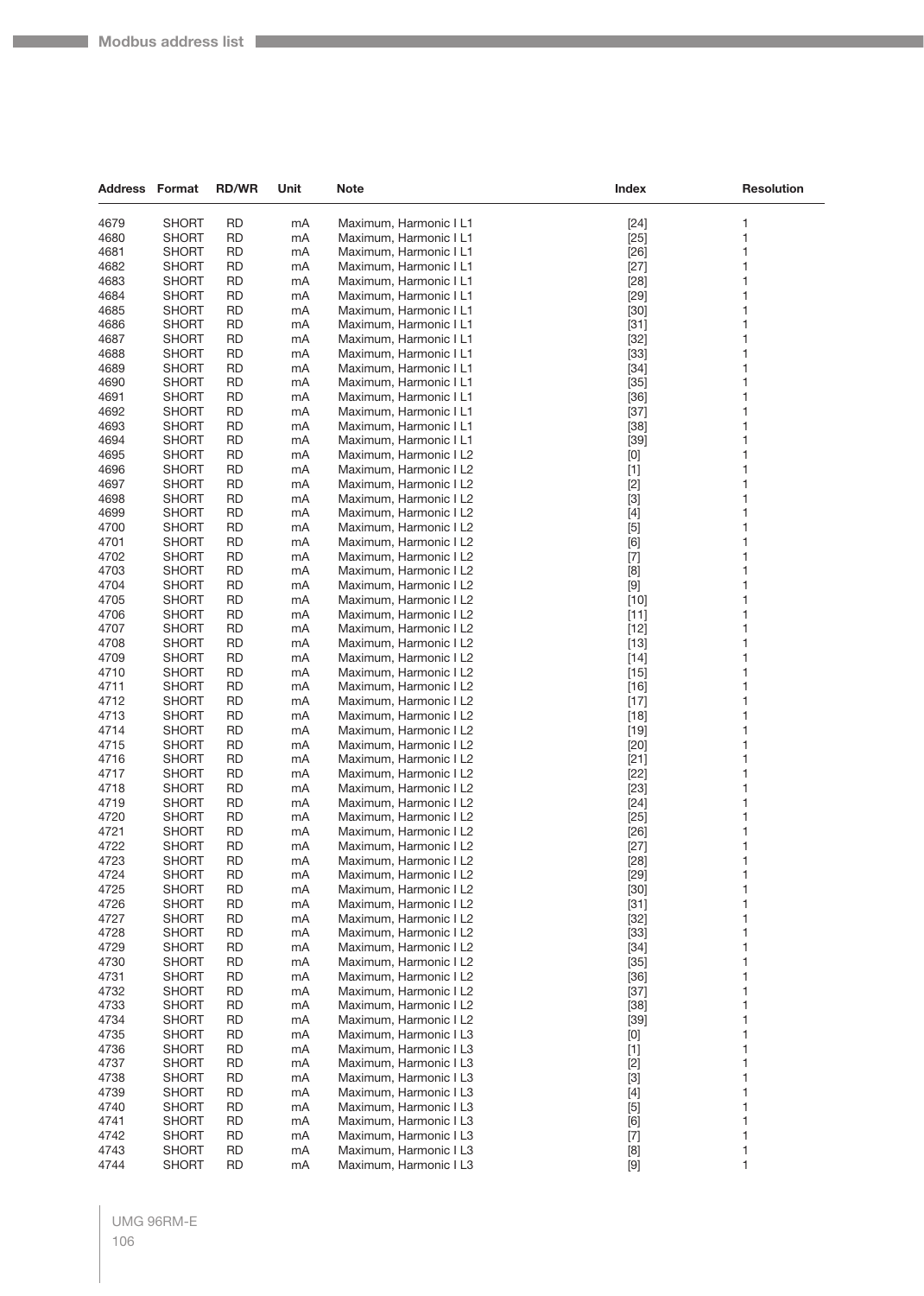| <b>Address Format</b> |                              | <b>RD/WR</b>           | Unit     | Note                                             | Index            | <b>Resolution</b> |
|-----------------------|------------------------------|------------------------|----------|--------------------------------------------------|------------------|-------------------|
|                       |                              |                        |          |                                                  |                  |                   |
| 4745<br>4746          | <b>SHORT</b><br><b>SHORT</b> | <b>RD</b><br><b>RD</b> | mA       | Maximum, Harmonic I L3<br>Maximum, Harmonic I L3 | $[10]$           | 1                 |
| 4747                  | SHORT                        | <b>RD</b>              | mA<br>mA | Maximum, Harmonic I L3                           | $[11]$<br>$[12]$ | 1<br>1            |
| 4748                  | SHORT                        | RD                     | mA       | Maximum, Harmonic I L3                           | $[13]$           | 1                 |
| 4749                  | <b>SHORT</b>                 | <b>RD</b>              | mA       | Maximum, Harmonic I L3                           | $[14]$           | 1                 |
| 4750                  | SHORT                        | RD                     | mA       | Maximum, Harmonic I L3                           | $[15]$           | 1                 |
| 4751                  | SHORT                        | <b>RD</b>              | mA       | Maximum, Harmonic I L3                           | $[16]$           | 1                 |
| 4752                  | SHORT                        | <b>RD</b>              | mA       | Maximum, Harmonic I L3                           | $[17]$           | 1                 |
| 4753                  | SHORT                        | RD                     | mA       | Maximum, Harmonic I L3                           | $[18]$           | 1                 |
| 4754                  | SHORT                        | <b>RD</b>              | mA       | Maximum, Harmonic I L3                           | $[19]$           | 1                 |
| 4755                  | SHORT                        | RD                     | mA       | Maximum, Harmonic I L3                           | $[20]$           | 1                 |
| 4756                  | SHORT                        | <b>RD</b>              | mA       | Maximum, Harmonic I L3                           | $[21]$           | 1                 |
| 4757                  | SHORT                        | <b>RD</b>              | mA       | Maximum, Harmonic I L3                           | $[22]$           | 1                 |
| 4758                  | SHORT                        | RD                     | mA       | Maximum, Harmonic I L3                           | $[23]$           | 1                 |
| 4759                  | SHORT                        | <b>RD</b>              | mA       | Maximum, Harmonic I L3                           | $[24]$           | 1                 |
| 4760                  | SHORT                        | <b>RD</b>              | mA       | Maximum, Harmonic I L3                           | $[25]$           | 1                 |
| 4761                  | SHORT                        | <b>RD</b>              | mA       | Maximum, Harmonic I L3                           | $[26]$           | 1                 |
| 4762                  | SHORT                        | <b>RD</b>              | mA       | Maximum, Harmonic I L3                           | $[27]$           | 1                 |
| 4763                  | <b>SHORT</b>                 | RD                     | mA       | Maximum, Harmonic I L3                           | $[28]$           | 1                 |
| 4764                  | SHORT                        | <b>RD</b>              | mA       | Maximum, Harmonic I L3                           | $[29]$           | 1                 |
| 4765                  | <b>SHORT</b>                 | <b>RD</b>              | mA       | Maximum, Harmonic I L3                           | $[30]$           | 1                 |
| 4766                  | SHORT                        | <b>RD</b>              | mA       | Maximum, Harmonic I L3                           | $[31]$           | 1                 |
| 4767                  | SHORT                        | <b>RD</b>              | mA       | Maximum, Harmonic I L3                           | $[32]$           | 1                 |
| 4768                  | SHORT                        | RD                     | mA       | Maximum, Harmonic I L3                           | $[33]$           | 1                 |
| 4769                  | SHORT                        | <b>RD</b>              | mA       | Maximum, Harmonic I L3                           | $[34]$           | 1                 |
| 4770                  | <b>SHORT</b>                 | RD                     | mA       | Maximum, Harmonic I L3                           | $[35]$           | 1                 |
| 4771                  | <b>SHORT</b>                 | RD                     | mA       | Maximum, Harmonic I L3                           | $[36]$           | 1                 |
| 4772                  | SHORT                        | <b>RD</b>              | mA       | Maximum, Harmonic I L3                           | $[37]$           | 1                 |
| 4773                  | SHORT                        | RD                     | mA       | Maximum, Harmonic I L3                           | $[38]$           | 1                 |
| 4774                  | SHORT                        | <b>RD</b>              | mA       | Maximum, Harmonic I L3                           | $[39]$           | 1                 |
| 10824                 | <b>SHORT</b>                 | RD                     | mA       | Maximum Harmonic I L4                            | [0]              | 1                 |
| 10825                 | SHORT                        | <b>RD</b>              | mA       | Maximum Harmonic I L4                            | $[1]$            | 1                 |
| 10826                 | <b>SHORT</b>                 | RD                     | mA       | Maximum Harmonic I L4                            | $[2]$            | 1                 |
| 10827                 | <b>SHORT</b>                 | <b>RD</b>              | mA       | Maximum Harmonic I L4                            | $[3]$            | 1                 |
| 10828                 | <b>SHORT</b>                 | <b>RD</b>              | mA       | Maximum Harmonic I L4                            | $[4]$            | 1                 |
| 10829                 | <b>SHORT</b>                 | RD                     | mA       | Maximum Harmonic I L4                            | $[5]$            | 1                 |
| 10830                 | SHORT                        | RD                     | mA       | Maximum Harmonic I L4                            | [6]              | 1                 |
| 10831                 | <b>SHORT</b>                 | RD                     | mA       | Maximum Harmonic I L4                            | $[7]$            | 1                 |
| 10832                 | <b>SHORT</b>                 | <b>RD</b>              | mA       | Maximum Harmonic I L4                            | [8]              | 1                 |
| 10833                 | <b>SHORT</b>                 | RD                     | mA       | Maximum Harmonic I L4                            | $[9]$            | 1                 |
| 10834                 | <b>SHORT</b>                 | RD                     | mA       | Maximum Harmonic I L4                            | $[10]$           | 1                 |
| 10835                 | SHORT                        | <b>RD</b>              | mA       | Maximum Harmonic I L4                            | [11]             | 1                 |
| 10836                 | SHORT                        | RD                     | mA       | Maximum Harmonic I L4                            | $[12]$           | 1                 |
| 10837                 | <b>SHORT</b>                 | <b>RD</b>              | mA       | Maximum Harmonic I L4                            | $[13]$           | 1                 |
| 10838                 | SHORT                        | RD                     | mA       | Maximum Harmonic I L4                            | $[14]$           | 1                 |
| 10839                 | <b>SHORT</b>                 | <b>RD</b>              | mA       | Maximum Harmonic I L4                            | $[15]$           | 1                 |
| 10840                 | SHORT                        | <b>RD</b>              | mA       | Maximum Harmonic I L4                            | $[16]$           | 1                 |
| 10841<br>10842        | SHORT                        | RD<br><b>RD</b>        | mA       | Maximum Harmonic I L4                            | $[17]$           | 1<br>1            |
| 10843                 | <b>SHORT</b><br><b>SHORT</b> | RD                     | mA<br>mA | Maximum Harmonic I L4<br>Maximum Harmonic I L4   | $[18]$<br>$[19]$ | 1                 |
| 10844                 | <b>SHORT</b>                 | <b>RD</b>              | mA       | Maximum Harmonic I L4                            | $[20]$           | 1                 |
| 10845                 | SHORT                        | RD                     | mA       | Maximum Harmonic I L4                            | $[21]$           | 1                 |
| 10846                 | SHORT                        | RD                     | mA       | Maximum Harmonic I L4                            | $[22]$           | 1                 |
| 10847                 | <b>SHORT</b>                 | RD                     | mA       | Maximum Harmonic I L4                            | $[23]$           | 1                 |
| 10848                 | <b>SHORT</b>                 | RD                     | mA       | Maximum Harmonic I L4                            | $[24]$           | 1                 |
| 10849                 | <b>SHORT</b>                 | RD                     | mA       | Maximum Harmonic I L4                            | $[25]$           | 1                 |
| 10850                 | SHORT                        | <b>RD</b>              | mA       | Maximum Harmonic I L4                            | $[26]$           | 1                 |
| 10851                 | SHORT                        | RD                     | mA       | Maximum Harmonic I L4                            | $[27]$           | 1                 |
| 10852                 | SHORT                        | RD                     | mA       | Maximum Harmonic I L4                            | $[28]$           | 1                 |
| 10853                 | <b>SHORT</b>                 | RD                     | mA       | Maximum Harmonic I L4                            | $[29]$           | 1                 |
| 10854                 | SHORT                        | <b>RD</b>              | mA       | Maximum Harmonic I L4                            | $[30]$           | 1                 |
| 10855                 | SHORT                        | RD                     | mA       | Maximum Harmonic I L4                            | $[31]$           | 1                 |
| 10856                 | SHORT                        | RD                     | mA       | Maximum Harmonic I L4                            | $[32]$           | 1                 |
| 10857                 | <b>SHORT</b>                 | RD                     | mA       | Maximum Harmonic I L4                            | $[33]$           | 1                 |
| 10858                 | <b>SHORT</b>                 | <b>RD</b>              | mA       | Maximum Harmonic I L4                            | $[34]$           | 1                 |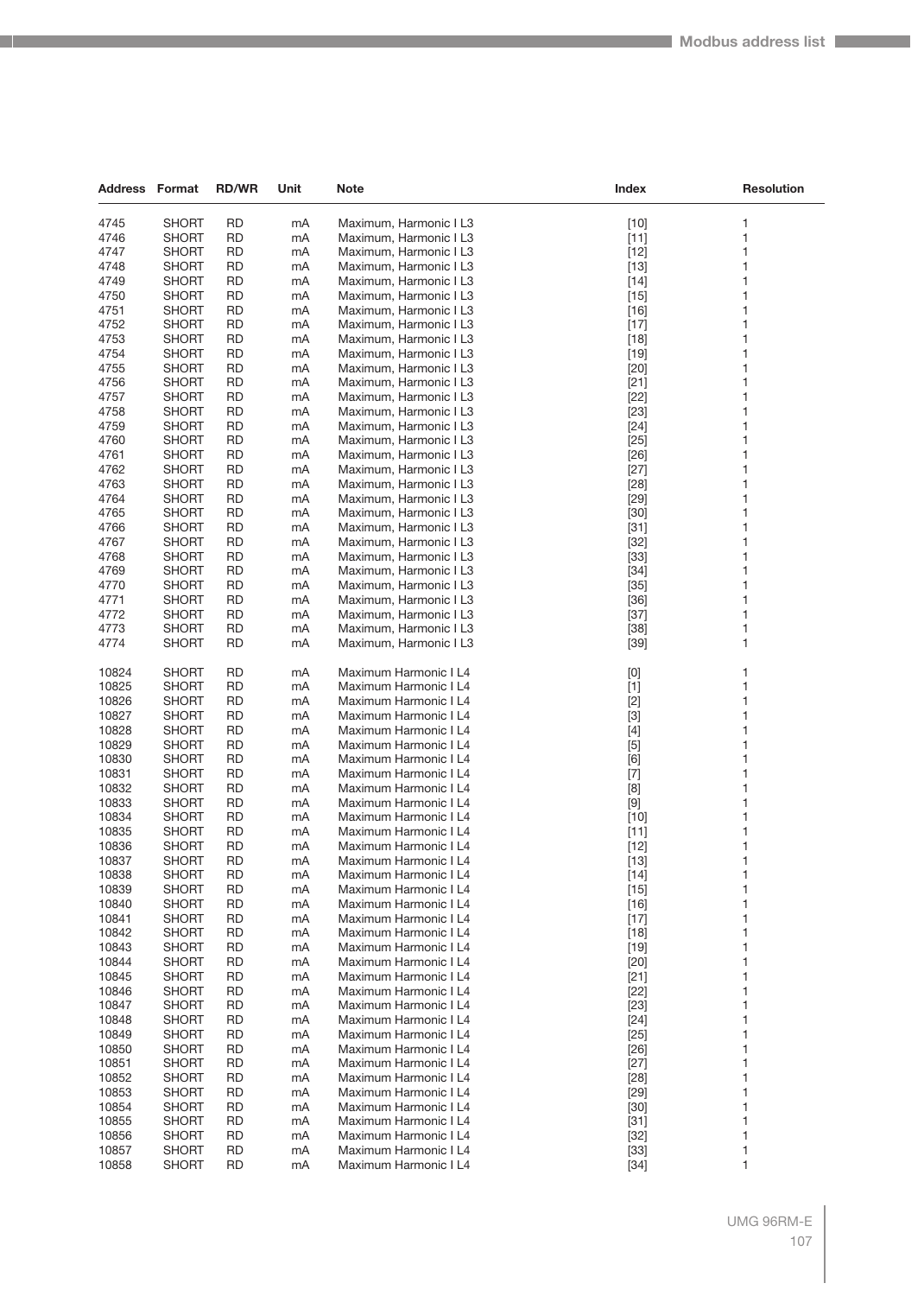$\mathcal{L}^{\mathcal{L}}$ 

| <b>Address</b> | Format       | <b>RD/WR</b> | Unit | <b>Note</b>           | <b>Index</b> | <b>Resolution</b> |
|----------------|--------------|--------------|------|-----------------------|--------------|-------------------|
| 10859          | <b>SHORT</b> | RD           | mA   | Maximum Harmonic I L4 | $[35]$       |                   |
| 10860          | <b>SHORT</b> | RD           | mA   | Maximum Harmonic I L4 | [36]         |                   |
| 10861          | <b>SHORT</b> | RD           | mA   | Maximum Harmonic I L4 | $[37]$       |                   |
| 10862          | <b>SHORT</b> | RD           | mA   | Maximum Harmonic I L4 | $[38]$       |                   |
| 10863          | <b>SHORT</b> | RD           | mA   | Maximum Harmonic I L4 | $[39]$       |                   |